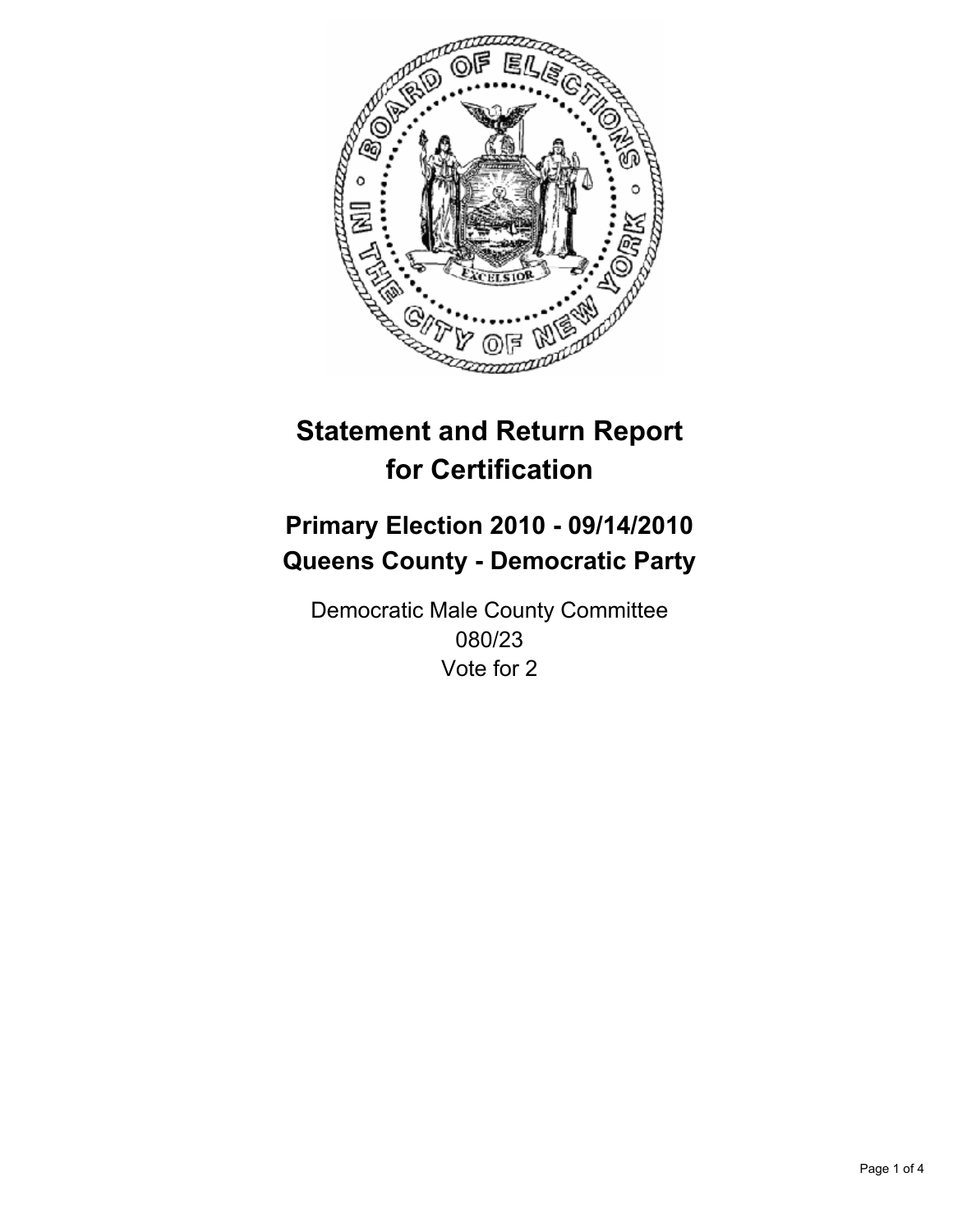

| <b>Total Votes</b>    | 101 |
|-----------------------|-----|
| <b>JOHN NANCE</b>     | 27  |
| <b>LLOYD HYLTON</b>   | 35  |
| <b>LEONARD KOHN</b>   | 39  |
| <b>AFFIDAVIT</b>      | 0   |
| ABSENTEE/MILITARY     |     |
| <b>EMERGENCY</b>      | 0   |
| <b>PUBLIC COUNTER</b> | 92  |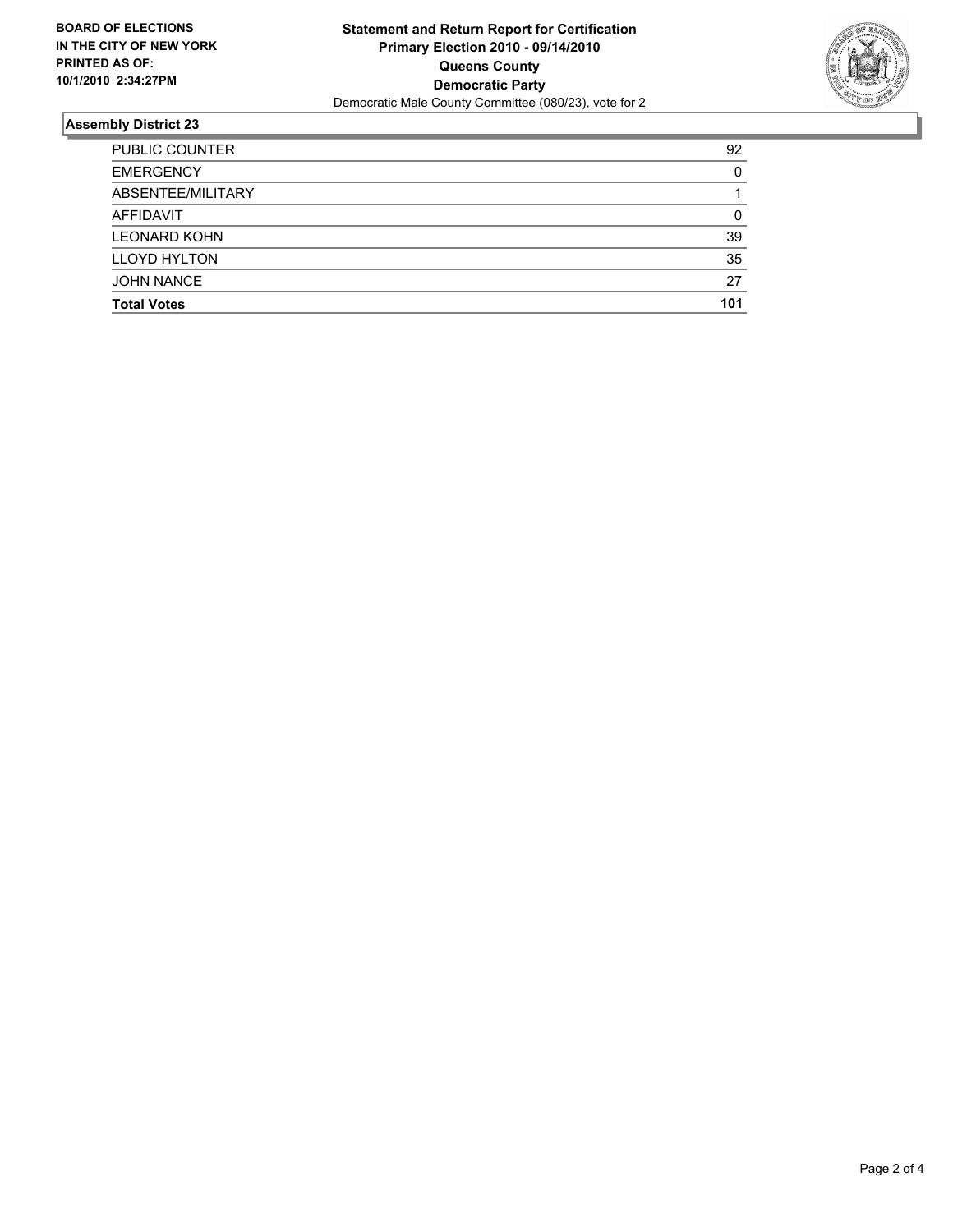# **Statement and Return Report for Certification Primary Election 2010 - 09/14/2010 Queens County Democratic Party** Democratic Male County Committee (080/23), vote for 2

# **Total for Democratic Male County Committee (080/23) - Queens County**

| <b>PUBLIC COUNTER</b> | 92  |
|-----------------------|-----|
| <b>EMERGENCY</b>      | 0   |
| ABSENTEE/MILITARY     |     |
| <b>AFFIDAVIT</b>      | 0   |
| <b>LEONARD KOHN</b>   | 39  |
| <b>LLOYD HYLTON</b>   | 35  |
| <b>JOHN NANCE</b>     | 27  |
| <b>Total Votes</b>    | 101 |

We certify this statement to be correct, and have caused the same to be attested by the signatures of the members of the board, or a majority thereof, on

Secretary **Chairman** 

Canvassing Board

**Date** 

Canvassing Board **Canvassing Board** Canvassing Board **Deputy Chief Clerk** 

Chief Clerk

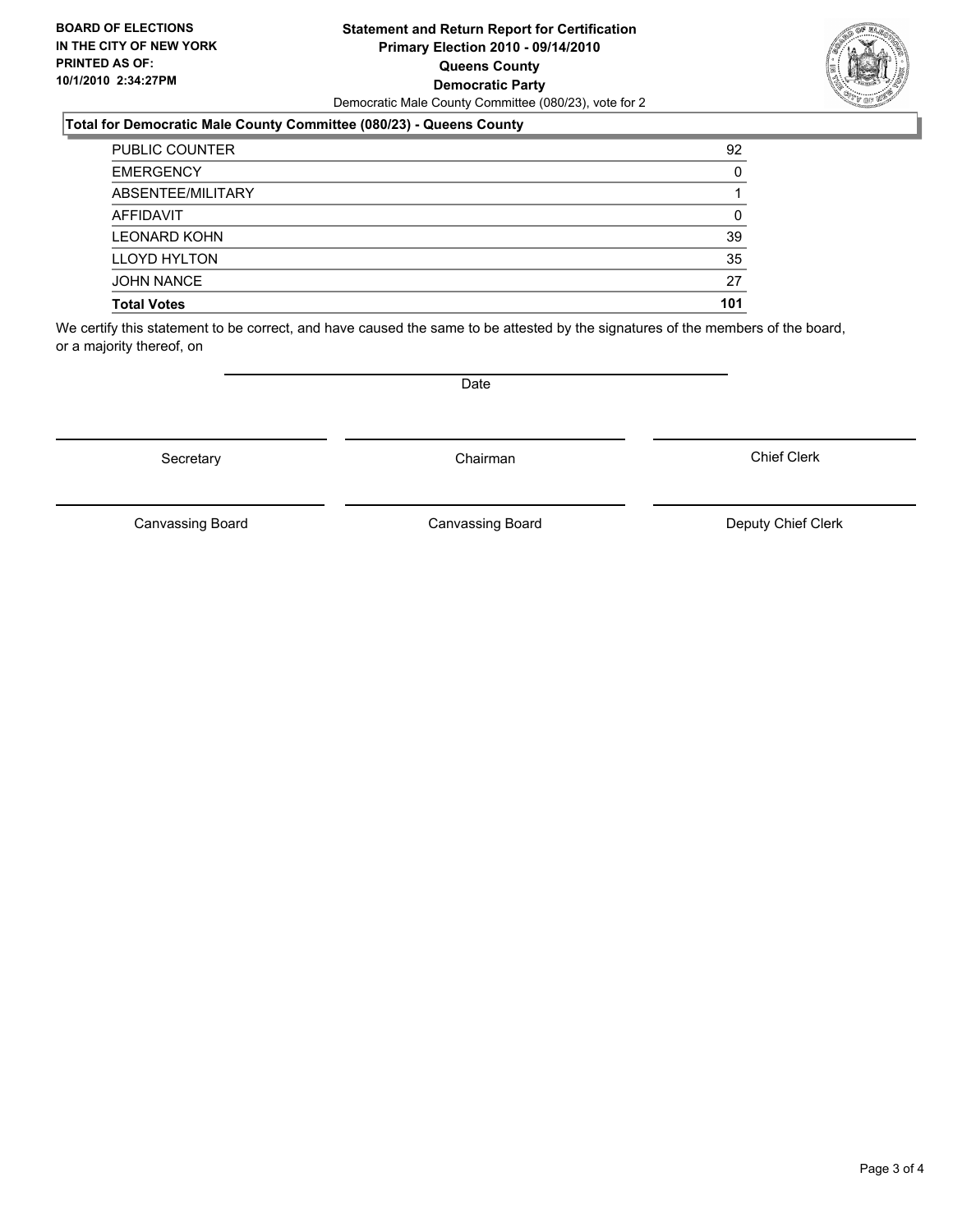**Statement and Return Report for Certification Primary Election 2010 - 09/14/2010 Queens County Democratic Party** Democratic Male County Committee (080/23), vote for 2

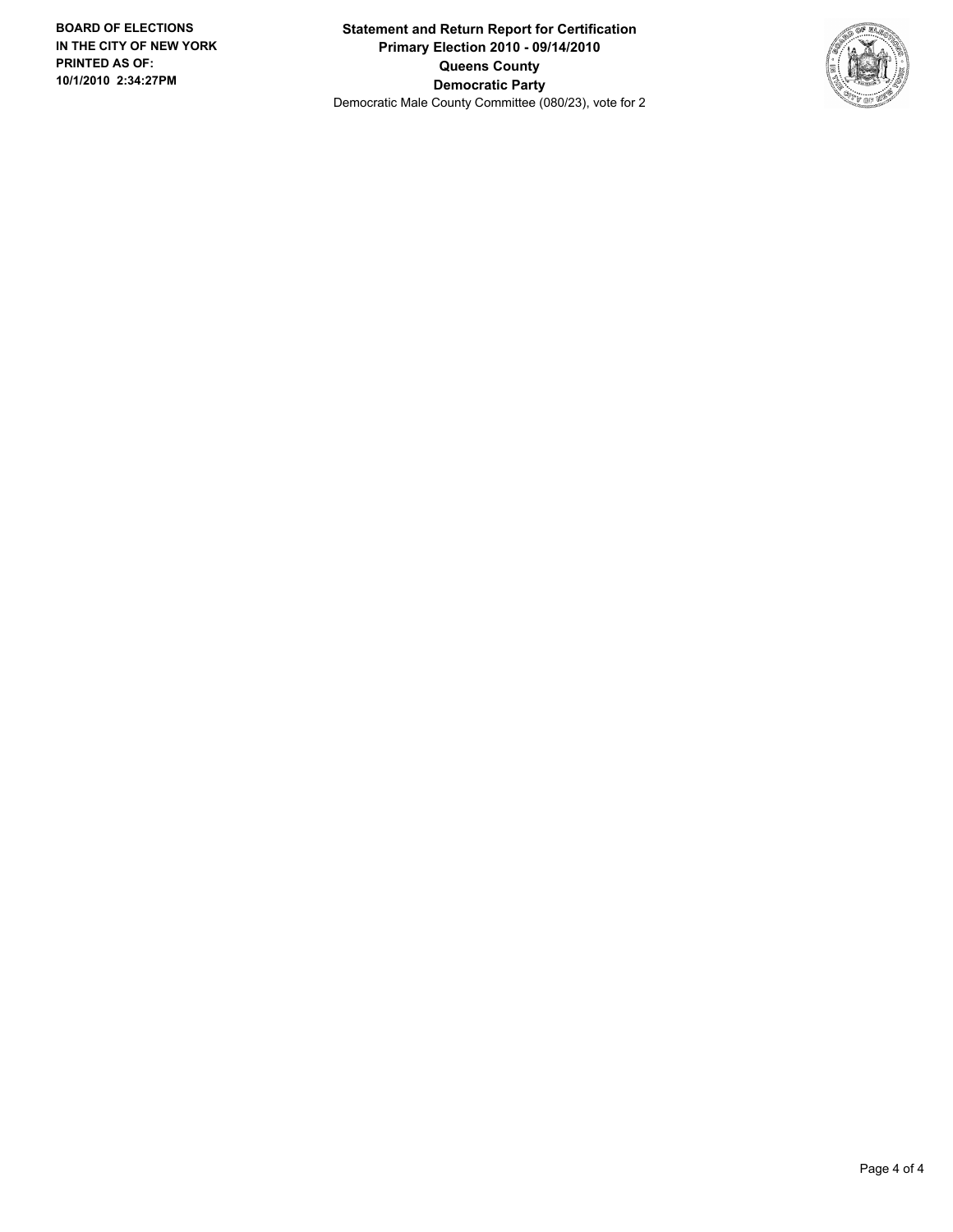

# **Primary Election 2010 - 09/14/2010 Queens County - Democratic Party**

Democratic Male County Committee 014/29 Vote for 2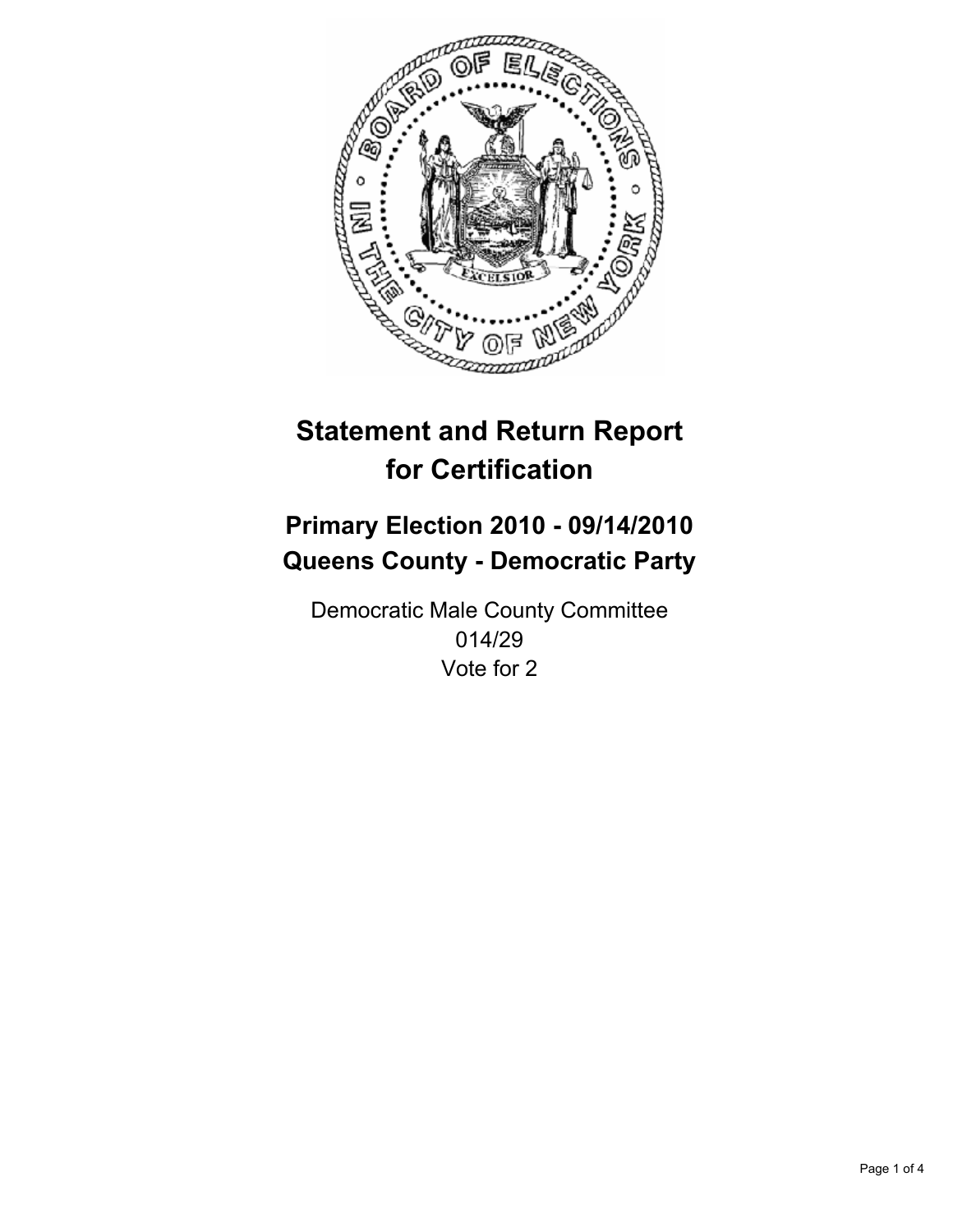

| <b>Total Votes</b>    | 46 |
|-----------------------|----|
| DAVID BELIZARIO       | 13 |
| PERRY CAMPBELL        | 19 |
| <b>ANDREW PHILIPS</b> | 14 |
| AFFIDAVIT             | 0  |
| ABSENTEE/MILITARY     | 3  |
| <b>EMERGENCY</b>      | 0  |
| <b>PUBLIC COUNTER</b> | 53 |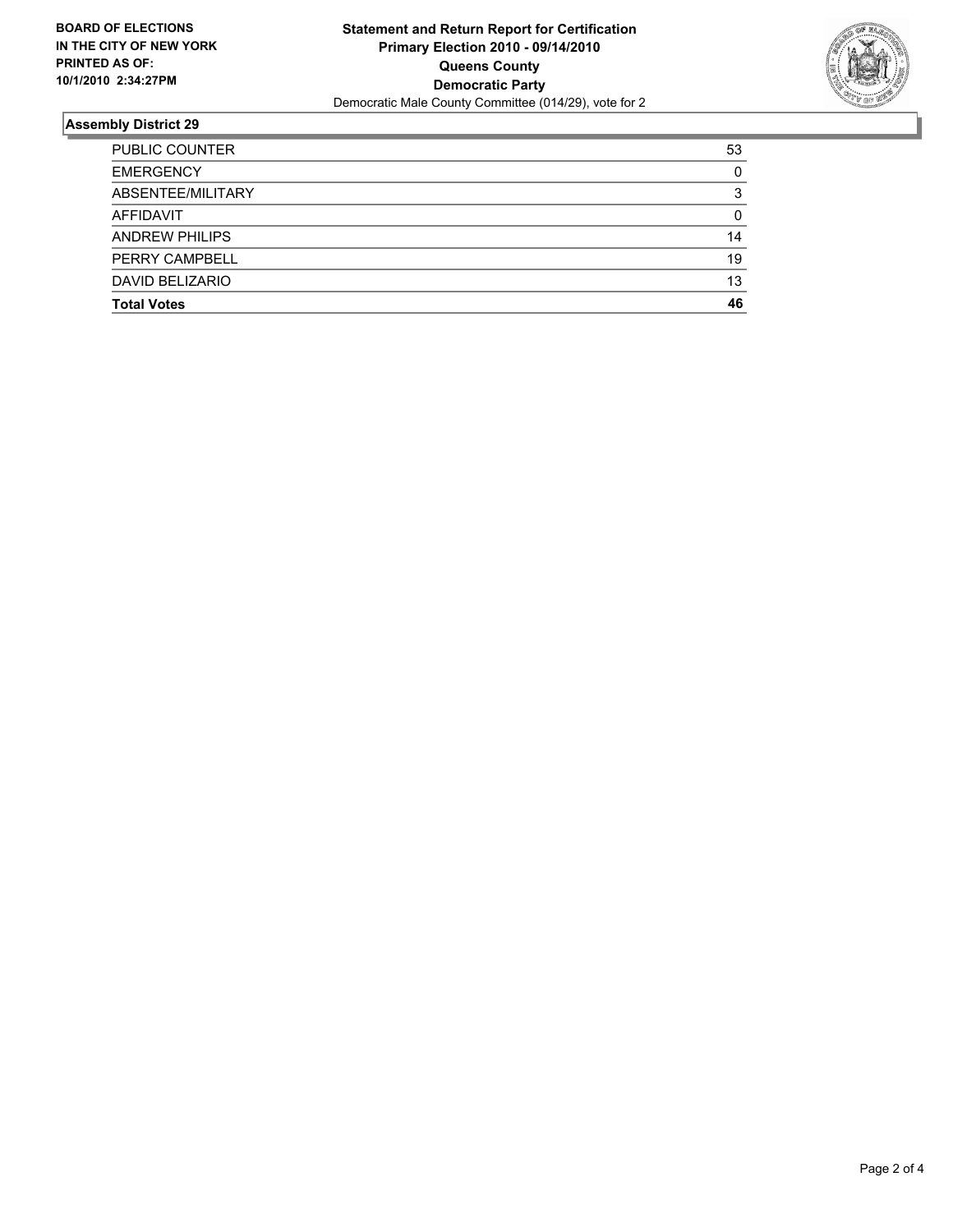# **Statement and Return Report for Certification Primary Election 2010 - 09/14/2010 Queens County Democratic Party** Democratic Male County Committee (014/29), vote for 2

# **Total for Democratic Male County Committee (014/29) - Queens County**

| <b>PUBLIC COUNTER</b> | 53 |
|-----------------------|----|
| <b>EMERGENCY</b>      | 0  |
| ABSENTEE/MILITARY     | 3  |
| <b>AFFIDAVIT</b>      | 0  |
| <b>ANDREW PHILIPS</b> | 14 |
| <b>PERRY CAMPBELL</b> | 19 |
| DAVID BELIZARIO       | 13 |
| <b>Total Votes</b>    | 46 |

We certify this statement to be correct, and have caused the same to be attested by the signatures of the members of the board, or a majority thereof, on

Secretary **Chairman** 

Canvassing Board

Canvassing Board Canvassing Board Canvassing Canvassing Board Deputy Chief Clerk

Chief Clerk



**Date**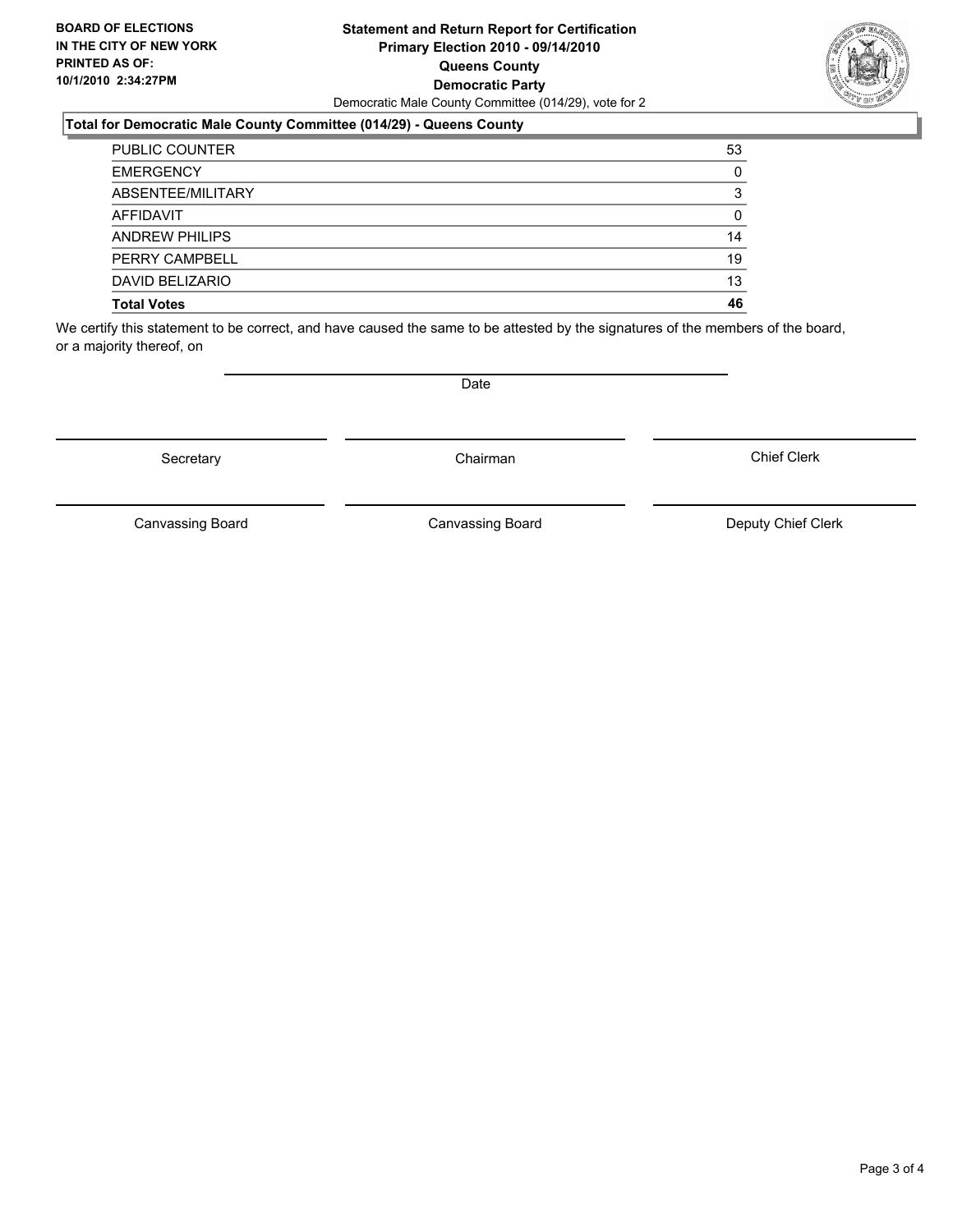**Statement and Return Report for Certification Primary Election 2010 - 09/14/2010 Queens County Democratic Party** Democratic Male County Committee (014/29), vote for 2

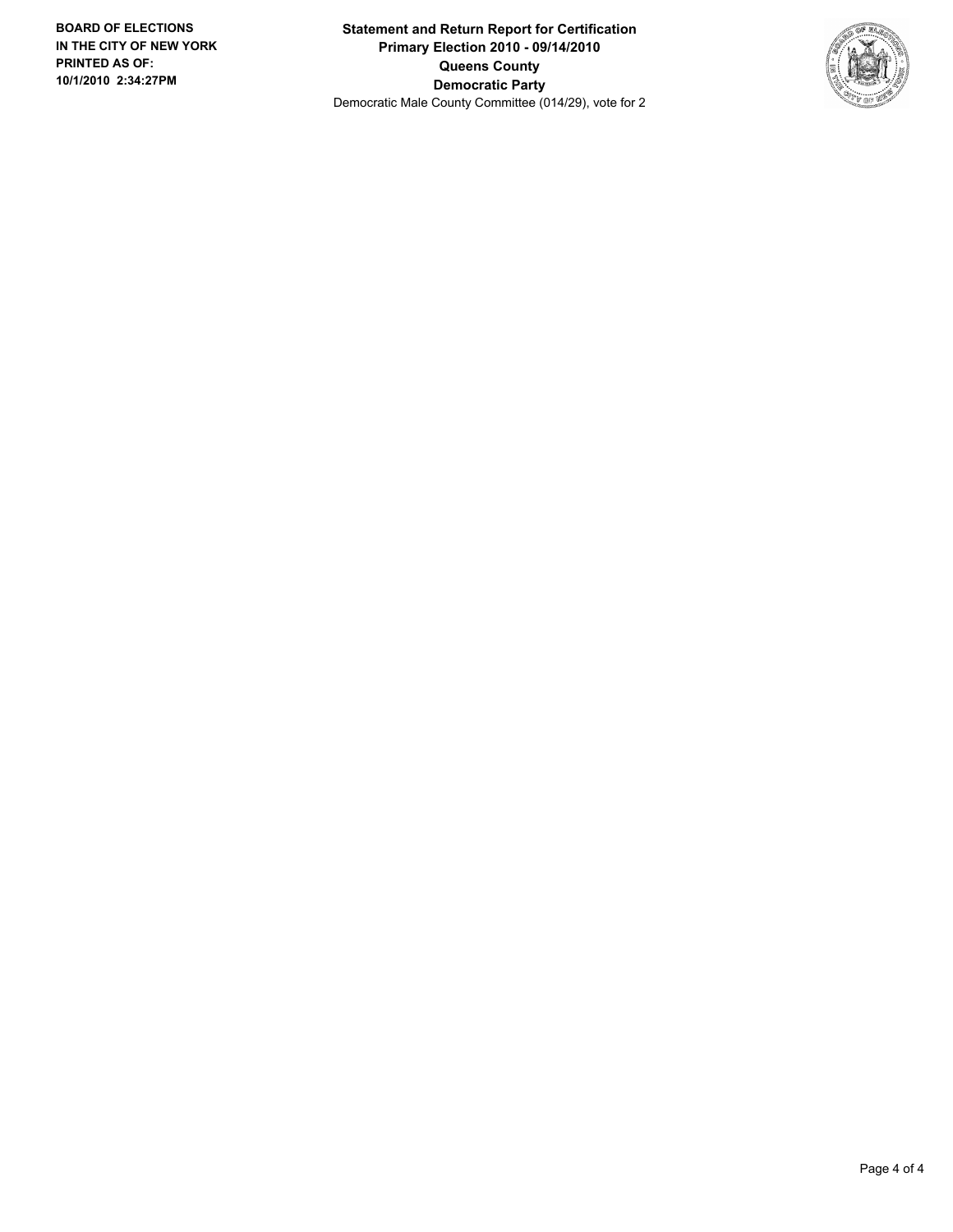

# **Primary Election 2010 - 09/14/2010 Queens County - Democratic Party**

Democratic Male County Committee 058/29 Vote for 2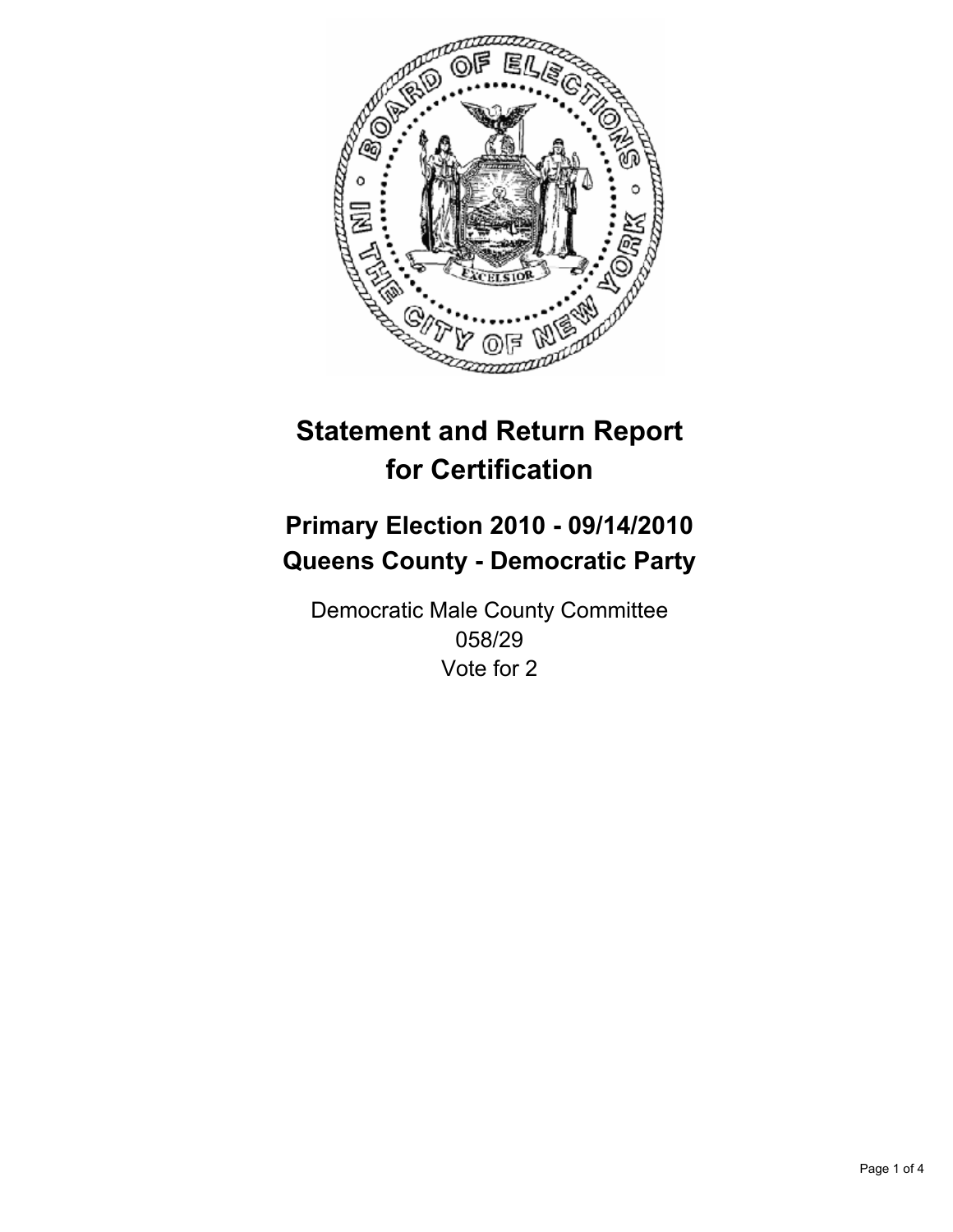

| <b>Total Votes</b>    | 85 |
|-----------------------|----|
| <b>KARL LOUHISDON</b> | 20 |
| <b>RONALD SUMMERS</b> | 53 |
| <b>OSAGIE AKUEBE</b>  | 12 |
| <b>AFFIDAVIT</b>      | 2  |
| ABSENTEE/MILITARY     | 5  |
| <b>EMERGENCY</b>      | 0  |
| <b>PUBLIC COUNTER</b> | 92 |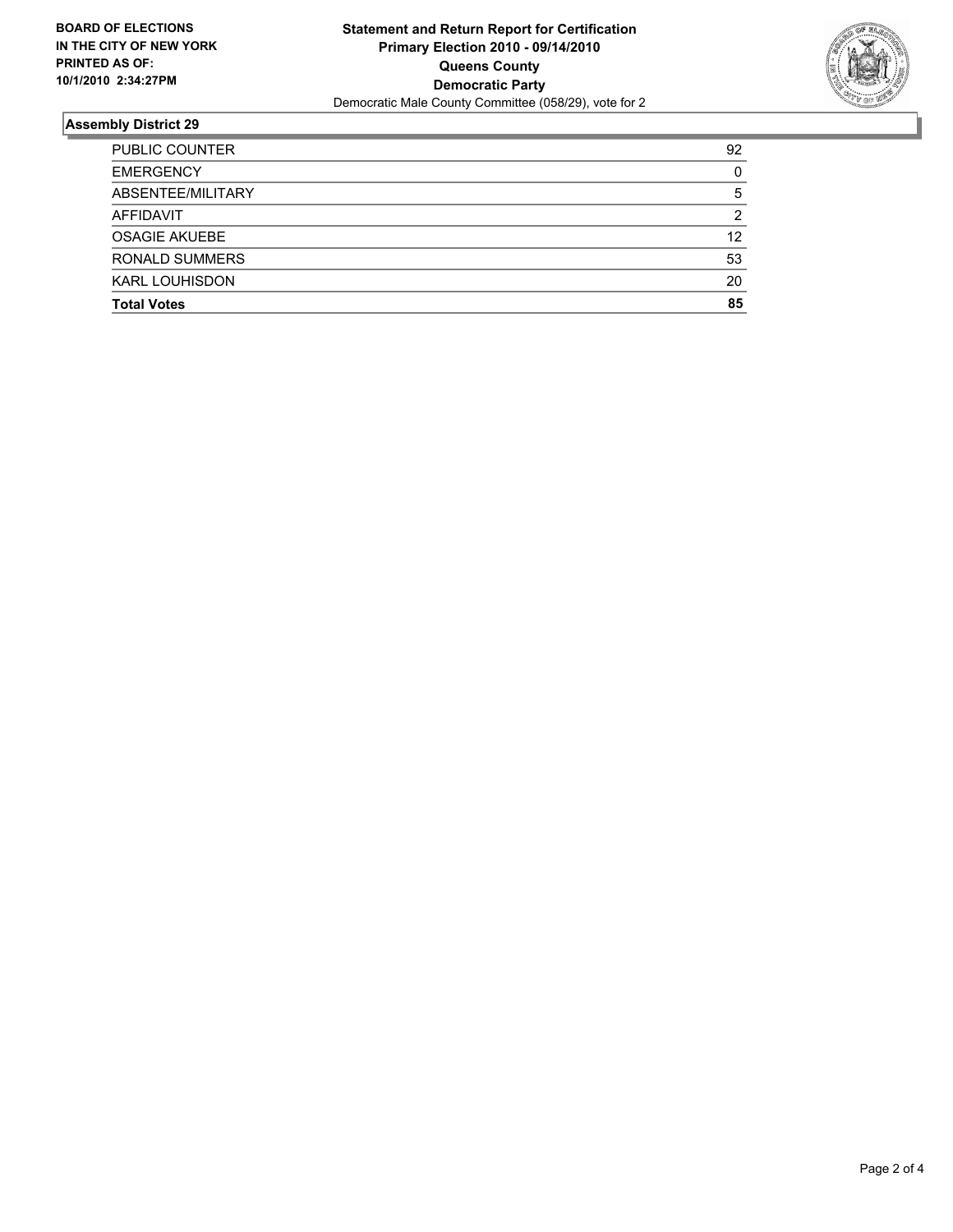# **Statement and Return Report for Certification Primary Election 2010 - 09/14/2010 Queens County Democratic Party** Democratic Male County Committee (058/29), vote for 2

# **Total for Democratic Male County Committee (058/29) - Queens County**

| <b>PUBLIC COUNTER</b> | 92 |
|-----------------------|----|
| <b>EMERGENCY</b>      | 0  |
| ABSENTEE/MILITARY     | 5  |
| AFFIDAVIT             | 2  |
| <b>OSAGIE AKUEBE</b>  | 12 |
| <b>RONALD SUMMERS</b> | 53 |
| <b>KARL LOUHISDON</b> | 20 |
| <b>Total Votes</b>    | 85 |

We certify this statement to be correct, and have caused the same to be attested by the signatures of the members of the board, or a majority thereof, on

Secretary **Chairman** 

Canvassing Board Canvassing Board Canvassing Canvassing Board Deputy Chief Clerk

Chief Clerk

Canvassing Board



**Date**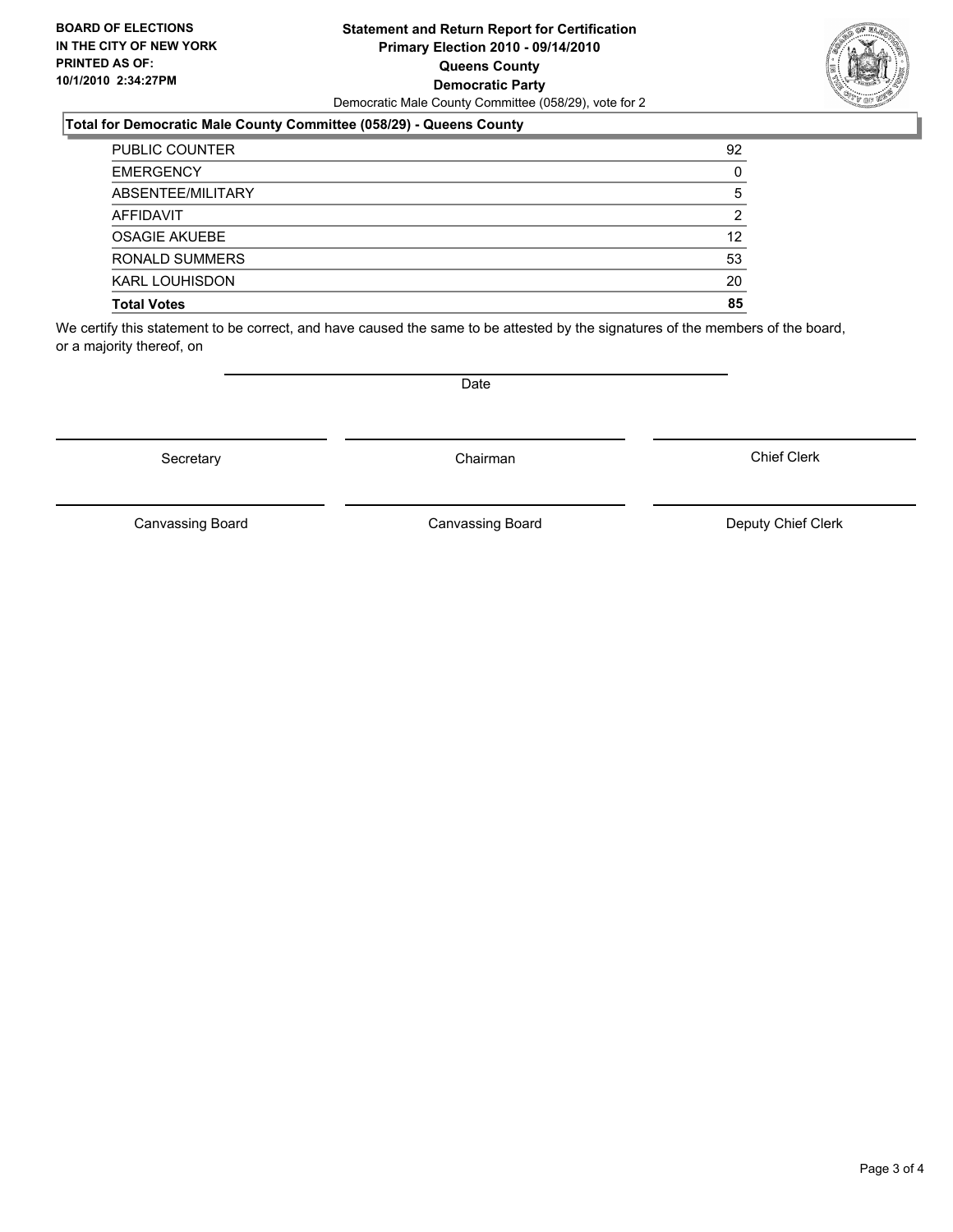**Statement and Return Report for Certification Primary Election 2010 - 09/14/2010 Queens County Democratic Party** Democratic Male County Committee (058/29), vote for 2

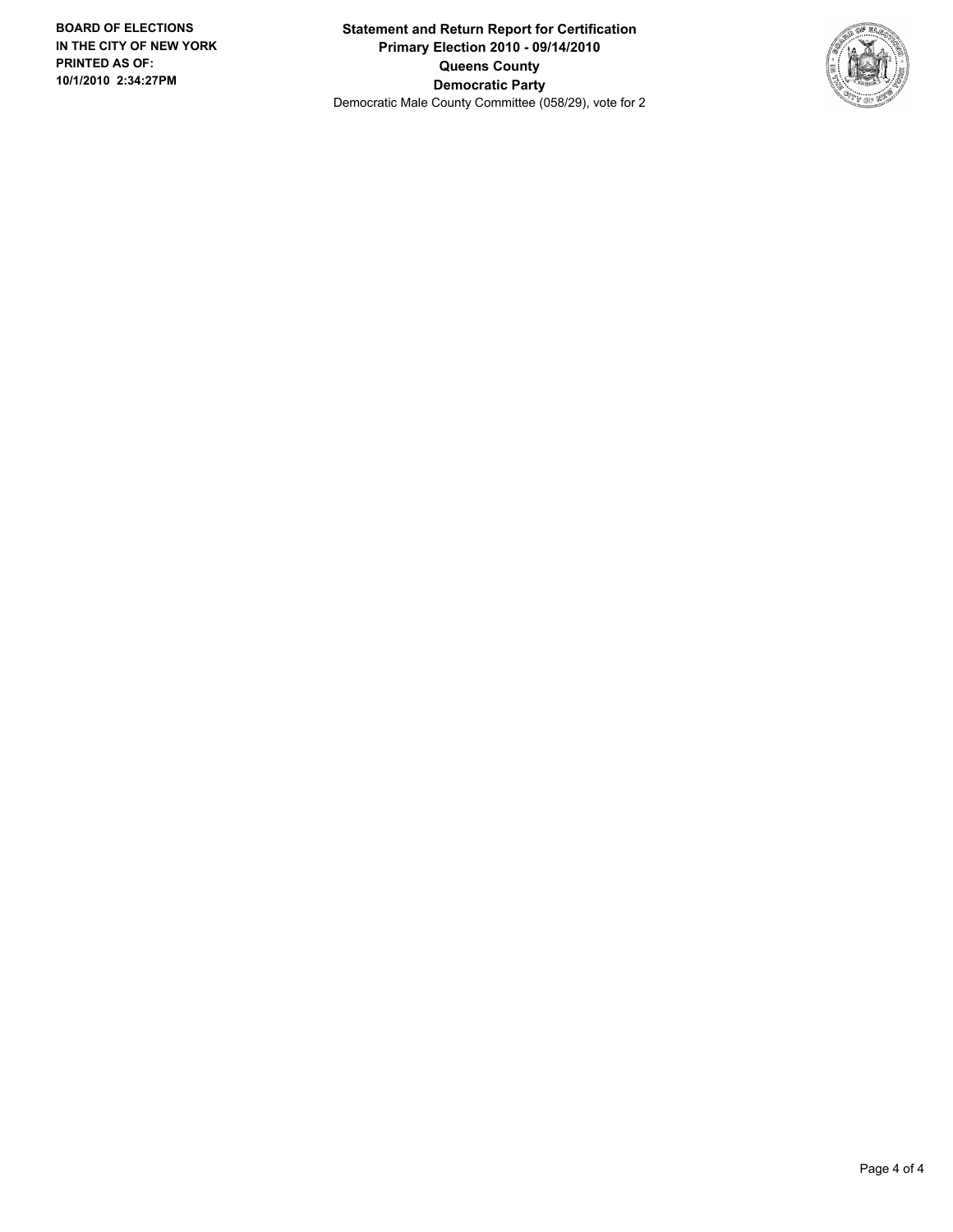

# **Primary Election 2010 - 09/14/2010 Queens County - Democratic Party**

Democratic Male County Committee 063/31 Vote for 1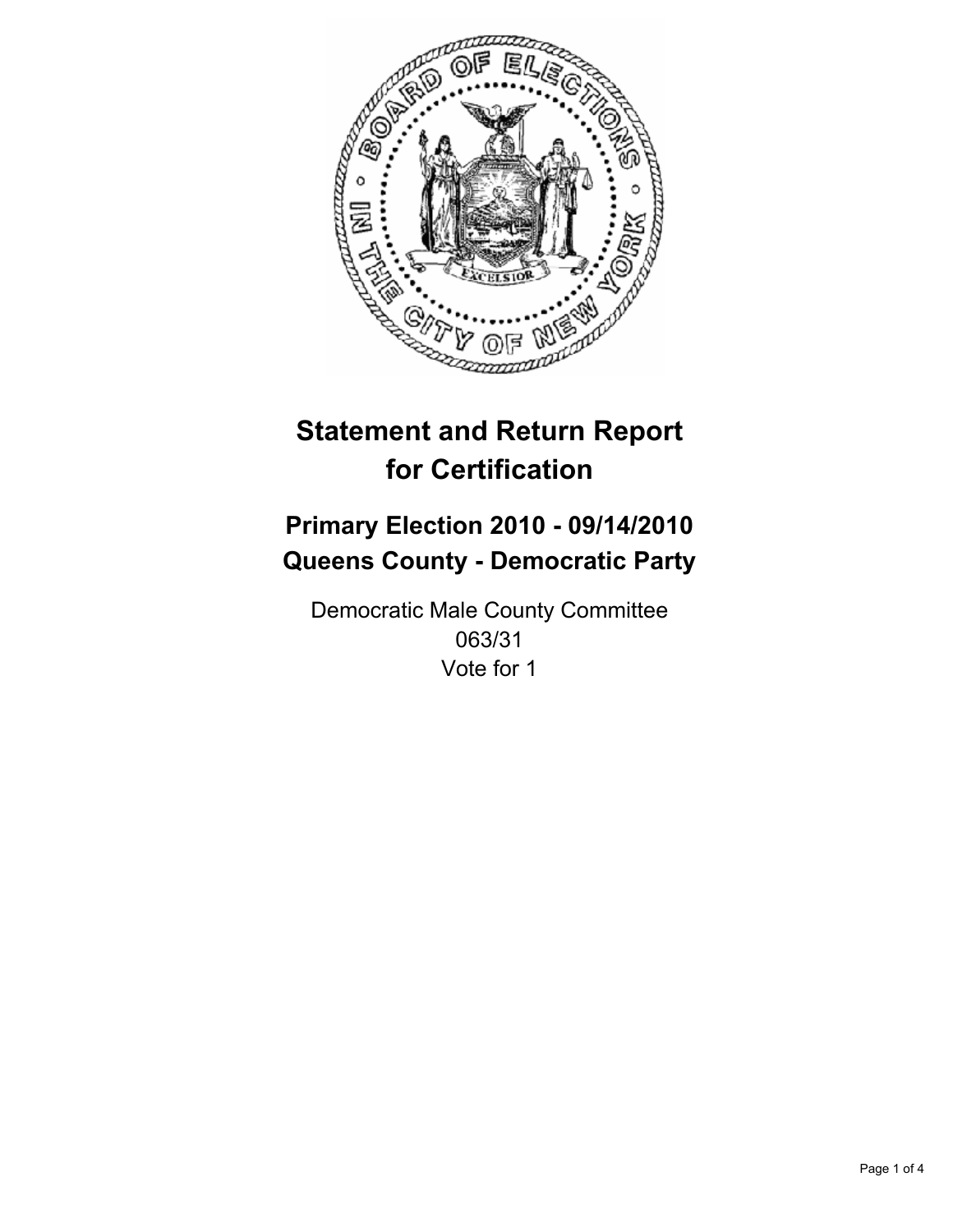

| <b>Total Votes</b>     | 9  |
|------------------------|----|
| <b>MOHINDER SINGH</b>  | 8  |
| <b>BHARAT NIRANJAN</b> |    |
| AFFIDAVIT              | 0  |
| ABSENTEE/MILITARY      | 2  |
| <b>EMERGENCY</b>       | 0  |
| PUBLIC COUNTER         | 11 |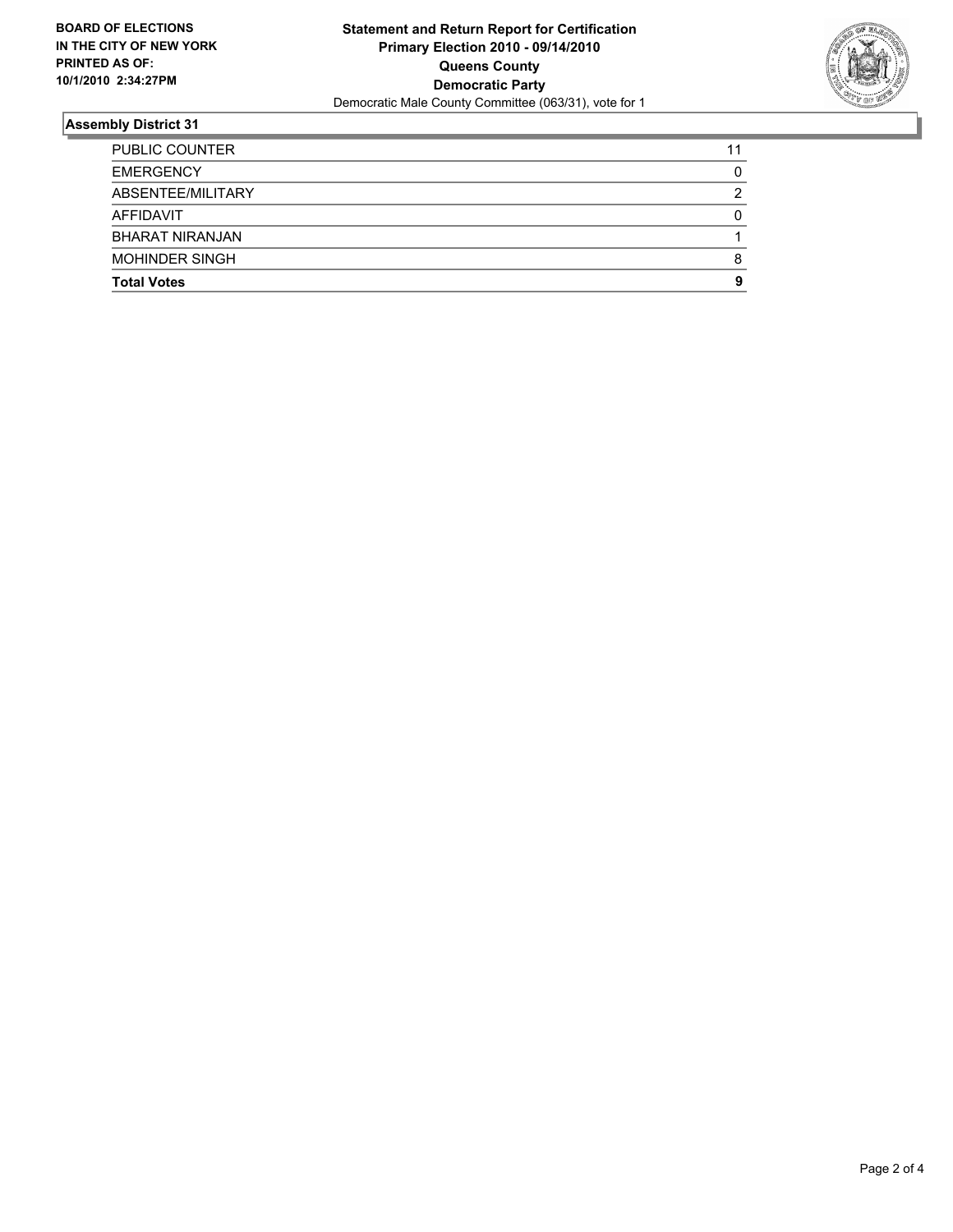# **Statement and Return Report for Certification Primary Election 2010 - 09/14/2010 Queens County Democratic Party** Democratic Male County Committee (063/31), vote for 1

### **Total for Democratic Male County Committee (063/31) - Queens County**

| <b>Total Votes</b>     | 9  |
|------------------------|----|
| <b>MOHINDER SINGH</b>  | 8  |
| <b>BHARAT NIRANJAN</b> |    |
| AFFIDAVIT              | 0  |
| ABSENTEE/MILITARY      | 2  |
| <b>EMERGENCY</b>       | 0  |
| <b>PUBLIC COUNTER</b>  | 11 |

We certify this statement to be correct, and have caused the same to be attested by the signatures of the members of the board, or a majority thereof, on

Secretary **Chairman** 

Date

Canvassing Board

Canvassing Board **Canvassing Board** Canvassing Board **Deputy Chief Clerk** 

Chief Clerk

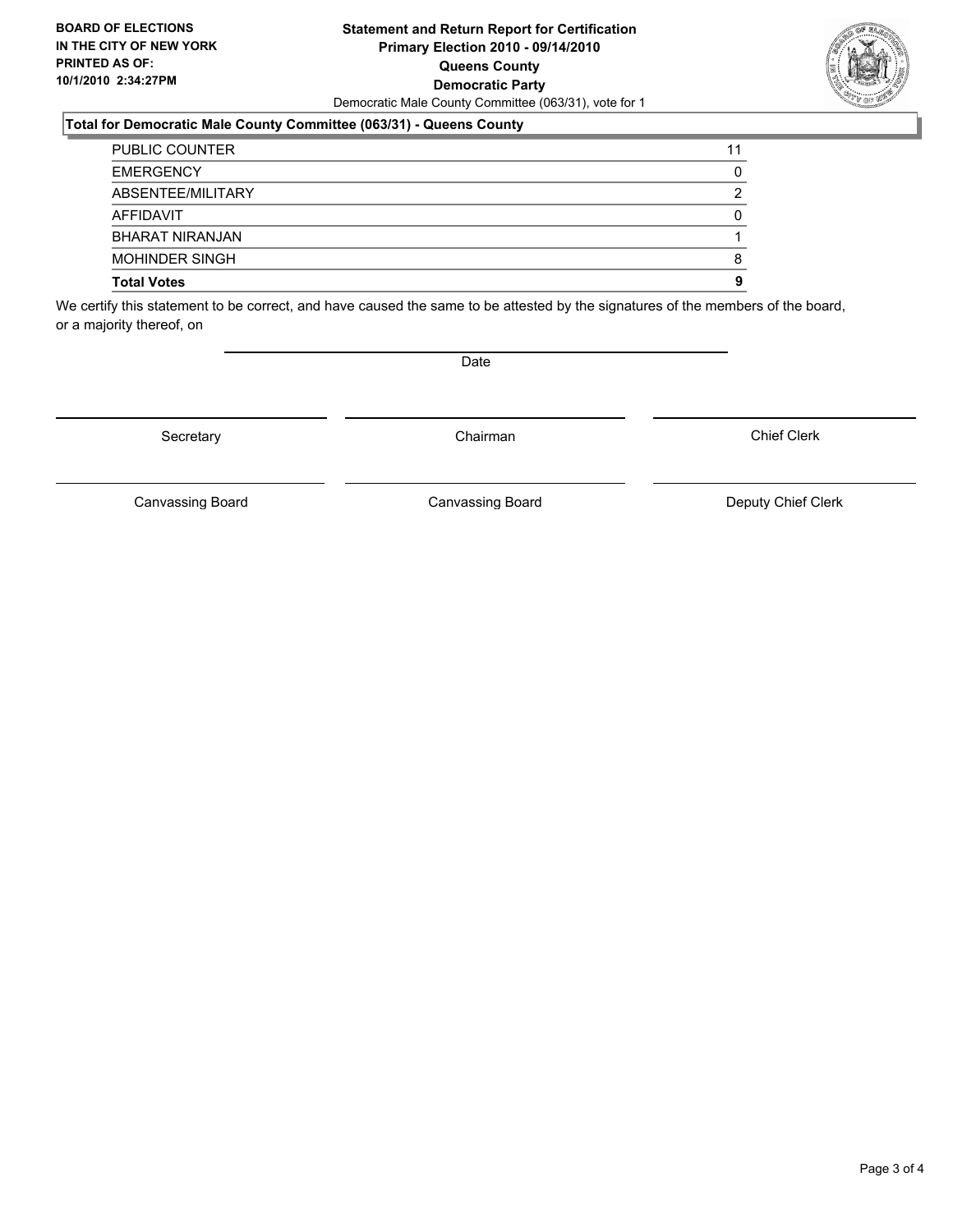**Statement and Return Report for Certification Primary Election 2010 - 09/14/2010 Queens County Democratic Party** Democratic Male County Committee (063/31), vote for 1

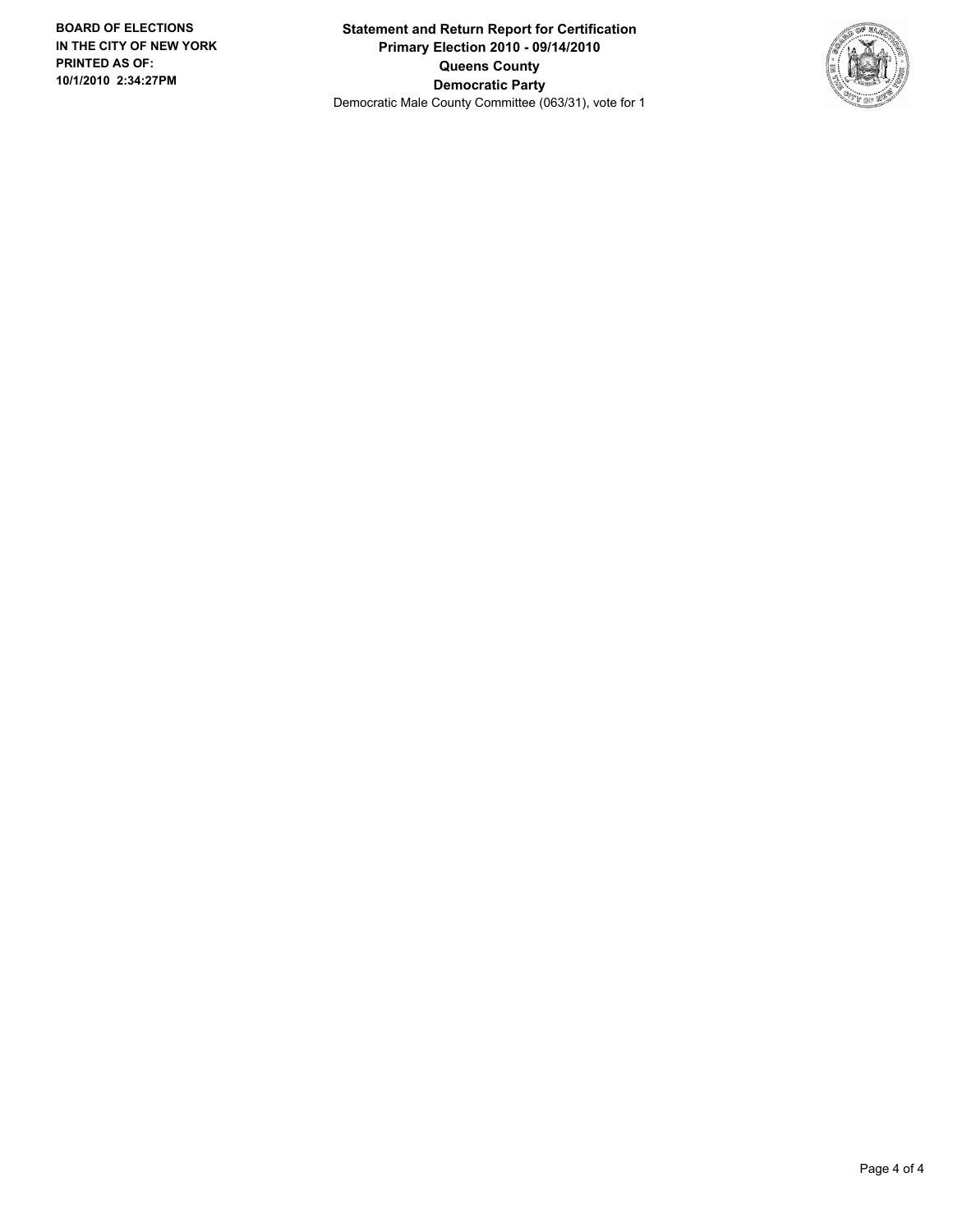

# **Primary Election 2010 - 09/14/2010 Queens County - Democratic Party**

Democratic Male County Committee 070/31 Vote for 1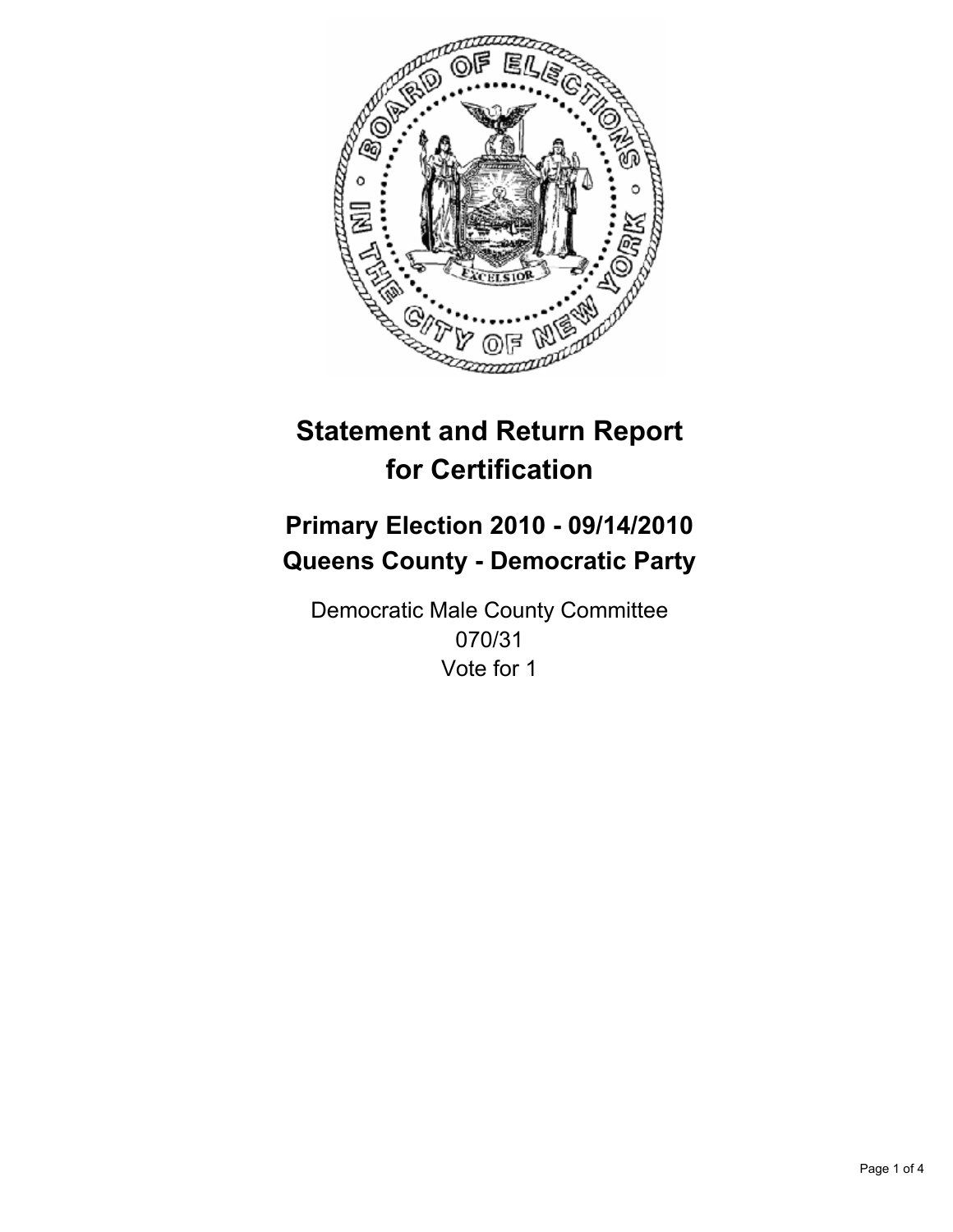

| <b>Total Votes</b>    | 28       |
|-----------------------|----------|
| <b>GURMEJ SINGH</b>   | 19       |
| <b>TAJ RAJKUMAR</b>   | 9        |
| AFFIDAVIT             | $\Omega$ |
| ABSENTEE/MILITARY     | 4        |
| <b>EMERGENCY</b>      | 0        |
| <b>PUBLIC COUNTER</b> | 36       |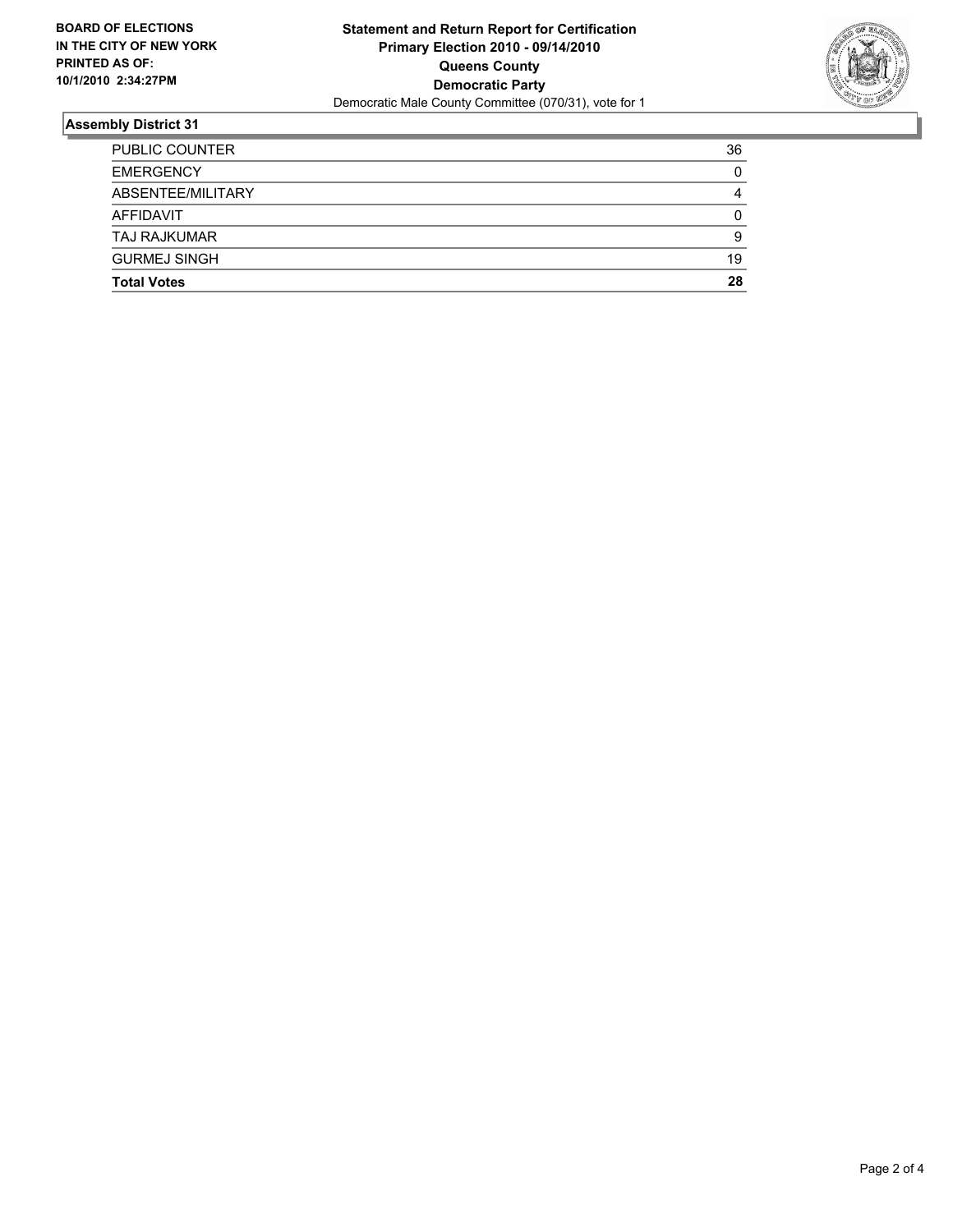# **Statement and Return Report for Certification Primary Election 2010 - 09/14/2010 Queens County Democratic Party** Democratic Male County Committee (070/31), vote for 1

#### **Total for Democratic Male County Committee (070/31) - Queens County**

| <b>PUBLIC COUNTER</b> | 36 |
|-----------------------|----|
| <b>EMERGENCY</b>      | 0  |
| ABSENTEE/MILITARY     | 4  |
| AFFIDAVIT             | 0  |
| <b>TAJ RAJKUMAR</b>   | 9  |
| <b>GURMEJ SINGH</b>   | 19 |
| <b>Total Votes</b>    | 28 |

We certify this statement to be correct, and have caused the same to be attested by the signatures of the members of the board, or a majority thereof, on

Secretary **Chairman** 

Canvassing Board **Canvassing Board** Canvassing Board **Deputy Chief Clerk** 

Canvassing Board

Chief Clerk



Date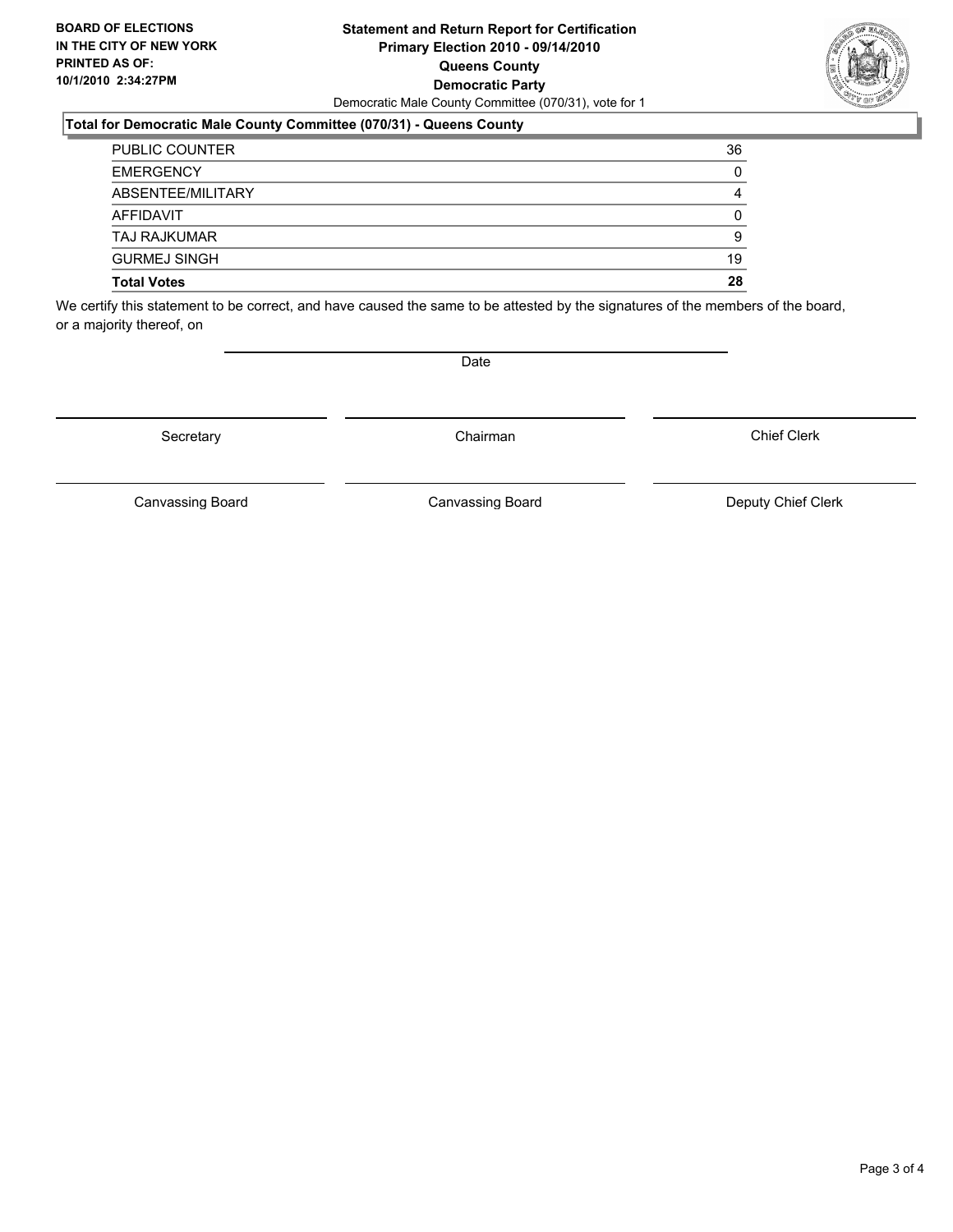**Statement and Return Report for Certification Primary Election 2010 - 09/14/2010 Queens County Democratic Party** Democratic Male County Committee (070/31), vote for 1

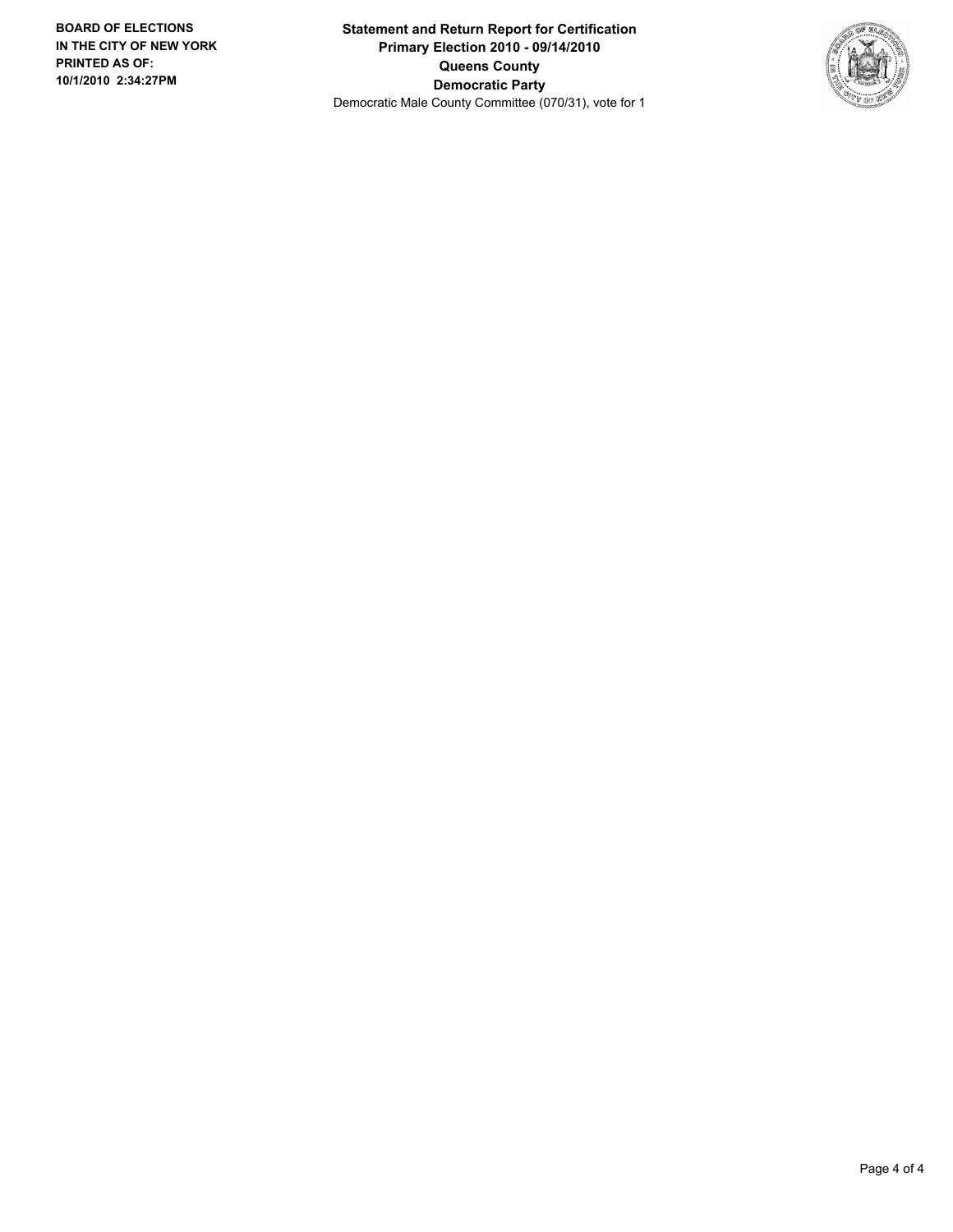

# **Primary Election 2010 - 09/14/2010 Queens County - Democratic Party**

Democratic Male County Committee 026/33 Vote for 2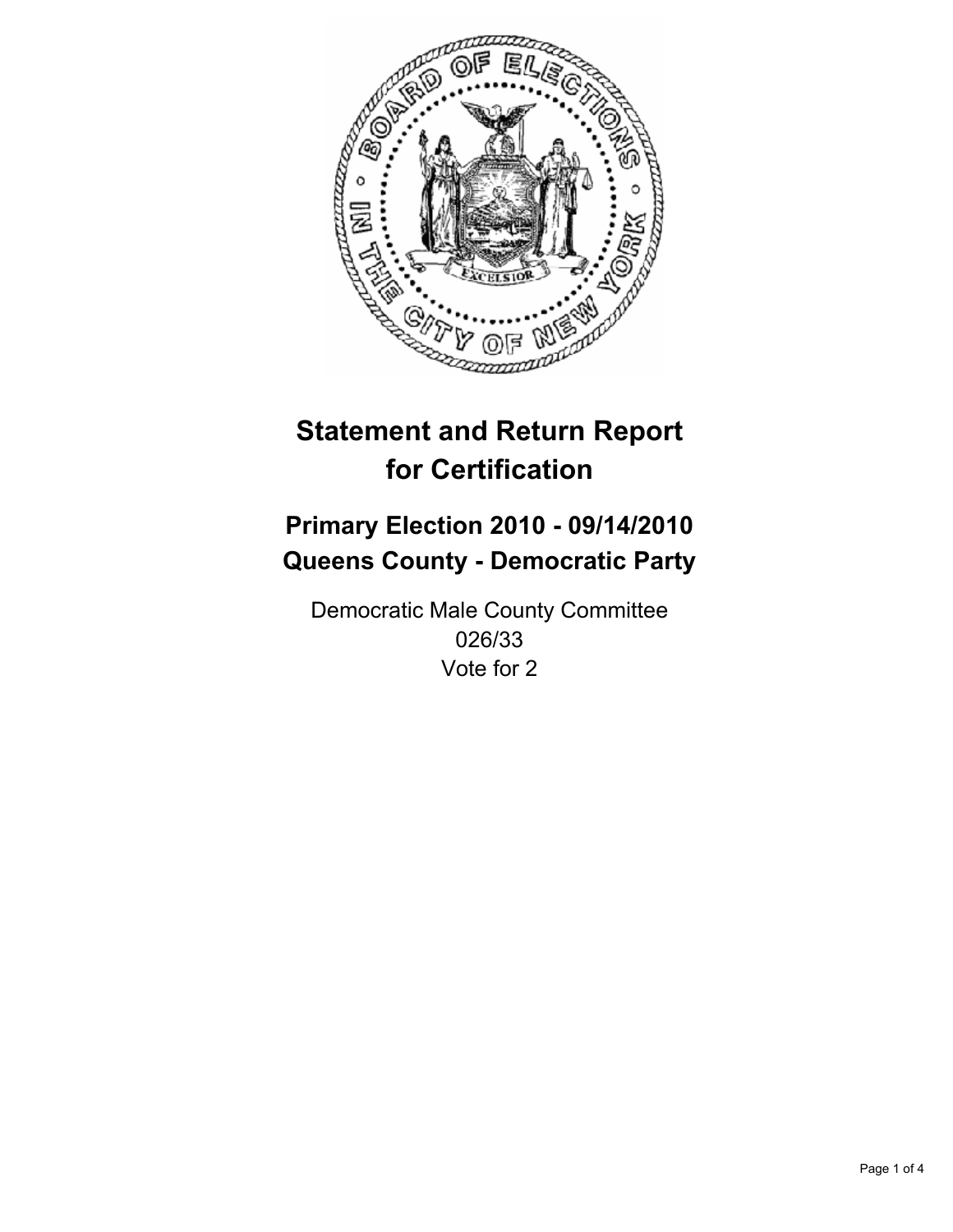

| <b>PUBLIC COUNTER</b> | 76 |
|-----------------------|----|
| <b>EMERGENCY</b>      | 0  |
| ABSENTEE/MILITARY     | 3  |
| AFFIDAVIT             | 0  |
| <b>CLYDE VANEL</b>    | 41 |
| LOUIS SHEPPARD        | 15 |
| LESLIE A NEALE        | 19 |
| AARON JACKSON         | 17 |
| <b>Total Votes</b>    | 92 |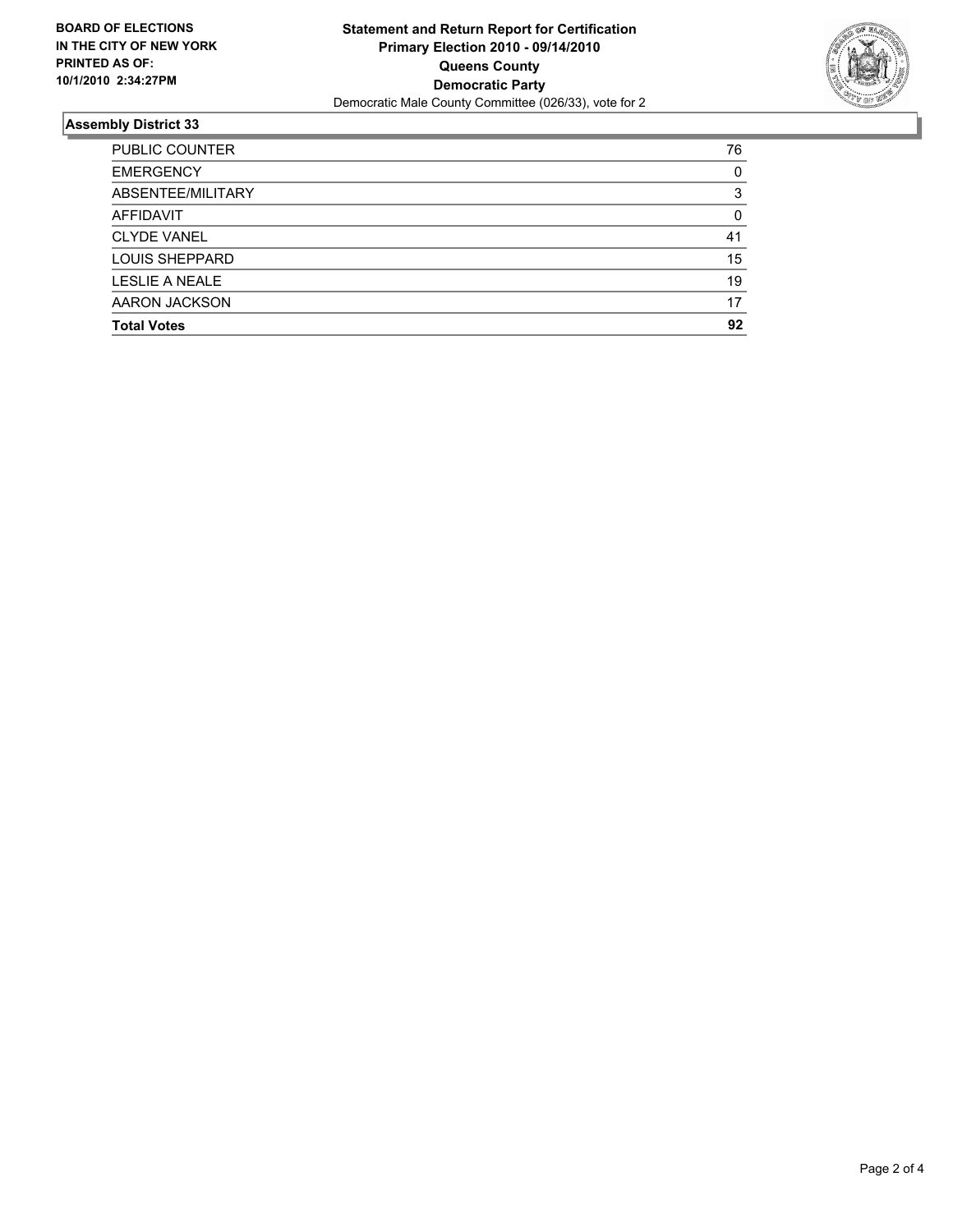# **Statement and Return Report for Certification Primary Election 2010 - 09/14/2010 Queens County Democratic Party** Democratic Male County Committee (026/33), vote for 2

# **Total for Democratic Male County Committee (026/33) - Queens County**

| <b>PUBLIC COUNTER</b> | 76 |
|-----------------------|----|
| <b>EMERGENCY</b>      | 0  |
| ABSENTEE/MILITARY     | 3  |
| <b>AFFIDAVIT</b>      | 0  |
| <b>CLYDE VANEL</b>    | 41 |
| LOUIS SHEPPARD        | 15 |
| LESLIE A NEALE        | 19 |
| AARON JACKSON         | 17 |
| <b>Total Votes</b>    | 92 |

We certify this statement to be correct, and have caused the same to be attested by the signatures of the members of the board, or a majority thereof, on

Secretary **Chairman** 

Canvassing Board

Date

Canvassing Board **Canvassing Board** Canvassing Board **Deputy Chief Clerk** 

Chief Clerk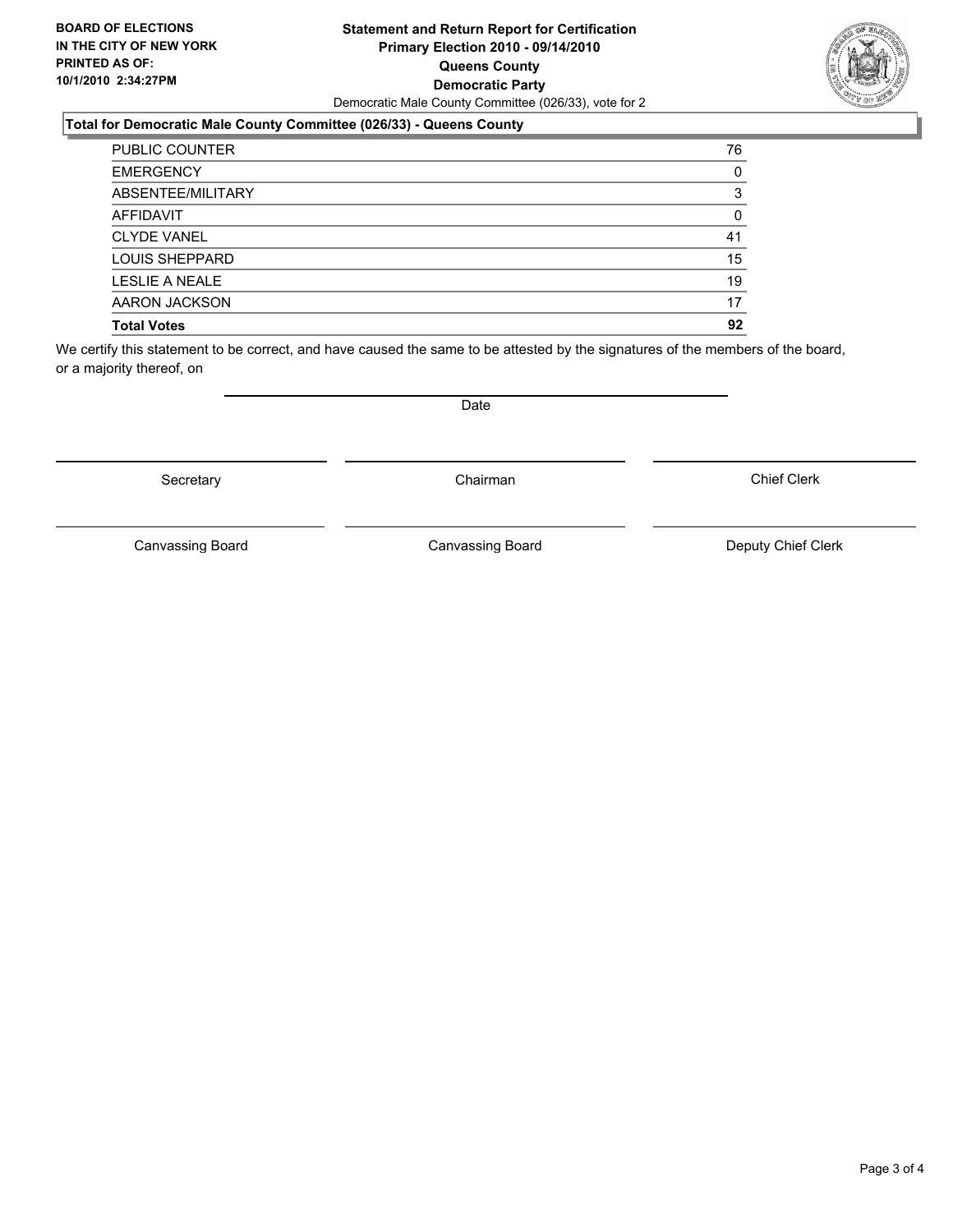**Statement and Return Report for Certification Primary Election 2010 - 09/14/2010 Queens County Democratic Party** Democratic Male County Committee (026/33), vote for 2

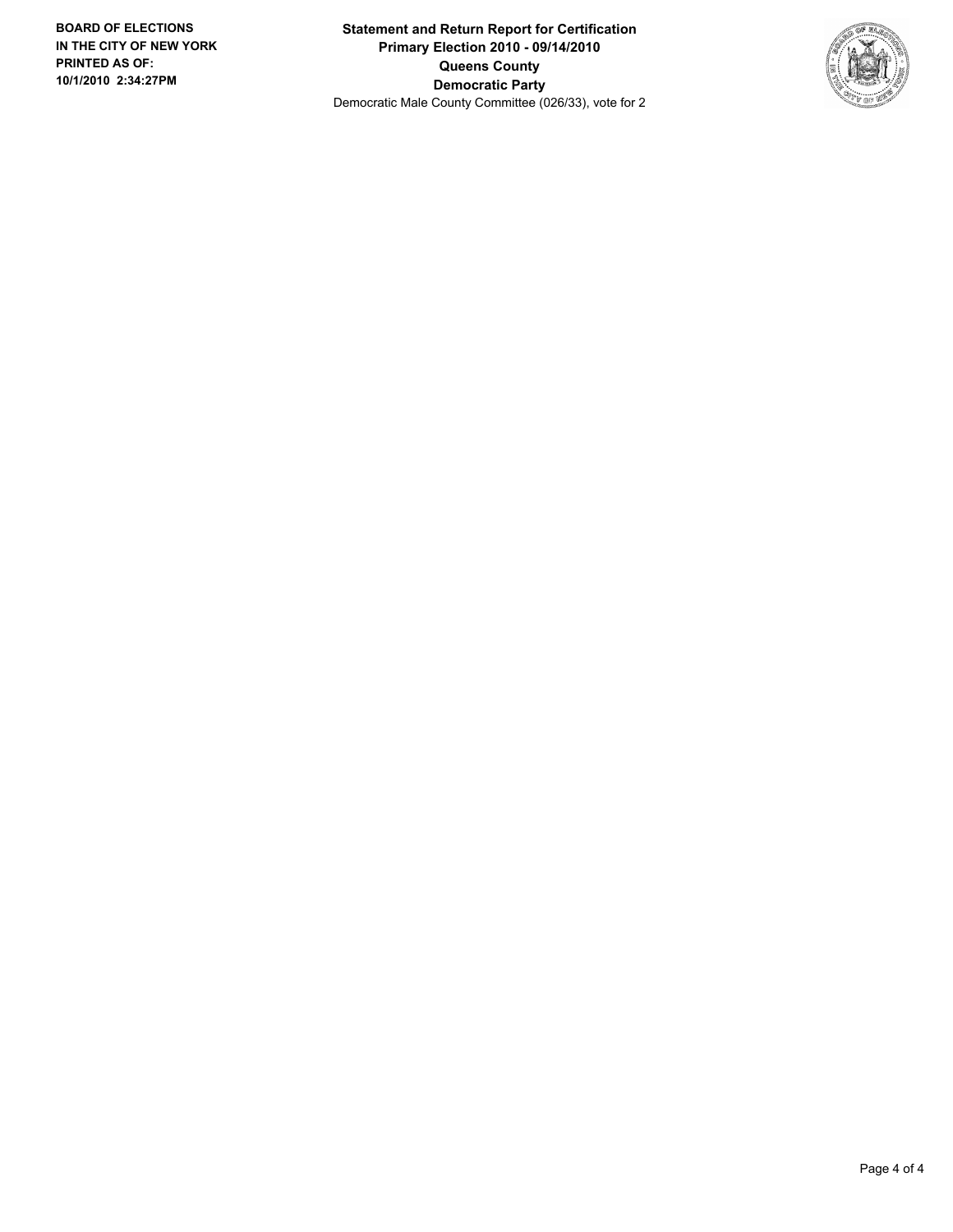

# **Primary Election 2010 - 09/14/2010 Queens County - Democratic Party**

Democratic Male County Committee 056/33 Vote for 2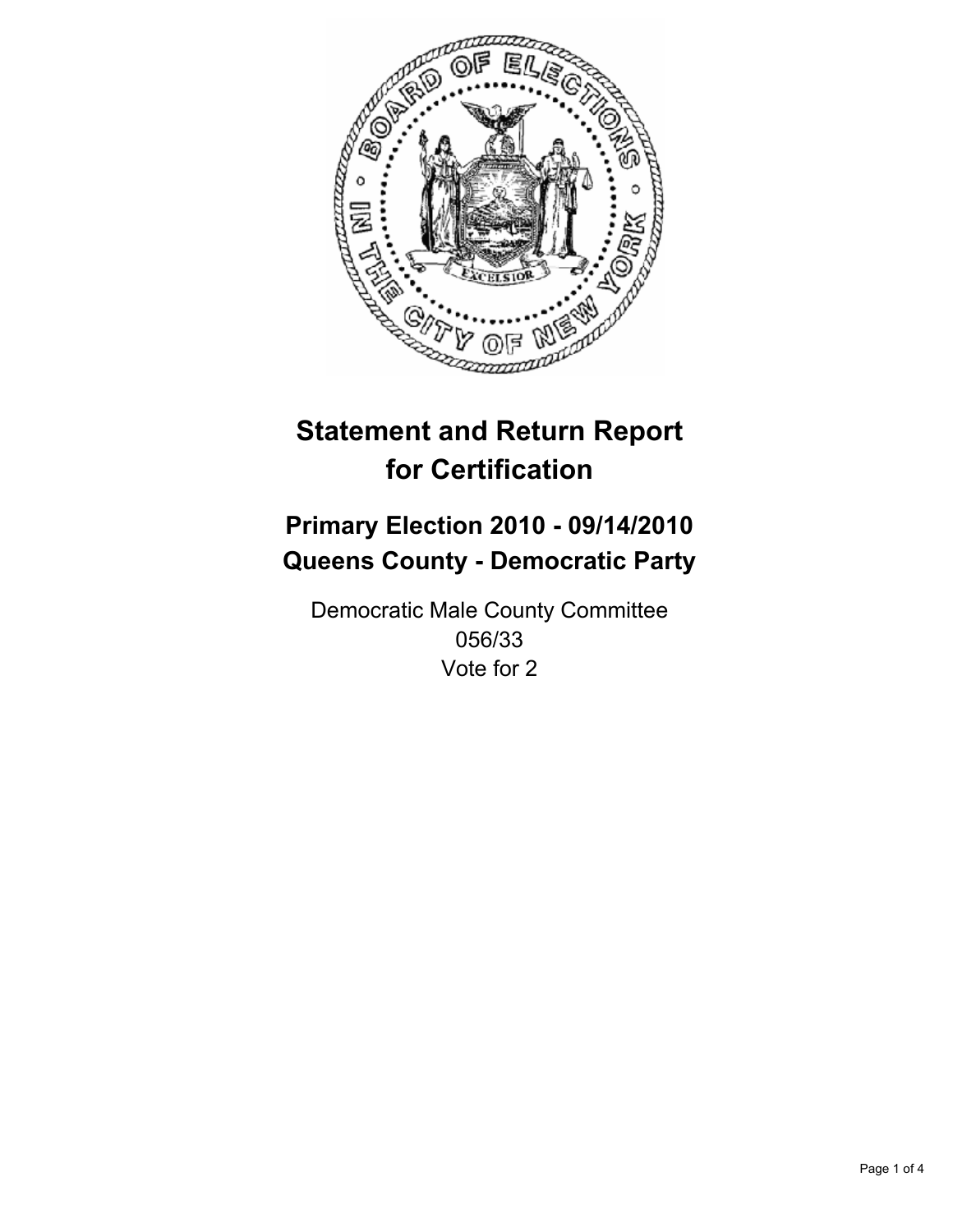

| <b>PUBLIC COUNTER</b> | 90 |
|-----------------------|----|
| <b>EMERGENCY</b>      | 0  |
| ABSENTEE/MILITARY     | 2  |
| <b>AFFIDAVIT</b>      | 0  |
| <b>OSTER BRYAN</b>    | 37 |
| <b>FRANK FRANCOIS</b> | 28 |
| JOHNATHAN W QUASH     | 6  |
| <b>RONALD POWERS</b>  | 26 |
| <b>Total Votes</b>    | 97 |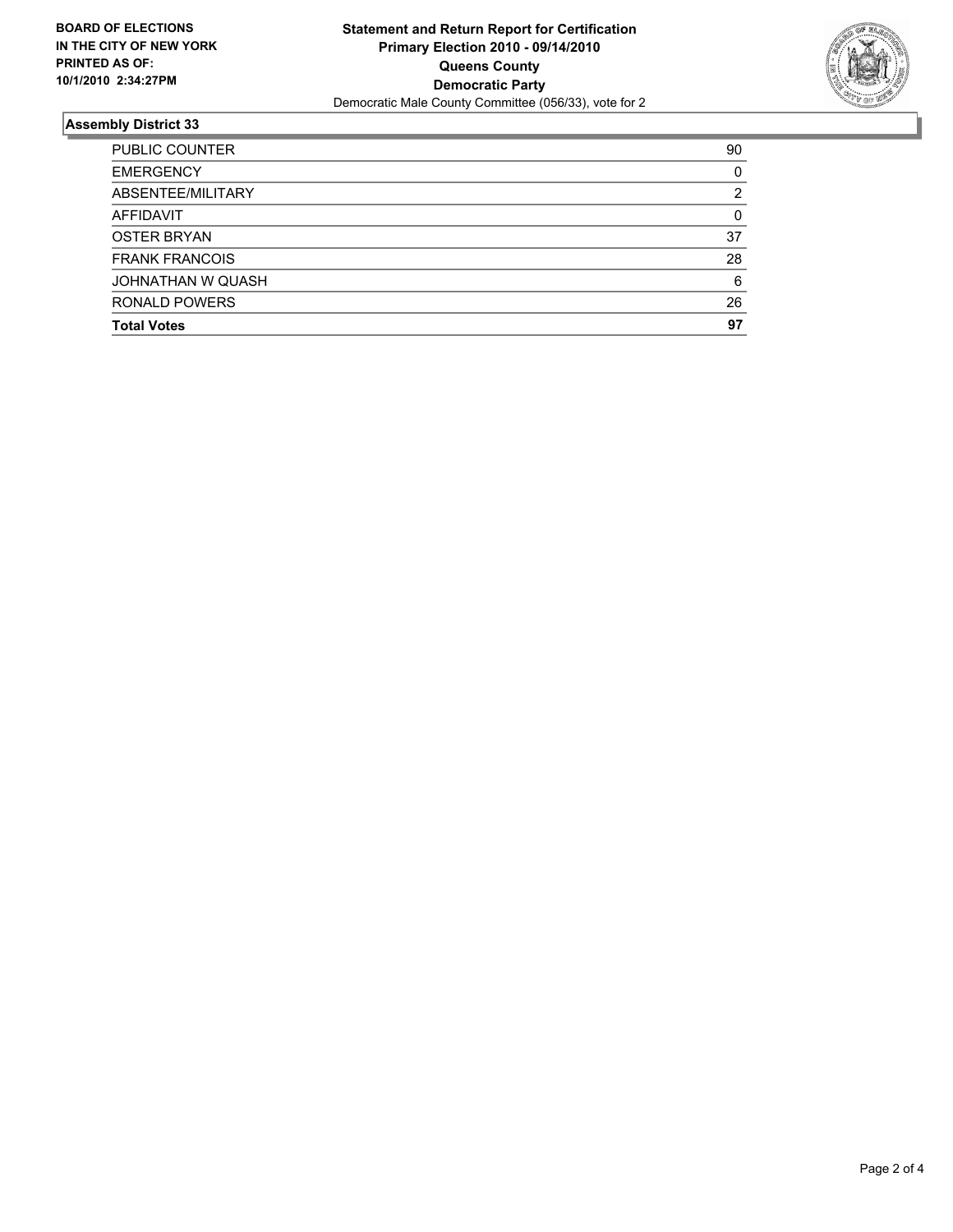# **Statement and Return Report for Certification Primary Election 2010 - 09/14/2010 Queens County Democratic Party** Democratic Male County Committee (056/33), vote for 2

# **Total for Democratic Male County Committee (056/33) - Queens County**

| <b>PUBLIC COUNTER</b> | 90 |
|-----------------------|----|
| <b>EMERGENCY</b>      | 0  |
| ABSENTEE/MILITARY     | 2  |
| <b>AFFIDAVIT</b>      | 0  |
| <b>OSTER BRYAN</b>    | 37 |
| <b>FRANK FRANCOIS</b> | 28 |
| JOHNATHAN W QUASH     | 6  |
| RONALD POWERS         | 26 |
| <b>Total Votes</b>    | 97 |

We certify this statement to be correct, and have caused the same to be attested by the signatures of the members of the board, or a majority thereof, on

Secretary **Chairman** 

Canvassing Board **Canvassing Board** Canvassing Board **Deputy Chief Clerk** 

Chief Clerk



Page 3 of 4

Canvassing Board

Date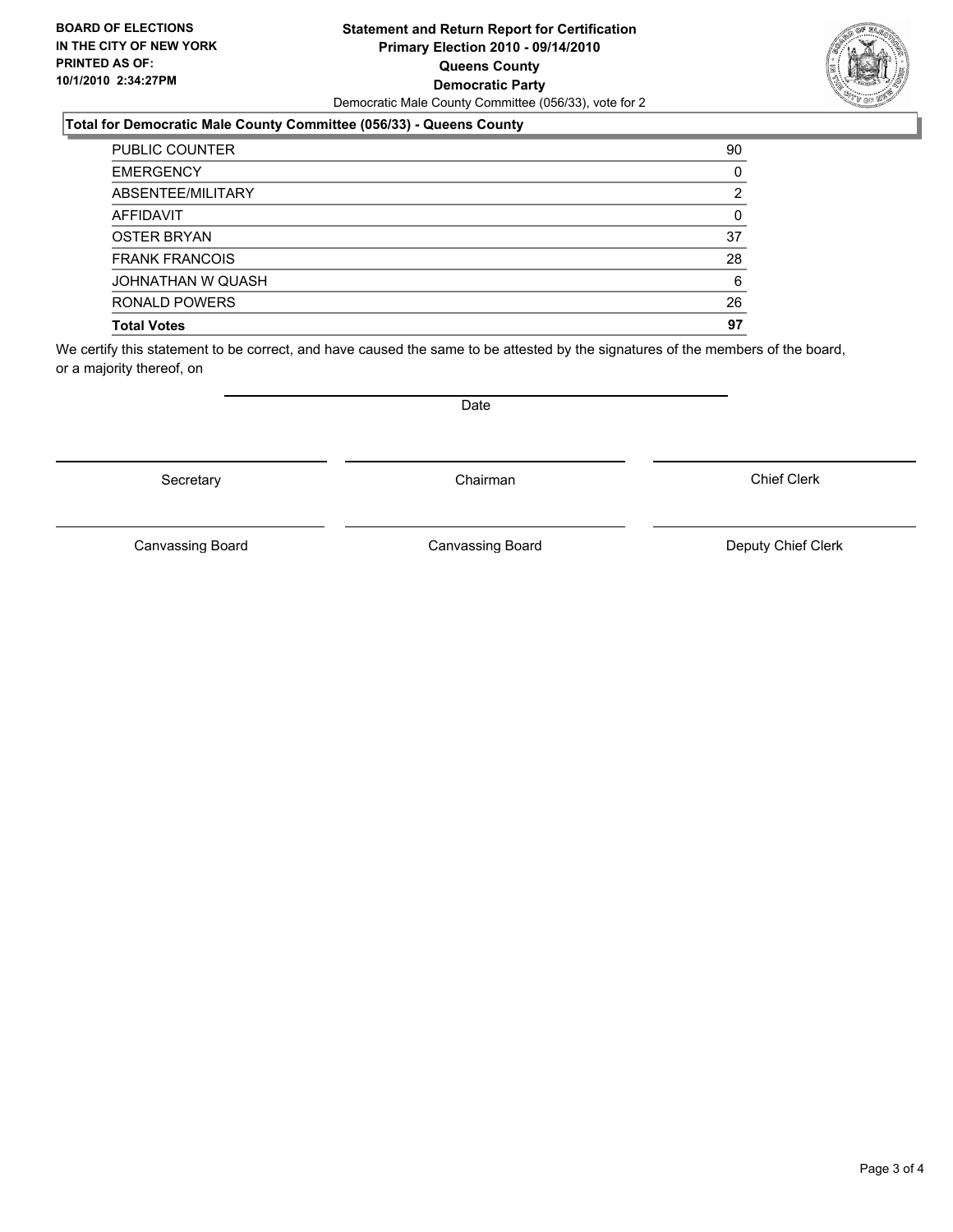**Statement and Return Report for Certification Primary Election 2010 - 09/14/2010 Queens County Democratic Party** Democratic Male County Committee (056/33), vote for 2

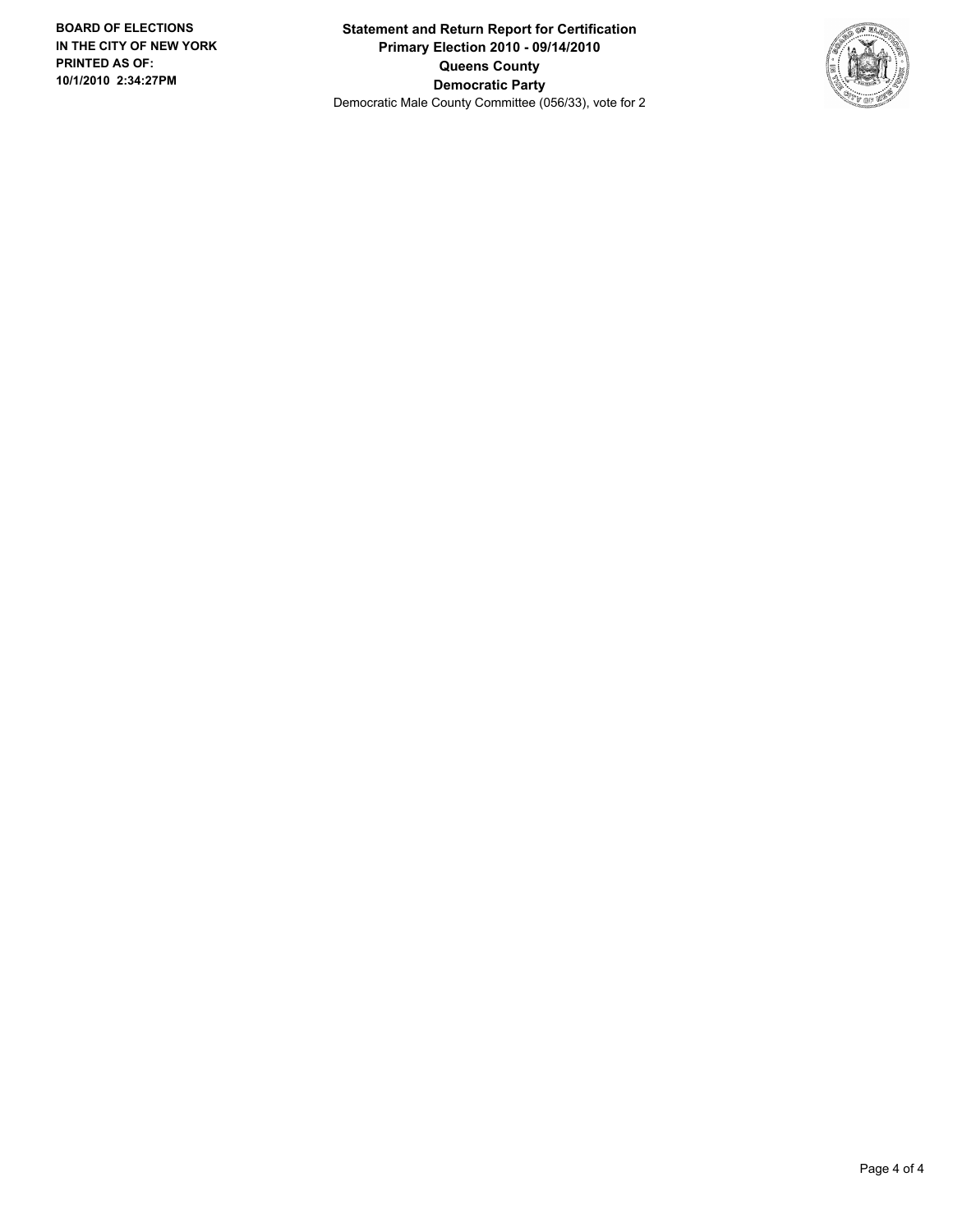

# **Primary Election 2010 - 09/14/2010 Queens County - Democratic Party**

Democratic Male County Committee 061/33 Vote for 2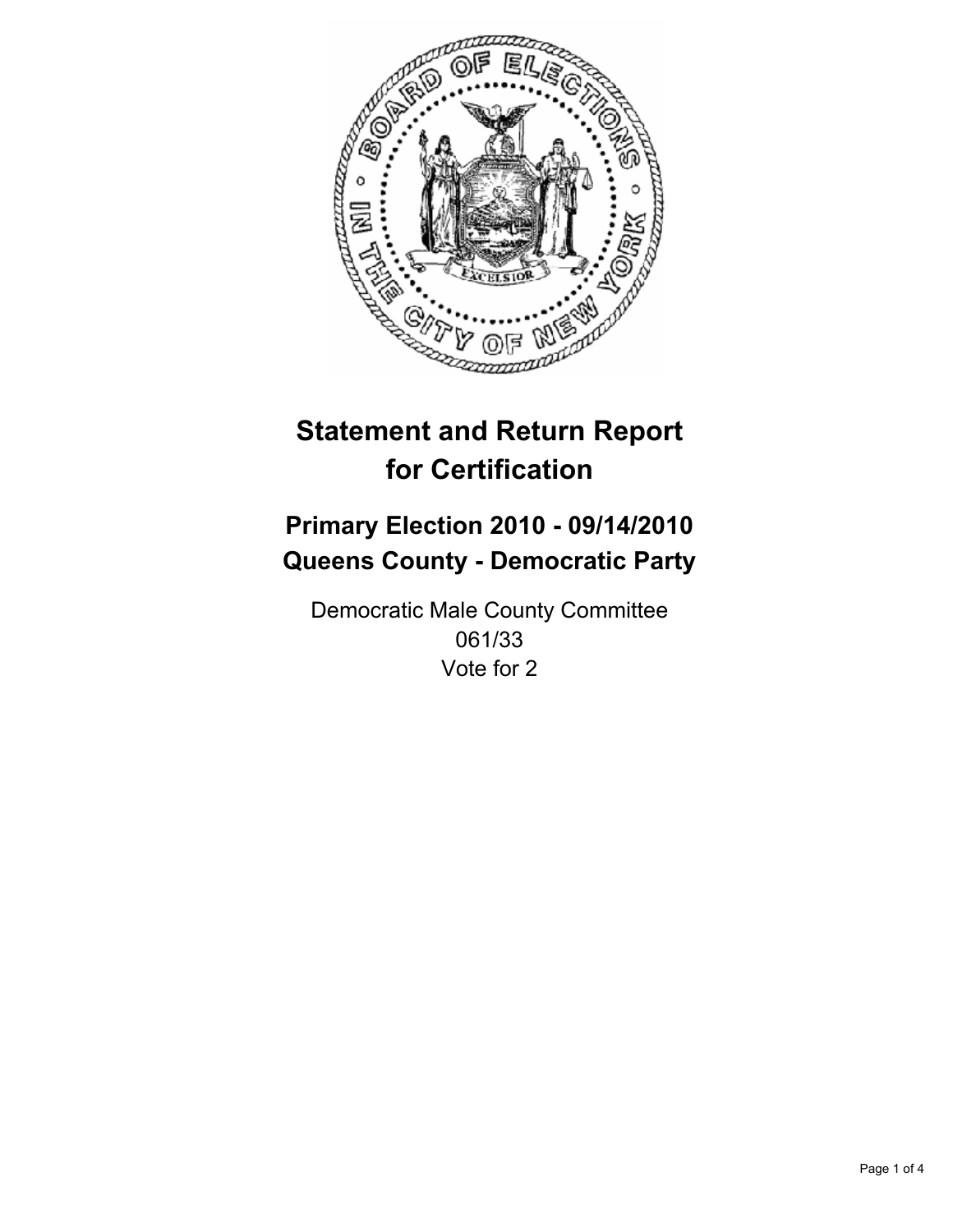

| <b>PUBLIC COUNTER</b>  | 114 |
|------------------------|-----|
| <b>EMERGENCY</b>       | 0   |
| ABSENTEE/MILITARY      | 4   |
| AFFIDAVIT              | 0   |
| <b>THOMAS WILLIAMS</b> | 49  |
| <b>CARNEL MCCREARY</b> | 20  |
| <b>WILLIE FRAZIER</b>  | 21  |
| <b>DUDLEY LAWES</b>    | 6   |
| <b>Total Votes</b>     | 96  |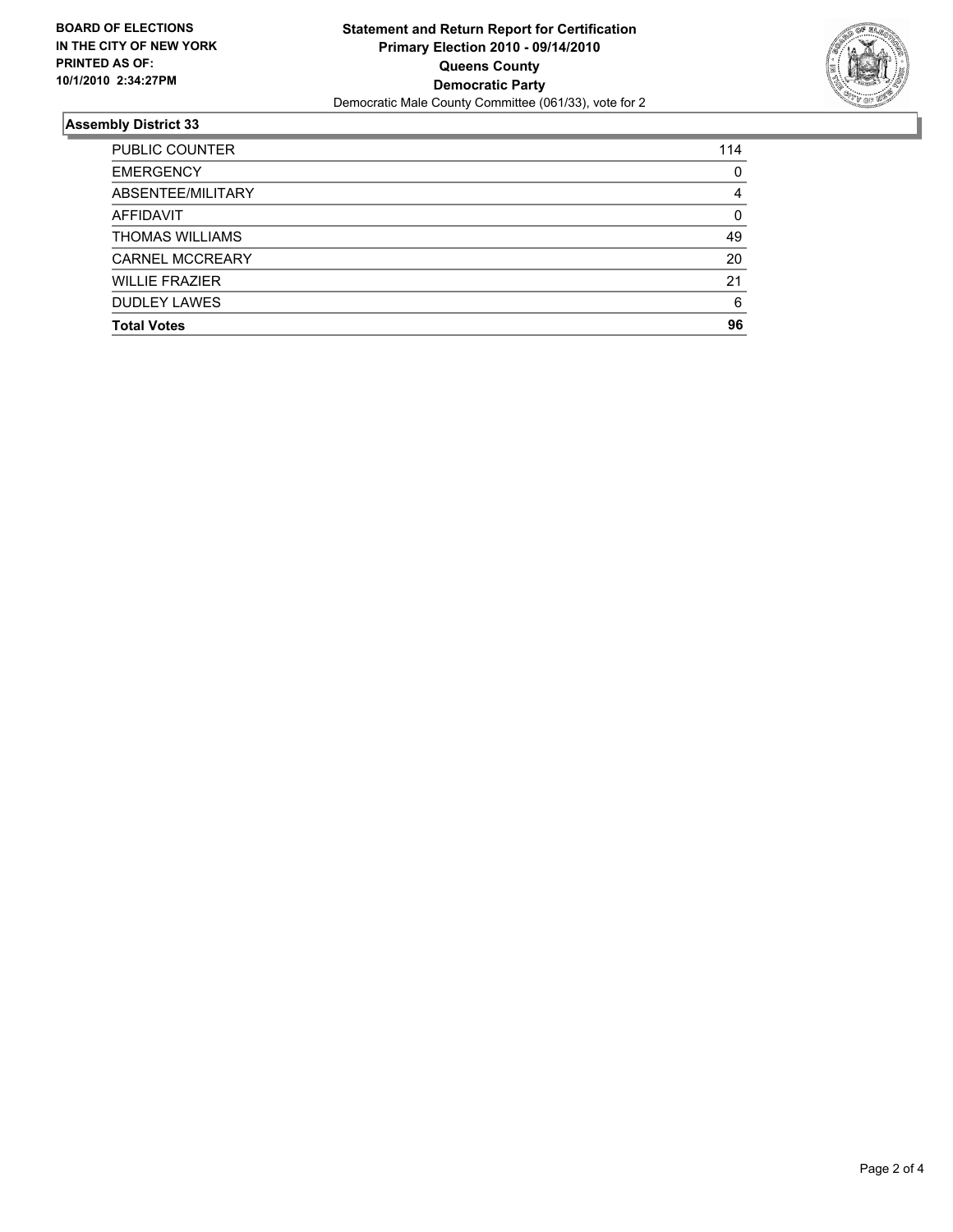# **Statement and Return Report for Certification Primary Election 2010 - 09/14/2010 Queens County Democratic Party** Democratic Male County Committee (061/33), vote for 2

# **Total for Democratic Male County Committee (061/33) - Queens County**

| <b>PUBLIC COUNTER</b>  | 114 |
|------------------------|-----|
| <b>EMERGENCY</b>       | 0   |
| ABSENTEE/MILITARY      | 4   |
| <b>AFFIDAVIT</b>       | 0   |
| <b>THOMAS WILLIAMS</b> | 49  |
| <b>CARNEL MCCREARY</b> | 20  |
| <b>WILLIE FRAZIER</b>  | 21  |
| <b>DUDLEY LAWES</b>    | 6   |
| <b>Total Votes</b>     | 96  |

We certify this statement to be correct, and have caused the same to be attested by the signatures of the members of the board, or a majority thereof, on

Secretary **Chairman** 

Canvassing Board

Canvassing Board **Canvassing Board** Canvassing Board **Deputy Chief Clerk** 

Chief Clerk

Date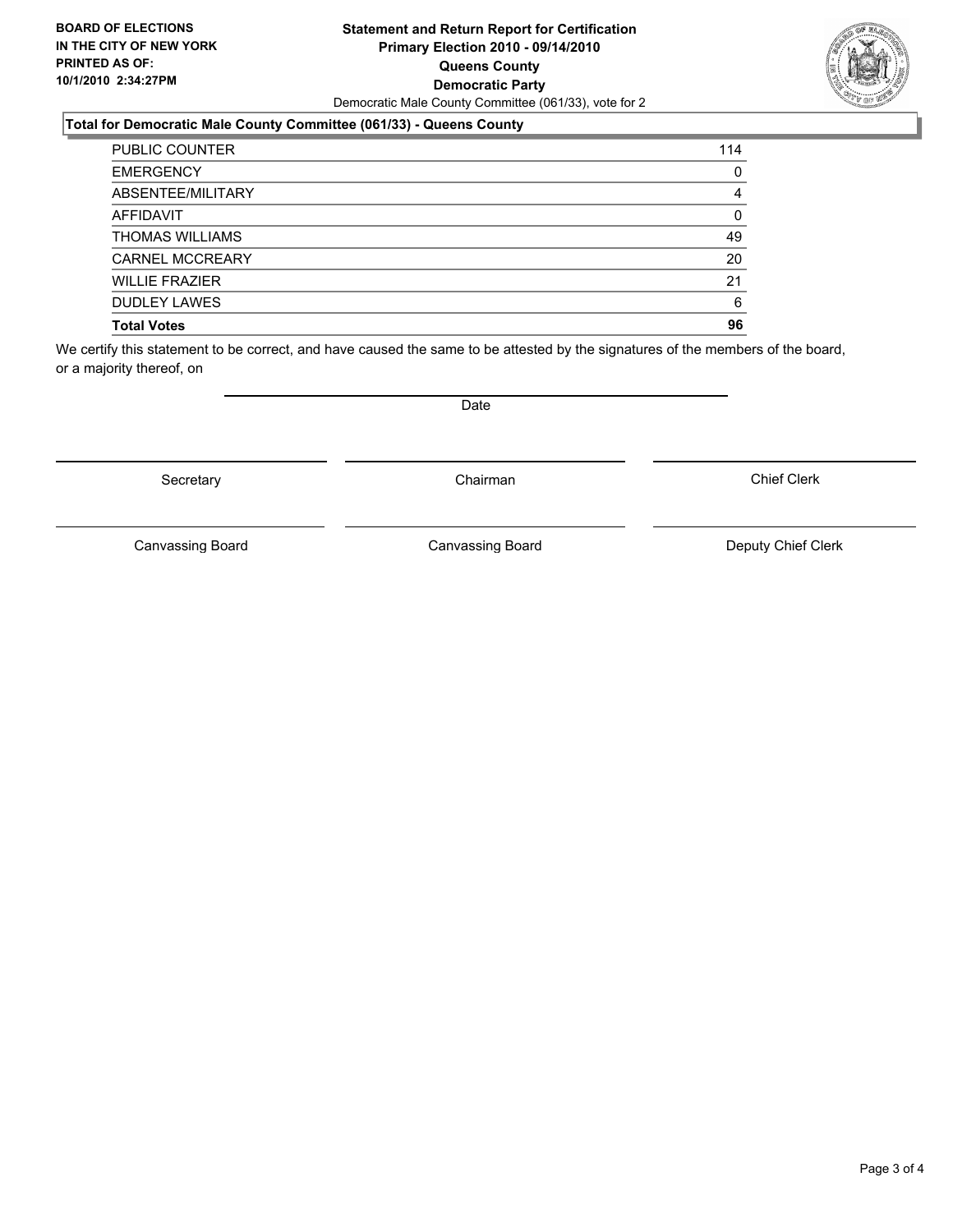**Statement and Return Report for Certification Primary Election 2010 - 09/14/2010 Queens County Democratic Party** Democratic Male County Committee (061/33), vote for 2

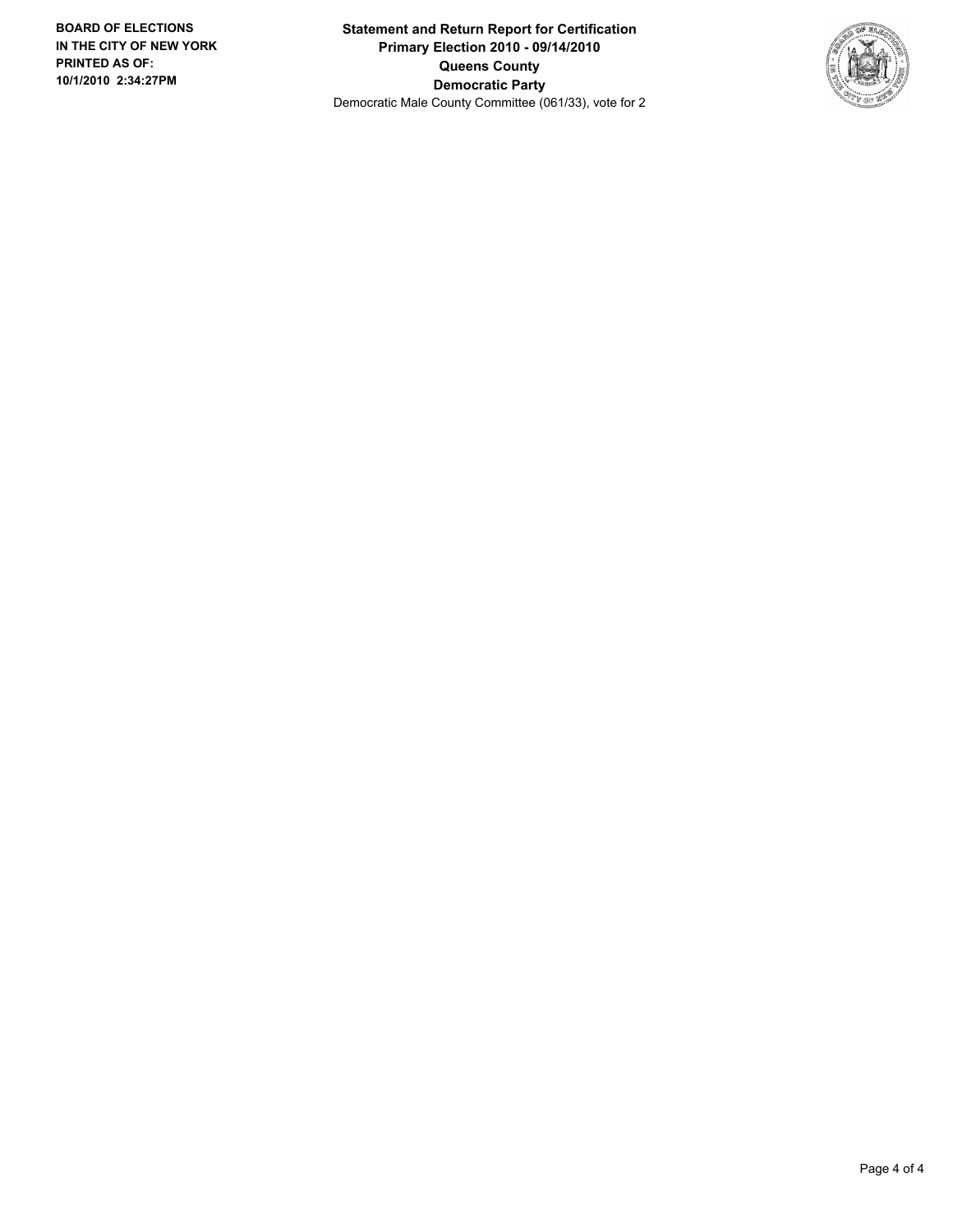

# **Primary Election 2010 - 09/14/2010 Queens County - Democratic Party**

Democratic Male County Committee 008/35 Vote for 2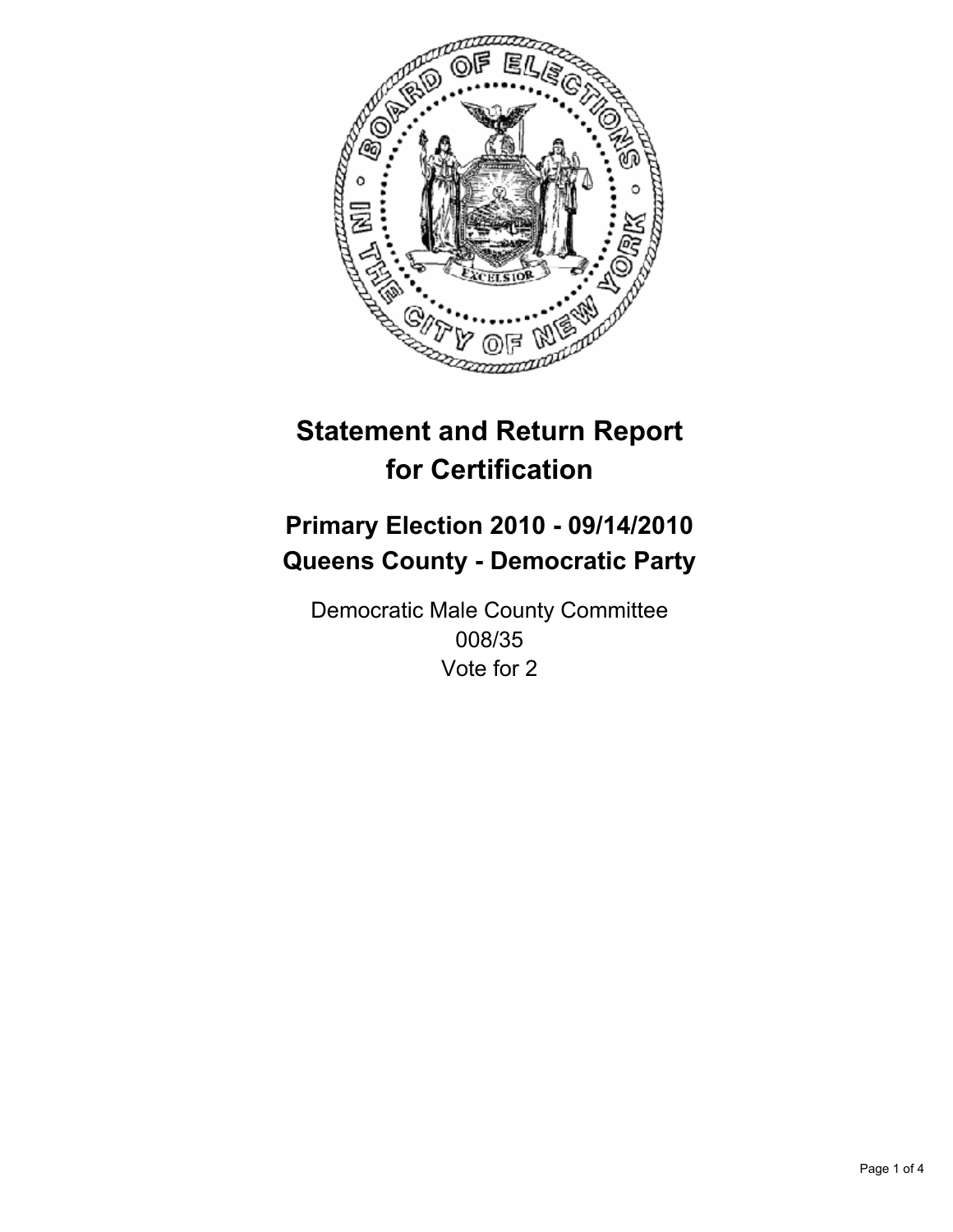

| <b>Total Votes</b>         | 115 |
|----------------------------|-----|
| DONALD MARSHELL (WRITE-IN) |     |
| DONALD MARSHALL            | 63  |
| RANFORD PARKES JR.         | 29  |
| <b>FRED M ALSTON</b>       | 22  |
| <b>AFFIDAVIT</b>           | 0   |
| ABSENTEE/MILITARY          | 2   |
| <b>EMERGENCY</b>           | 0   |
| PUBLIC COUNTER             | 126 |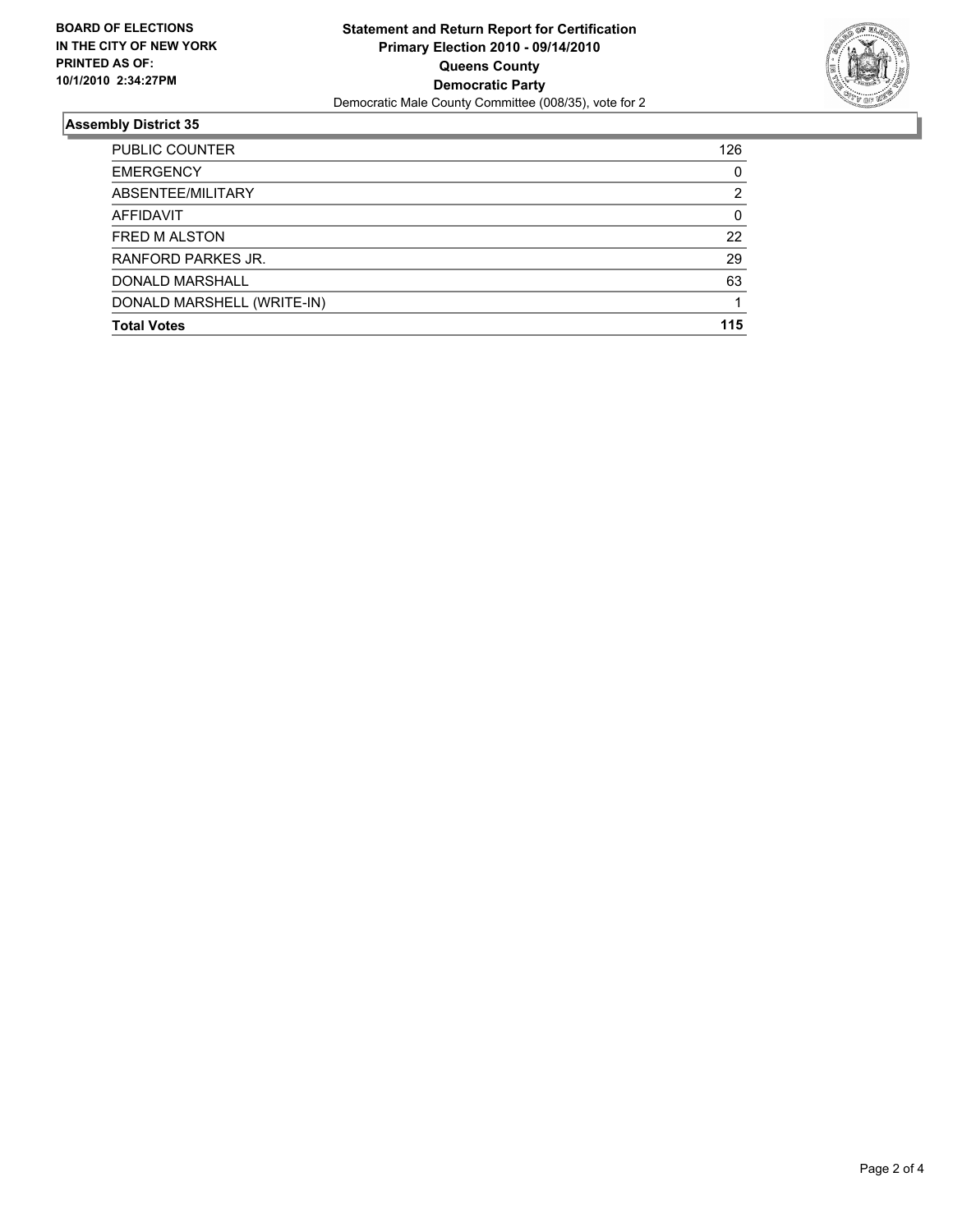## **Statement and Return Report for Certification Primary Election 2010 - 09/14/2010 Queens County Democratic Party** Democratic Male County Committee (008/35), vote for 2

## **Total for Democratic Male County Committee (008/35) - Queens County**

| <b>PUBLIC COUNTER</b>      | 126 |
|----------------------------|-----|
| <b>EMERGENCY</b>           | 0   |
| ABSENTEE/MILITARY          | 2   |
| <b>AFFIDAVIT</b>           | 0   |
| <b>FRED M ALSTON</b>       | 22  |
| RANFORD PARKES JR.         | 29  |
| DONALD MARSHALL            | 63  |
| DONALD MARSHELL (WRITE-IN) |     |
| <b>Total Votes</b>         | 115 |

We certify this statement to be correct, and have caused the same to be attested by the signatures of the members of the board, or a majority thereof, on

Date

Secretary **Chairman** 

Canvassing Board

Canvassing Board **Canvassing Board** Canvassing Board **Deputy Chief Clerk** 

Chief Clerk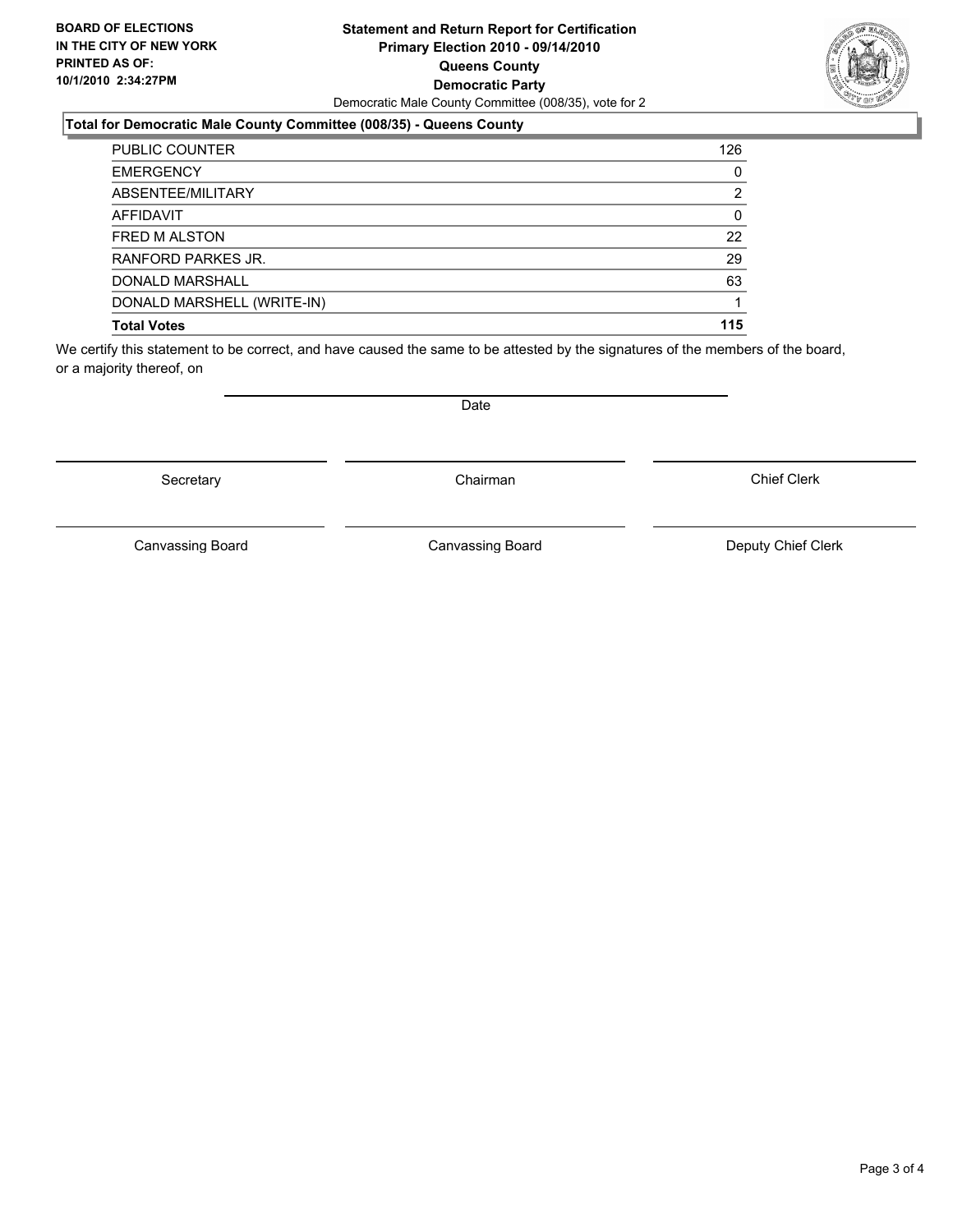**Statement and Return Report for Certification Primary Election 2010 - 09/14/2010 Queens County Democratic Party** Democratic Male County Committee (008/35), vote for 2

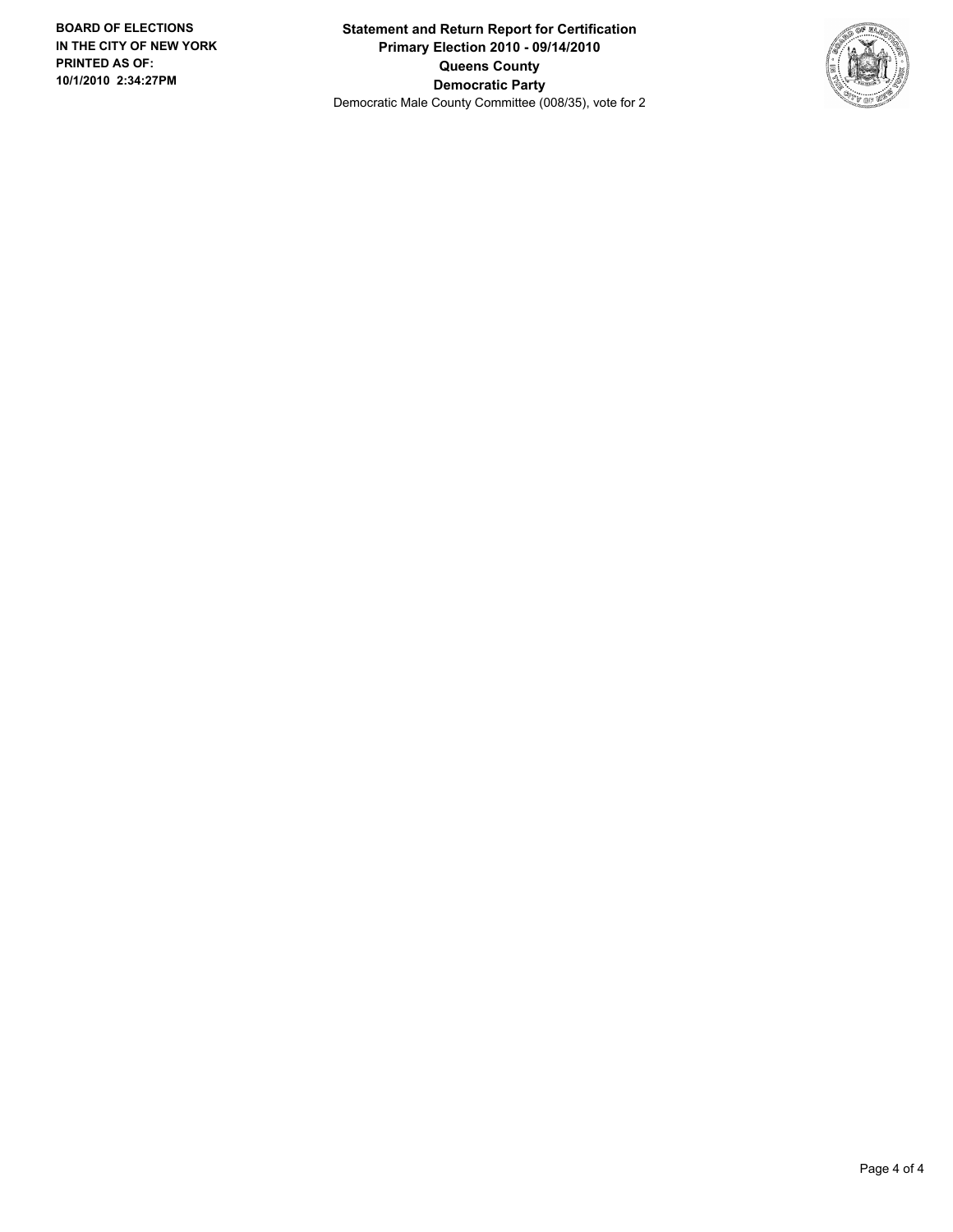

# **Primary Election 2010 - 09/14/2010 Queens County - Democratic Party**

Democratic Male County Committee 035/36 Vote for 2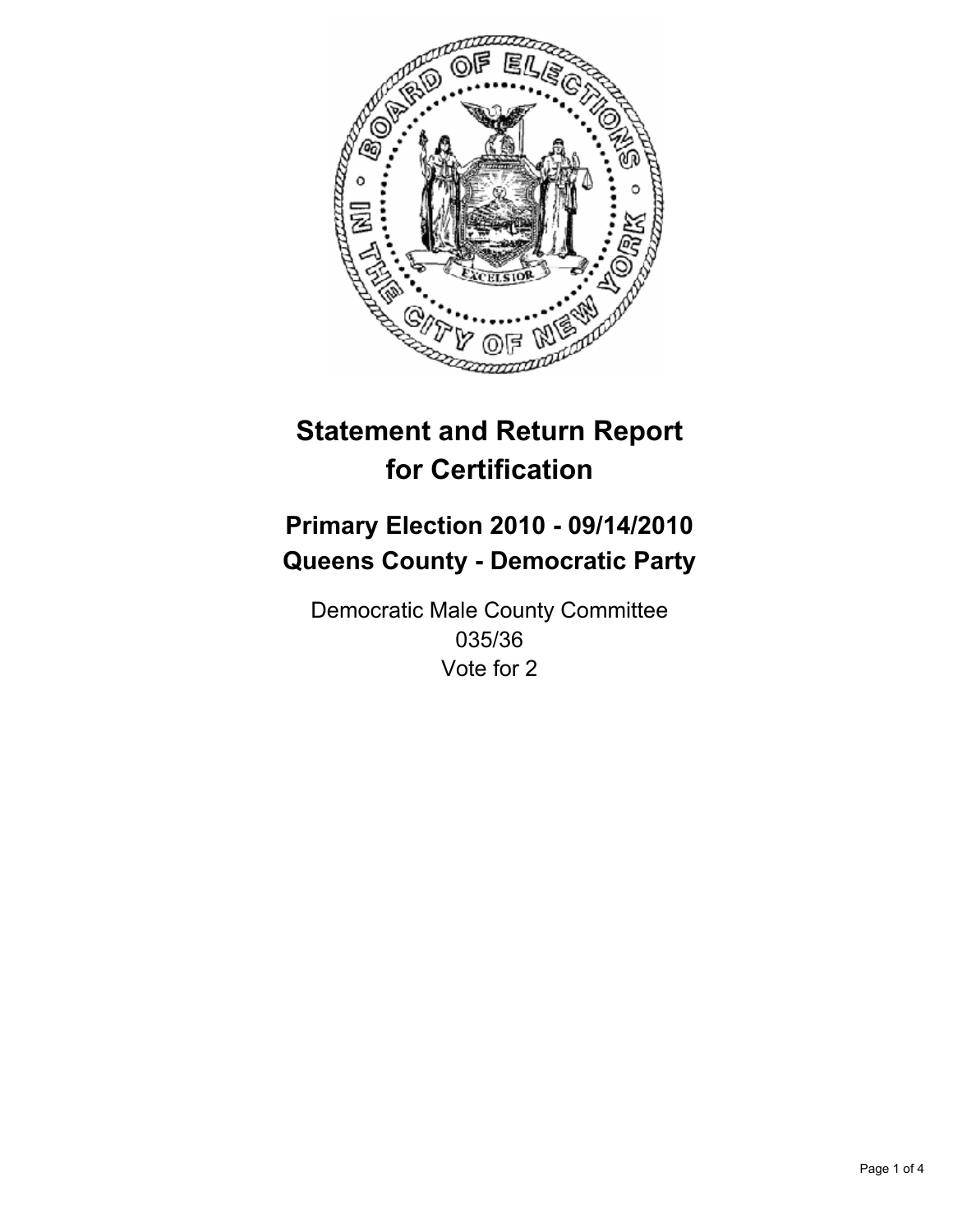

| <b>Total Votes</b>  | 68 |
|---------------------|----|
| <b>JESSE C ROSE</b> | 20 |
| PETER POULOS        | 26 |
| RONALD LINGO        | 22 |
| <b>AFFIDAVIT</b>    | 0  |
| ABSENTEE/MILITARY   |    |
| <b>EMERGENCY</b>    | 0  |
| PUBLIC COUNTER      | 78 |
|                     |    |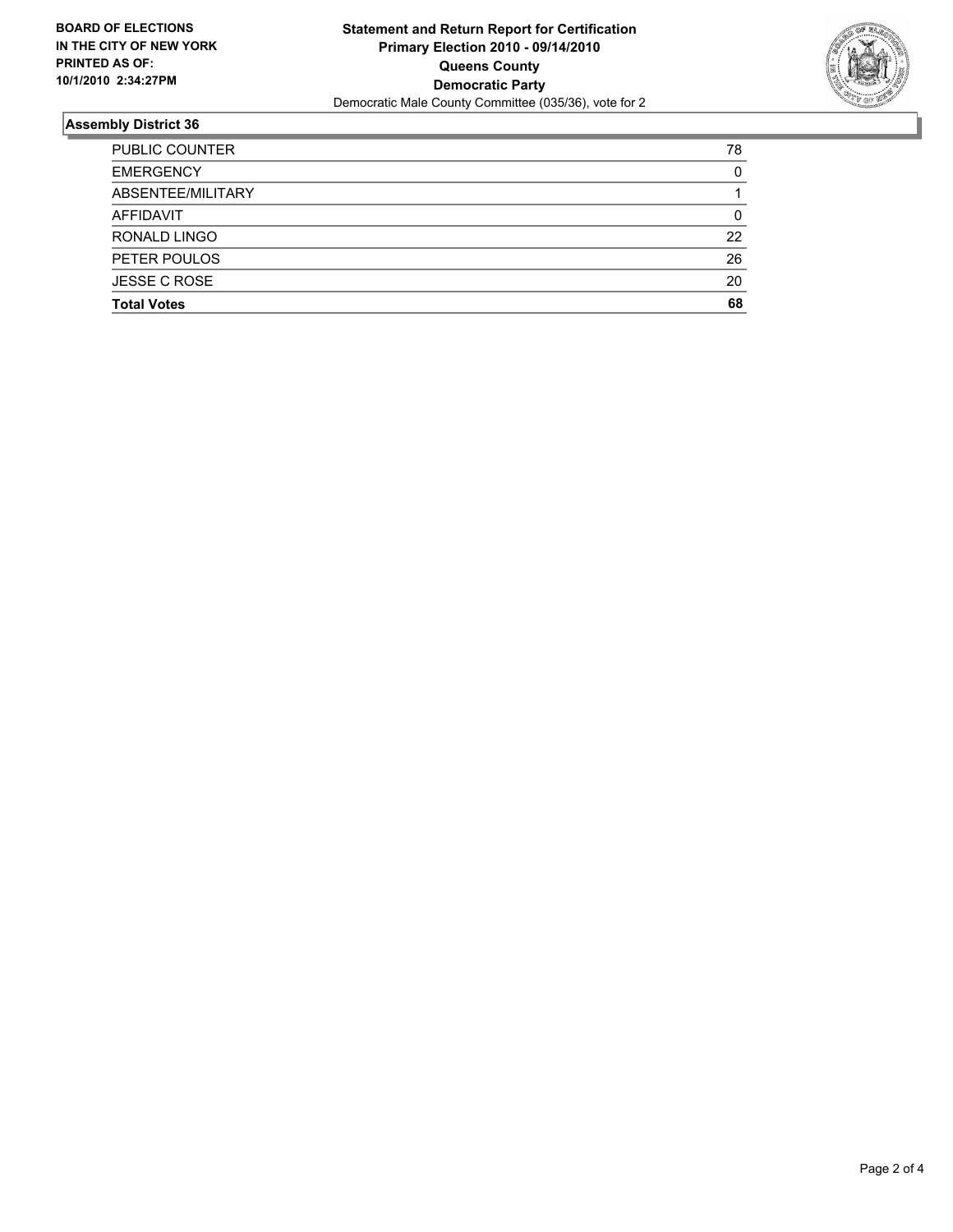### **Statement and Return Report for Certification Primary Election 2010 - 09/14/2010 Queens County Democratic Party** Democratic Male County Committee (035/36), vote for 2

### **Total for Democratic Male County Committee (035/36) - Queens County**

| <b>PUBLIC COUNTER</b> | 78 |
|-----------------------|----|
| <b>EMERGENCY</b>      | 0  |
| ABSENTEE/MILITARY     |    |
| <b>AFFIDAVIT</b>      | 0  |
| <b>RONALD LINGO</b>   | 22 |
| PETER POULOS          | 26 |
| <b>JESSE C ROSE</b>   | 20 |
| <b>Total Votes</b>    | 68 |

We certify this statement to be correct, and have caused the same to be attested by the signatures of the members of the board, or a majority thereof, on

Secretary **Chairman** 

Canvassing Board Canvassing Board Canvassing Canvassing Board Deputy Chief Clerk

Chief Clerk

Canvassing Board

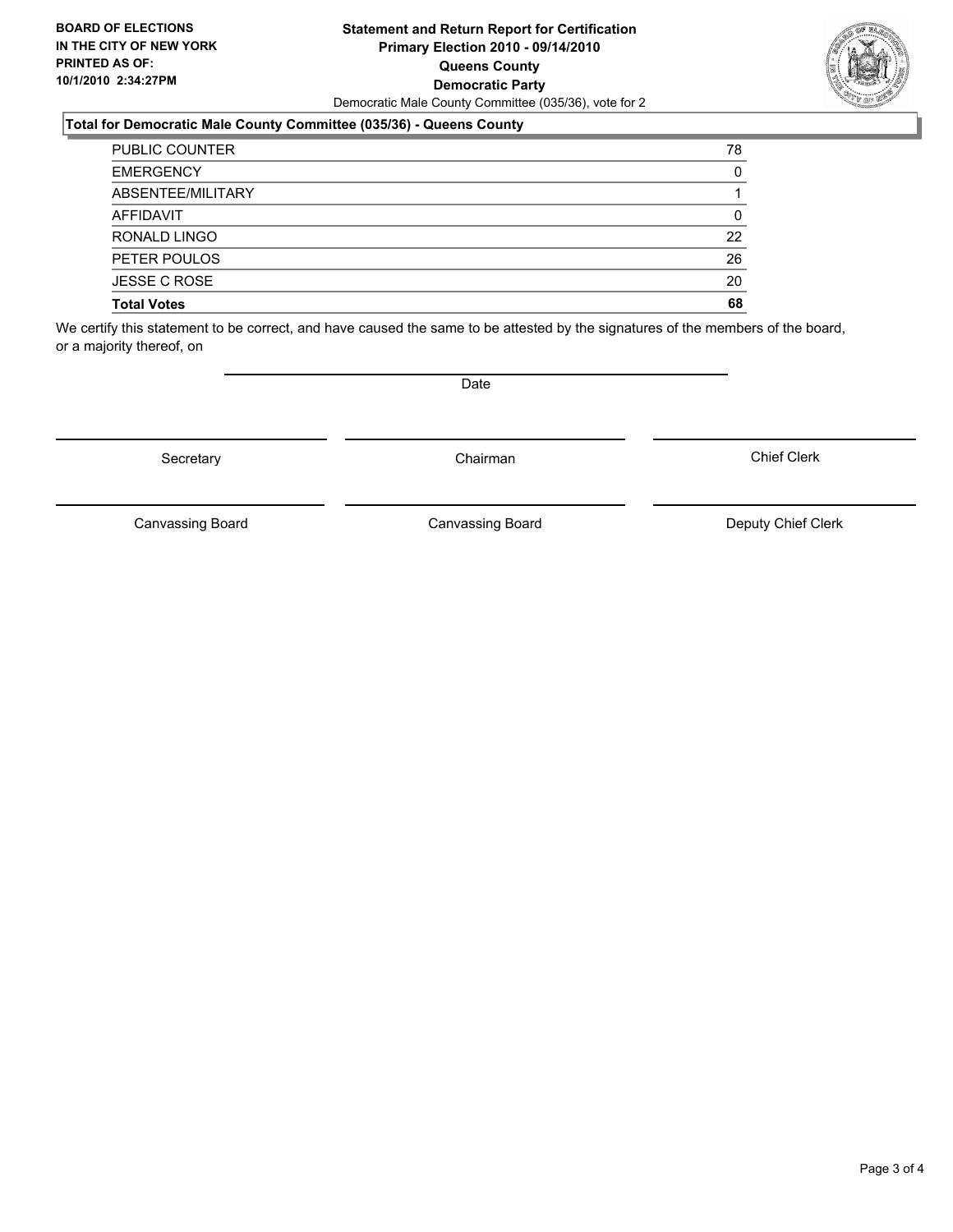**Statement and Return Report for Certification Primary Election 2010 - 09/14/2010 Queens County Democratic Party** Democratic Male County Committee (035/36), vote for 2

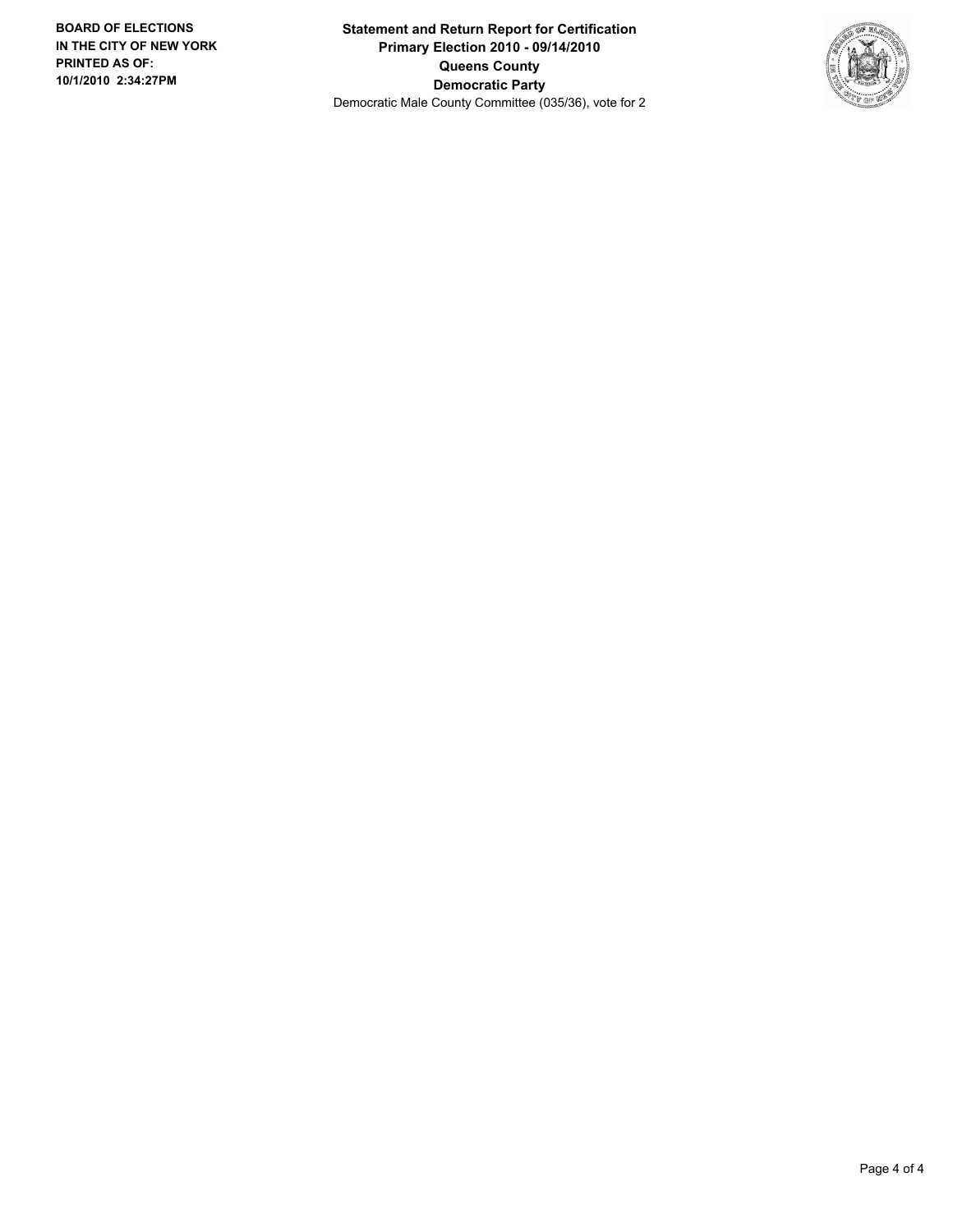

# **Primary Election 2010 - 09/14/2010 Queens County - Democratic Party**

Democratic Male County Committee 001/38 Vote for 1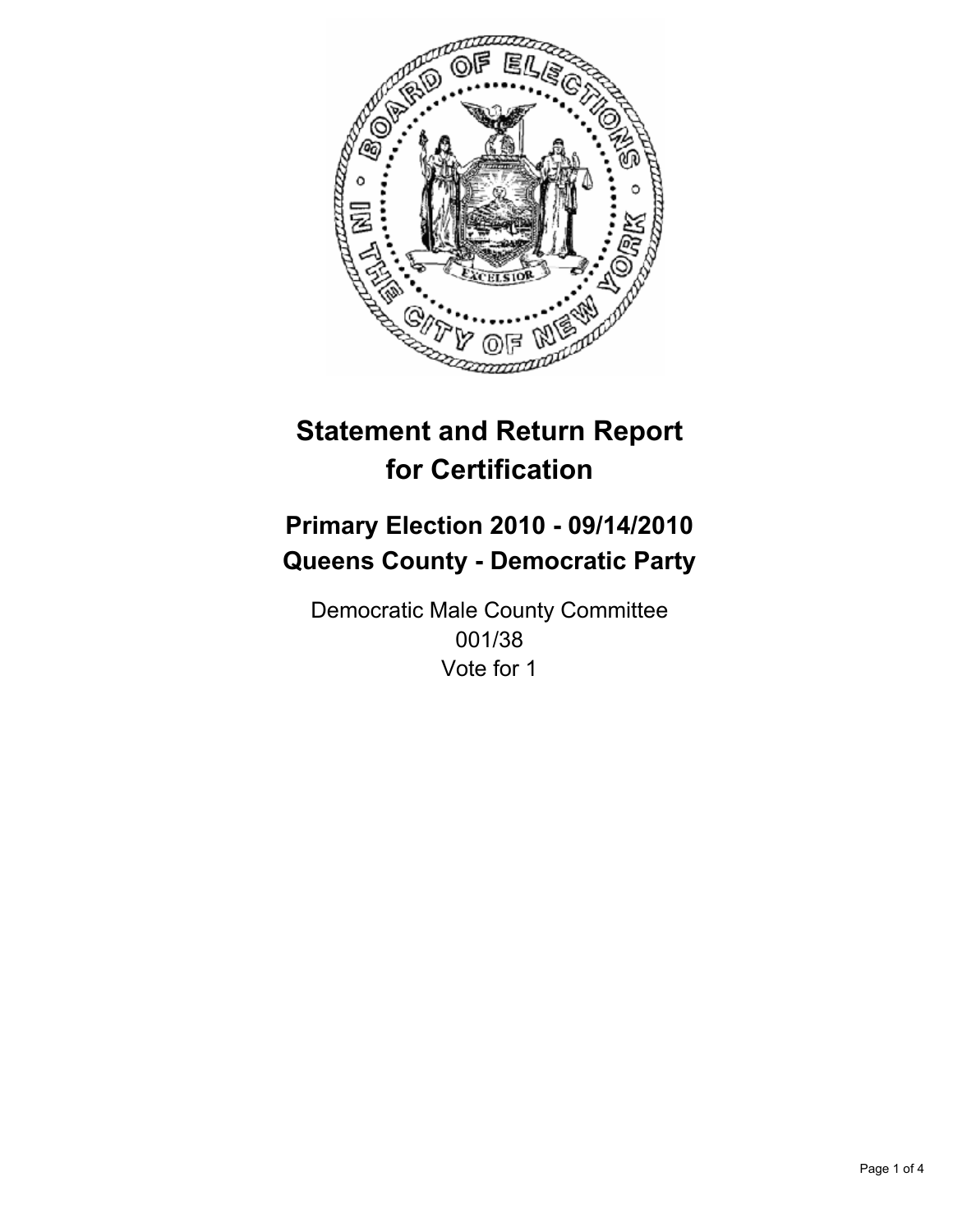

| <b>Total Votes</b>    | 40 |
|-----------------------|----|
| DINESH PUTTIRAM       | 19 |
| <b>FRANCIS DUNNE</b>  | 21 |
| AFFIDAVIT             |    |
| ABSENTEE/MILITARY     |    |
| <b>EMERGENCY</b>      | 0  |
| <b>PUBLIC COUNTER</b> | 67 |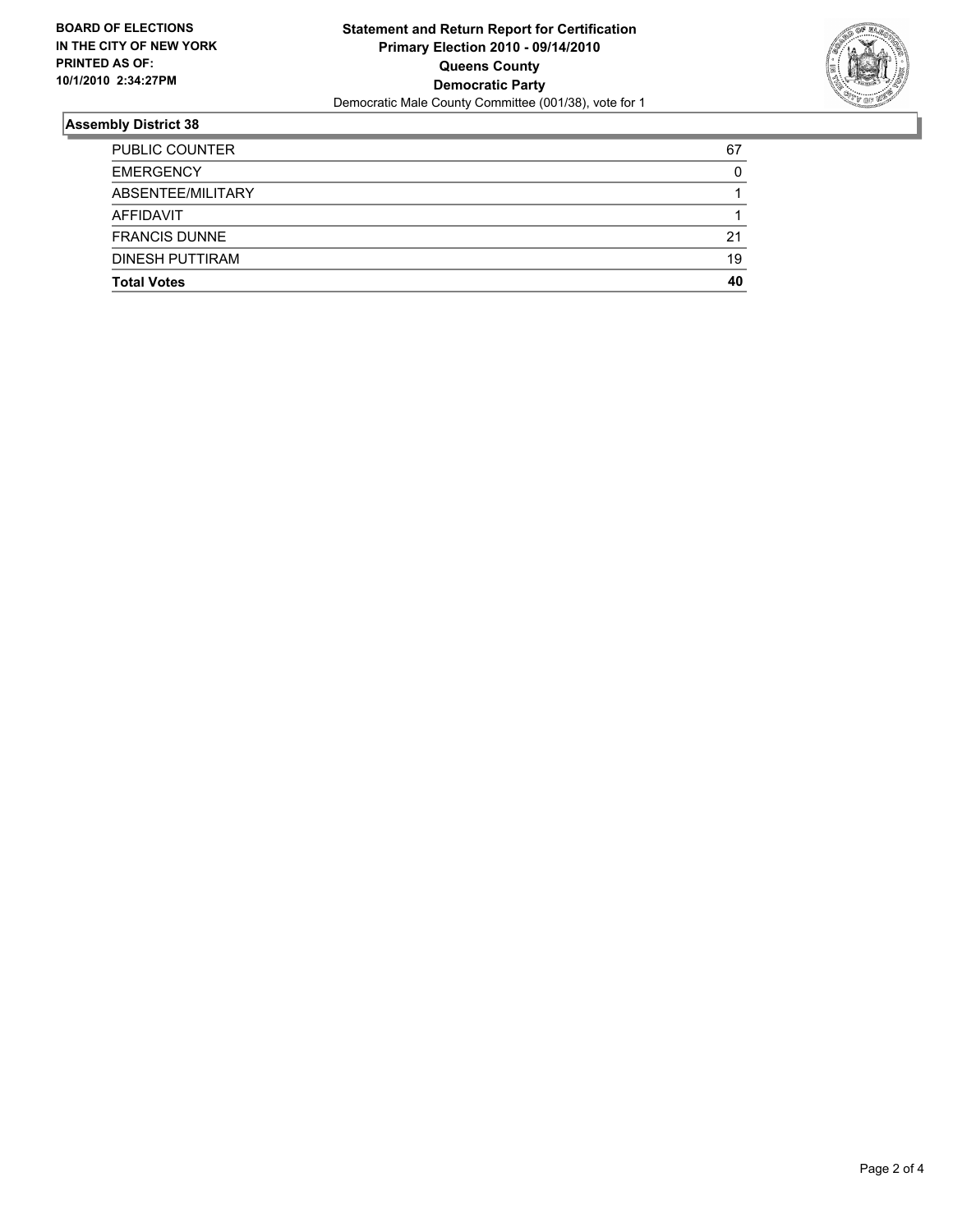### **Statement and Return Report for Certification Primary Election 2010 - 09/14/2010 Queens County Democratic Party** Democratic Male County Committee (001/38), vote for 1

### **Total for Democratic Male County Committee (001/38) - Queens County**

| <b>PUBLIC COUNTER</b> | 67 |
|-----------------------|----|
| <b>EMERGENCY</b>      | 0  |
| ABSENTEE/MILITARY     | 1  |
| AFFIDAVIT             |    |
| <b>FRANCIS DUNNE</b>  | 21 |
| DINESH PUTTIRAM       | 19 |
| <b>Total Votes</b>    | 40 |

We certify this statement to be correct, and have caused the same to be attested by the signatures of the members of the board, or a majority thereof, on

Secretary **Chairman** 

Canvassing Board **Canvassing Board** Canvassing Board **Deputy Chief Clerk** 

Canvassing Board

Chief Clerk

Page 3 of 4

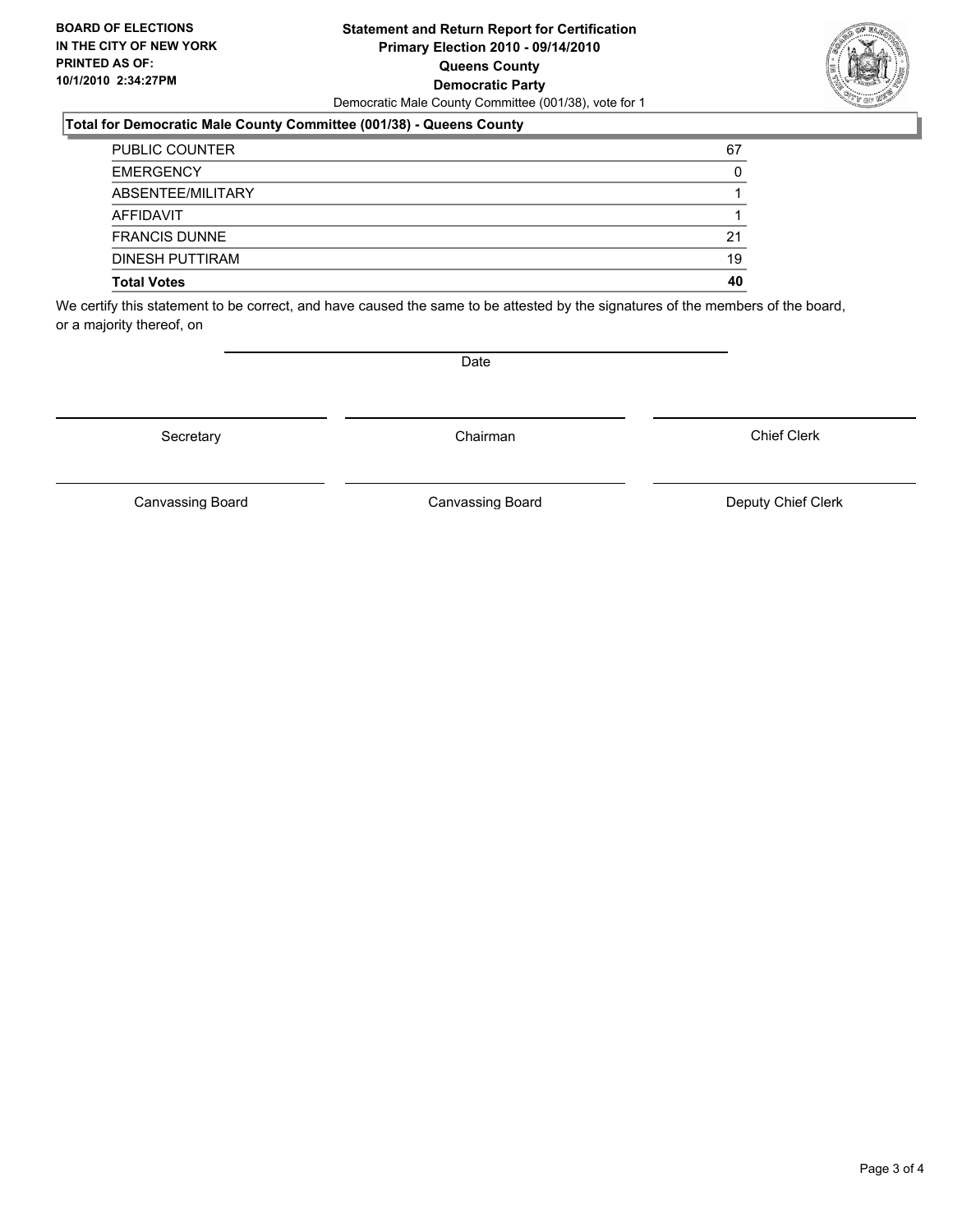**Statement and Return Report for Certification Primary Election 2010 - 09/14/2010 Queens County Democratic Party** Democratic Male County Committee (001/38), vote for 1

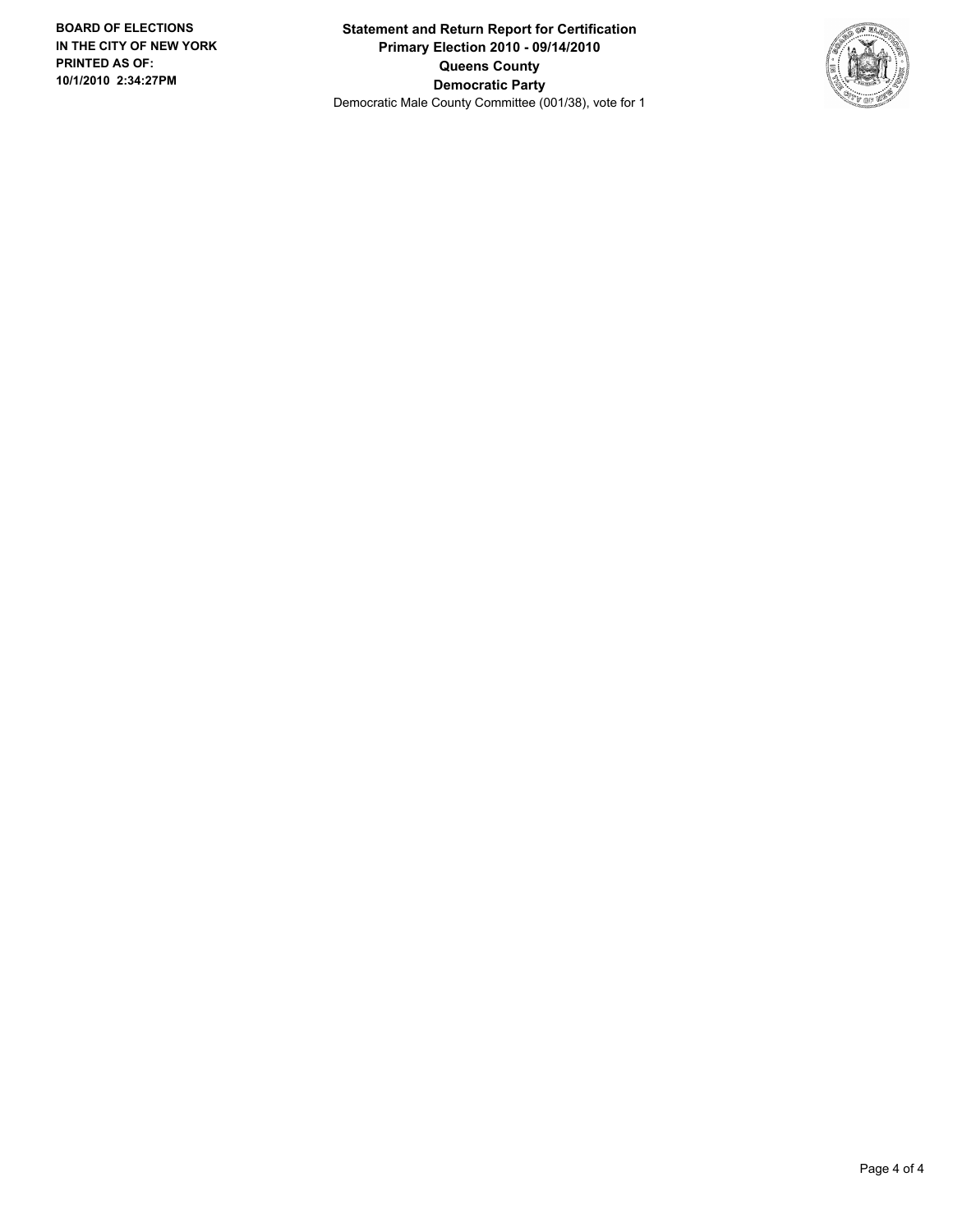

# **Primary Election 2010 - 09/14/2010 Queens County - Democratic Party**

Democratic Male County Committee 002/38 Vote for 1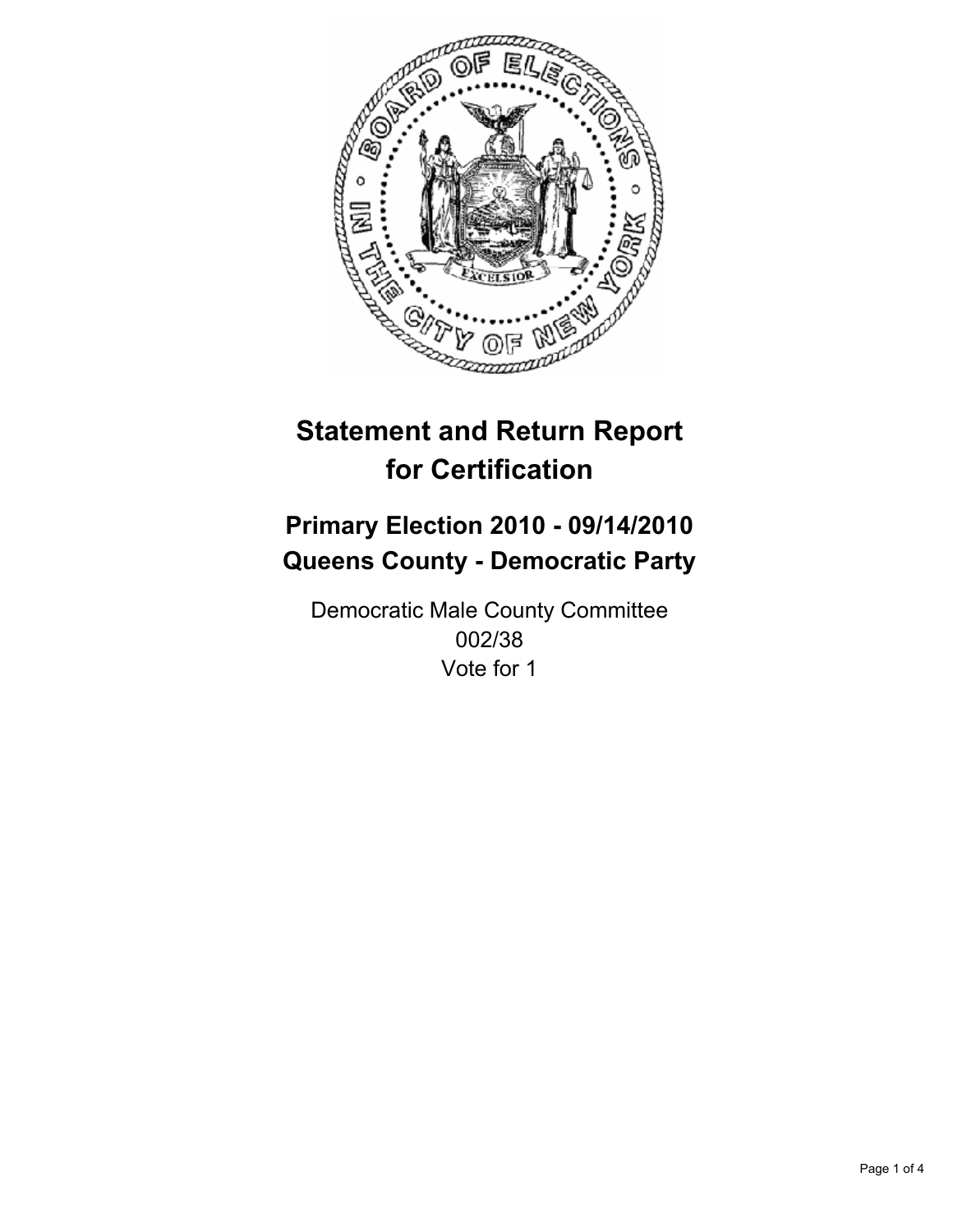

| <b>Total Votes</b>        | 21 |
|---------------------------|----|
| <b>HARICHARAN HARILAL</b> | 4  |
| ALBERT BALDEO             | 17 |
| AFFIDAVIT                 | 0  |
| ABSENTEE/MILITARY         | 0  |
| <b>EMERGENCY</b>          | 0  |
| PUBLIC COUNTER            | 25 |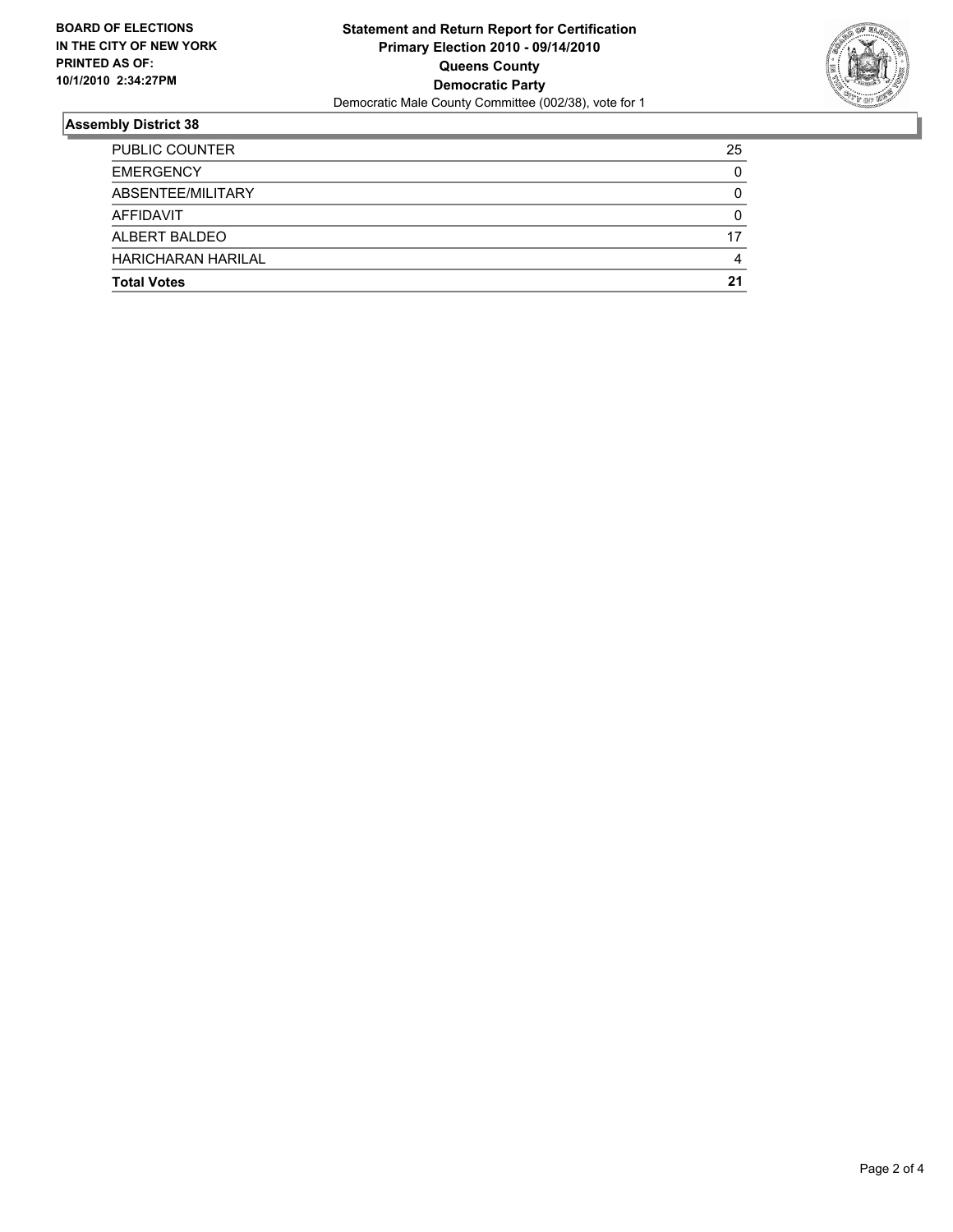### **Statement and Return Report for Certification Primary Election 2010 - 09/14/2010 Queens County Democratic Party** Democratic Male County Committee (002/38), vote for 1

#### **Total for Democratic Male County Committee (002/38) - Queens County**

| ALBERT BALDEO<br><b>HARICHARAN HARILAL</b> | 17<br>4 |
|--------------------------------------------|---------|
|                                            |         |
| AFFIDAVIT                                  | 0       |
| ABSENTEE/MILITARY                          | 0       |
| <b>EMERGENCY</b>                           | 0       |
| <b>PUBLIC COUNTER</b>                      | 25      |

We certify this statement to be correct, and have caused the same to be attested by the signatures of the members of the board, or a majority thereof, on

Secretary **Chairman** 

Canvassing Board **Canvassing Board** Canvassing Board **Deputy Chief Clerk** 

Canvassing Board

Chief Clerk

Page 3 of 4

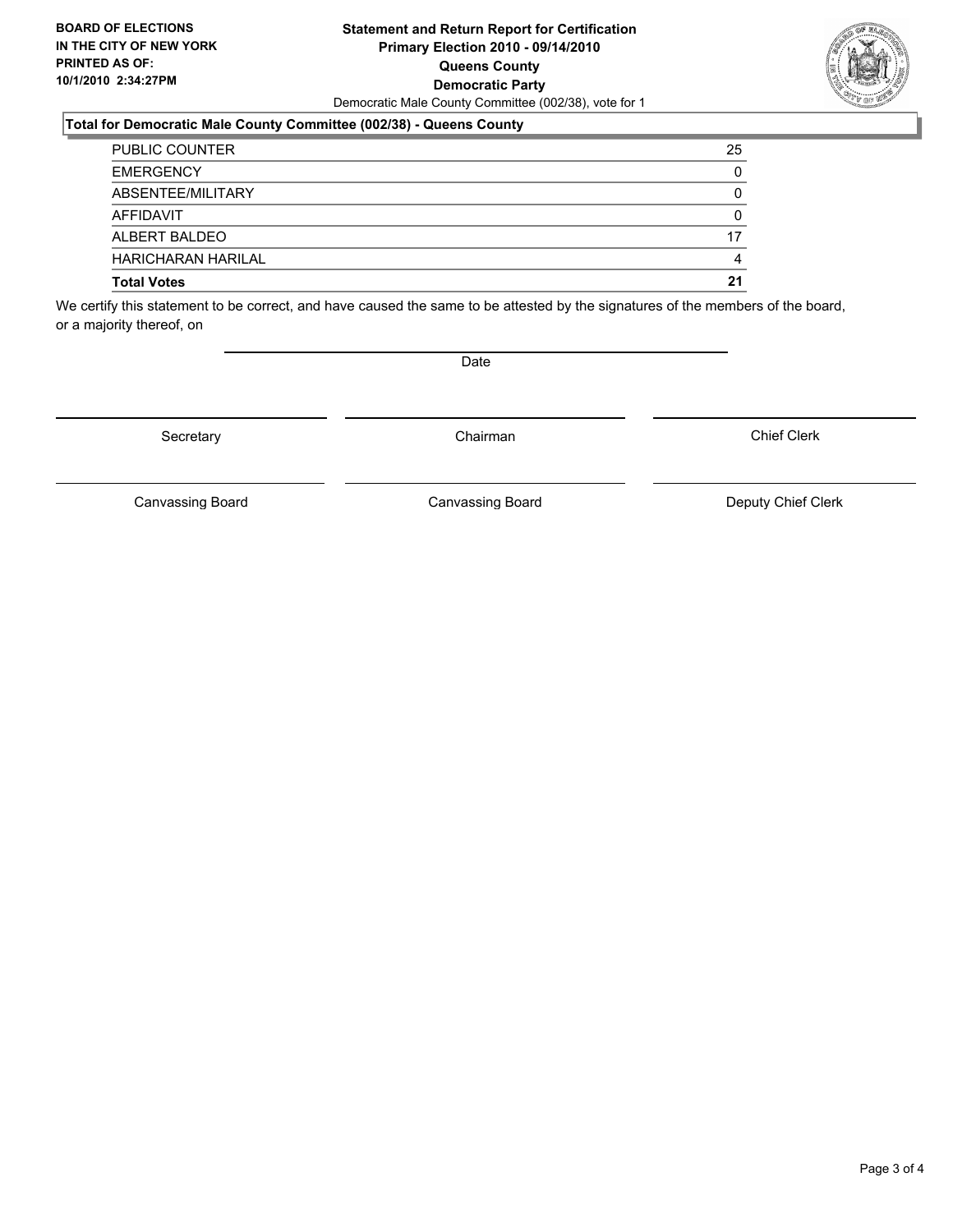**Statement and Return Report for Certification Primary Election 2010 - 09/14/2010 Queens County Democratic Party** Democratic Male County Committee (002/38), vote for 1

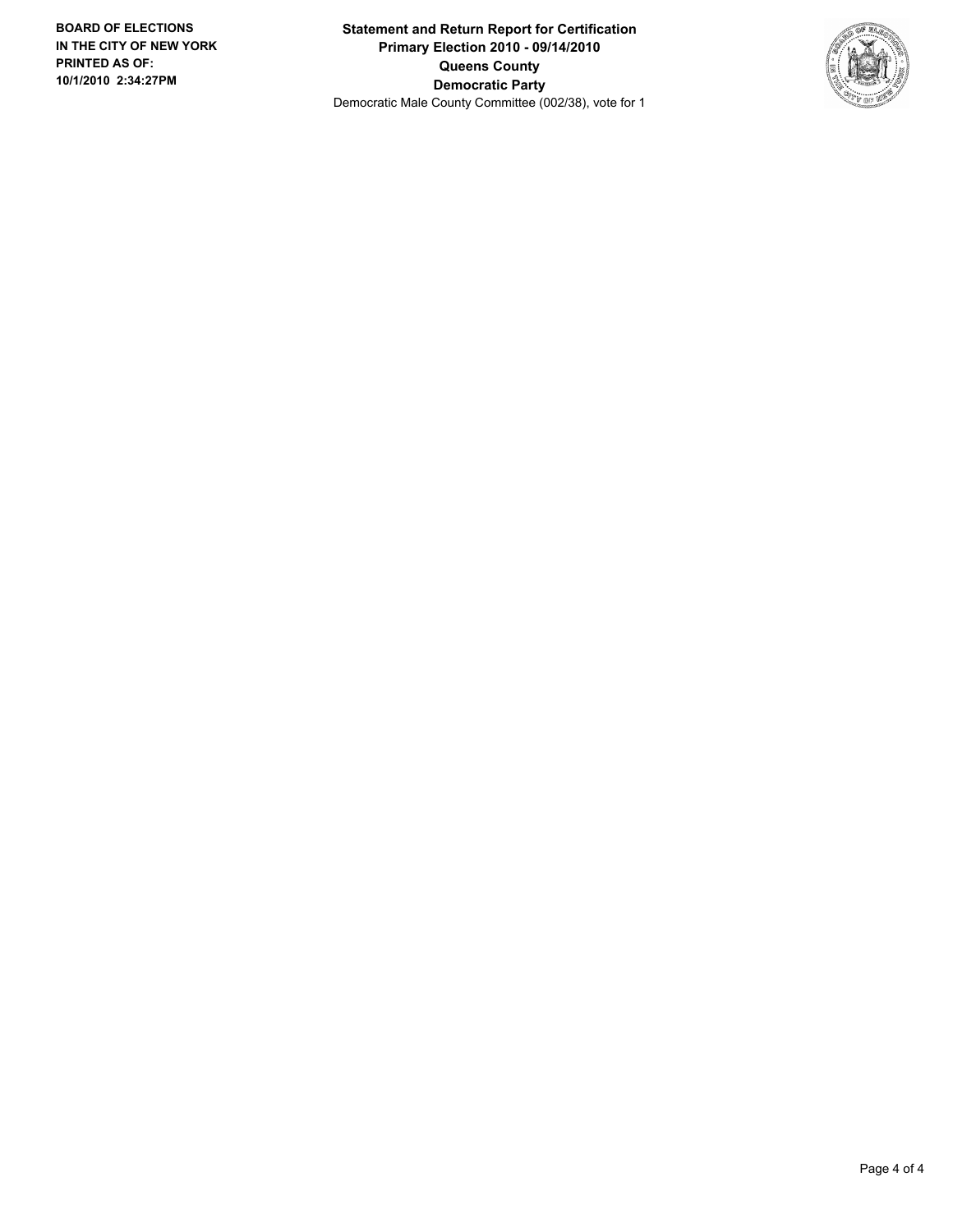

# **Primary Election 2010 - 09/14/2010 Queens County - Democratic Party**

Democratic Male County Committee 003/38 Vote for 1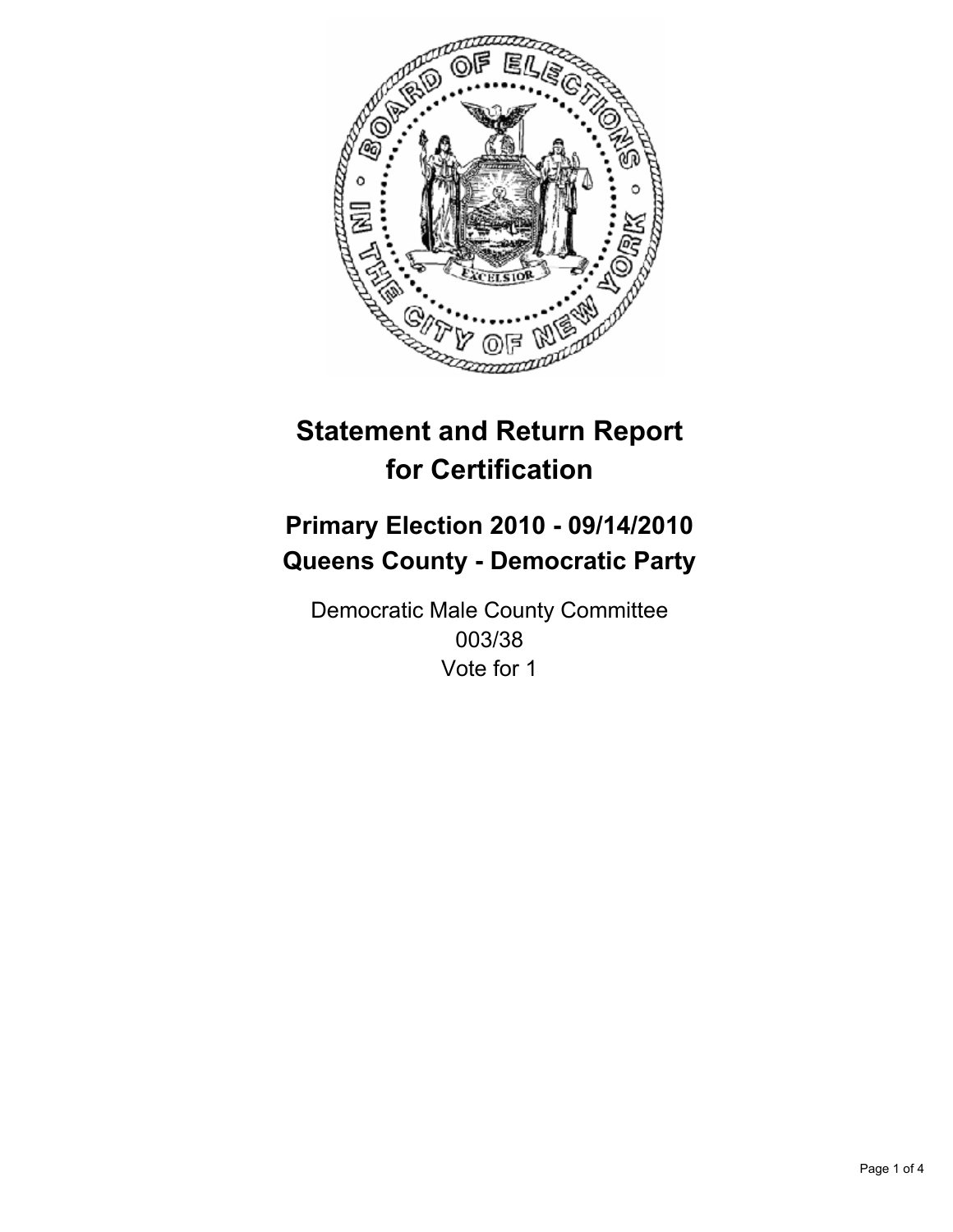

| <b>Total Votes</b>    | 11 |
|-----------------------|----|
| <b>JASON R KEMRAJ</b> | 5  |
| <b>BASIL SEENAUTH</b> | 6  |
| AFFIDAVIT             | 0  |
| ABSENTEE/MILITARY     | 0  |
| <b>EMERGENCY</b>      | 0  |
| PUBLIC COUNTER        | 37 |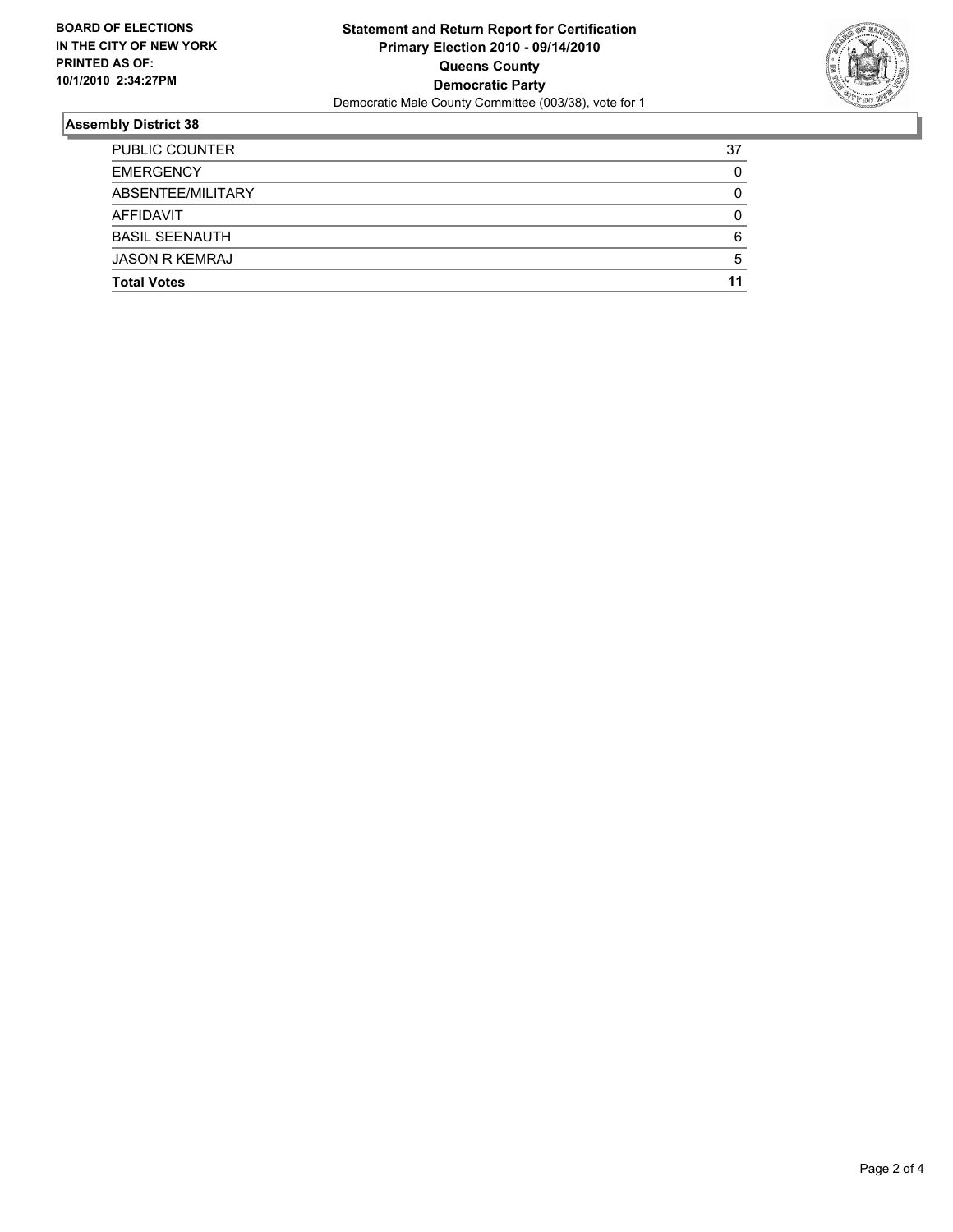### **Statement and Return Report for Certification Primary Election 2010 - 09/14/2010 Queens County Democratic Party** Democratic Male County Committee (003/38), vote for 1

### **Total for Democratic Male County Committee (003/38) - Queens County**

| <b>PUBLIC COUNTER</b> | 37 |
|-----------------------|----|
| <b>EMERGENCY</b>      | 0  |
| ABSENTEE/MILITARY     | 0  |
| AFFIDAVIT             | 0  |
| <b>BASIL SEENAUTH</b> | 6  |
| <b>JASON R KEMRAJ</b> | 5  |
| <b>Total Votes</b>    | 11 |

We certify this statement to be correct, and have caused the same to be attested by the signatures of the members of the board, or a majority thereof, on

Secretary **Chairman** 

Canvassing Board **Canvassing Board** Canvassing Board **Deputy Chief Clerk** 

Canvassing Board

Chief Clerk

Page 3 of 4

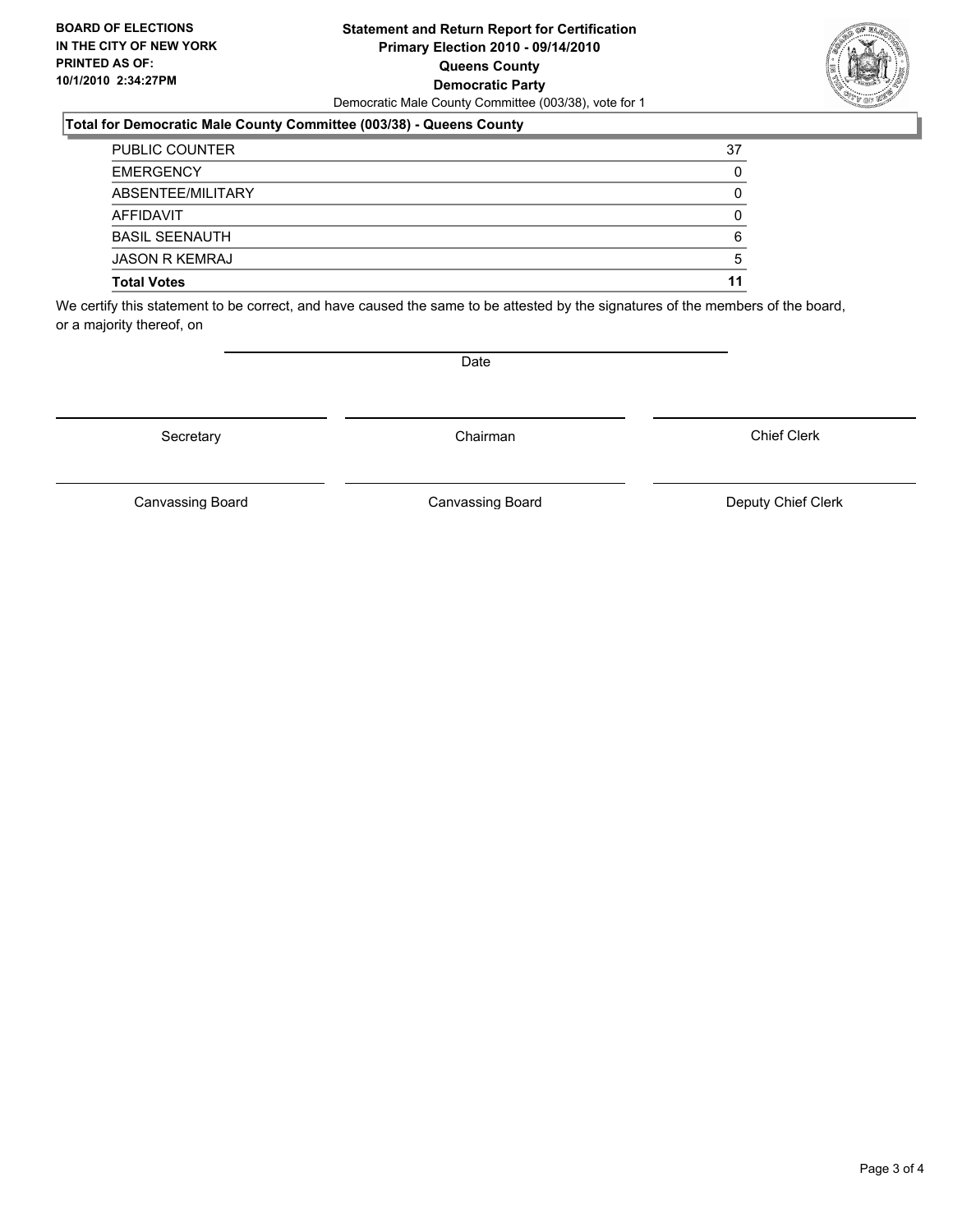**Statement and Return Report for Certification Primary Election 2010 - 09/14/2010 Queens County Democratic Party** Democratic Male County Committee (003/38), vote for 1

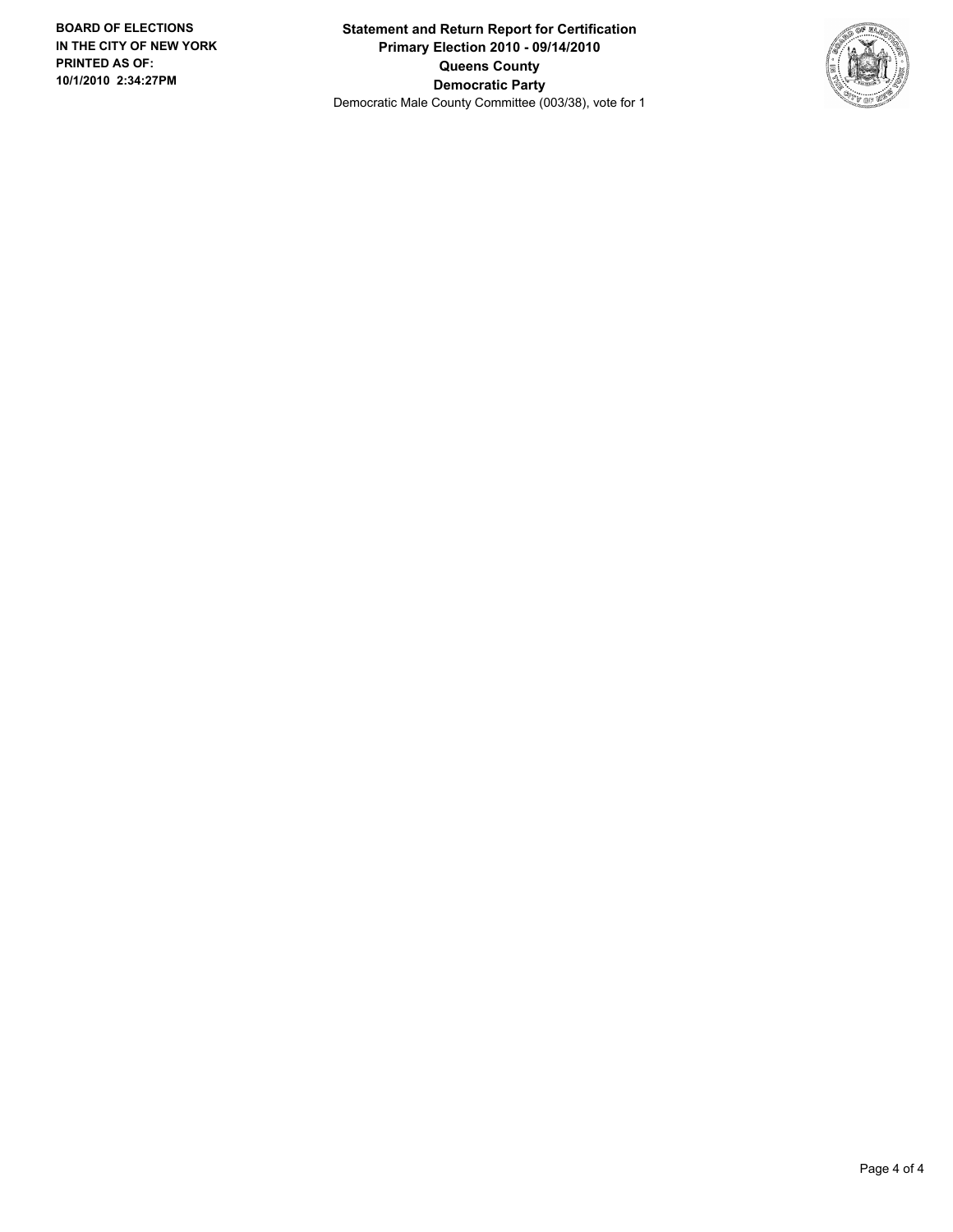

# **Primary Election 2010 - 09/14/2010 Queens County - Democratic Party**

Democratic Male County Committee 004/38 Vote for 1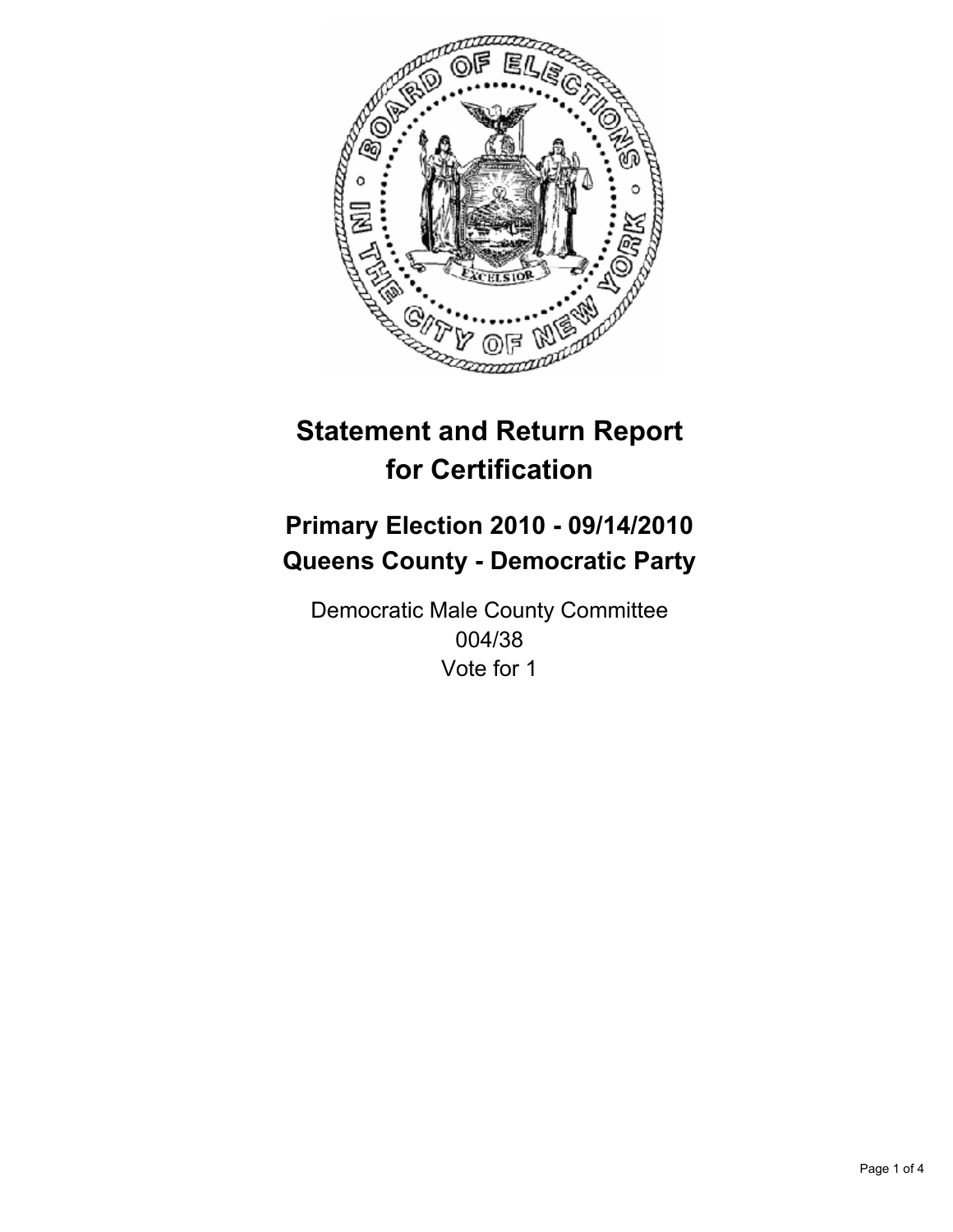

| <b>Total Votes</b>       | 27 |
|--------------------------|----|
| <b>PATRICK D NARAINE</b> | 22 |
| <b>JOSE QUIZHPI</b>      | 5  |
| AFFIDAVIT                | 0  |
| ABSENTEE/MILITARY        | 3  |
| <b>EMERGENCY</b>         | 0  |
| <b>PUBLIC COUNTER</b>    | 51 |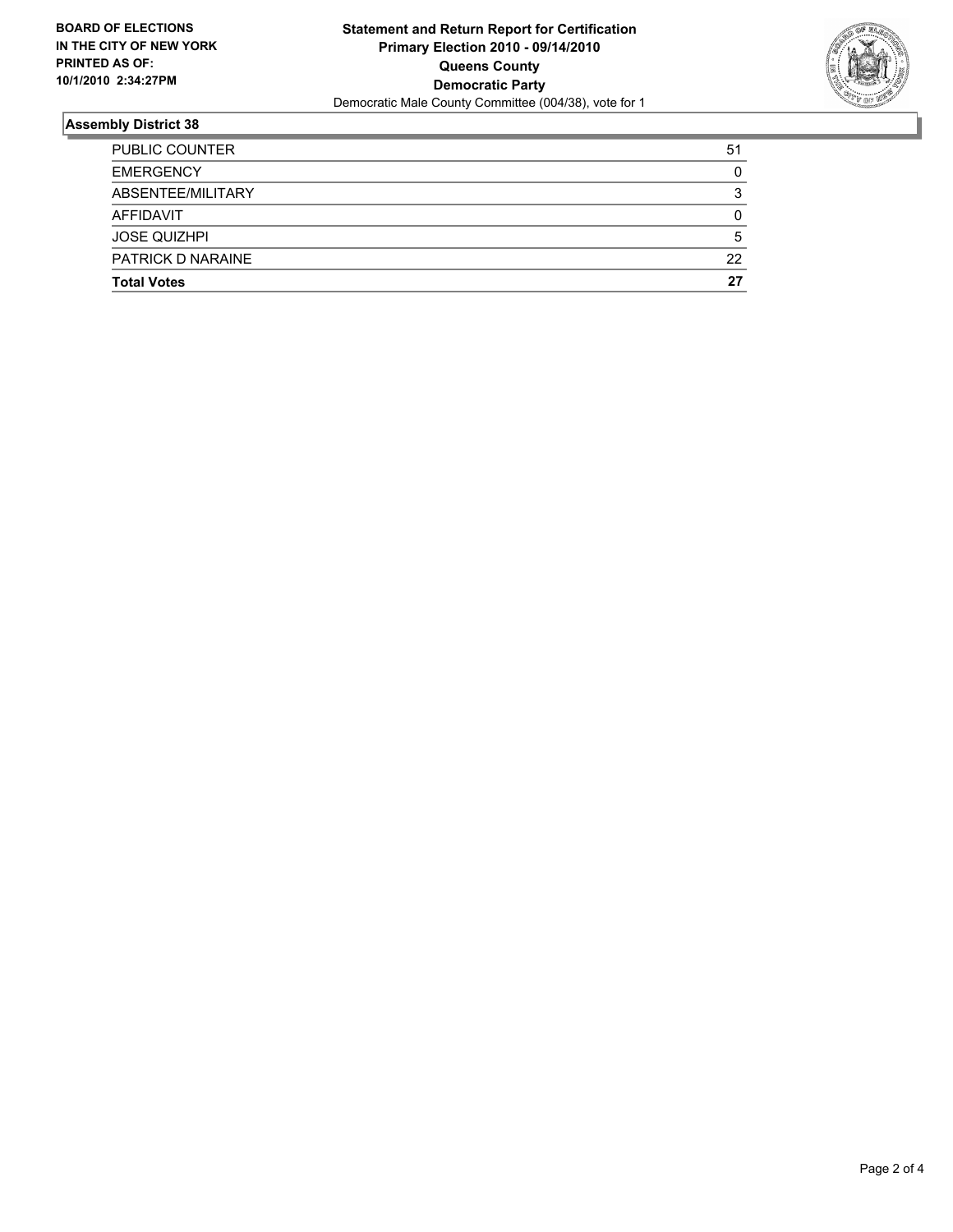### **Statement and Return Report for Certification Primary Election 2010 - 09/14/2010 Queens County Democratic Party** Democratic Male County Committee (004/38), vote for 1

#### **Total for Democratic Male County Committee (004/38) - Queens County**

| <b>PUBLIC COUNTER</b>    | 51 |
|--------------------------|----|
| <b>EMERGENCY</b>         | 0  |
| ABSENTEE/MILITARY        | 3  |
| AFFIDAVIT                | 0  |
| <b>JOSE QUIZHPI</b>      | 5  |
| <b>PATRICK D NARAINE</b> | 22 |
| <b>Total Votes</b>       | 27 |

We certify this statement to be correct, and have caused the same to be attested by the signatures of the members of the board, or a majority thereof, on

Secretary **Chairman** 

Canvassing Board **Canvassing Board** Canvassing Board **Deputy Chief Clerk** 

Canvassing Board

Chief Clerk

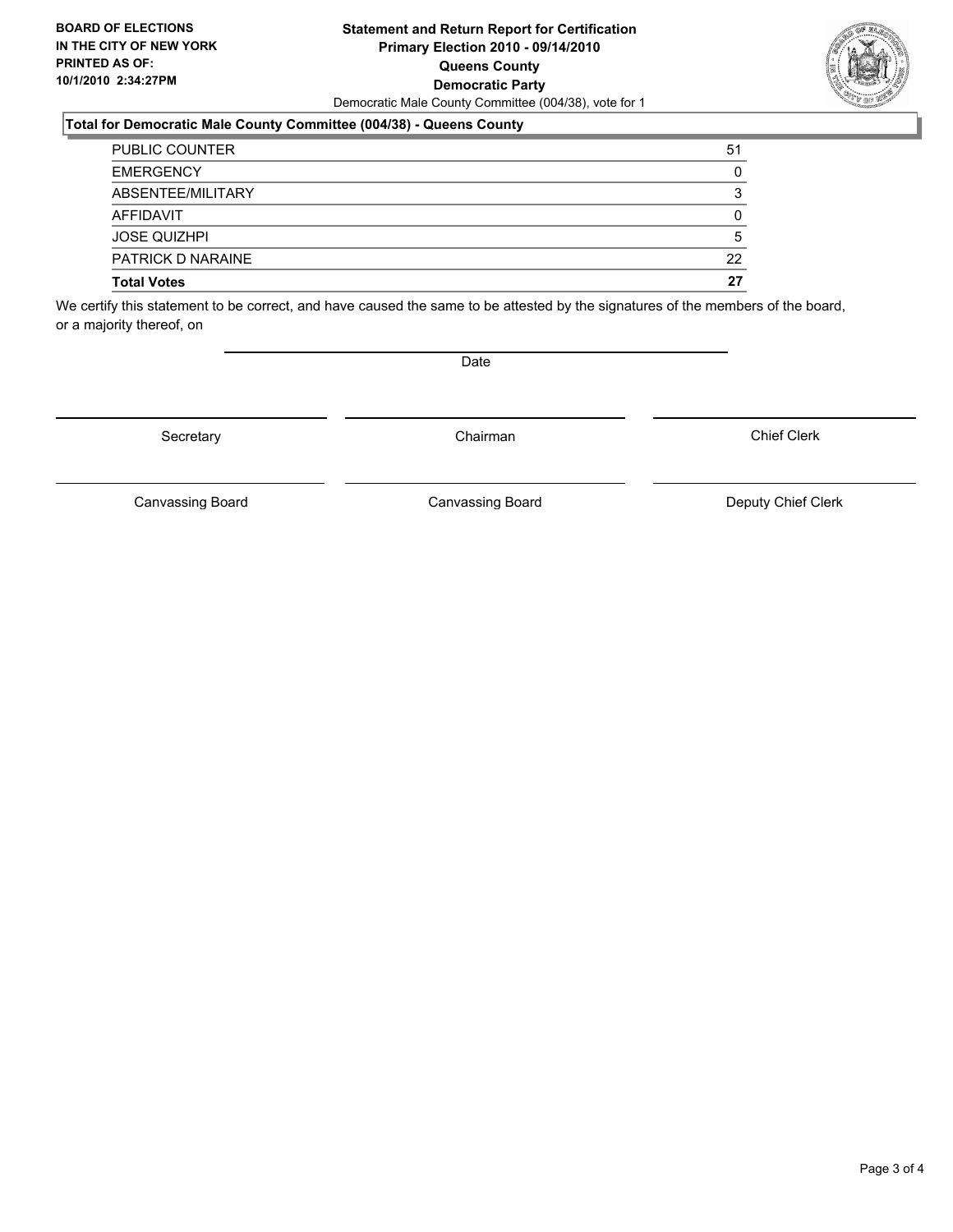**Statement and Return Report for Certification Primary Election 2010 - 09/14/2010 Queens County Democratic Party** Democratic Male County Committee (004/38), vote for 1

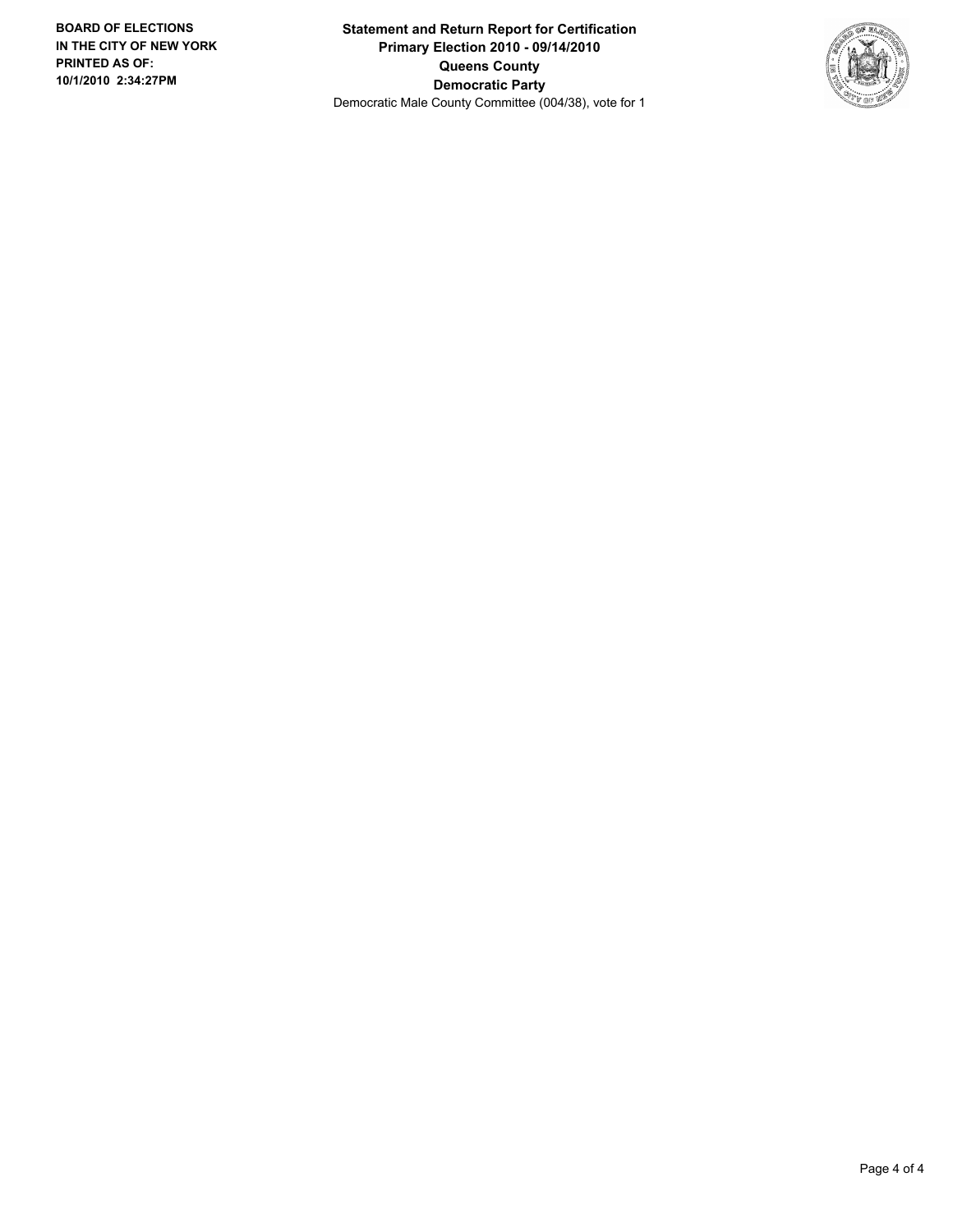

# **Primary Election 2010 - 09/14/2010 Queens County - Democratic Party**

Democratic Male County Committee 005/38 Vote for 1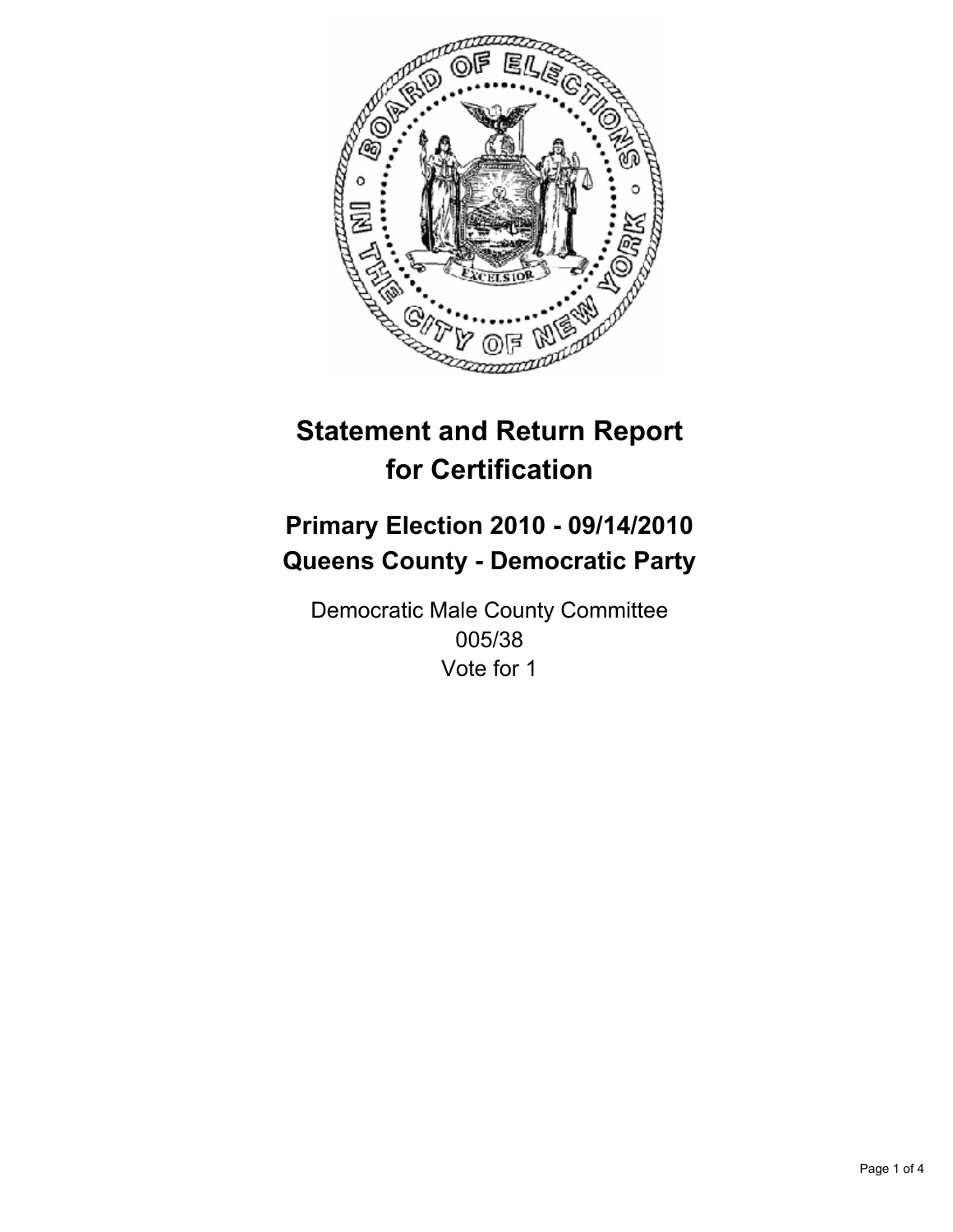

| <b>Total Votes</b>        | 21 |
|---------------------------|----|
| ALBERT BALDEO (WRITE-IN)  |    |
|                           |    |
| <b>GURCHARAN S BARING</b> |    |
| ROBERT SCHOTT             | 13 |
| <b>AFFIDAVIT</b>          | 0  |
| ABSENTEE/MILITARY         | 0  |
| <b>EMERGENCY</b>          | 0  |
| <b>PUBLIC COUNTER</b>     | 49 |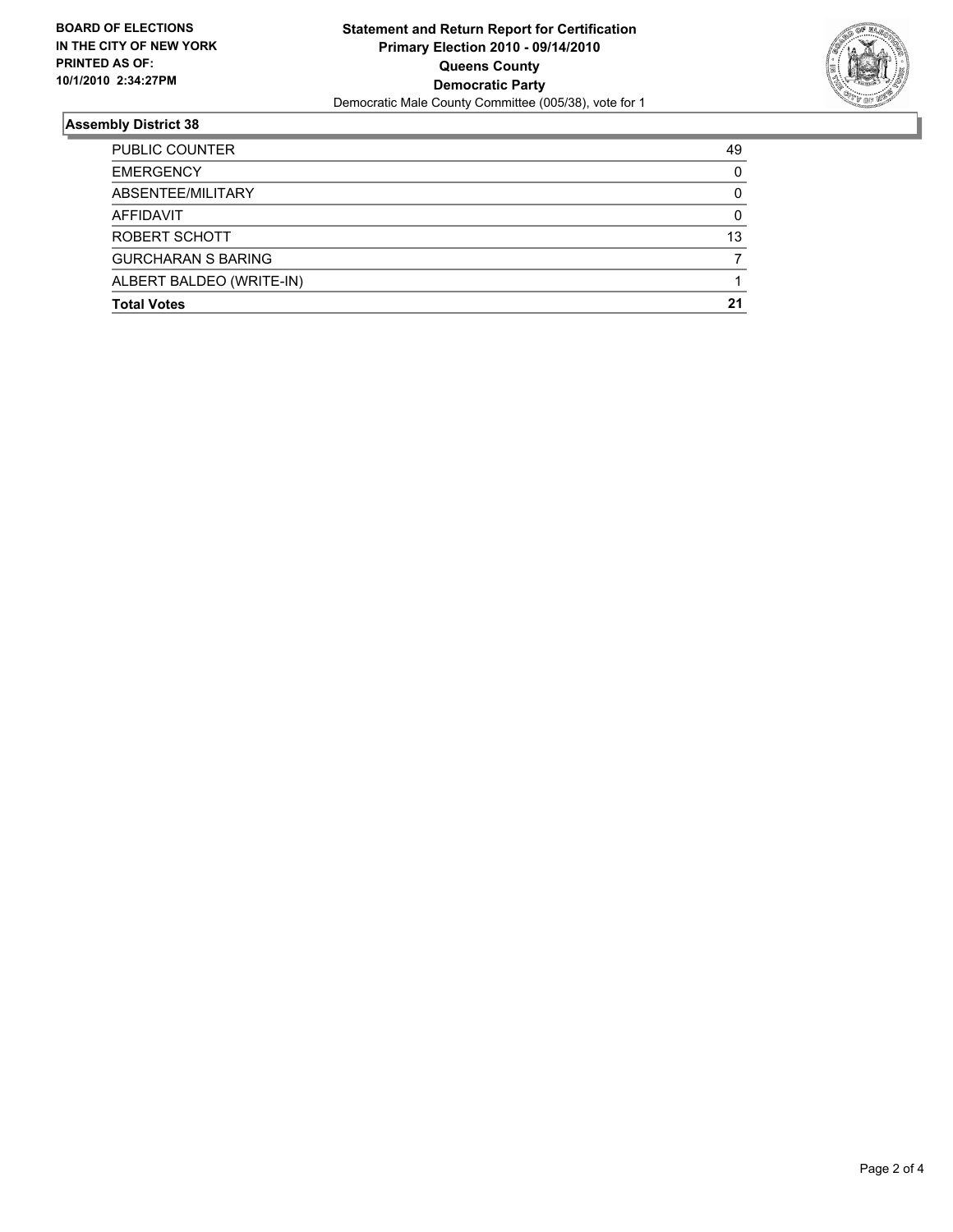### **Statement and Return Report for Certification Primary Election 2010 - 09/14/2010 Queens County Democratic Party** Democratic Male County Committee (005/38), vote for 1

## **Total for Democratic Male County Committee (005/38) - Queens County**

| PUBLIC COUNTER            | 49       |
|---------------------------|----------|
| <b>EMERGENCY</b>          | $\Omega$ |
| ABSENTEE/MILITARY         | 0        |
| <b>AFFIDAVIT</b>          | 0        |
| ROBERT SCHOTT             | 13       |
| <b>GURCHARAN S BARING</b> |          |
| ALBERT BALDEO (WRITE-IN)  |          |
| <b>Total Votes</b>        | 21       |

We certify this statement to be correct, and have caused the same to be attested by the signatures of the members of the board, or a majority thereof, on

Secretary **Chairman** 

Canvassing Board

Canvassing Board Canvassing Board Canvassing Canvassing Board Deputy Chief Clerk

Chief Clerk

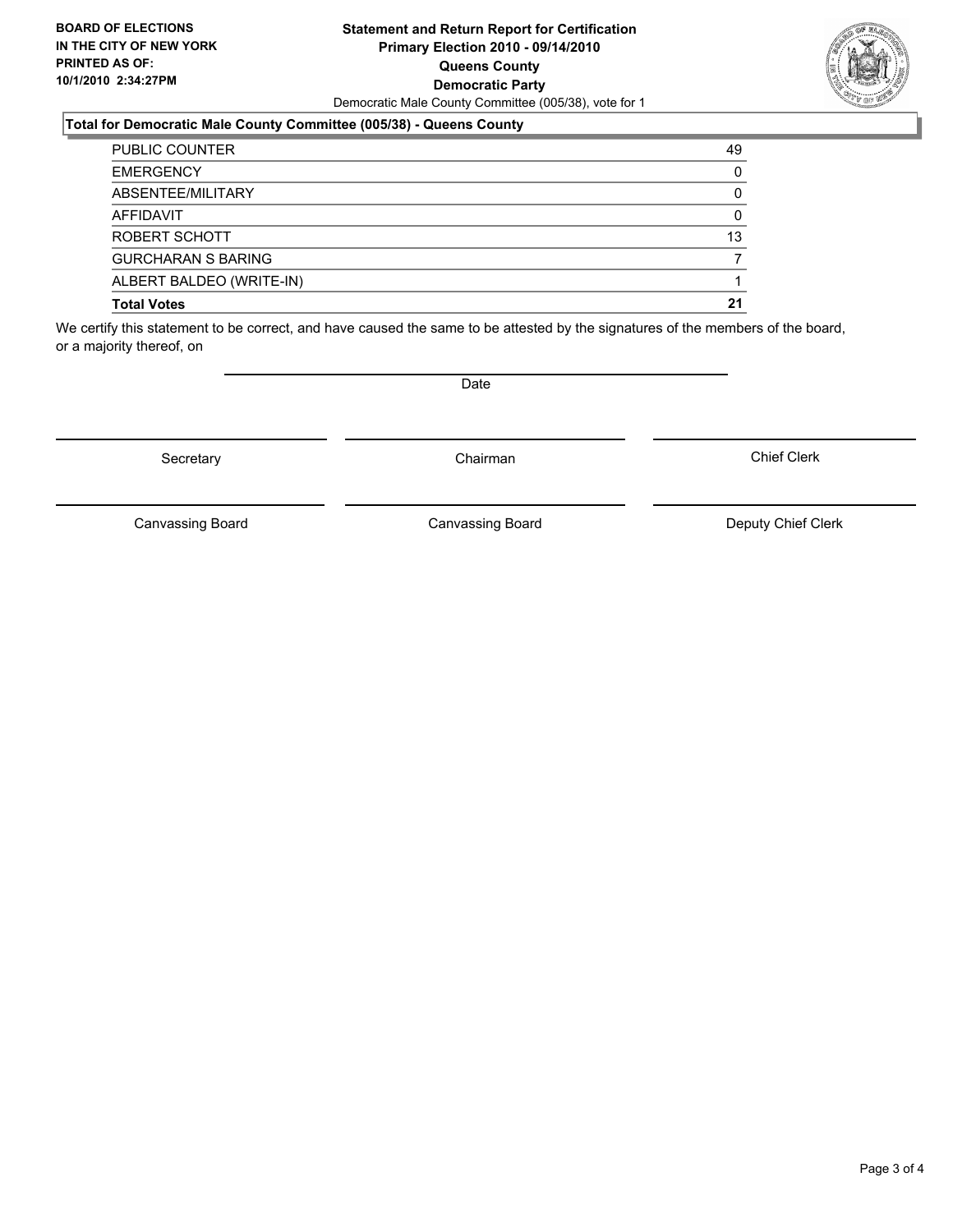**Statement and Return Report for Certification Primary Election 2010 - 09/14/2010 Queens County Democratic Party** Democratic Male County Committee (005/38), vote for 1

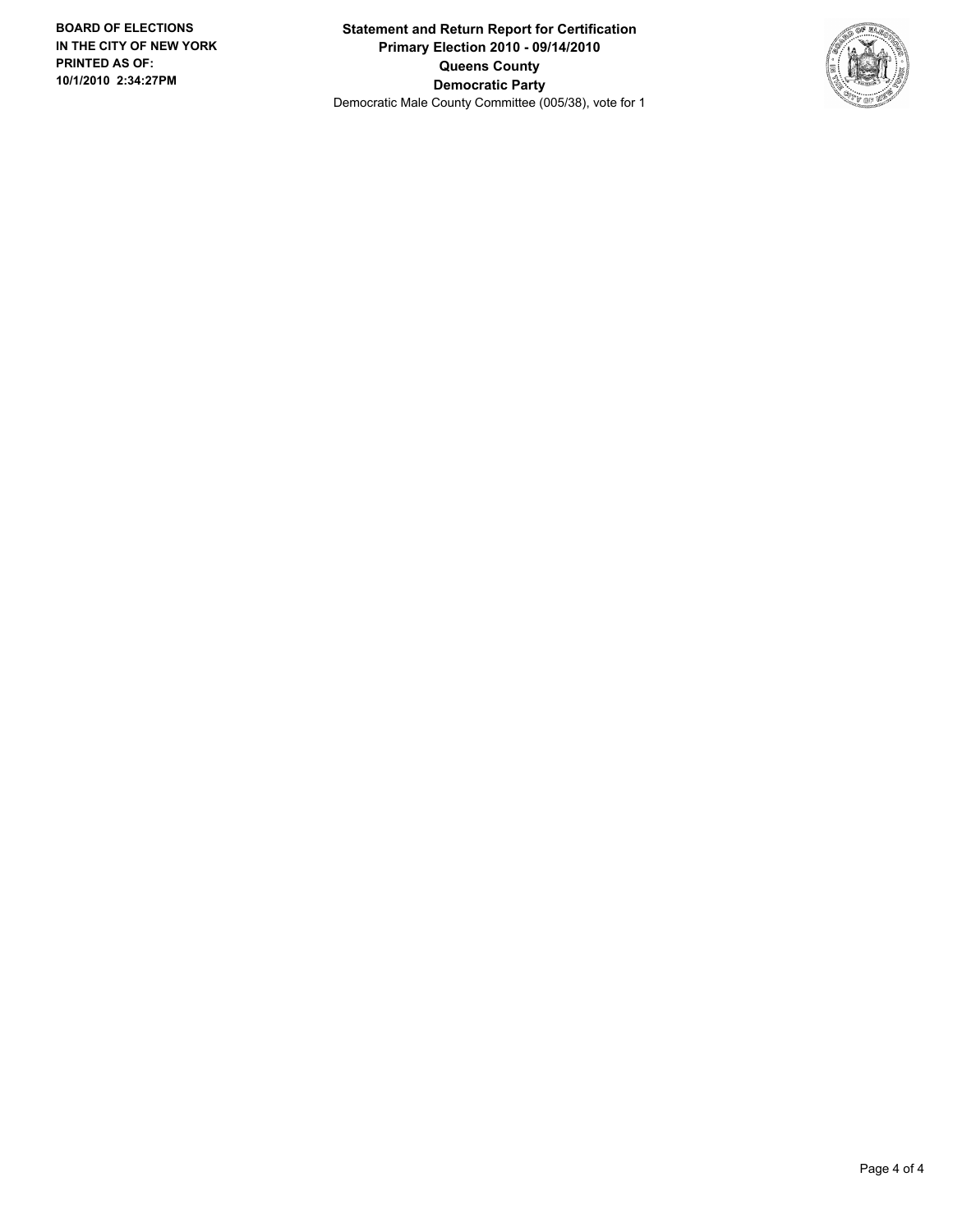

# **Primary Election 2010 - 09/14/2010 Queens County - Democratic Party**

Democratic Male County Committee 006/38 Vote for 1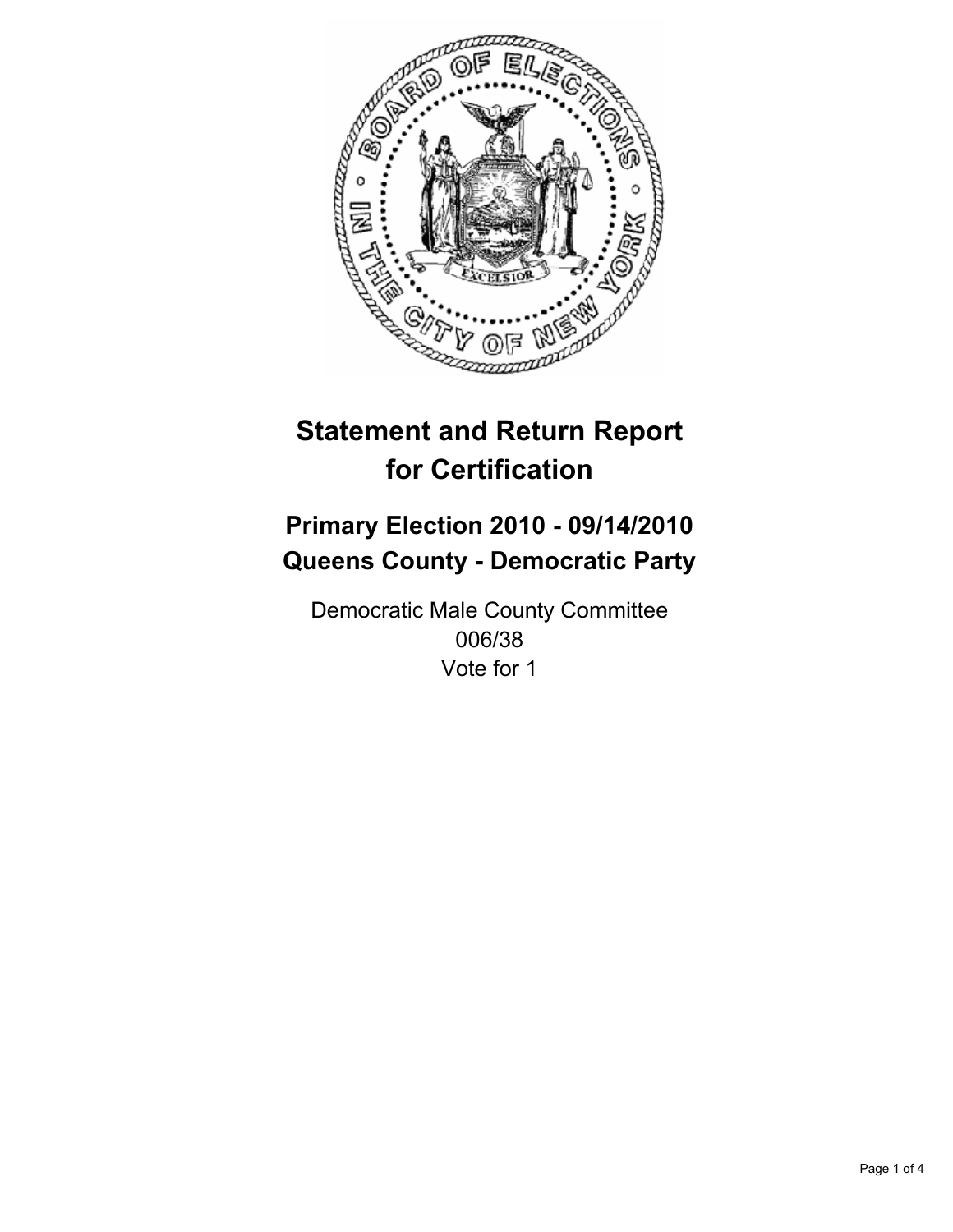

| <b>Total Votes</b>    | 24 |
|-----------------------|----|
| KHAMERAJ HARICHARRAN  | 9  |
| LAKHRAM LATCHMAN      | 15 |
| AFFIDAVIT             | 0  |
| ABSENTEE/MILITARY     | 3  |
| <b>EMERGENCY</b>      | 0  |
| <b>PUBLIC COUNTER</b> | 50 |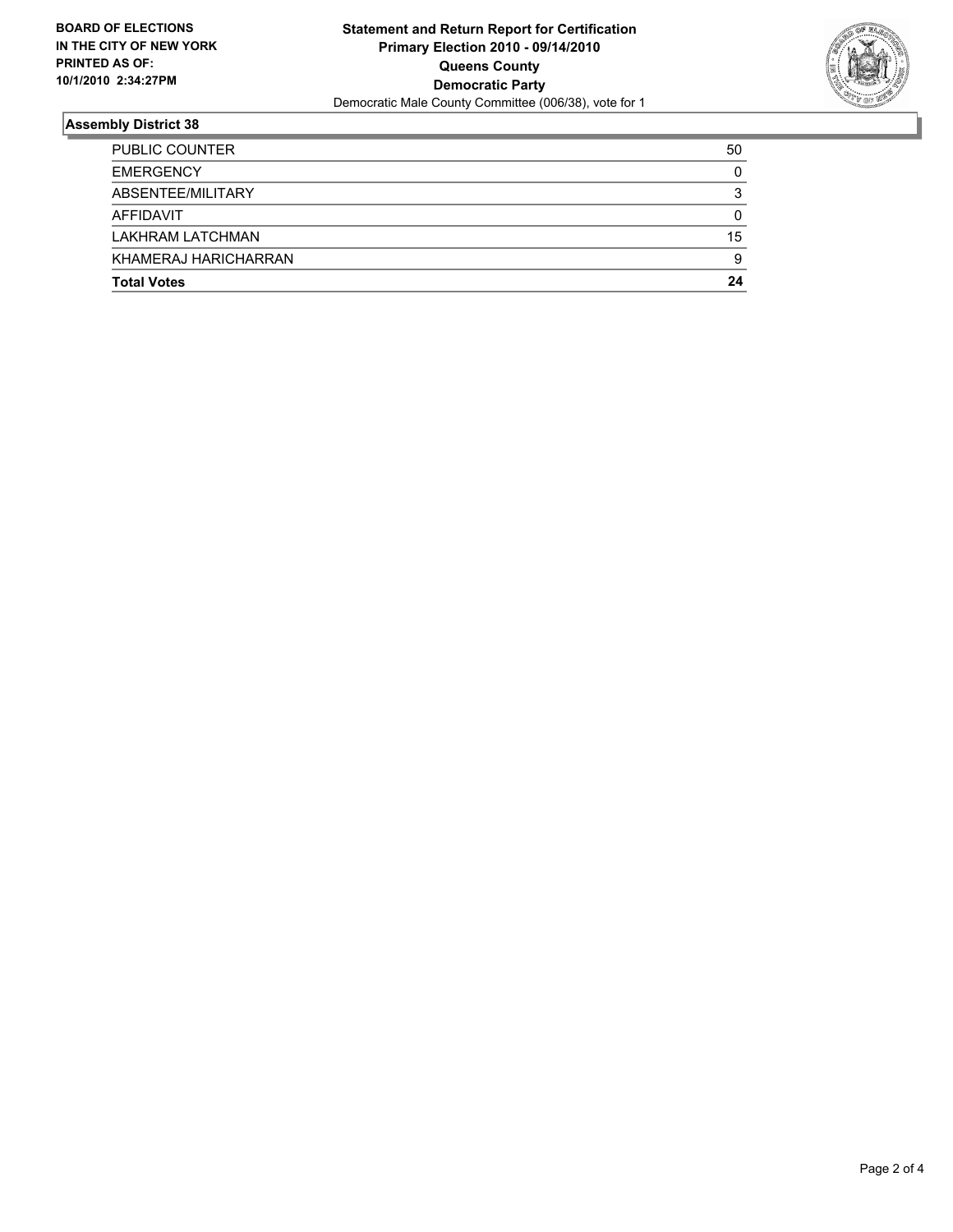### **Statement and Return Report for Certification Primary Election 2010 - 09/14/2010 Queens County Democratic Party** Democratic Male County Committee (006/38), vote for 1

#### **Total for Democratic Male County Committee (006/38) - Queens County**

| <b>Total Votes</b>    | 24 |
|-----------------------|----|
| KHAMERAJ HARICHARRAN  | 9  |
| LAKHRAM LATCHMAN      | 15 |
| AFFIDAVIT             | 0  |
| ABSENTEE/MILITARY     | 3  |
| <b>EMERGENCY</b>      | 0  |
| <b>PUBLIC COUNTER</b> | 50 |

We certify this statement to be correct, and have caused the same to be attested by the signatures of the members of the board, or a majority thereof, on

Secretary **Chairman** 

Canvassing Board **Canvassing Board** Canvassing Board **Deputy Chief Clerk** 

Canvassing Board

Chief Clerk

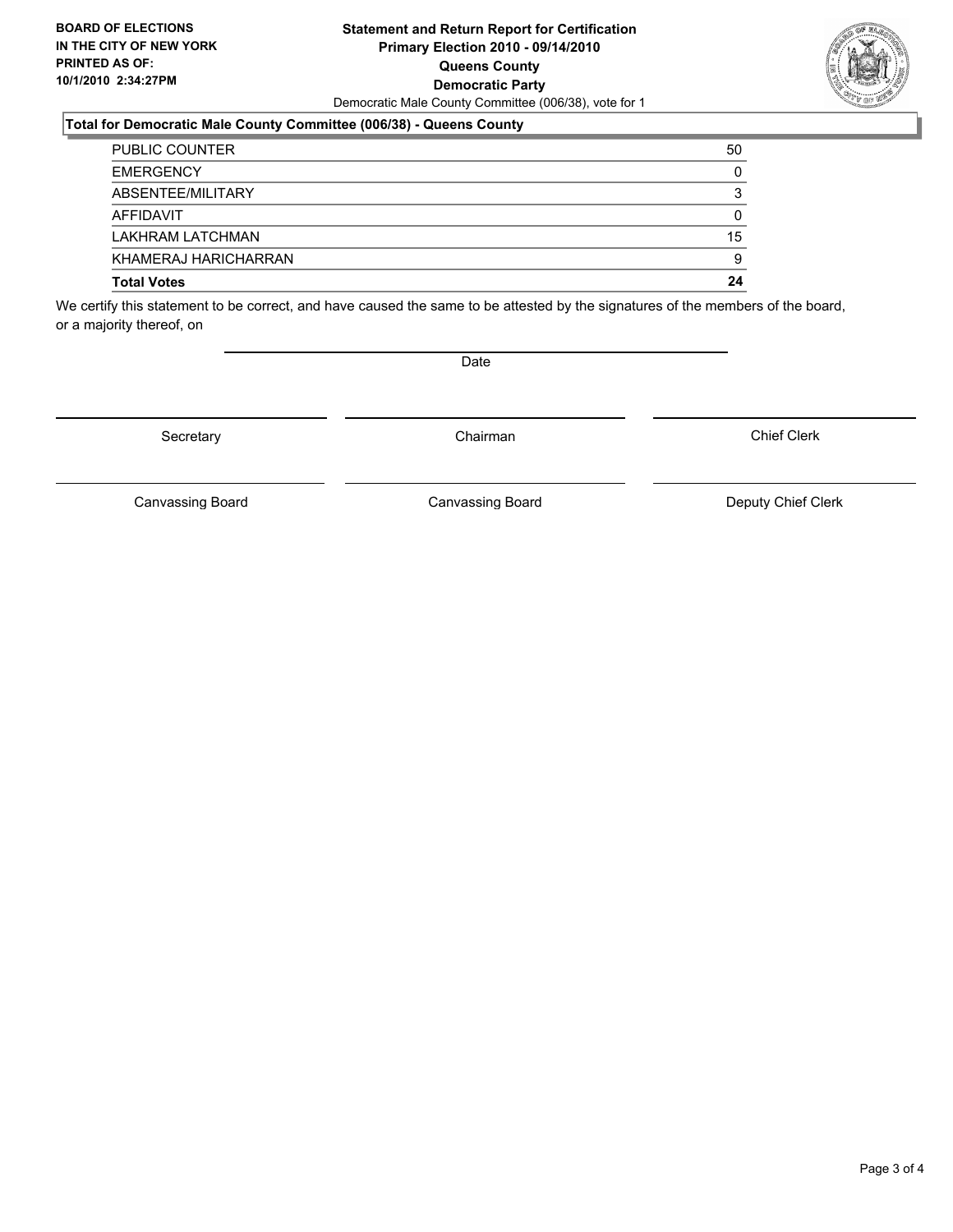**Statement and Return Report for Certification Primary Election 2010 - 09/14/2010 Queens County Democratic Party** Democratic Male County Committee (006/38), vote for 1

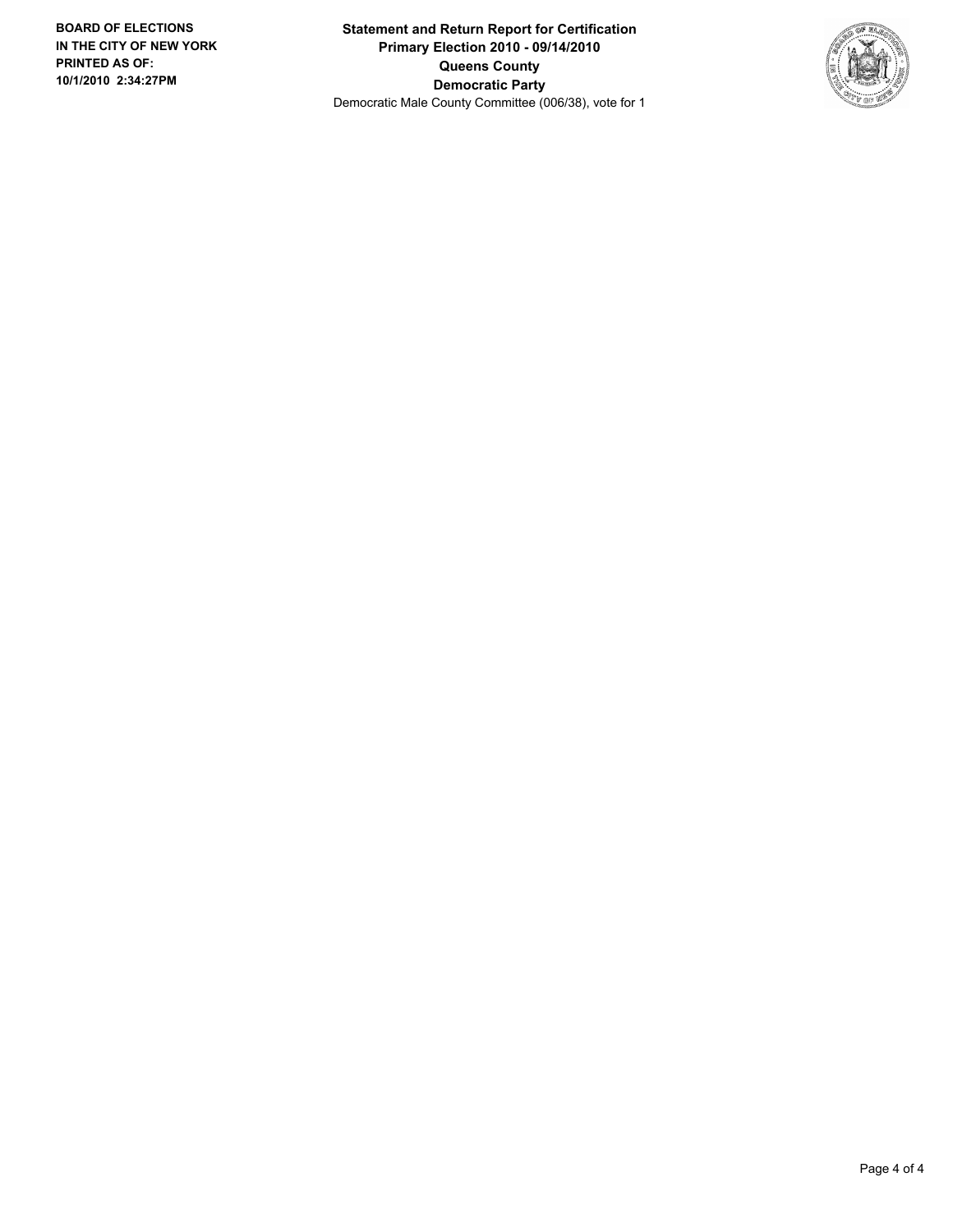

# **Primary Election 2010 - 09/14/2010 Queens County - Democratic Party**

Democratic Male County Committee 007/38 Vote for 1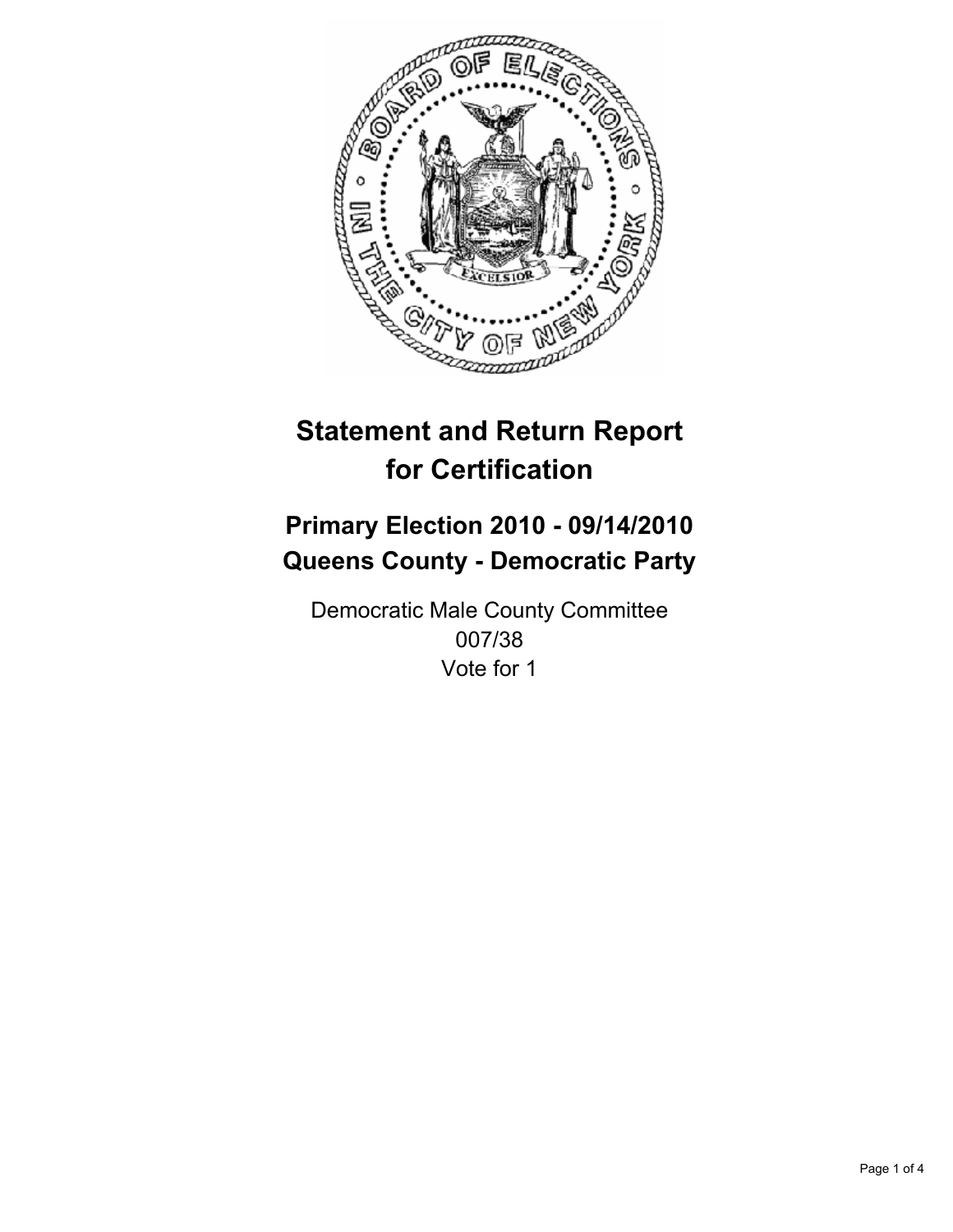

| <b>Total Votes</b>         | 18 |
|----------------------------|----|
| <b>HARPREET SINGH TOOR</b> |    |
| <b>RICHARD S RAMNANAN</b>  | 11 |
| AFFIDAVIT                  | 0  |
| ABSENTEE/MILITARY          |    |
| <b>EMERGENCY</b>           | 0  |
| <b>PUBLIC COUNTER</b>      | 29 |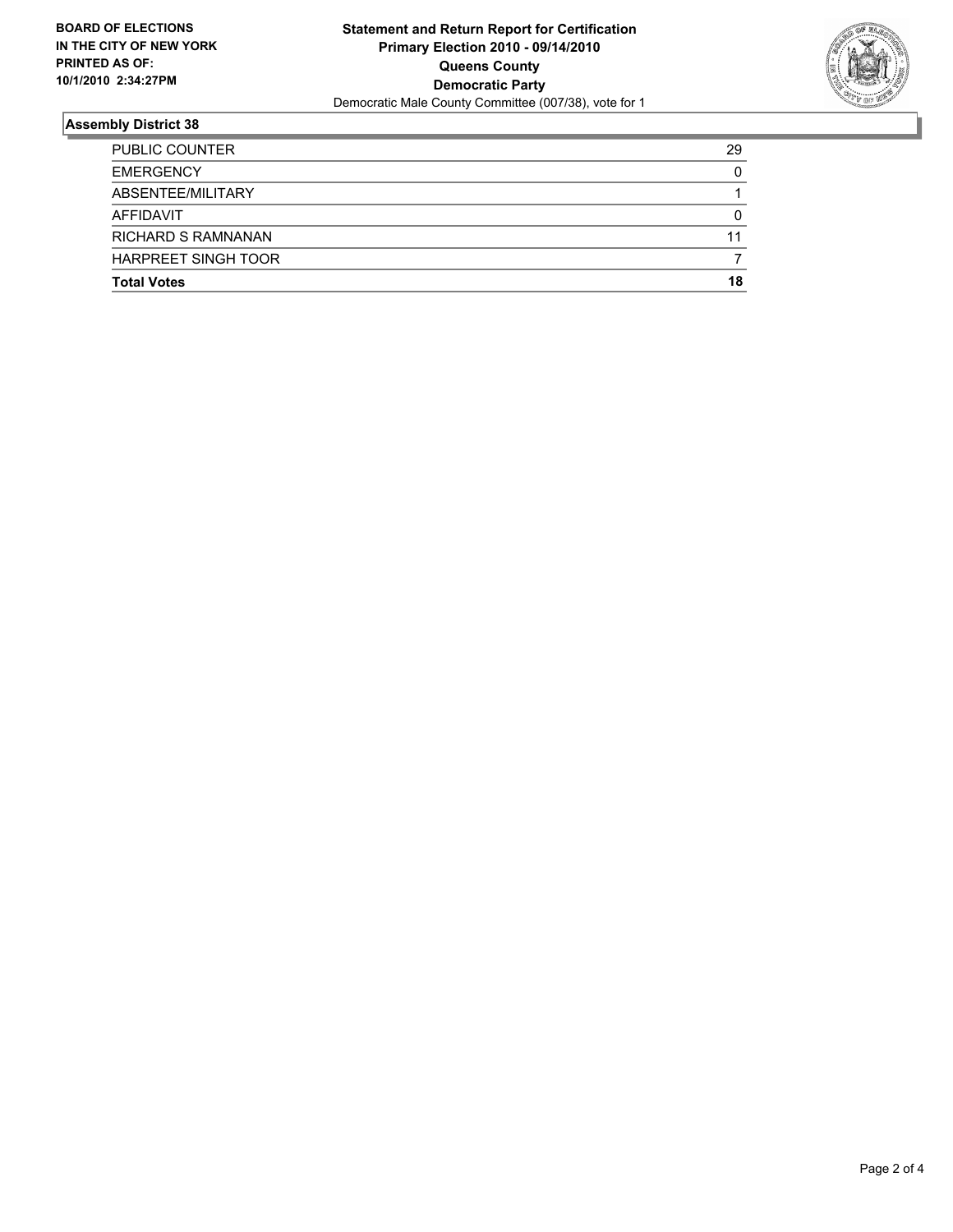### **Statement and Return Report for Certification Primary Election 2010 - 09/14/2010 Queens County Democratic Party** Democratic Male County Committee (007/38), vote for 1

#### **Total for Democratic Male County Committee (007/38) - Queens County**

| <b>Total Votes</b>         | 18 |
|----------------------------|----|
| <b>HARPREET SINGH TOOR</b> |    |
| <b>RICHARD S RAMNANAN</b>  | 11 |
| AFFIDAVIT                  | 0  |
| ABSENTEE/MILITARY          |    |
| <b>EMERGENCY</b>           | 0  |
| <b>PUBLIC COUNTER</b>      | 29 |

We certify this statement to be correct, and have caused the same to be attested by the signatures of the members of the board, or a majority thereof, on

Secretary **Chairman** 

Canvassing Board **Canvassing Board** Canvassing Board **Deputy Chief Clerk** 

Canvassing Board

Chief Clerk

Page 3 of 4

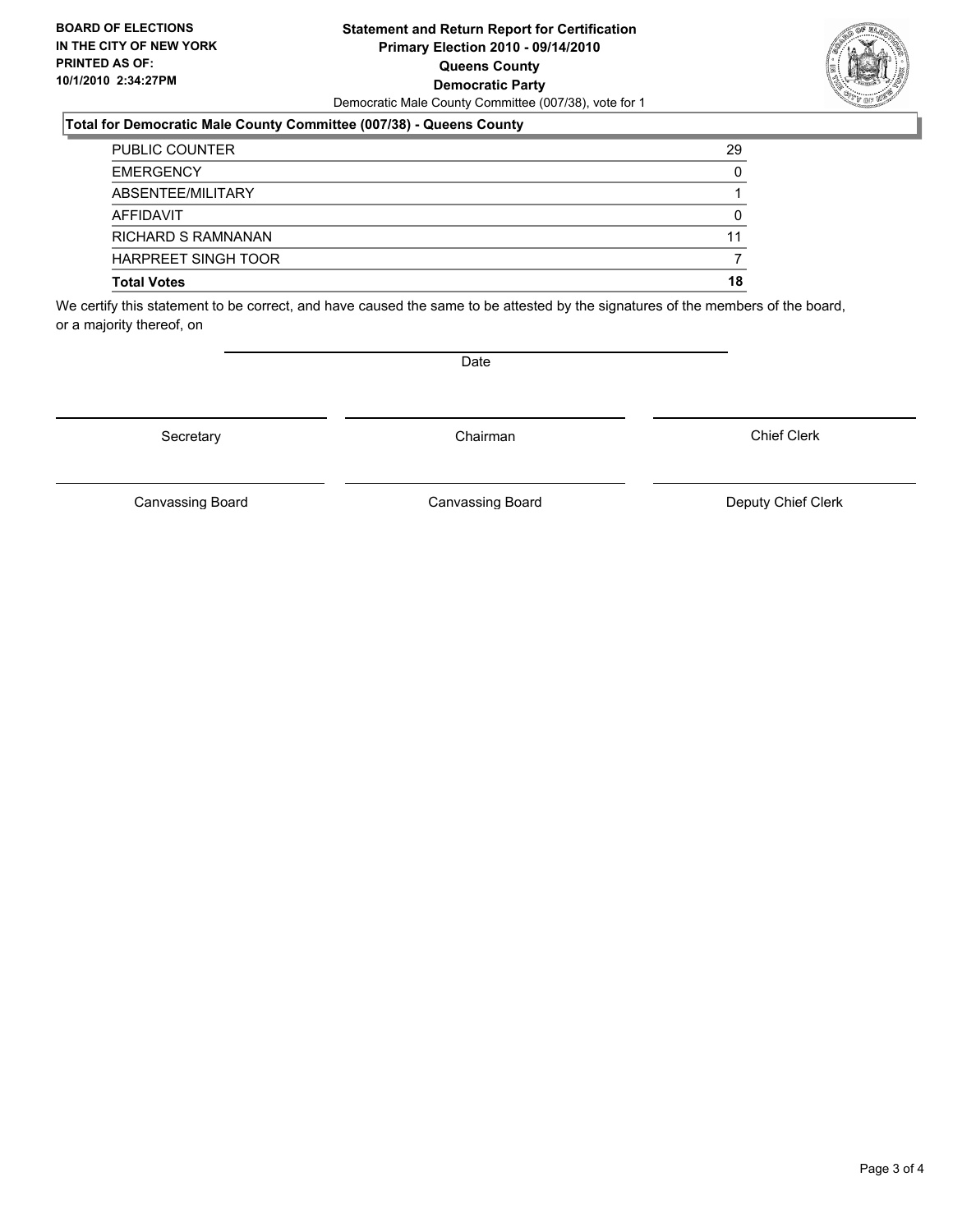**Statement and Return Report for Certification Primary Election 2010 - 09/14/2010 Queens County Democratic Party** Democratic Male County Committee (007/38), vote for 1

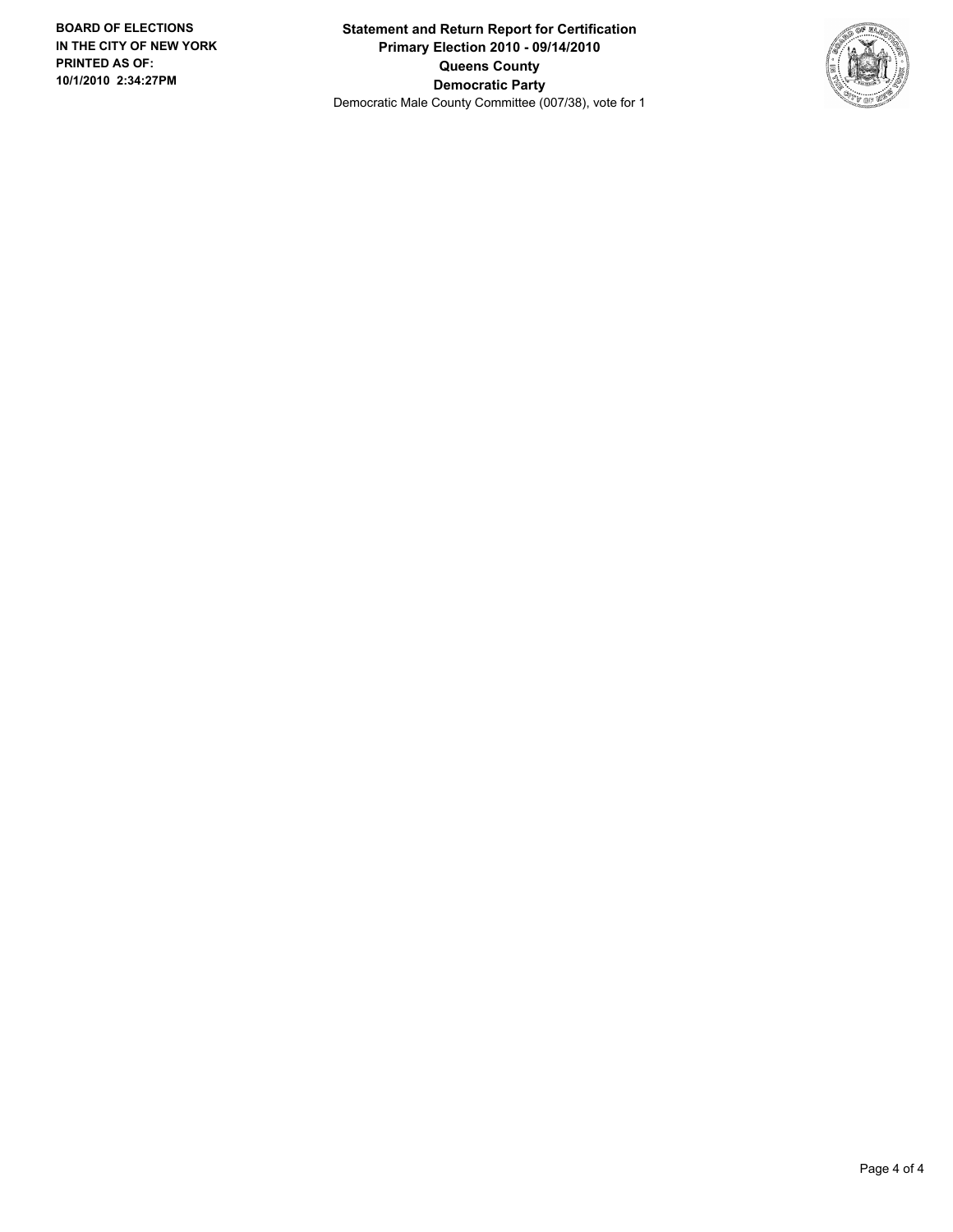

# **Primary Election 2010 - 09/14/2010 Queens County - Democratic Party**

Democratic Male County Committee 008/38 Vote for 1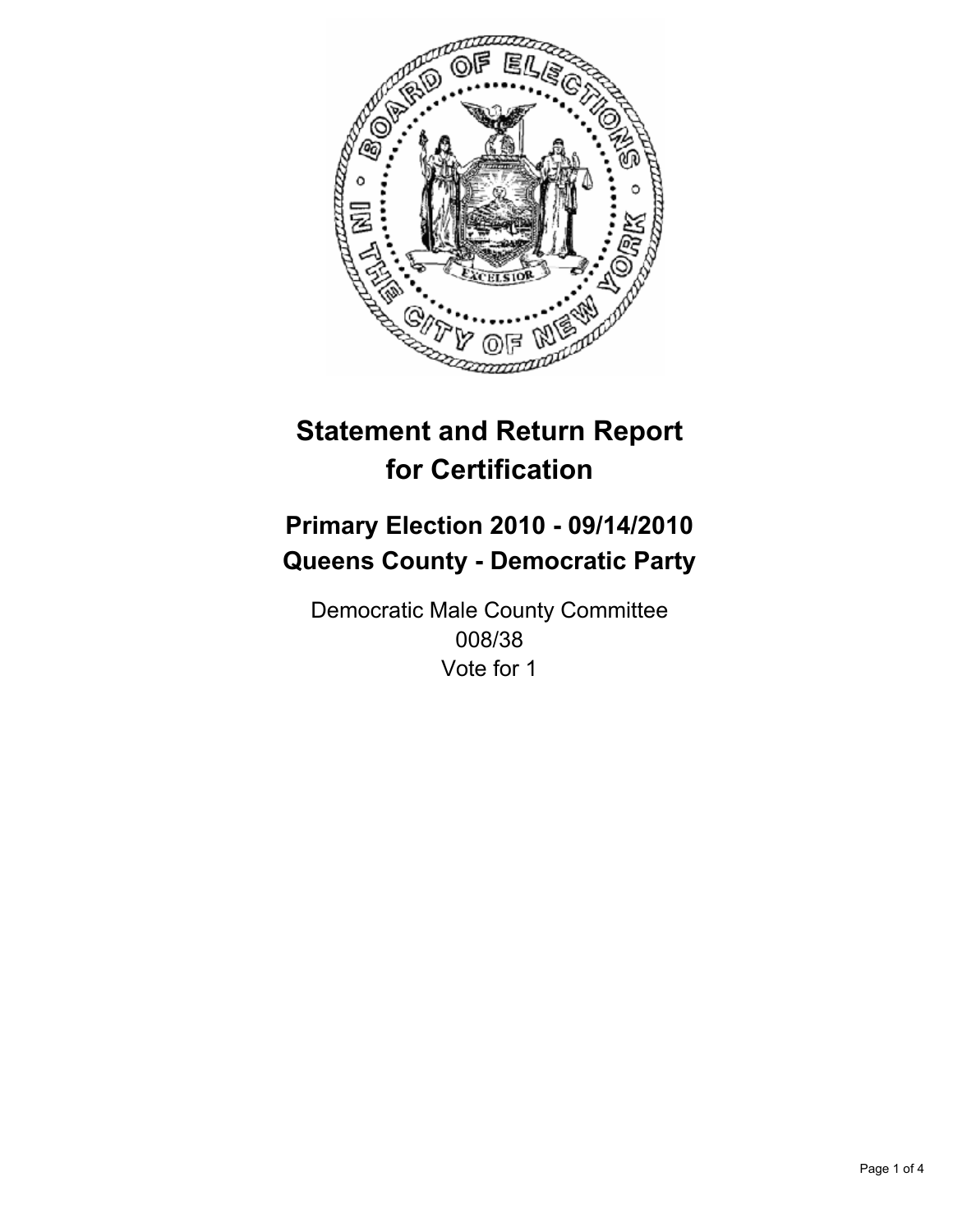

| <b>Total Votes</b>       | 12 |
|--------------------------|----|
| <b>RANDY NARAINE</b>     |    |
| <b>BRIDGERAM BABURAM</b> | 5  |
| AFFIDAVIT                | 0  |
| ABSENTEE/MILITARY        | 0  |
| <b>EMERGENCY</b>         | 0  |
| <b>PUBLIC COUNTER</b>    | 30 |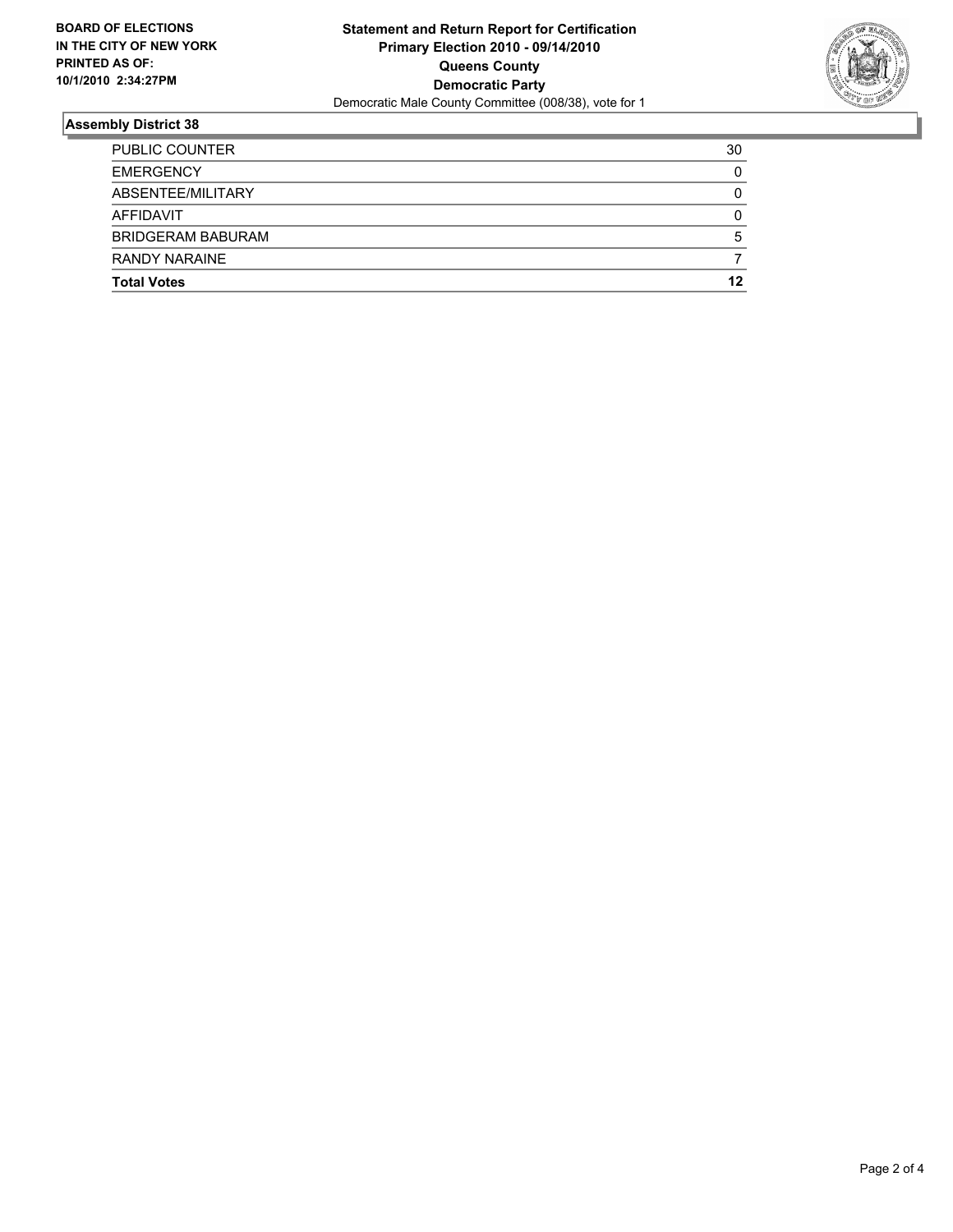### **Statement and Return Report for Certification Primary Election 2010 - 09/14/2010 Queens County Democratic Party** Democratic Male County Committee (008/38), vote for 1

#### **Total for Democratic Male County Committee (008/38) - Queens County**

| <b>Total Votes</b>       | 12 |
|--------------------------|----|
| RANDY NARAINE            |    |
| <b>BRIDGERAM BABURAM</b> | 5  |
| AFFIDAVIT                | 0  |
| ABSENTEE/MILITARY        | 0  |
| <b>EMERGENCY</b>         | 0  |
| <b>PUBLIC COUNTER</b>    | 30 |

We certify this statement to be correct, and have caused the same to be attested by the signatures of the members of the board, or a majority thereof, on

Secretary **Chairman** 

Canvassing Board

Canvassing Board **Canvassing Board** Canvassing Board **Deputy Chief Clerk** 

Chief Clerk

Page 3 of 4

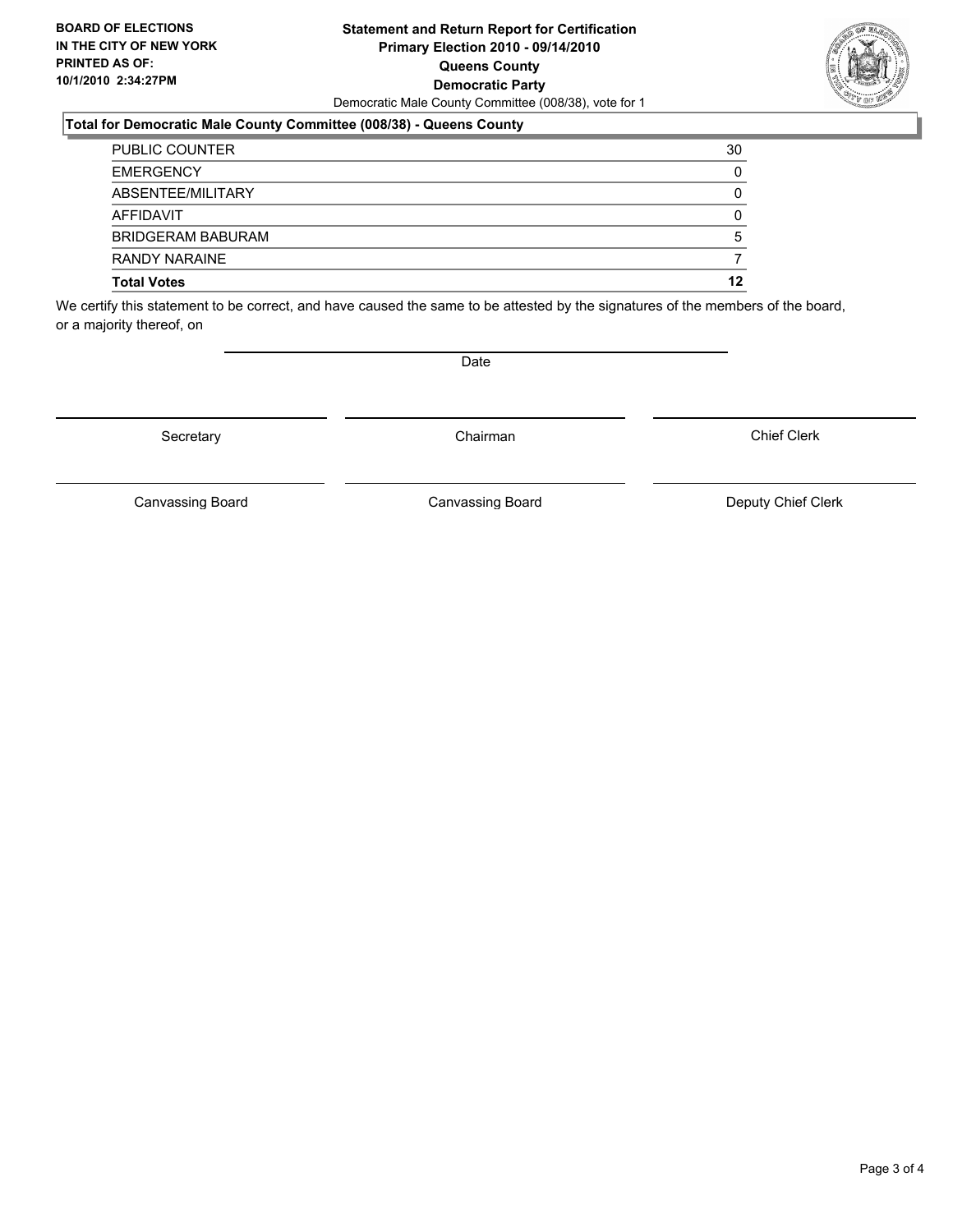**Statement and Return Report for Certification Primary Election 2010 - 09/14/2010 Queens County Democratic Party** Democratic Male County Committee (008/38), vote for 1

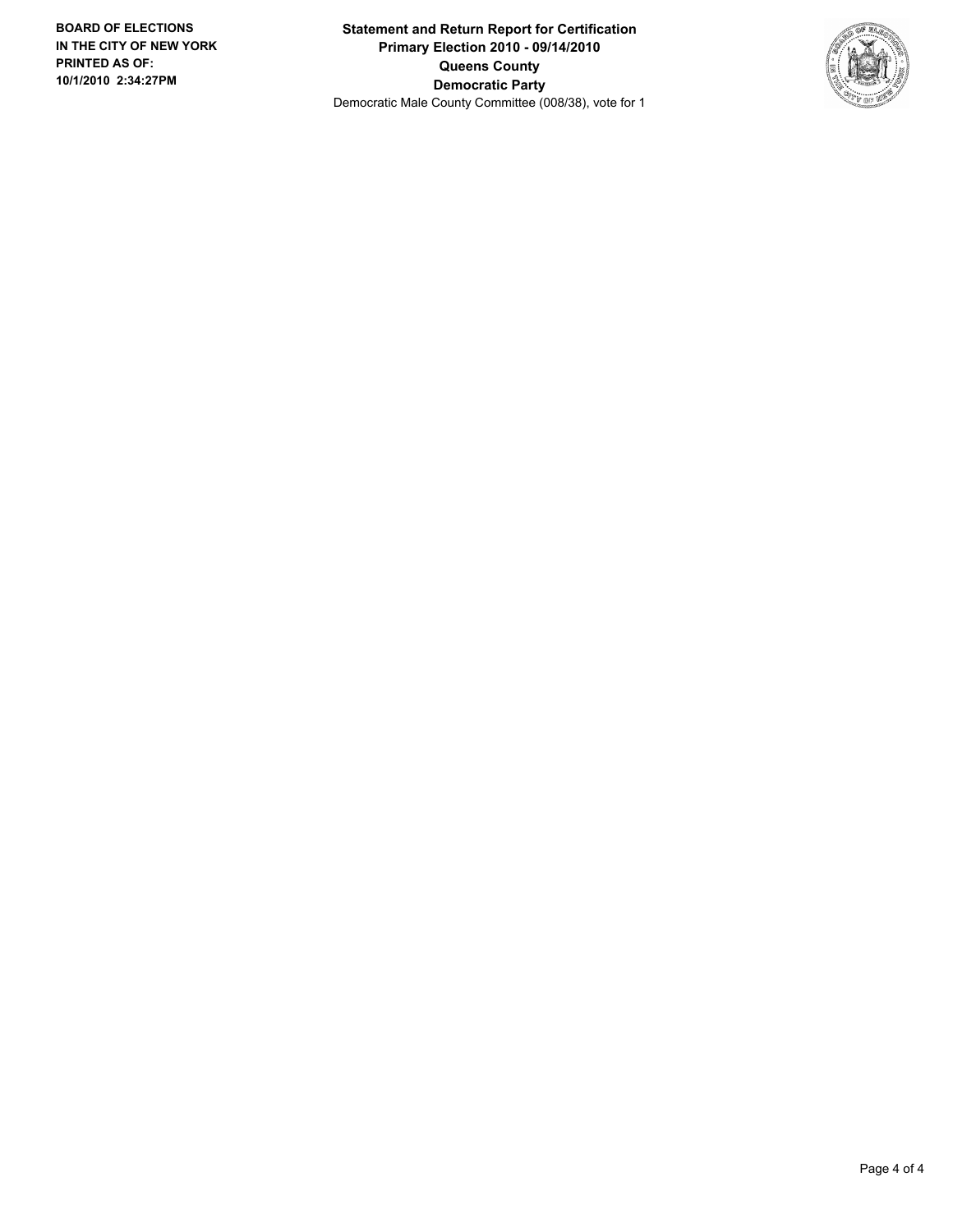

## **Primary Election 2010 - 09/14/2010 Queens County - Democratic Party**

Democratic Male County Committee 009/38 Vote for 1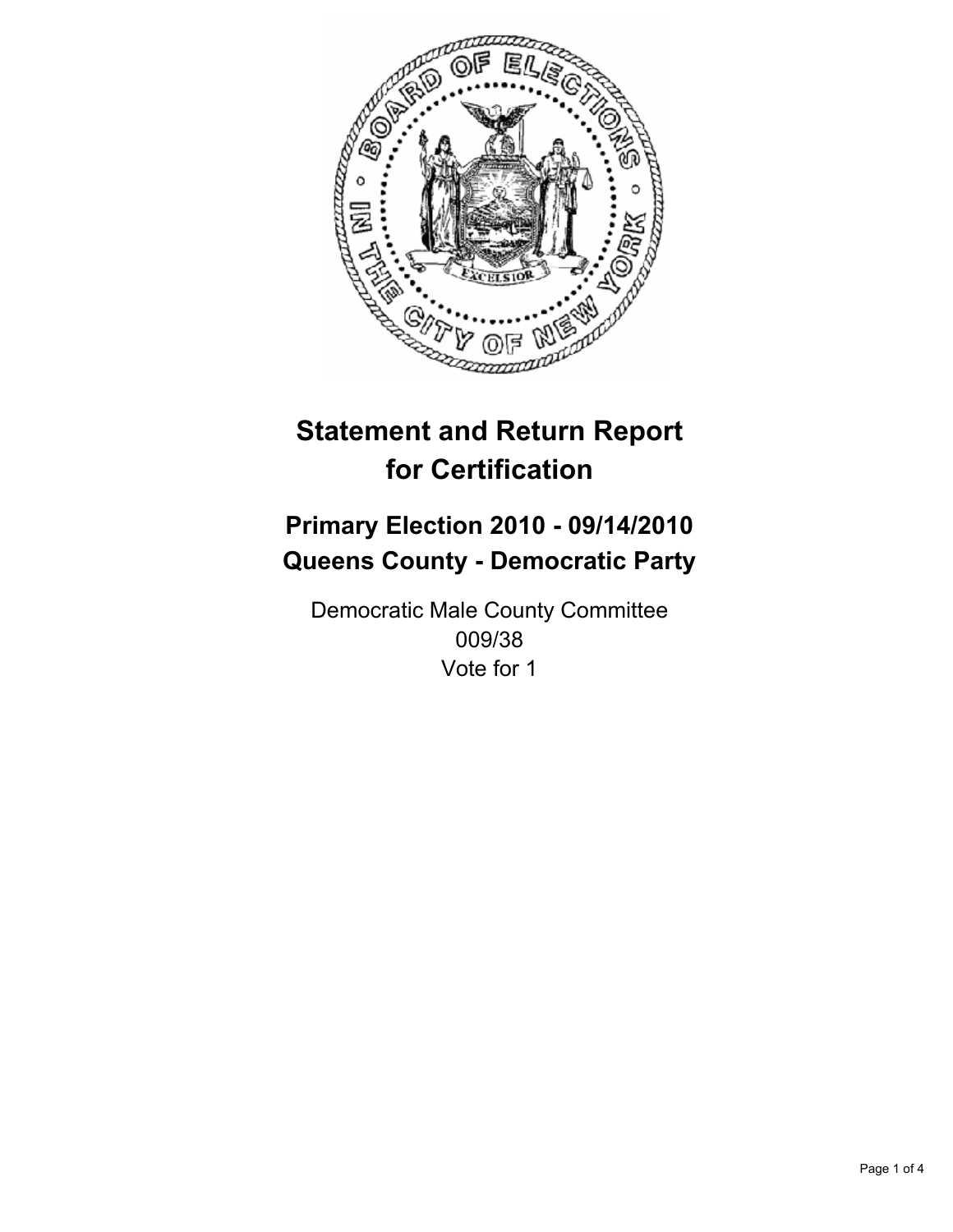

| <b>Total Votes</b>        | 19 |
|---------------------------|----|
| JAHANGIR A CHOUDHARY      | 12 |
| <b>JAGATNARAIN HALLAL</b> |    |
| AFFIDAVIT                 | 0  |
| ABSENTEE/MILITARY         | 0  |
| <b>EMERGENCY</b>          | 0  |
| <b>PUBLIC COUNTER</b>     | 29 |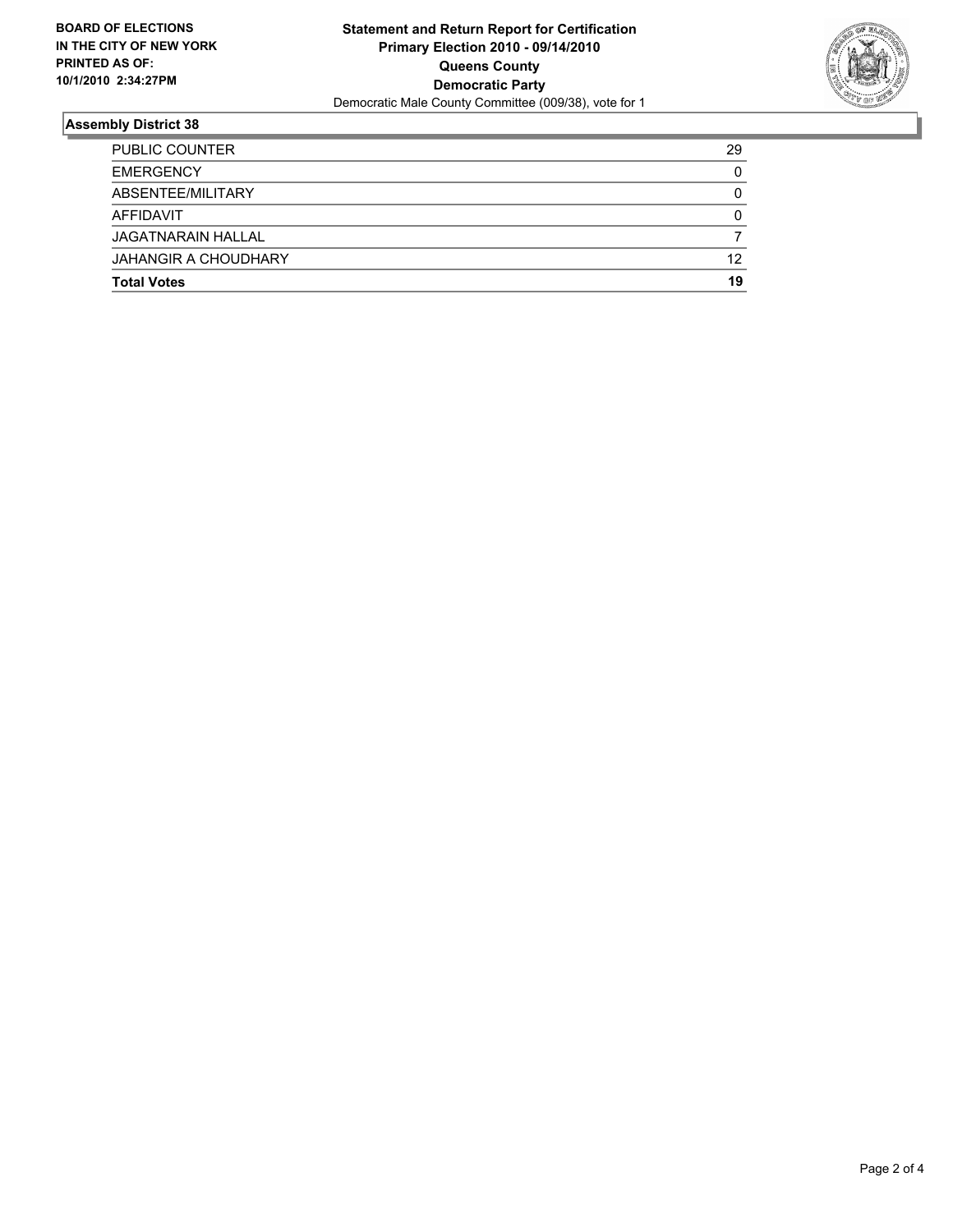#### **Statement and Return Report for Certification Primary Election 2010 - 09/14/2010 Queens County Democratic Party** Democratic Male County Committee (009/38), vote for 1

#### **Total for Democratic Male County Committee (009/38) - Queens County**

| <b>Total Votes</b>          | 19 |
|-----------------------------|----|
| <b>JAHANGIR A CHOUDHARY</b> | 12 |
| <b>JAGATNARAIN HALLAL</b>   |    |
| AFFIDAVIT                   | 0  |
| ABSENTEE/MILITARY           | 0  |
| <b>EMERGENCY</b>            | 0  |
| <b>PUBLIC COUNTER</b>       | 29 |

We certify this statement to be correct, and have caused the same to be attested by the signatures of the members of the board, or a majority thereof, on

Secretary **Chairman** 

Canvassing Board **Canvassing Board** Canvassing Board **Deputy Chief Clerk** 

Canvassing Board

Chief Clerk

Page 3 of 4



Date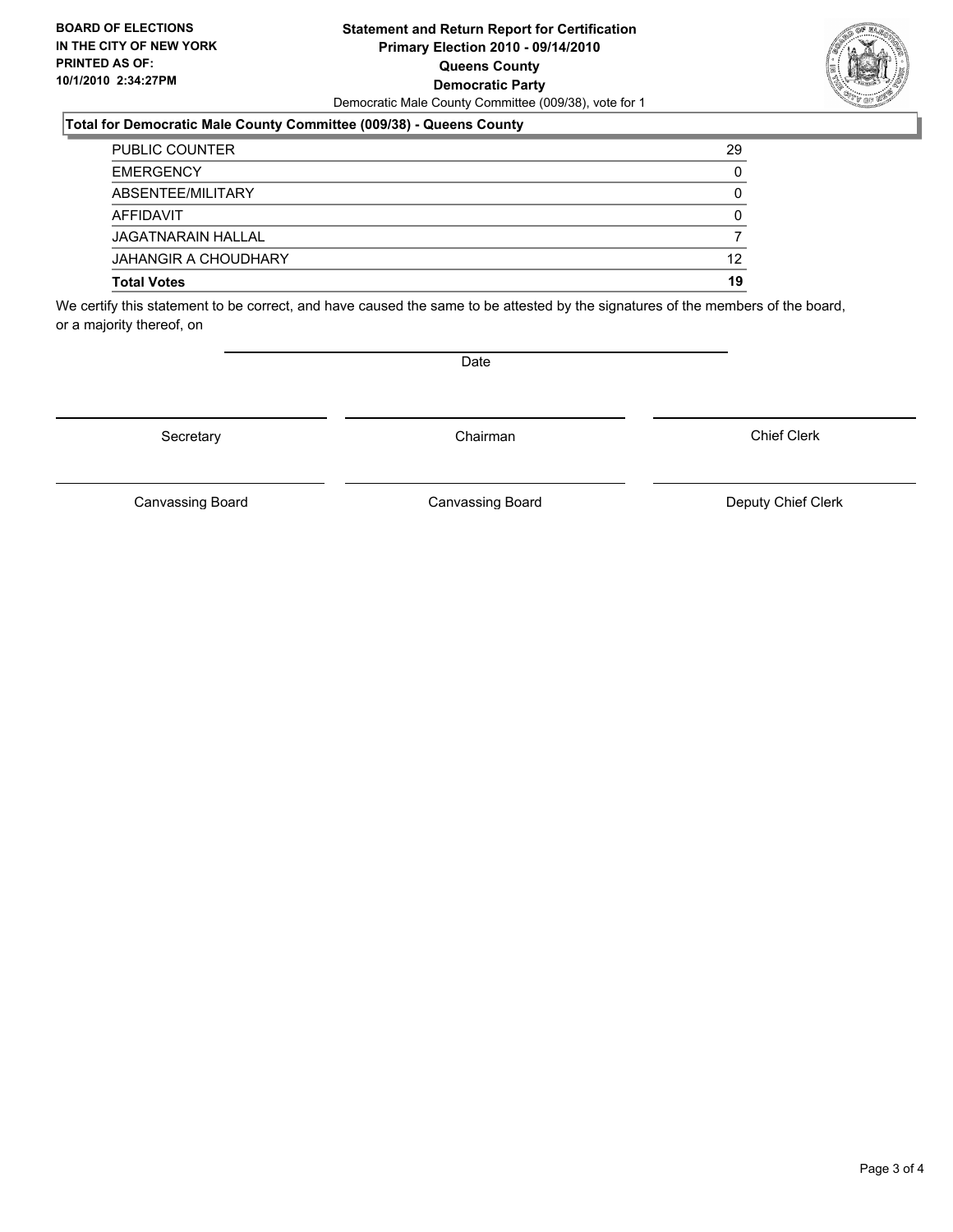**Statement and Return Report for Certification Primary Election 2010 - 09/14/2010 Queens County Democratic Party** Democratic Male County Committee (009/38), vote for 1

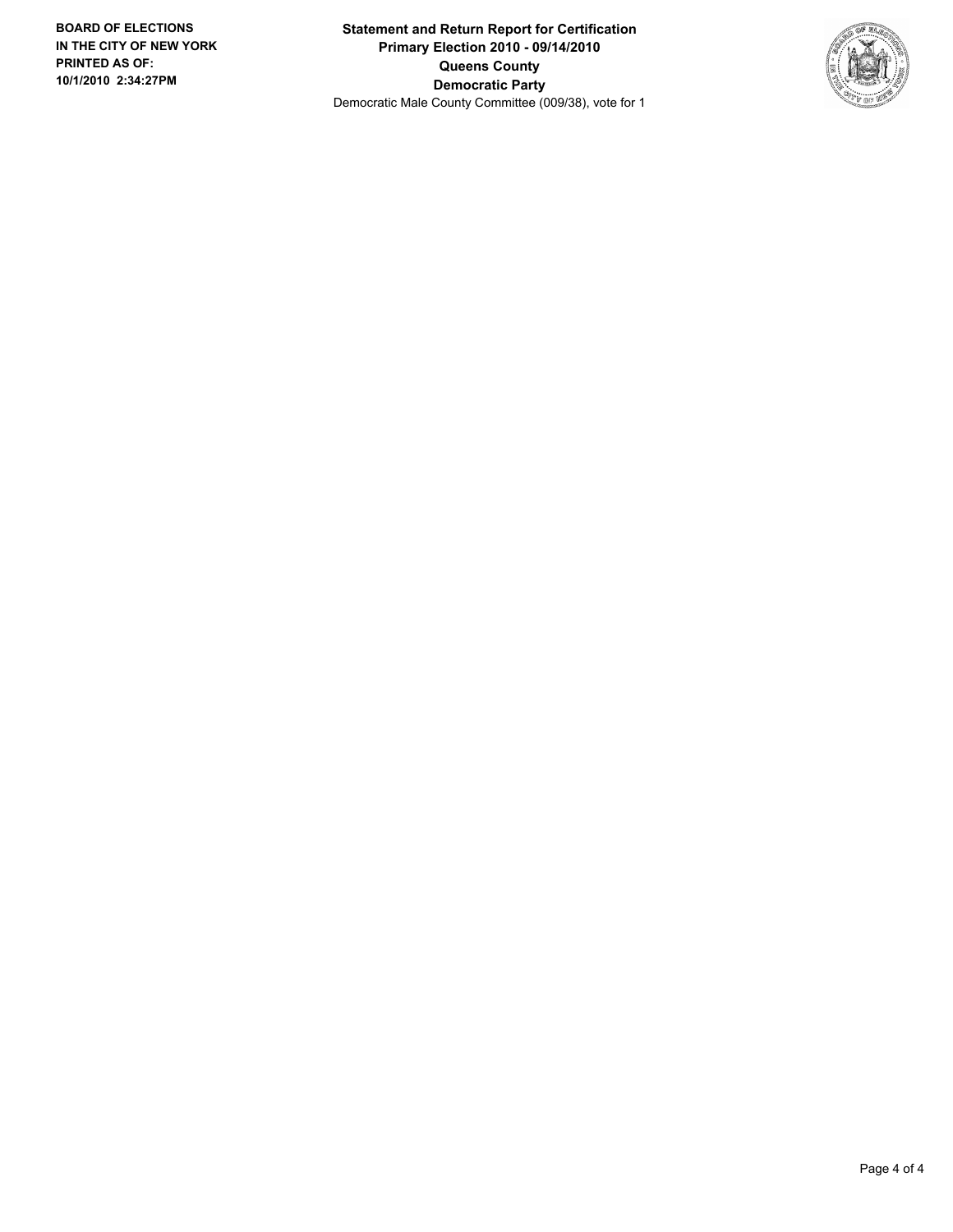

## **Primary Election 2010 - 09/14/2010 Queens County - Democratic Party**

Democratic Male County Committee 010/38 Vote for 1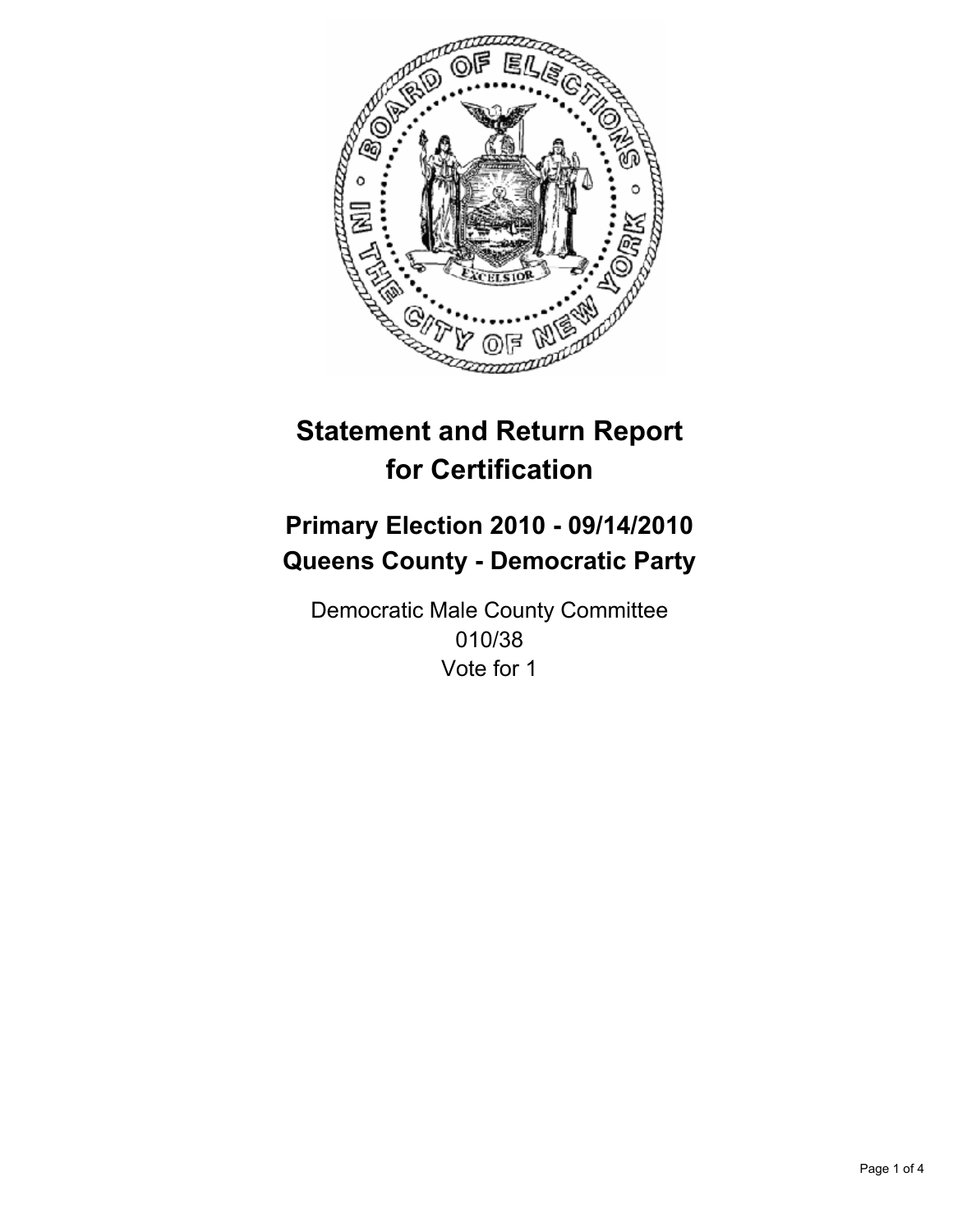

| <b>Total Votes</b>    | 15 |
|-----------------------|----|
| <b>GADURA VINOD</b>   | 6  |
| RALPH GONZALEZ        | 9  |
| AFFIDAVIT             |    |
| ABSENTEE/MILITARY     | 0  |
| <b>EMERGENCY</b>      | 0  |
| <b>PUBLIC COUNTER</b> | 25 |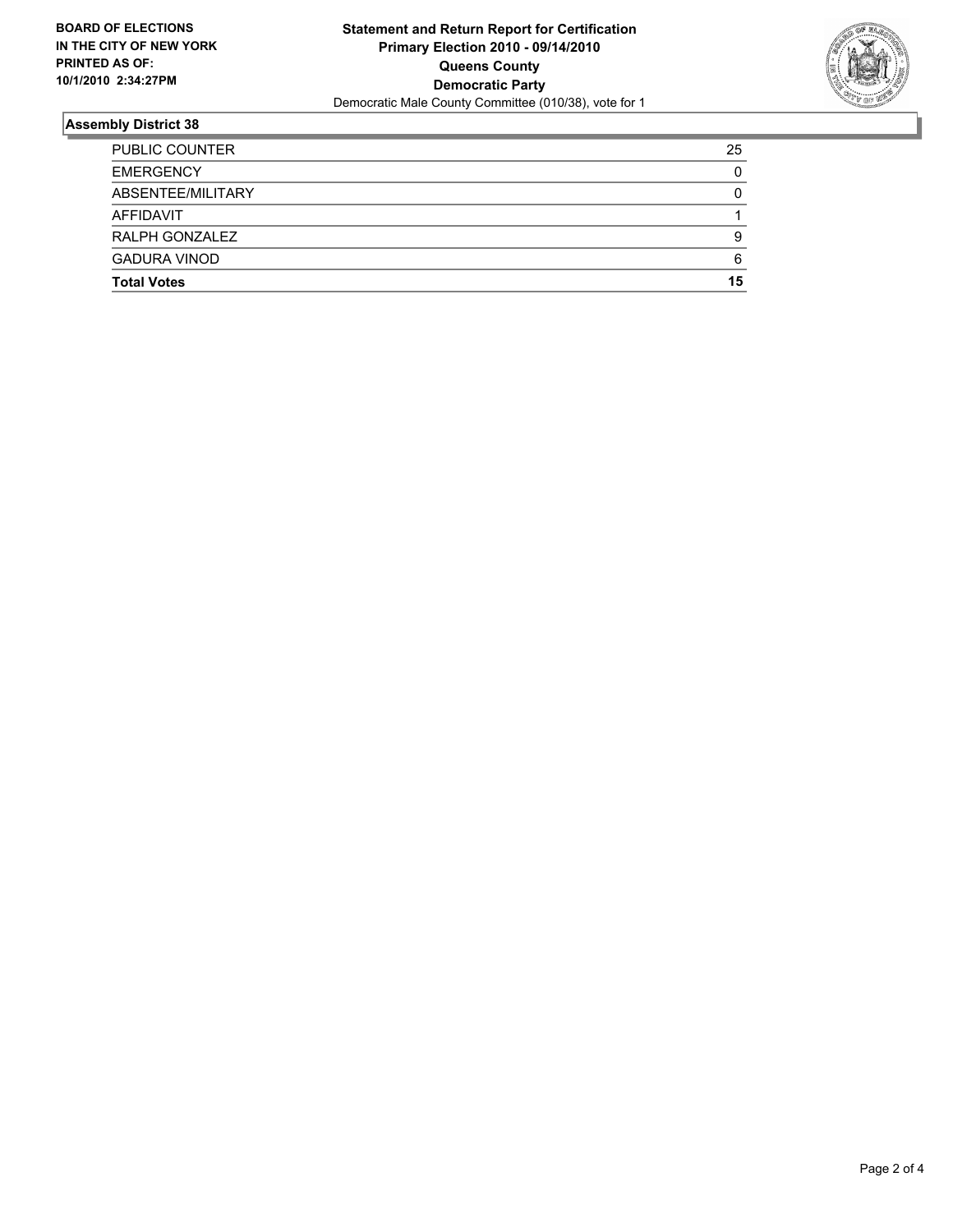### **Statement and Return Report for Certification Primary Election 2010 - 09/14/2010 Queens County Democratic Party** Democratic Male County Committee (010/38), vote for 1

#### **Total for Democratic Male County Committee (010/38) - Queens County**

| <b>Total Votes</b>    | 15 |
|-----------------------|----|
| <b>GADURA VINOD</b>   | 6  |
| RALPH GONZALEZ        | 9  |
| AFFIDAVIT             |    |
| ABSENTEE/MILITARY     | 0  |
| <b>EMERGENCY</b>      | 0  |
| <b>PUBLIC COUNTER</b> | 25 |

We certify this statement to be correct, and have caused the same to be attested by the signatures of the members of the board, or a majority thereof, on

Secretary **Chairman** 

Chief Clerk

Canvassing Board **Canvassing Board** Canvassing Board **Deputy Chief Clerk** 

Canvassing Board



Date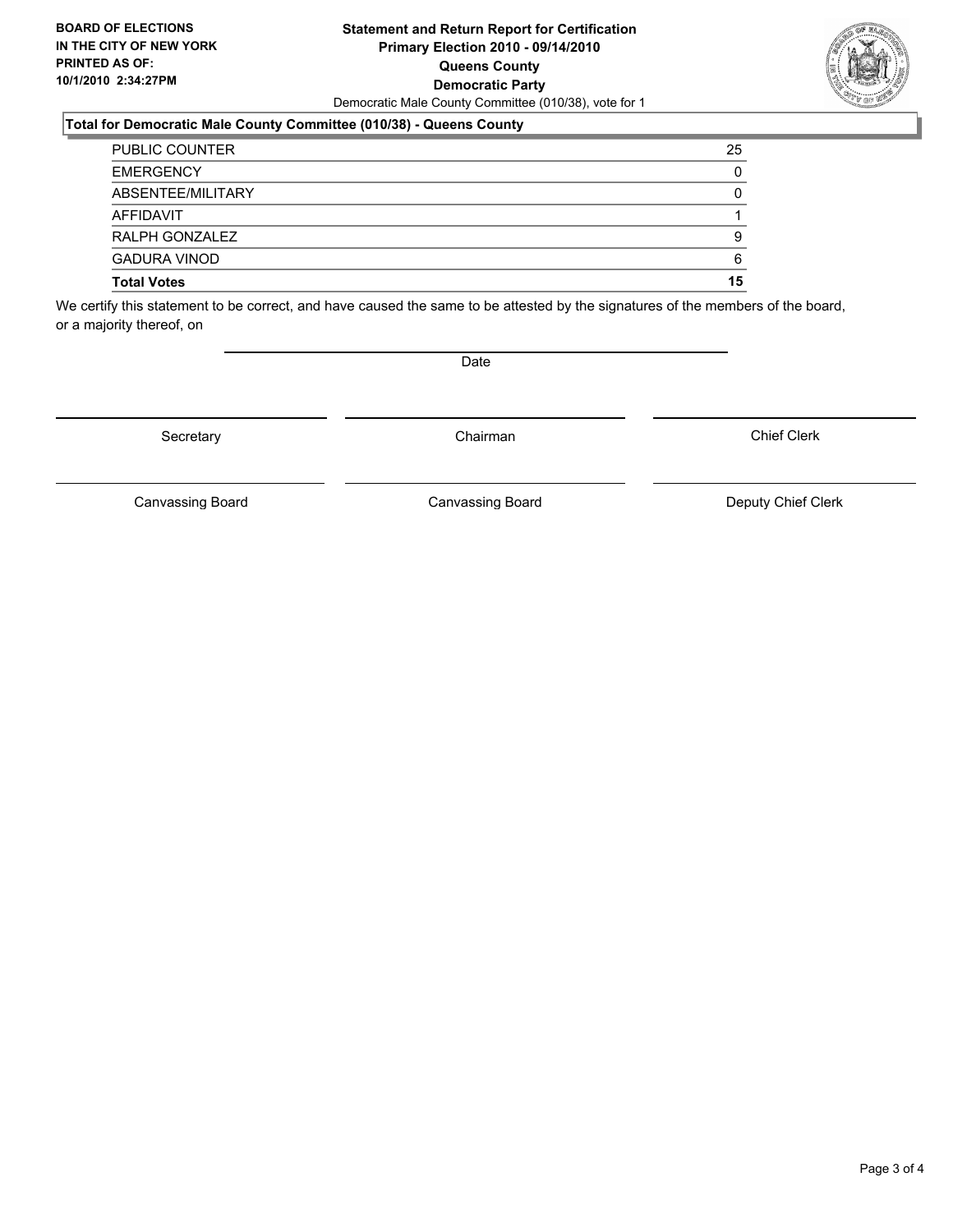**Statement and Return Report for Certification Primary Election 2010 - 09/14/2010 Queens County Democratic Party** Democratic Male County Committee (010/38), vote for 1

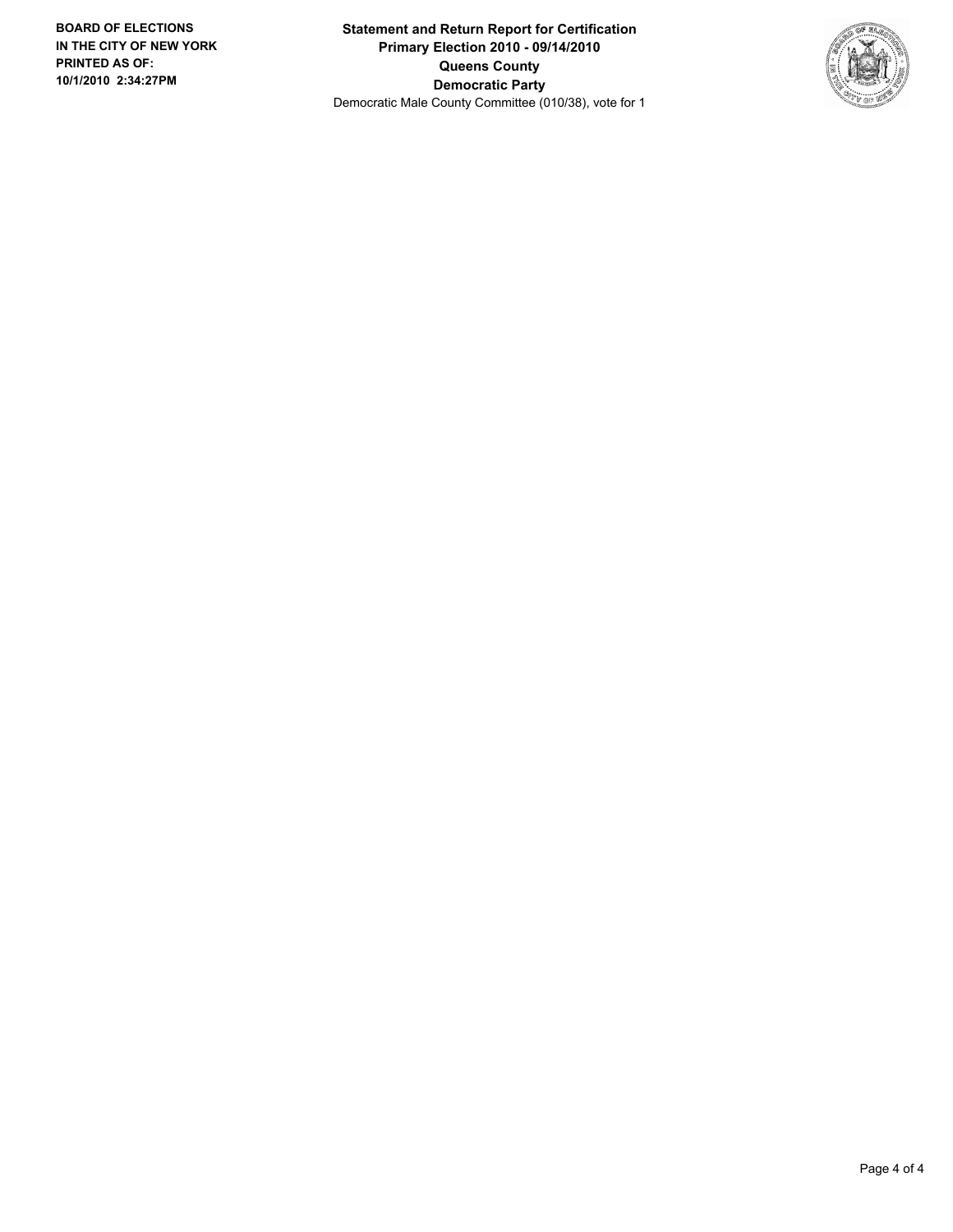

## **Primary Election 2010 - 09/14/2010 Queens County - Democratic Party**

Democratic Male County Committee 011/38 Vote for 1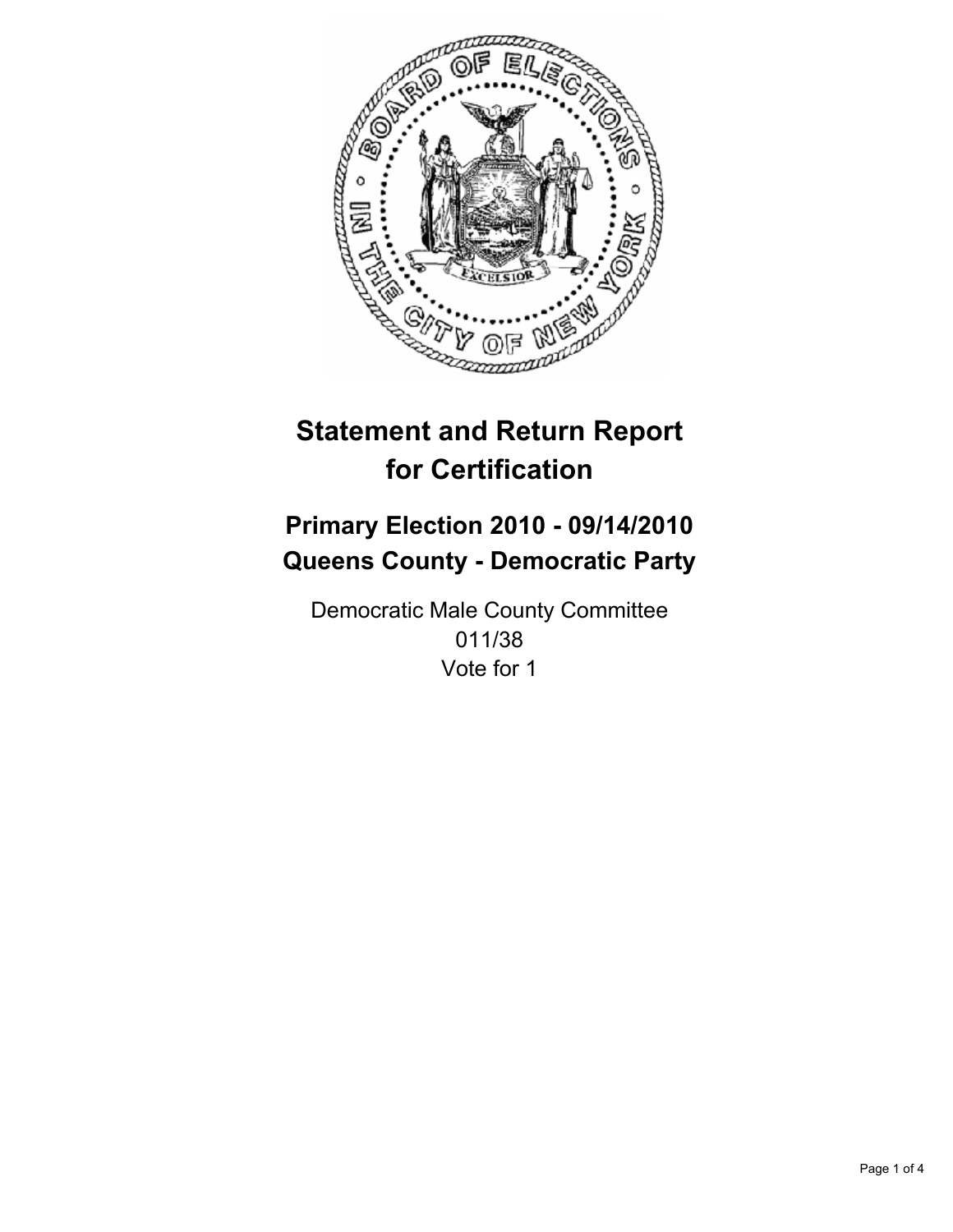

| <b>Total Votes</b>    | 24       |
|-----------------------|----------|
| ANGELO MARTINEZ       | 9        |
| <b>NATHAN PERRY</b>   | 15       |
| AFFIDAVIT             | $\Omega$ |
| ABSENTEE/MILITARY     | 0        |
| <b>EMERGENCY</b>      | 0        |
| <b>PUBLIC COUNTER</b> | 33       |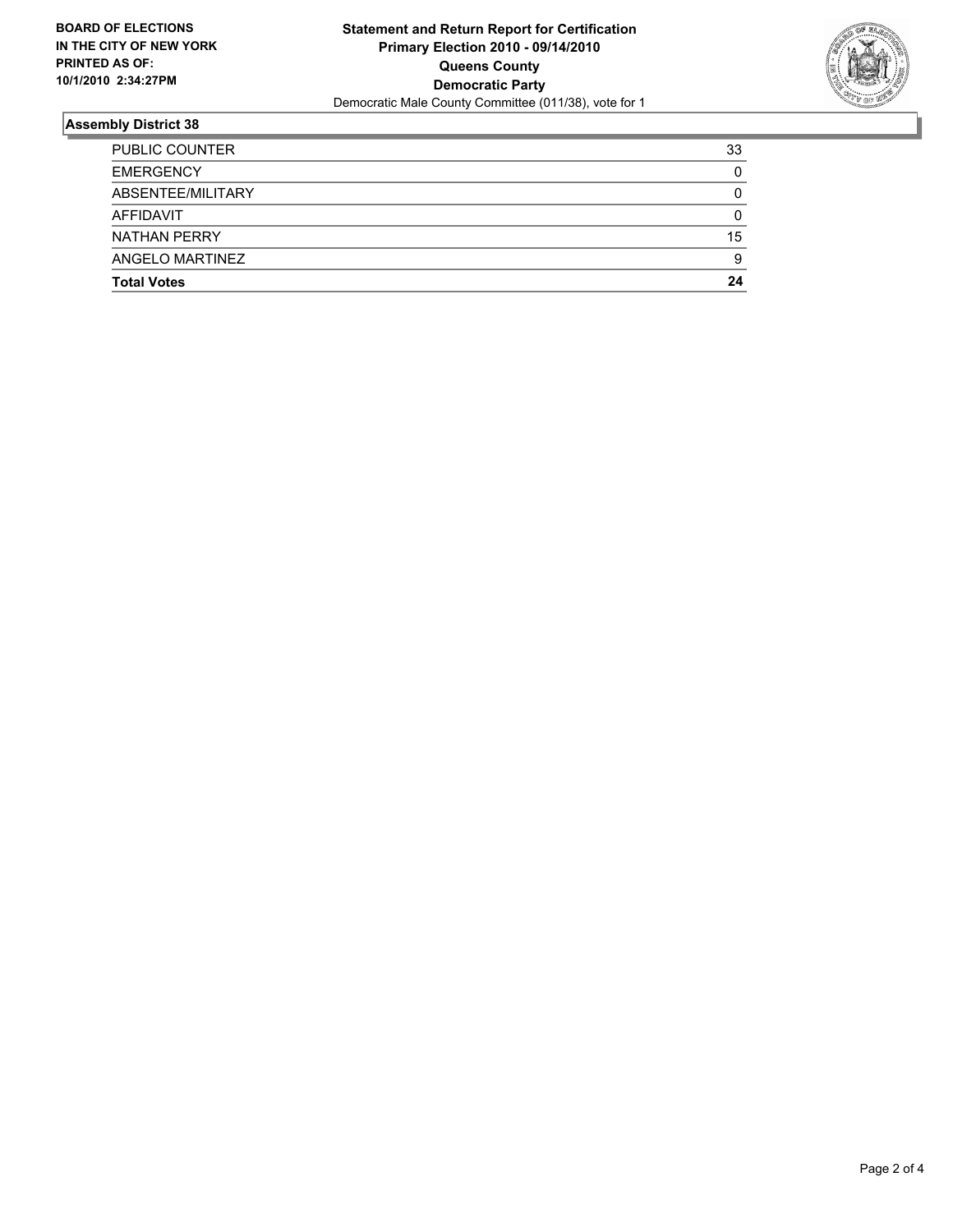### **Statement and Return Report for Certification Primary Election 2010 - 09/14/2010 Queens County Democratic Party** Democratic Male County Committee (011/38), vote for 1

#### **Total for Democratic Male County Committee (011/38) - Queens County**

| <b>PUBLIC COUNTER</b> | 33 |
|-----------------------|----|
| <b>EMERGENCY</b>      | 0  |
| ABSENTEE/MILITARY     | 0  |
| AFFIDAVIT             | 0  |
| <b>NATHAN PERRY</b>   | 15 |
| ANGELO MARTINEZ       | 9  |
| <b>Total Votes</b>    | 24 |

We certify this statement to be correct, and have caused the same to be attested by the signatures of the members of the board, or a majority thereof, on

Secretary **Chairman** 

Date

Canvassing Board

Canvassing Board **Canvassing Board** Canvassing Board **Deputy Chief Clerk** 

Chief Clerk

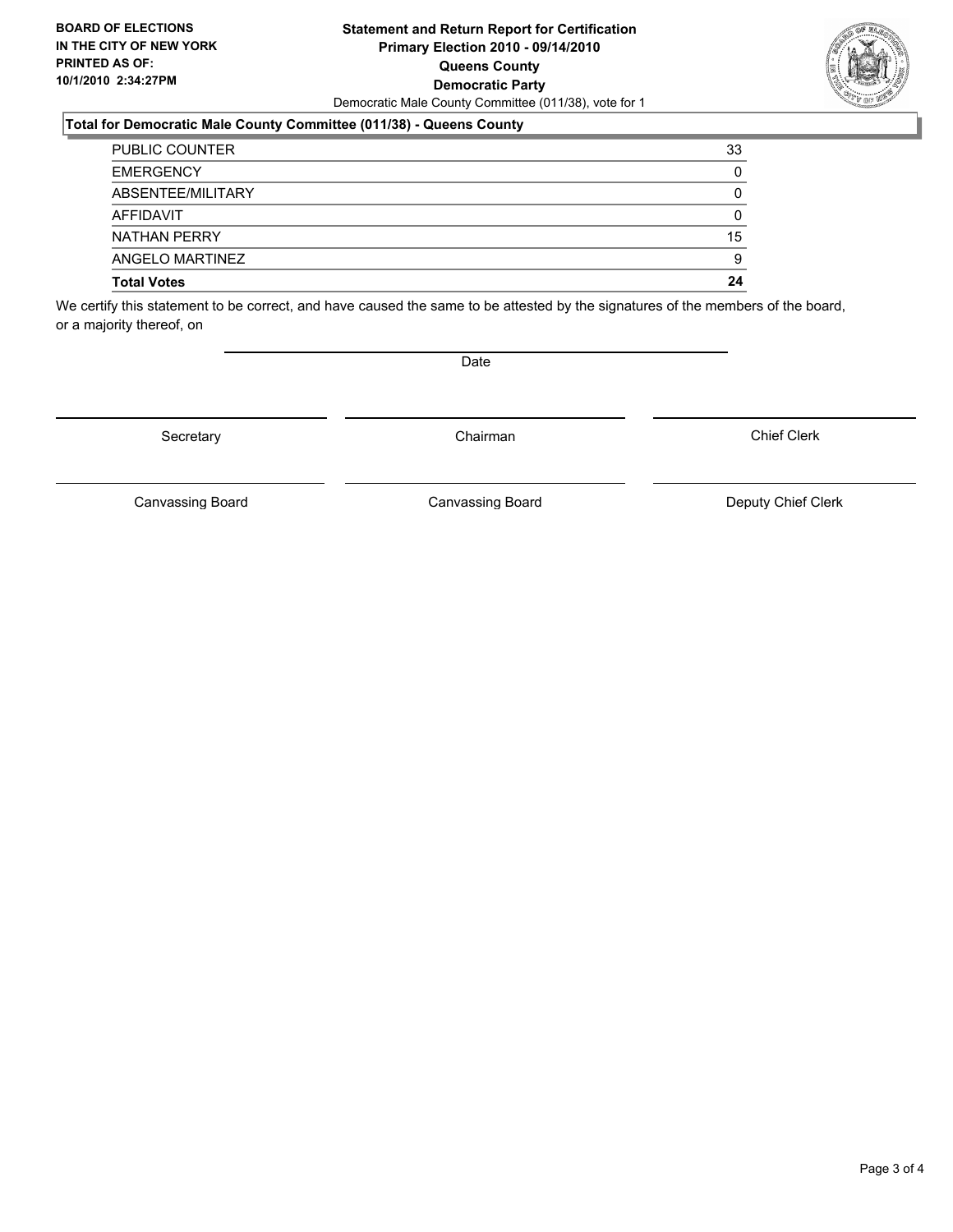**Statement and Return Report for Certification Primary Election 2010 - 09/14/2010 Queens County Democratic Party** Democratic Male County Committee (011/38), vote for 1

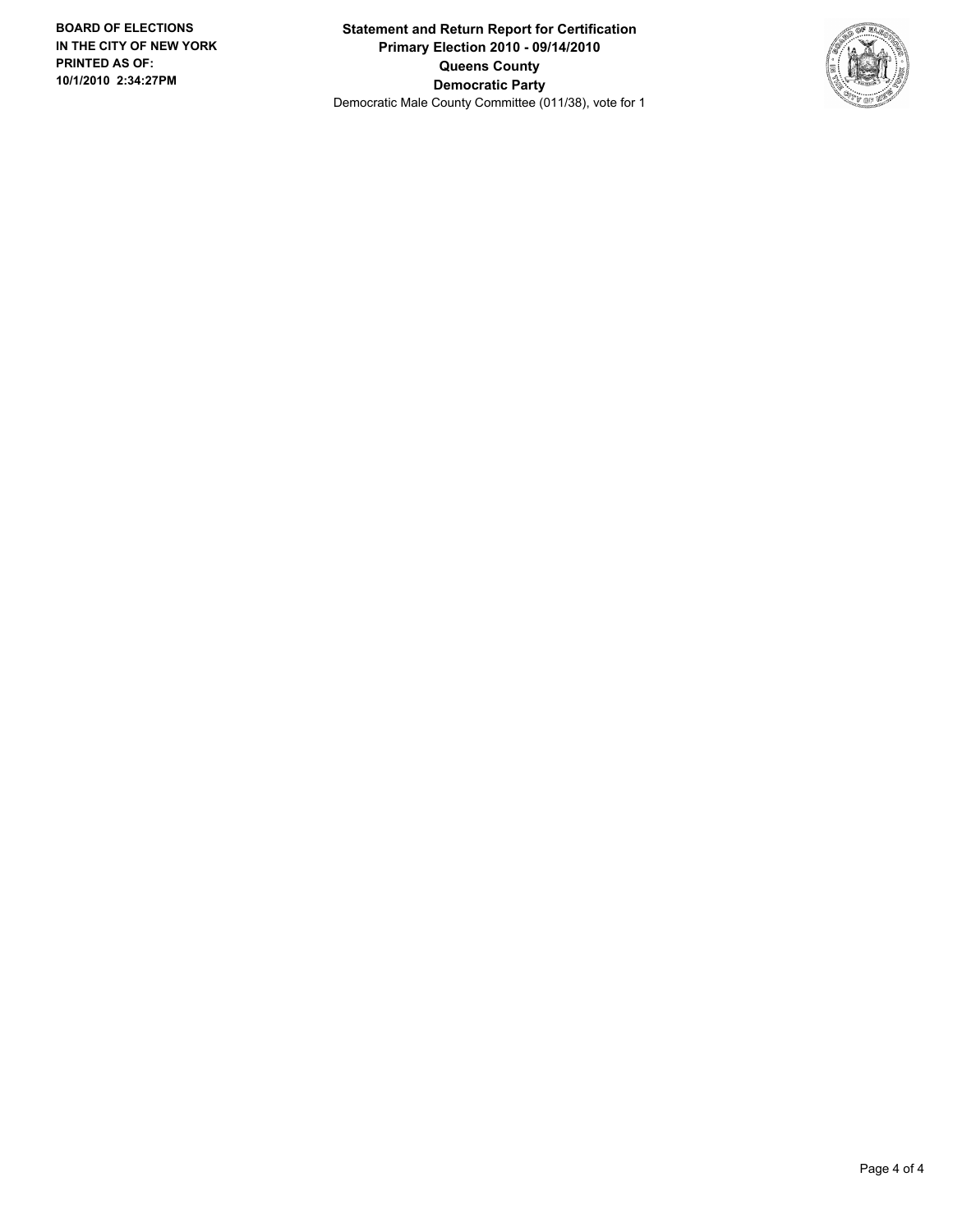

## **Primary Election 2010 - 09/14/2010 Queens County - Democratic Party**

Democratic Male County Committee 012/38 Vote for 1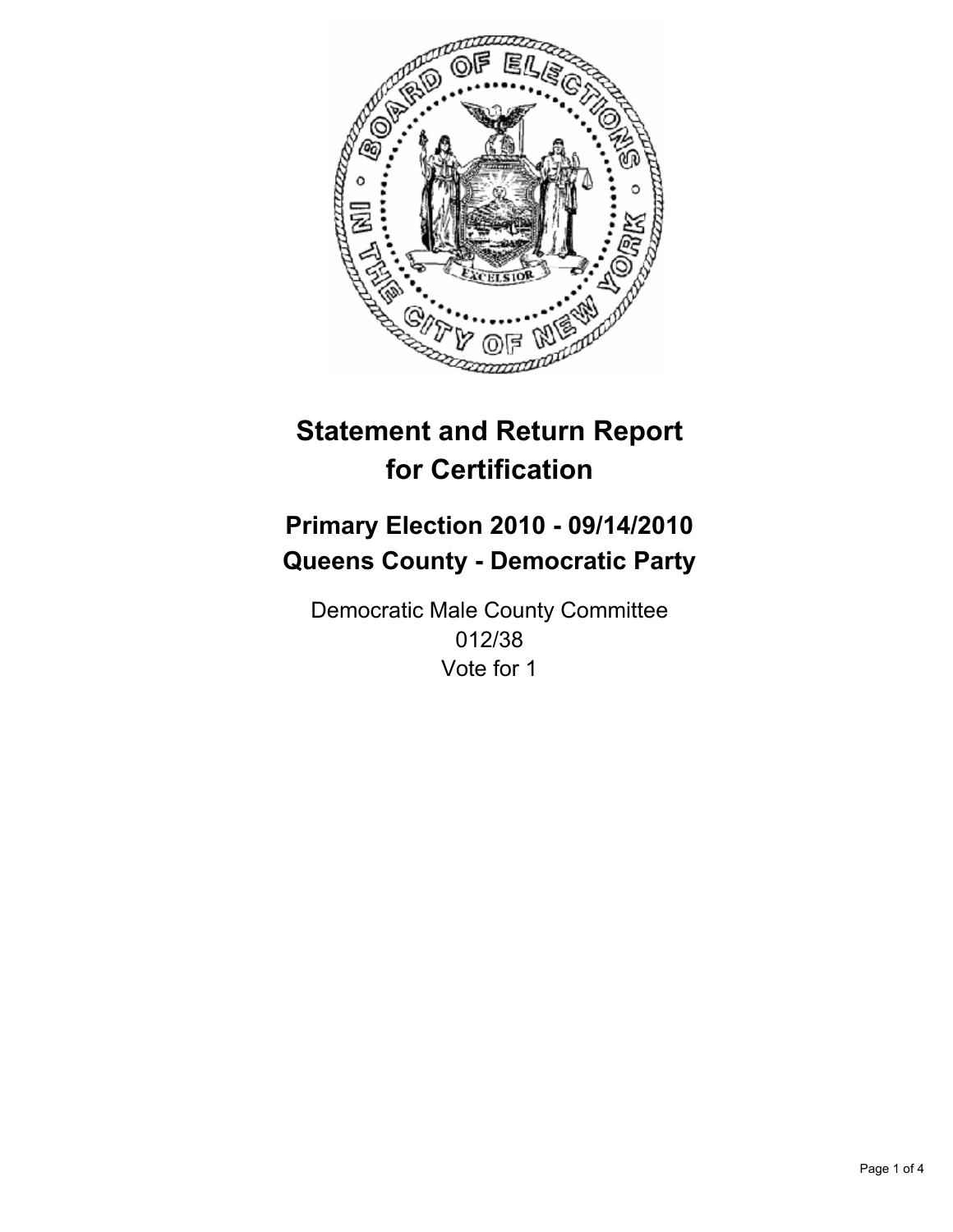

| <b>Total Votes</b>    | 15 |
|-----------------------|----|
| <b>FAROUK SAMAROO</b> | 10 |
| DONALD HALLAL         | 5  |
| AFFIDAVIT             |    |
| ABSENTEE/MILITARY     | 0  |
| <b>EMERGENCY</b>      | 0  |
| <b>PUBLIC COUNTER</b> | 21 |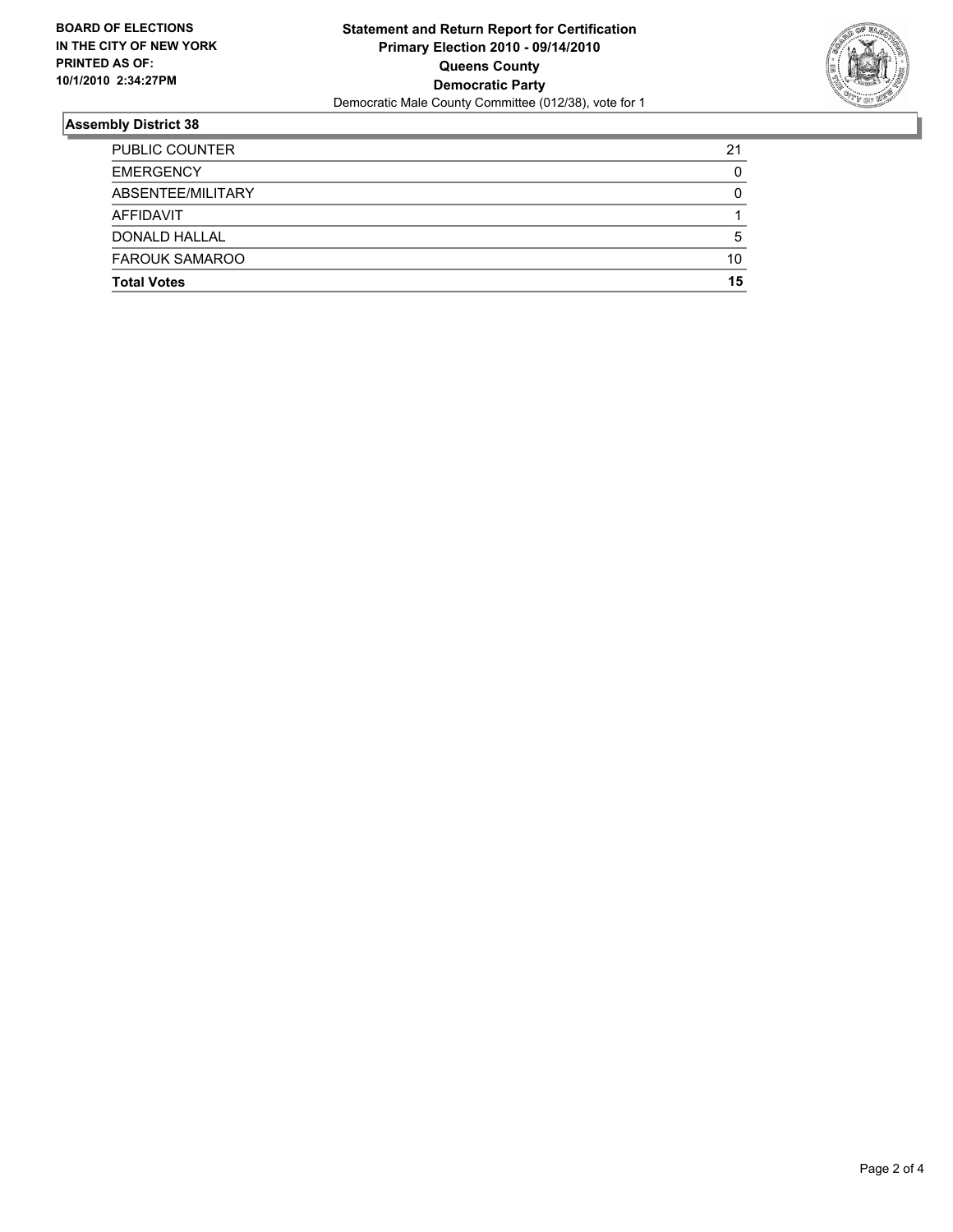### **Statement and Return Report for Certification Primary Election 2010 - 09/14/2010 Queens County Democratic Party** Democratic Male County Committee (012/38), vote for 1

#### **Total for Democratic Male County Committee (012/38) - Queens County**

| <b>Total Votes</b>    | 15 |
|-----------------------|----|
| <b>FAROUK SAMAROO</b> | 10 |
| <b>DONALD HALLAL</b>  | 5  |
| AFFIDAVIT             |    |
| ABSENTEE/MILITARY     | 0  |
| <b>EMERGENCY</b>      | 0  |
| <b>PUBLIC COUNTER</b> | 21 |

We certify this statement to be correct, and have caused the same to be attested by the signatures of the members of the board, or a majority thereof, on

Secretary **Chairman** 

Canvassing Board **Canvassing Board** Canvassing Board **Deputy Chief Clerk** 

Canvassing Board

Chief Clerk

Page 3 of 4



Date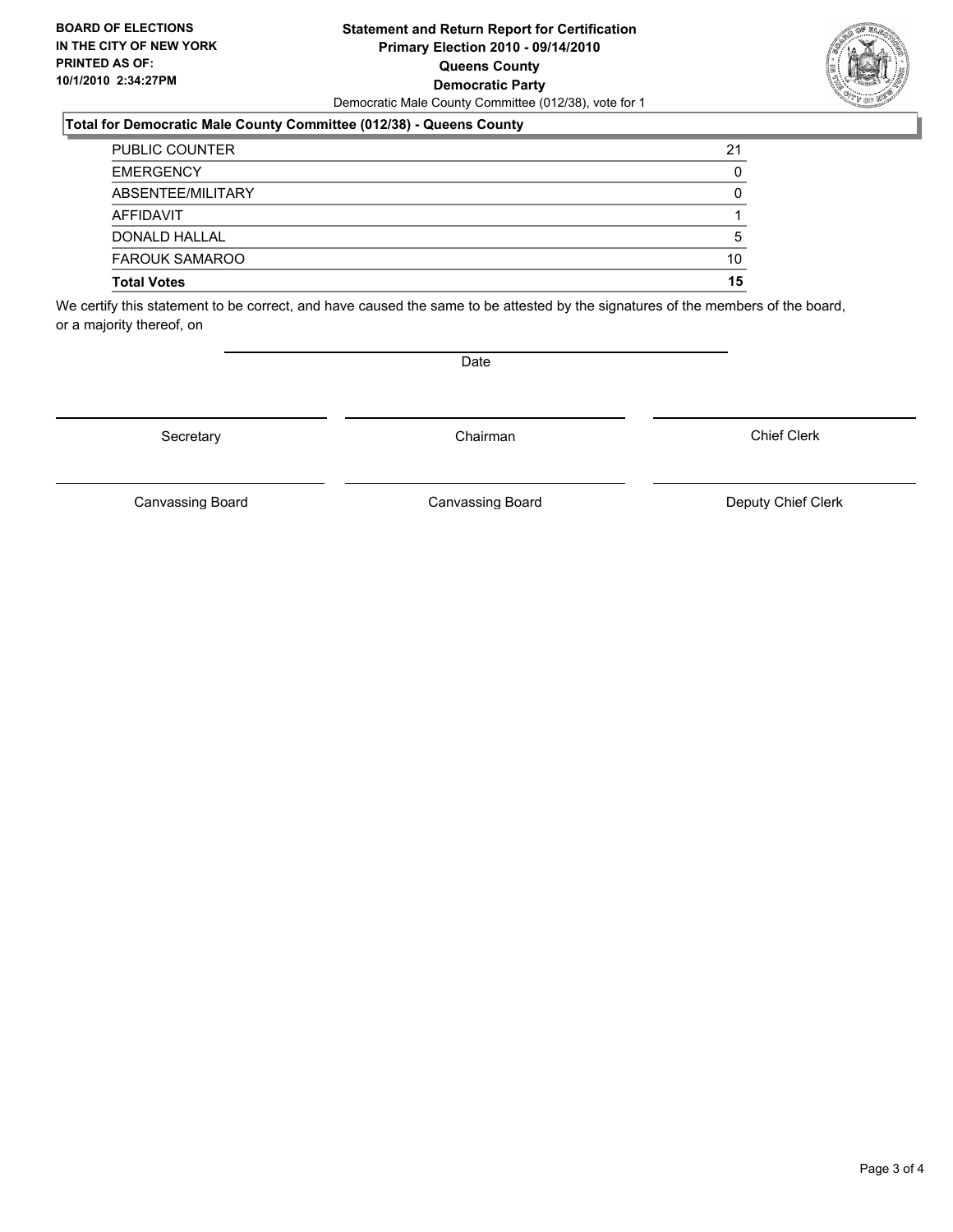**Statement and Return Report for Certification Primary Election 2010 - 09/14/2010 Queens County Democratic Party** Democratic Male County Committee (012/38), vote for 1

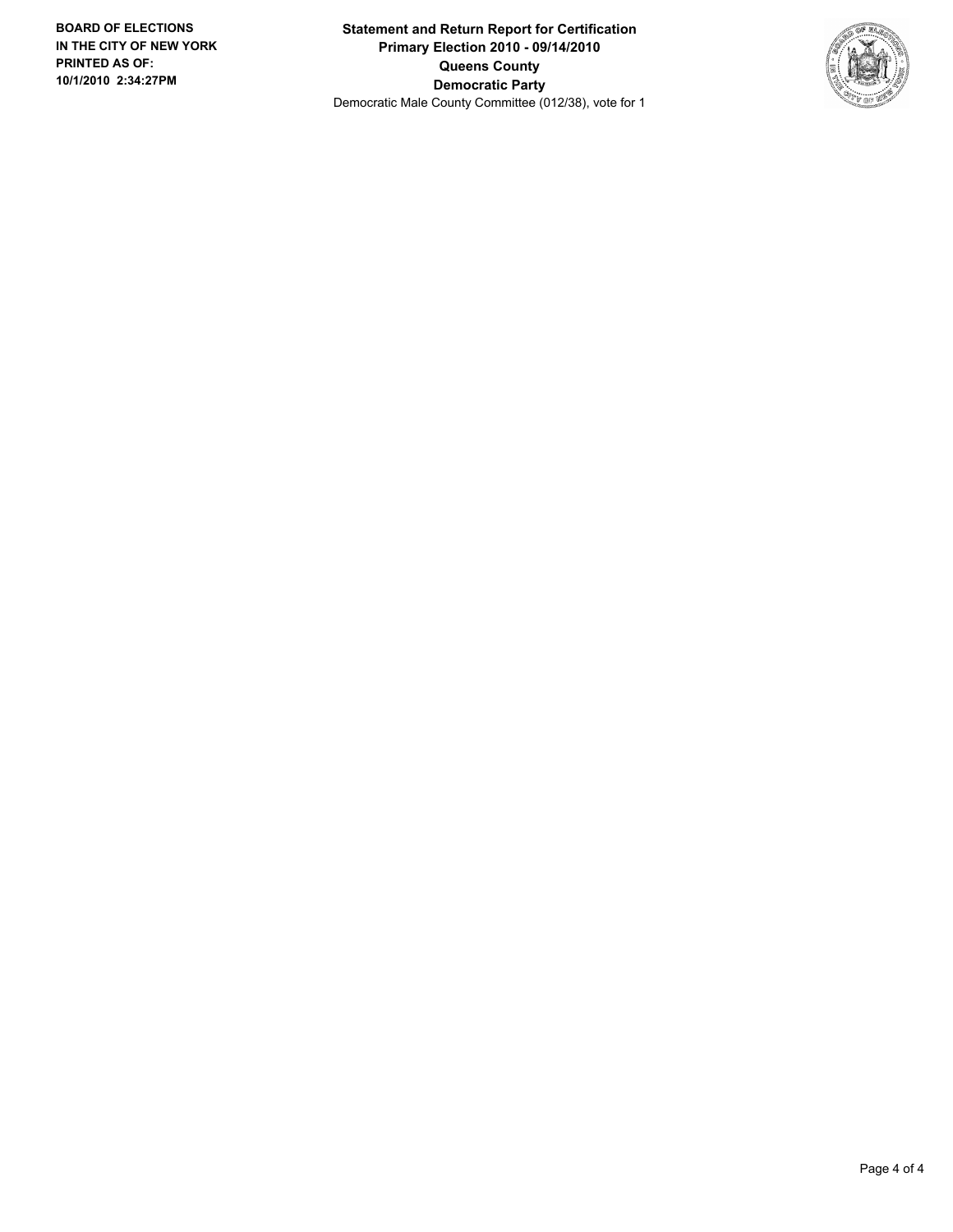

## **Primary Election 2010 - 09/14/2010 Queens County - Democratic Party**

Democratic Male County Committee 013/38 Vote for 1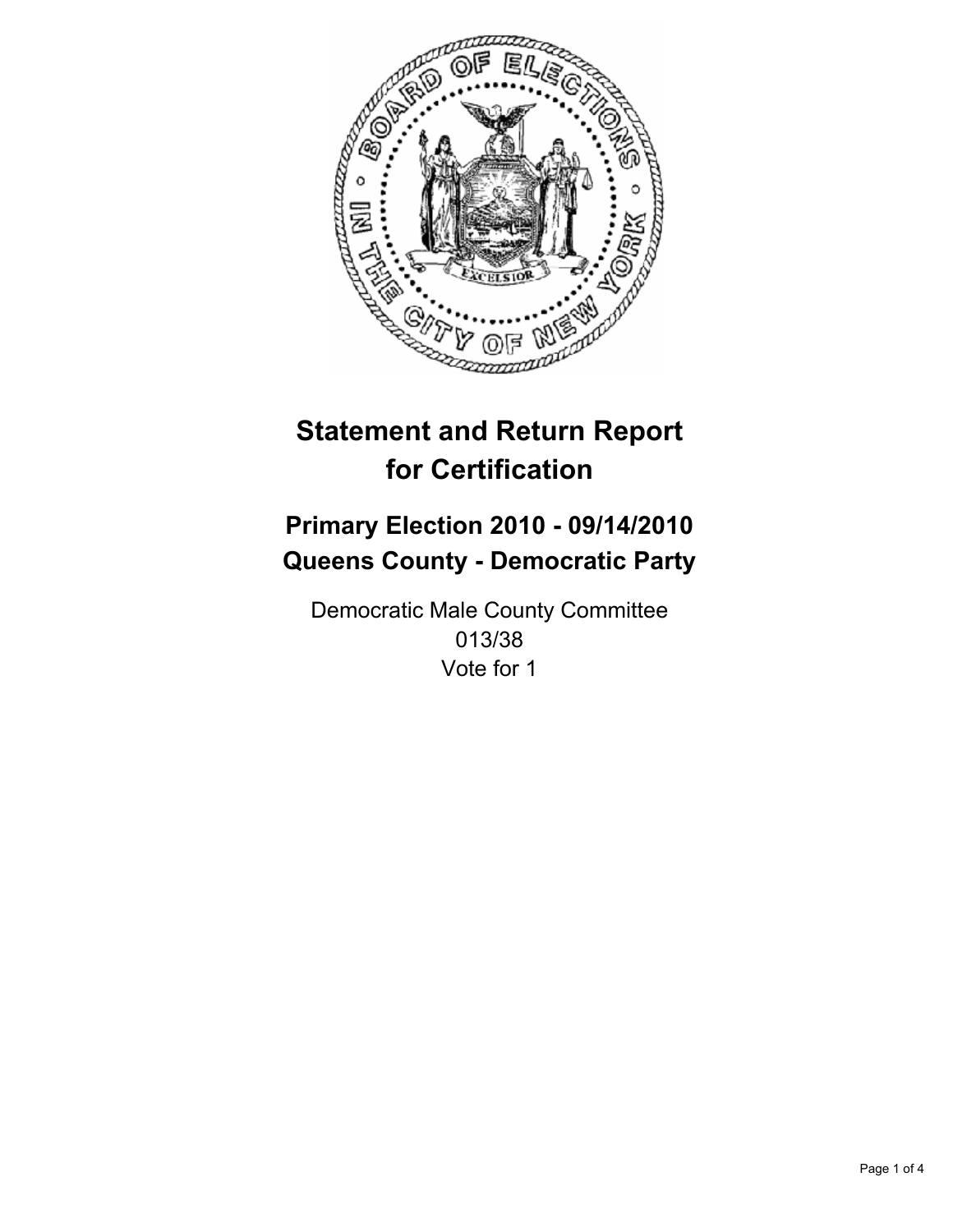

| <b>Total Votes</b>        | 13 |
|---------------------------|----|
| <b>HARDEV SINGH PADDA</b> |    |
| <b>ROBERT THOMSON</b>     | 12 |
| AFFIDAVIT                 | 0  |
| ABSENTEE/MILITARY         |    |
| <b>EMERGENCY</b>          | 0  |
| <b>PUBLIC COUNTER</b>     | 22 |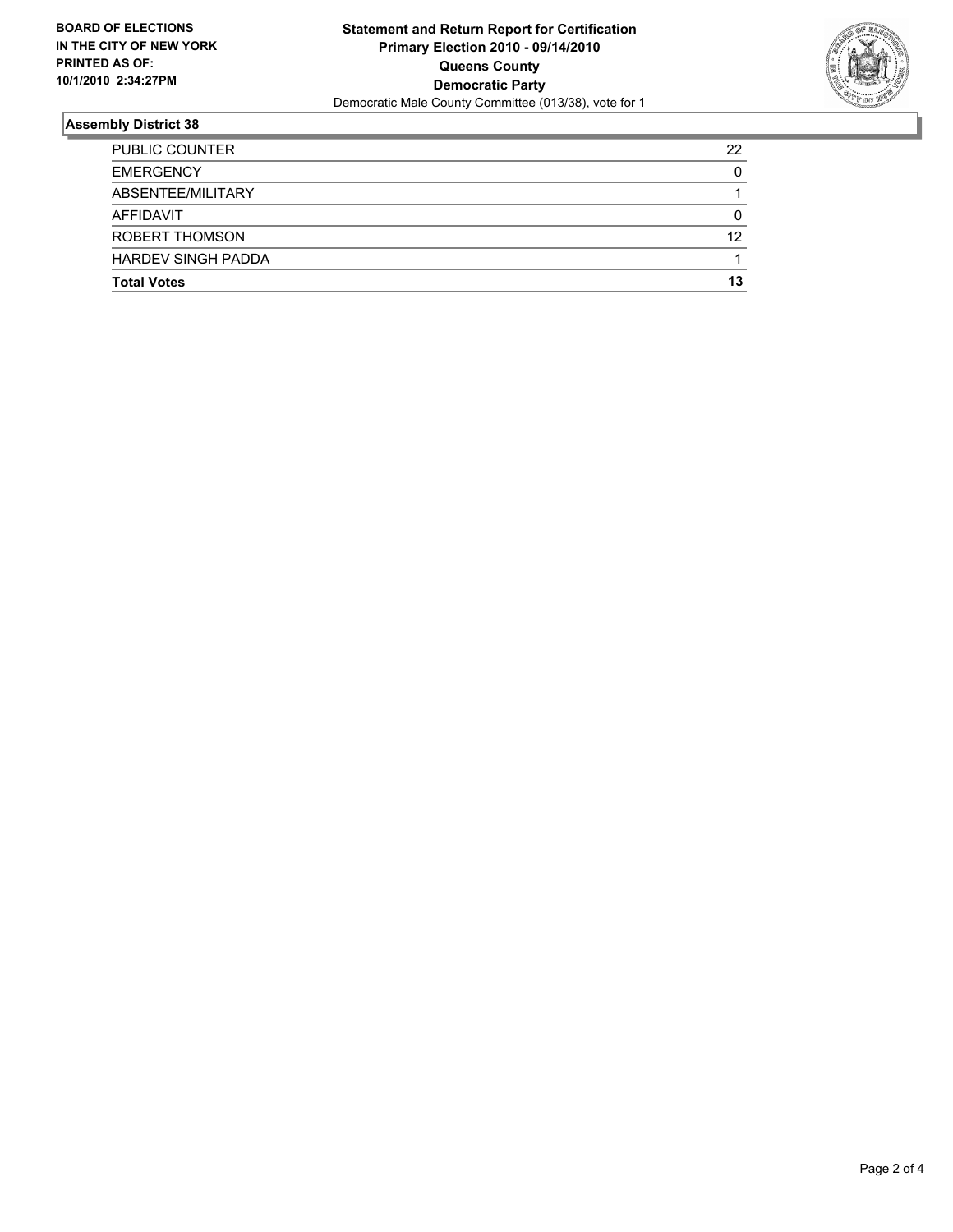### **Statement and Return Report for Certification Primary Election 2010 - 09/14/2010 Queens County Democratic Party** Democratic Male County Committee (013/38), vote for 1

#### **Total for Democratic Male County Committee (013/38) - Queens County**

| <b>Total Votes</b>        | 13 |
|---------------------------|----|
| <b>HARDEV SINGH PADDA</b> |    |
| <b>ROBERT THOMSON</b>     | 12 |
| AFFIDAVIT                 | 0  |
| ABSENTEE/MILITARY         |    |
| <b>EMERGENCY</b>          | 0  |
| <b>PUBLIC COUNTER</b>     | 22 |

We certify this statement to be correct, and have caused the same to be attested by the signatures of the members of the board, or a majority thereof, on

Secretary **Chairman** 

Canvassing Board **Canvassing Board** Canvassing Board **Deputy Chief Clerk** 

Canvassing Board

Chief Clerk



Date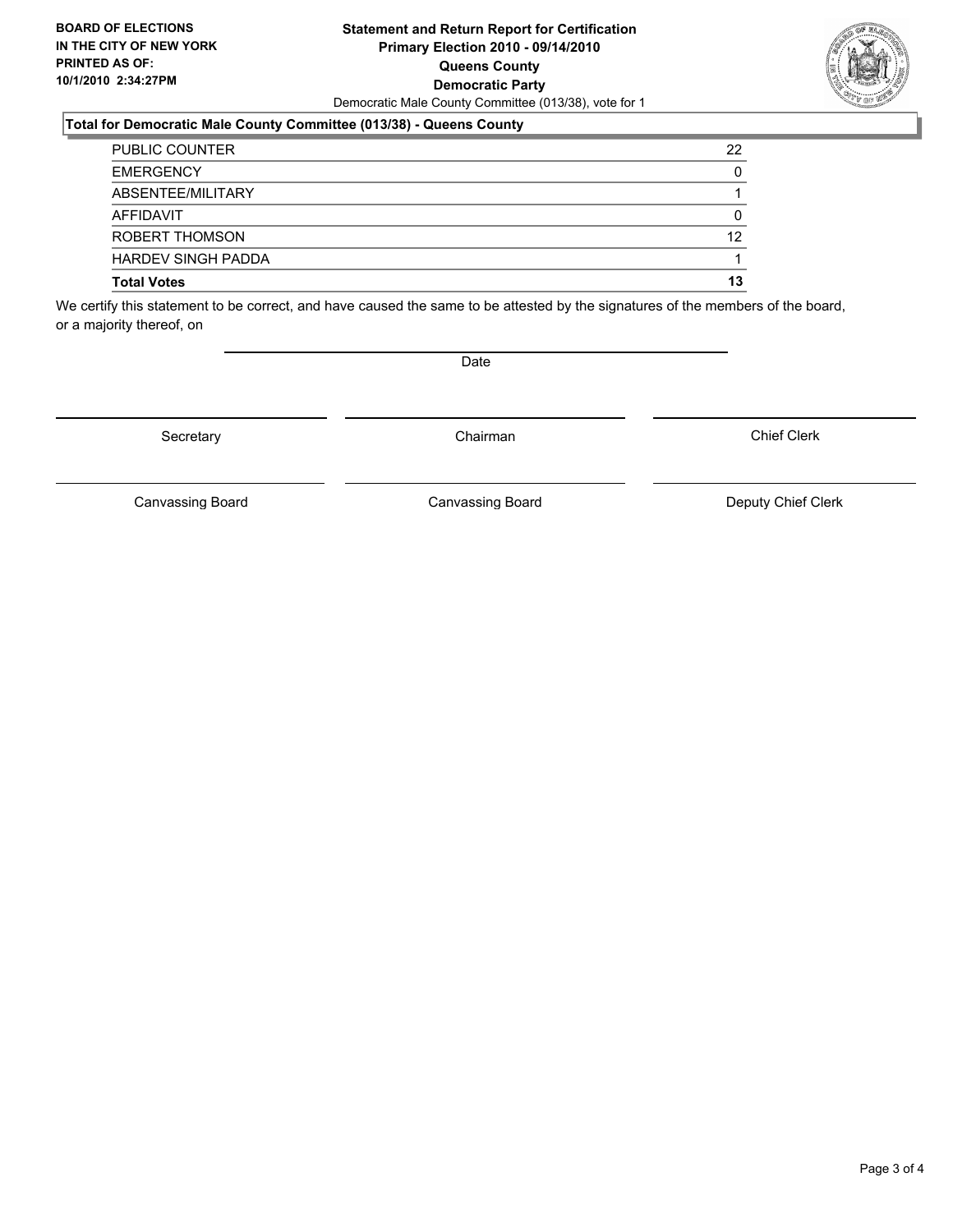**Statement and Return Report for Certification Primary Election 2010 - 09/14/2010 Queens County Democratic Party** Democratic Male County Committee (013/38), vote for 1

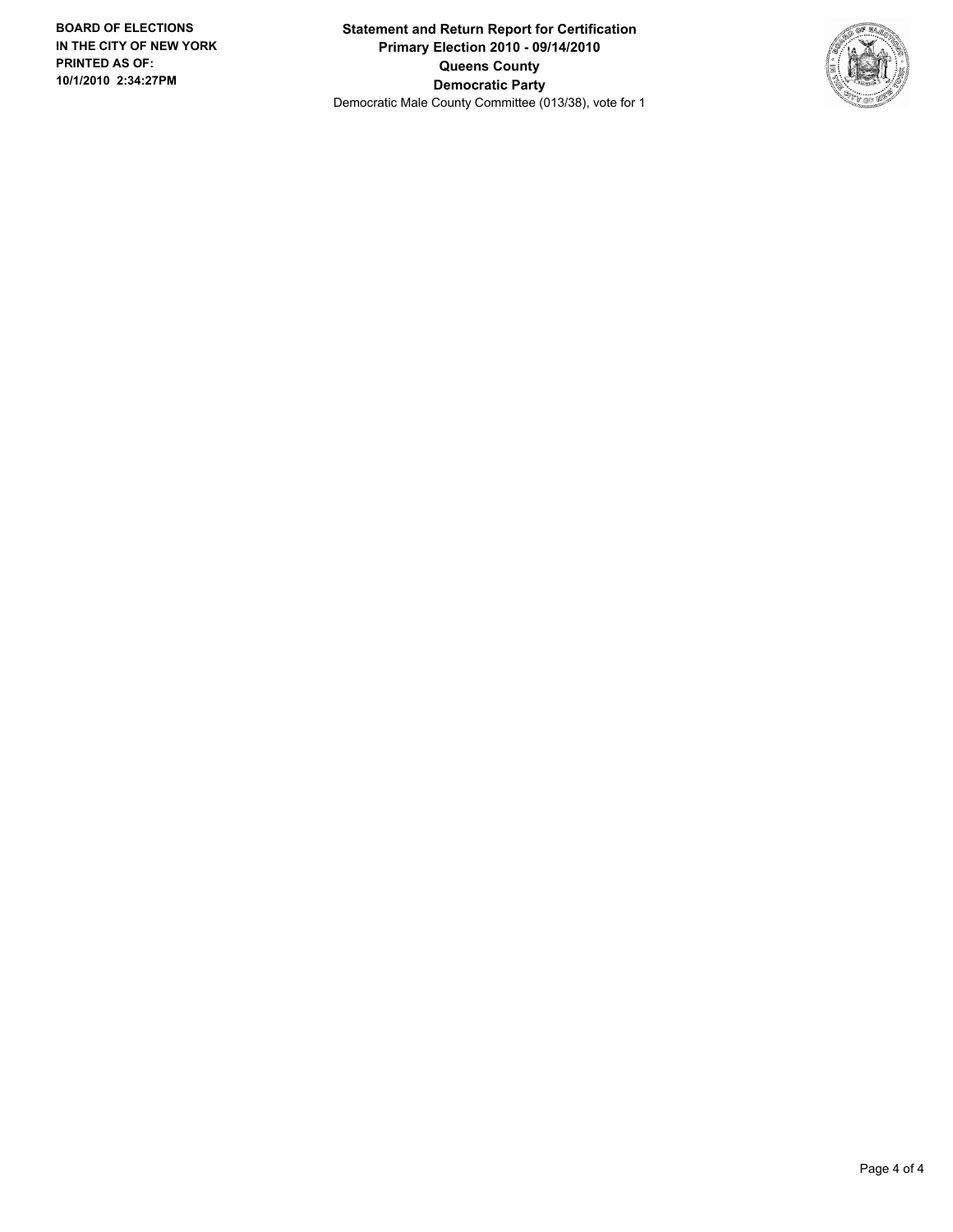

## **Primary Election 2010 - 09/14/2010 Queens County - Democratic Party**

Democratic Male County Committee 014/38 Vote for 1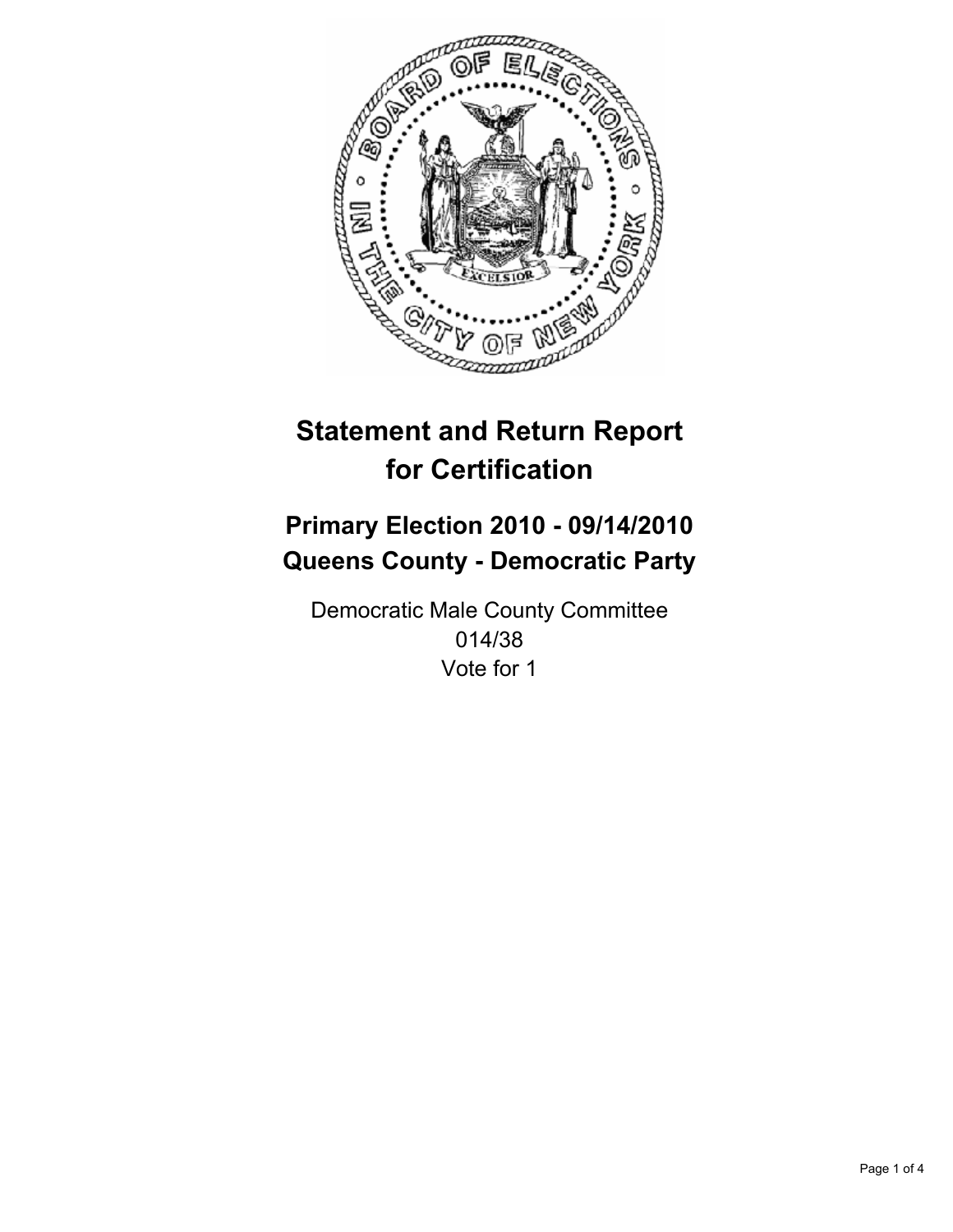

| <b>Total Votes</b>      | 5  |
|-------------------------|----|
| <b>SUGRIM RAMPERSAD</b> |    |
| RUPLALL S RAMDHANI      | 4  |
| AFFIDAVIT               | 0  |
| ABSENTEE/MILITARY       | 0  |
| <b>EMERGENCY</b>        | 0  |
| <b>PUBLIC COUNTER</b>   | 17 |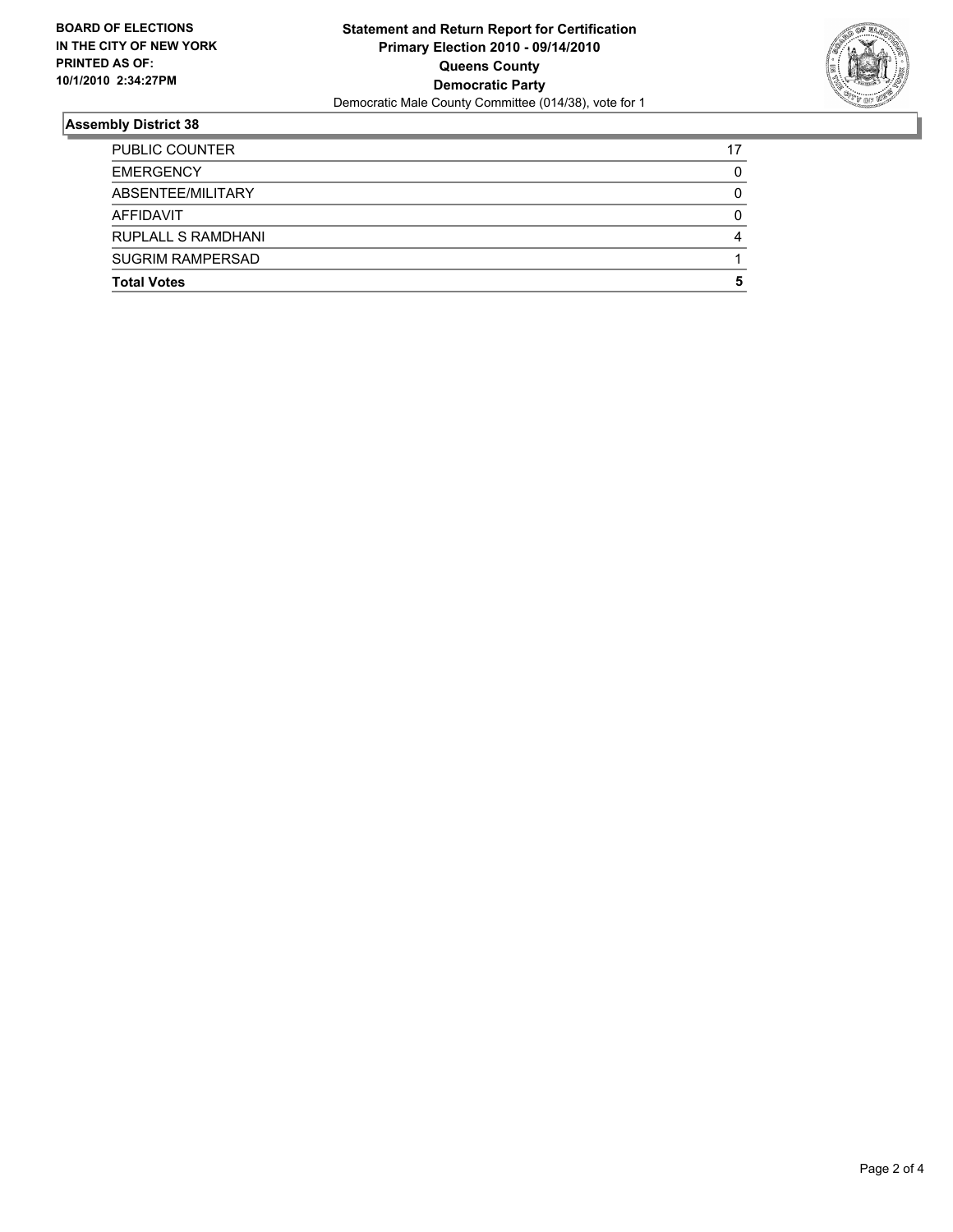#### **Statement and Return Report for Certification Primary Election 2010 - 09/14/2010 Queens County Democratic Party** Democratic Male County Committee (014/38), vote for 1

#### **Total for Democratic Male County Committee (014/38) - Queens County**

| <b>Total Votes</b>      | 5  |
|-------------------------|----|
| <b>SUGRIM RAMPERSAD</b> |    |
| RUPLALL S RAMDHANI      | 4  |
| AFFIDAVIT               | 0  |
| ABSENTEE/MILITARY       | 0  |
| <b>EMERGENCY</b>        | 0  |
| <b>PUBLIC COUNTER</b>   | 17 |

We certify this statement to be correct, and have caused the same to be attested by the signatures of the members of the board, or a majority thereof, on

Secretary **Chairman** 

Canvassing Board

Canvassing Board **Canvassing Board** Canvassing Board **Deputy Chief Clerk** 

Chief Clerk



Date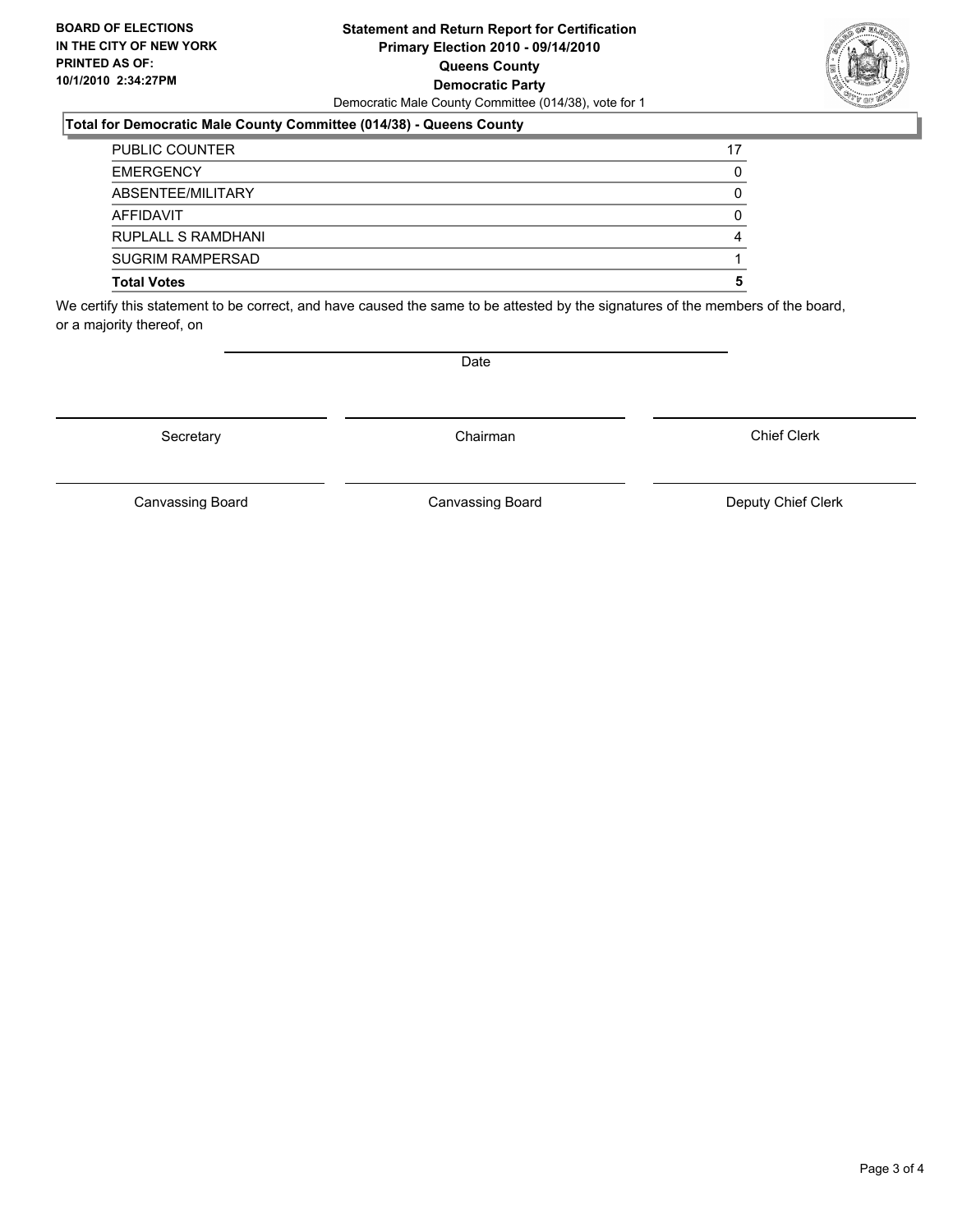**Statement and Return Report for Certification Primary Election 2010 - 09/14/2010 Queens County Democratic Party** Democratic Male County Committee (014/38), vote for 1

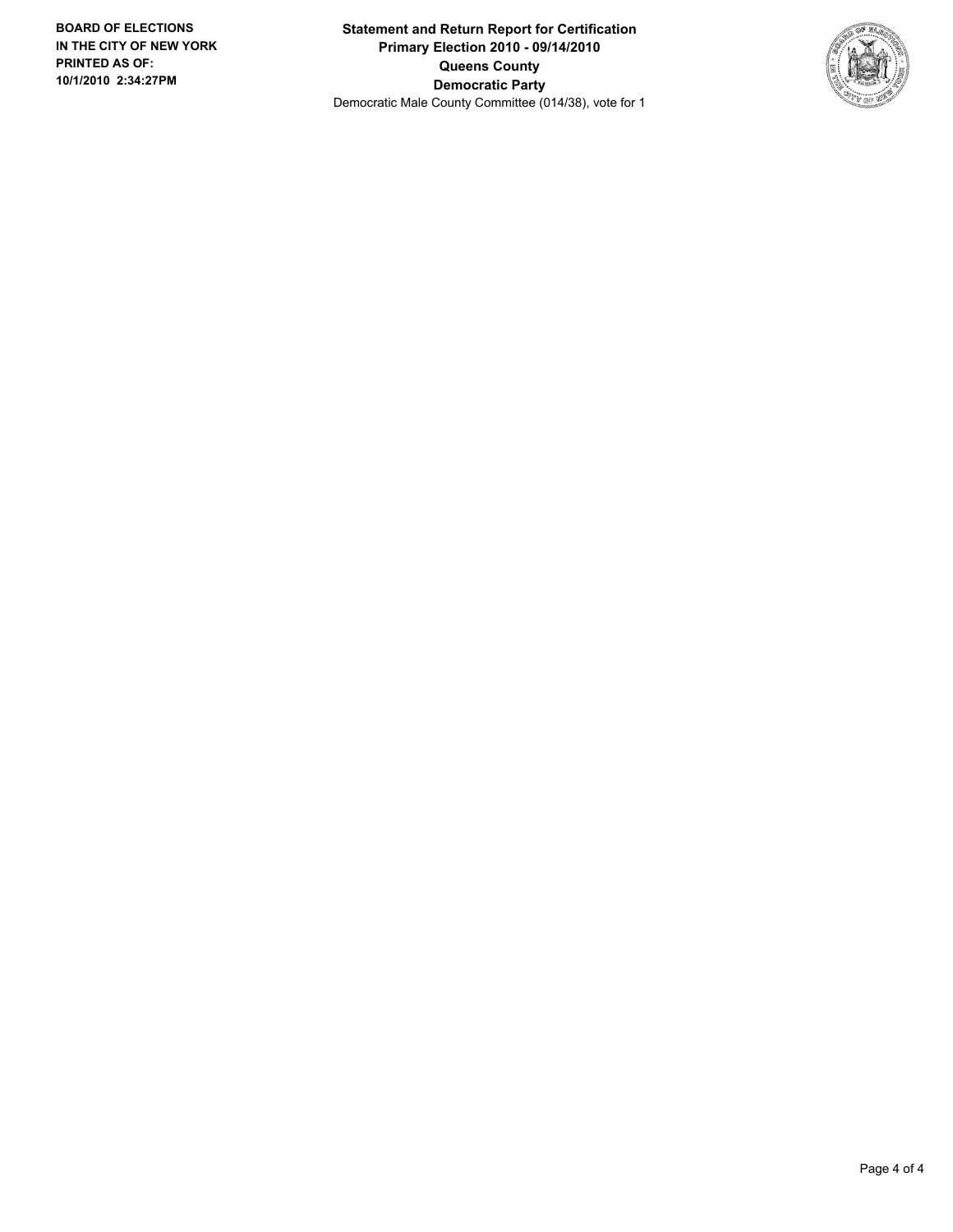

## **Primary Election 2010 - 09/14/2010 Queens County - Democratic Party**

Democratic Male County Committee 015/38 Vote for 1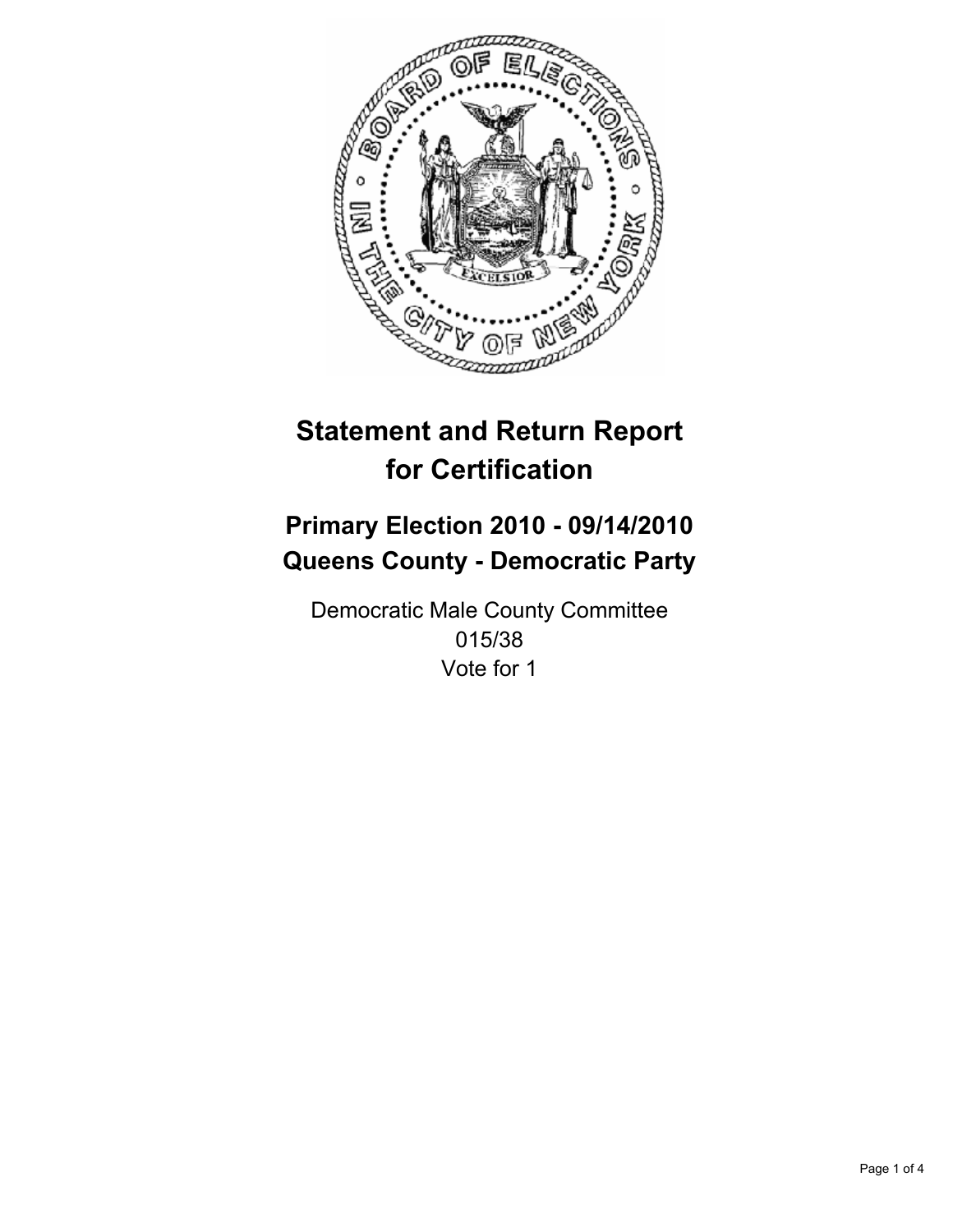

| <b>Total Votes</b>    | 13 |
|-----------------------|----|
| RAJARAM HOTILALL      | 2  |
| RAVENDRA K RAMKUMAR   | 11 |
| AFFIDAVIT             | 0  |
| ABSENTEE/MILITARY     | 0  |
| <b>EMERGENCY</b>      | 0  |
| <b>PUBLIC COUNTER</b> | 40 |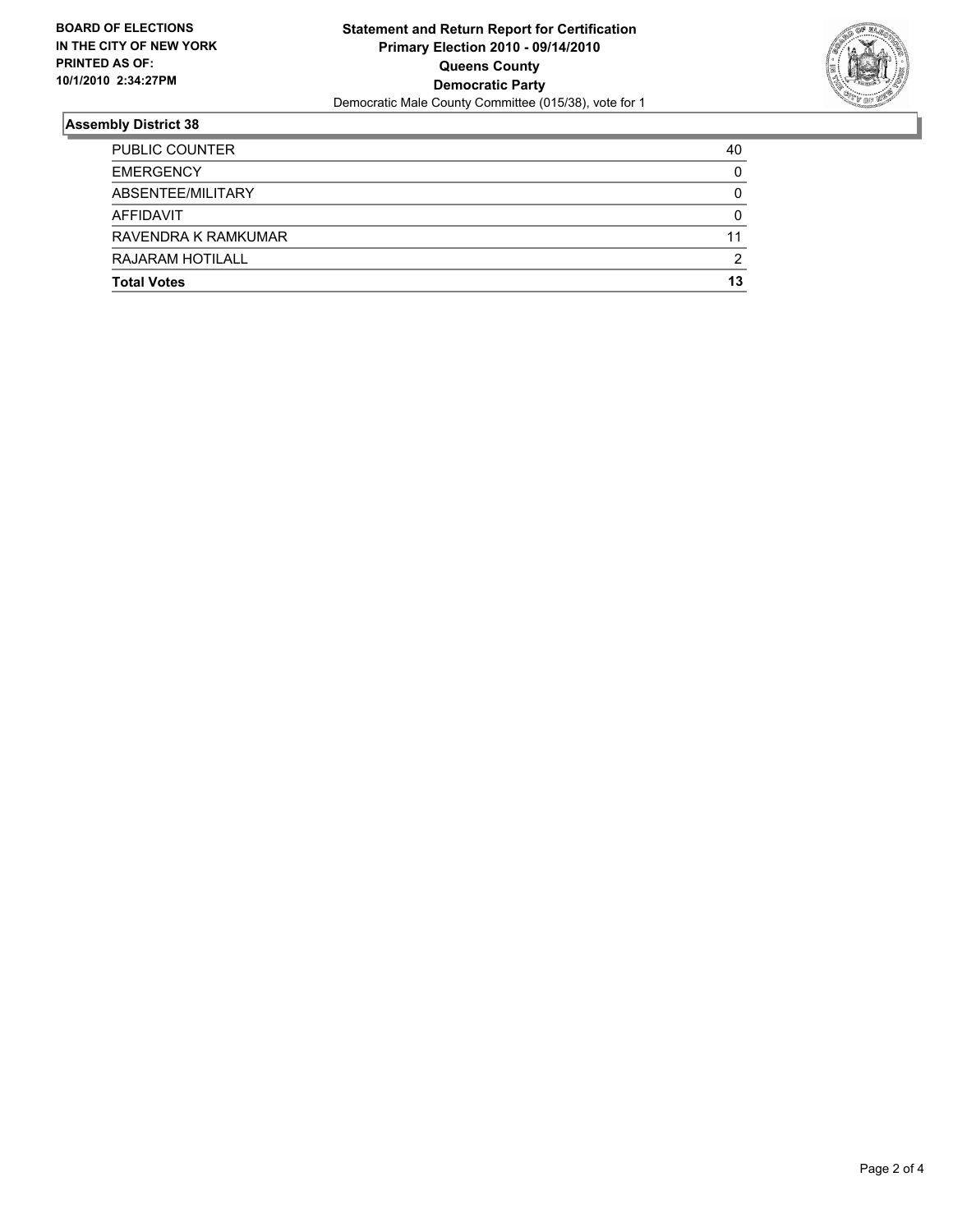### **Statement and Return Report for Certification Primary Election 2010 - 09/14/2010 Queens County Democratic Party** Democratic Male County Committee (015/38), vote for 1

#### **Total for Democratic Male County Committee (015/38) - Queens County**

| <b>Total Votes</b>    | 13 |
|-----------------------|----|
| RAJARAM HOTILALL      | 2  |
| RAVENDRA K RAMKUMAR   | 11 |
| AFFIDAVIT             | 0  |
| ABSENTEE/MILITARY     | 0  |
| <b>EMERGENCY</b>      | 0  |
| <b>PUBLIC COUNTER</b> | 40 |

We certify this statement to be correct, and have caused the same to be attested by the signatures of the members of the board, or a majority thereof, on

Secretary **Chairman** 

Canvassing Board

Canvassing Board **Canvassing Board** Canvassing Board **Deputy Chief Clerk** 

Chief Clerk

Page 3 of 4



Date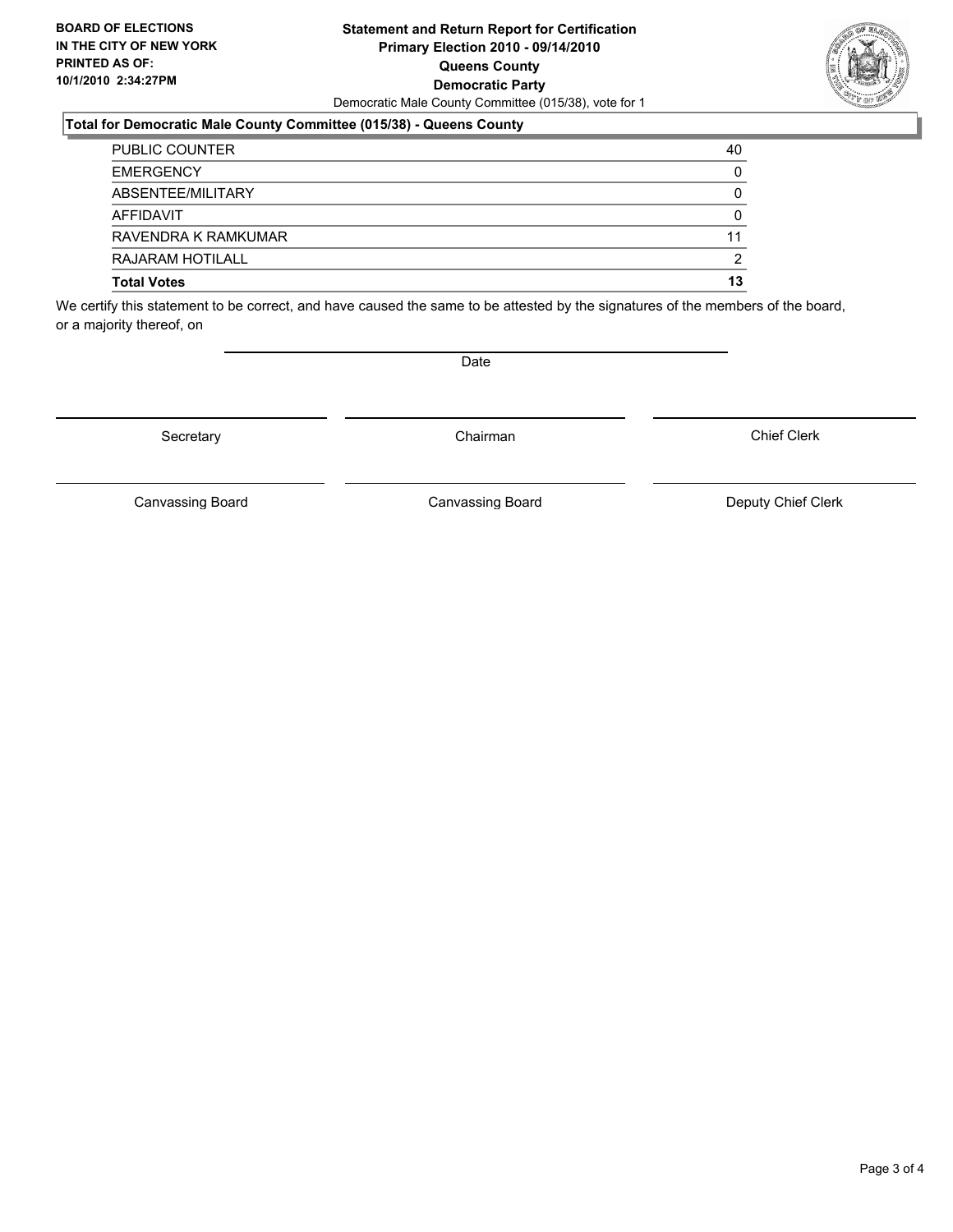**Statement and Return Report for Certification Primary Election 2010 - 09/14/2010 Queens County Democratic Party** Democratic Male County Committee (015/38), vote for 1

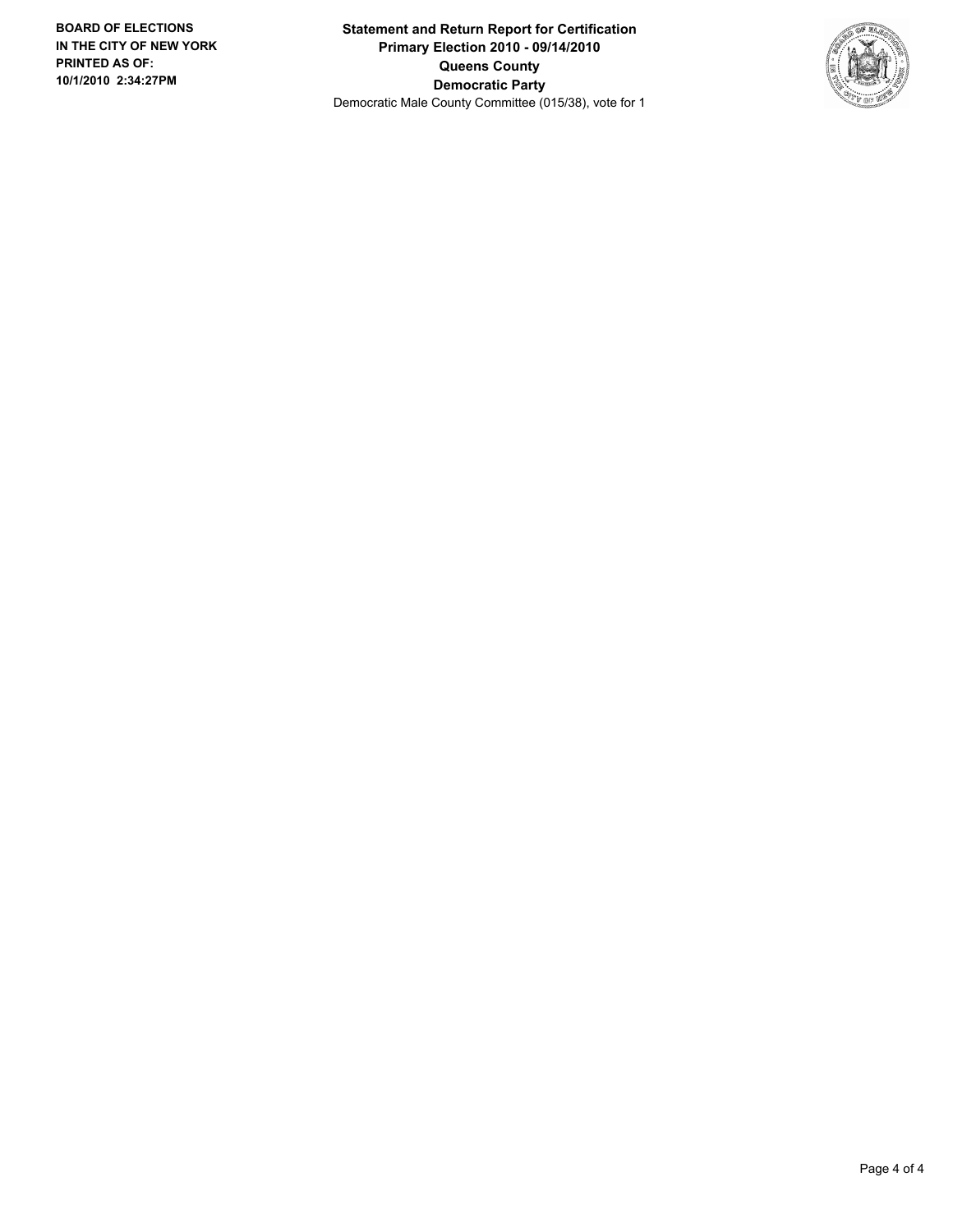

## **Primary Election 2010 - 09/14/2010 Queens County - Democratic Party**

Democratic Male County Committee 016/38 Vote for 1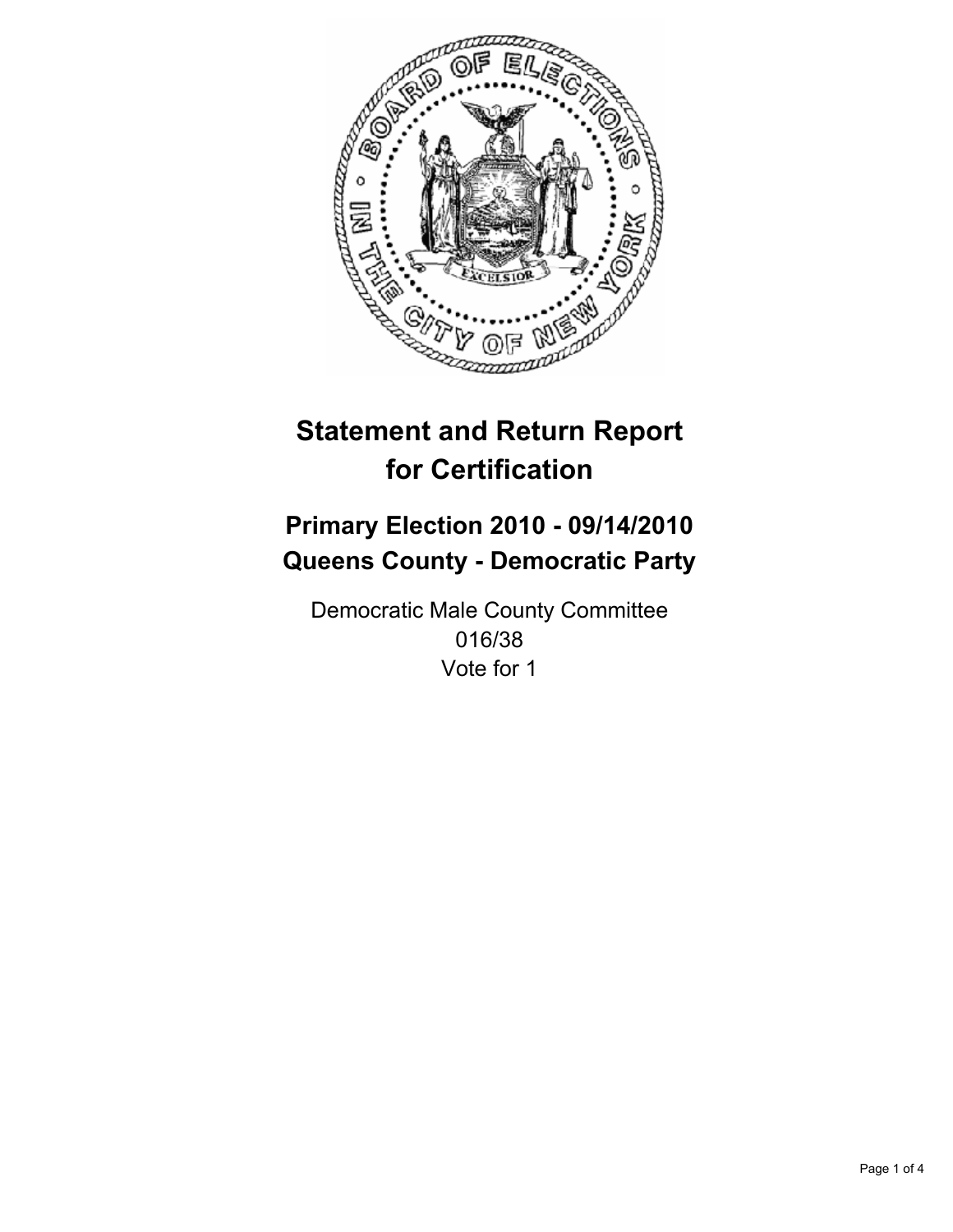

| <b>Total Votes</b>           | 13 |
|------------------------------|----|
| <b>GYAANDEO HARRIPERSAUD</b> |    |
| <b>CYRIL RAMKUMAR</b>        | 6  |
| AFFIDAVIT                    | 3  |
| ABSENTEE/MILITARY            |    |
| <b>EMERGENCY</b>             | 0  |
| <b>PUBLIC COUNTER</b>        | 29 |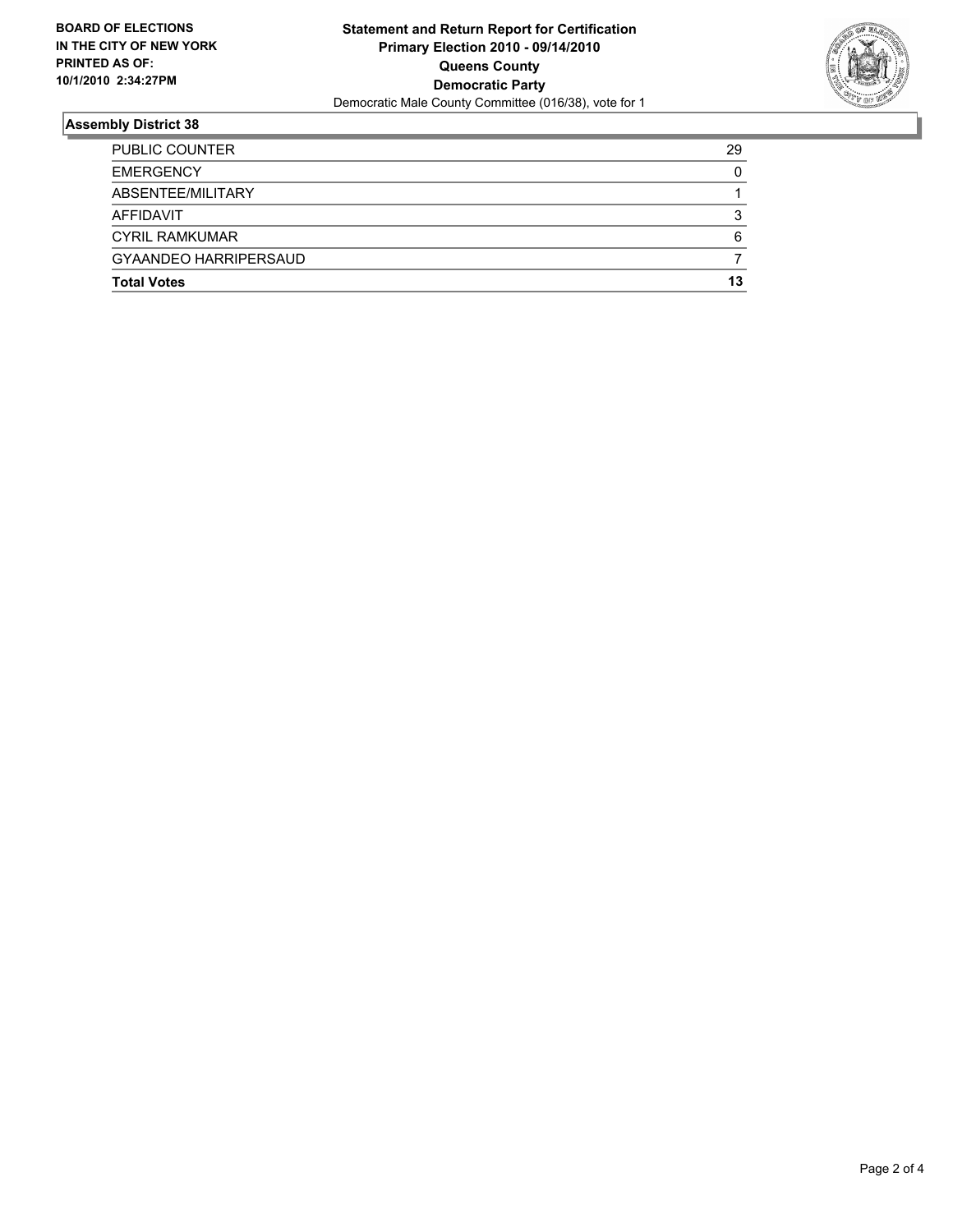### **Statement and Return Report for Certification Primary Election 2010 - 09/14/2010 Queens County Democratic Party** Democratic Male County Committee (016/38), vote for 1

#### **Total for Democratic Male County Committee (016/38) - Queens County**

| <b>Total Votes</b>           | 13 |
|------------------------------|----|
| <b>GYAANDEO HARRIPERSAUD</b> |    |
| <b>CYRIL RAMKUMAR</b>        | 6  |
| AFFIDAVIT                    | 3  |
| ABSENTEE/MILITARY            |    |
| <b>EMERGENCY</b>             | 0  |
| <b>PUBLIC COUNTER</b>        | 29 |

We certify this statement to be correct, and have caused the same to be attested by the signatures of the members of the board, or a majority thereof, on

Secretary **Chairman** 

Canvassing Board **Canvassing Board** Canvassing Board **Deputy Chief Clerk** 

Canvassing Board

Chief Clerk



Date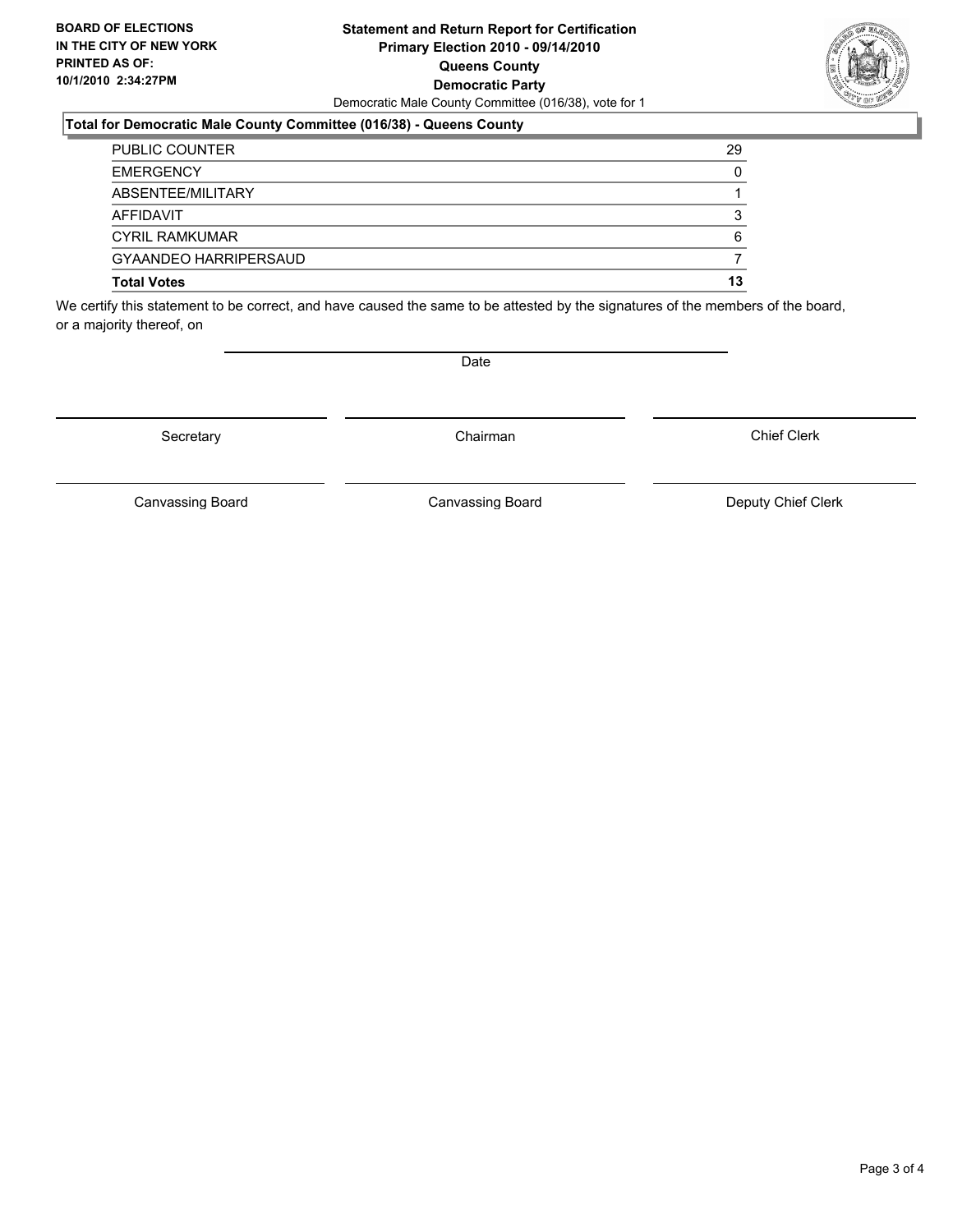**Statement and Return Report for Certification Primary Election 2010 - 09/14/2010 Queens County Democratic Party** Democratic Male County Committee (016/38), vote for 1

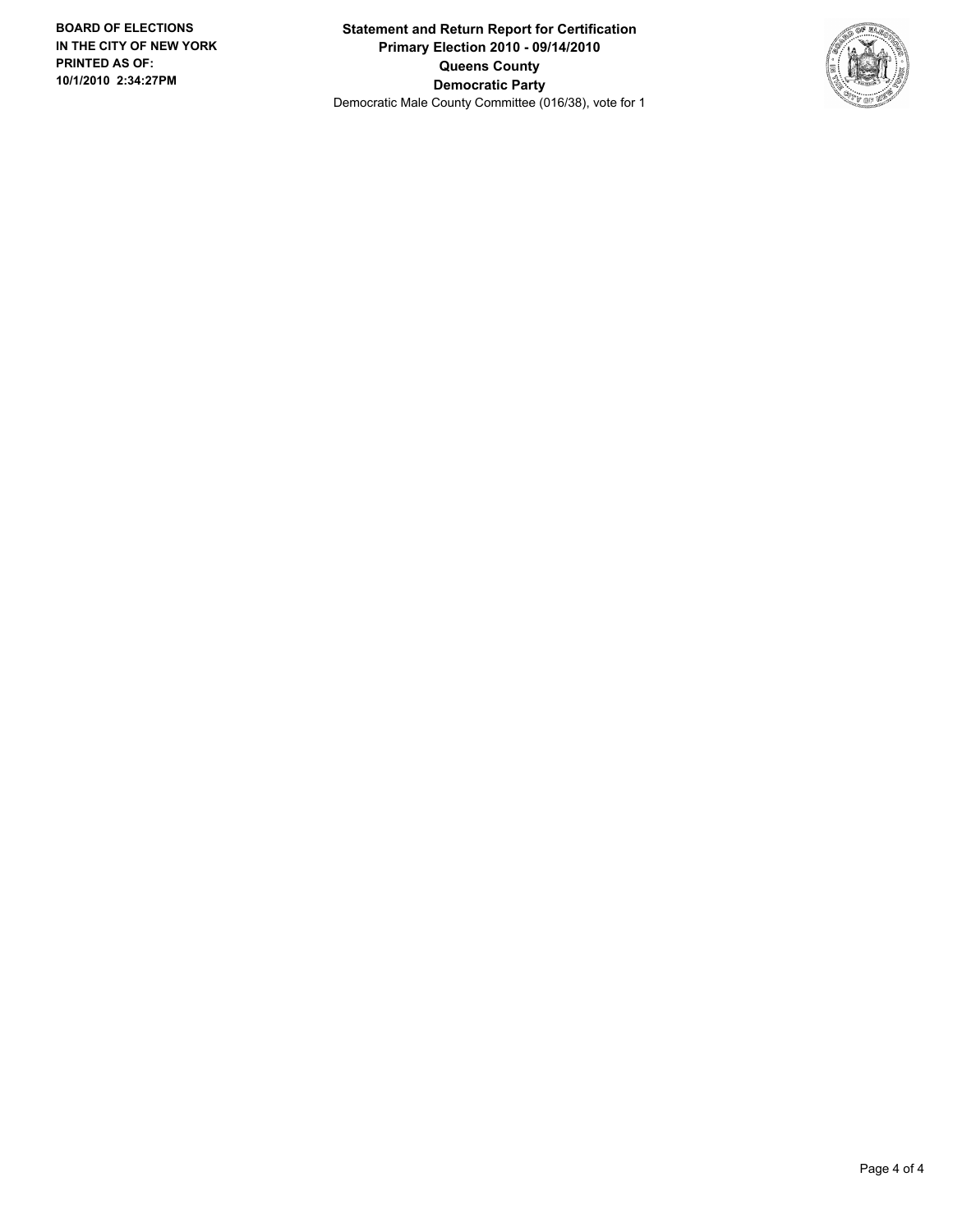

## **Primary Election 2010 - 09/14/2010 Queens County - Democratic Party**

Democratic Male County Committee 017/38 Vote for 1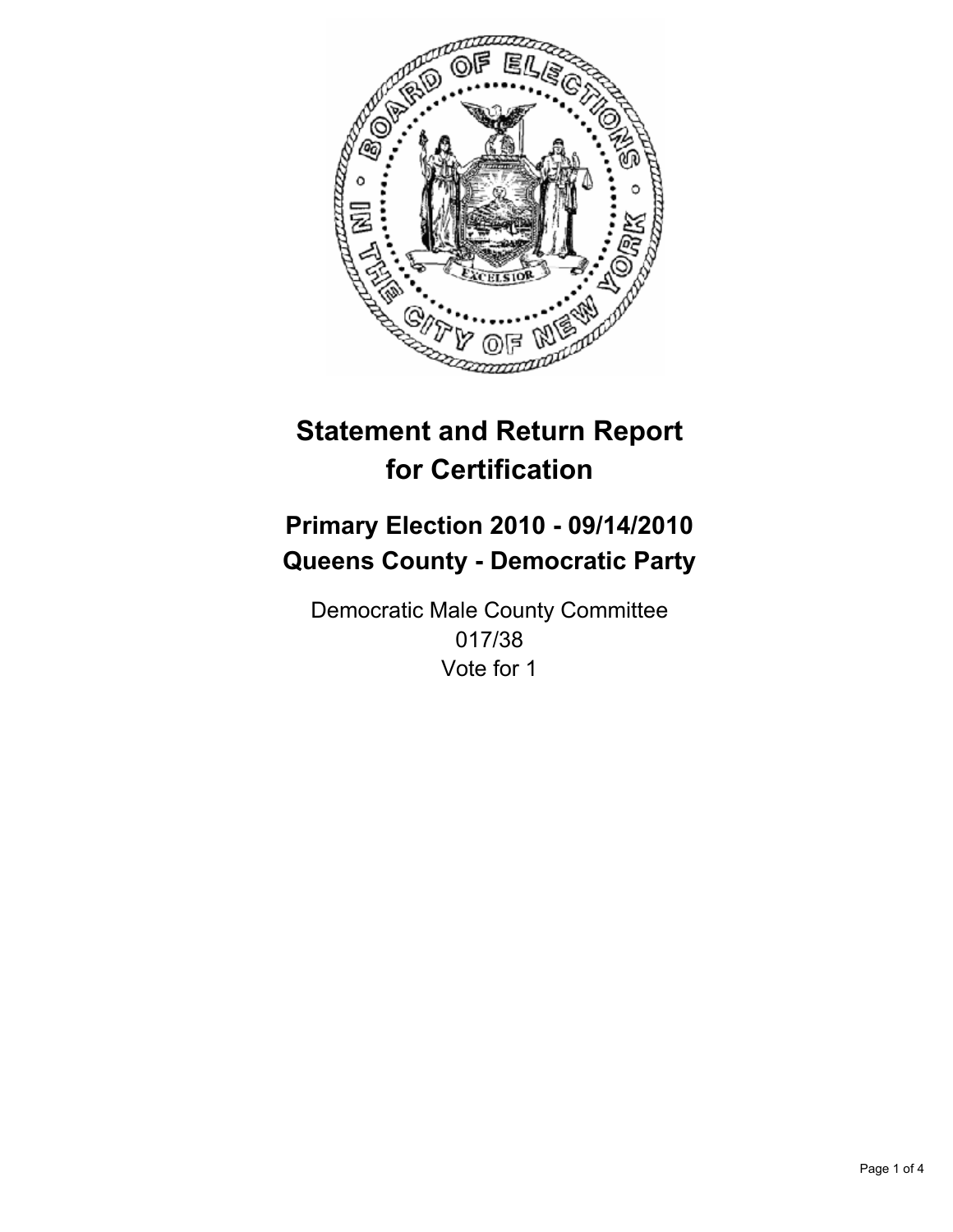

| <b>Total Votes</b>    | 14 |
|-----------------------|----|
| <b>NFN CHAITRAM</b>   | 6  |
| <b>JOHN BABURAM</b>   | 8  |
| AFFIDAVIT             | 0  |
| ABSENTEE/MILITARY     |    |
| <b>EMERGENCY</b>      | 0  |
| <b>PUBLIC COUNTER</b> | 26 |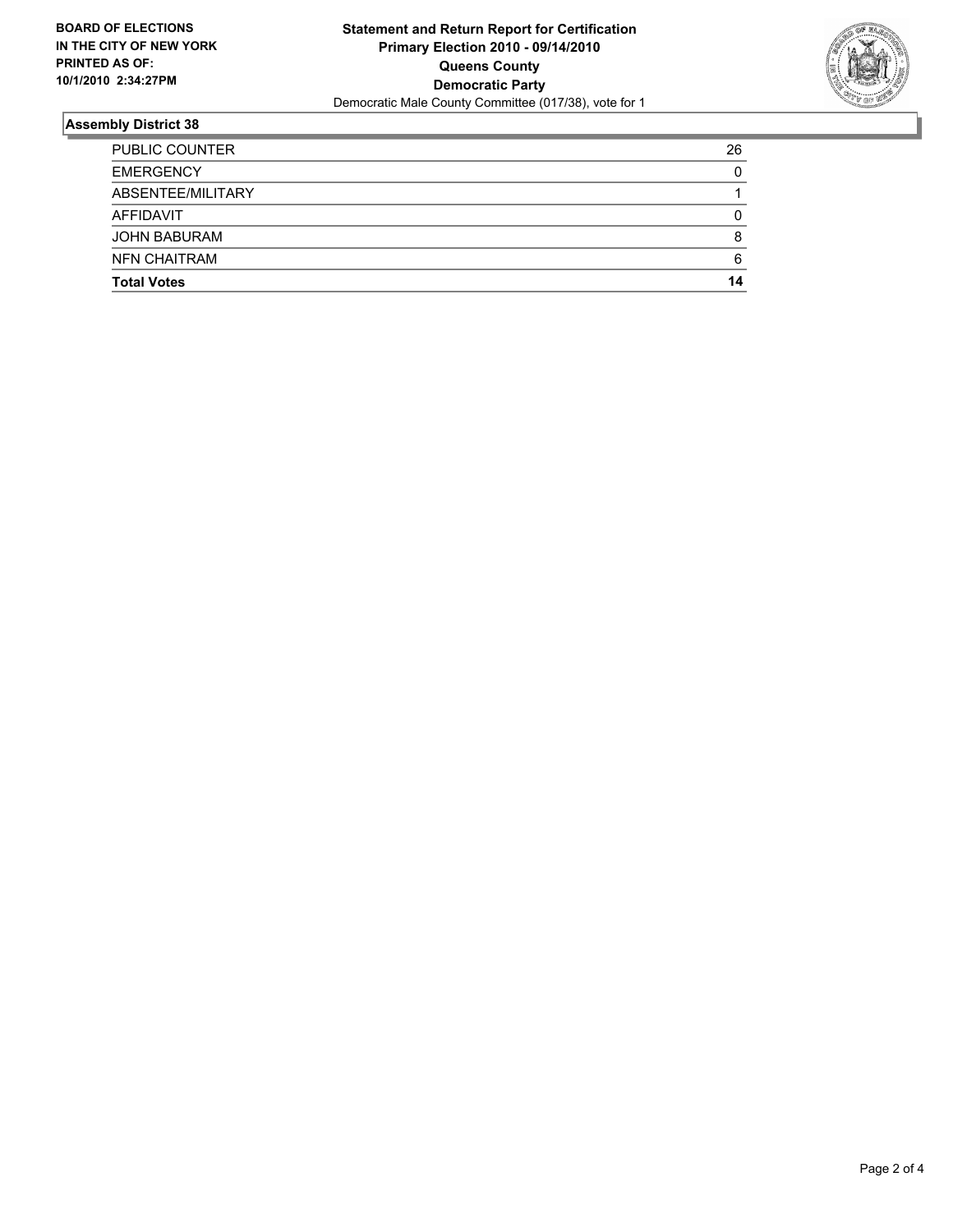### **Statement and Return Report for Certification Primary Election 2010 - 09/14/2010 Queens County Democratic Party** Democratic Male County Committee (017/38), vote for 1

#### **Total for Democratic Male County Committee (017/38) - Queens County**

| <b>Total Votes</b>    | 14 |
|-----------------------|----|
| NFN CHAITRAM          | 6  |
| <b>JOHN BABURAM</b>   | 8  |
| <b>AFFIDAVIT</b>      | 0  |
| ABSENTEE/MILITARY     | 1  |
| <b>EMERGENCY</b>      | 0  |
| <b>PUBLIC COUNTER</b> | 26 |

We certify this statement to be correct, and have caused the same to be attested by the signatures of the members of the board, or a majority thereof, on

Secretary **Chairman** 

Date

Canvassing Board

Canvassing Board **Canvassing Board** Canvassing Board **Deputy Chief Clerk** 

Chief Clerk

Page 3 of 4

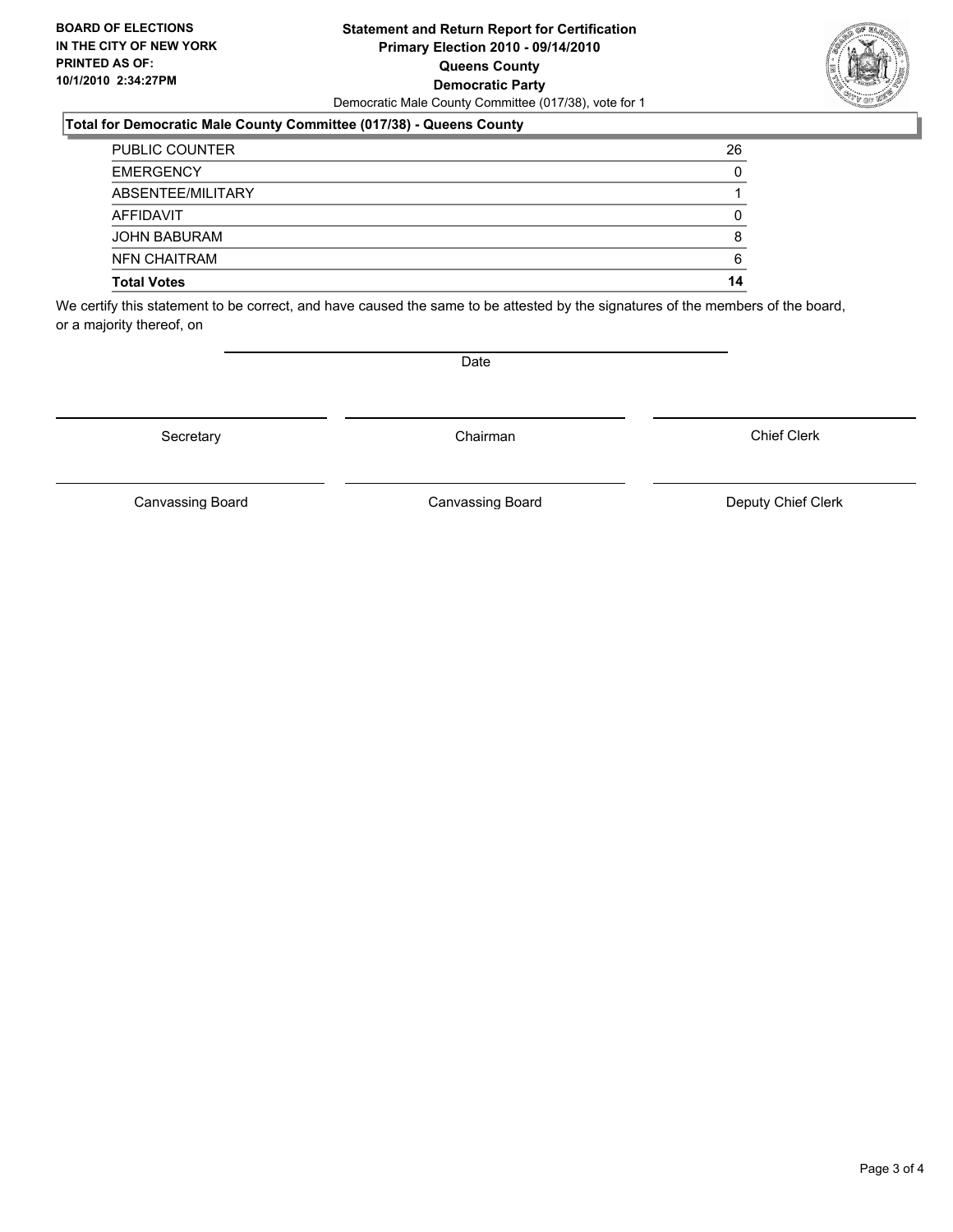**Statement and Return Report for Certification Primary Election 2010 - 09/14/2010 Queens County Democratic Party** Democratic Male County Committee (017/38), vote for 1

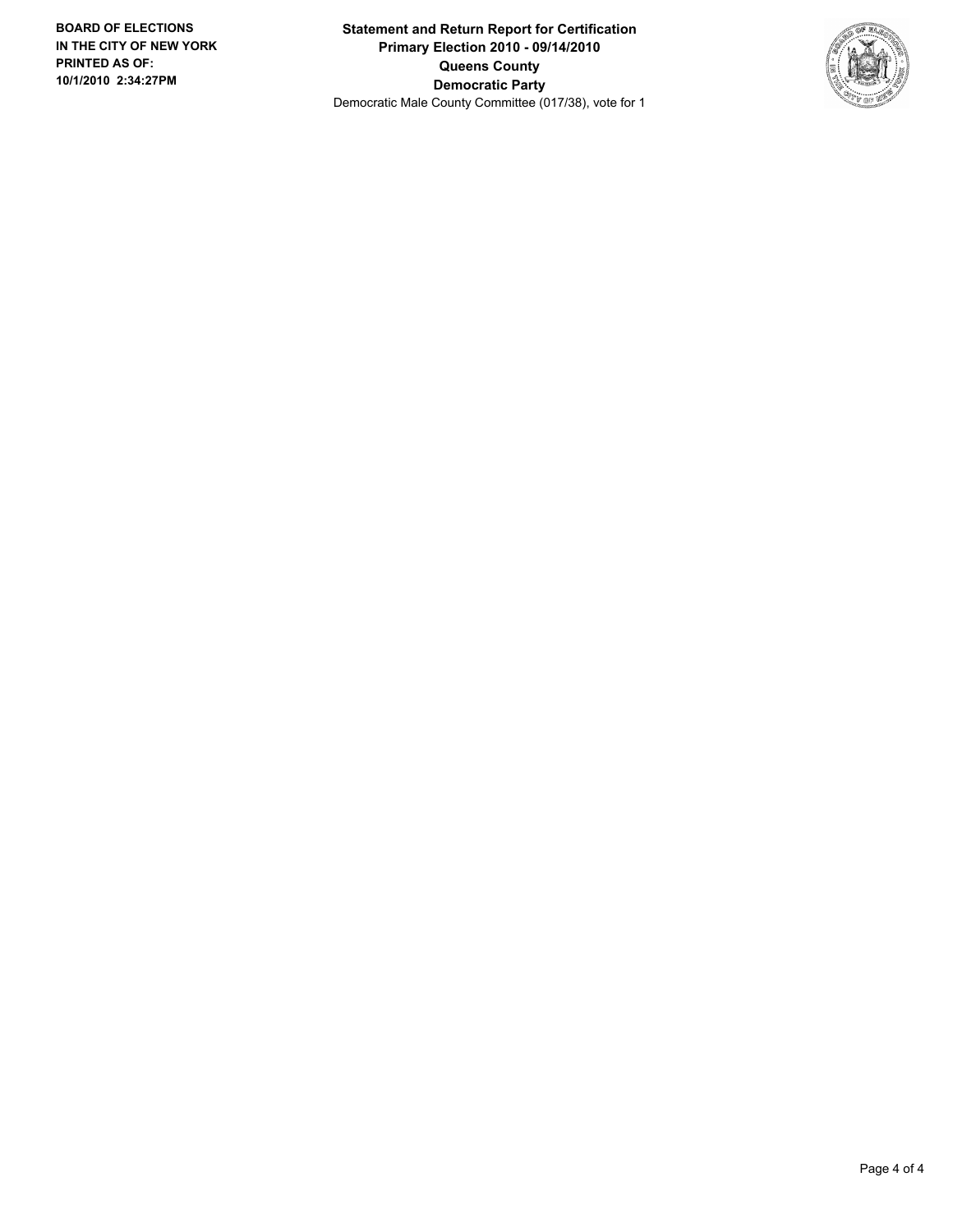

# **Primary Election 2010 - 09/14/2010 Queens County - Democratic Party**

Democratic Male County Committee 018/38 Vote for 1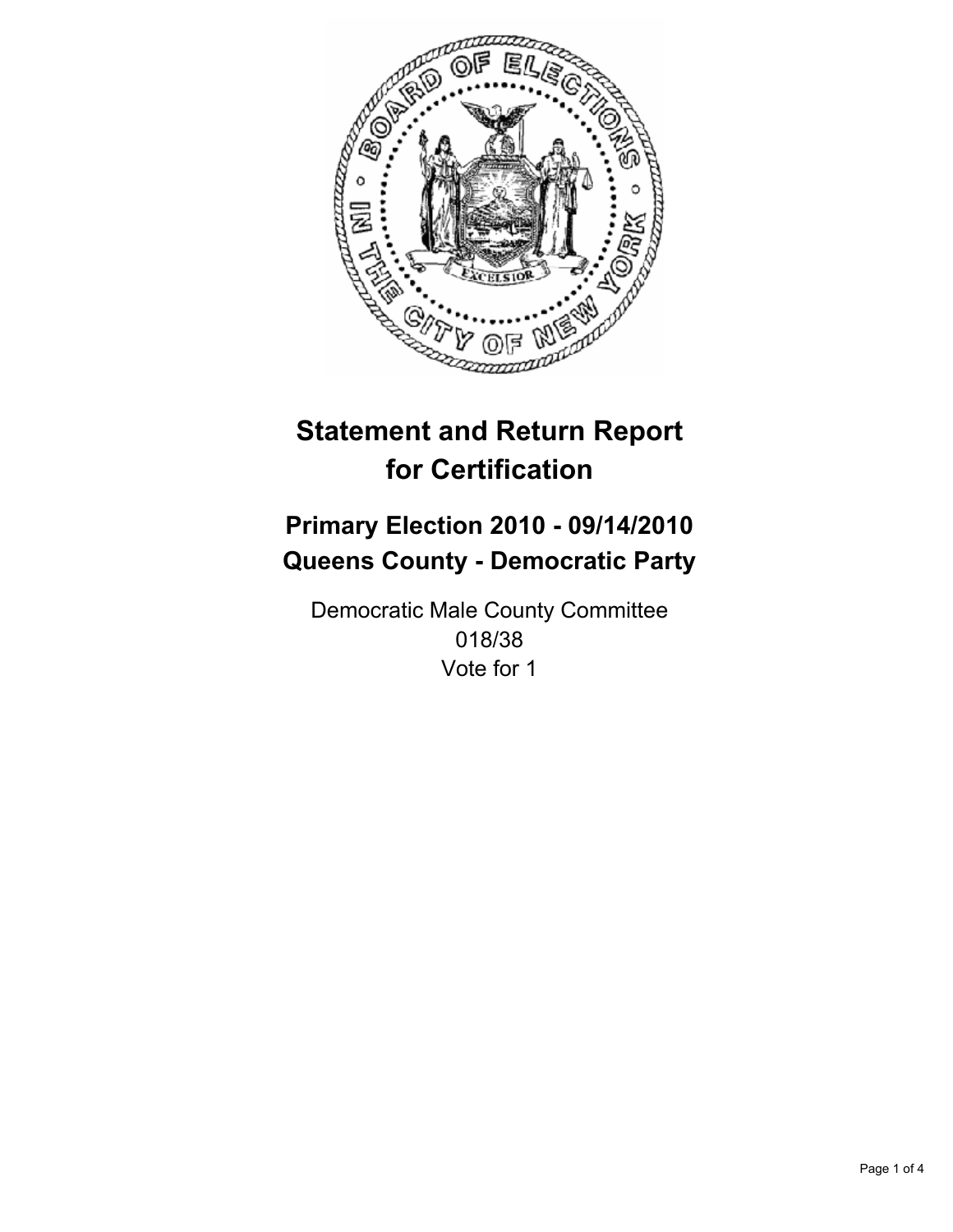

| <b>Total Votes</b>        | 24 |
|---------------------------|----|
| FAZAI KHAN                | 10 |
| <b>BHIRO P RAMPERSAUD</b> | 14 |
| AFFIDAVIT                 | 0  |
| ABSENTEE/MILITARY         | 0  |
| <b>EMERGENCY</b>          | 0  |
| <b>PUBLIC COUNTER</b>     | 31 |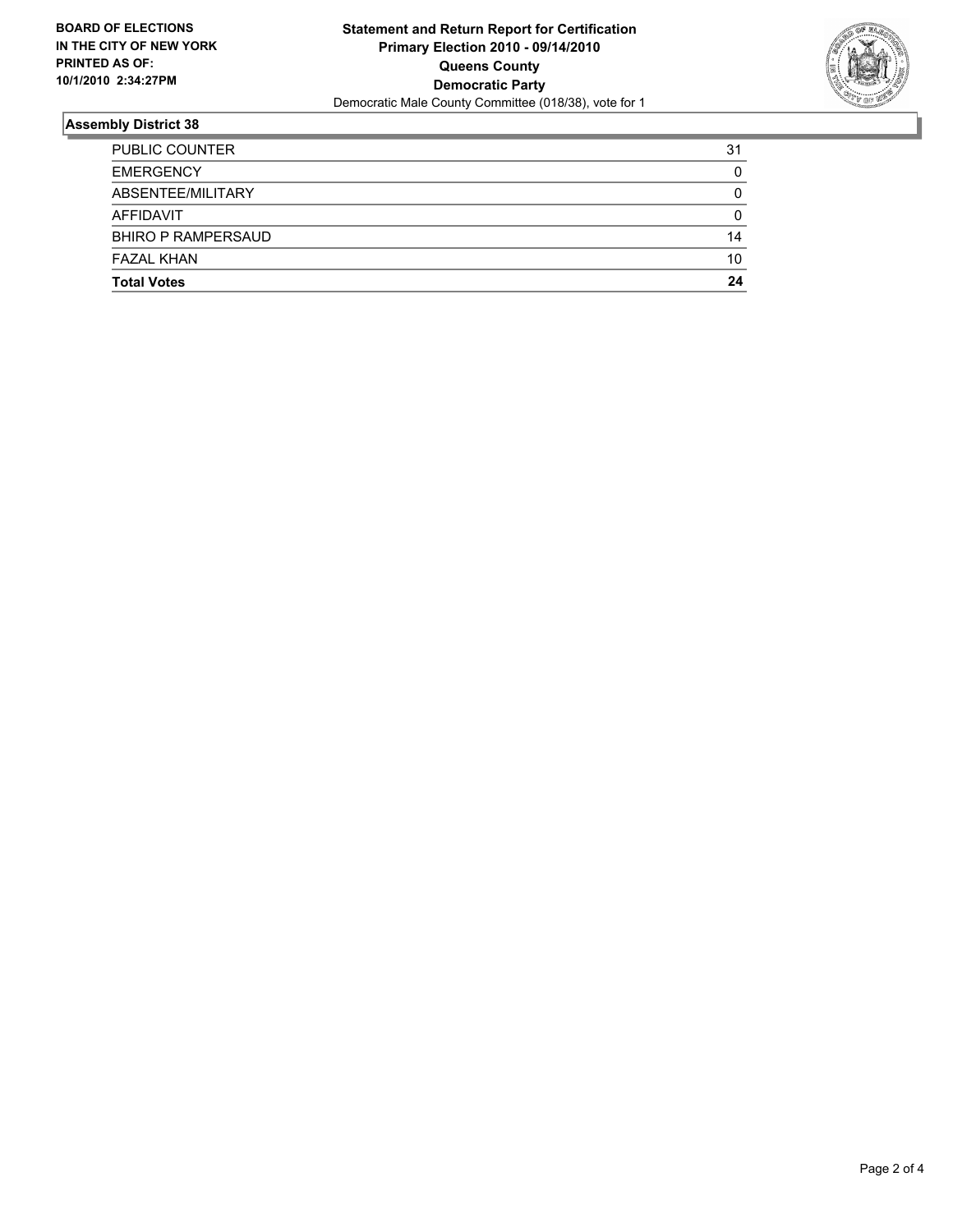## **Statement and Return Report for Certification Primary Election 2010 - 09/14/2010 Queens County Democratic Party** Democratic Male County Committee (018/38), vote for 1

## **Total for Democratic Male County Committee (018/38) - Queens County**

| <b>PUBLIC COUNTER</b>     | 31 |
|---------------------------|----|
| <b>EMERGENCY</b>          | 0  |
| ABSENTEE/MILITARY         | 0  |
| AFFIDAVIT                 | 0  |
| <b>BHIRO P RAMPERSAUD</b> | 14 |
| <b>FAZAL KHAN</b>         | 10 |
| <b>Total Votes</b>        | 24 |

We certify this statement to be correct, and have caused the same to be attested by the signatures of the members of the board, or a majority thereof, on

Secretary **Chairman** 

Canvassing Board

Canvassing Board **Canvassing Board** Canvassing Board **Deputy Chief Clerk** 

Chief Clerk

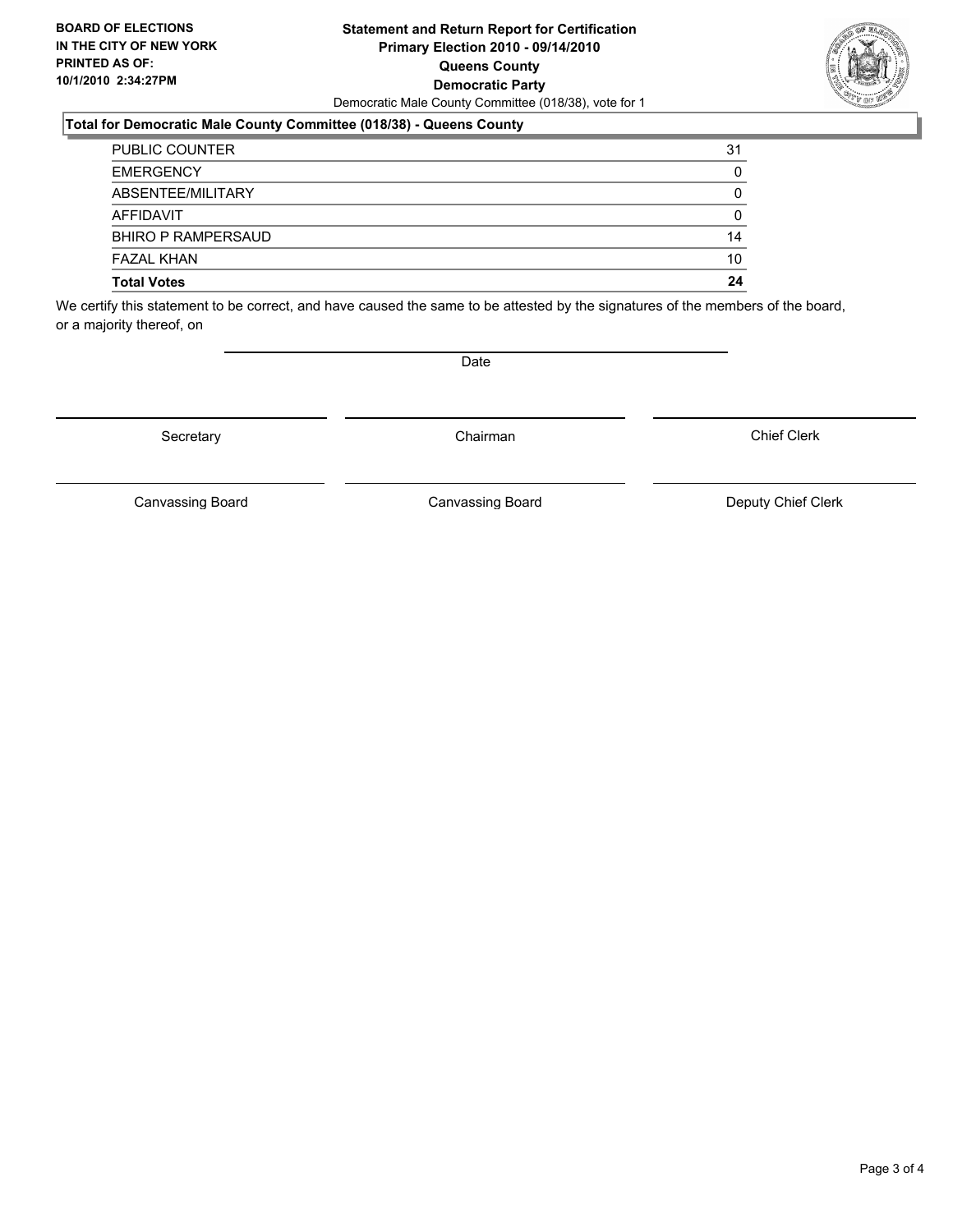**Statement and Return Report for Certification Primary Election 2010 - 09/14/2010 Queens County Democratic Party** Democratic Male County Committee (018/38), vote for 1

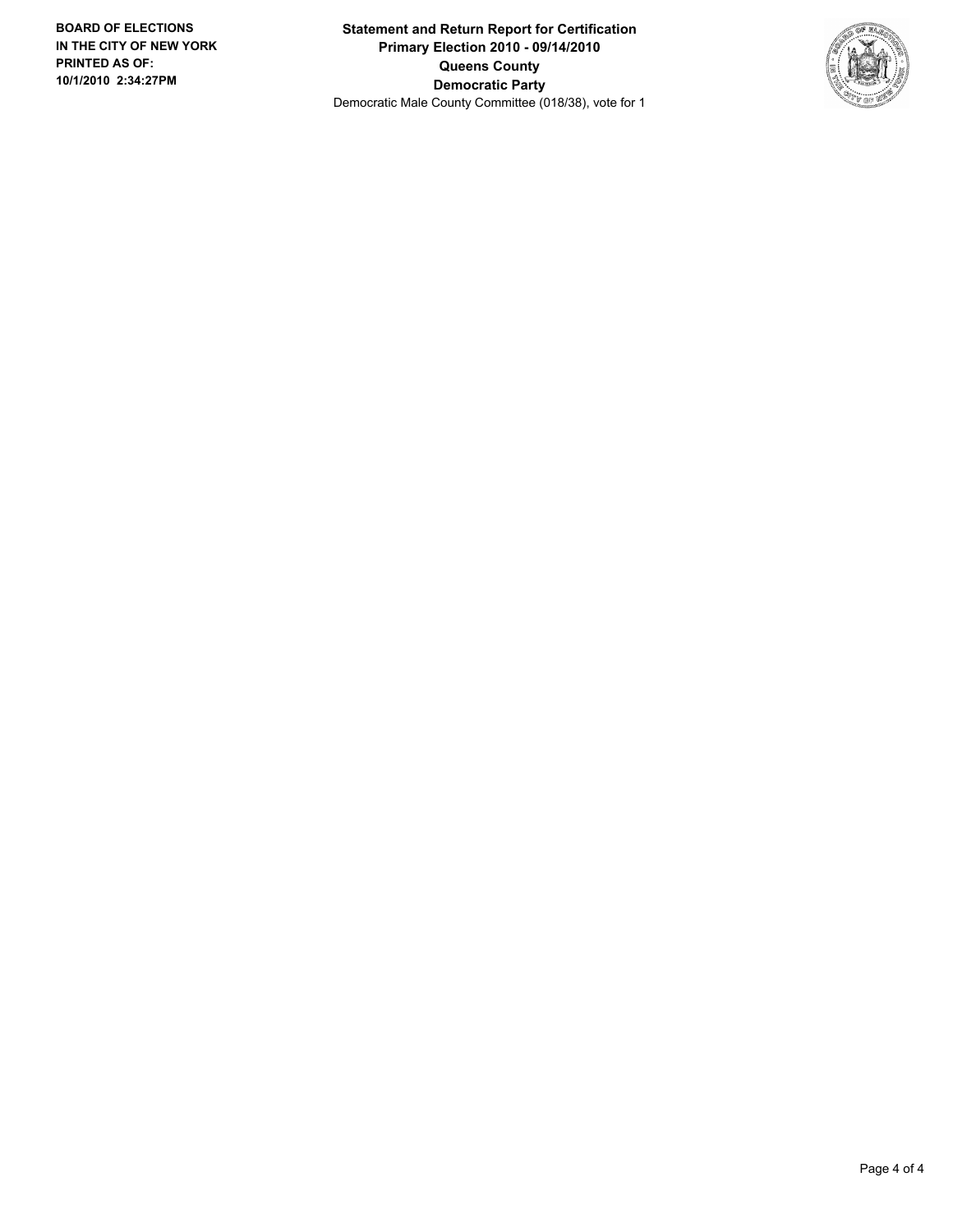

# **Primary Election 2010 - 09/14/2010 Queens County - Democratic Party**

Democratic Male County Committee 019/38 Vote for 1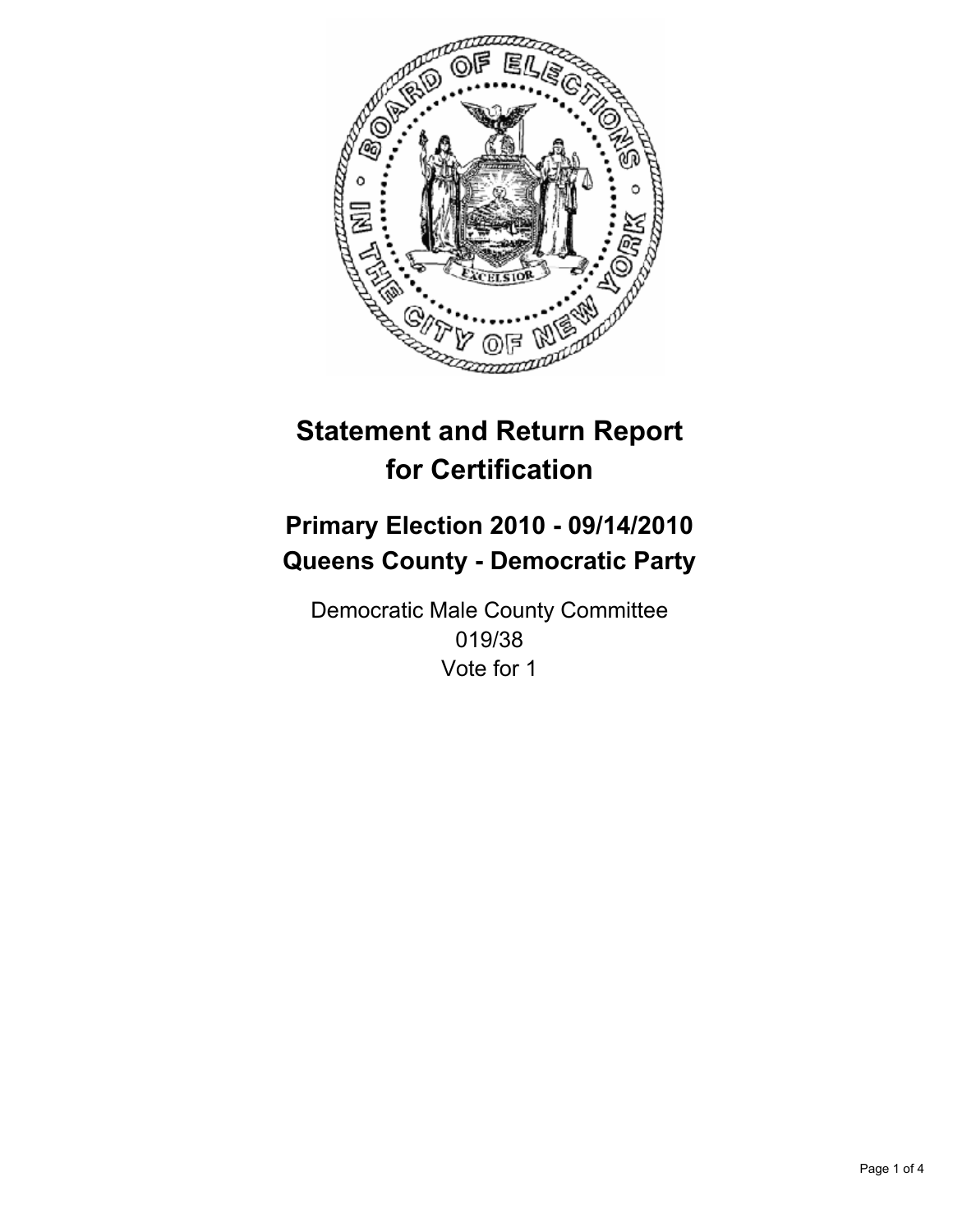

| <b>Total Votes</b>    | 21 |
|-----------------------|----|
| ABDOOL R ESOOP        | 5  |
| RONALD L MANGAR       | 16 |
| AFFIDAVIT             | 0  |
| ABSENTEE/MILITARY     | 0  |
| <b>EMERGENCY</b>      | 0  |
| <b>PUBLIC COUNTER</b> | 33 |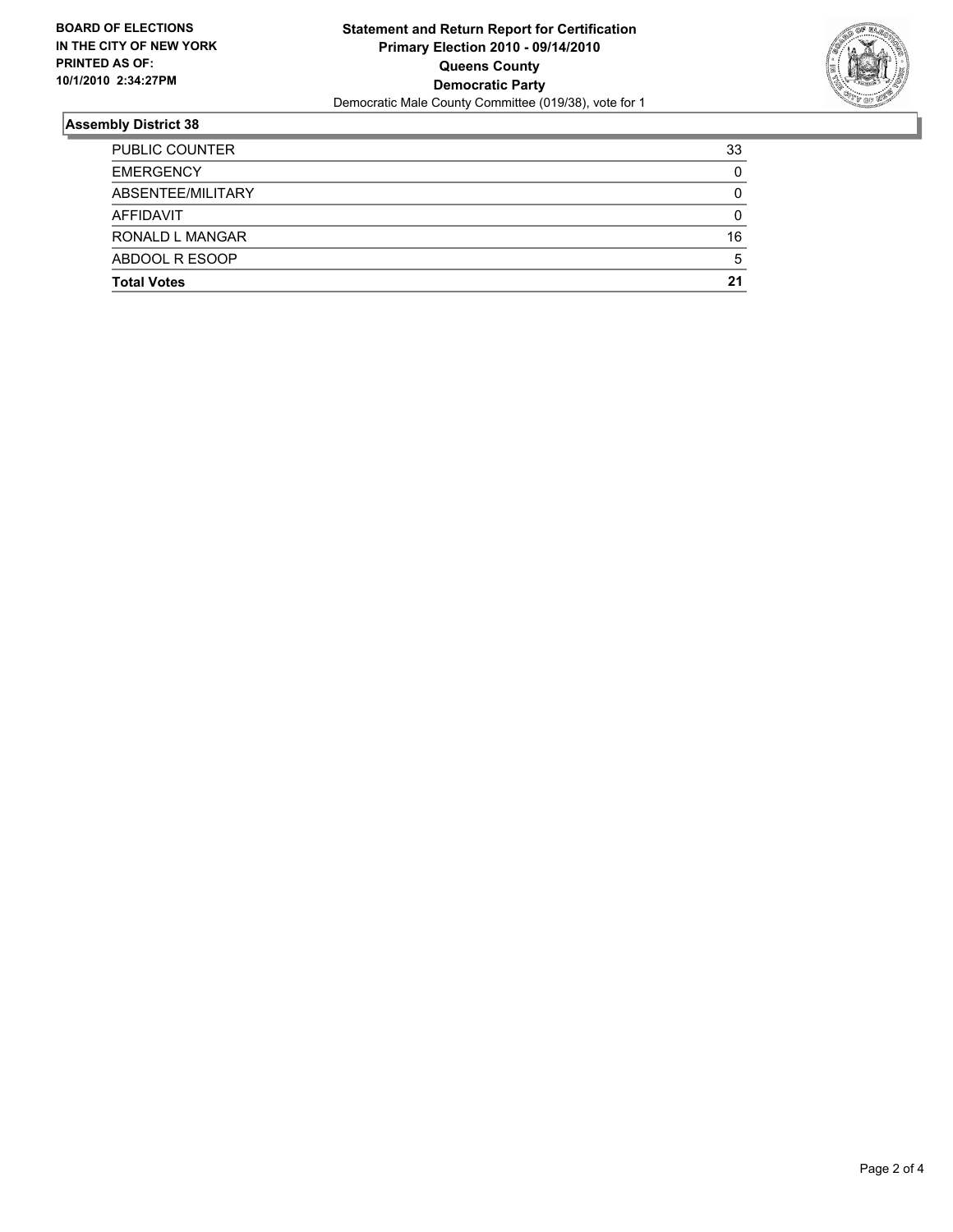## **Statement and Return Report for Certification Primary Election 2010 - 09/14/2010 Queens County Democratic Party** Democratic Male County Committee (019/38), vote for 1

## **Total for Democratic Male County Committee (019/38) - Queens County**

| <b>PUBLIC COUNTER</b> | 33 |
|-----------------------|----|
| <b>EMERGENCY</b>      | 0  |
| ABSENTEE/MILITARY     | 0  |
| AFFIDAVIT             | 0  |
| RONALD L MANGAR       | 16 |
| ABDOOL R ESOOP        | 5  |
| <b>Total Votes</b>    | 21 |

We certify this statement to be correct, and have caused the same to be attested by the signatures of the members of the board, or a majority thereof, on

Secretary **Chairman** 

Canvassing Board

Canvassing Board **Canvassing Board** Canvassing Board **Deputy Chief Clerk** 

Chief Clerk

Page 3 of 4

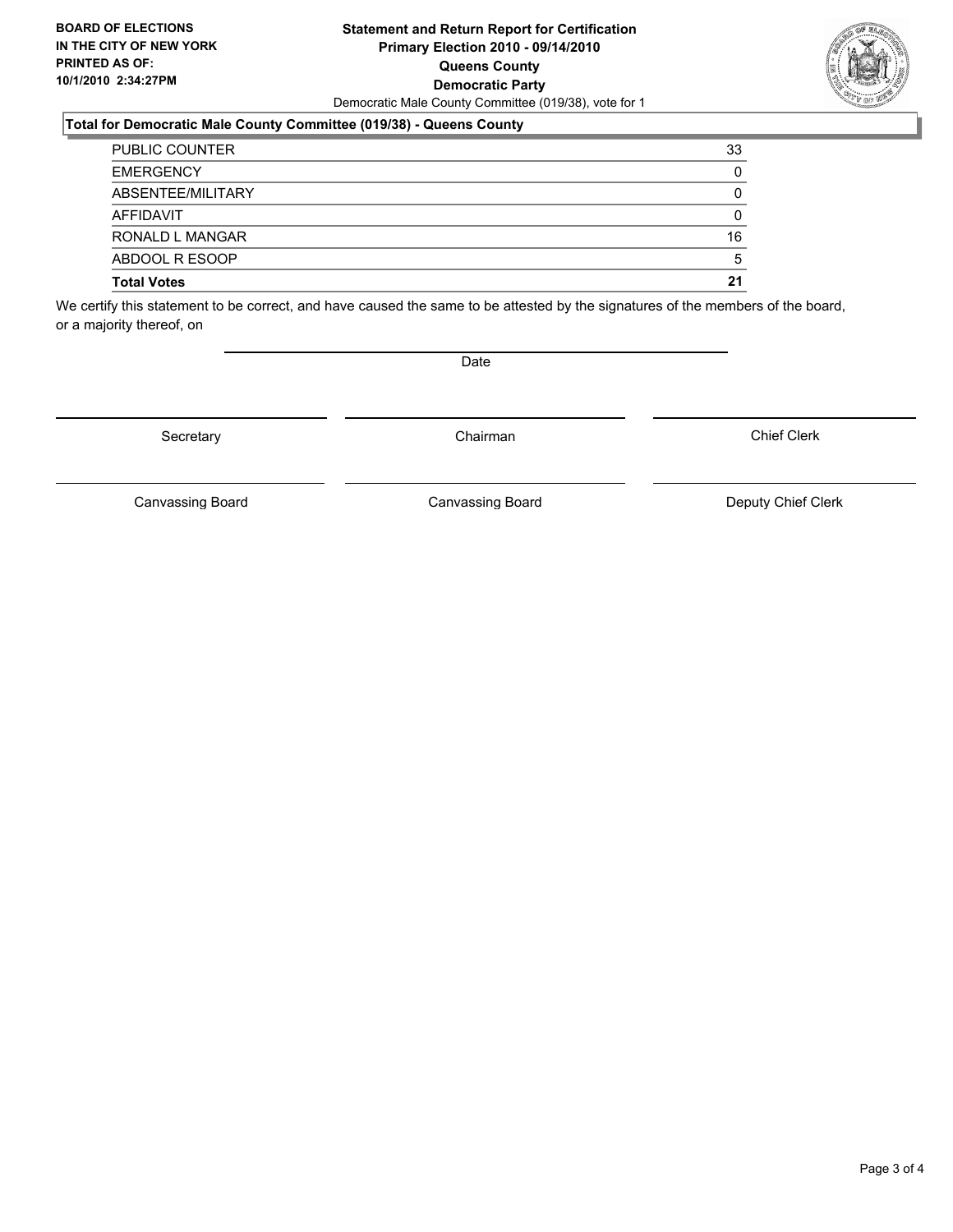**Statement and Return Report for Certification Primary Election 2010 - 09/14/2010 Queens County Democratic Party** Democratic Male County Committee (019/38), vote for 1

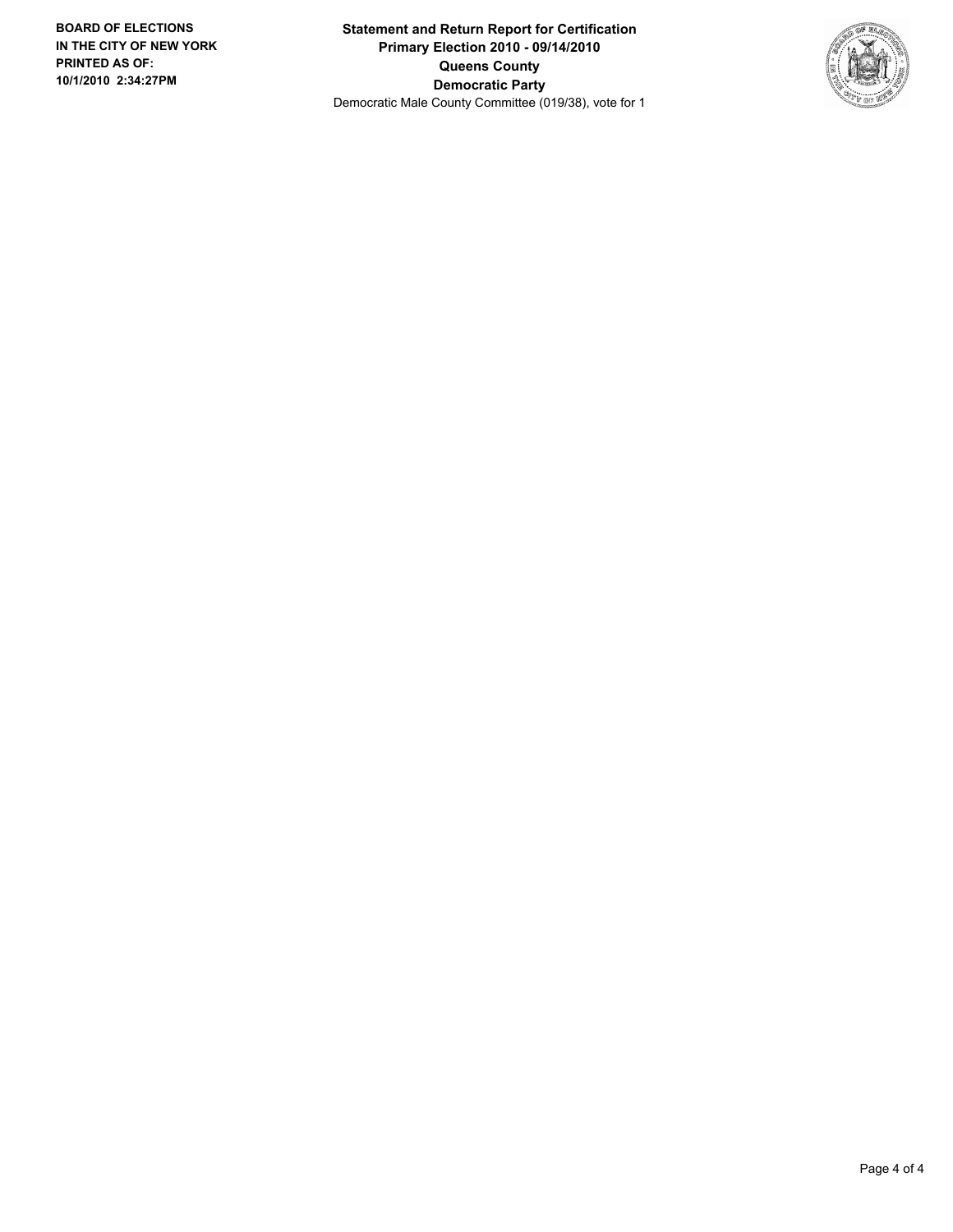

# **Primary Election 2010 - 09/14/2010 Queens County - Democratic Party**

Democratic Male County Committee 020/38 Vote for 1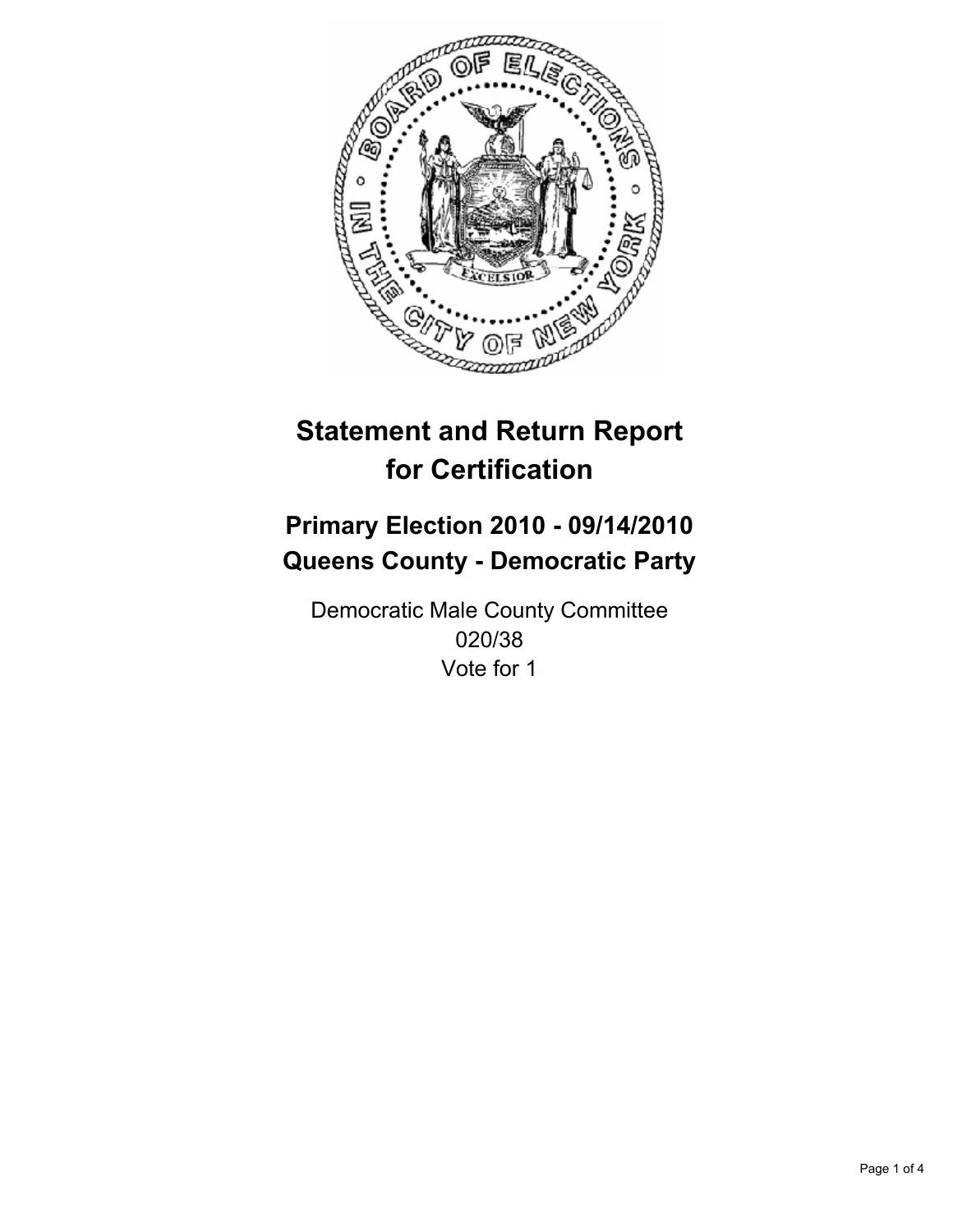

| <b>PUBLIC COUNTER</b>        | 17 |
|------------------------------|----|
| <b>EMERGENCY</b>             | 0  |
| ABSENTEE/MILITARY            |    |
| AFFIDAVIT                    | 0  |
| <b>BASDEO MANGRU</b>         | 10 |
| <b>BISSOONDIAL SURUJLALL</b> | 2  |
| <b>Total Votes</b>           | 12 |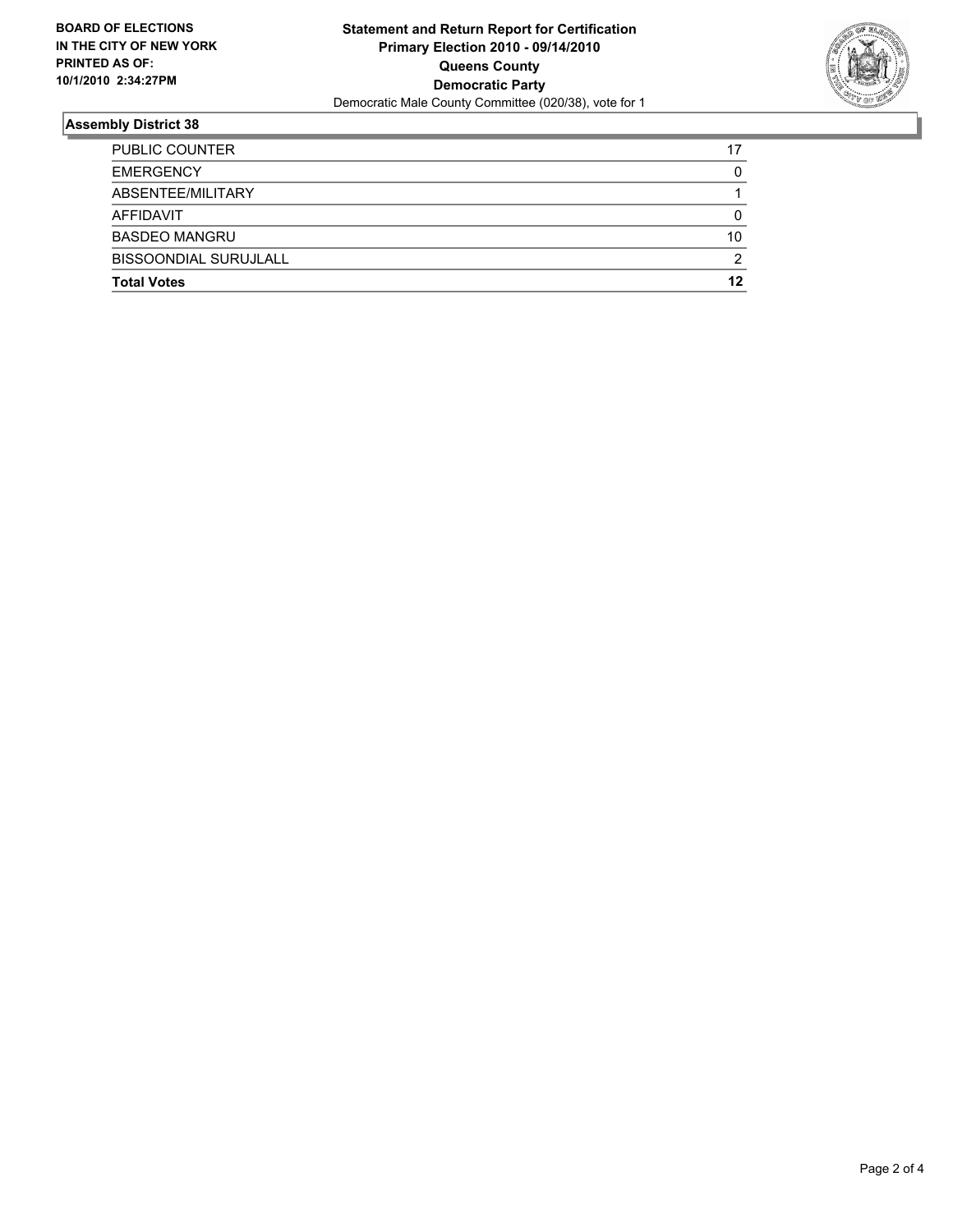## **Statement and Return Report for Certification Primary Election 2010 - 09/14/2010 Queens County Democratic Party** Democratic Male County Committee (020/38), vote for 1

## **Total for Democratic Male County Committee (020/38) - Queens County**

| <b>Total Votes</b>    | 12 |
|-----------------------|----|
| BISSOONDIAL SURUJLALL | 2  |
| <b>BASDEO MANGRU</b>  | 10 |
| AFFIDAVIT             | 0  |
| ABSENTEE/MILITARY     |    |
| <b>EMERGENCY</b>      | 0  |
| <b>PUBLIC COUNTER</b> | 17 |

We certify this statement to be correct, and have caused the same to be attested by the signatures of the members of the board, or a majority thereof, on

Secretary **Chairman** 

Canvassing Board **Canvassing Board** Canvassing Board **Deputy Chief Clerk** 

Canvassing Board

Chief Clerk

Page 3 of 4

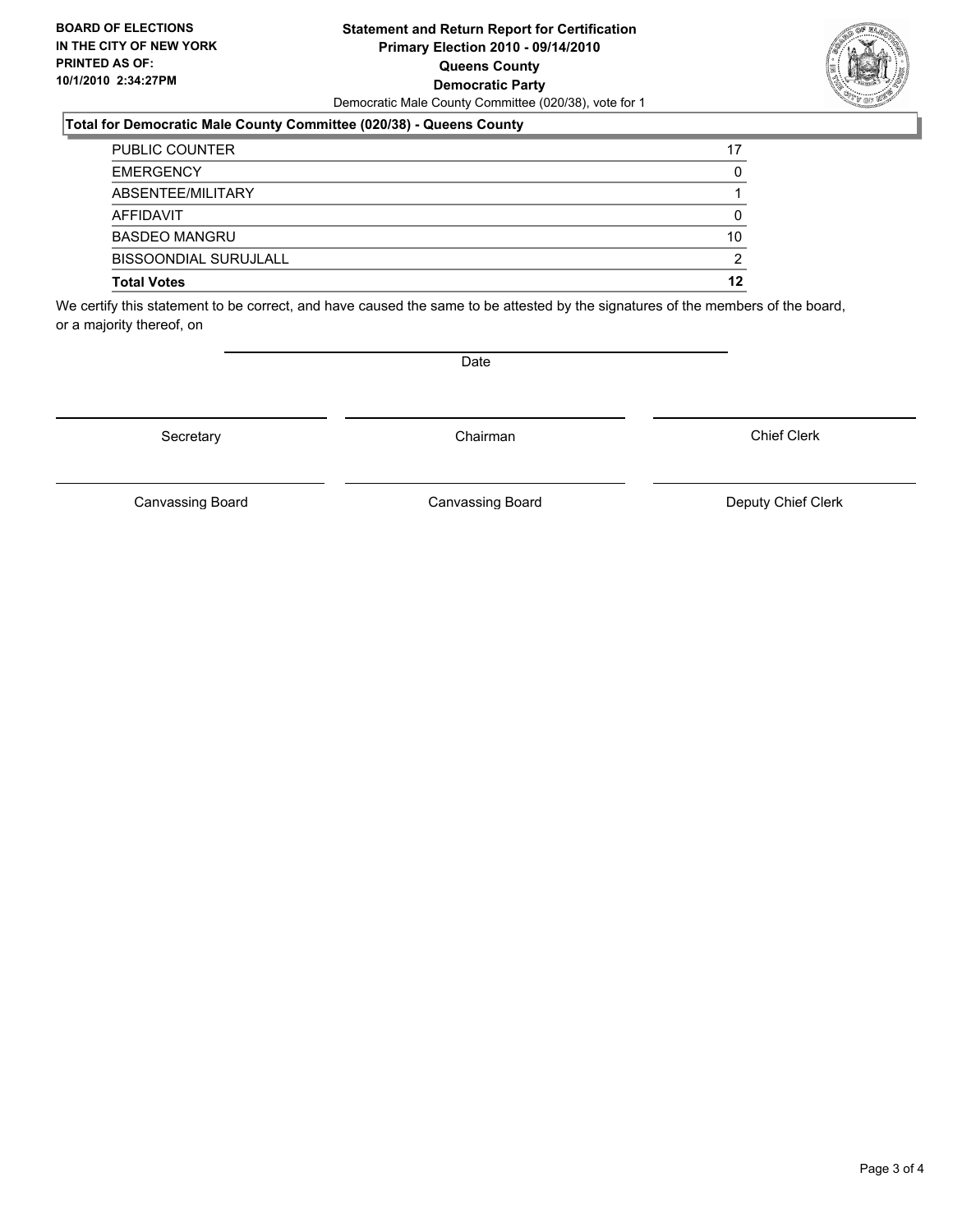**Statement and Return Report for Certification Primary Election 2010 - 09/14/2010 Queens County Democratic Party** Democratic Male County Committee (020/38), vote for 1

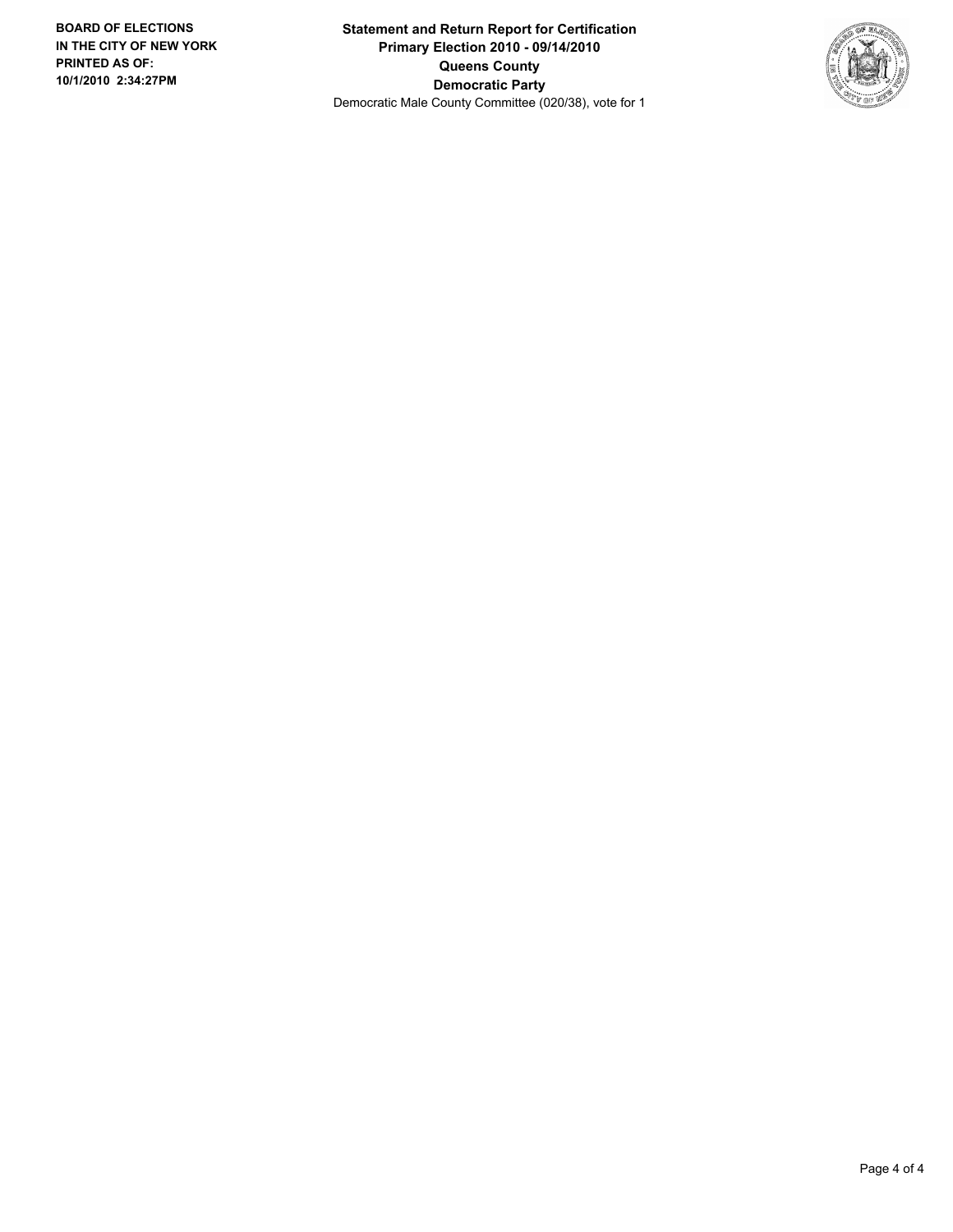

# **Primary Election 2010 - 09/14/2010 Queens County - Democratic Party**

Democratic Male County Committee 021/38 Vote for 1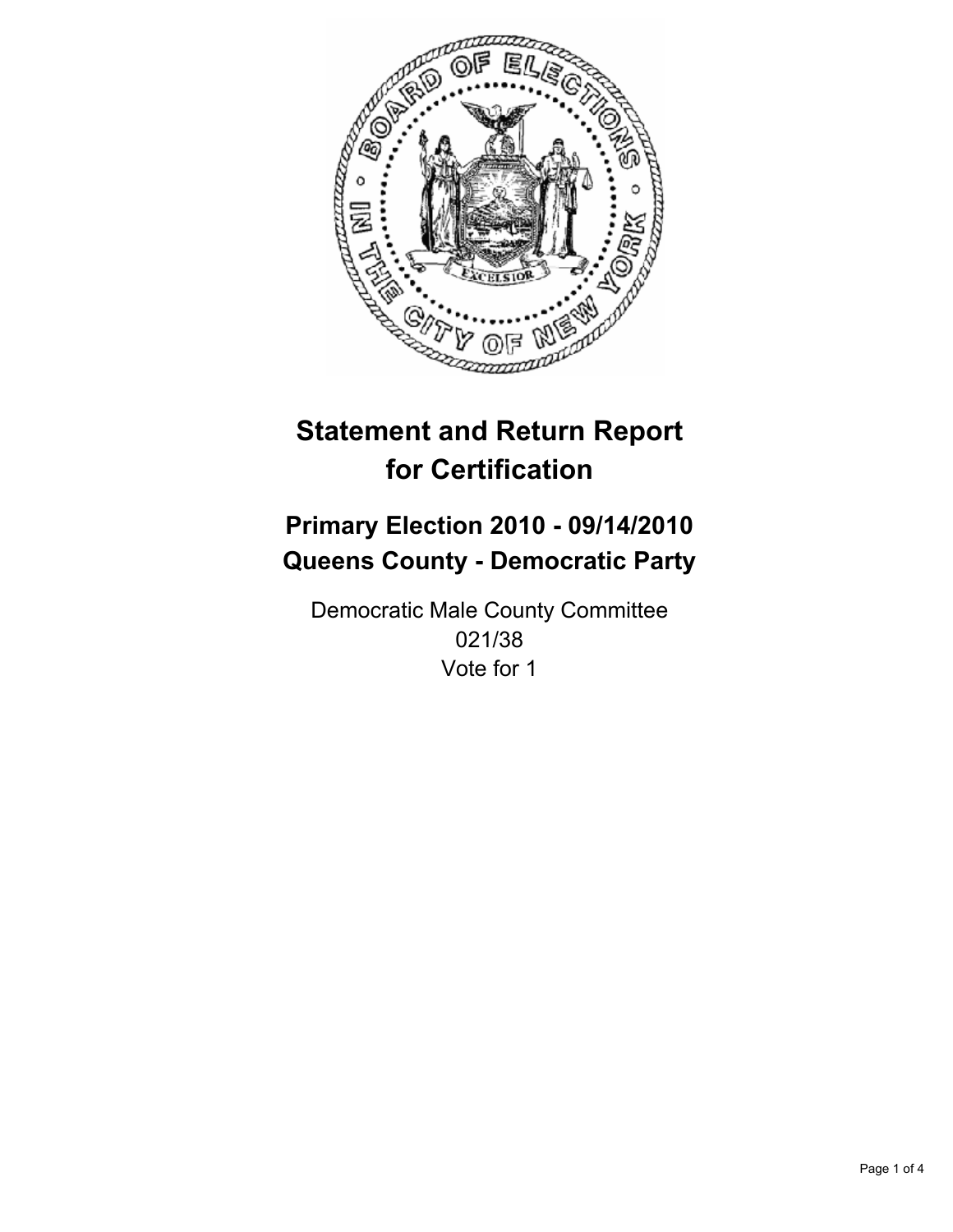

| <b>Total Votes</b>     | 23 |
|------------------------|----|
| <b>HARI CHARRAN</b>    | 4  |
| <b>ROBERT H MAHESH</b> | 19 |
| AFFIDAVIT              | 0  |
| ABSENTEE/MILITARY      | 0  |
| <b>EMERGENCY</b>       | 0  |
| <b>PUBLIC COUNTER</b>  | 35 |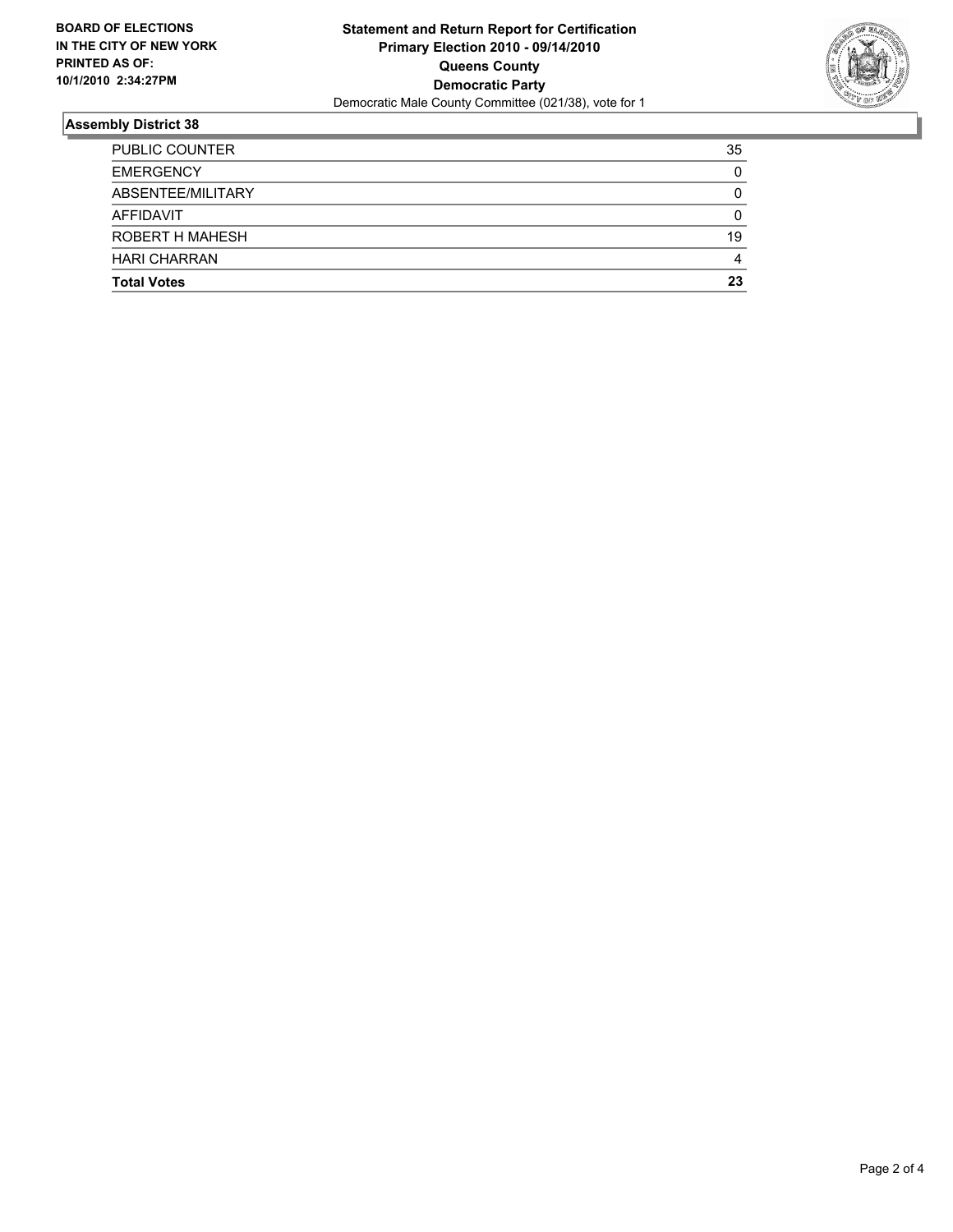## **Statement and Return Report for Certification Primary Election 2010 - 09/14/2010 Queens County Democratic Party** Democratic Male County Committee (021/38), vote for 1

#### **Total for Democratic Male County Committee (021/38) - Queens County**

| <b>Total Votes</b>    | 23 |
|-----------------------|----|
| <b>HARI CHARRAN</b>   | 4  |
| ROBERT H MAHESH       | 19 |
| AFFIDAVIT             | 0  |
| ABSENTEE/MILITARY     | 0  |
| <b>EMERGENCY</b>      | 0  |
| <b>PUBLIC COUNTER</b> | 35 |

We certify this statement to be correct, and have caused the same to be attested by the signatures of the members of the board, or a majority thereof, on

Secretary **Chairman** 

Canvassing Board

Canvassing Board **Canvassing Board** Canvassing Board **Deputy Chief Clerk** 

Chief Clerk

Page 3 of 4

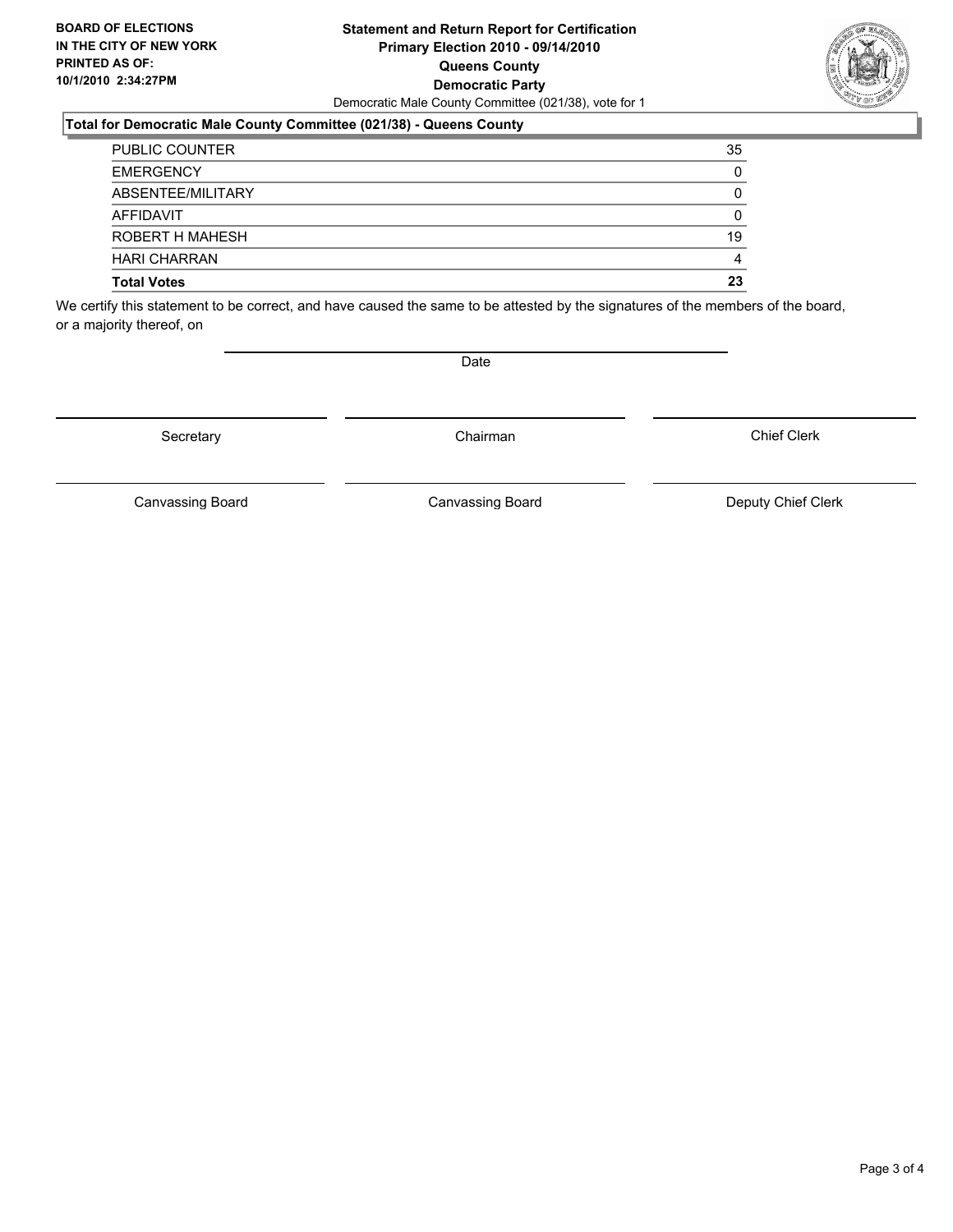**Statement and Return Report for Certification Primary Election 2010 - 09/14/2010 Queens County Democratic Party** Democratic Male County Committee (021/38), vote for 1

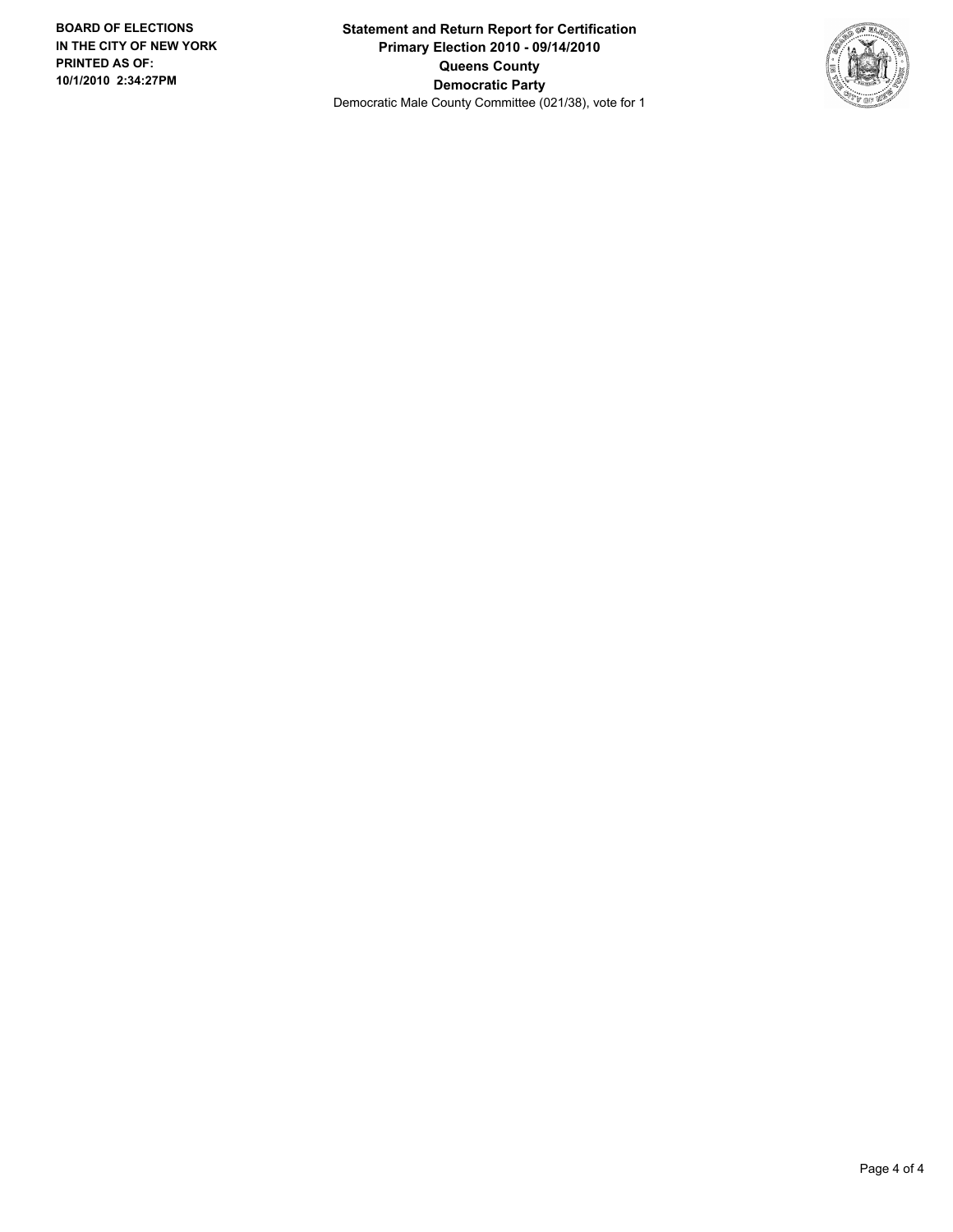

# **Primary Election 2010 - 09/14/2010 Queens County - Democratic Party**

Democratic Male County Committee 023/38 Vote for 1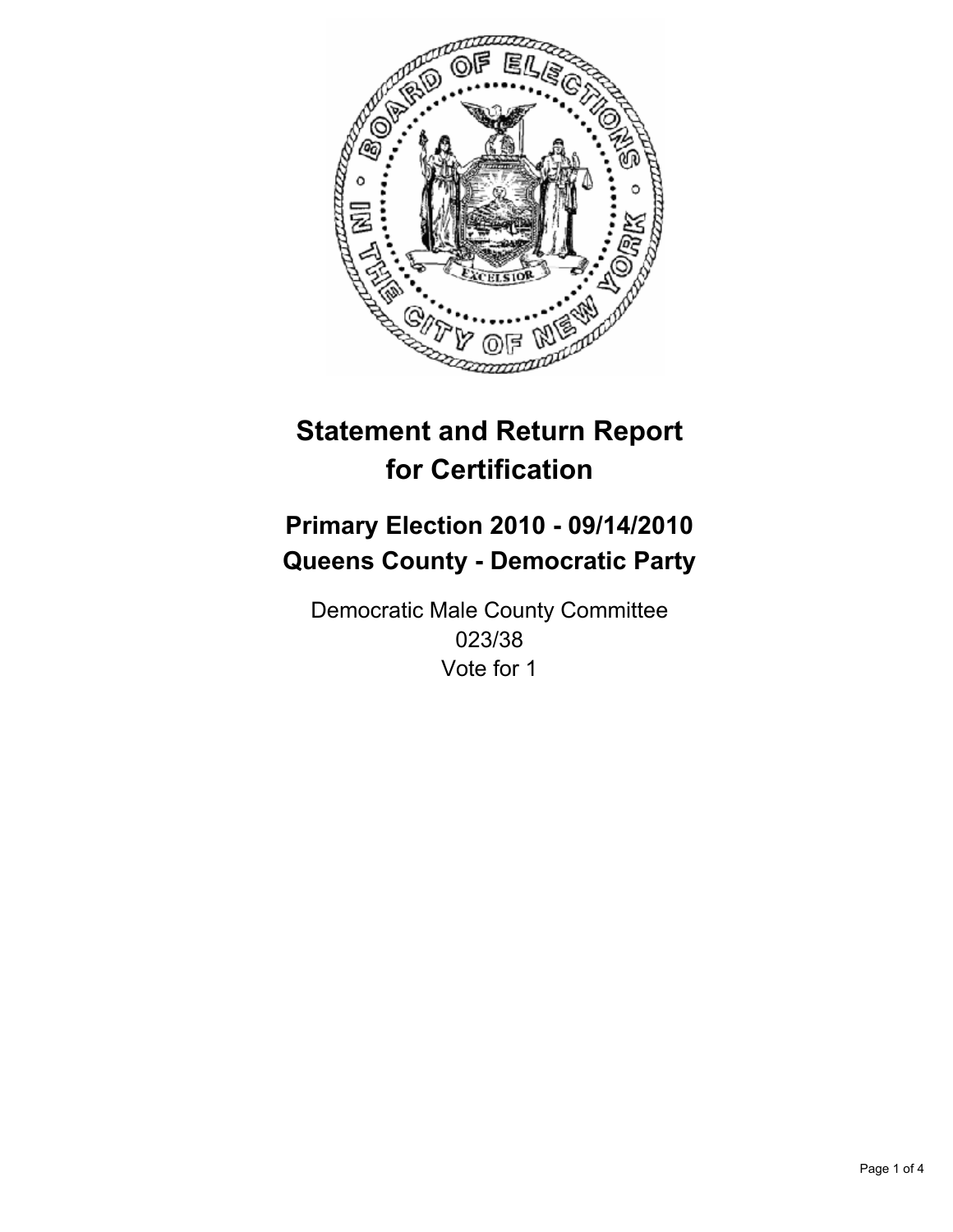

| ABSENTEE/MILITARY<br>AFFIDAVIT |    |
|--------------------------------|----|
| KHAMERAJ HARICHARRAN           |    |
| DAMON DOLABAILLE               | 11 |
| <b>Total Votes</b>             | 18 |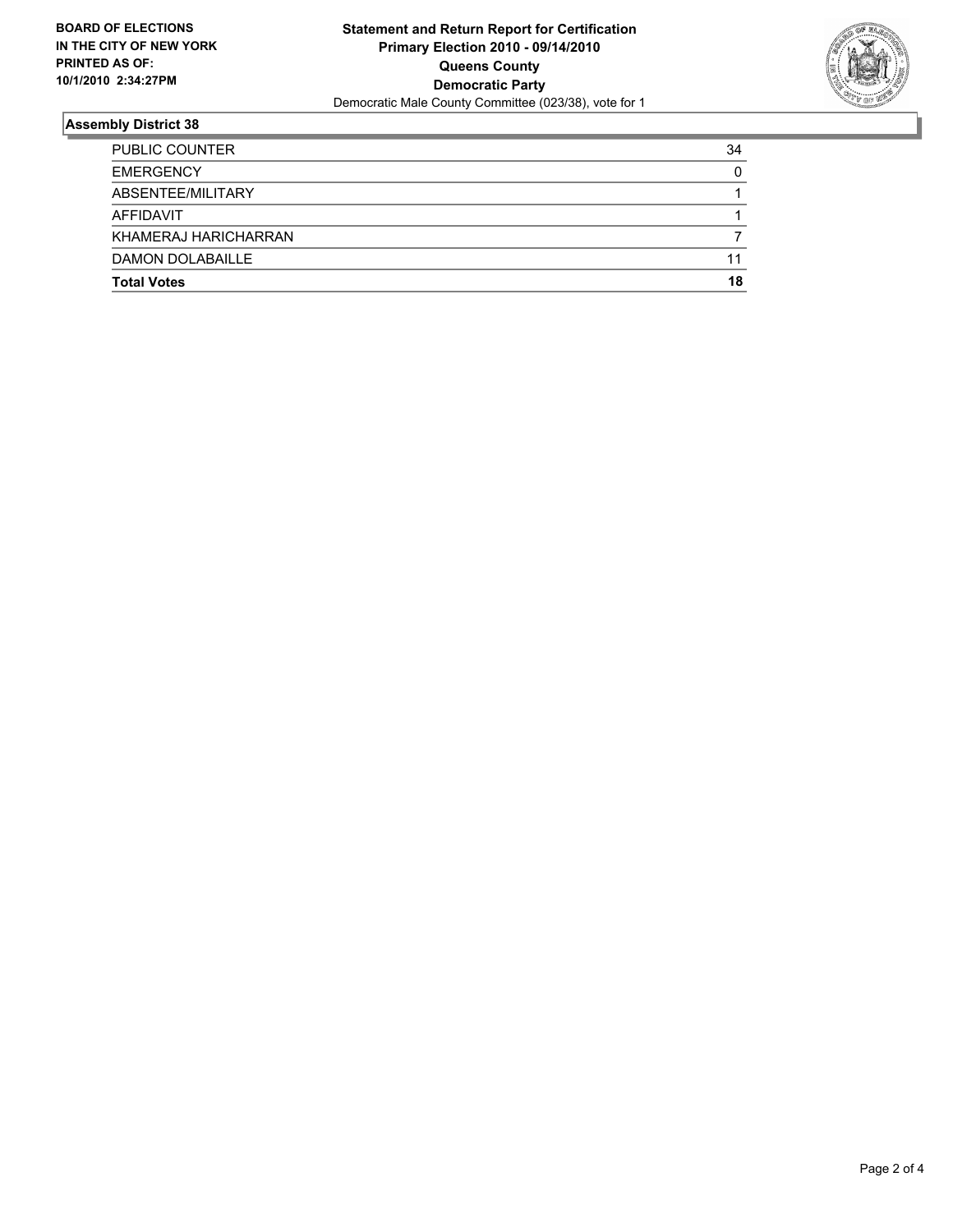## **Statement and Return Report for Certification Primary Election 2010 - 09/14/2010 Queens County Democratic Party** Democratic Male County Committee (023/38), vote for 1

#### **Total for Democratic Male County Committee (023/38) - Queens County**

| <b>PUBLIC COUNTER</b> | 34 |
|-----------------------|----|
| <b>EMERGENCY</b>      | 0  |
| ABSENTEE/MILITARY     |    |
| AFFIDAVIT             |    |
| KHAMERAJ HARICHARRAN  |    |
| DAMON DOLABAILLE      | 11 |
| <b>Total Votes</b>    | 18 |

We certify this statement to be correct, and have caused the same to be attested by the signatures of the members of the board, or a majority thereof, on

Secretary **Chairman** 

Canvassing Board **Canvassing Board** Canvassing Board **Deputy Chief Clerk** 

Canvassing Board

Chief Clerk

Page 3 of 4

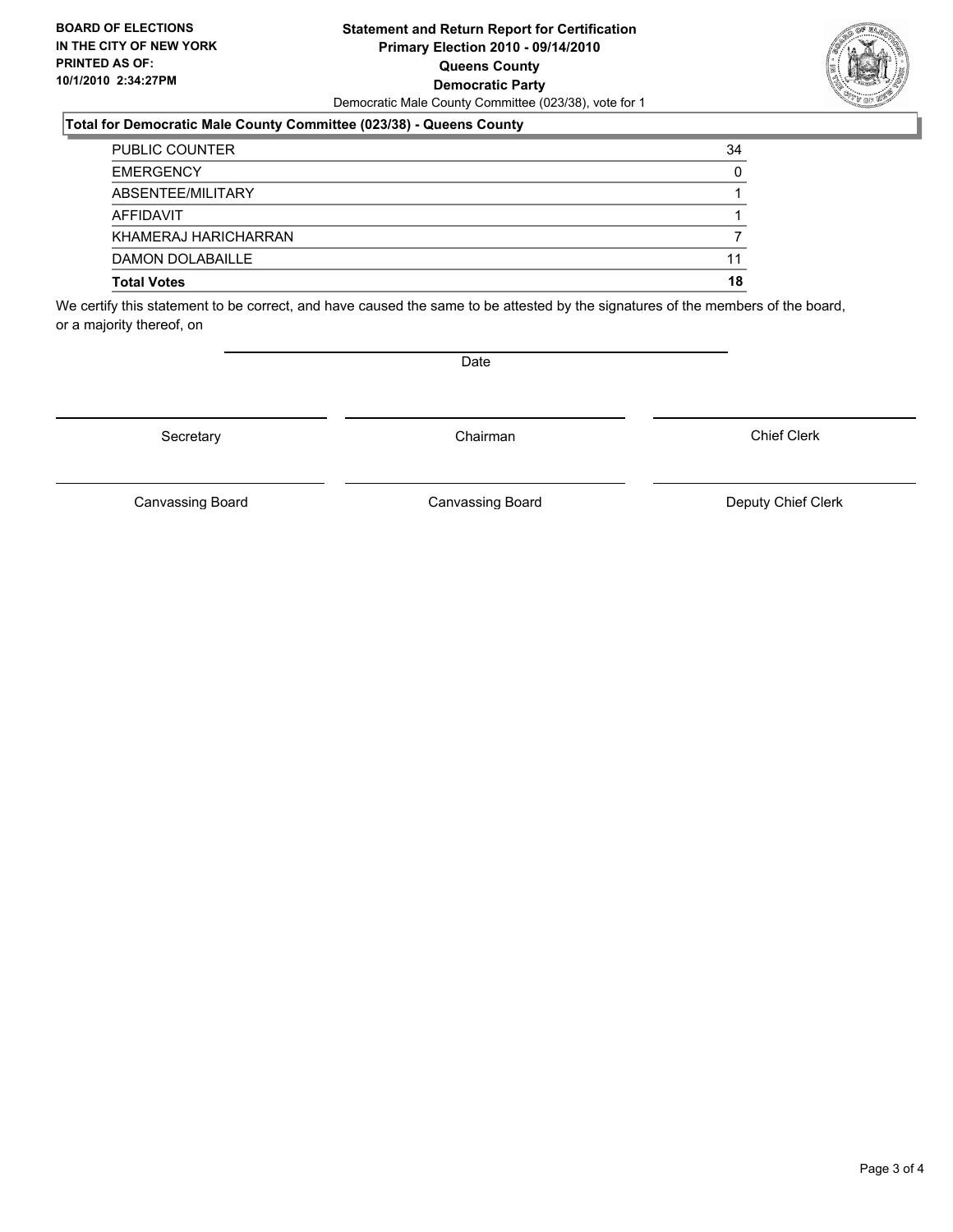**Statement and Return Report for Certification Primary Election 2010 - 09/14/2010 Queens County Democratic Party** Democratic Male County Committee (023/38), vote for 1

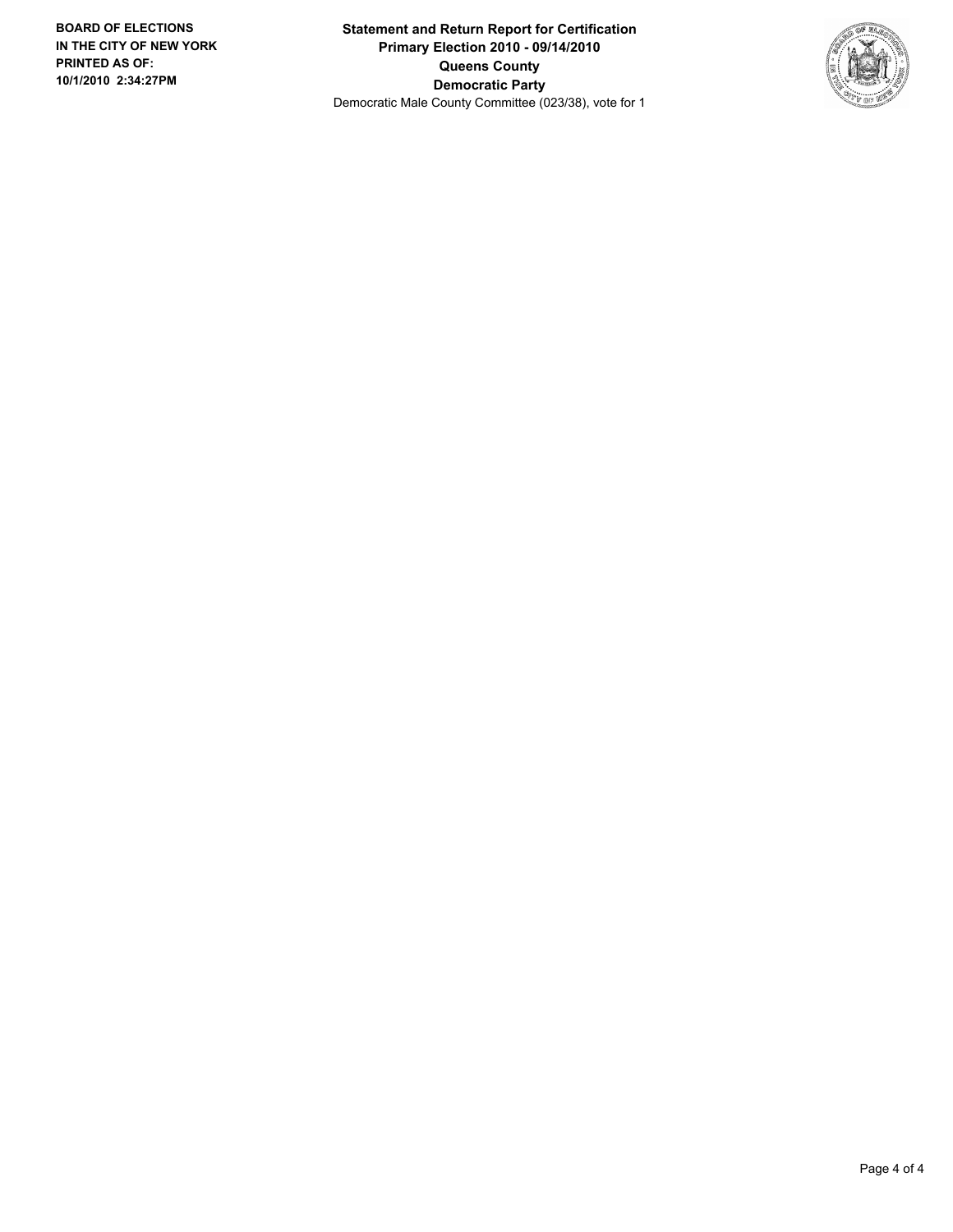

# **Primary Election 2010 - 09/14/2010 Queens County - Democratic Party**

Democratic Male County Committee 024/38 Vote for 1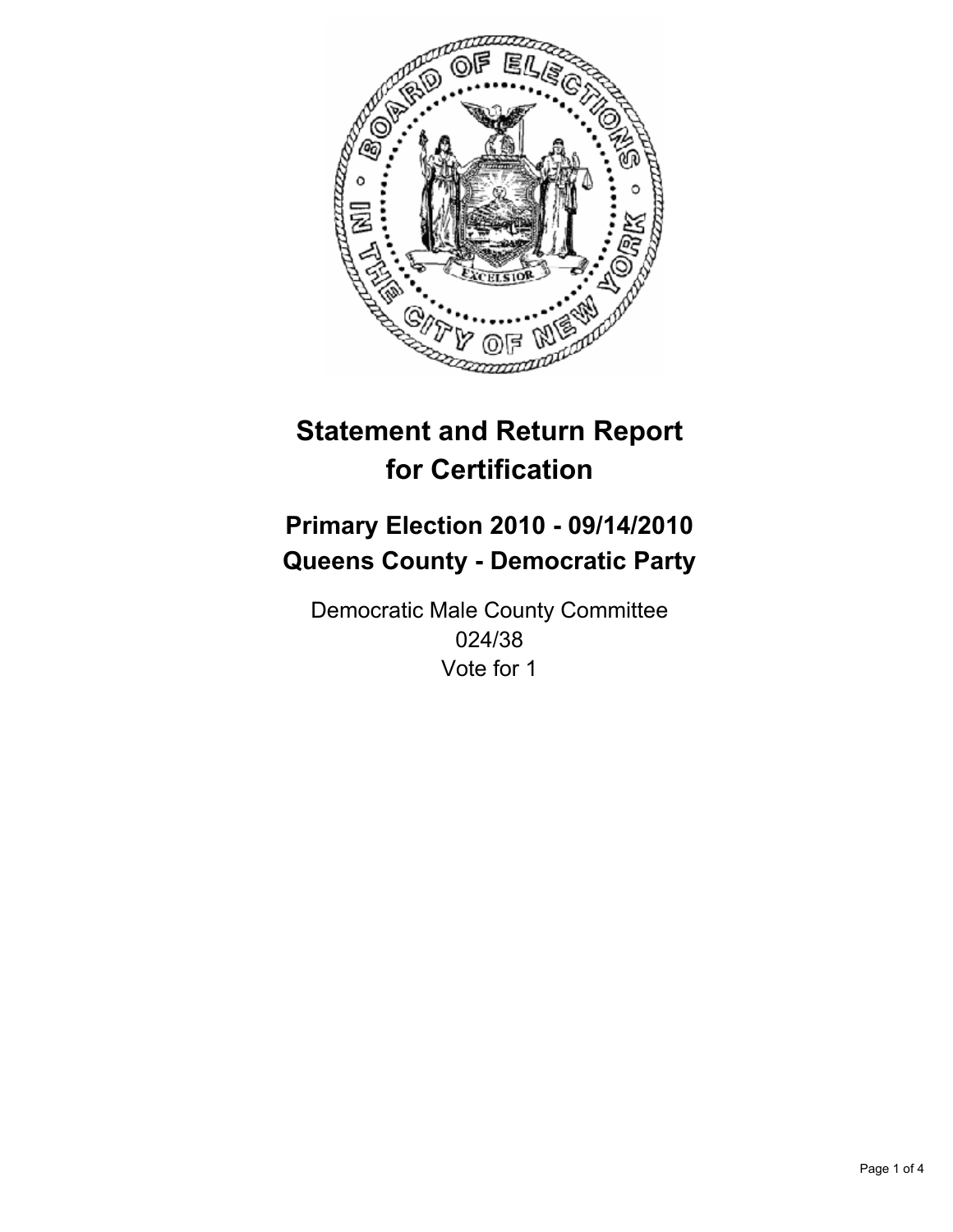

| <b>PUBLIC COUNTER</b>      | 24 |
|----------------------------|----|
| <b>EMERGENCY</b>           | 0  |
| ABSENTEE/MILITARY          | 0  |
| AFFIDAVIT                  |    |
| <b>TOOLSIE HARICHARRAN</b> | 6  |
| <b>KENNETH CHANILAL</b>    | 4  |
| <b>Total Votes</b>         | 10 |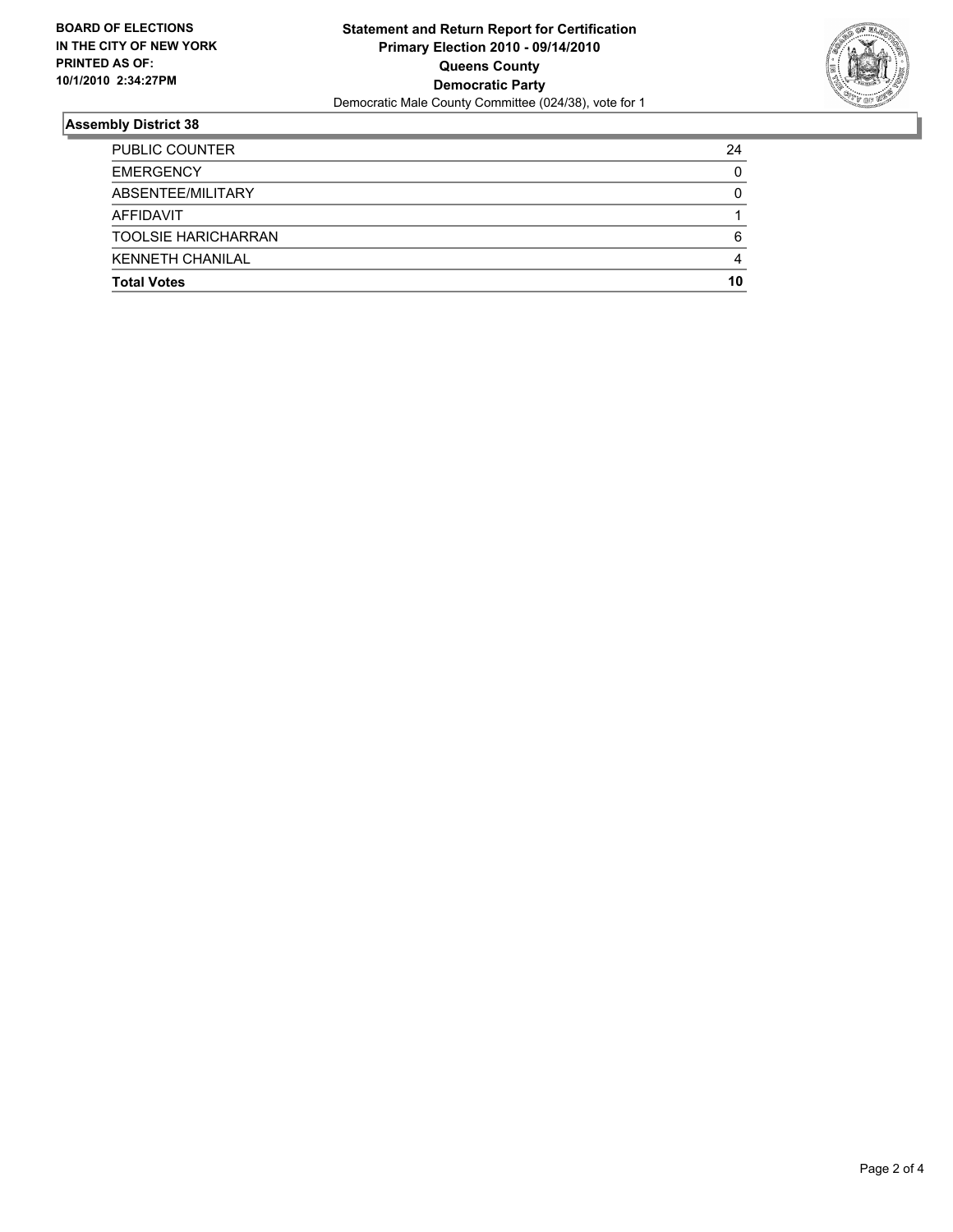## **Statement and Return Report for Certification Primary Election 2010 - 09/14/2010 Queens County Democratic Party** Democratic Male County Committee (024/38), vote for 1

#### **Total for Democratic Male County Committee (024/38) - Queens County**

| <b>PUBLIC COUNTER</b>      | 24 |
|----------------------------|----|
| <b>EMERGENCY</b>           | 0  |
| ABSENTEE/MILITARY          | 0  |
| AFFIDAVIT                  |    |
| <b>TOOLSIE HARICHARRAN</b> | 6  |
| <b>KENNETH CHANILAL</b>    | 4  |
| <b>Total Votes</b>         | 10 |

We certify this statement to be correct, and have caused the same to be attested by the signatures of the members of the board, or a majority thereof, on

Secretary **Chairman** 

Canvassing Board **Canvassing Board** Canvassing Board **Deputy Chief Clerk** 

Canvassing Board

Chief Clerk

Page 3 of 4

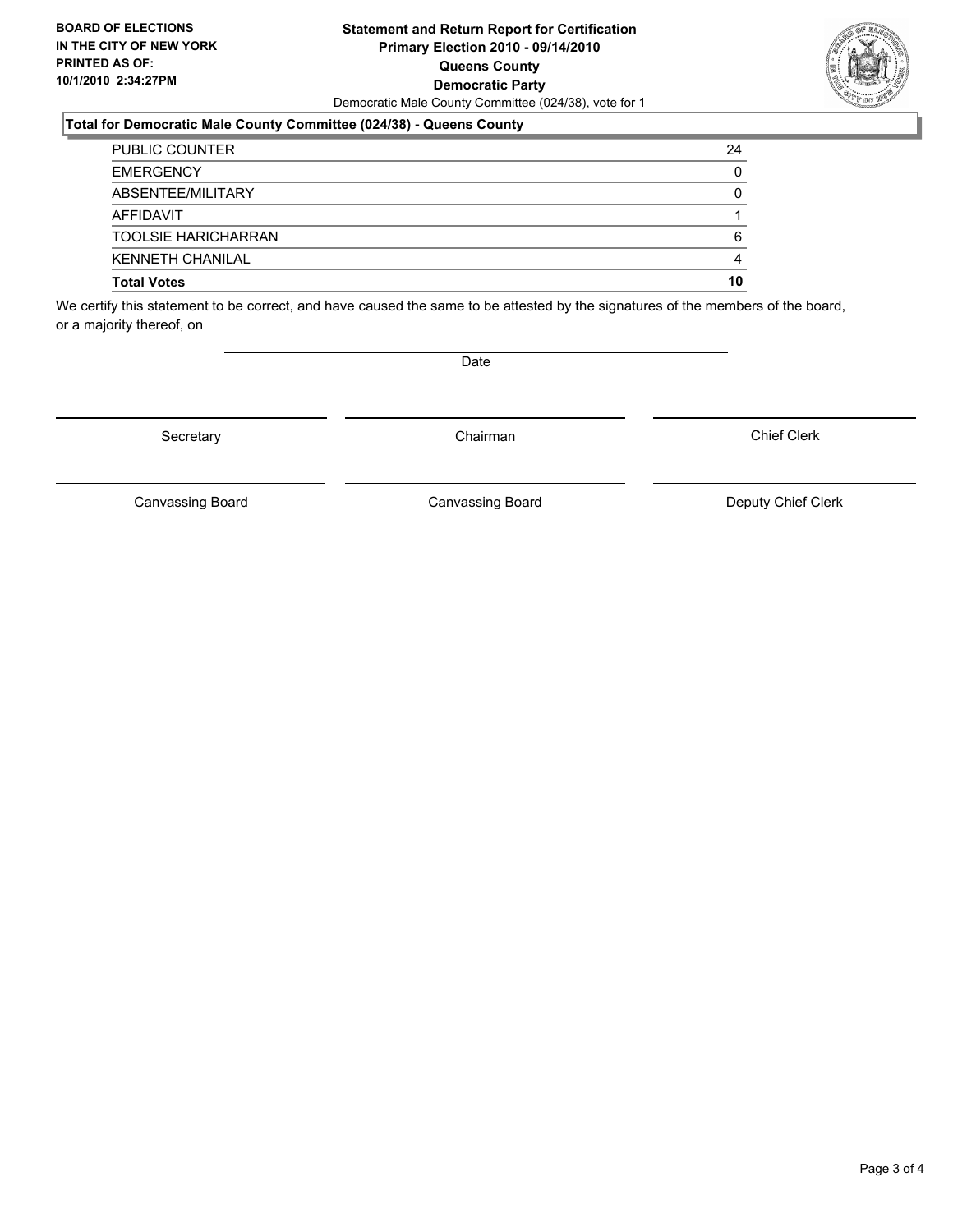**Statement and Return Report for Certification Primary Election 2010 - 09/14/2010 Queens County Democratic Party** Democratic Male County Committee (024/38), vote for 1

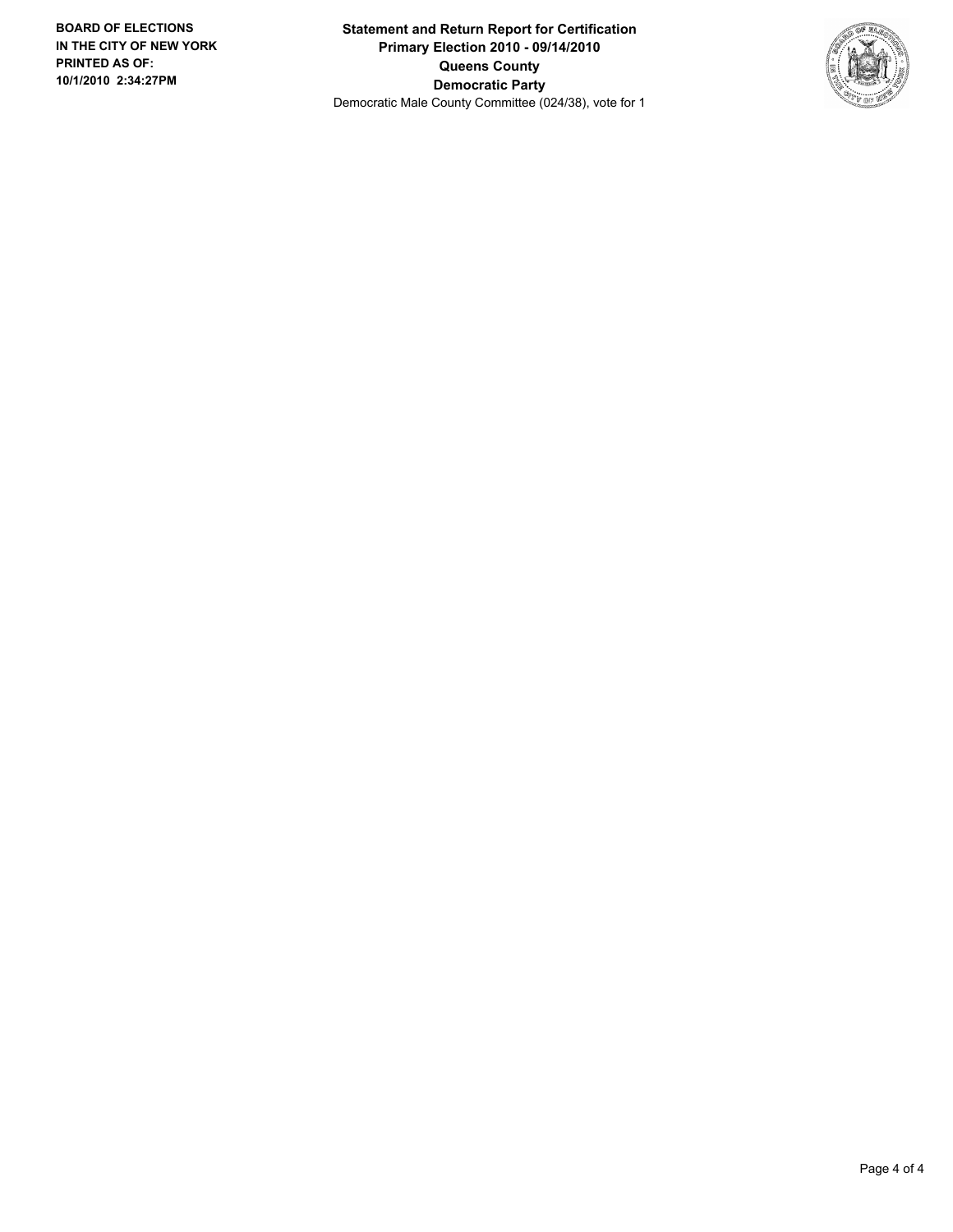

# **Primary Election 2010 - 09/14/2010 Queens County - Democratic Party**

Democratic Male County Committee 025/38 Vote for 1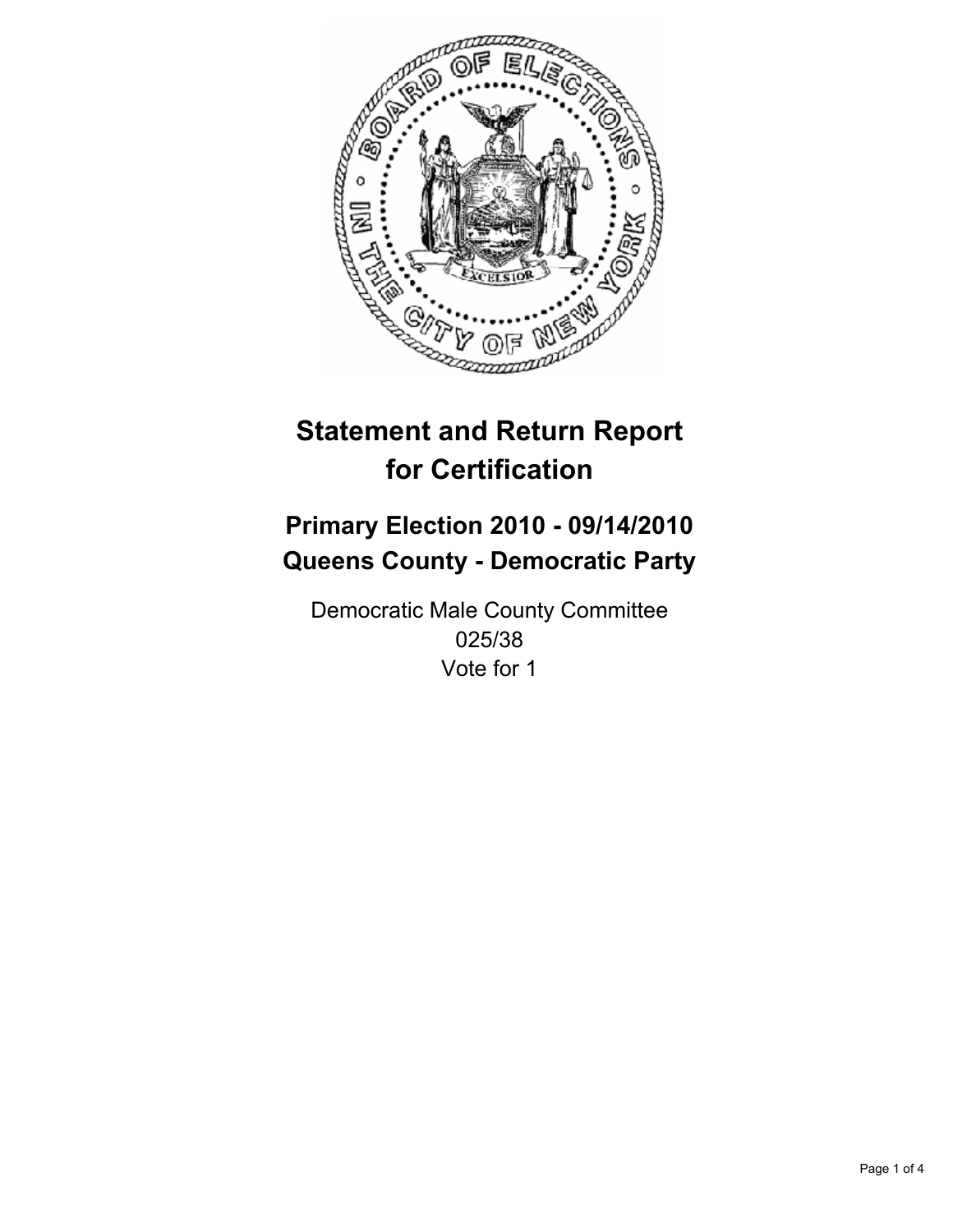

| <b>Total Votes</b>    | 23 |
|-----------------------|----|
| PETER CHANILAL        | 15 |
| SUKHDYAL SUKHAN       | 8  |
| AFFIDAVIT             | 2  |
| ABSENTEE/MILITARY     | 1  |
| <b>EMERGENCY</b>      | 0  |
| <b>PUBLIC COUNTER</b> | 50 |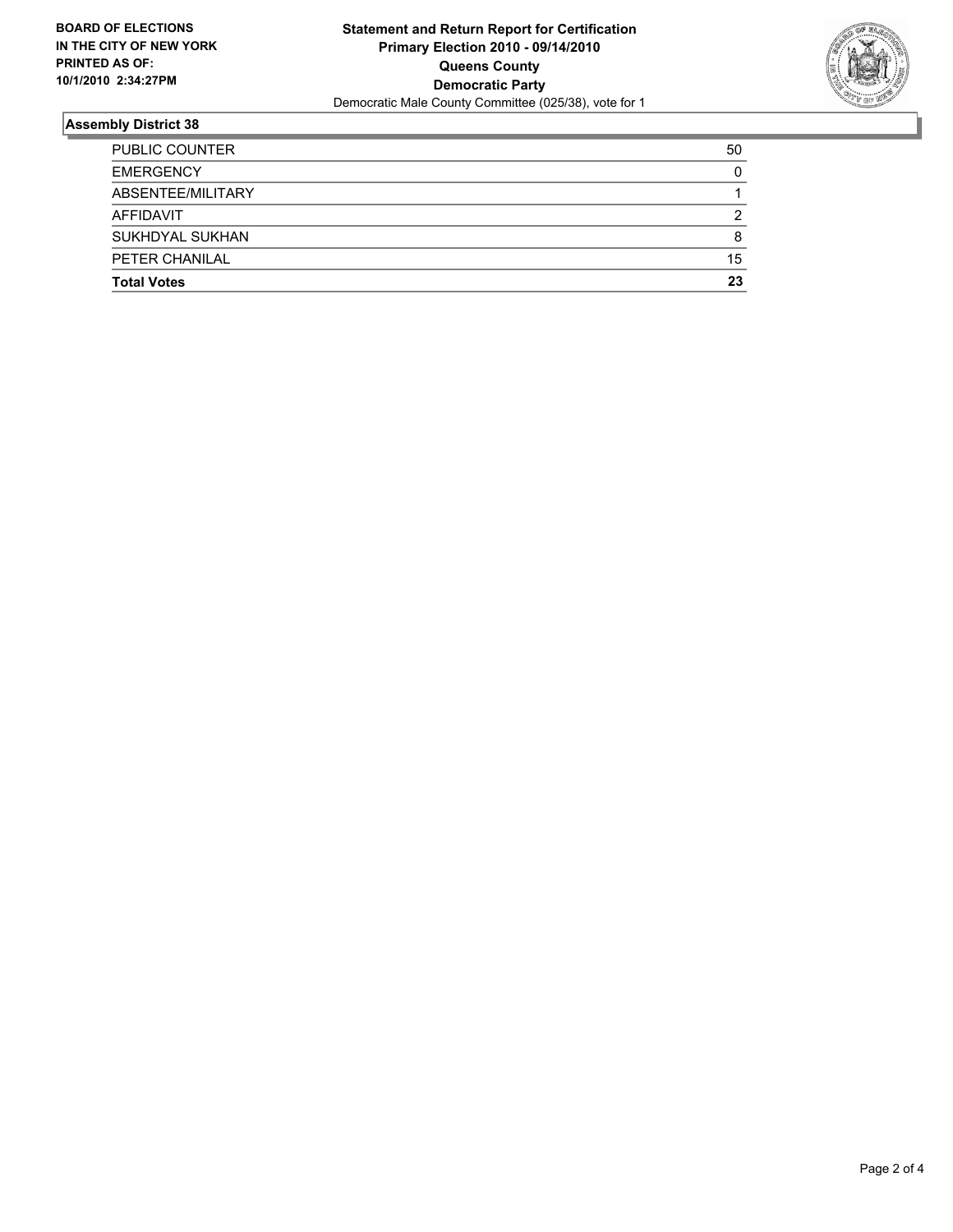## **Statement and Return Report for Certification Primary Election 2010 - 09/14/2010 Queens County Democratic Party** Democratic Male County Committee (025/38), vote for 1

#### **Total for Democratic Male County Committee (025/38) - Queens County**

| <b>PUBLIC COUNTER</b> | 50 |
|-----------------------|----|
| <b>EMERGENCY</b>      | 0  |
| ABSENTEE/MILITARY     |    |
| AFFIDAVIT             | 2  |
| SUKHDYAL SUKHAN       | 8  |
| PETER CHANILAL        | 15 |
| <b>Total Votes</b>    | 23 |

We certify this statement to be correct, and have caused the same to be attested by the signatures of the members of the board, or a majority thereof, on

Secretary **Chairman** 

Canvassing Board

Canvassing Board **Canvassing Board** Canvassing Board **Deputy Chief Clerk** 

Chief Clerk

Page 3 of 4

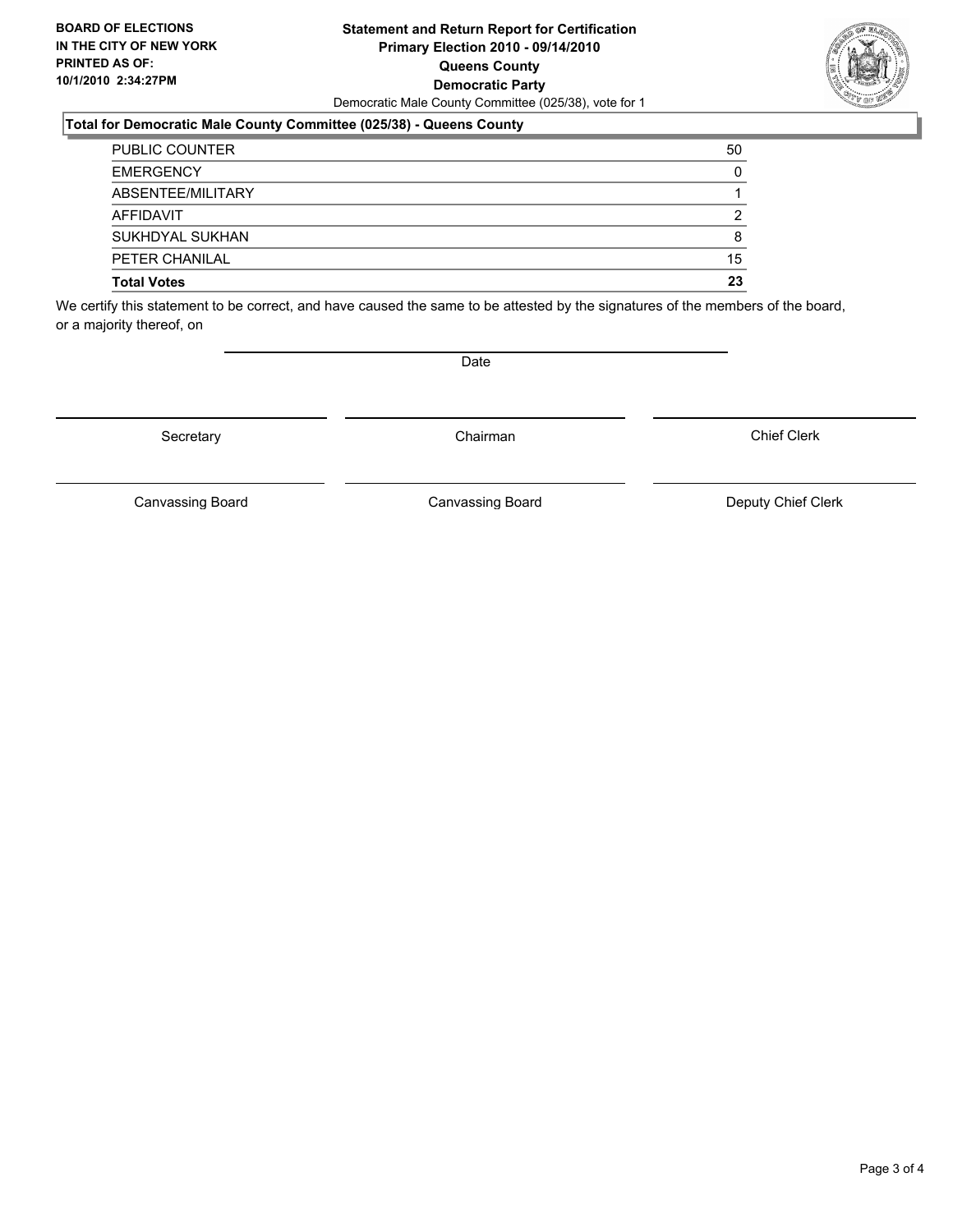**Statement and Return Report for Certification Primary Election 2010 - 09/14/2010 Queens County Democratic Party** Democratic Male County Committee (025/38), vote for 1

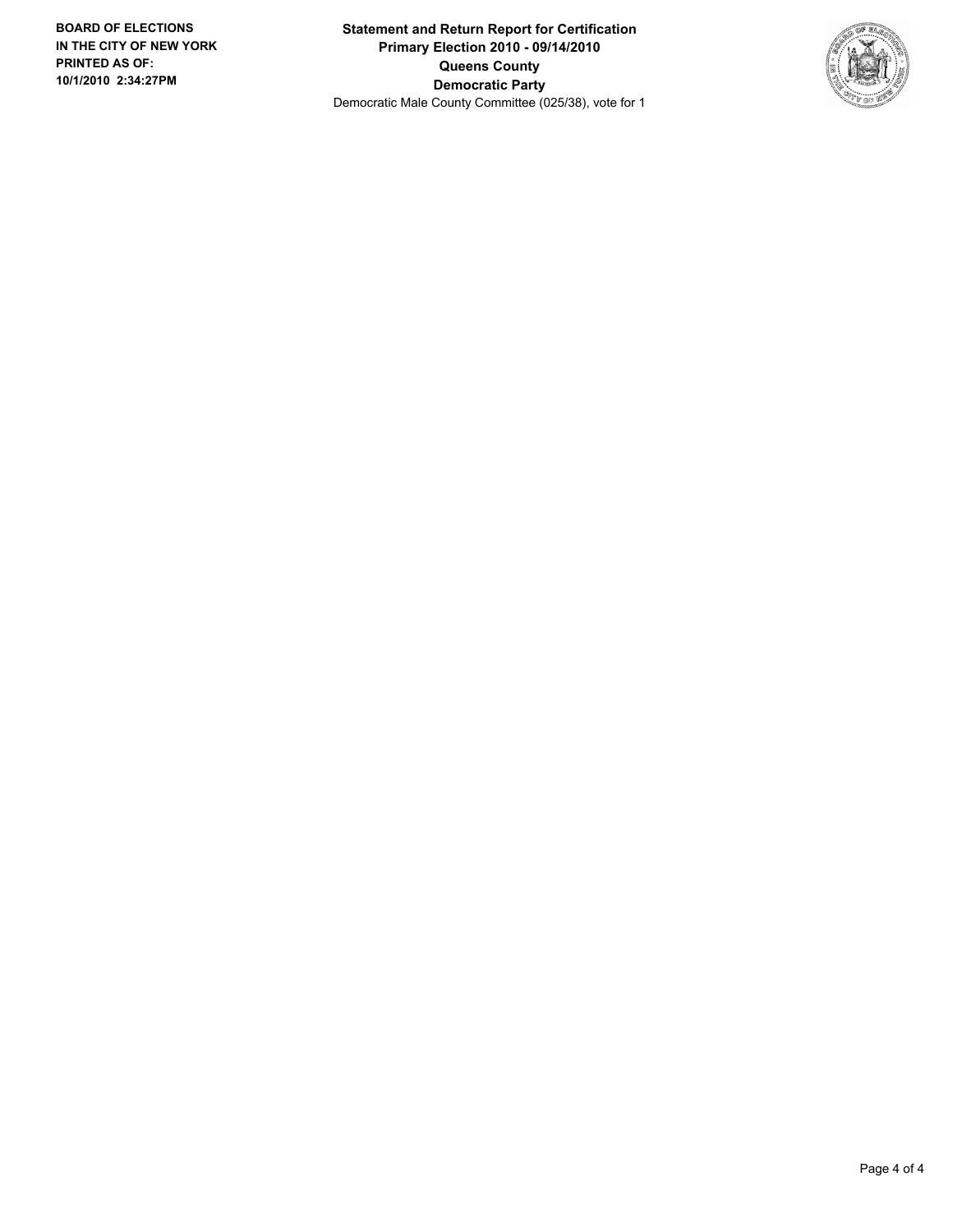

# **Primary Election 2010 - 09/14/2010 Queens County - Democratic Party**

Democratic Male County Committee 026/38 Vote for 1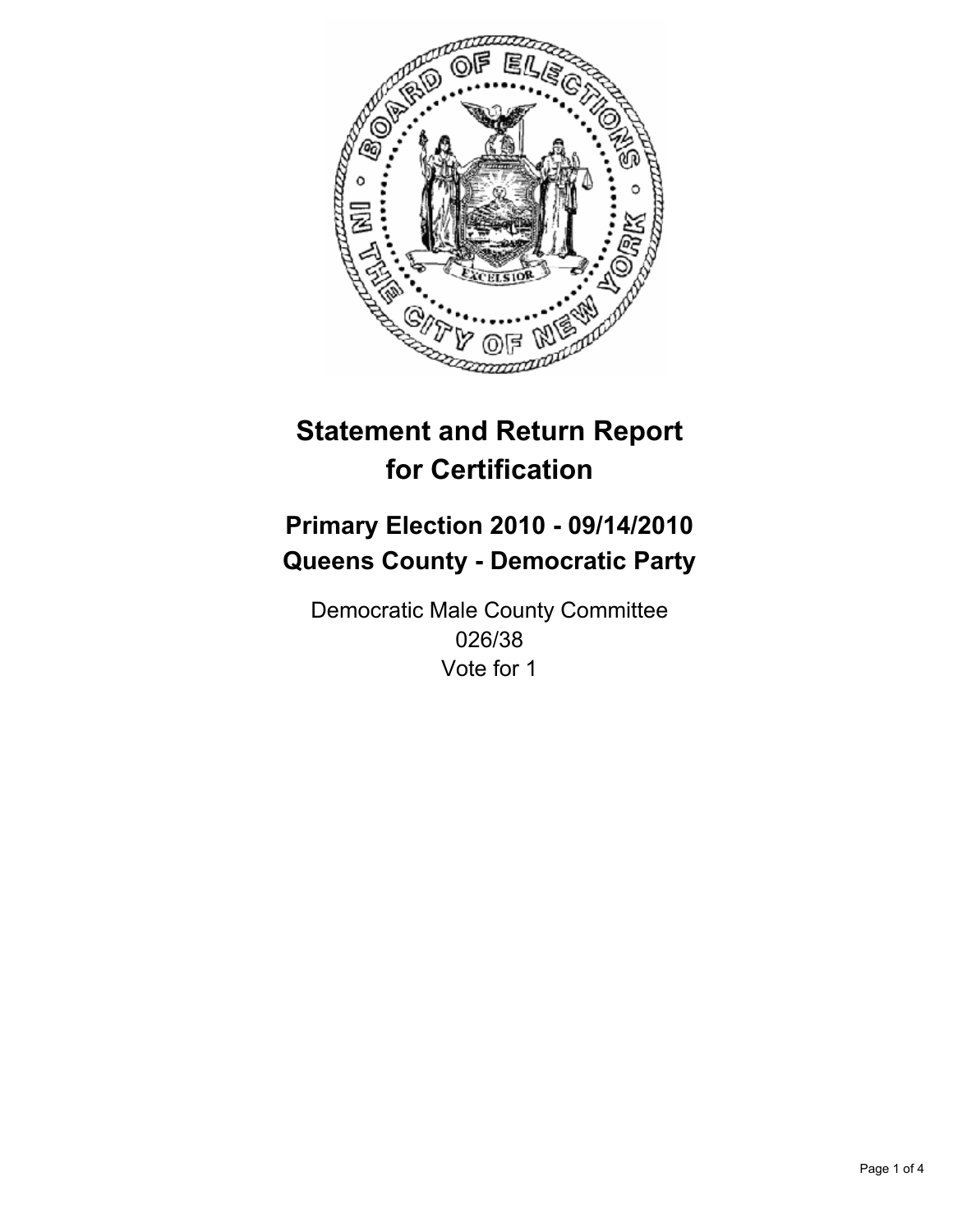

| <b>Total Votes</b>       | 19 |
|--------------------------|----|
| <b>JONATHAN CHANILAL</b> | 13 |
| KAWALL SUKHU             | 6  |
| AFFIDAVIT                |    |
| ABSENTEE/MILITARY        | 0  |
| <b>EMERGENCY</b>         | 0  |
| PUBLIC COUNTER           | 35 |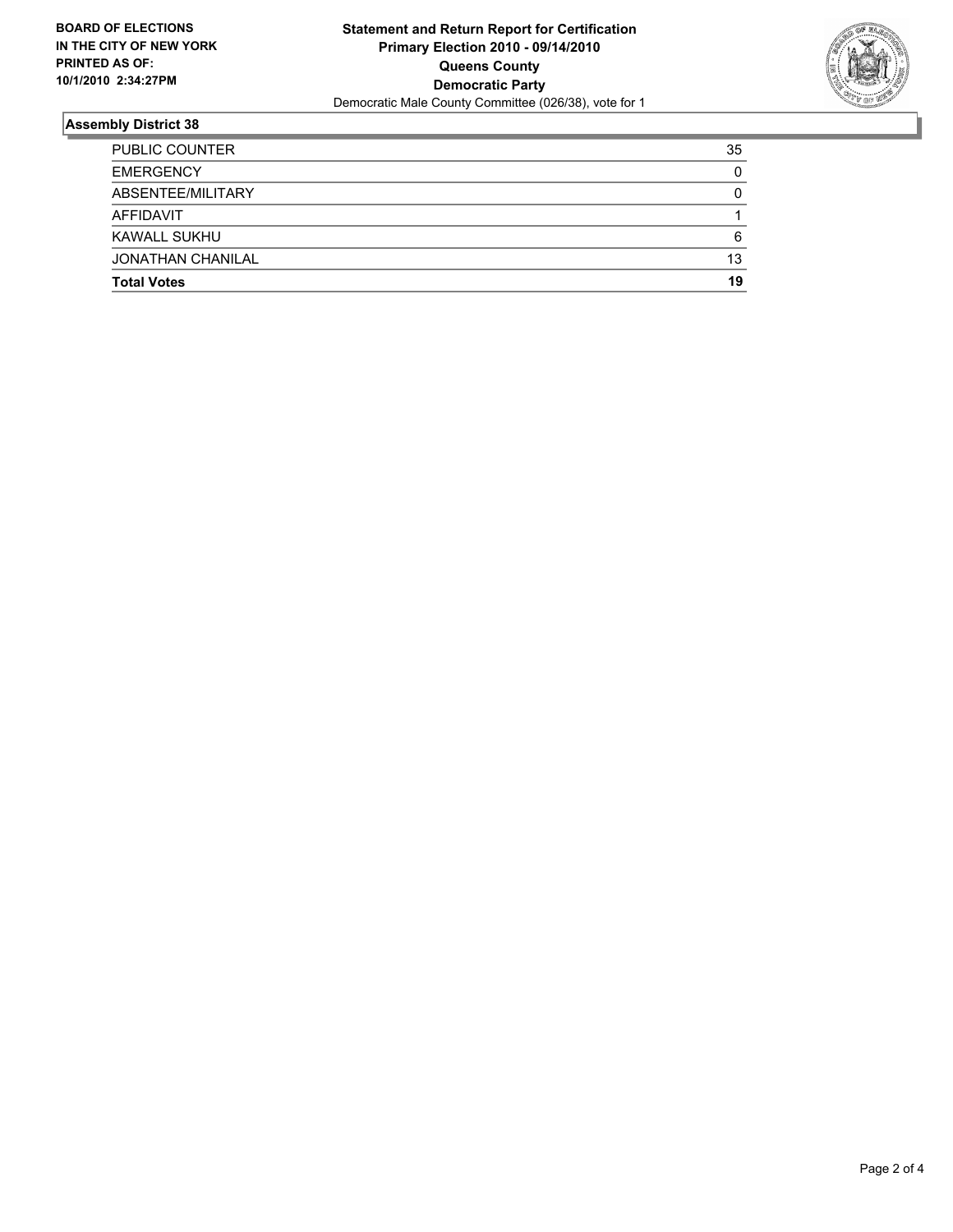## **Statement and Return Report for Certification Primary Election 2010 - 09/14/2010 Queens County Democratic Party** Democratic Male County Committee (026/38), vote for 1

#### **Total for Democratic Male County Committee (026/38) - Queens County**

| <b>Total Votes</b>       | 19 |
|--------------------------|----|
| <b>JONATHAN CHANILAL</b> | 13 |
| KAWALL SUKHU             | 6  |
| AFFIDAVIT                |    |
| ABSENTEE/MILITARY        | 0  |
| <b>EMERGENCY</b>         | 0  |
| <b>PUBLIC COUNTER</b>    | 35 |

We certify this statement to be correct, and have caused the same to be attested by the signatures of the members of the board, or a majority thereof, on

Secretary **Chairman** 

Canvassing Board

Canvassing Board **Canvassing Board** Canvassing Board **Deputy Chief Clerk** 

Chief Clerk

Page 3 of 4

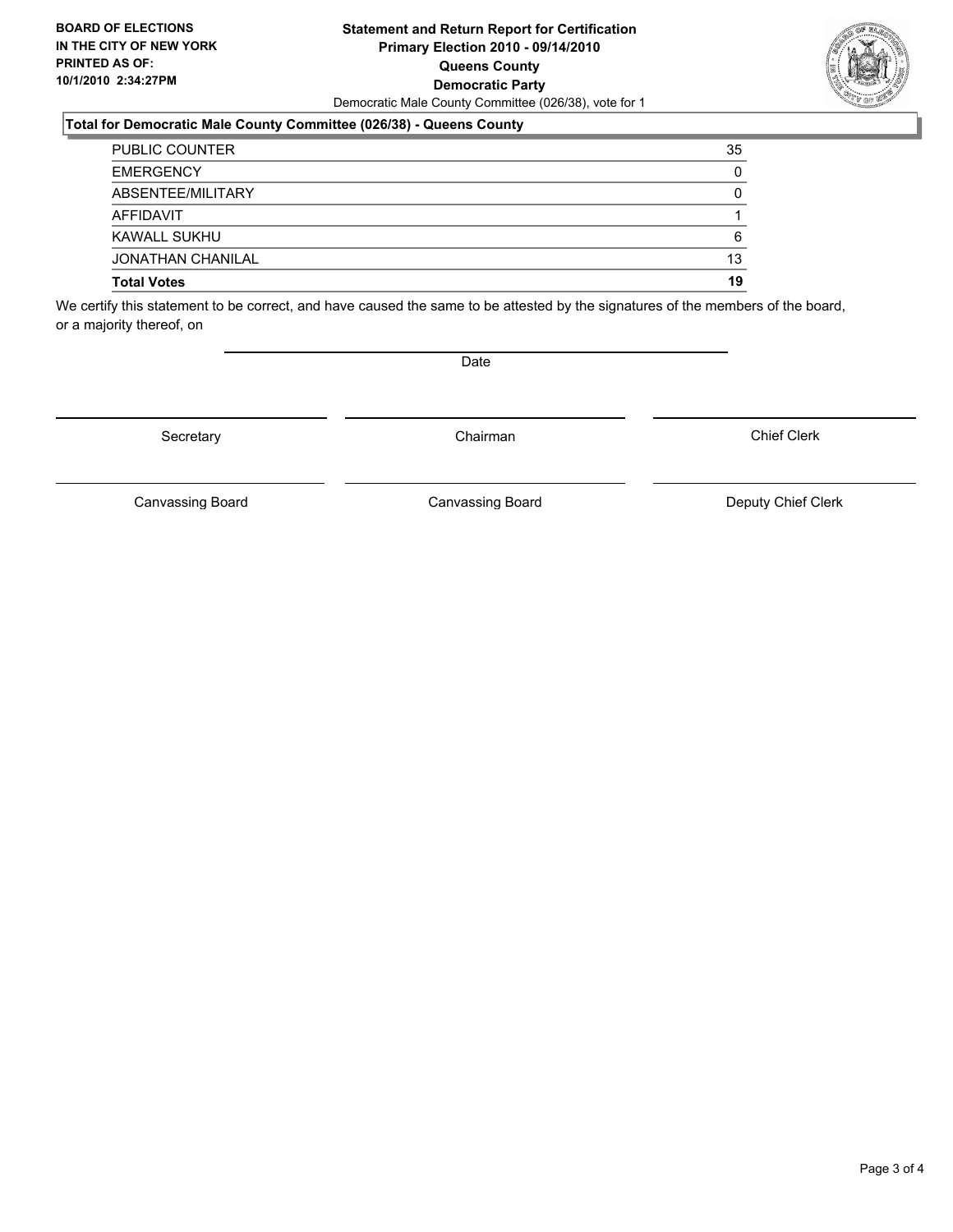**Statement and Return Report for Certification Primary Election 2010 - 09/14/2010 Queens County Democratic Party** Democratic Male County Committee (026/38), vote for 1

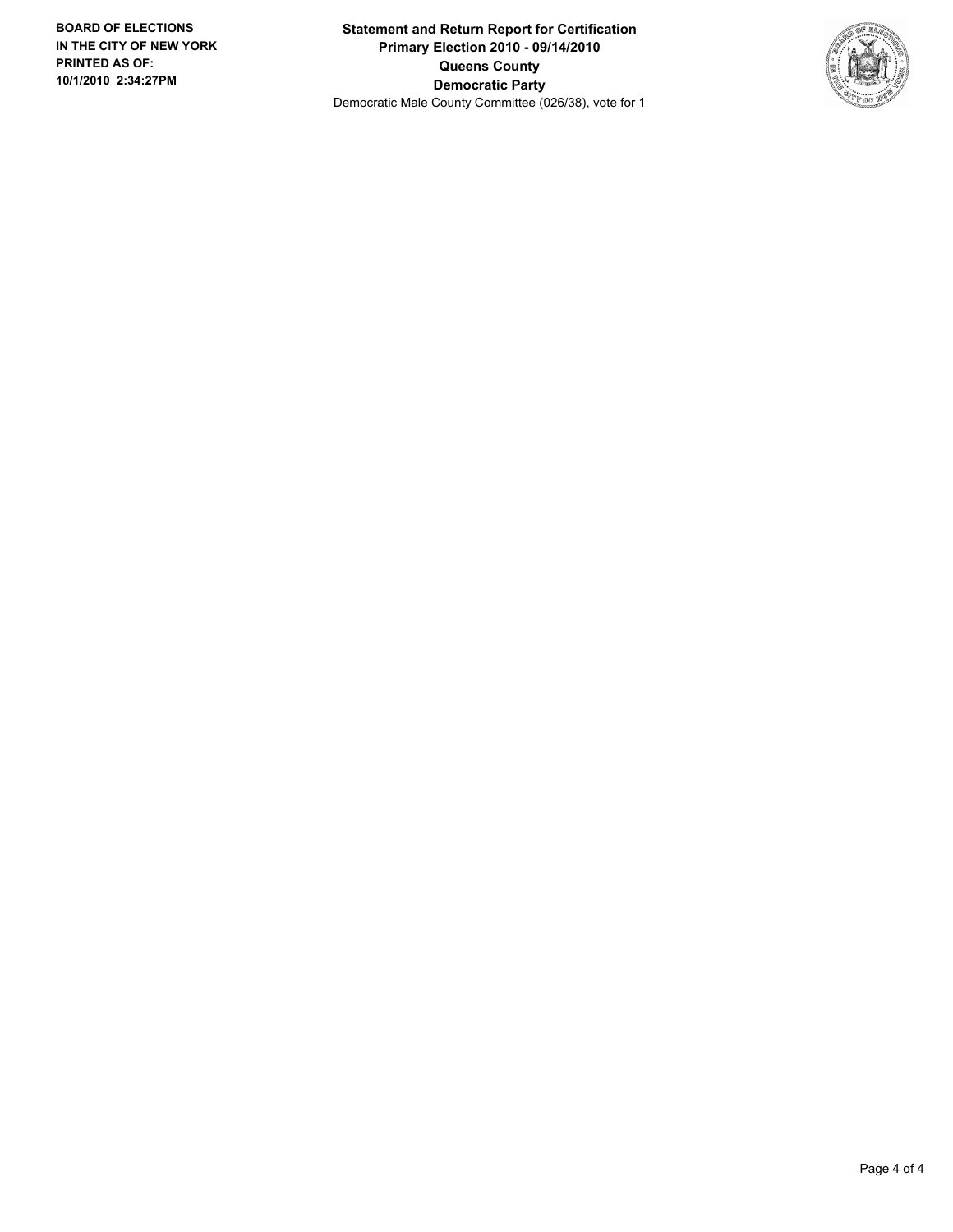

# **Primary Election 2010 - 09/14/2010 Queens County - Democratic Party**

Democratic Male County Committee 027/38 Vote for 1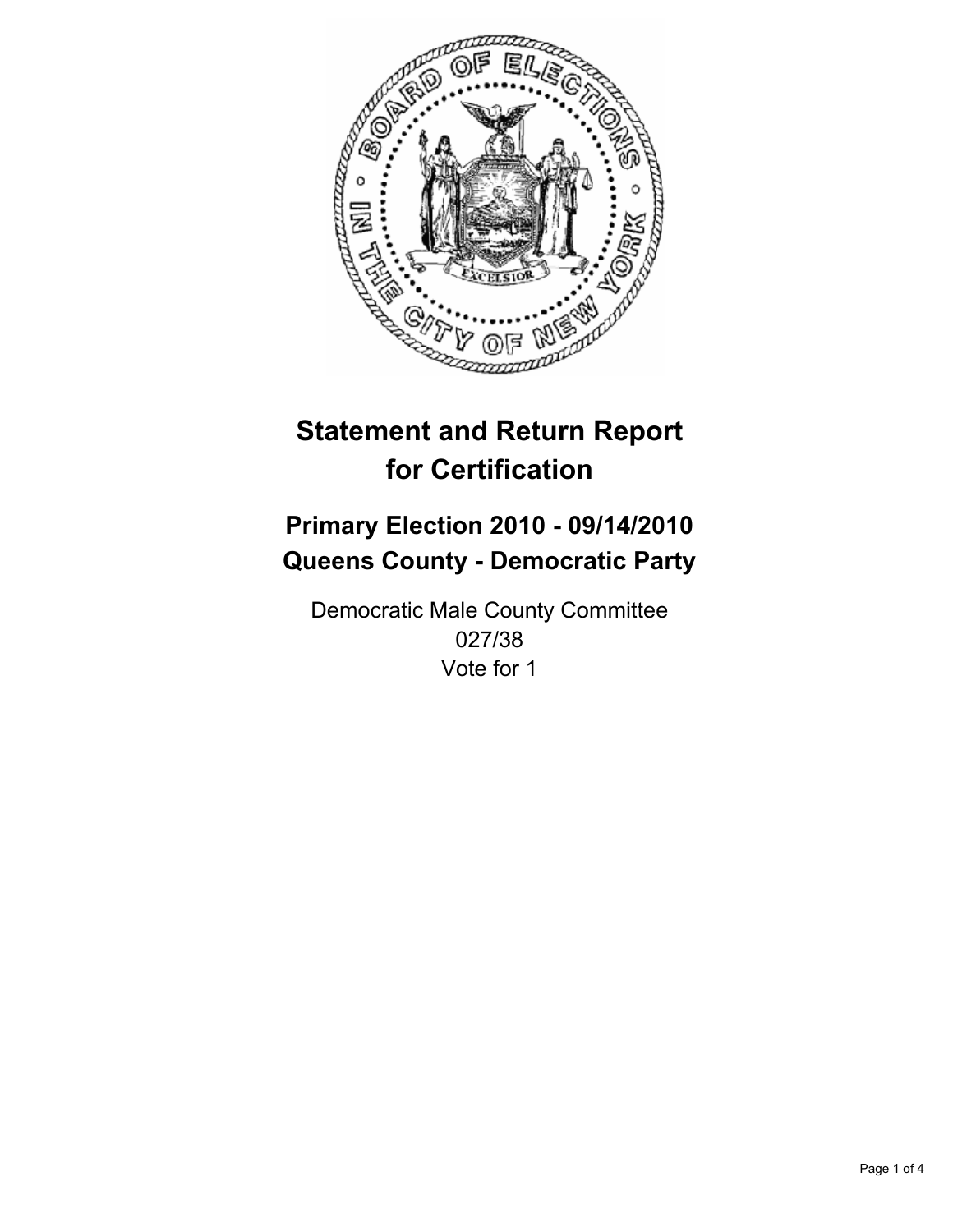

| <b>PUBLIC COUNTER</b>    | 39 |
|--------------------------|----|
| <b>EMERGENCY</b>         | 0  |
| ABSENTEE/MILITARY        |    |
| AFFIDAVIT                | 0  |
| <b>HARRICHAN RAMJEET</b> | 9  |
| <b>CLIFFORD ARMOGAN</b>  | 16 |
| <b>Total Votes</b>       | 25 |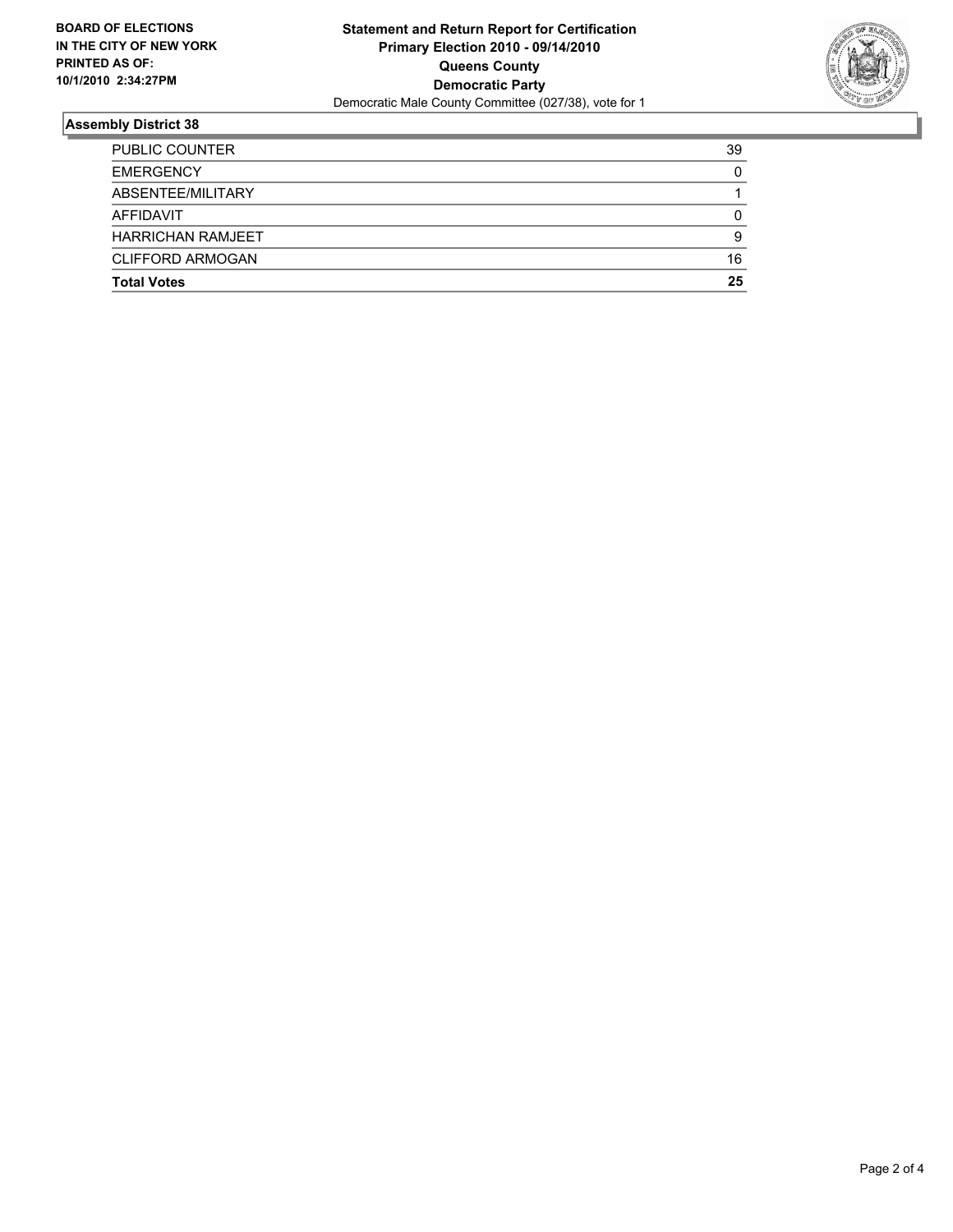## **Statement and Return Report for Certification Primary Election 2010 - 09/14/2010 Queens County Democratic Party** Democratic Male County Committee (027/38), vote for 1

#### **Total for Democratic Male County Committee (027/38) - Queens County**

| <b>Total Votes</b>       | 25 |
|--------------------------|----|
| <b>CLIFFORD ARMOGAN</b>  | 16 |
| <b>HARRICHAN RAMJEET</b> | 9  |
| AFFIDAVIT                | 0  |
| ABSENTEE/MILITARY        | 1  |
| <b>EMERGENCY</b>         | 0  |
| <b>PUBLIC COUNTER</b>    | 39 |

We certify this statement to be correct, and have caused the same to be attested by the signatures of the members of the board, or a majority thereof, on

Secretary **Chairman** 

Date

Canvassing Board **Canvassing Board** Canvassing Board **Deputy Chief Clerk** 

Canvassing Board

Chief Clerk

Page 3 of 4

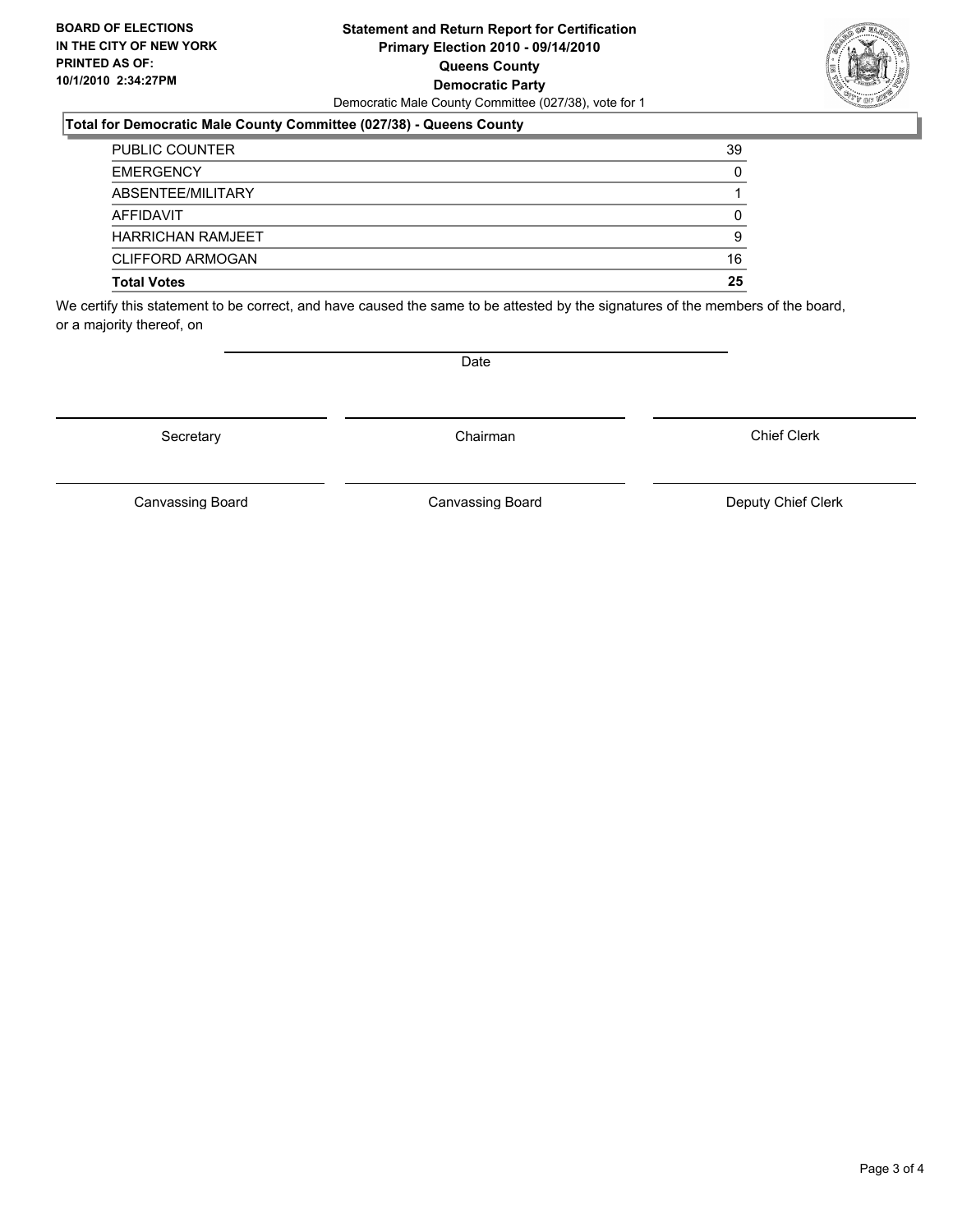**Statement and Return Report for Certification Primary Election 2010 - 09/14/2010 Queens County Democratic Party** Democratic Male County Committee (027/38), vote for 1

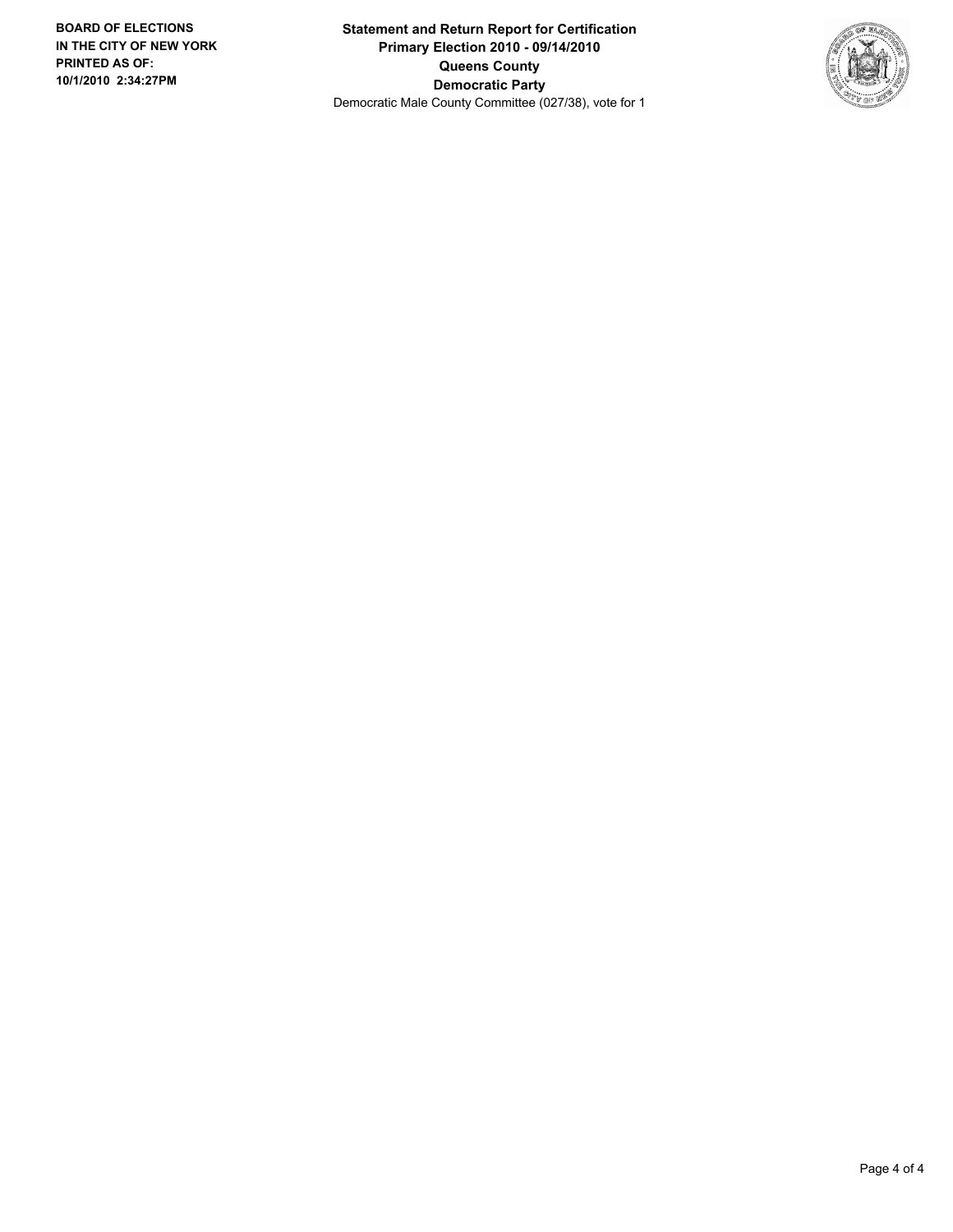

## **Primary Election 2010 - 09/14/2010 Queens County - Democratic Party**

Democratic Male County Committee 028/38 Vote for 2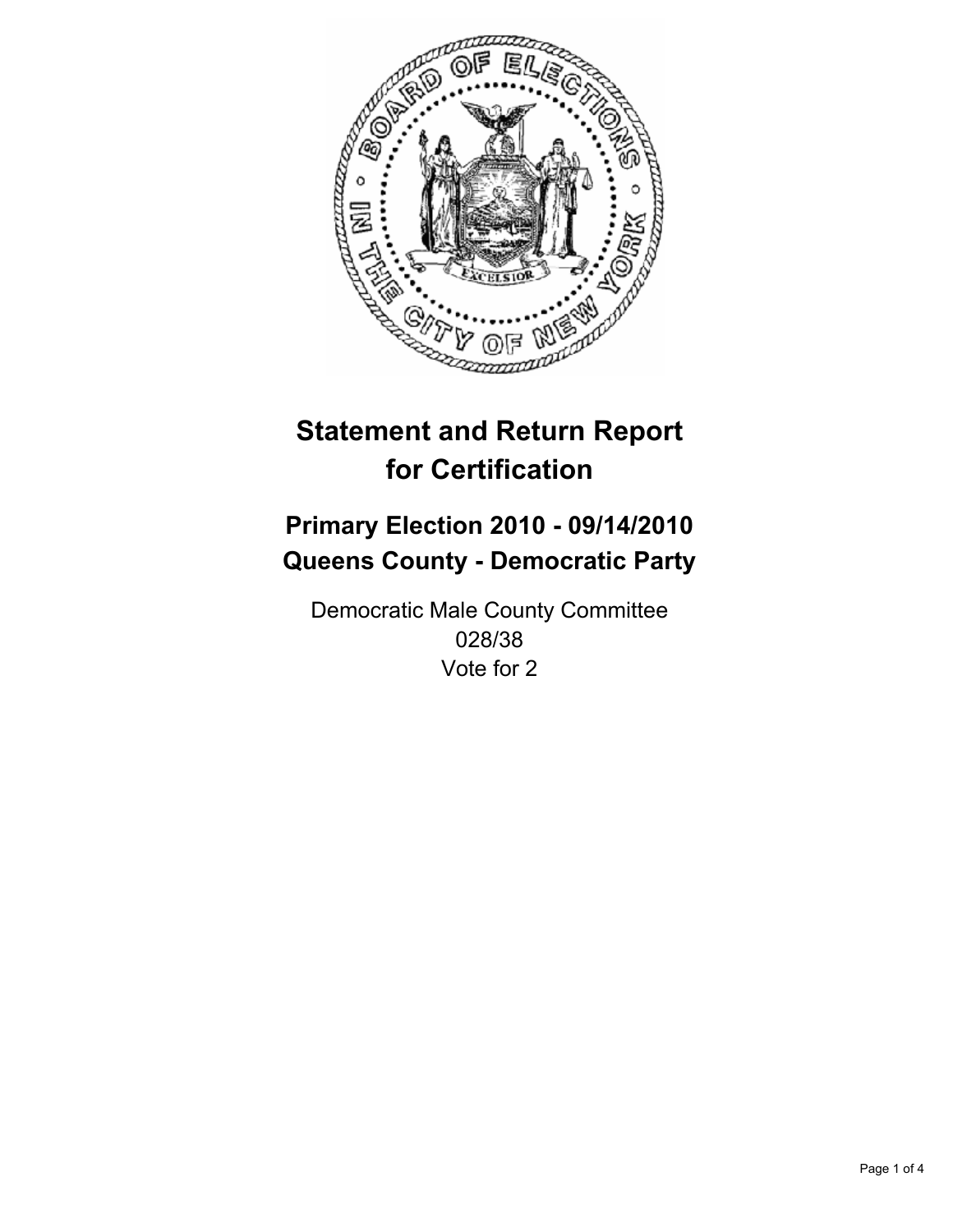

| <b>PUBLIC COUNTER</b> | 58 |
|-----------------------|----|
| <b>EMERGENCY</b>      | 0  |
| ABSENTEE/MILITARY     | 1  |
| <b>AFFIDAVIT</b>      | 0  |
| <b>SAMAD KHAN</b>     | 22 |
| <b>MOHAMED NASIR</b>  | 20 |
| <b>TARICK DASRAT</b>  | 15 |
| <b>MANGAL SINGH</b>   | 19 |
| <b>Total Votes</b>    | 76 |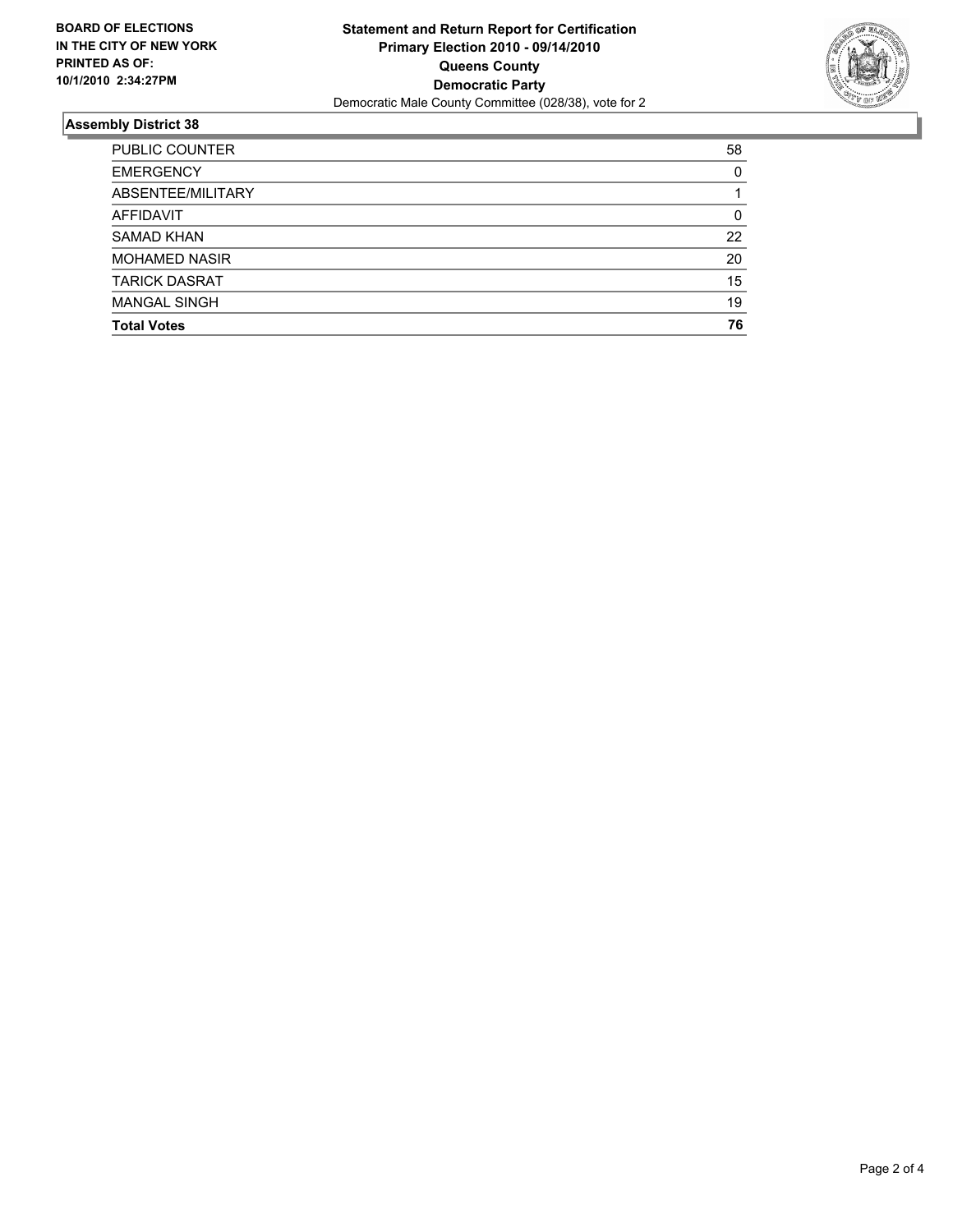## **Statement and Return Report for Certification Primary Election 2010 - 09/14/2010 Queens County Democratic Party** Democratic Male County Committee (028/38), vote for 2

## **Total for Democratic Male County Committee (028/38) - Queens County**

| <b>PUBLIC COUNTER</b> | 58 |
|-----------------------|----|
| <b>EMERGENCY</b>      | 0  |
| ABSENTEE/MILITARY     |    |
| <b>AFFIDAVIT</b>      | 0  |
| SAMAD KHAN            | 22 |
| <b>MOHAMED NASIR</b>  | 20 |
| <b>TARICK DASRAT</b>  | 15 |
| <b>MANGAL SINGH</b>   | 19 |
| <b>Total Votes</b>    | 76 |

We certify this statement to be correct, and have caused the same to be attested by the signatures of the members of the board, or a majority thereof, on

Secretary **Chairman** 

Canvassing Board

Canvassing Board **Canvassing Board** Canvassing Board **Deputy Chief Clerk** 

Chief Clerk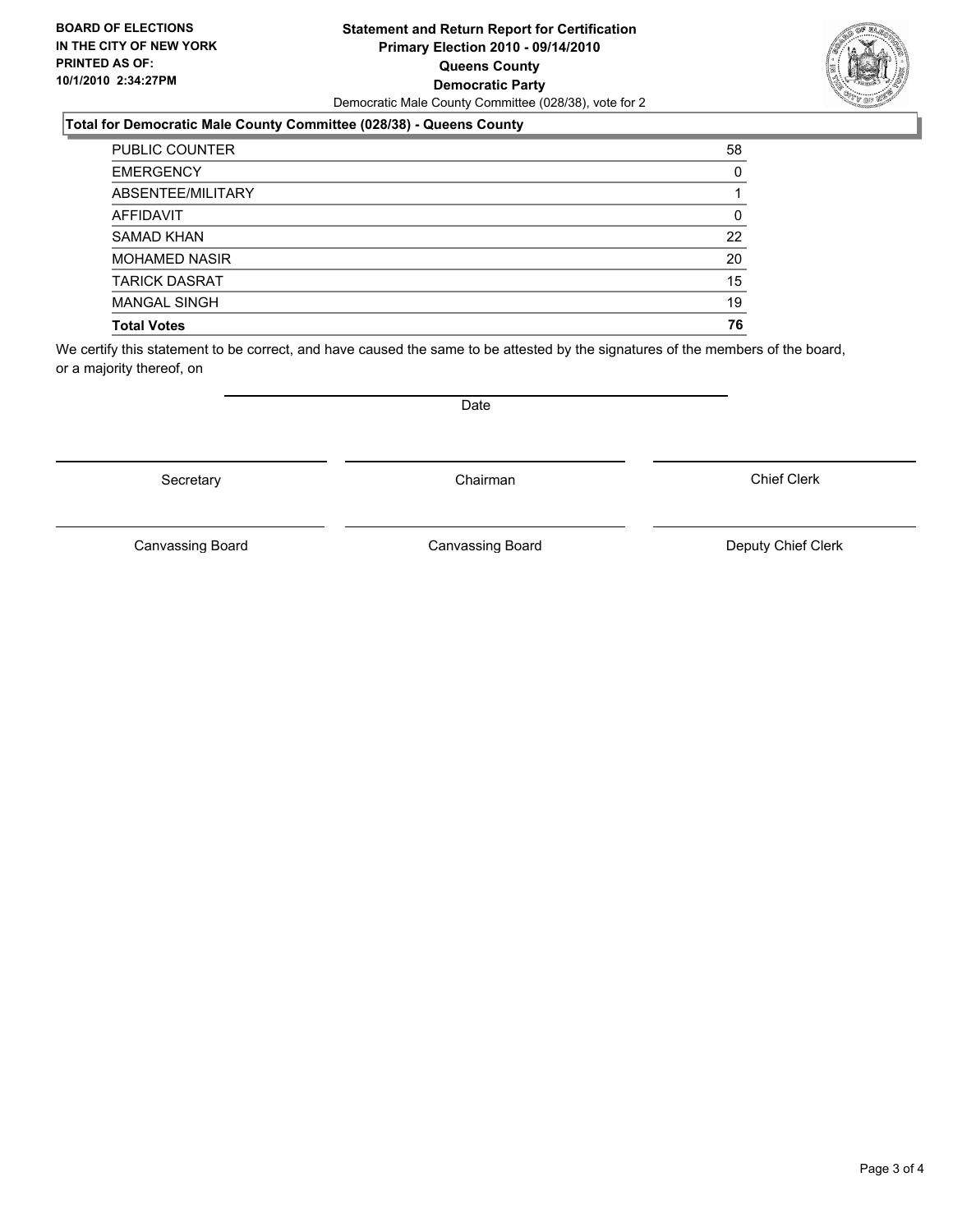**Statement and Return Report for Certification Primary Election 2010 - 09/14/2010 Queens County Democratic Party** Democratic Male County Committee (028/38), vote for 2

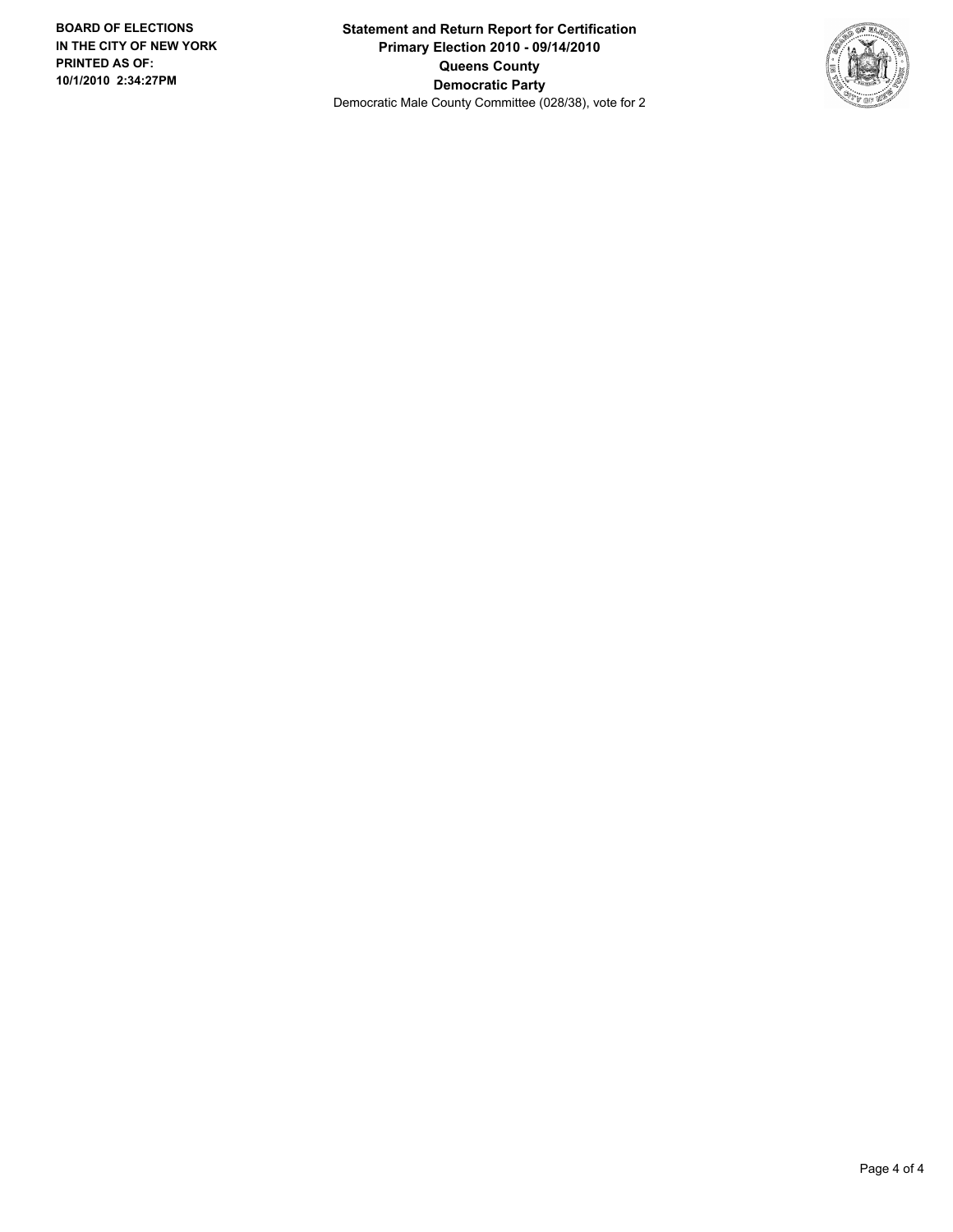

## **Primary Election 2010 - 09/14/2010 Queens County - Democratic Party**

Democratic Male County Committee 029/38 Vote for 2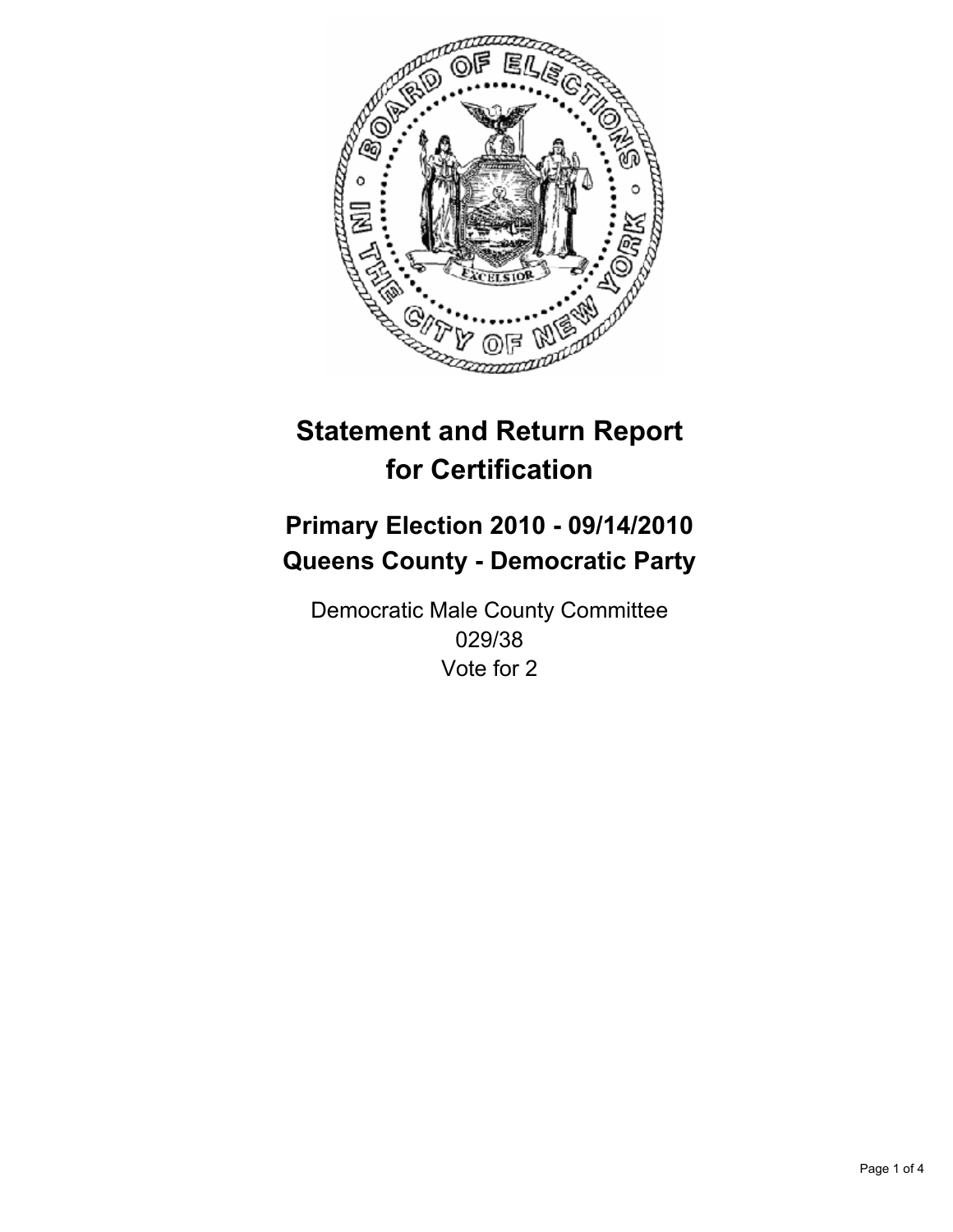

| <b>Total Votes</b>        | 65 |
|---------------------------|----|
| <b>MAHADEO PERSAUD</b>    | 16 |
| <b>CHAN RAPHAL</b>        | 15 |
| <b>DEVINDRA PERSAUD</b>   | 13 |
| <b>HARRIPAL S PERSAUD</b> | 21 |
| AFFIDAVIT                 | 0  |
| ABSENTEE/MILITARY         | 3  |
| <b>EMERGENCY</b>          | 0  |
| PUBLIC COUNTER            | 75 |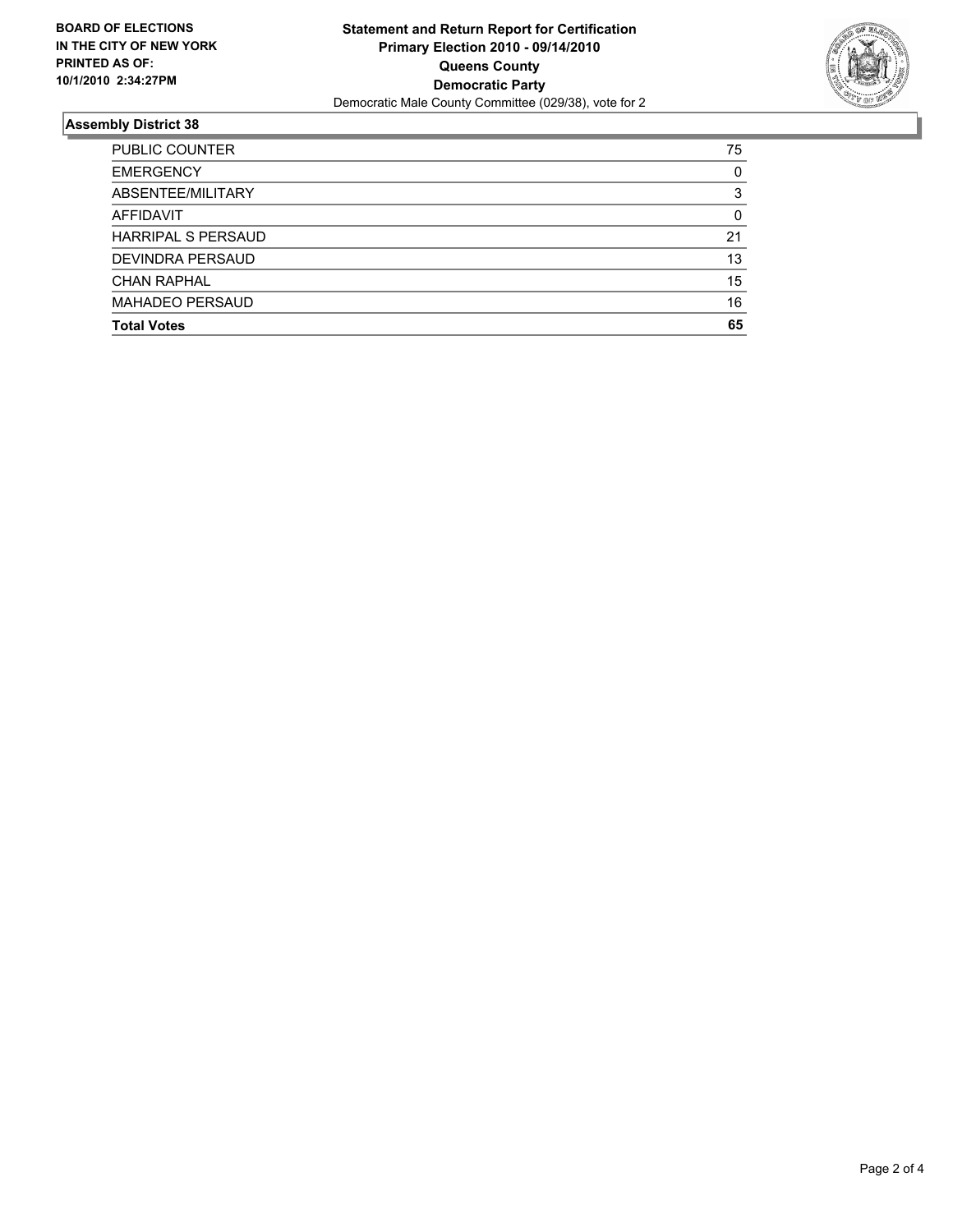## **Statement and Return Report for Certification Primary Election 2010 - 09/14/2010 Queens County Democratic Party** Democratic Male County Committee (029/38), vote for 2

## **Total for Democratic Male County Committee (029/38) - Queens County**

| <b>PUBLIC COUNTER</b>     | 75       |
|---------------------------|----------|
| <b>EMERGENCY</b>          | 0        |
| ABSENTEE/MILITARY         | 3        |
| <b>AFFIDAVIT</b>          | $\Omega$ |
| <b>HARRIPAL S PERSAUD</b> | 21       |
| <b>DEVINDRA PERSAUD</b>   | 13       |
| <b>CHAN RAPHAL</b>        | 15       |
| <b>MAHADEO PERSAUD</b>    | 16       |
| <b>Total Votes</b>        | 65       |

We certify this statement to be correct, and have caused the same to be attested by the signatures of the members of the board, or a majority thereof, on

Secretary **Chairman** 

Canvassing Board **Canvassing Board** Canvassing Board **Deputy Chief Clerk** 

Chief Clerk

Page 3 of 4

Canvassing Board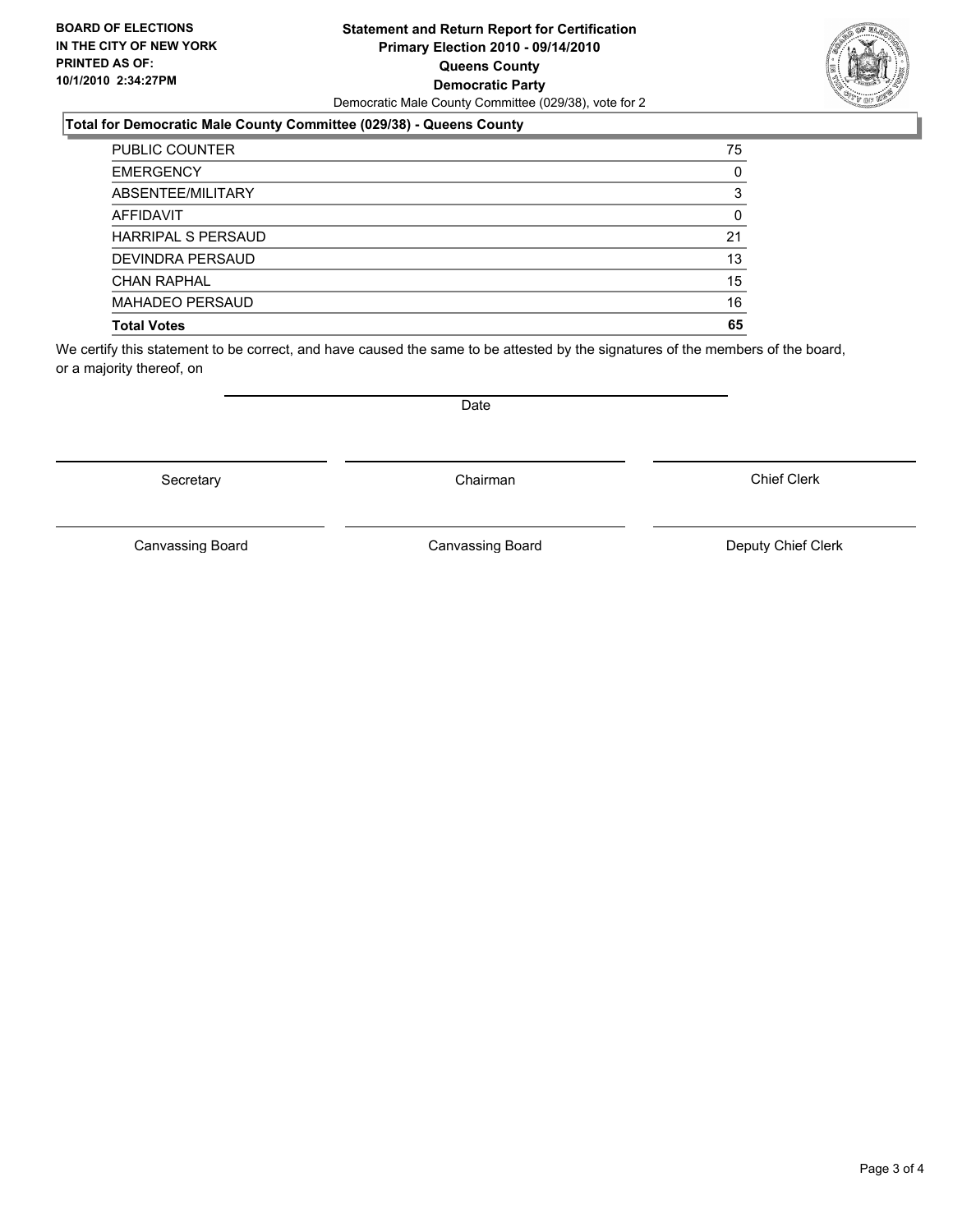**Statement and Return Report for Certification Primary Election 2010 - 09/14/2010 Queens County Democratic Party** Democratic Male County Committee (029/38), vote for 2

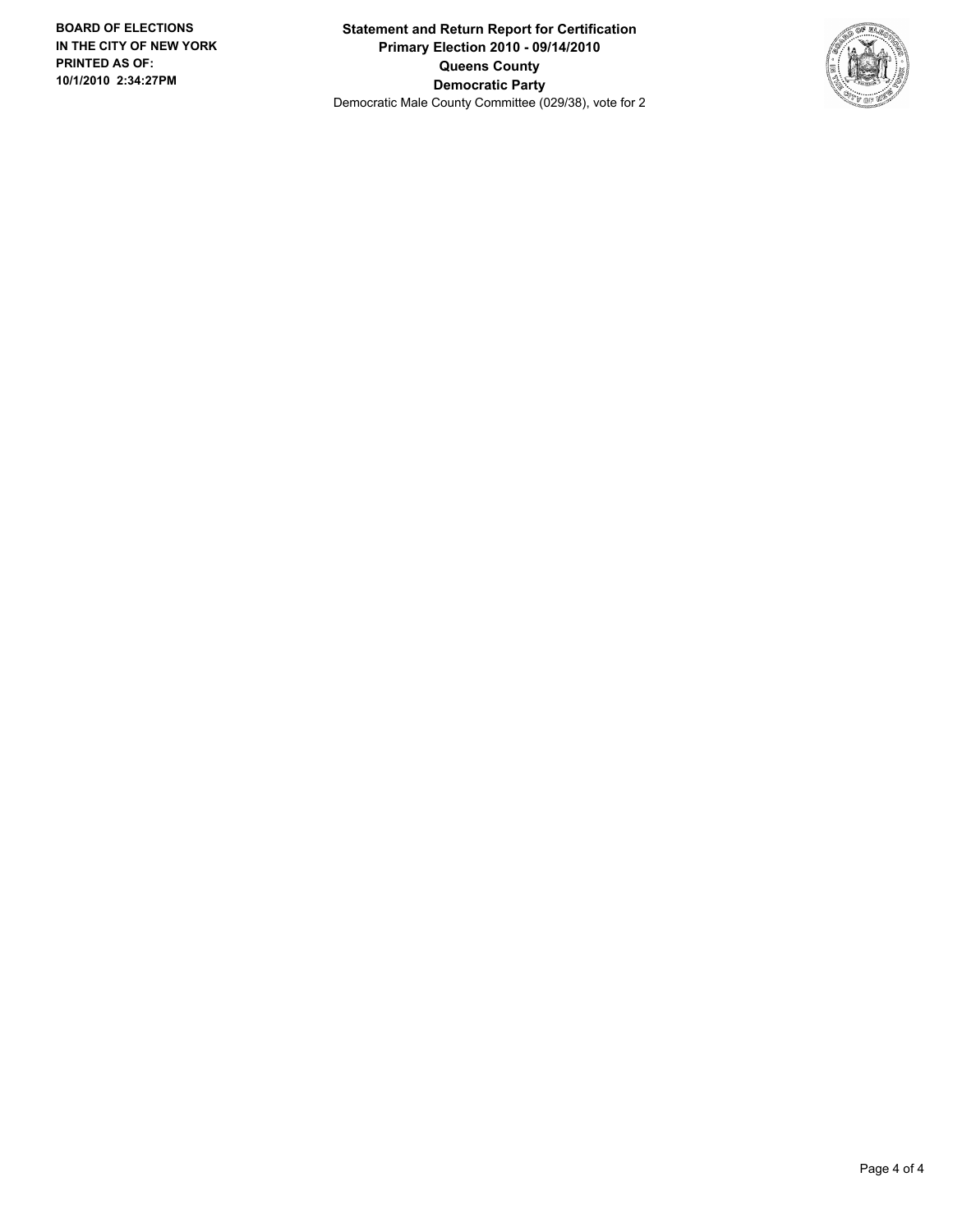

## **Primary Election 2010 - 09/14/2010 Queens County - Democratic Party**

Democratic Male County Committee 030/38 Vote for 1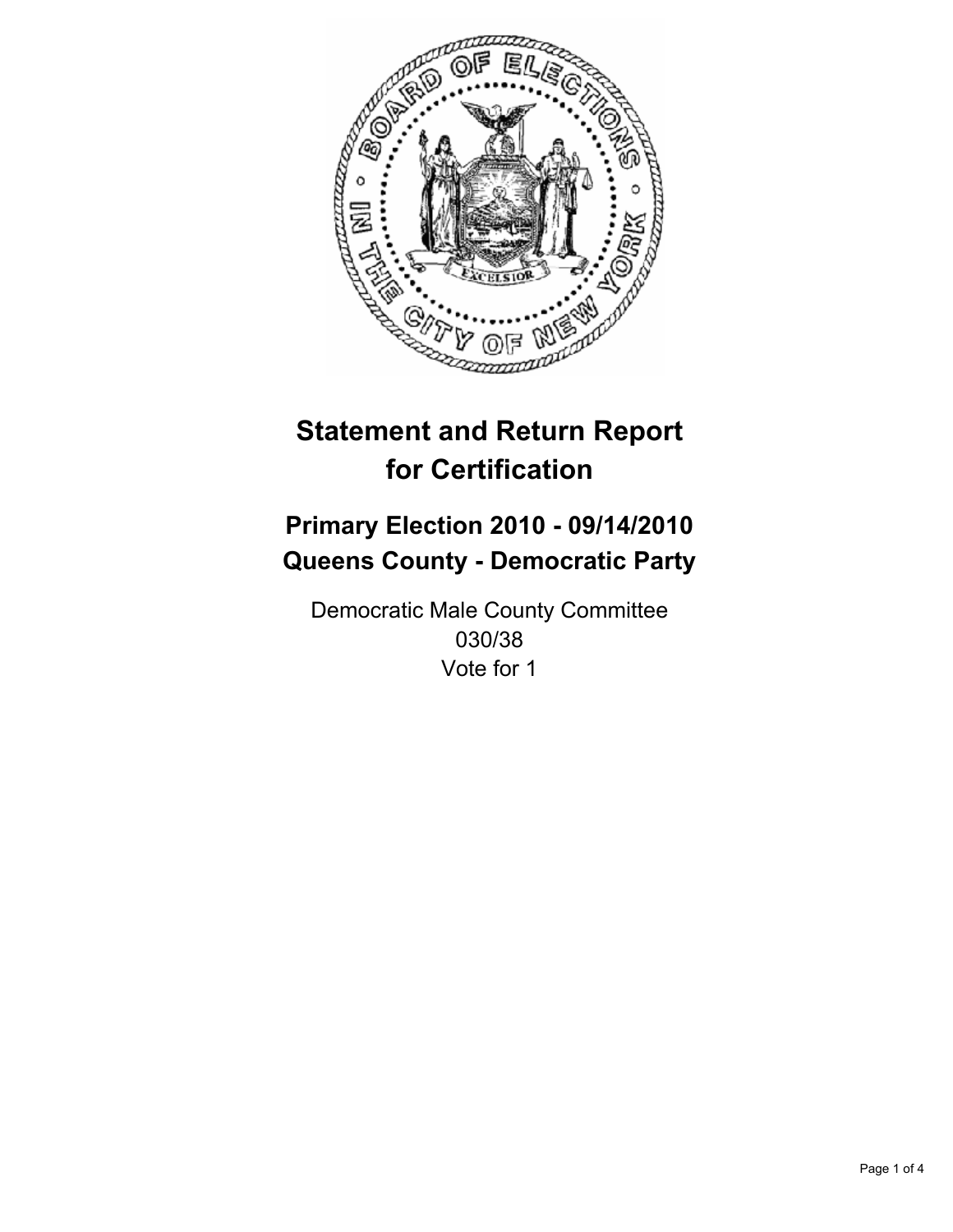

| <b>Total Votes</b>       | 28 |
|--------------------------|----|
| <b>HEMCHAND SINGH</b>    | 2  |
| <b>BASANT GOOLSARRAN</b> |    |
| <b>JOSEPH MCLAUGHLIN</b> | 25 |
| <b>AFFIDAVIT</b>         | 0  |
| ABSENTEE/MILITARY        |    |
| <b>EMERGENCY</b>         | 0  |
| <b>PUBLIC COUNTER</b>    | 49 |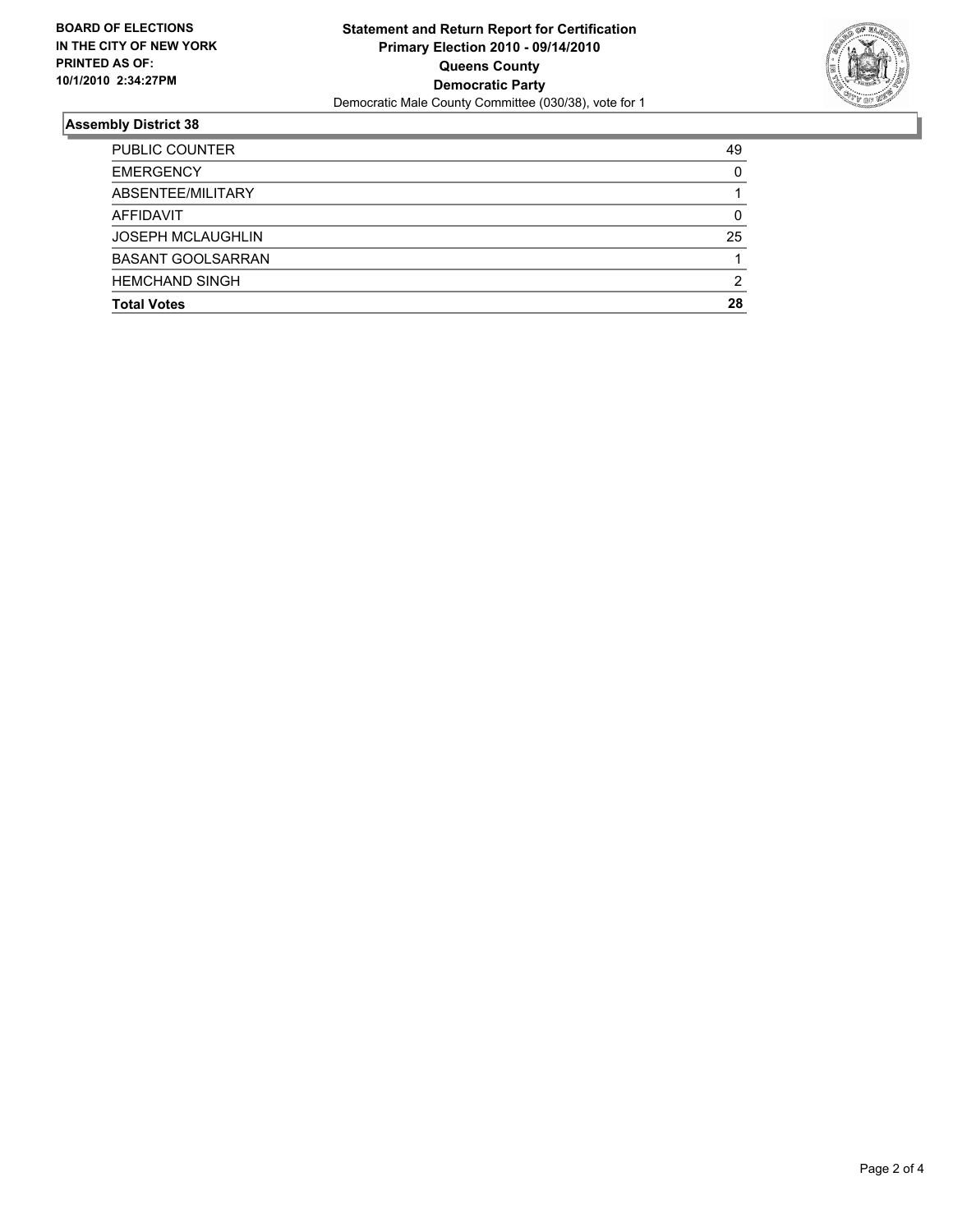## **Statement and Return Report for Certification Primary Election 2010 - 09/14/2010 Queens County Democratic Party** Democratic Male County Committee (030/38), vote for 1

## **Total for Democratic Male County Committee (030/38) - Queens County**

| <b>PUBLIC COUNTER</b>    | 49 |
|--------------------------|----|
| <b>EMERGENCY</b>         | 0  |
| ABSENTEE/MILITARY        |    |
| <b>AFFIDAVIT</b>         | 0  |
| <b>JOSEPH MCLAUGHLIN</b> | 25 |
| <b>BASANT GOOLSARRAN</b> |    |
| <b>HEMCHAND SINGH</b>    | 2  |
| <b>Total Votes</b>       | 28 |

We certify this statement to be correct, and have caused the same to be attested by the signatures of the members of the board, or a majority thereof, on

Secretary **Chairman** 

Canvassing Board Canvassing Board Canvassing Canvassing Board Deputy Chief Clerk

Chief Clerk

Canvassing Board

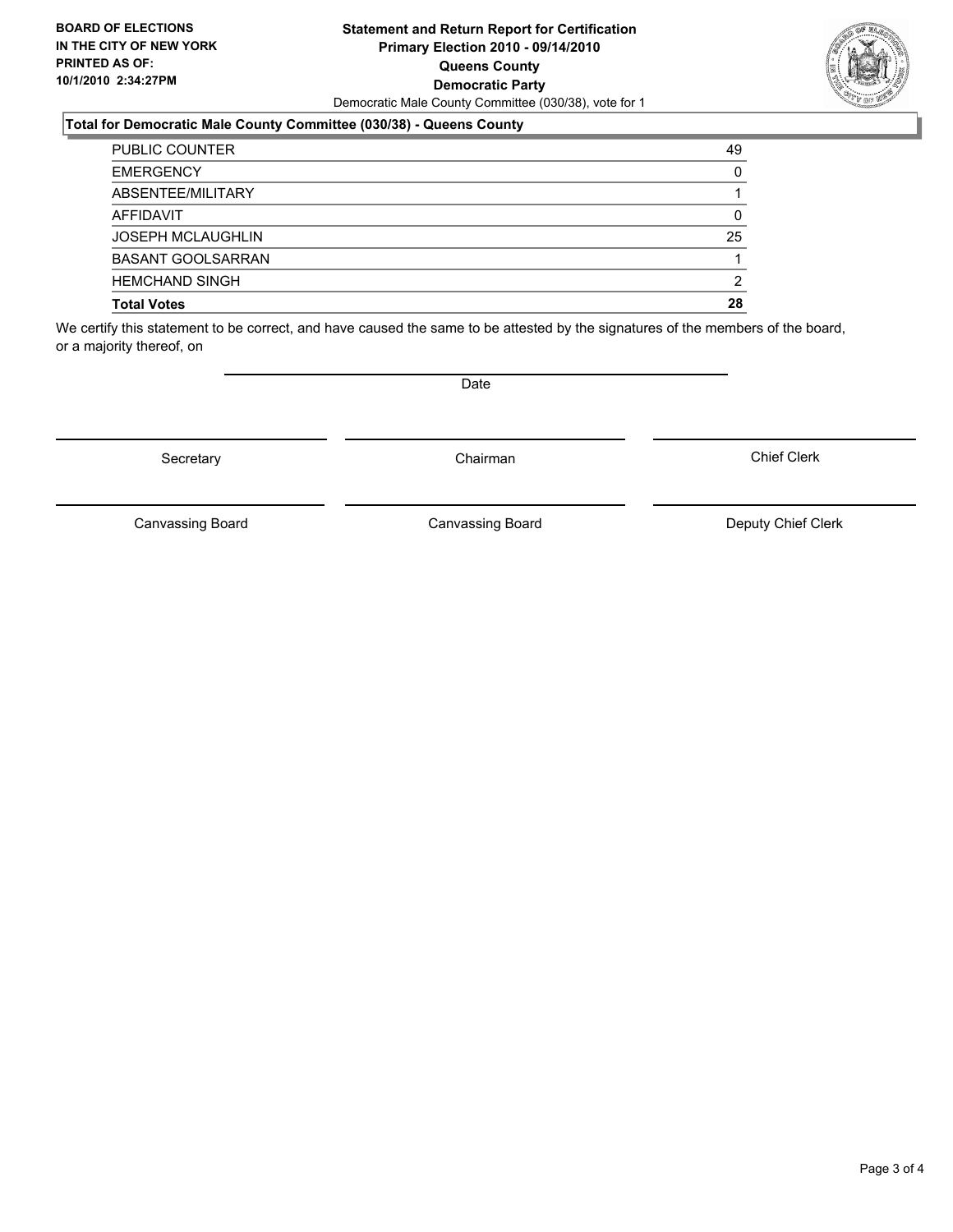**Statement and Return Report for Certification Primary Election 2010 - 09/14/2010 Queens County Democratic Party** Democratic Male County Committee (030/38), vote for 1

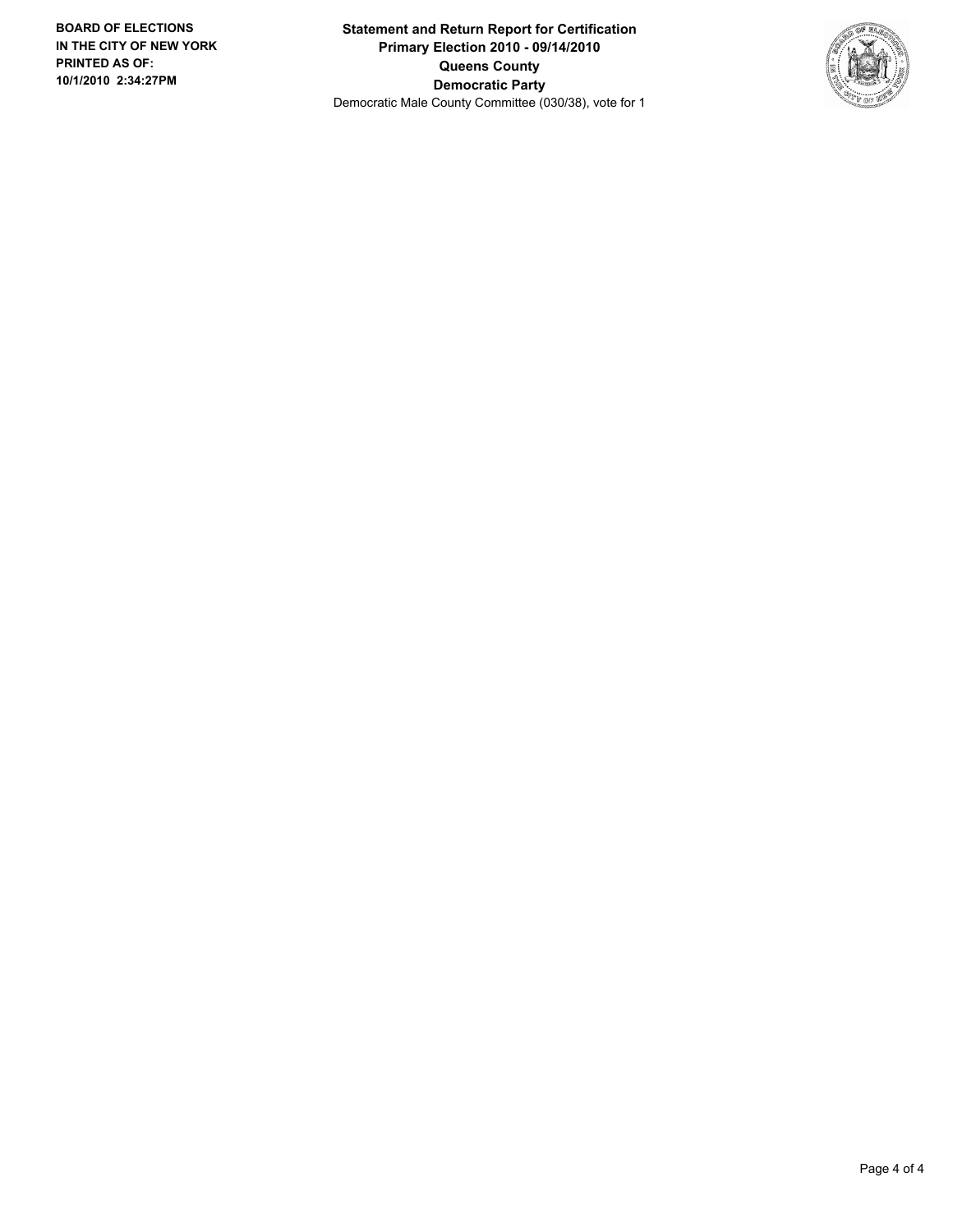

## **Primary Election 2010 - 09/14/2010 Queens County - Democratic Party**

Democratic Male County Committee 034/38 Vote for 1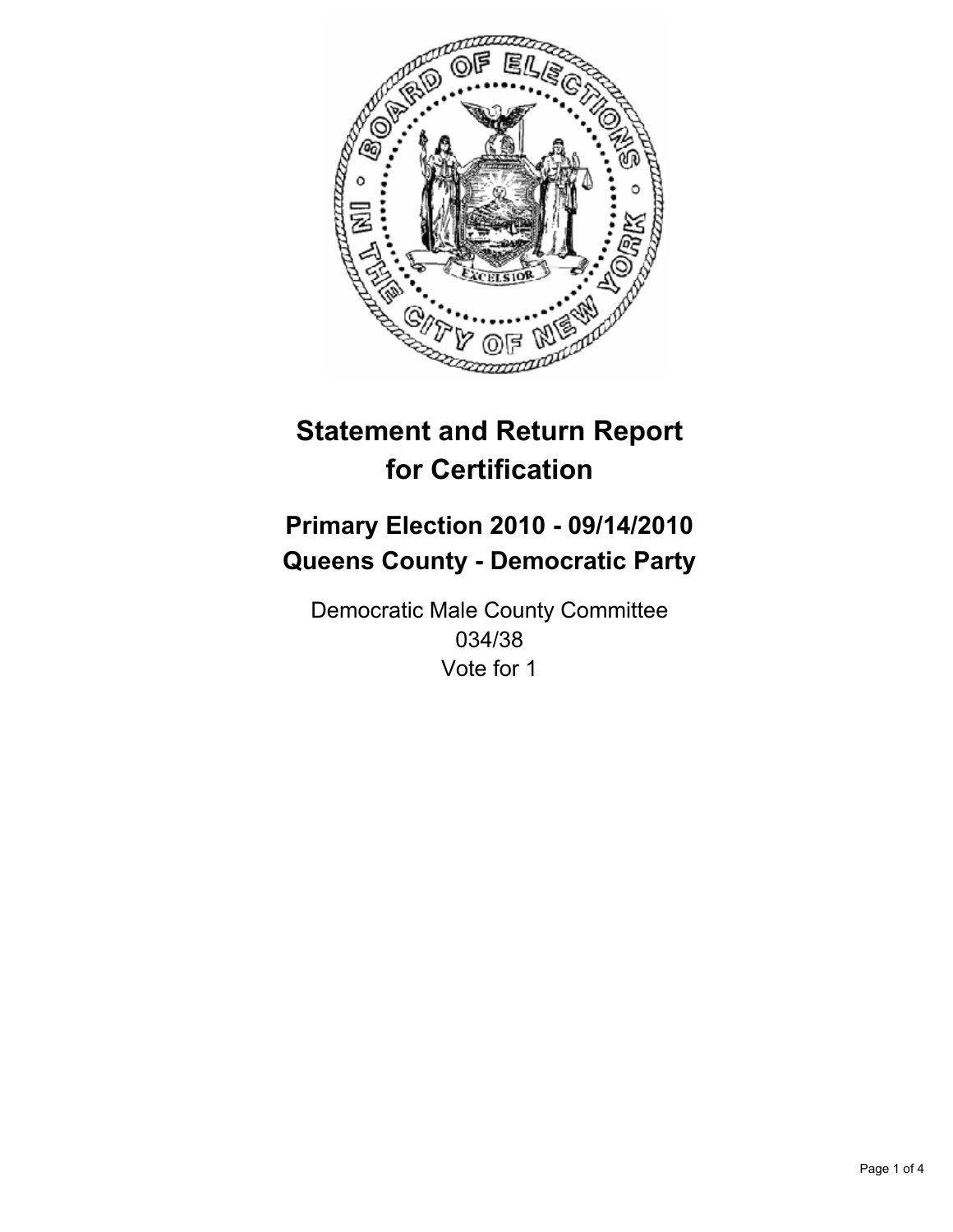

| <b>Total Votes</b>    | 26 |
|-----------------------|----|
| <b>HEMCHAND SINGH</b> | 8  |
| <b>LEO E COMPTON</b>  | 18 |
| AFFIDAVIT             | 0  |
| ABSENTEE/MILITARY     |    |
| <b>EMERGENCY</b>      | 0  |
| PUBLIC COUNTER        | 39 |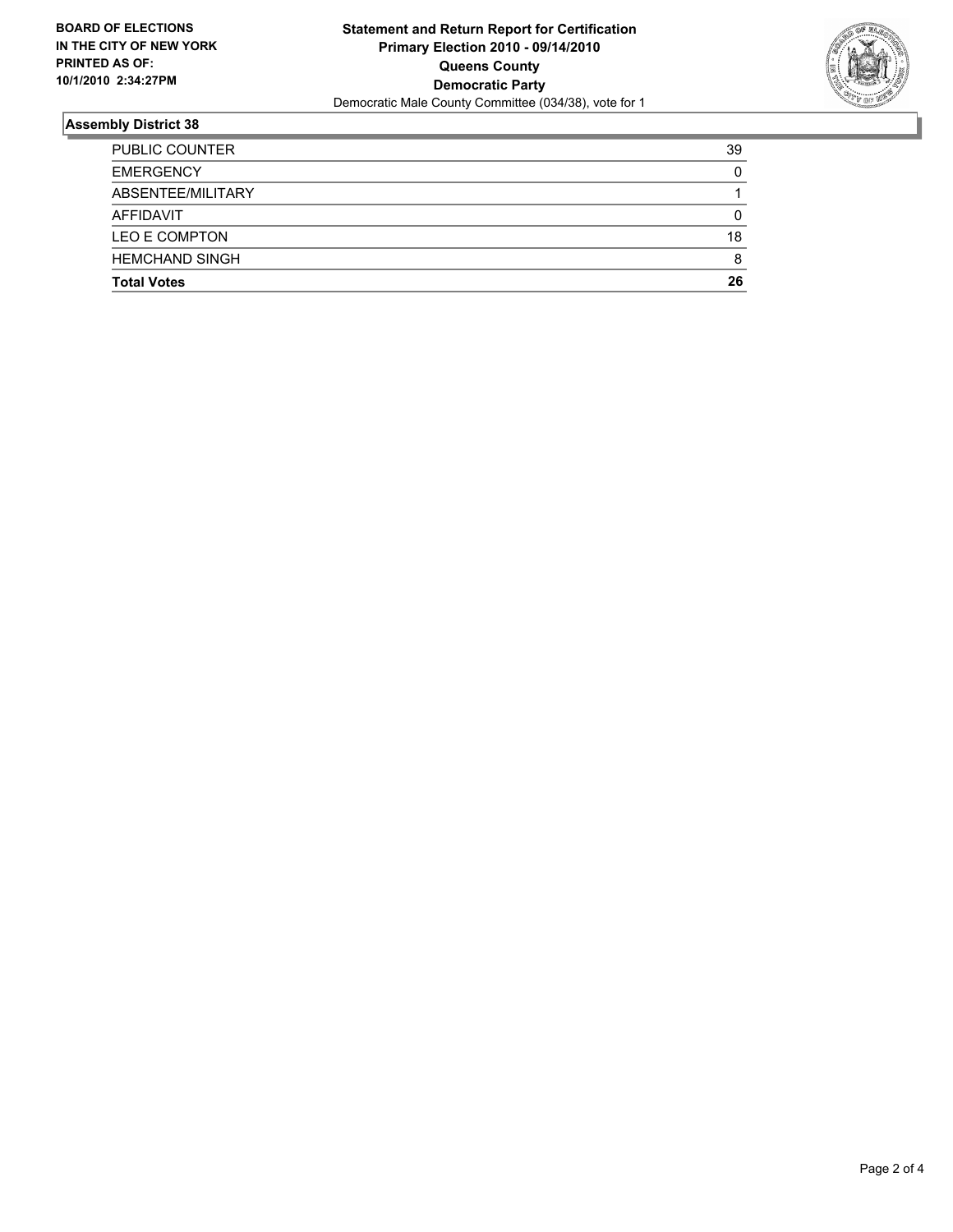## **Statement and Return Report for Certification Primary Election 2010 - 09/14/2010 Queens County Democratic Party** Democratic Male County Committee (034/38), vote for 1

#### **Total for Democratic Male County Committee (034/38) - Queens County**

| AFFIDAVIT                              | 0       |
|----------------------------------------|---------|
| LEO E COMPTON<br><b>HEMCHAND SINGH</b> | 18<br>8 |
| <b>Total Votes</b>                     | 26      |

We certify this statement to be correct, and have caused the same to be attested by the signatures of the members of the board, or a majority thereof, on

Secretary **Chairman** 

Canvassing Board **Canvassing Board** Canvassing Board **Deputy Chief Clerk** 

Canvassing Board

Chief Clerk

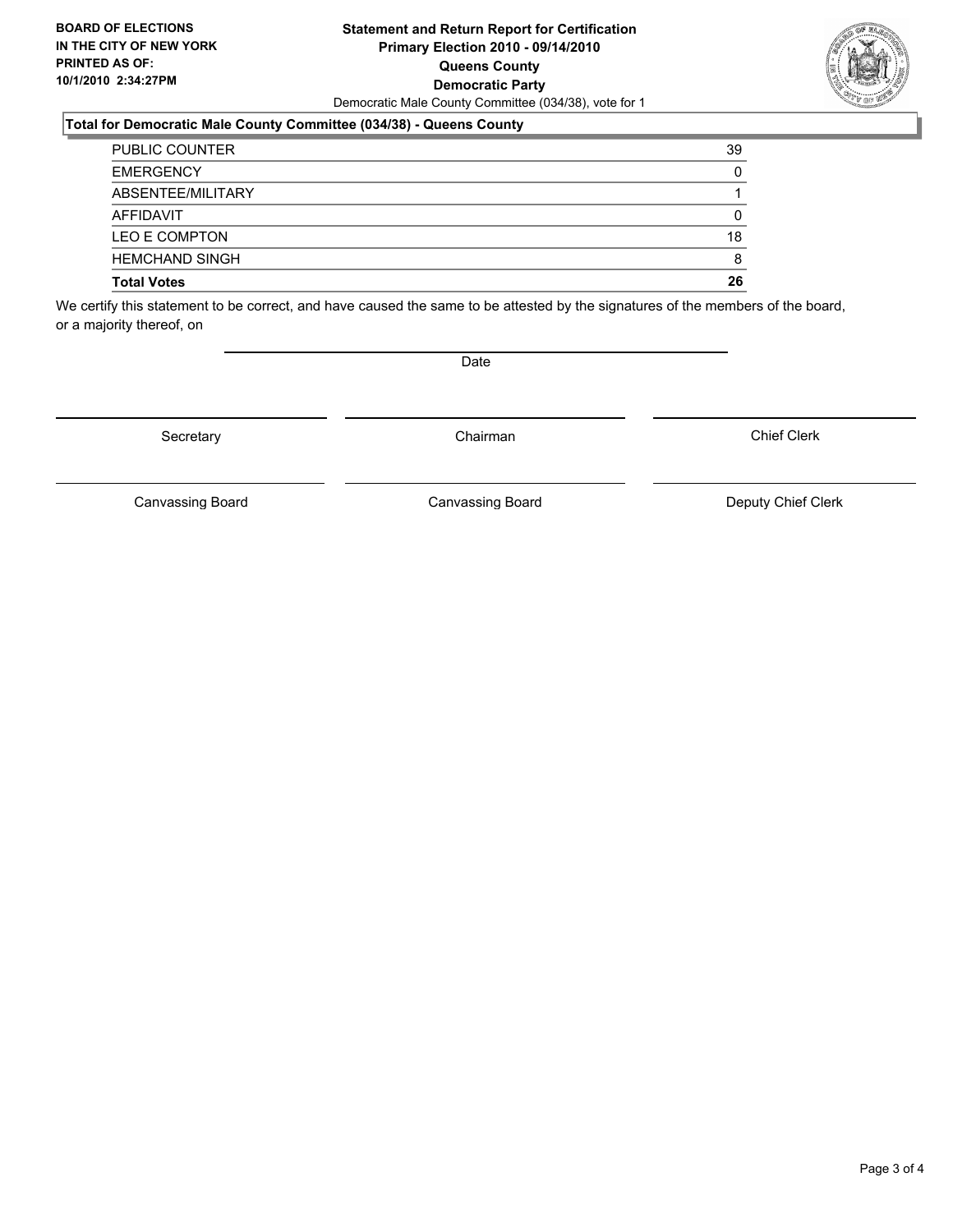**Statement and Return Report for Certification Primary Election 2010 - 09/14/2010 Queens County Democratic Party** Democratic Male County Committee (034/38), vote for 1

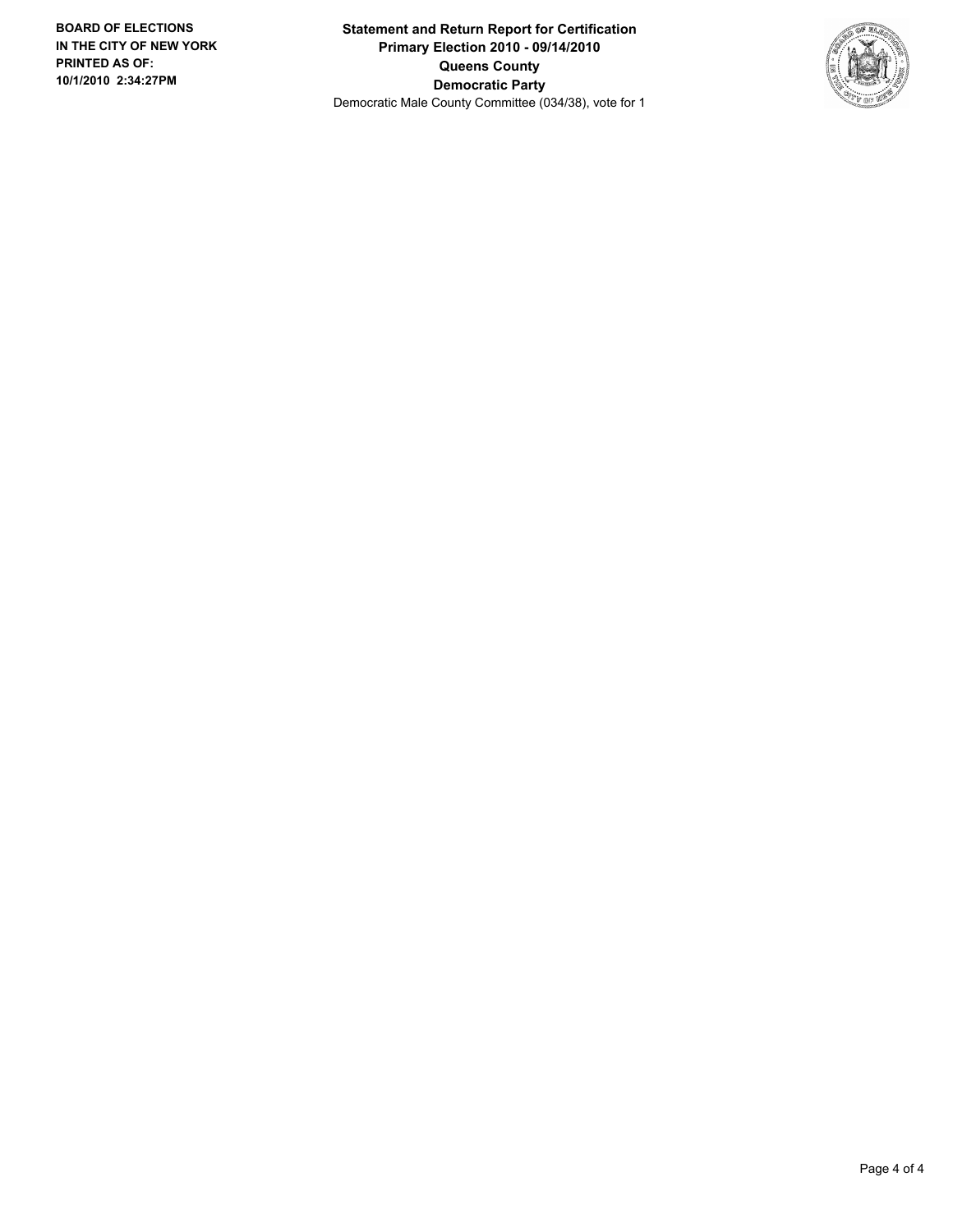

## **Primary Election 2010 - 09/14/2010 Queens County - Democratic Party**

Democratic Male County Committee 035/38 Vote for 1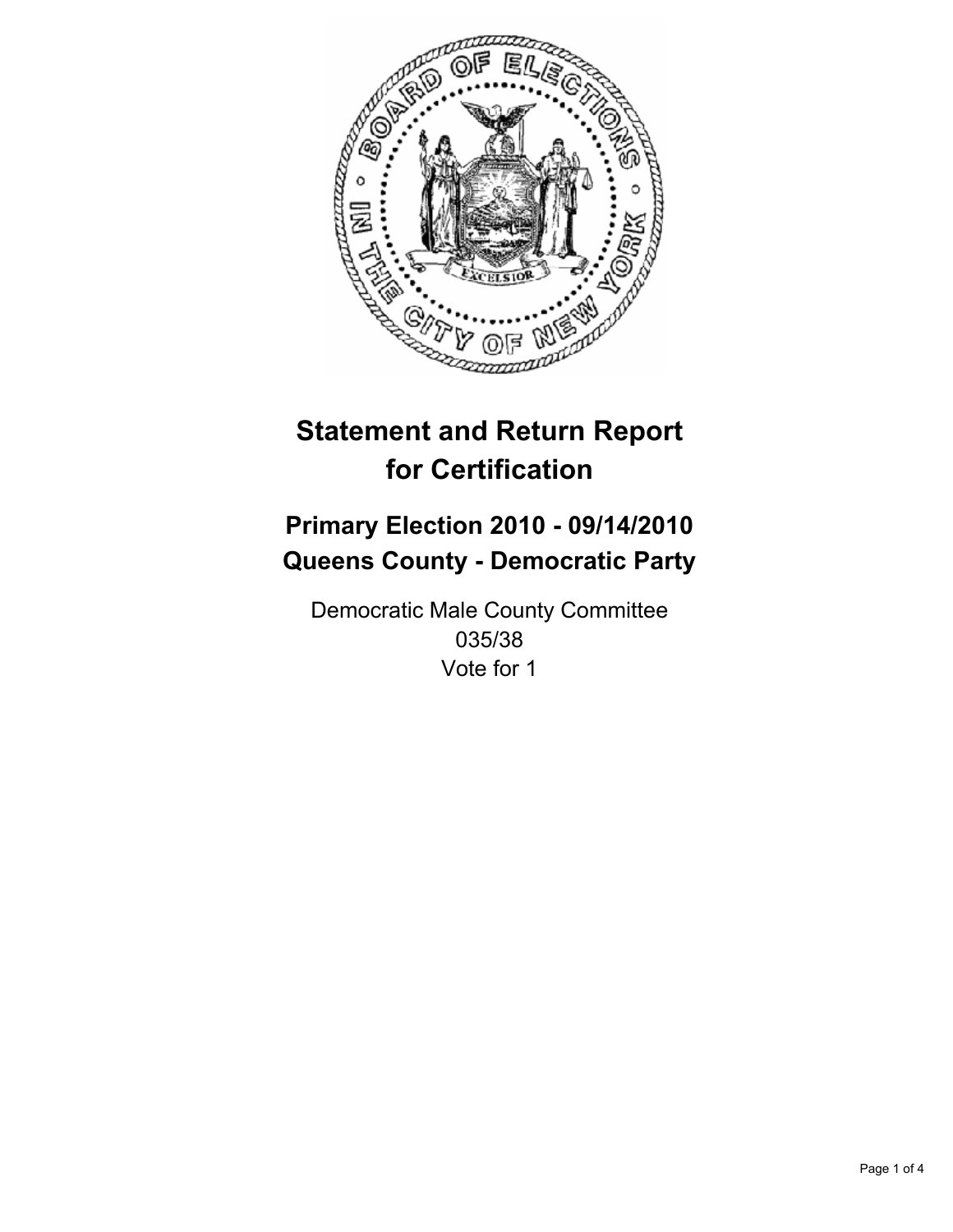

| <b>Total Votes</b>    | 13 |
|-----------------------|----|
| <b>ESHWER GAYARAM</b> | 9  |
| NFN GANDHARRY         | 4  |
| AFFIDAVIT             | 0  |
| ABSENTEE/MILITARY     |    |
| <b>EMERGENCY</b>      | 0  |
| <b>PUBLIC COUNTER</b> | 28 |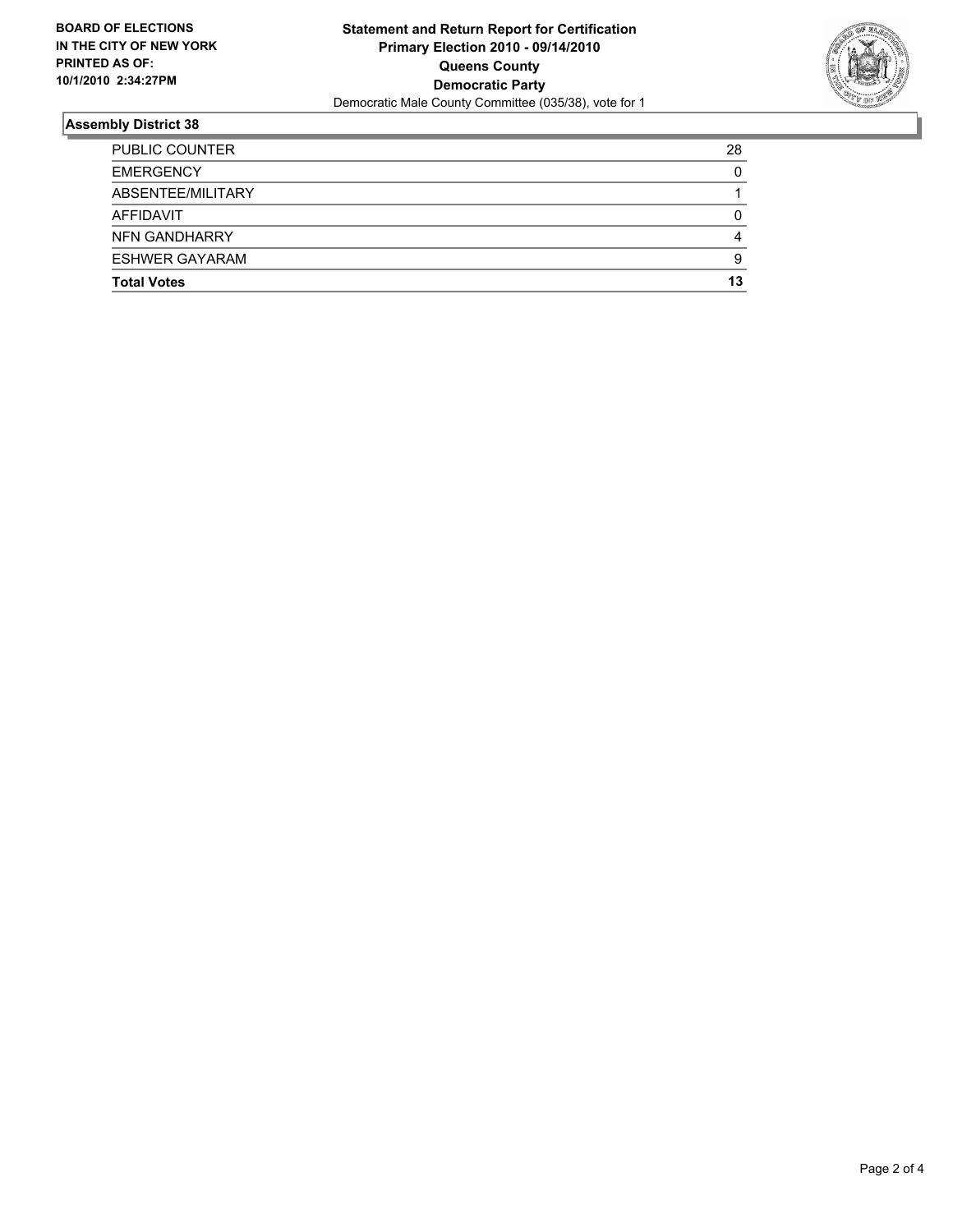## **Statement and Return Report for Certification Primary Election 2010 - 09/14/2010 Queens County Democratic Party** Democratic Male County Committee (035/38), vote for 1

#### **Total for Democratic Male County Committee (035/38) - Queens County**

| <b>Total Votes</b>    | 13 |
|-----------------------|----|
| <b>ESHWER GAYARAM</b> | 9  |
| <b>NFN GANDHARRY</b>  | 4  |
| AFFIDAVIT             | 0  |
| ABSENTEE/MILITARY     |    |
| <b>EMERGENCY</b>      | 0  |
| <b>PUBLIC COUNTER</b> | 28 |

We certify this statement to be correct, and have caused the same to be attested by the signatures of the members of the board, or a majority thereof, on

Secretary **Chairman** 

Canvassing Board

Canvassing Board **Canvassing Board** Canvassing Board **Deputy Chief Clerk** 

Chief Clerk

Page 3 of 4

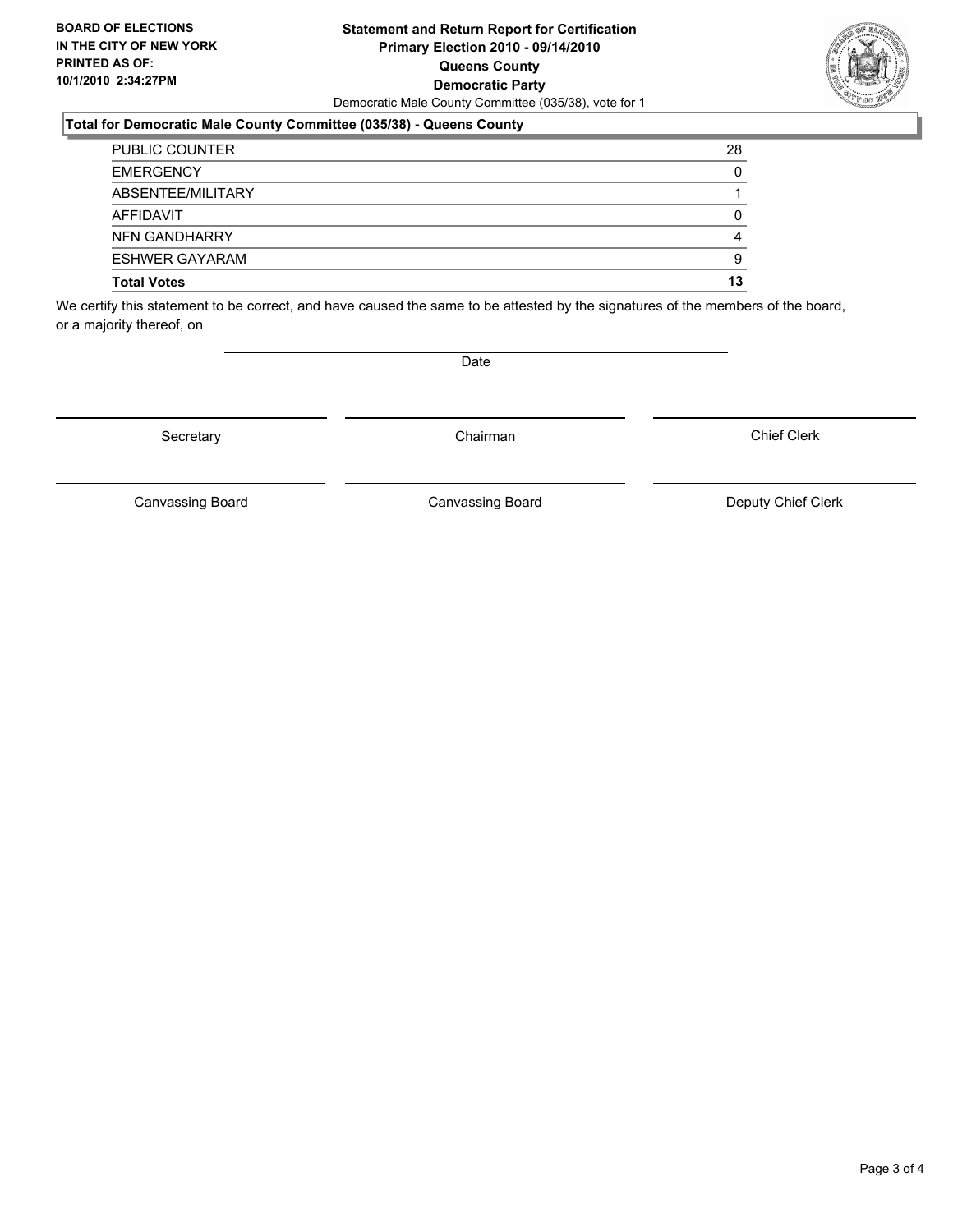**Statement and Return Report for Certification Primary Election 2010 - 09/14/2010 Queens County Democratic Party** Democratic Male County Committee (035/38), vote for 1

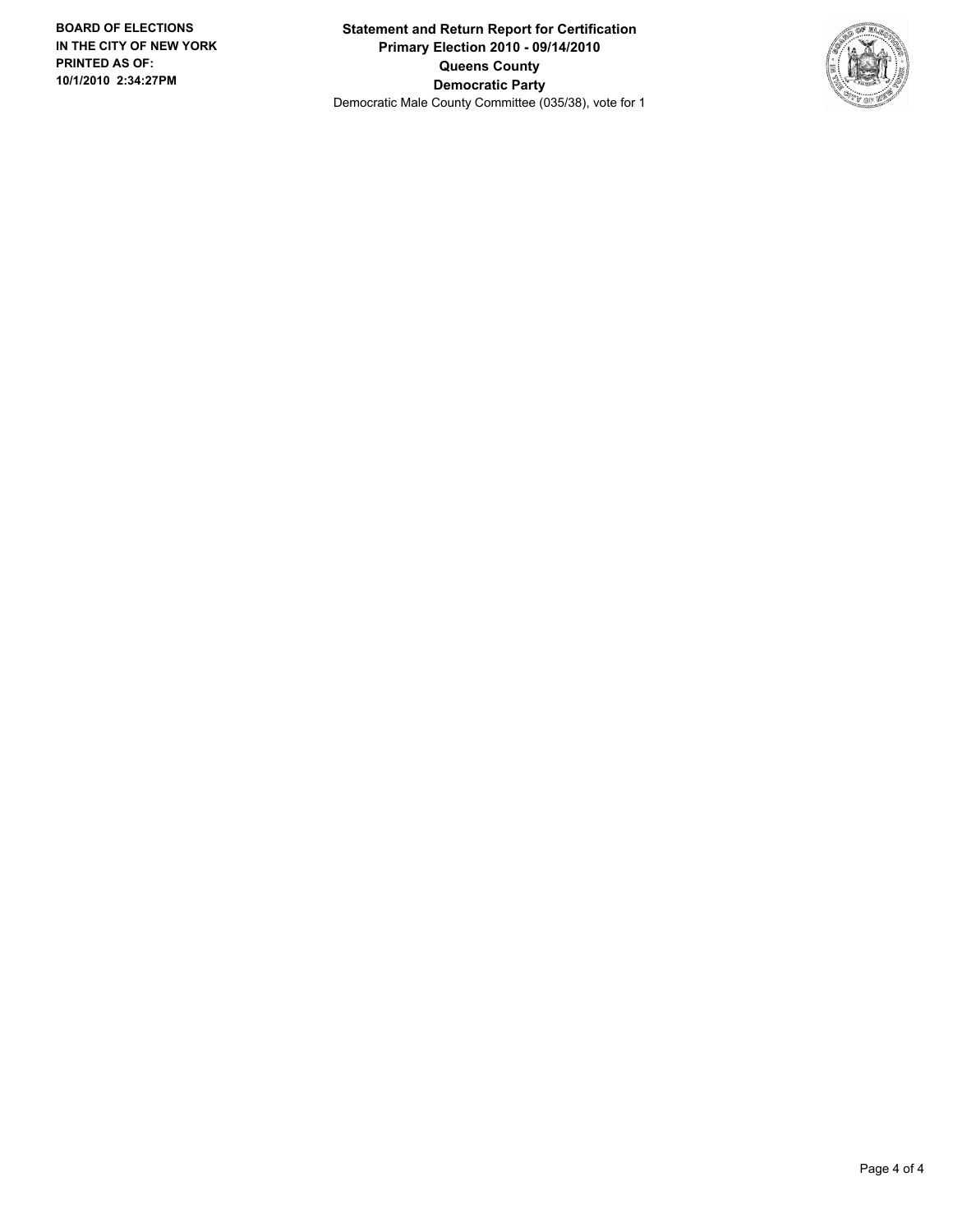

## **Primary Election 2010 - 09/14/2010 Queens County - Democratic Party**

Democratic Male County Committee 037/38 Vote for 1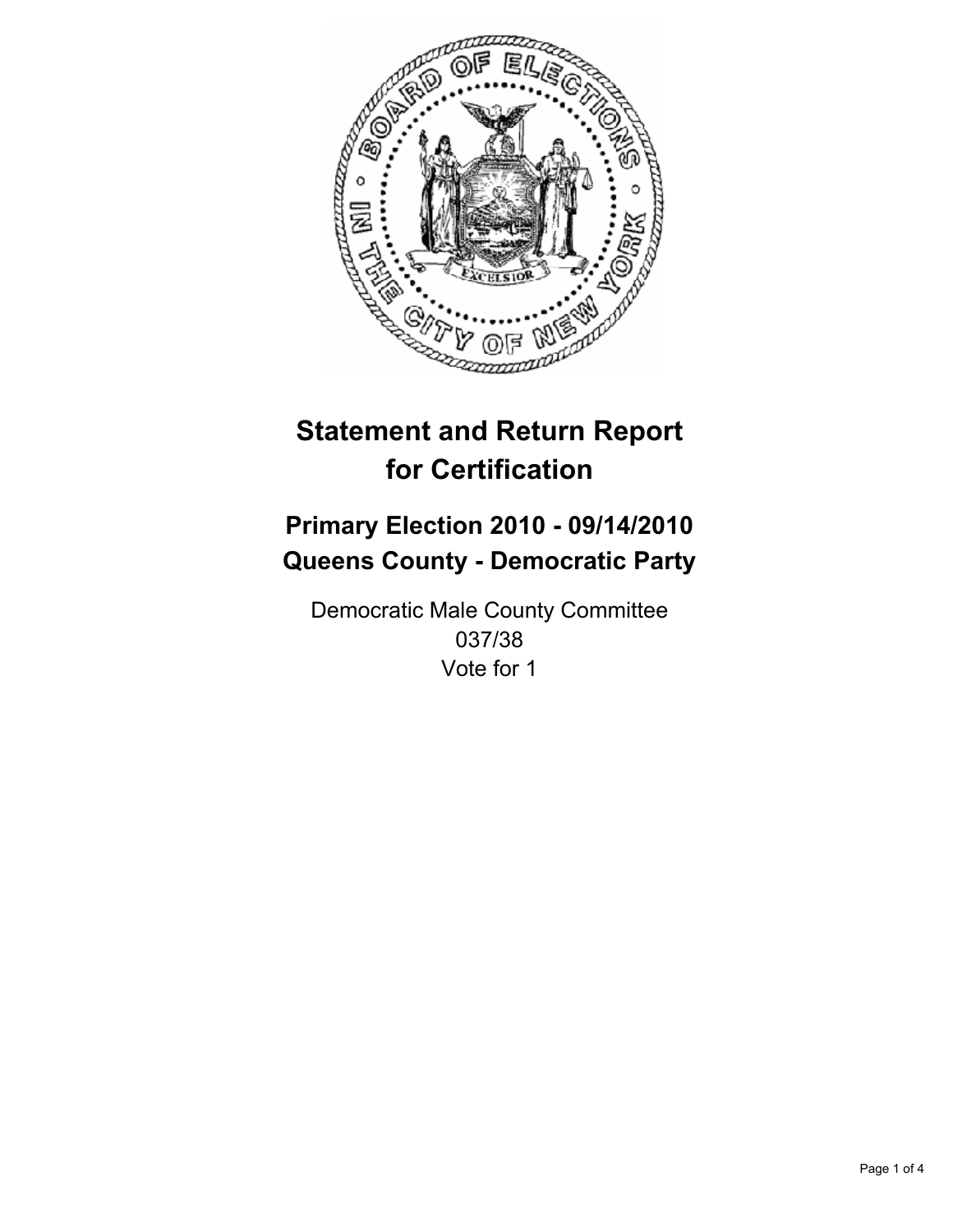

| <b>Total Votes</b>     | 39  |
|------------------------|-----|
| <b>LAWRENCE MERSON</b> | 30  |
| <b>KAMALJIT SINGH</b>  | 9   |
| AFFIDAVIT              | 0   |
| ABSENTEE/MILITARY      | 3   |
| <b>EMERGENCY</b>       | 0   |
| <b>PUBLIC COUNTER</b>  | 102 |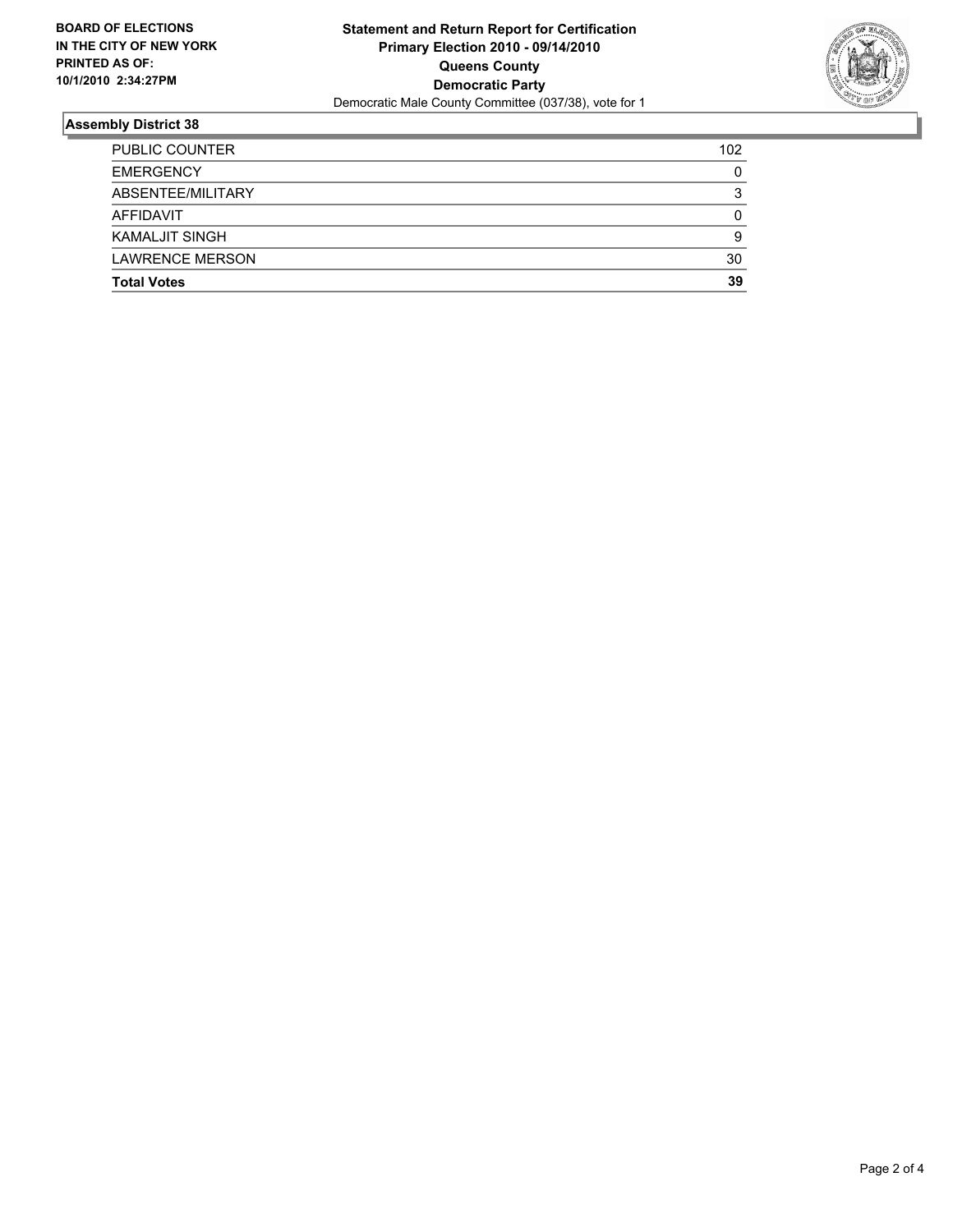## **Statement and Return Report for Certification Primary Election 2010 - 09/14/2010 Queens County Democratic Party** Democratic Male County Committee (037/38), vote for 1

#### **Total for Democratic Male County Committee (037/38) - Queens County**

| <b>PUBLIC COUNTER</b>  | 102 |
|------------------------|-----|
| <b>EMERGENCY</b>       | 0   |
| ABSENTEE/MILITARY      | 3   |
| AFFIDAVIT              | 0   |
| <b>KAMALJIT SINGH</b>  | 9   |
| <b>LAWRENCE MERSON</b> | 30  |
| <b>Total Votes</b>     | 39  |

We certify this statement to be correct, and have caused the same to be attested by the signatures of the members of the board, or a majority thereof, on

Secretary **Chairman** 

Canvassing Board **Canvassing Board** Canvassing Board **Deputy Chief Clerk** 

Canvassing Board

Chief Clerk

Page 3 of 4

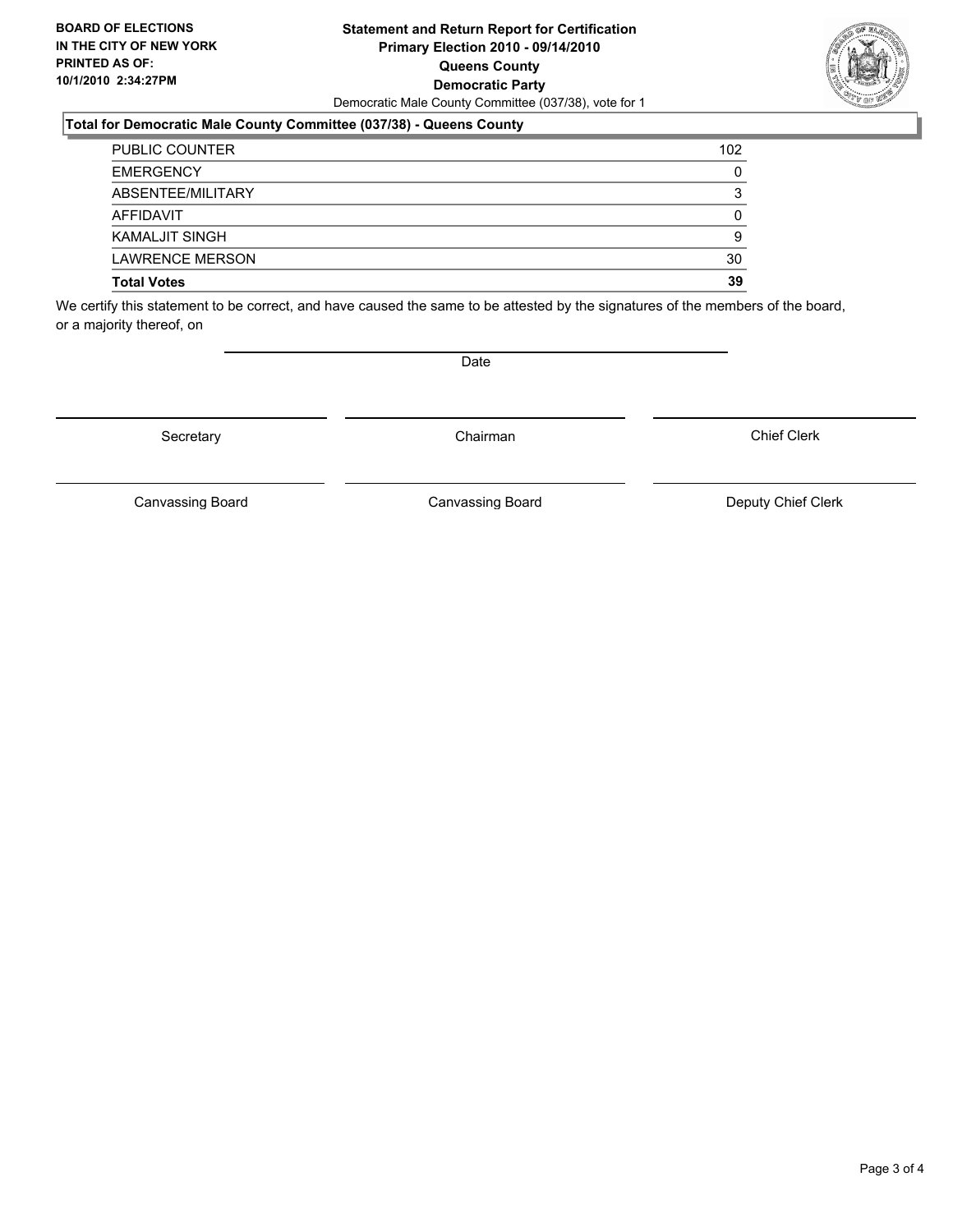**Statement and Return Report for Certification Primary Election 2010 - 09/14/2010 Queens County Democratic Party** Democratic Male County Committee (037/38), vote for 1

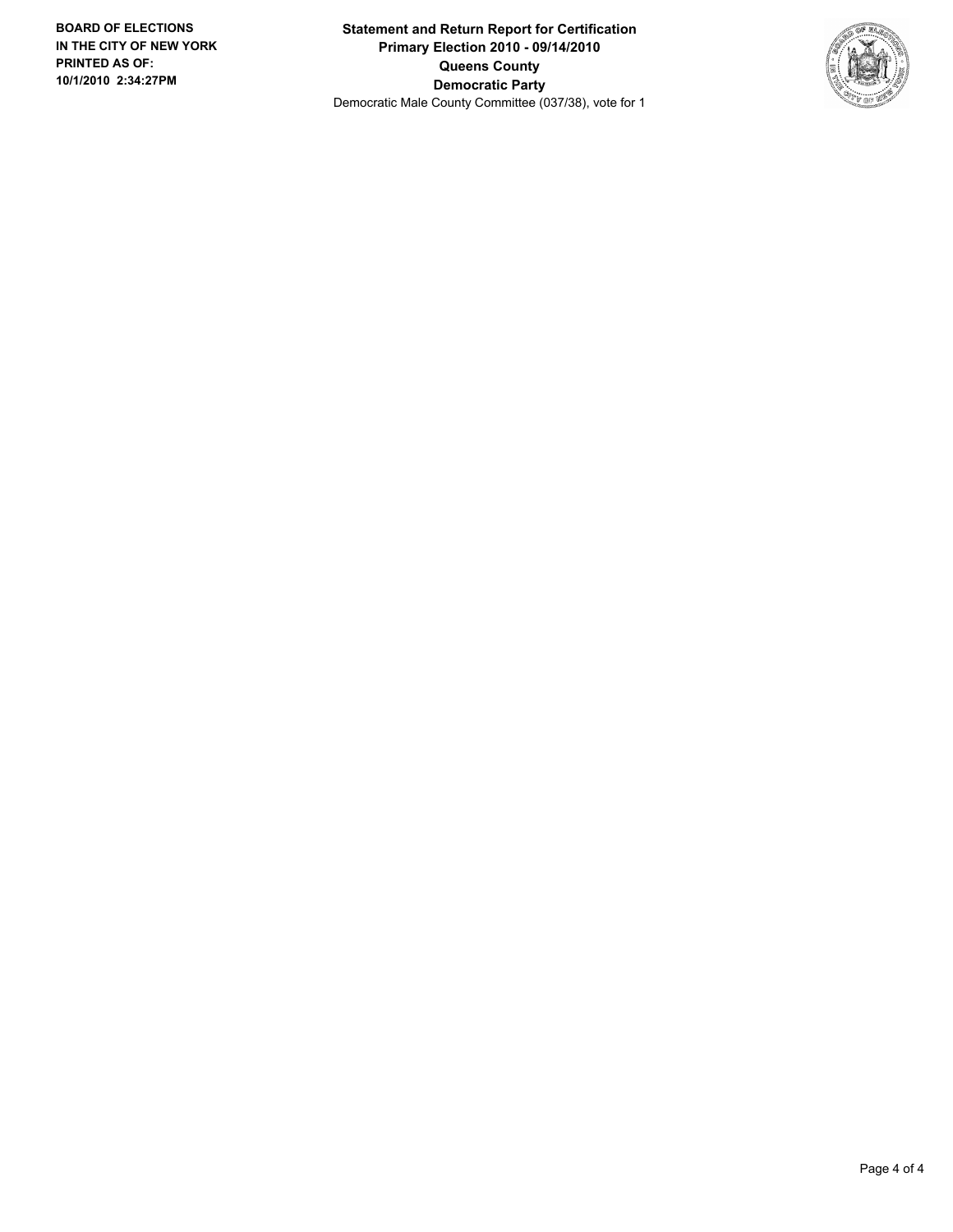

## **Primary Election 2010 - 09/14/2010 Queens County - Democratic Party**

Democratic Male County Committee 038/38 Vote for 2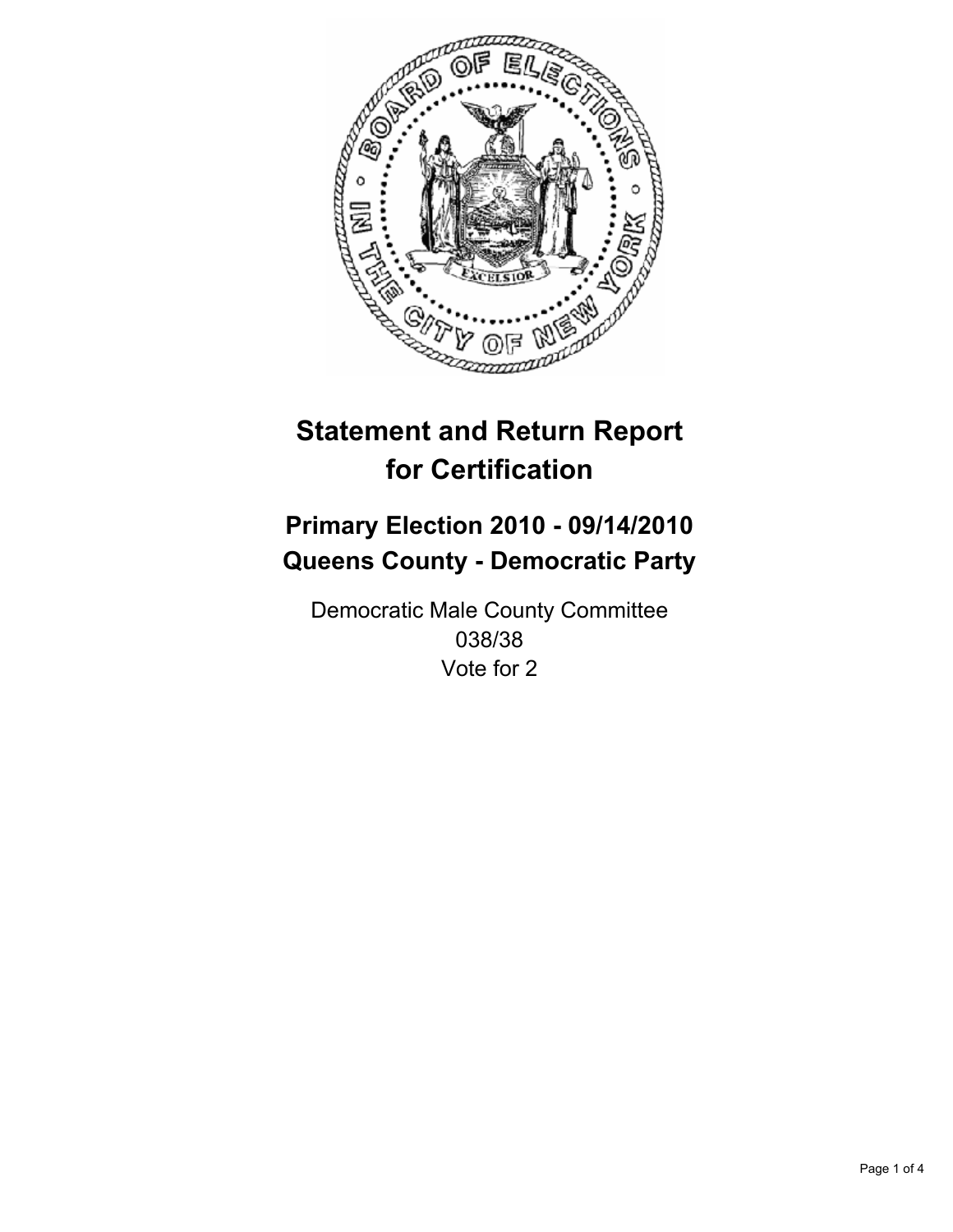

| <b>PUBLIC COUNTER</b> | 154 |
|-----------------------|-----|
| <b>EMERGENCY</b>      | 0   |
| ABSENTEE/MILITARY     | 3   |
| <b>AFFIDAVIT</b>      | 0   |
| <b>SHAH MOHAMED</b>   | 16  |
| <b>CLINT N DWARKA</b> | 38  |
| JAY A VANDEVEN        | 65  |
| ROBERT B DEUTSCH      | 45  |
| <b>Total Votes</b>    | 164 |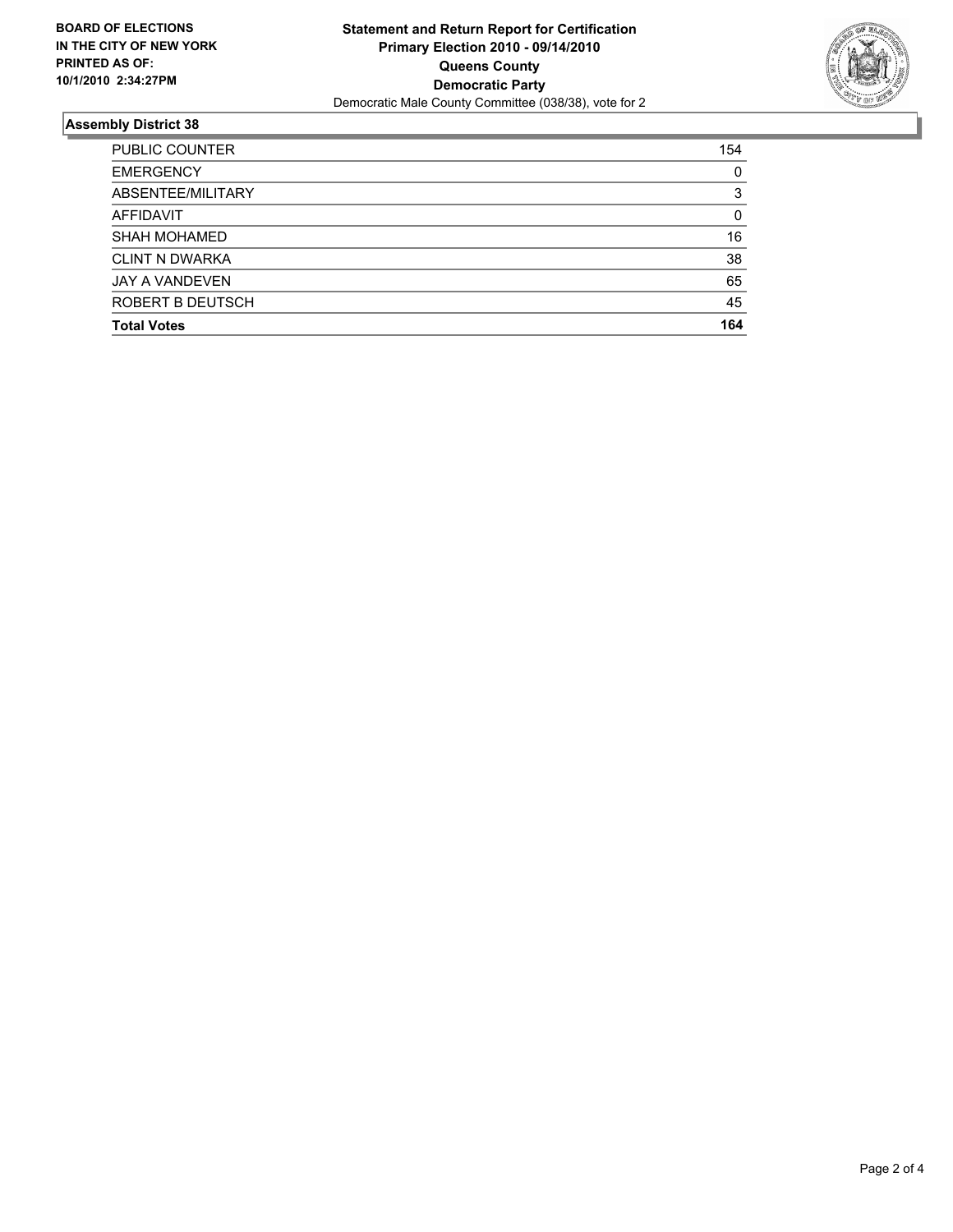## **Statement and Return Report for Certification Primary Election 2010 - 09/14/2010 Queens County Democratic Party** Democratic Male County Committee (038/38), vote for 2

## **Total for Democratic Male County Committee (038/38) - Queens County**

| <b>PUBLIC COUNTER</b> | 154 |
|-----------------------|-----|
| <b>EMERGENCY</b>      | 0   |
| ABSENTEE/MILITARY     | 3   |
| <b>AFFIDAVIT</b>      | 0   |
| <b>SHAH MOHAMED</b>   | 16  |
| <b>CLINT N DWARKA</b> | 38  |
| JAY A VANDEVEN        | 65  |
| ROBERT B DEUTSCH      | 45  |
| <b>Total Votes</b>    | 164 |

We certify this statement to be correct, and have caused the same to be attested by the signatures of the members of the board, or a majority thereof, on

Secretary **Chairman** 

Canvassing Board

Canvassing Board **Canvassing Board** Canvassing Board **Deputy Chief Clerk** 

Chief Clerk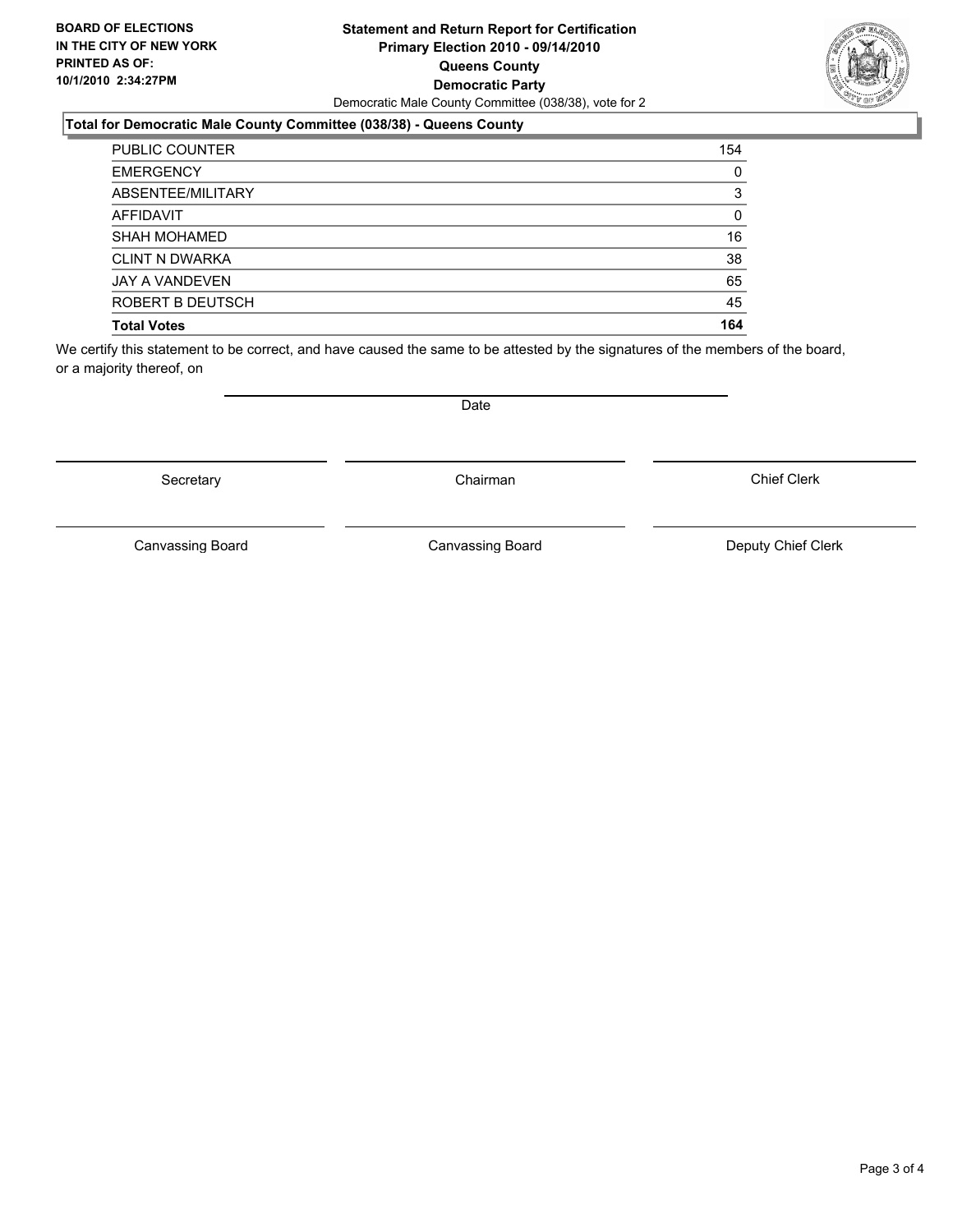**Statement and Return Report for Certification Primary Election 2010 - 09/14/2010 Queens County Democratic Party** Democratic Male County Committee (038/38), vote for 2

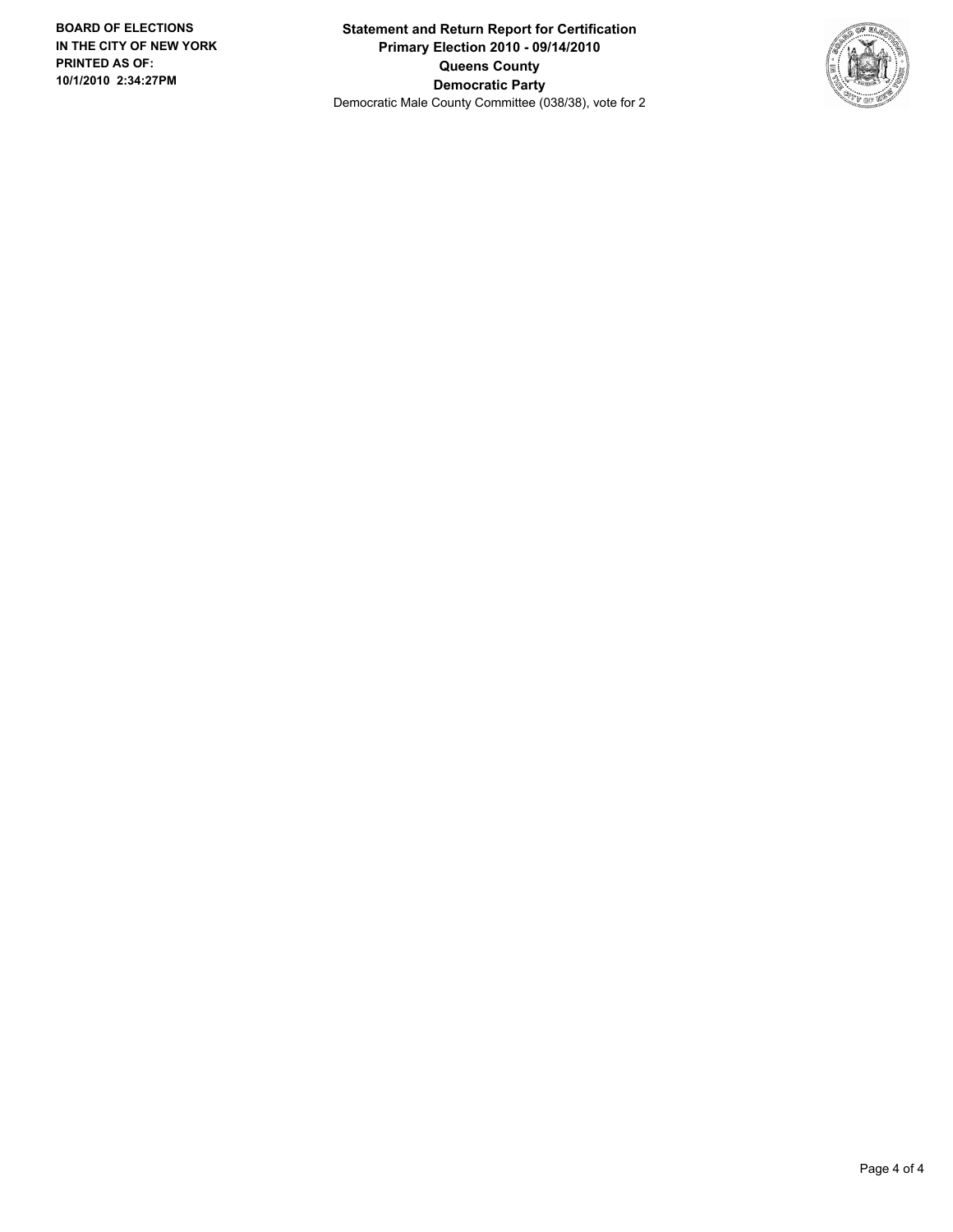

## **Primary Election 2010 - 09/14/2010 Queens County - Democratic Party**

Democratic Male County Committee 066/38 Vote for 1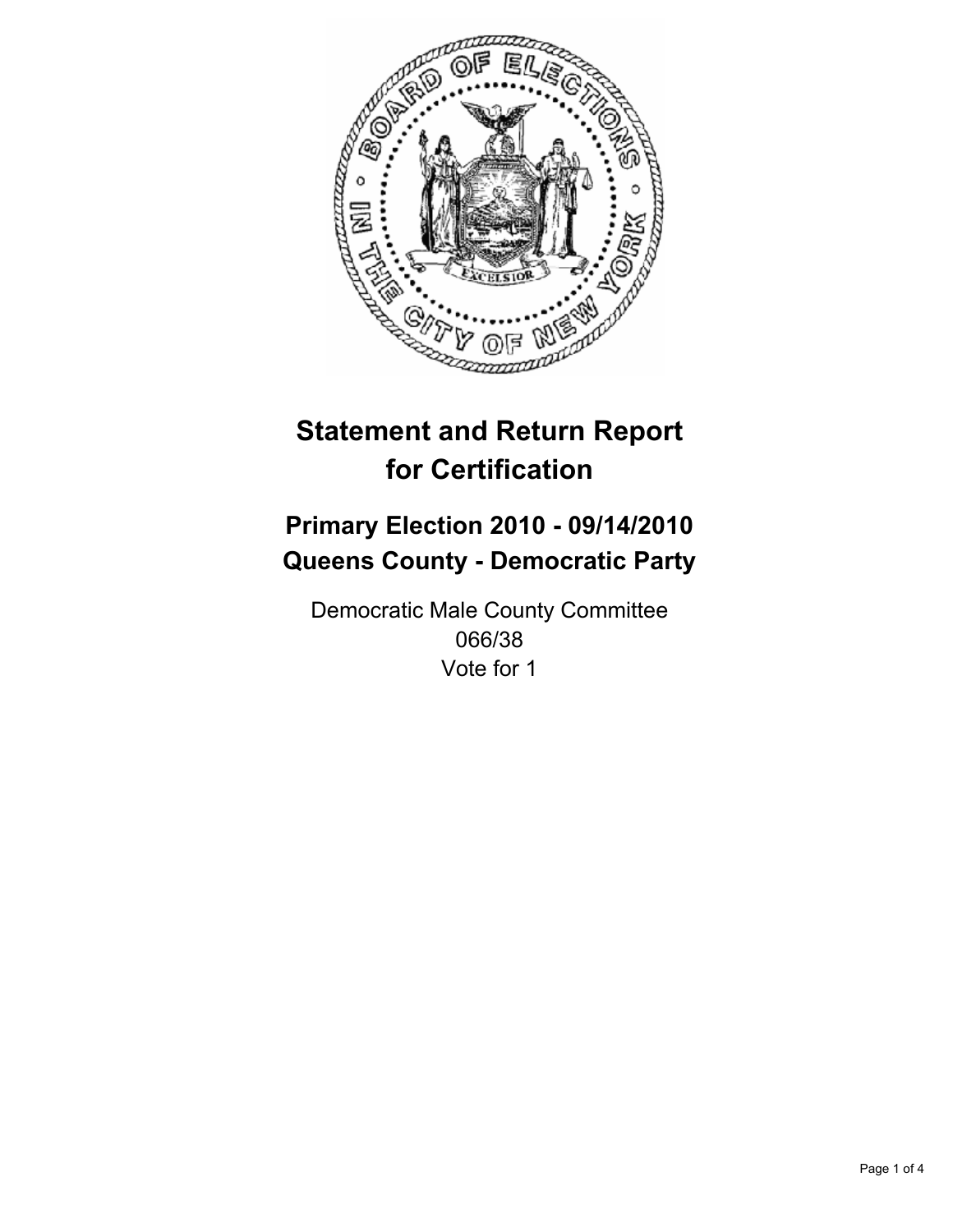

| <b>Total Votes</b>    |    |
|-----------------------|----|
| <b>SUEDAT SOMWARU</b> |    |
| <b>RALPH TAMESH</b>   | 6  |
| AFFIDAVIT             | 0  |
| ABSENTEE/MILITARY     | 0  |
| <b>EMERGENCY</b>      | 0  |
| PUBLIC COUNTER        | 12 |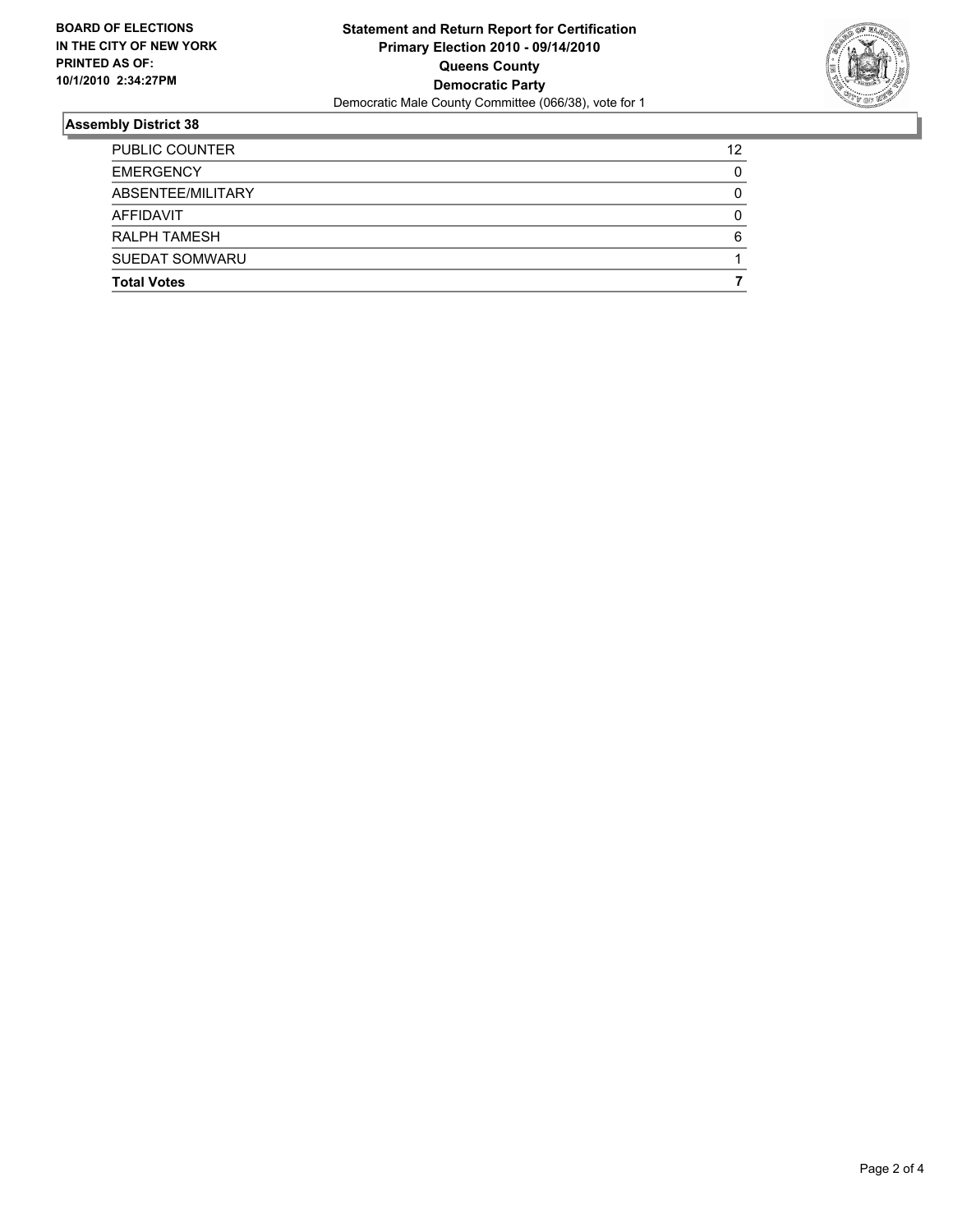## **Statement and Return Report for Certification Primary Election 2010 - 09/14/2010 Queens County Democratic Party** Democratic Male County Committee (066/38), vote for 1

#### **Total for Democratic Male County Committee (066/38) - Queens County**

| <b>Total Votes</b>    |    |
|-----------------------|----|
| <b>SUEDAT SOMWARU</b> |    |
| RALPH TAMESH          | 6  |
| AFFIDAVIT             | 0  |
| ABSENTEE/MILITARY     | 0  |
| <b>EMERGENCY</b>      | 0  |
| <b>PUBLIC COUNTER</b> | 12 |

We certify this statement to be correct, and have caused the same to be attested by the signatures of the members of the board, or a majority thereof, on

Secretary **Chairman** 

Canvassing Board

Canvassing Board **Canvassing Board** Canvassing Board **Deputy Chief Clerk** 

Chief Clerk

Page 3 of 4

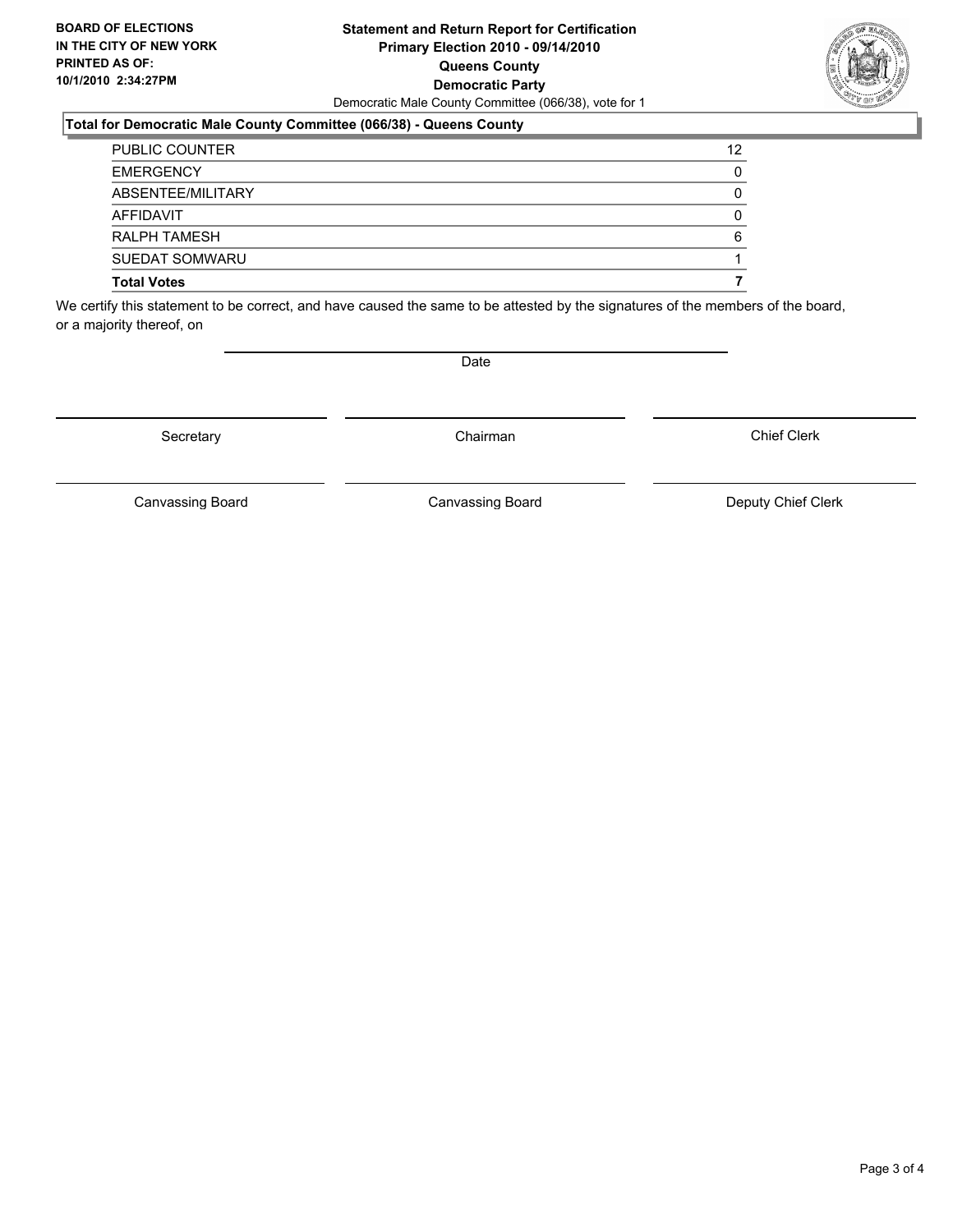**Statement and Return Report for Certification Primary Election 2010 - 09/14/2010 Queens County Democratic Party** Democratic Male County Committee (066/38), vote for 1

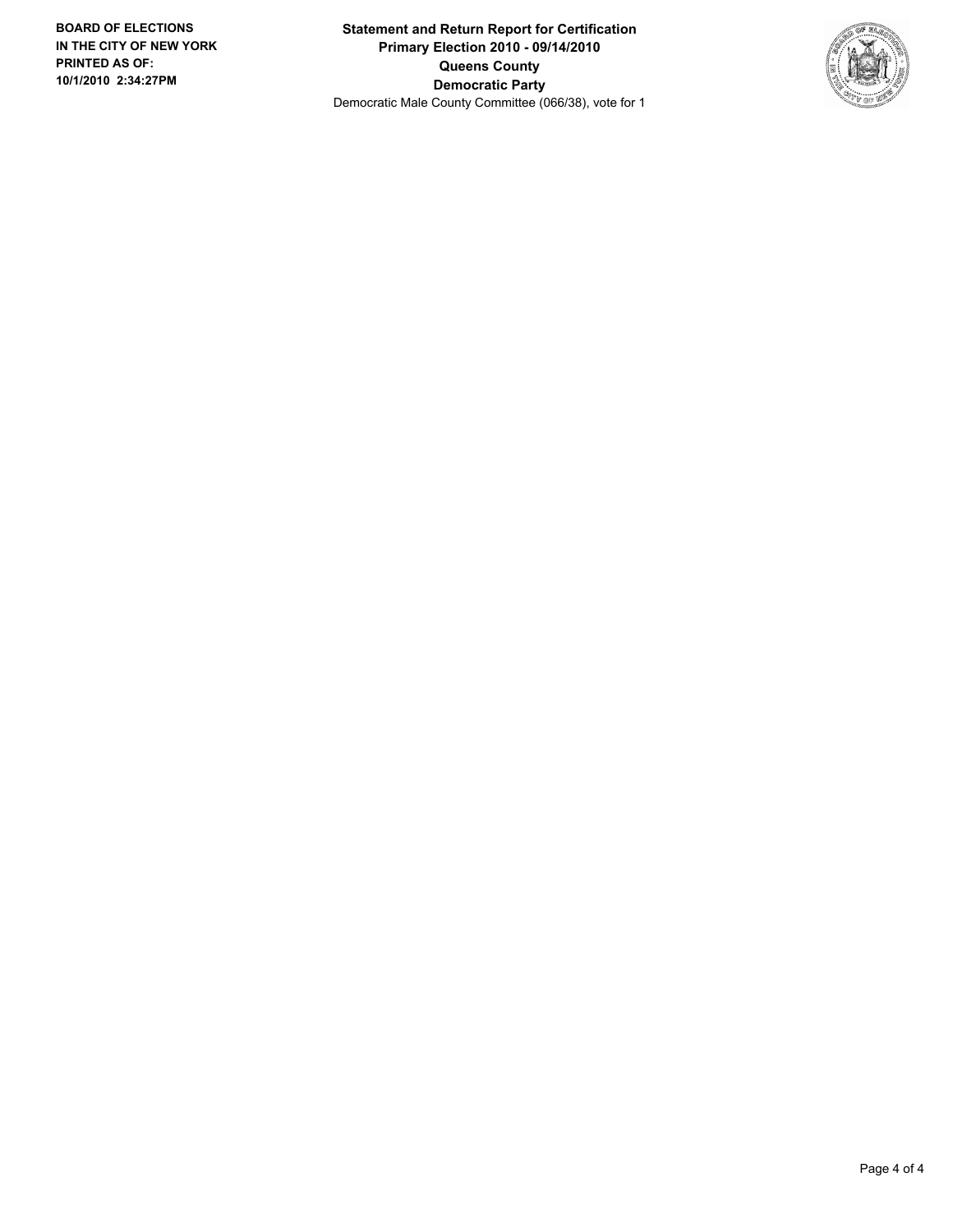

## **Primary Election 2010 - 09/14/2010 Queens County - Democratic Party**

Democratic Male County Committee 067/38 Vote for 1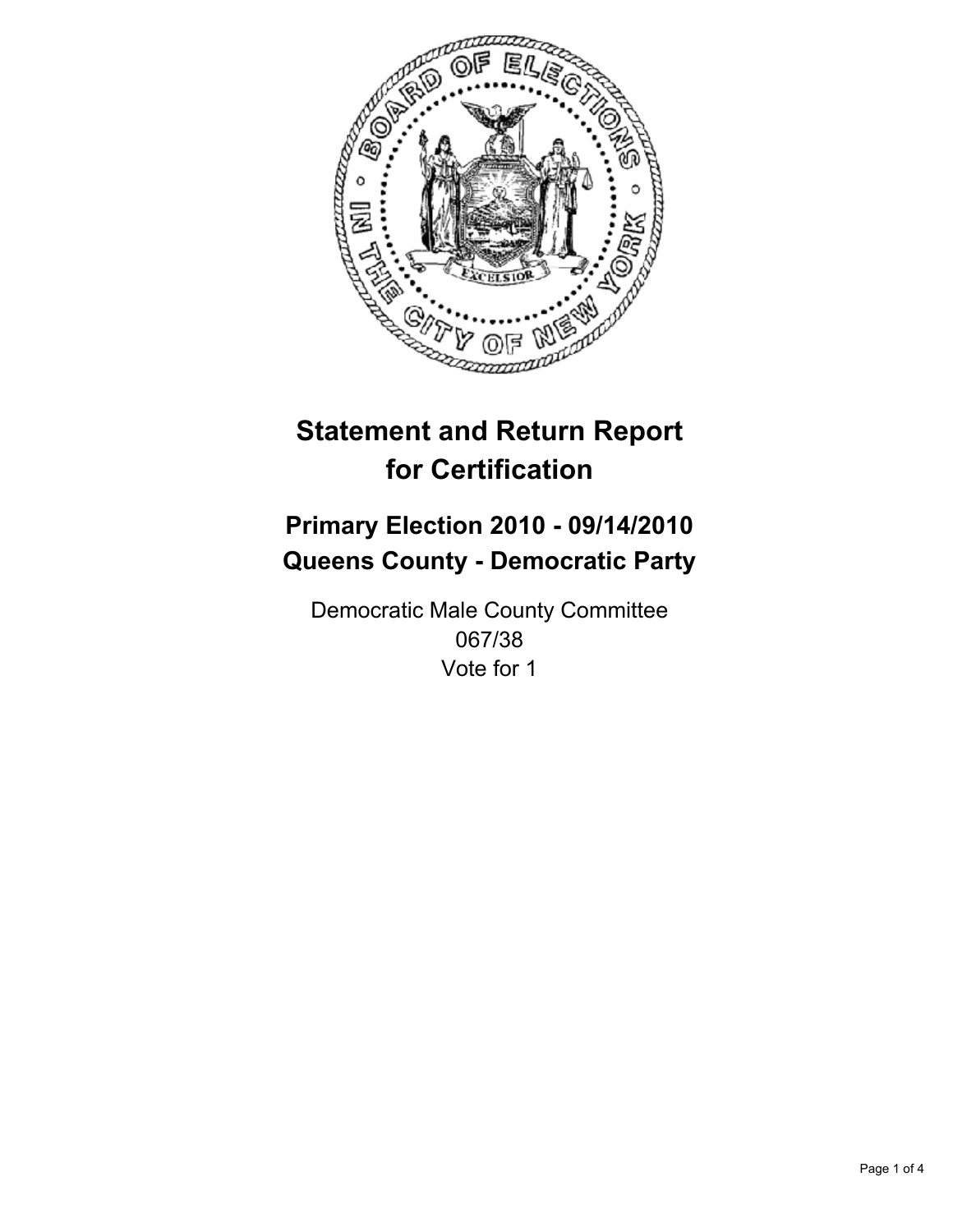

| <b>Total Votes</b>    | າ |
|-----------------------|---|
| <b>ERNESTO ZAVALA</b> |   |
| ANDEE T KARRAN        |   |
| AFFIDAVIT             | 0 |
| ABSENTEE/MILITARY     |   |
| <b>EMERGENCY</b>      | 0 |
| <b>PUBLIC COUNTER</b> | 5 |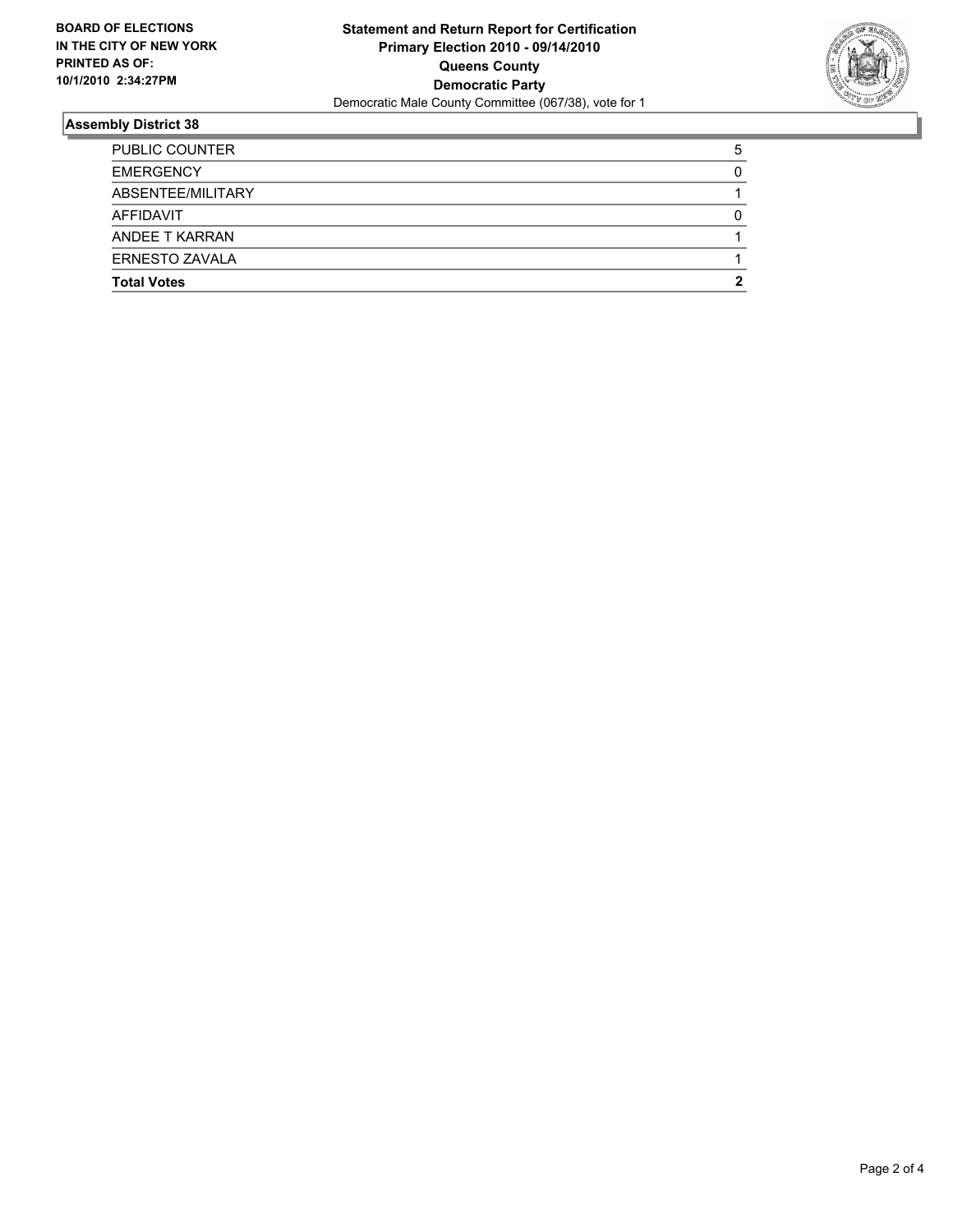## **Statement and Return Report for Certification Primary Election 2010 - 09/14/2010 Queens County Democratic Party** Democratic Male County Committee (067/38), vote for 1

### **Total for Democratic Male County Committee (067/38) - Queens County**

| <b>Total Votes</b>    | 2 |
|-----------------------|---|
| <b>ERNESTO ZAVALA</b> |   |
| ANDEE T KARRAN        |   |
| AFFIDAVIT             | 0 |
| ABSENTEE/MILITARY     |   |
| <b>EMERGENCY</b>      | 0 |
| <b>PUBLIC COUNTER</b> | 5 |

We certify this statement to be correct, and have caused the same to be attested by the signatures of the members of the board, or a majority thereof, on

Secretary **Chairman** 

Canvassing Board

Canvassing Board **Canvassing Board** Canvassing Board **Deputy Chief Clerk** 

Chief Clerk

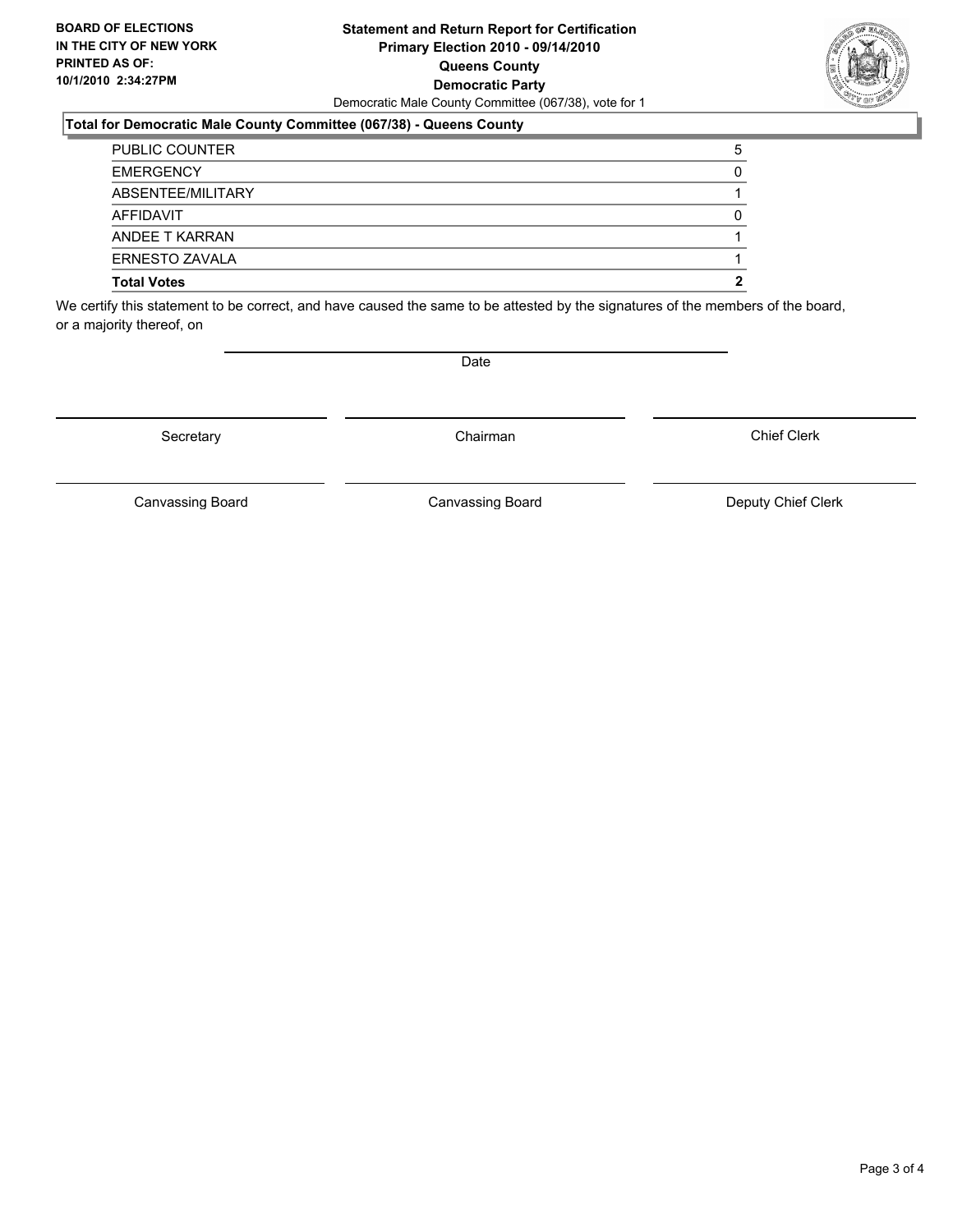**Statement and Return Report for Certification Primary Election 2010 - 09/14/2010 Queens County Democratic Party** Democratic Male County Committee (067/38), vote for 1

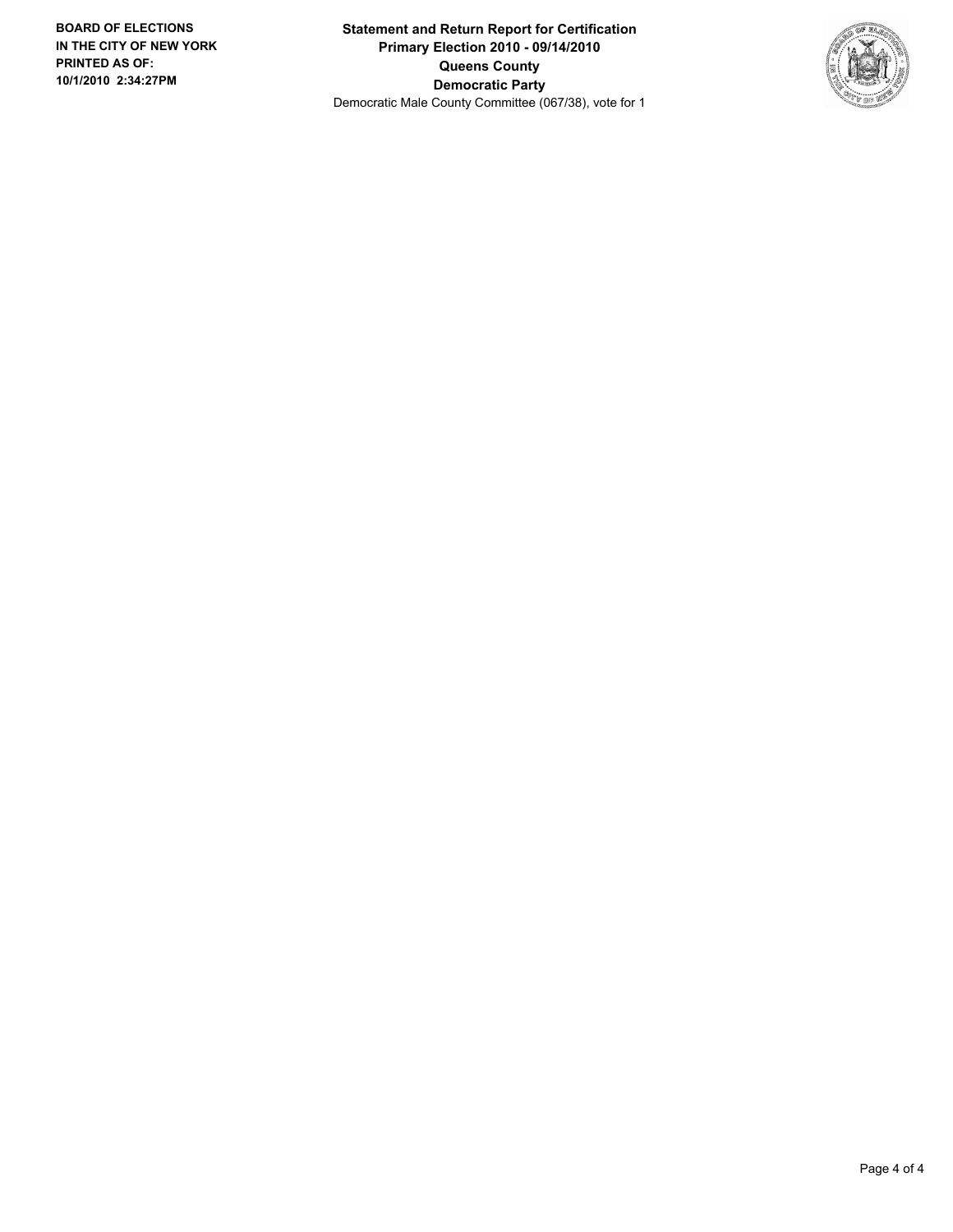

## **Primary Election 2010 - 09/14/2010 Queens County - Democratic Party**

Democratic Female County Committee 080/23 Vote for 2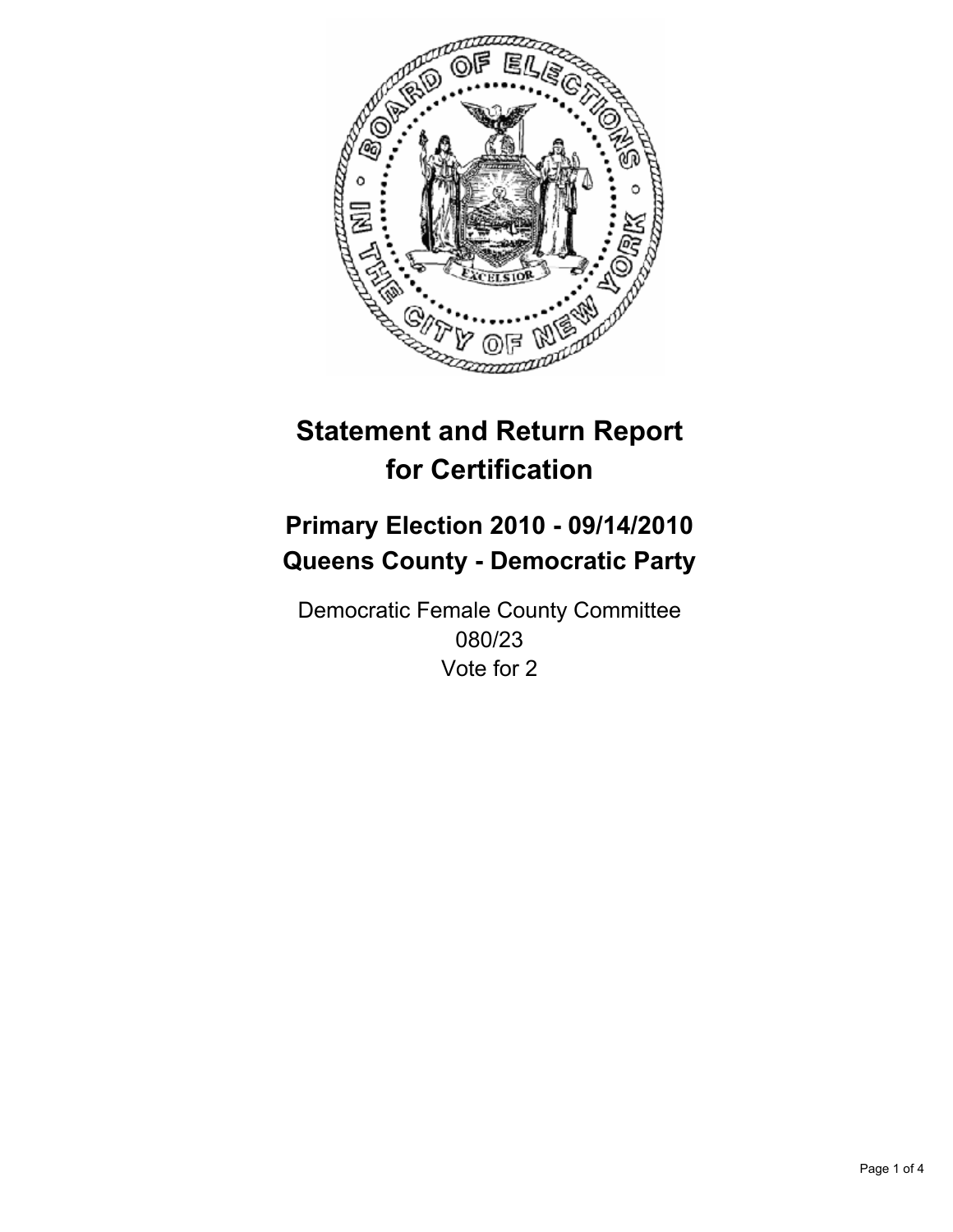

| <b>Total Votes</b>          | 97 |
|-----------------------------|----|
| <b>VALERIE KIRTON-NANCE</b> | 27 |
| <b>ADLYN HYLTON</b>         | 22 |
| <b>ANNE RITHOLTZ</b>        | 48 |
| AFFIDAVIT                   | 0  |
| ABSENTEE/MILITARY           |    |
| <b>EMERGENCY</b>            | 0  |
| <b>PUBLIC COUNTER</b>       | 92 |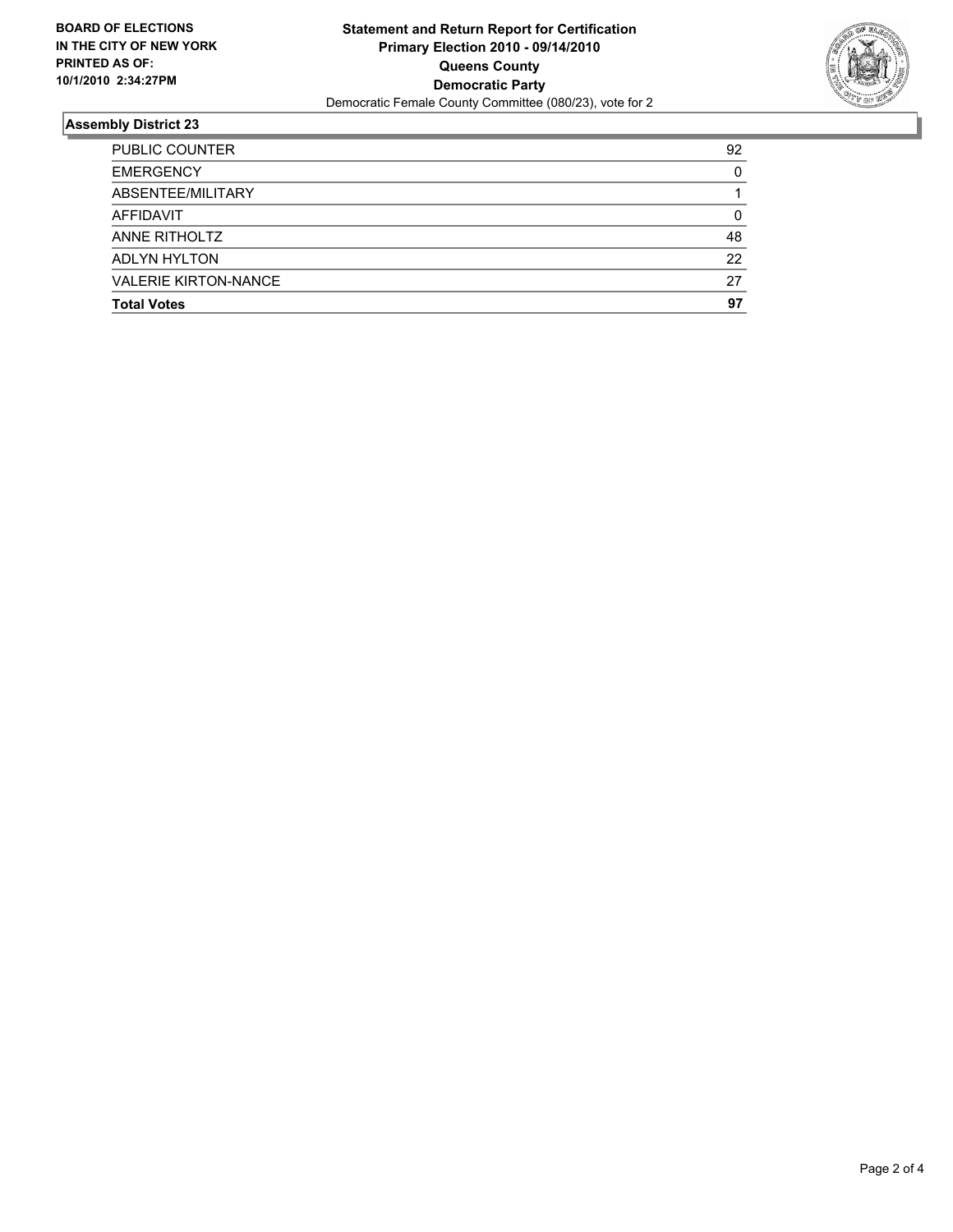#### **Statement and Return Report for Certification Primary Election 2010 - 09/14/2010 Queens County Democratic Party** Democratic Female County Committee (080/23), vote for 2

#### **Total for Democratic Female County Committee (080/23) - Queens County**

| <b>PUBLIC COUNTER</b>       | 92 |
|-----------------------------|----|
| <b>EMERGENCY</b>            | 0  |
| ABSENTEE/MILITARY           |    |
| AFFIDAVIT                   | 0  |
| <b>ANNE RITHOLTZ</b>        | 48 |
| <b>ADLYN HYLTON</b>         | 22 |
| <b>VALERIE KIRTON-NANCE</b> | 27 |
| <b>Total Votes</b>          | 97 |

We certify this statement to be correct, and have caused the same to be attested by the signatures of the members of the board, or a majority thereof, on

Secretary **Chairman** 

Canvassing Board **Canvassing Board** Canvassing Board **Deputy Chief Clerk** 

Chief Clerk

Canvassing Board



**Date**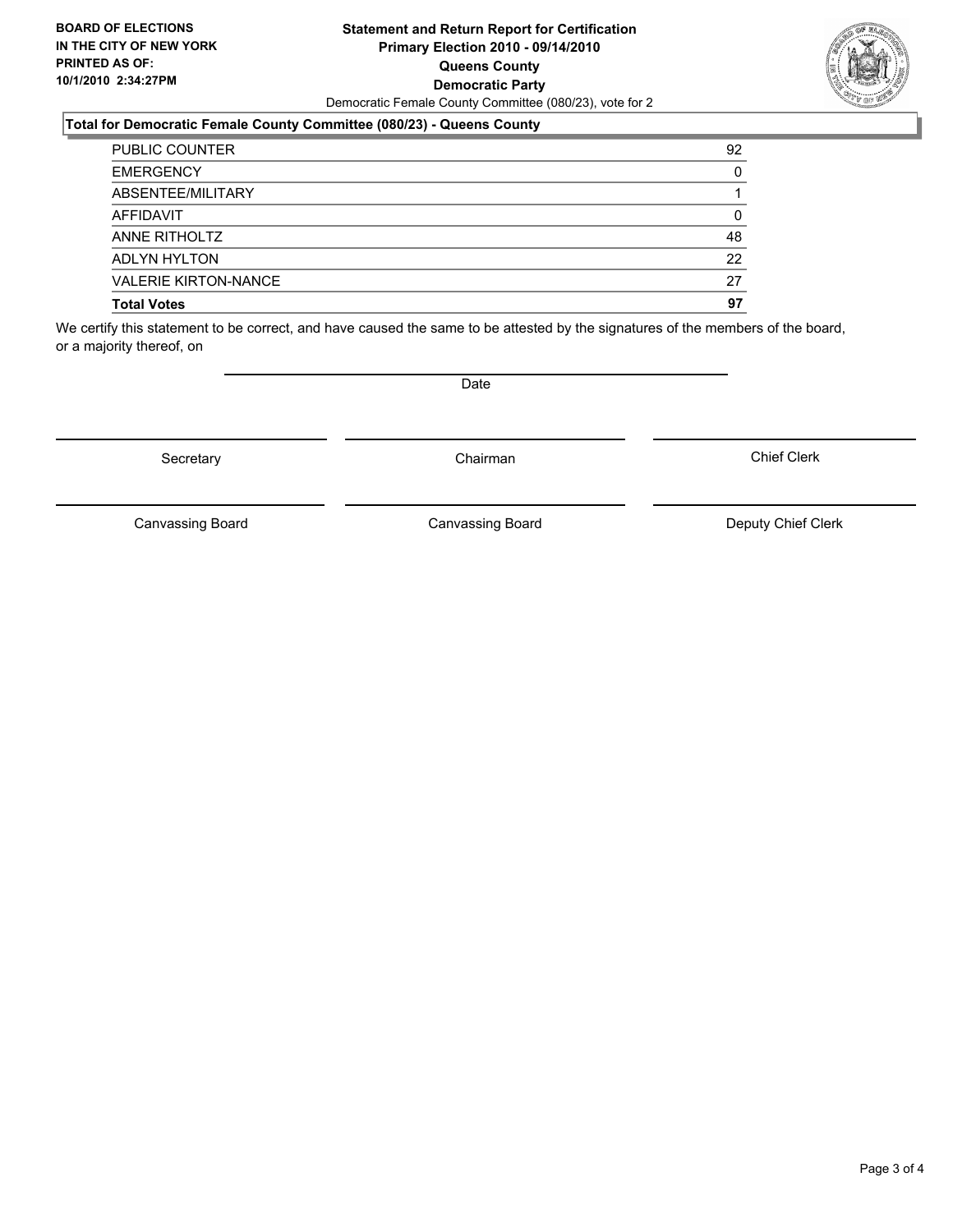**Statement and Return Report for Certification Primary Election 2010 - 09/14/2010 Queens County Democratic Party** Democratic Female County Committee (080/23), vote for 2

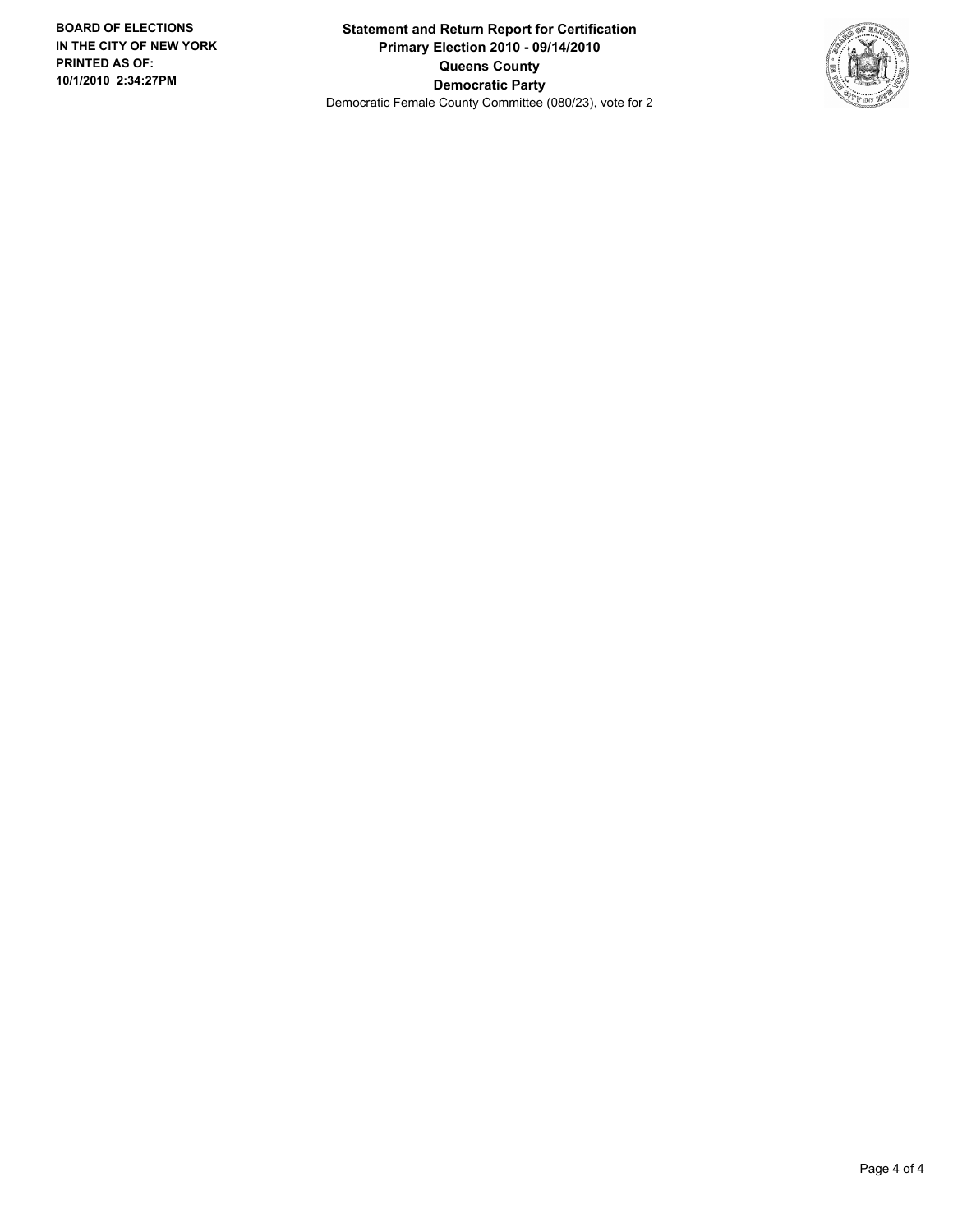

## **Primary Election 2010 - 09/14/2010 Queens County - Democratic Party**

Democratic Female County Committee 014/29 Vote for 2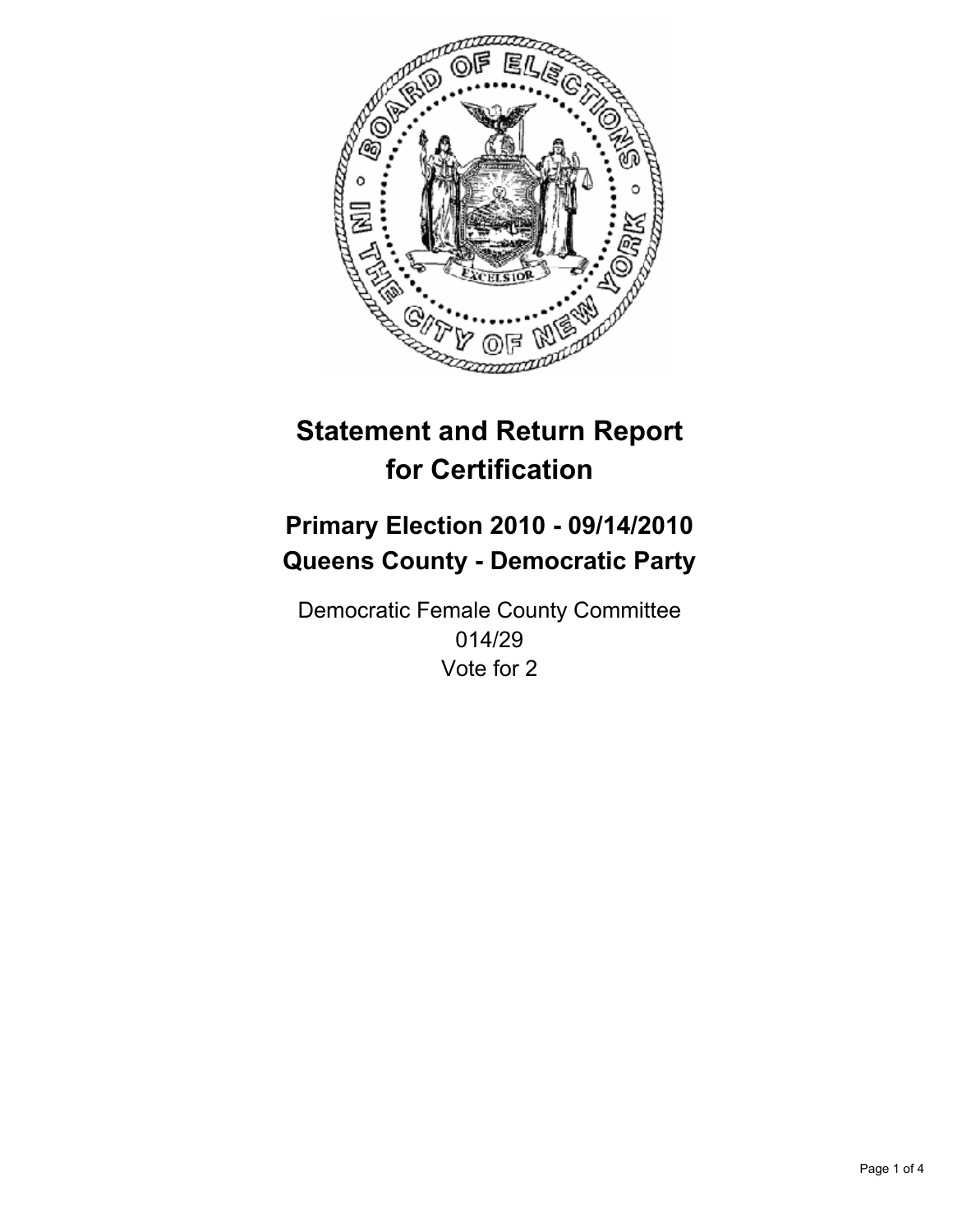

| <b>Total Votes</b>     | 73 |
|------------------------|----|
| <b>RUTH CAMPBELL</b>   | 21 |
| YVONNE BELIZARIO       | 10 |
| <b>SHIRLEY HUNTLEY</b> | 42 |
| <b>AFFIDAVIT</b>       | 0  |
| ABSENTEE/MILITARY      | 3  |
| <b>EMERGENCY</b>       | 0  |
| <b>PUBLIC COUNTER</b>  | 53 |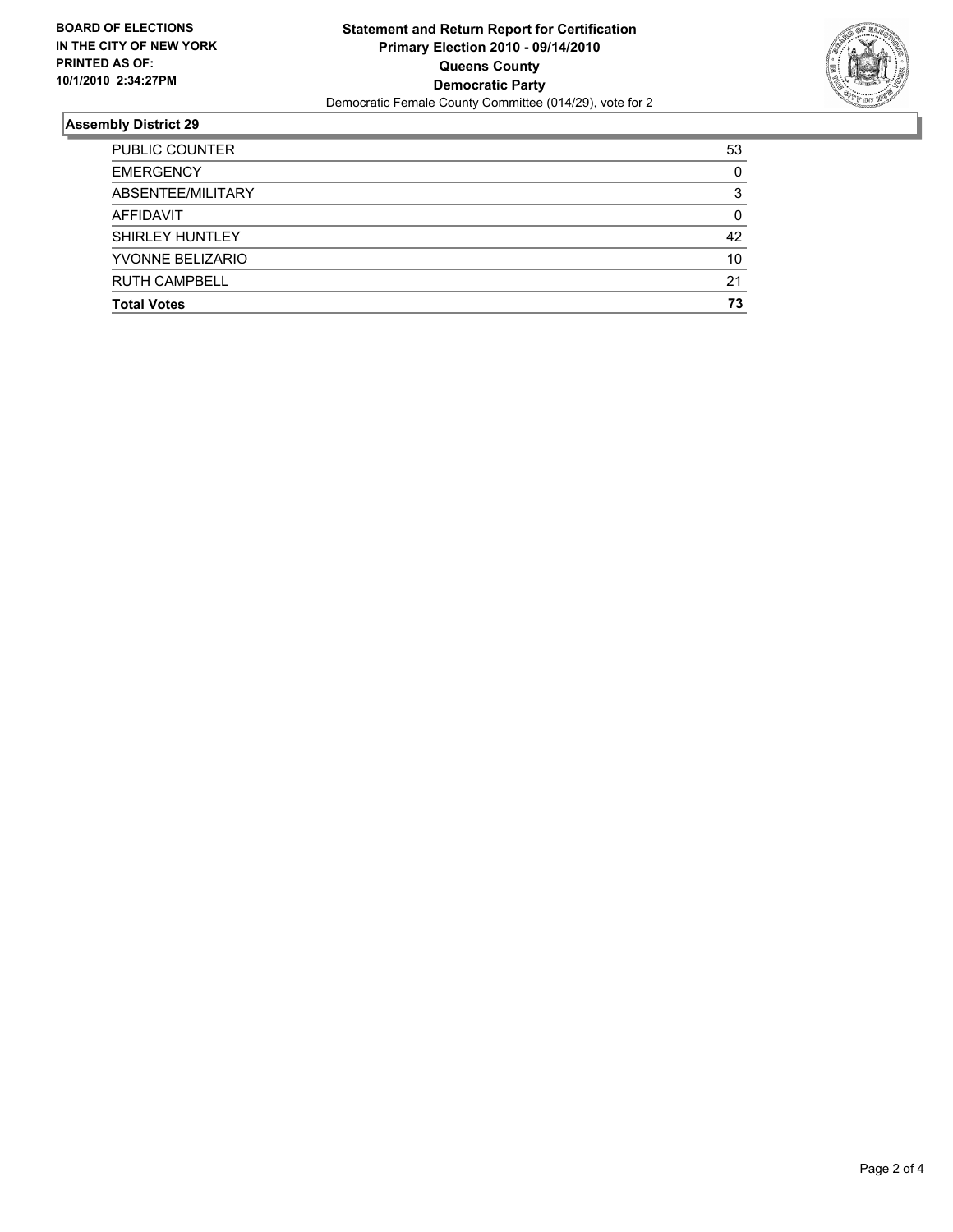#### **Statement and Return Report for Certification Primary Election 2010 - 09/14/2010 Queens County Democratic Party** Democratic Female County Committee (014/29), vote for 2

#### **Total for Democratic Female County Committee (014/29) - Queens County**

| <b>PUBLIC COUNTER</b> | 53 |
|-----------------------|----|
| <b>EMERGENCY</b>      | 0  |
| ABSENTEE/MILITARY     | 3  |
| AFFIDAVIT             | 0  |
| SHIRLEY HUNTLEY       | 42 |
| YVONNE BELIZARIO      | 10 |
| <b>RUTH CAMPBELL</b>  | 21 |
| <b>Total Votes</b>    | 73 |

We certify this statement to be correct, and have caused the same to be attested by the signatures of the members of the board, or a majority thereof, on

Secretary **Chairman** 

Canvassing Board

Canvassing Board **Canvassing Board** Canvassing Board **Deputy Chief Clerk** 

Chief Clerk



**Date**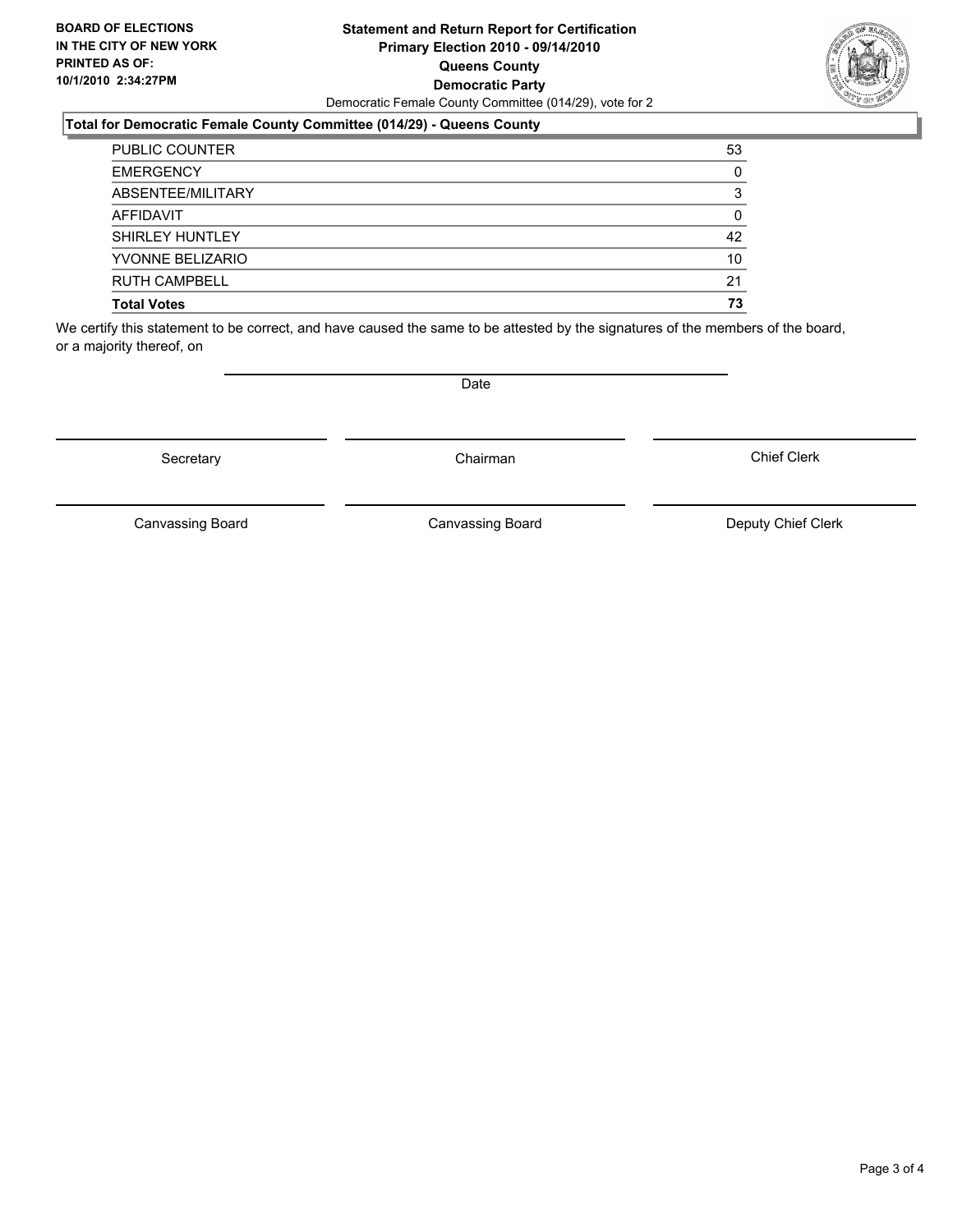**Statement and Return Report for Certification Primary Election 2010 - 09/14/2010 Queens County Democratic Party** Democratic Female County Committee (014/29), vote for 2

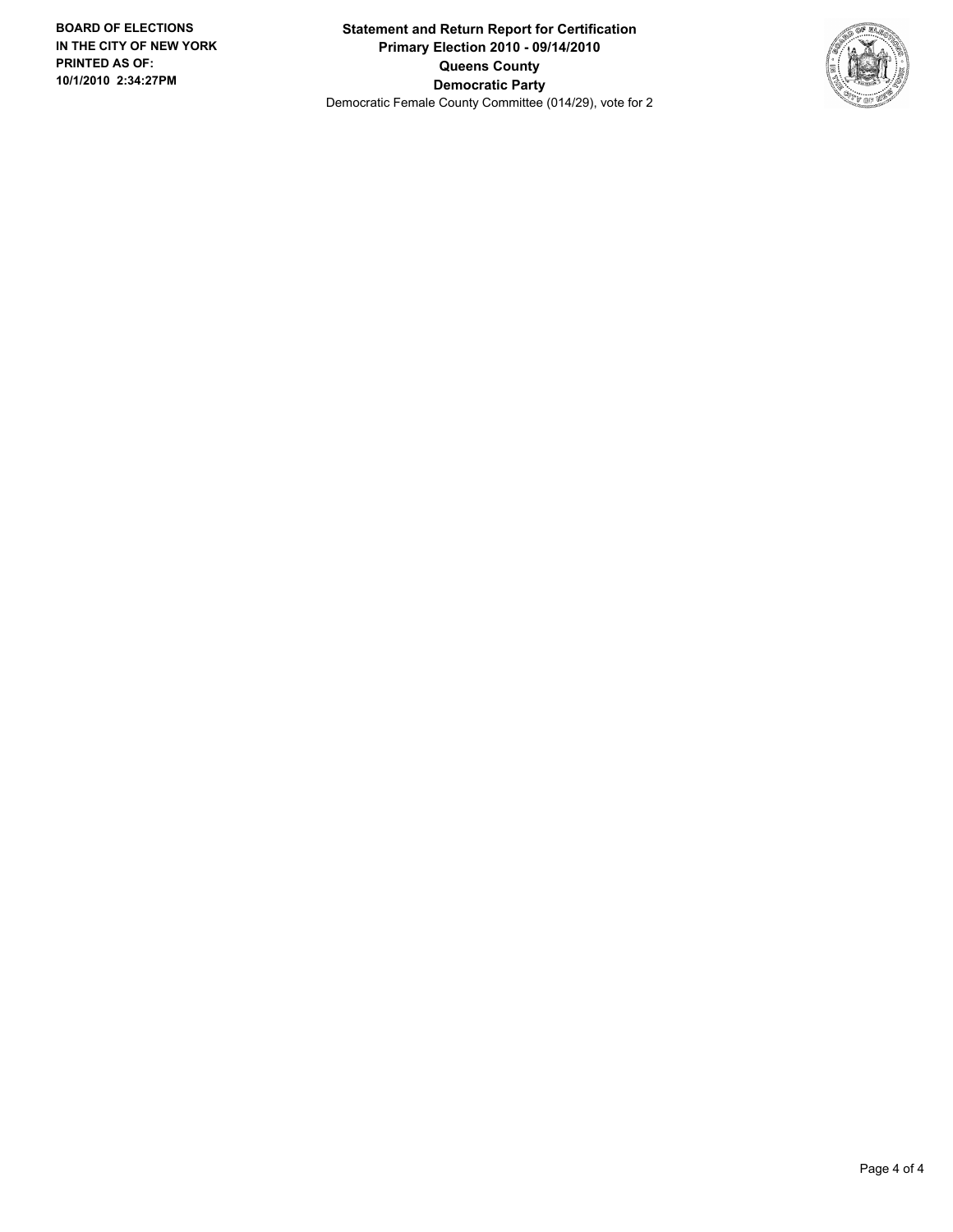

## **Primary Election 2010 - 09/14/2010 Queens County - Democratic Party**

Democratic Female County Committee 022/29 Vote for 2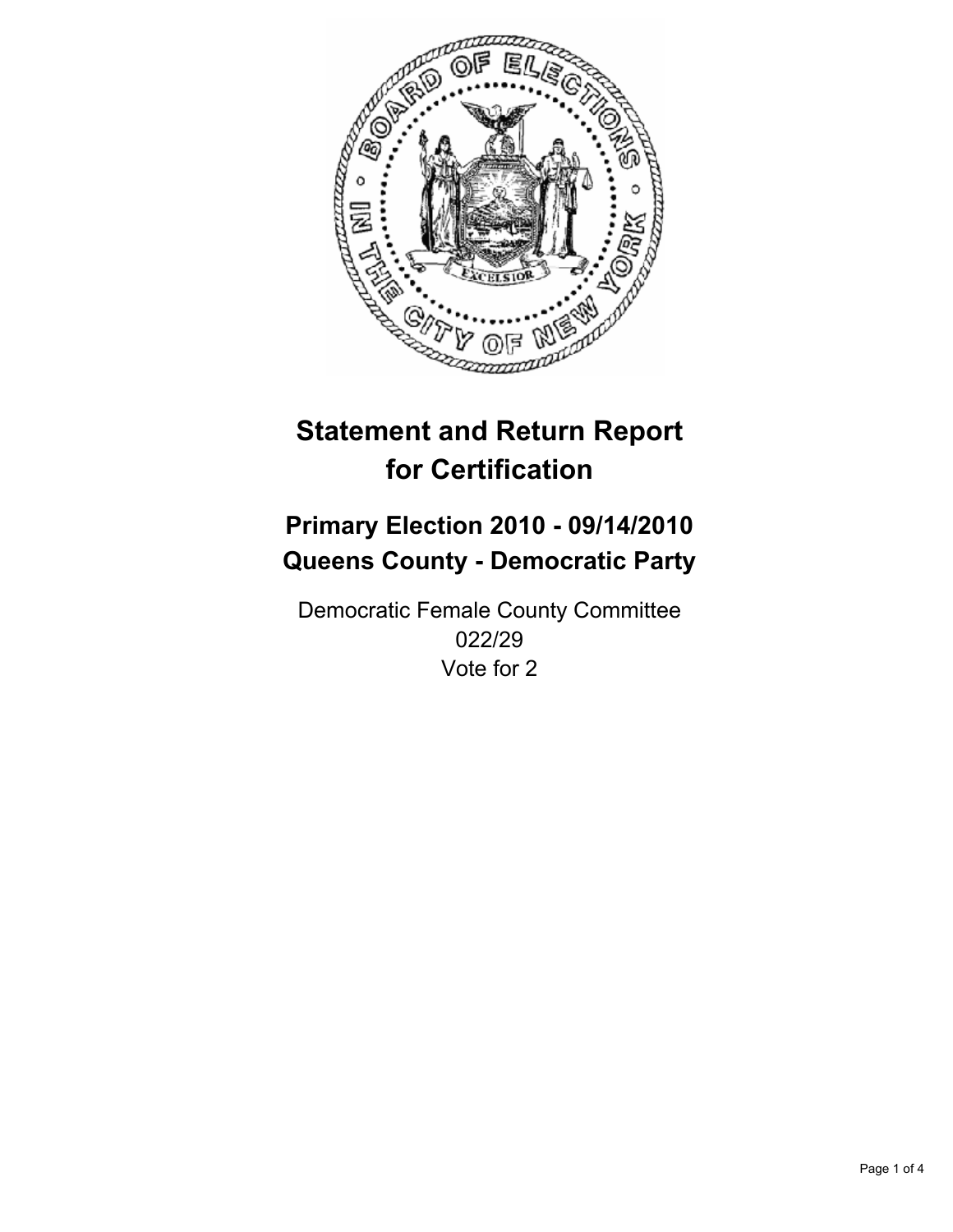

| <b>PUBLIC COUNTER</b>       | 120 |
|-----------------------------|-----|
| <b>EMERGENCY</b>            | 0   |
| ABSENTEE/MILITARY           | 24  |
| AFFIDAVIT                   |     |
| LILLIAN TAYLOR              | 44  |
| <b>IDA REID</b>             | 41  |
| <b>MAXINE E BRANNON</b>     | 38  |
| NYJEE A. BRANNAN (WRITE-IN) | 5   |
| <b>Total Votes</b>          | 128 |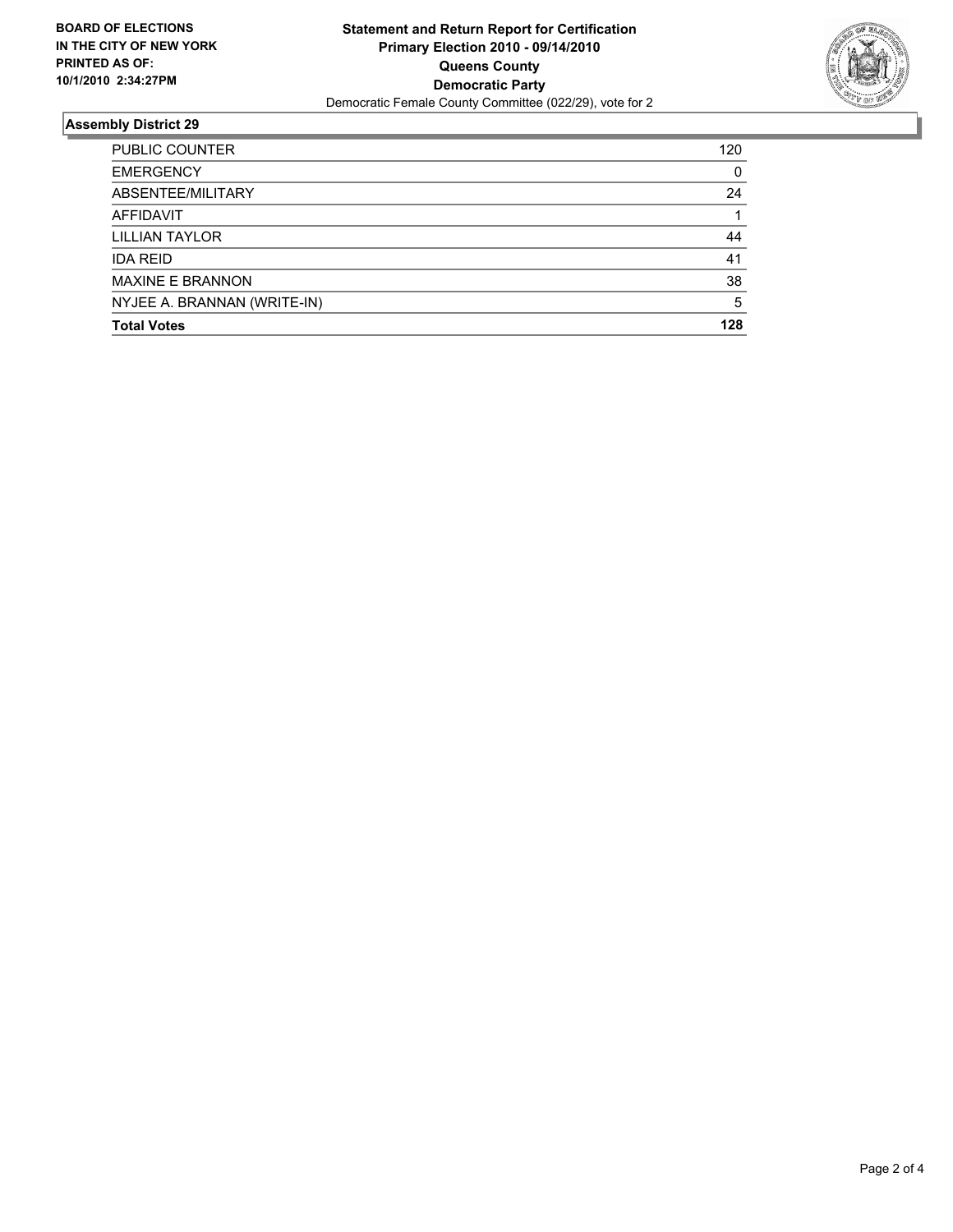#### **Statement and Return Report for Certification Primary Election 2010 - 09/14/2010 Queens County Democratic Party** Democratic Female County Committee (022/29), vote for 2

#### **Total for Democratic Female County Committee (022/29) - Queens County**

| PUBLIC COUNTER              | 120 |
|-----------------------------|-----|
| <b>EMERGENCY</b>            | 0   |
| ABSENTEE/MILITARY           | 24  |
| <b>AFFIDAVIT</b>            |     |
| <b>LILLIAN TAYLOR</b>       | 44  |
| IDA REID                    | 41  |
| <b>MAXINE E BRANNON</b>     | 38  |
| NYJEE A. BRANNAN (WRITE-IN) | 5   |
| <b>Total Votes</b>          | 128 |

We certify this statement to be correct, and have caused the same to be attested by the signatures of the members of the board, or a majority thereof, on

Secretary **Chairman** 

Canvassing Board

Date

Canvassing Board **Canvassing Board** Canvassing Board **Deputy Chief Clerk** 

Chief Clerk

Page 3 of 4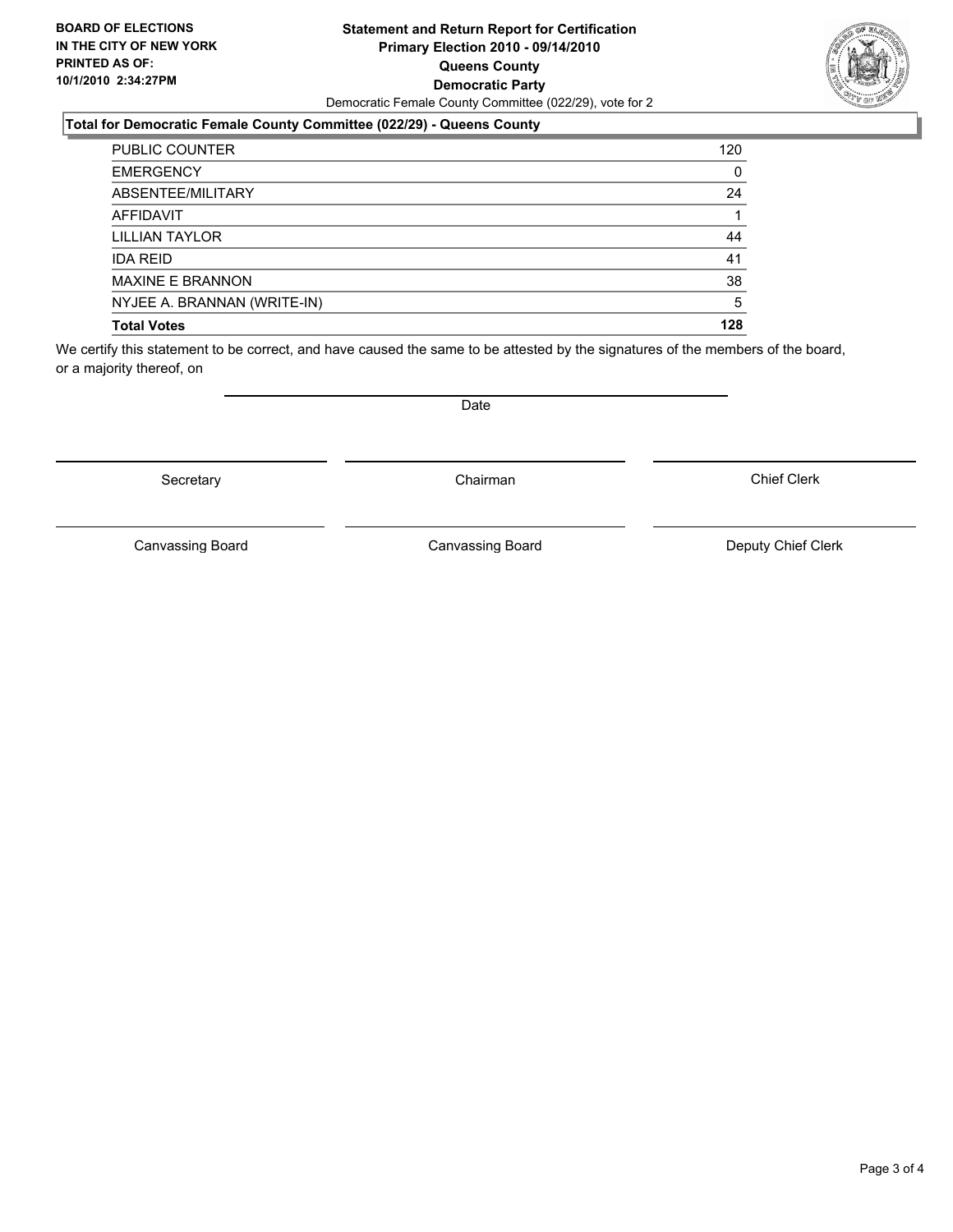**Statement and Return Report for Certification Primary Election 2010 - 09/14/2010 Queens County Democratic Party** Democratic Female County Committee (022/29), vote for 2

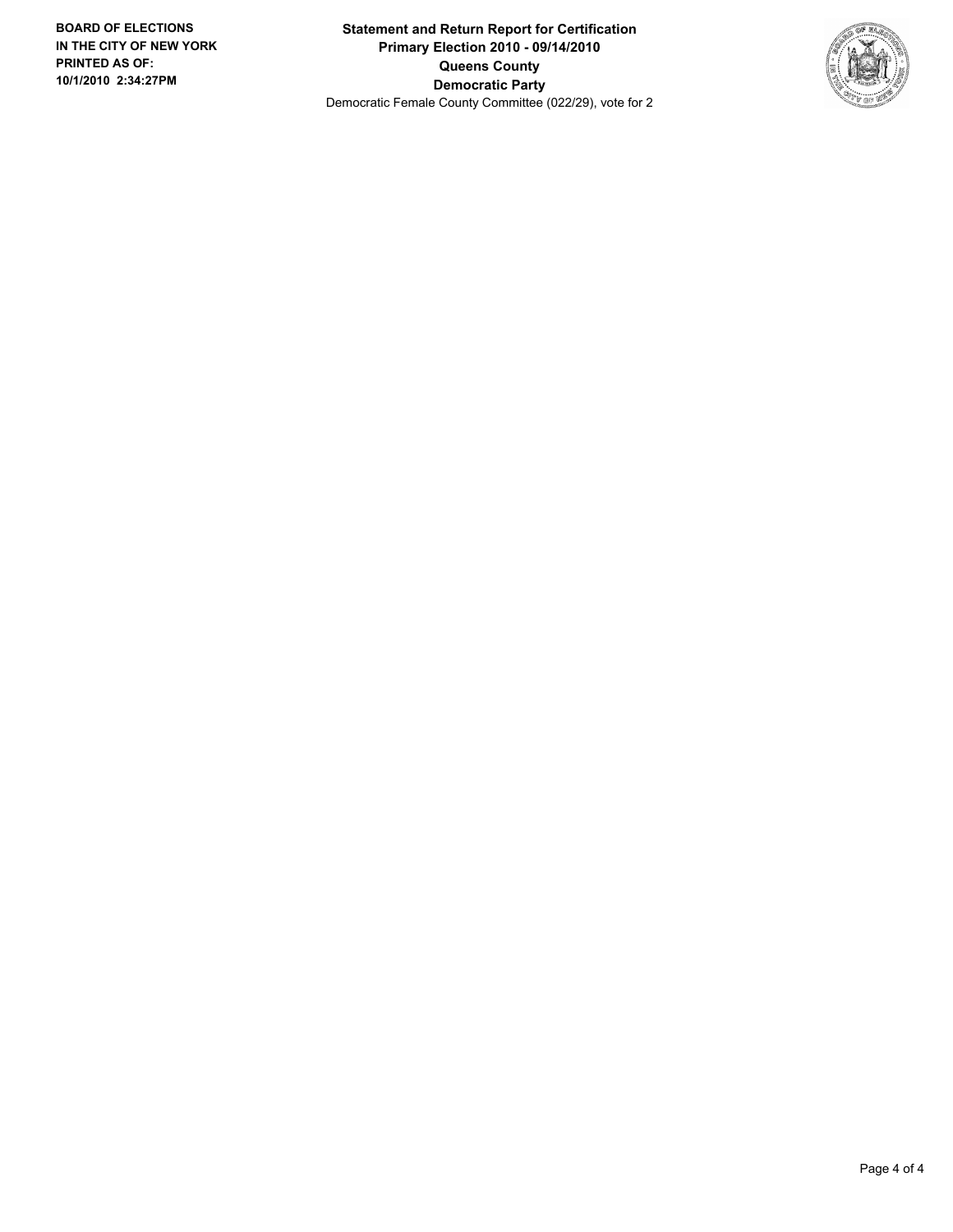

## **Primary Election 2010 - 09/14/2010 Queens County - Democratic Party**

Democratic Female County Committee 034/31 Vote for 2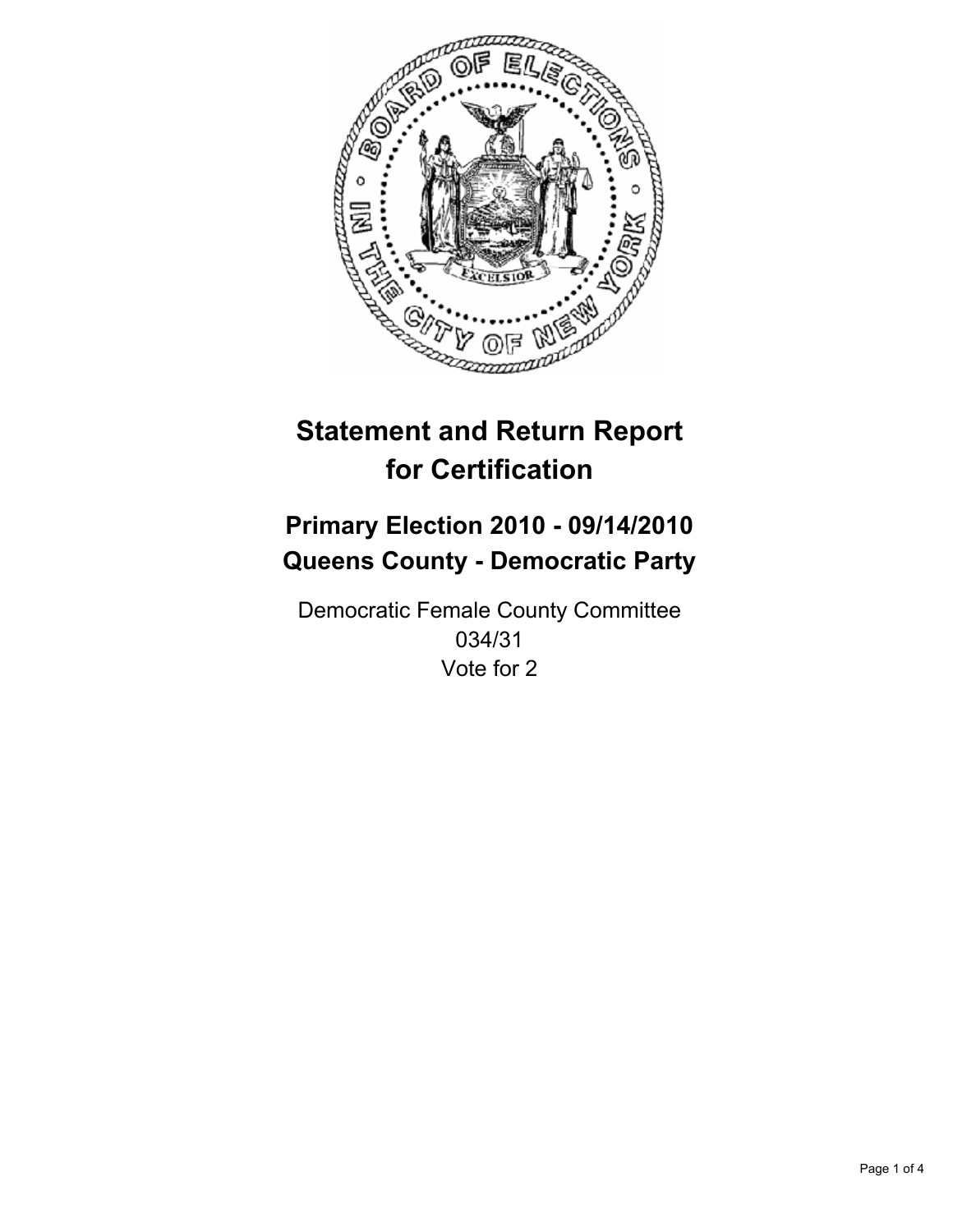

| <b>Total Votes</b>      | 70 |
|-------------------------|----|
| <b>BEVERLY D HAILEY</b> | 16 |
| <b>MILDRED PARKER</b>   | 10 |
| <b>MILDRED TITUS</b>    | 44 |
| <b>AFFIDAVIT</b>        | 0  |
| ABSENTEE/MILITARY       | 2  |
| <b>EMERGENCY</b>        | 0  |
| <b>PUBLIC COUNTER</b>   | 78 |
|                         |    |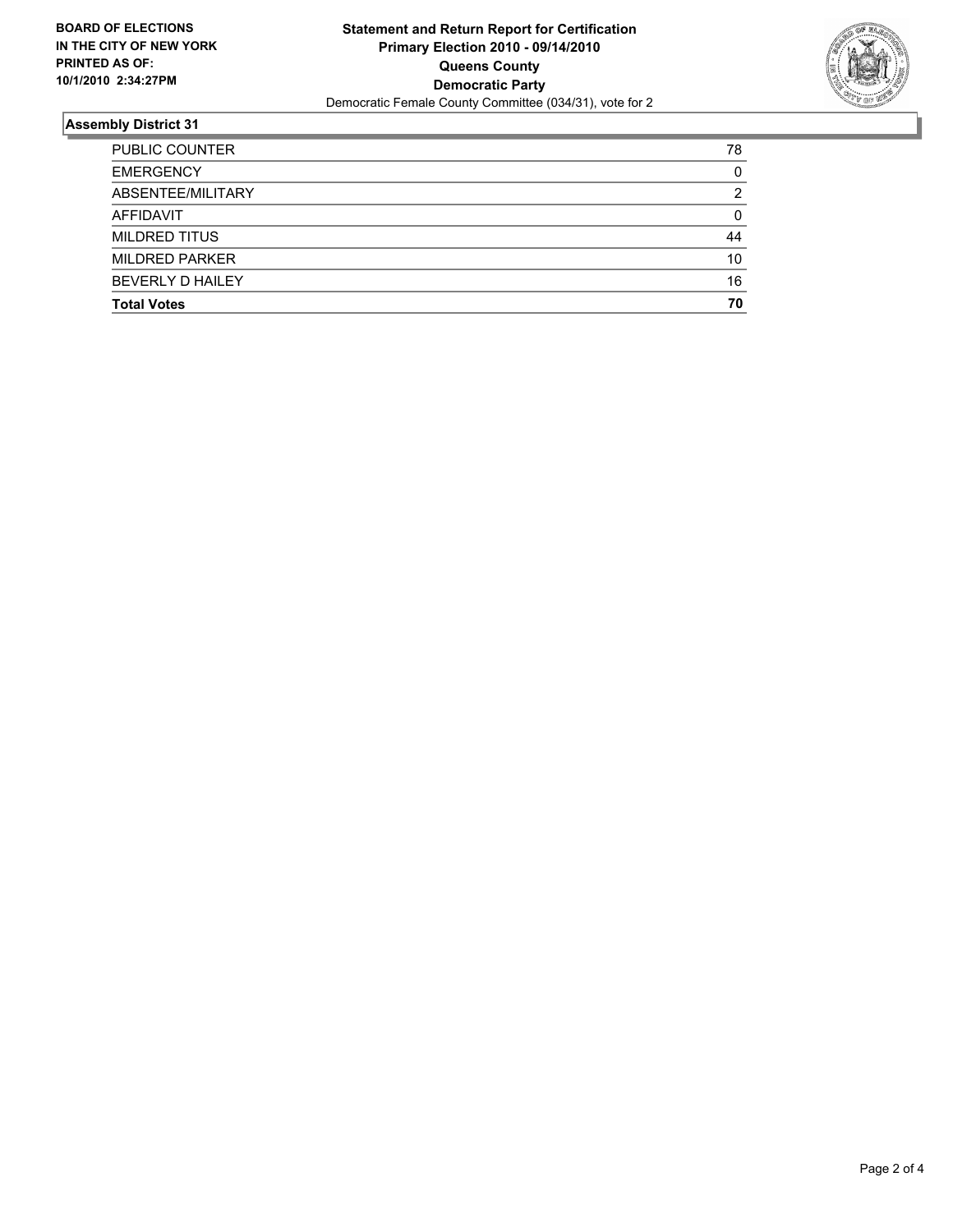#### **Statement and Return Report for Certification Primary Election 2010 - 09/14/2010 Queens County Democratic Party** Democratic Female County Committee (034/31), vote for 2

#### **Total for Democratic Female County Committee (034/31) - Queens County**

| <b>PUBLIC COUNTER</b>   | 78 |
|-------------------------|----|
| <b>EMERGENCY</b>        | 0  |
| ABSENTEE/MILITARY       | 2  |
| AFFIDAVIT               | 0  |
| <b>MILDRED TITUS</b>    | 44 |
| <b>MILDRED PARKER</b>   | 10 |
| <b>BEVERLY D HAILEY</b> | 16 |
| <b>Total Votes</b>      | 70 |

We certify this statement to be correct, and have caused the same to be attested by the signatures of the members of the board, or a majority thereof, on

Secretary **Chairman** 

Canvassing Board

Canvassing Board **Canvassing Board** Canvassing Board **Deputy Chief Clerk** 

Chief Clerk



**Date**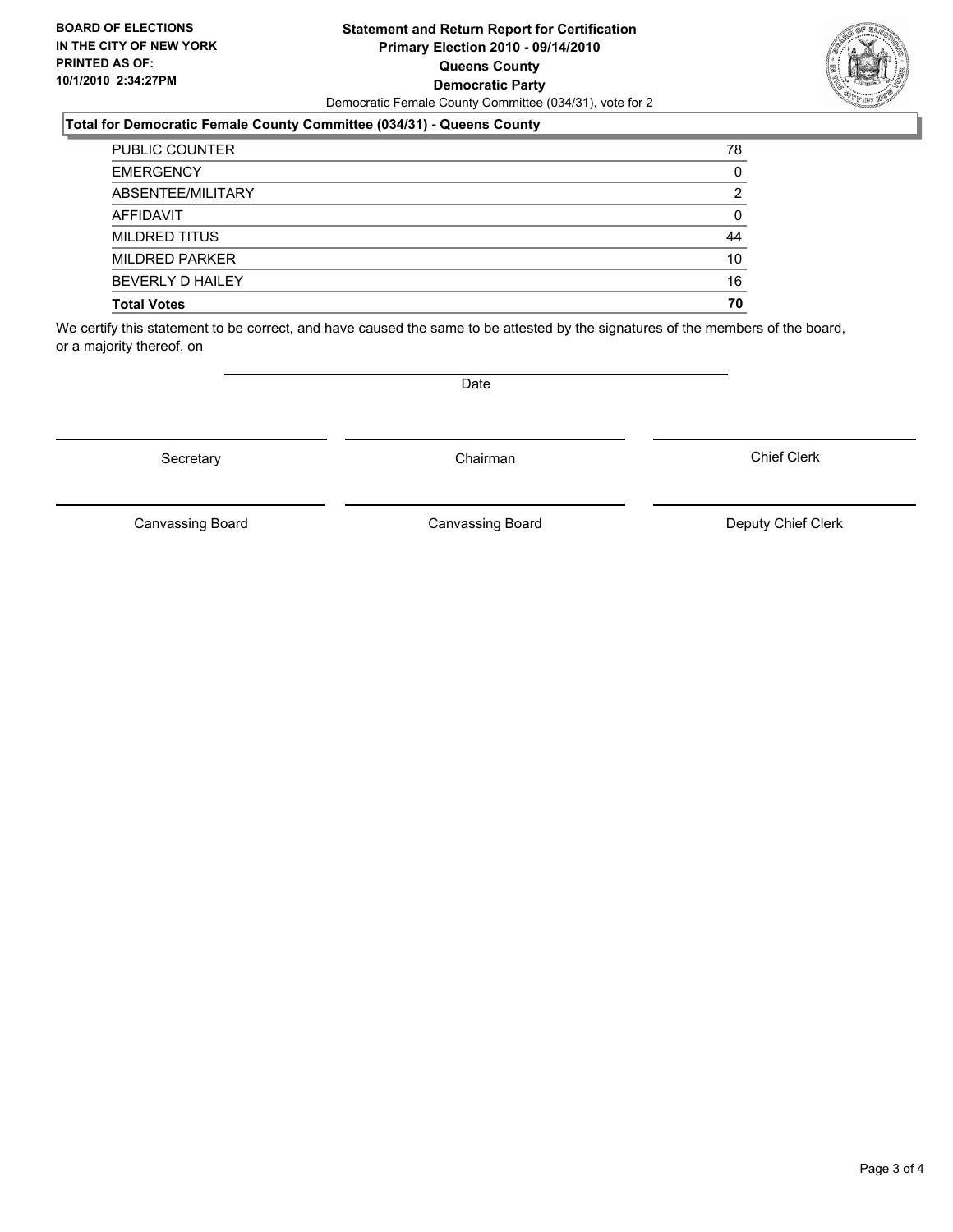**Statement and Return Report for Certification Primary Election 2010 - 09/14/2010 Queens County Democratic Party** Democratic Female County Committee (034/31), vote for 2

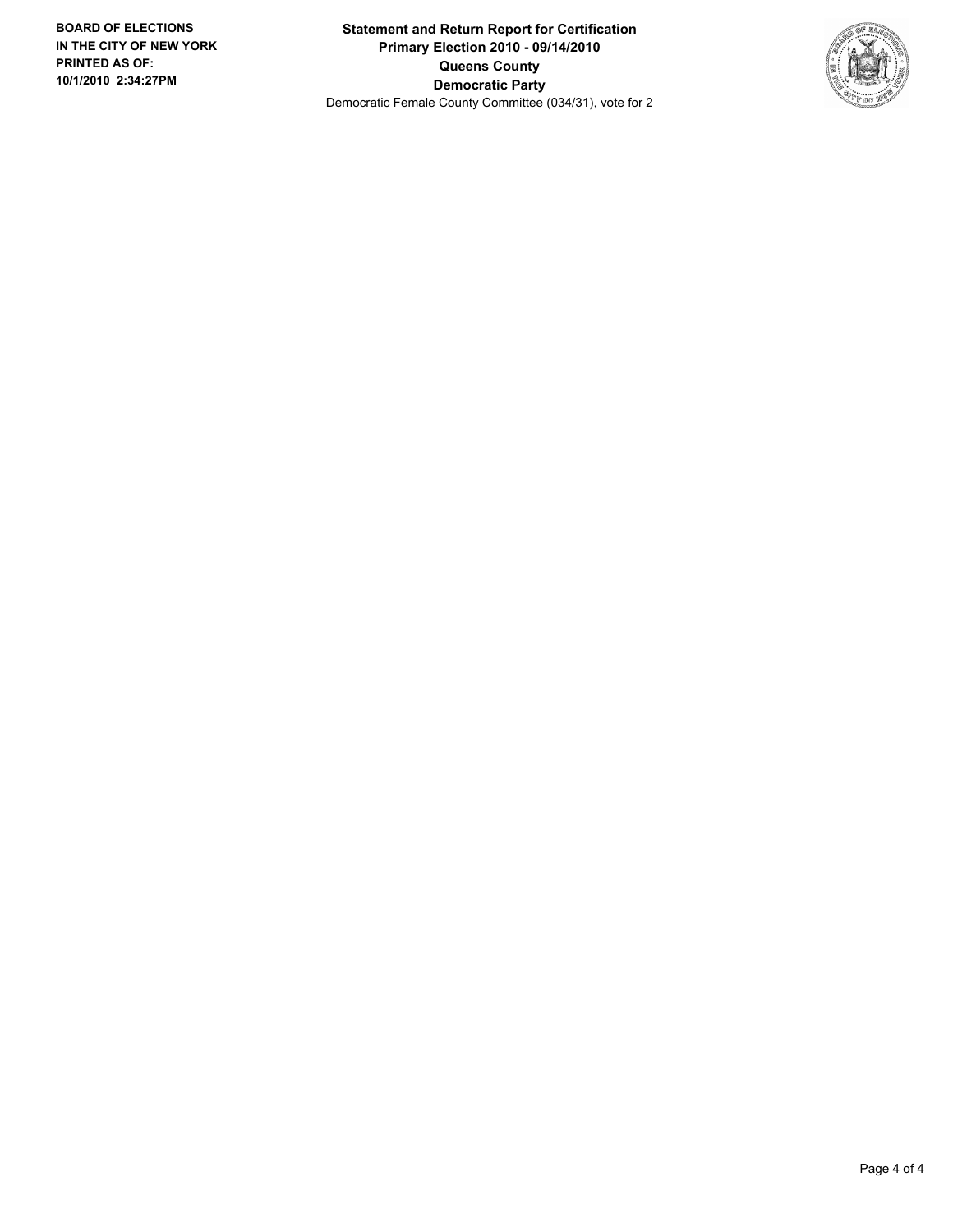

## **Primary Election 2010 - 09/14/2010 Queens County - Democratic Party**

Democratic Female County Committee 026/33 Vote for 2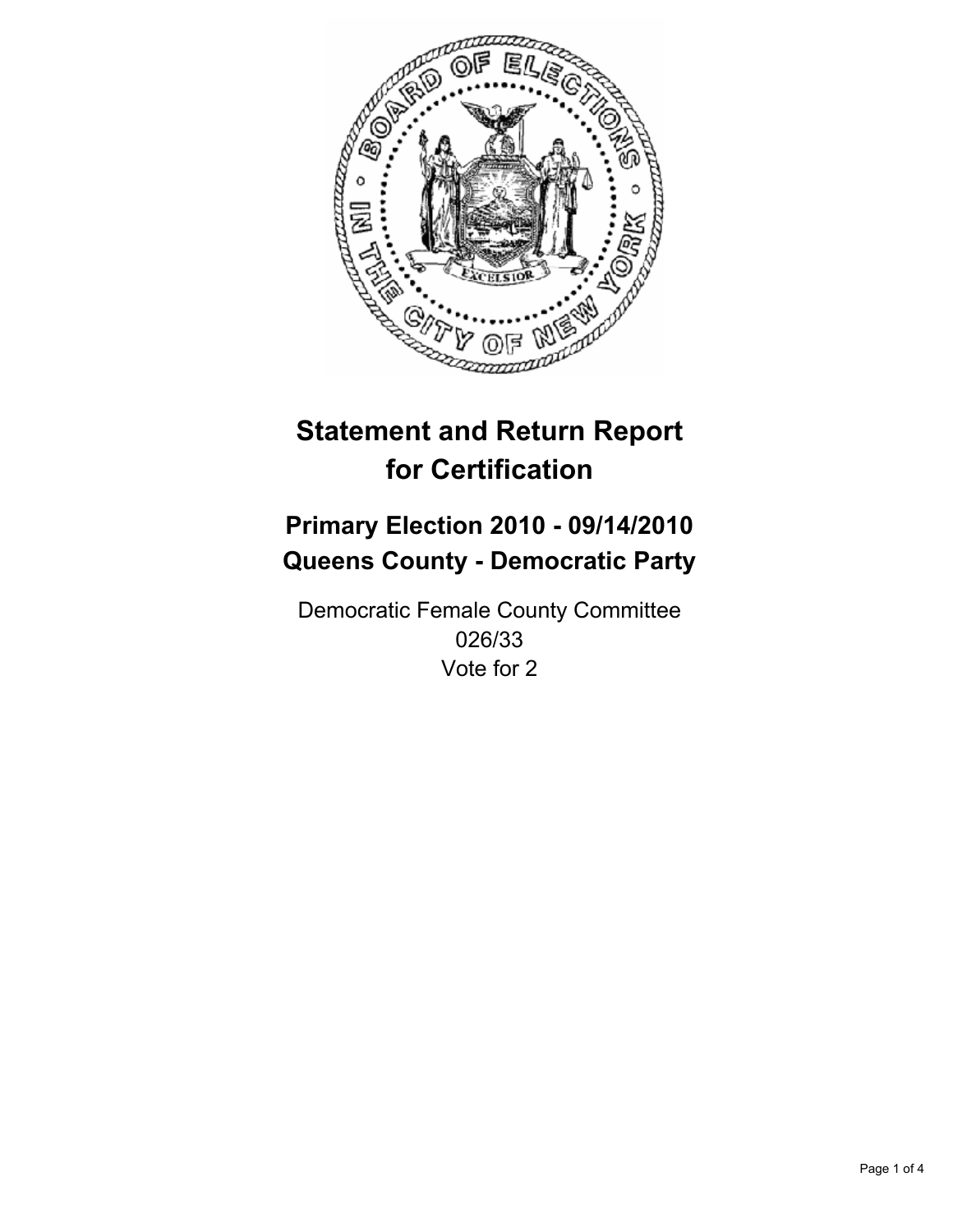

| <b>Total Votes</b>    | 71 |
|-----------------------|----|
| <b>GLORIA BLACK</b>   | 36 |
| ADJOA NYARKO          | 10 |
| SABINE FRENCH         | 25 |
| <b>AFFIDAVIT</b>      | 0  |
| ABSENTEE/MILITARY     | 3  |
| <b>EMERGENCY</b>      | 0  |
| <b>PUBLIC COUNTER</b> | 76 |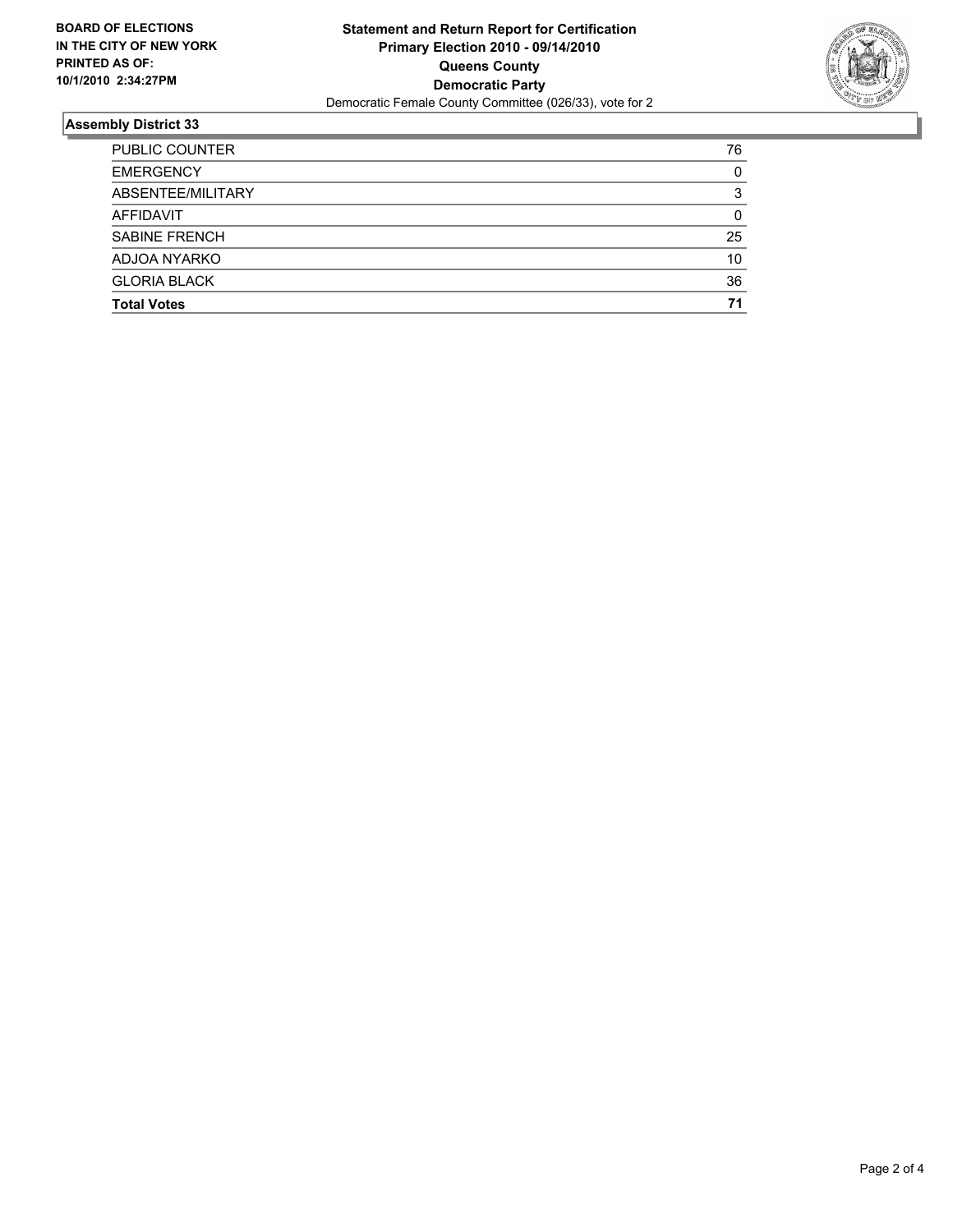#### **Statement and Return Report for Certification Primary Election 2010 - 09/14/2010 Queens County Democratic Party** Democratic Female County Committee (026/33), vote for 2

#### **Total for Democratic Female County Committee (026/33) - Queens County**

| <b>PUBLIC COUNTER</b> | 76 |
|-----------------------|----|
| <b>EMERGENCY</b>      | 0  |
| ABSENTEE/MILITARY     | 3  |
| AFFIDAVIT             | 0  |
| <b>SABINE FRENCH</b>  | 25 |
| ADJOA NYARKO          | 10 |
| <b>GLORIA BLACK</b>   | 36 |
| <b>Total Votes</b>    | 71 |

We certify this statement to be correct, and have caused the same to be attested by the signatures of the members of the board, or a majority thereof, on

Canvassing Board

**Date** 

Canvassing Board **Canvassing Board** Canvassing Board **Deputy Chief Clerk** 

Chief Clerk



Secretary **Chairman**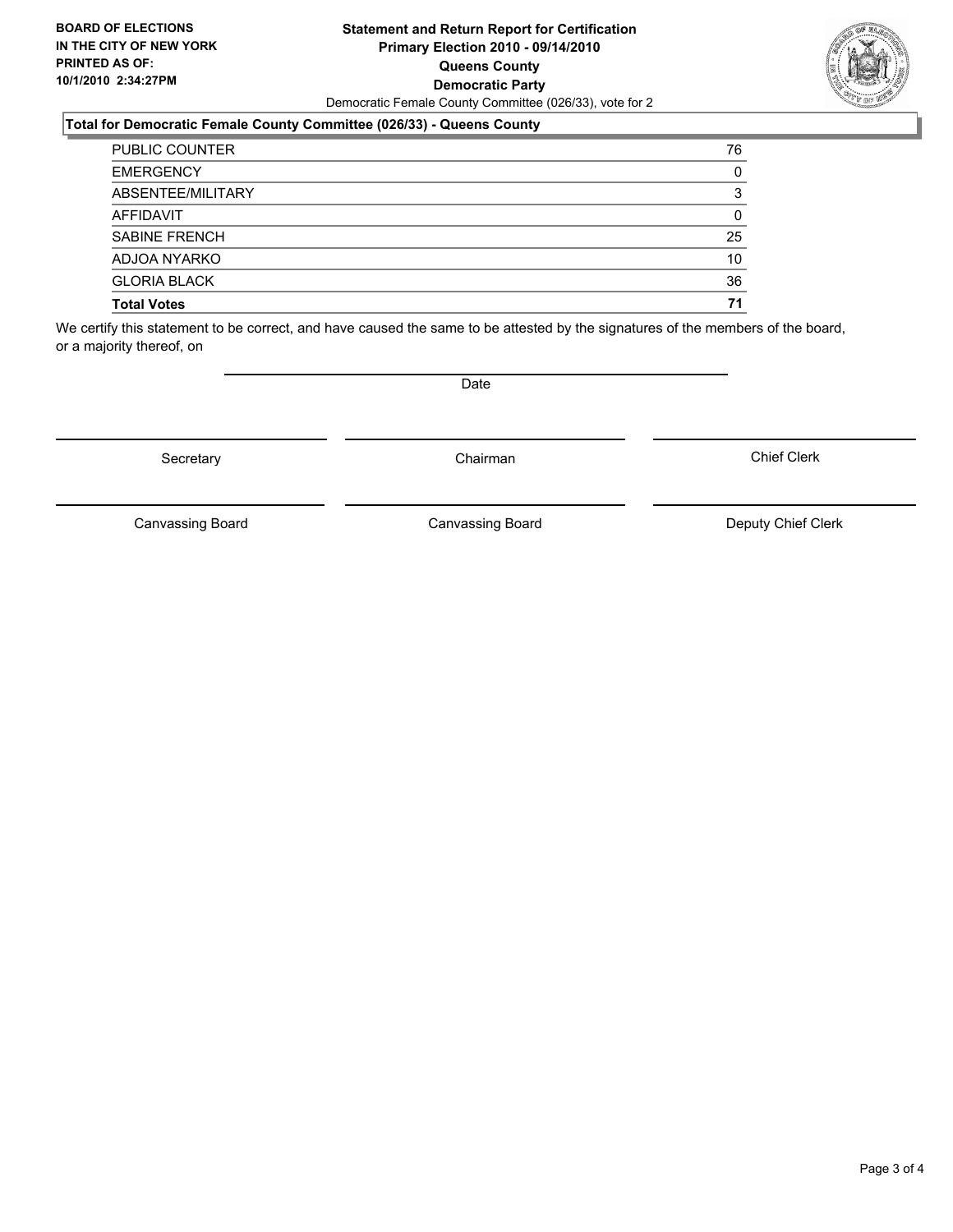**Statement and Return Report for Certification Primary Election 2010 - 09/14/2010 Queens County Democratic Party** Democratic Female County Committee (026/33), vote for 2

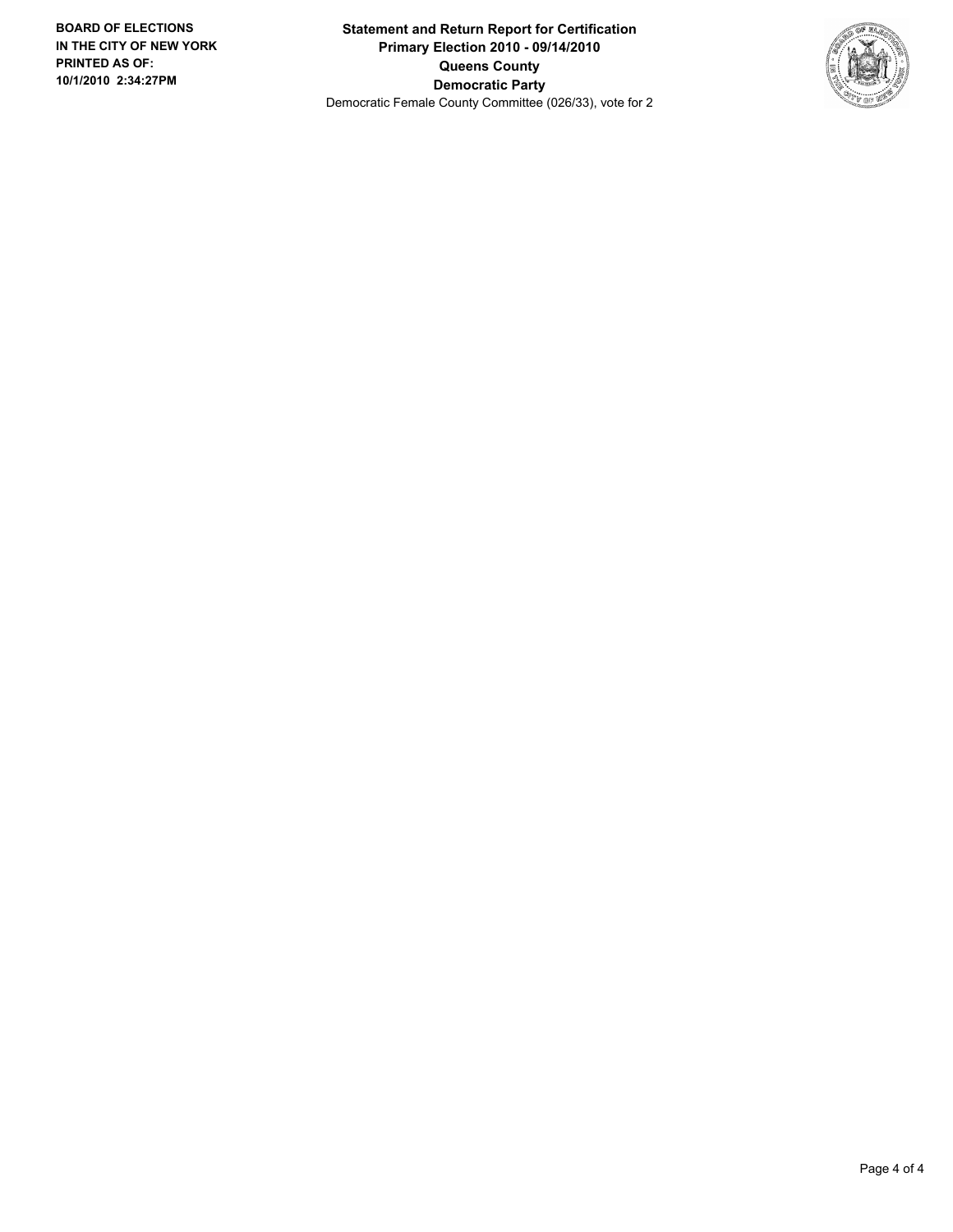

## **Primary Election 2010 - 09/14/2010 Queens County - Democratic Party**

Democratic Female County Committee 056/33 Vote for 2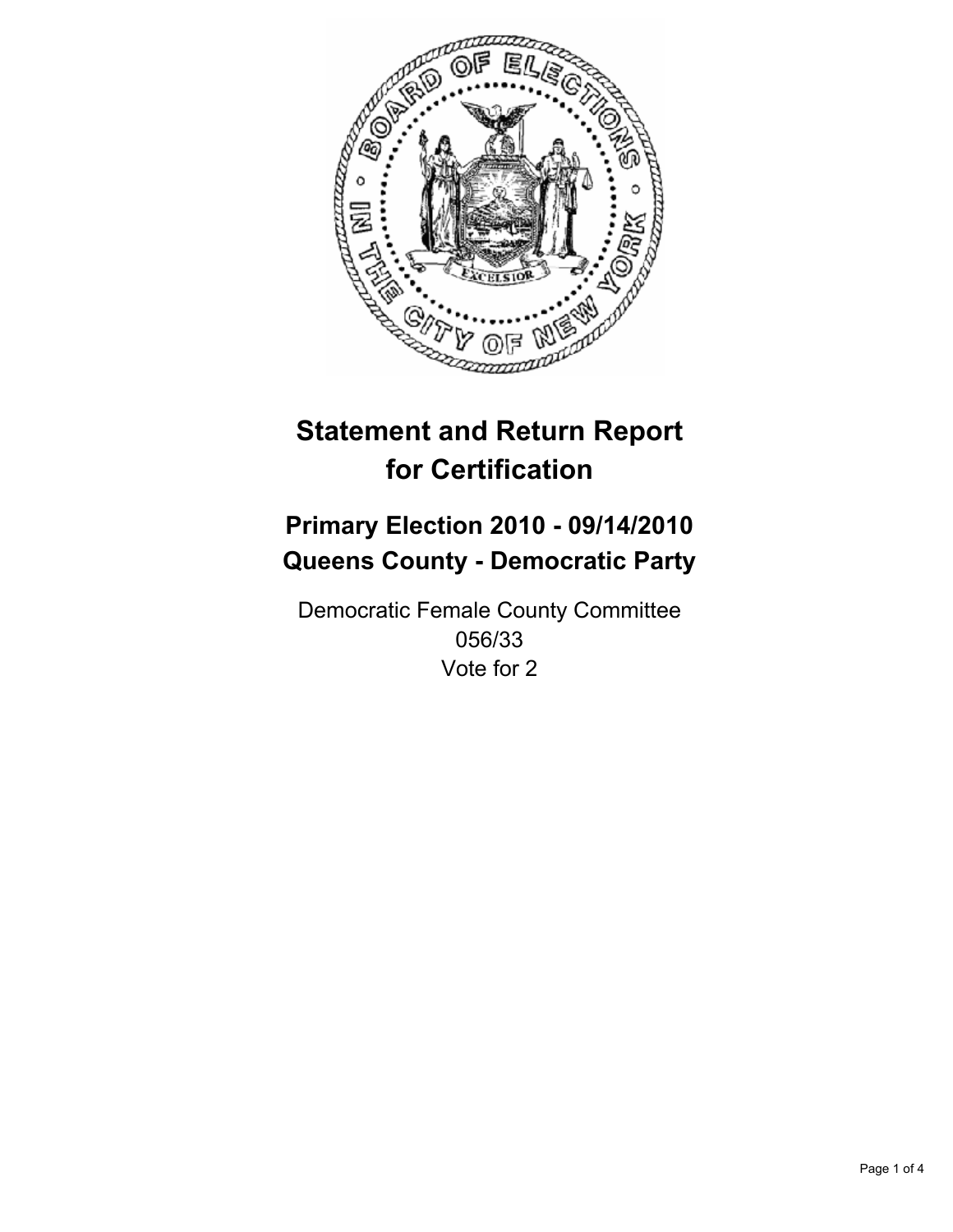

| <b>PUBLIC COUNTER</b> | 90  |
|-----------------------|-----|
| <b>EMERGENCY</b>      | 0   |
| ABSENTEE/MILITARY     | 2   |
| AFFIDAVIT             | 0   |
| <b>JULE GRANT</b>     | 40  |
| <b>CECIL LAWRENCE</b> | 36  |
| ELMIRA WEDDERBURN     | 4   |
| <b>JOYCE SPENCE</b>   | 24  |
| <b>Total Votes</b>    | 104 |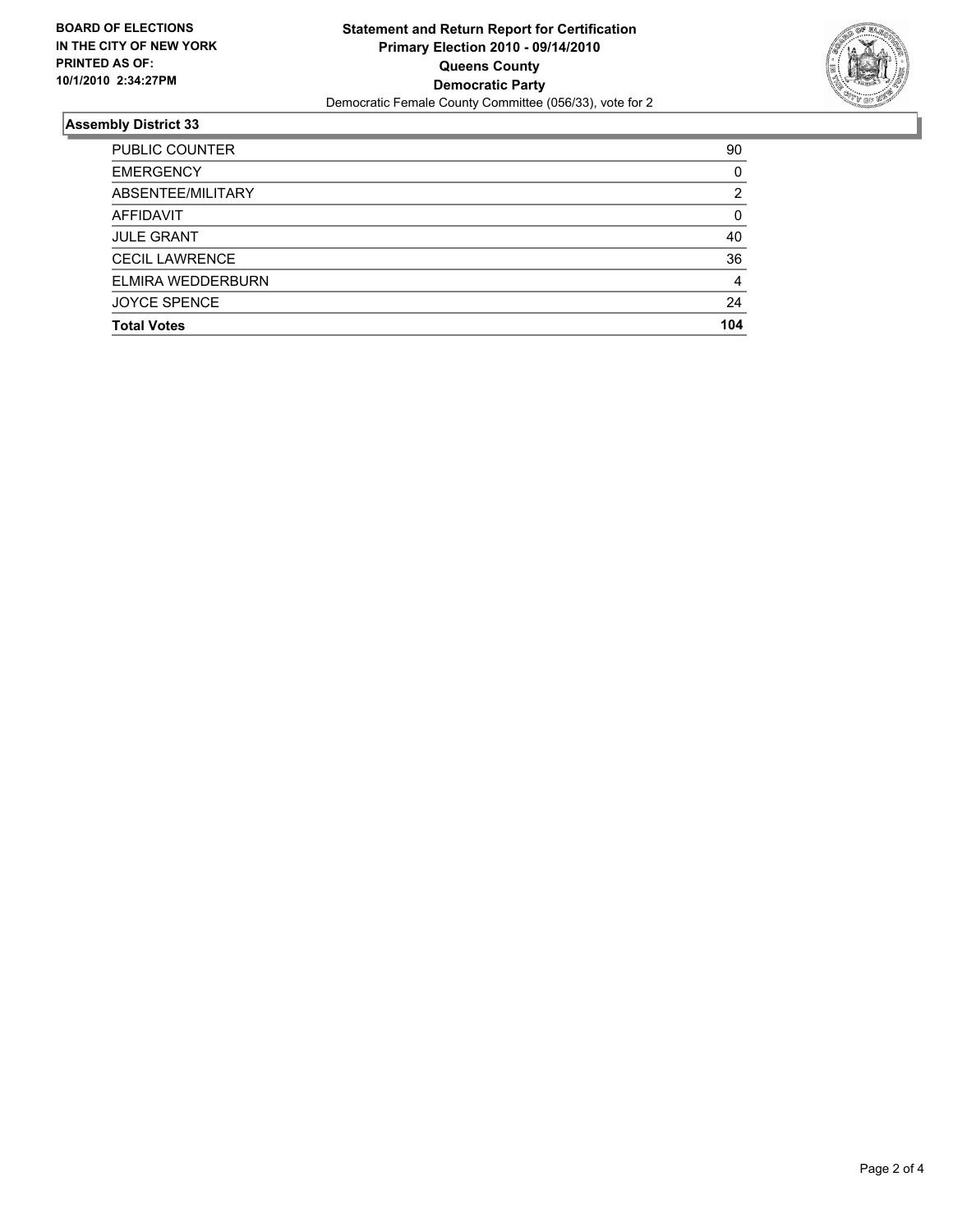#### **Statement and Return Report for Certification Primary Election 2010 - 09/14/2010 Queens County Democratic Party** Democratic Female County Committee (056/33), vote for 2

#### **Total for Democratic Female County Committee (056/33) - Queens County**

| <b>PUBLIC COUNTER</b> | 90  |
|-----------------------|-----|
| <b>EMERGENCY</b>      | 0   |
| ABSENTEE/MILITARY     | 2   |
| AFFIDAVIT             | 0   |
| <b>JULE GRANT</b>     | 40  |
| <b>CECIL LAWRENCE</b> | 36  |
| ELMIRA WEDDERBURN     | 4   |
| <b>JOYCE SPENCE</b>   | 24  |
| <b>Total Votes</b>    | 104 |

We certify this statement to be correct, and have caused the same to be attested by the signatures of the members of the board, or a majority thereof, on

Secretary **Chairman** 

Canvassing Board

Date

Canvassing Board **Canvassing Board** Canvassing Board **Deputy Chief Clerk** 

Chief Clerk

Page 3 of 4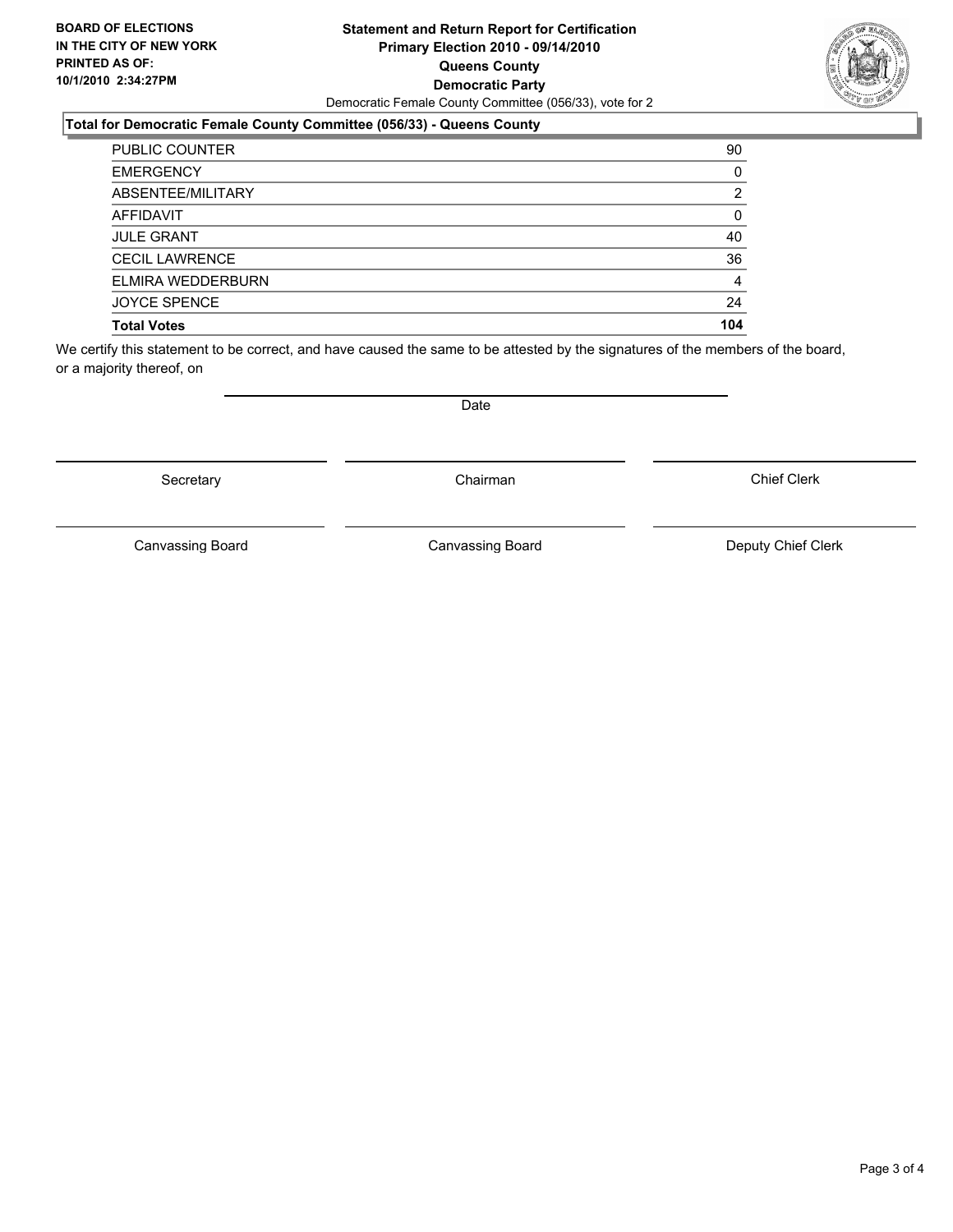**Statement and Return Report for Certification Primary Election 2010 - 09/14/2010 Queens County Democratic Party** Democratic Female County Committee (056/33), vote for 2

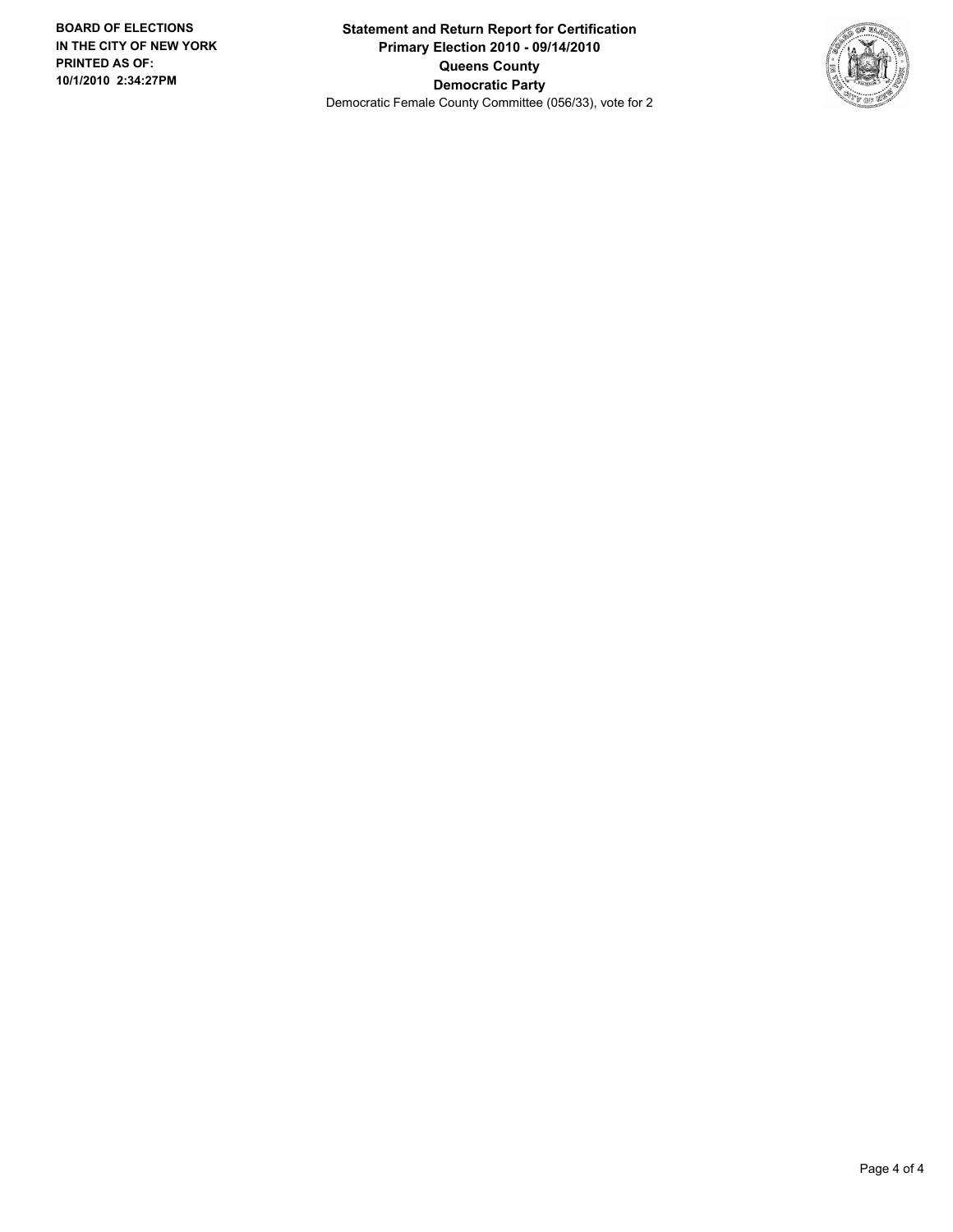

## **Primary Election 2010 - 09/14/2010 Queens County - Democratic Party**

Democratic Female County Committee 061/33 Vote for 2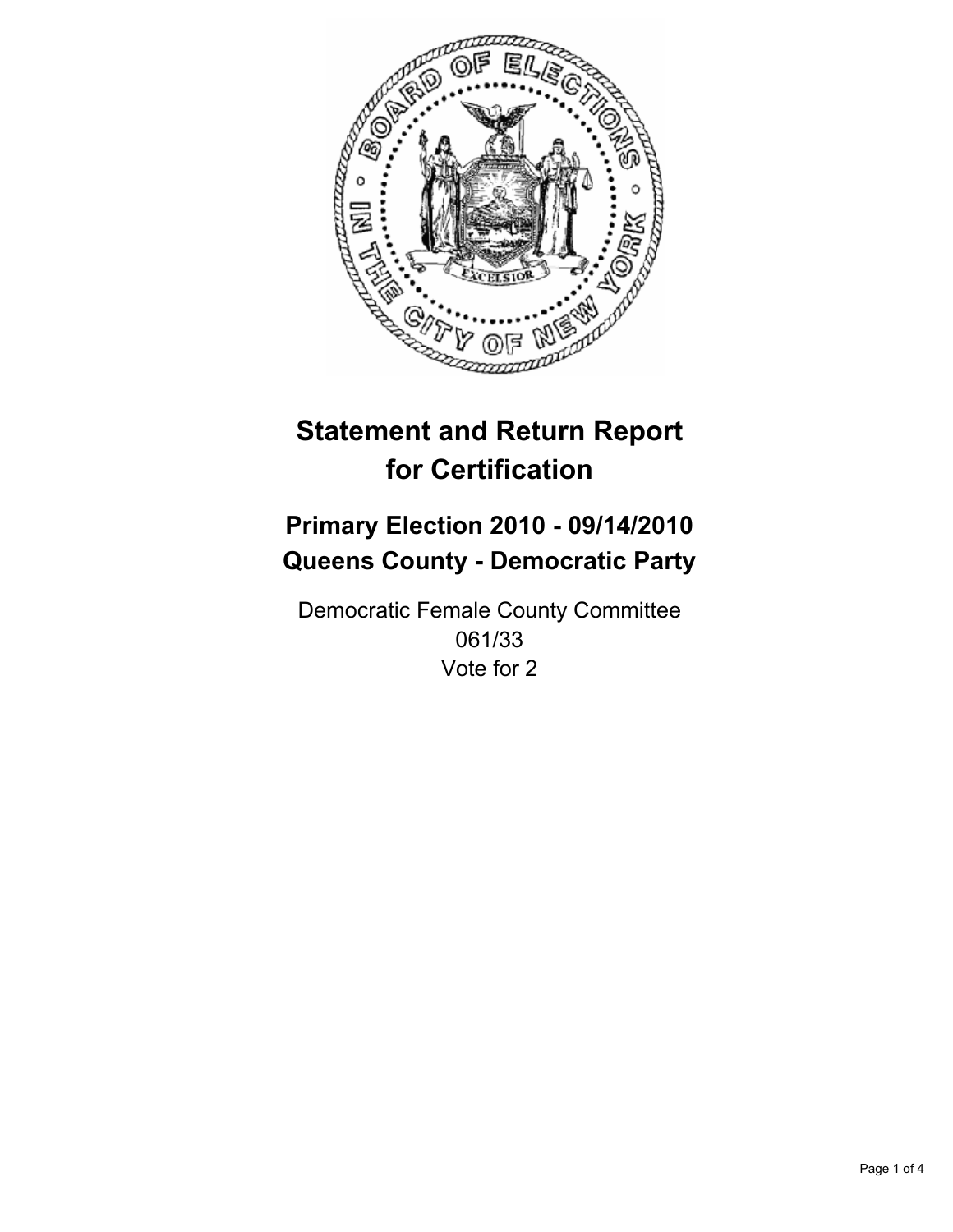

| <b>PUBLIC COUNTER</b>    | 114 |
|--------------------------|-----|
| <b>EMERGENCY</b>         | 0   |
| ABSENTEE/MILITARY        | 4   |
| AFFIDAVIT                | 0   |
| <b>CHRISTINA CROCKER</b> | 25  |
| <b>SANDRA ATWELL</b>     | 28  |
| <b>CARMETA WILLIAMS</b>  | 26  |
| <b>VILLA BROWN</b>       | 17  |
| <b>Total Votes</b>       | 96  |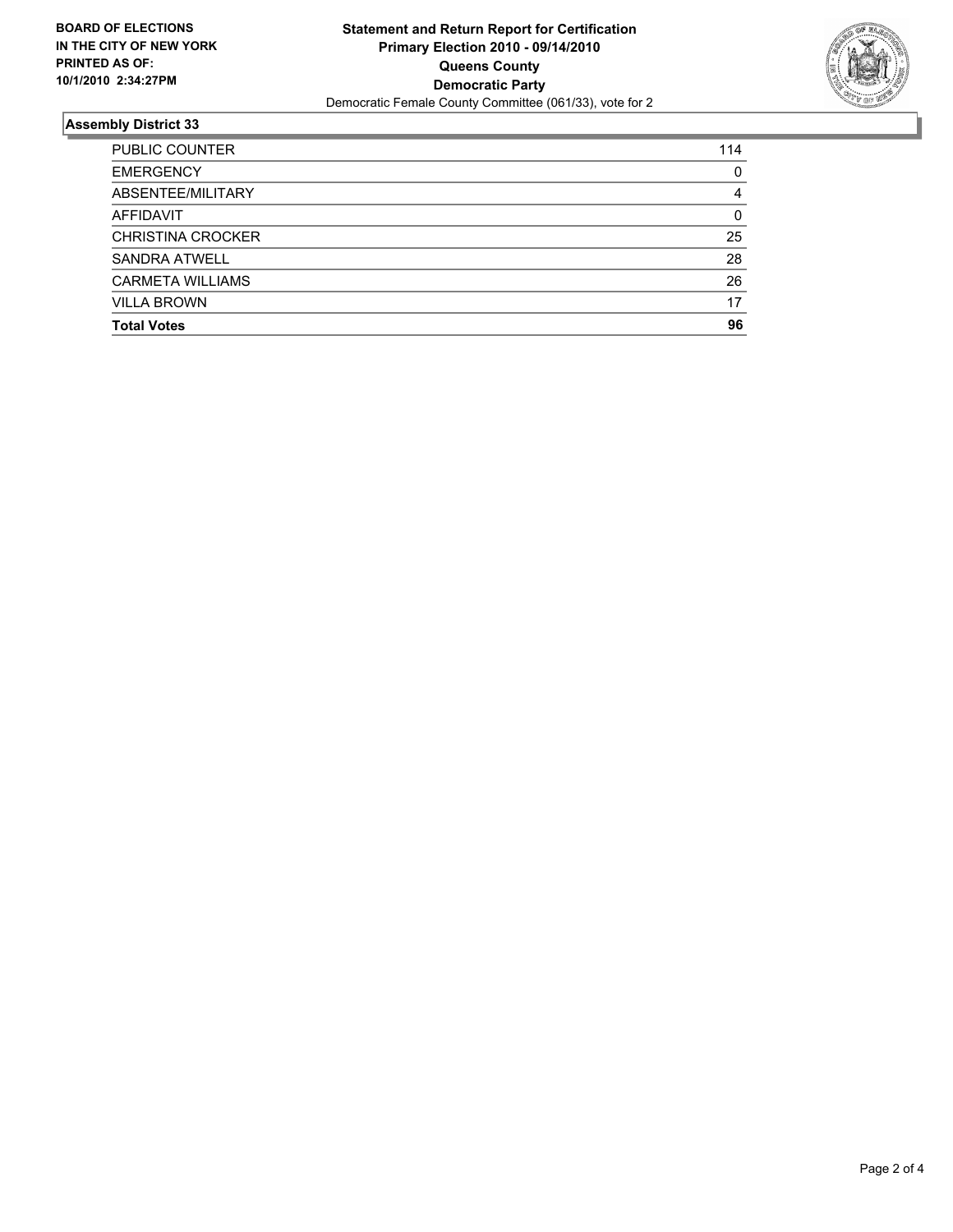#### **Statement and Return Report for Certification Primary Election 2010 - 09/14/2010 Queens County Democratic Party** Democratic Female County Committee (061/33), vote for 2

#### **Total for Democratic Female County Committee (061/33) - Queens County**

| <b>PUBLIC COUNTER</b>    | 114      |
|--------------------------|----------|
| <b>EMERGENCY</b>         | 0        |
| ABSENTEE/MILITARY        | 4        |
| <b>AFFIDAVIT</b>         | $\Omega$ |
| <b>CHRISTINA CROCKER</b> | 25       |
| <b>SANDRA ATWELL</b>     | 28       |
| <b>CARMETA WILLIAMS</b>  | 26       |
| <b>VILLA BROWN</b>       | 17       |
| <b>Total Votes</b>       | 96       |

We certify this statement to be correct, and have caused the same to be attested by the signatures of the members of the board, or a majority thereof, on

Date

Secretary **Chairman** 

Canvassing Board

Chief Clerk

Canvassing Board **Canvassing Board** Canvassing Board **Deputy Chief Clerk**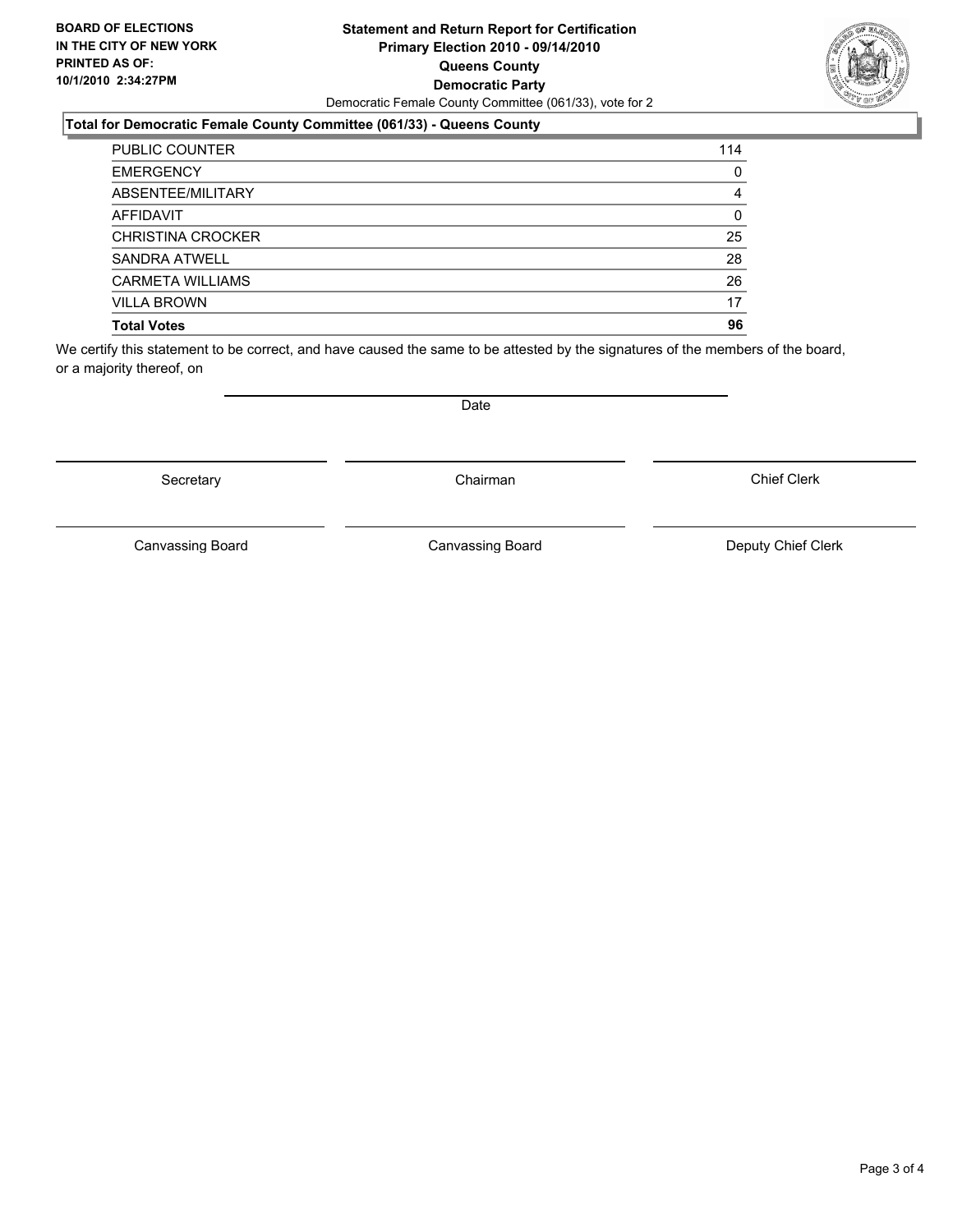**Statement and Return Report for Certification Primary Election 2010 - 09/14/2010 Queens County Democratic Party** Democratic Female County Committee (061/33), vote for 2

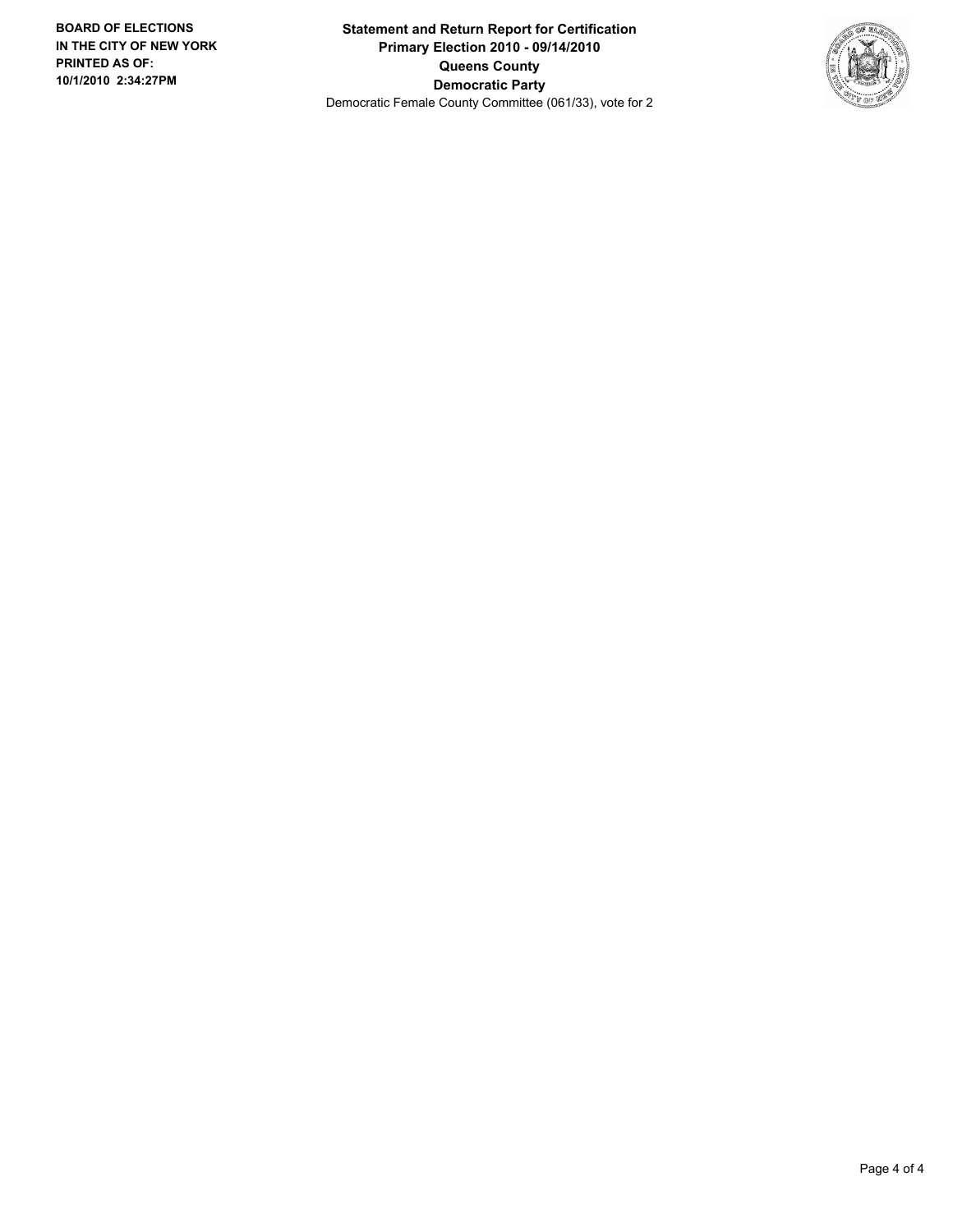

## **Primary Election 2010 - 09/14/2010 Queens County - Democratic Party**

Democratic Female County Committee 001/38 Vote for 1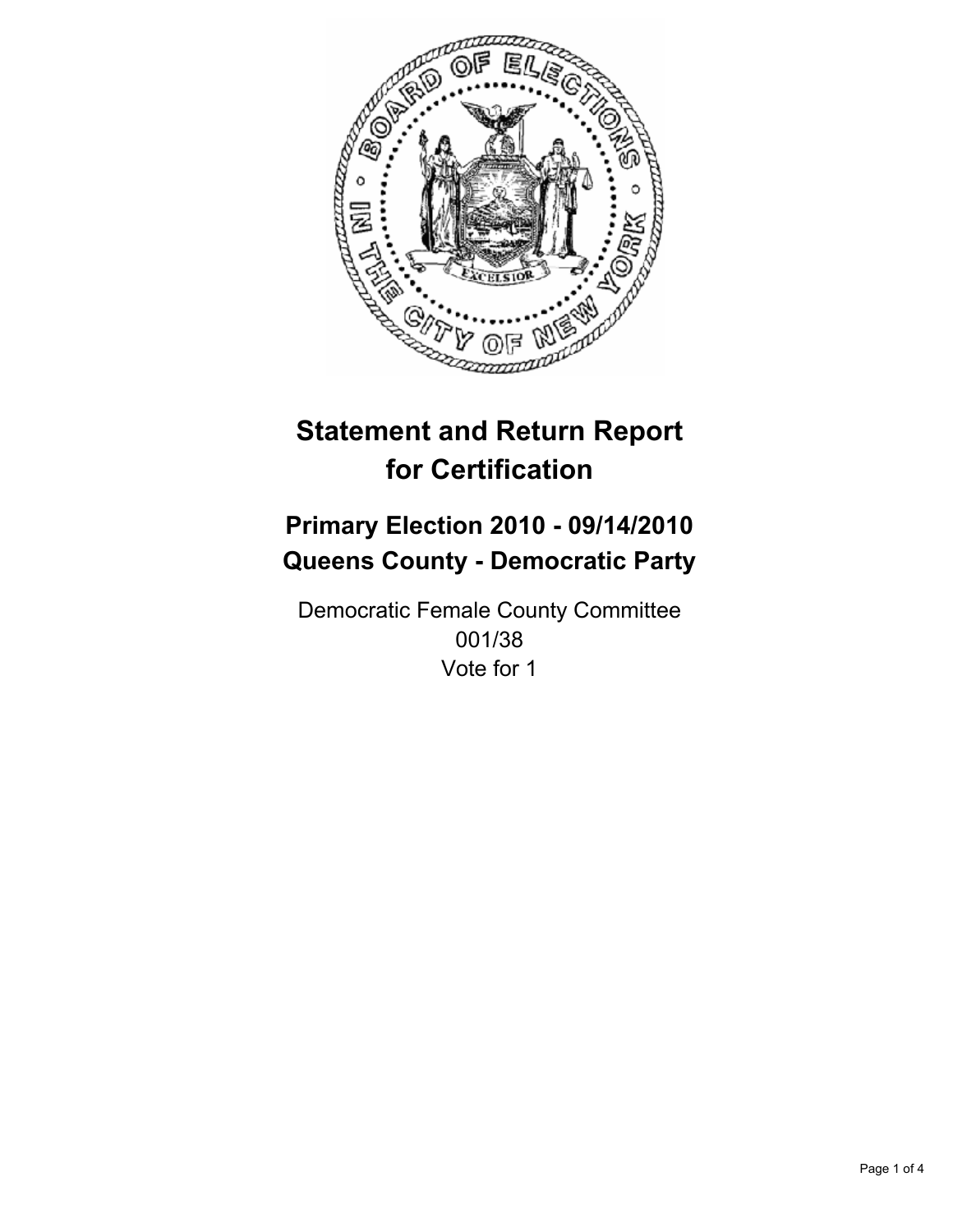

| 67<br><b>EMERGENCY</b><br>0<br>ABSENTEE/MILITARY<br>ELEANOR ERRANTE<br>17<br>39<br><b>Total Votes</b> |                       |    |
|-------------------------------------------------------------------------------------------------------|-----------------------|----|
|                                                                                                       | <b>PUBLIC COUNTER</b> |    |
|                                                                                                       |                       |    |
|                                                                                                       |                       |    |
|                                                                                                       | AFFIDAVIT             |    |
|                                                                                                       |                       |    |
|                                                                                                       | SUSANA M CHAITRAM     | 22 |
|                                                                                                       |                       |    |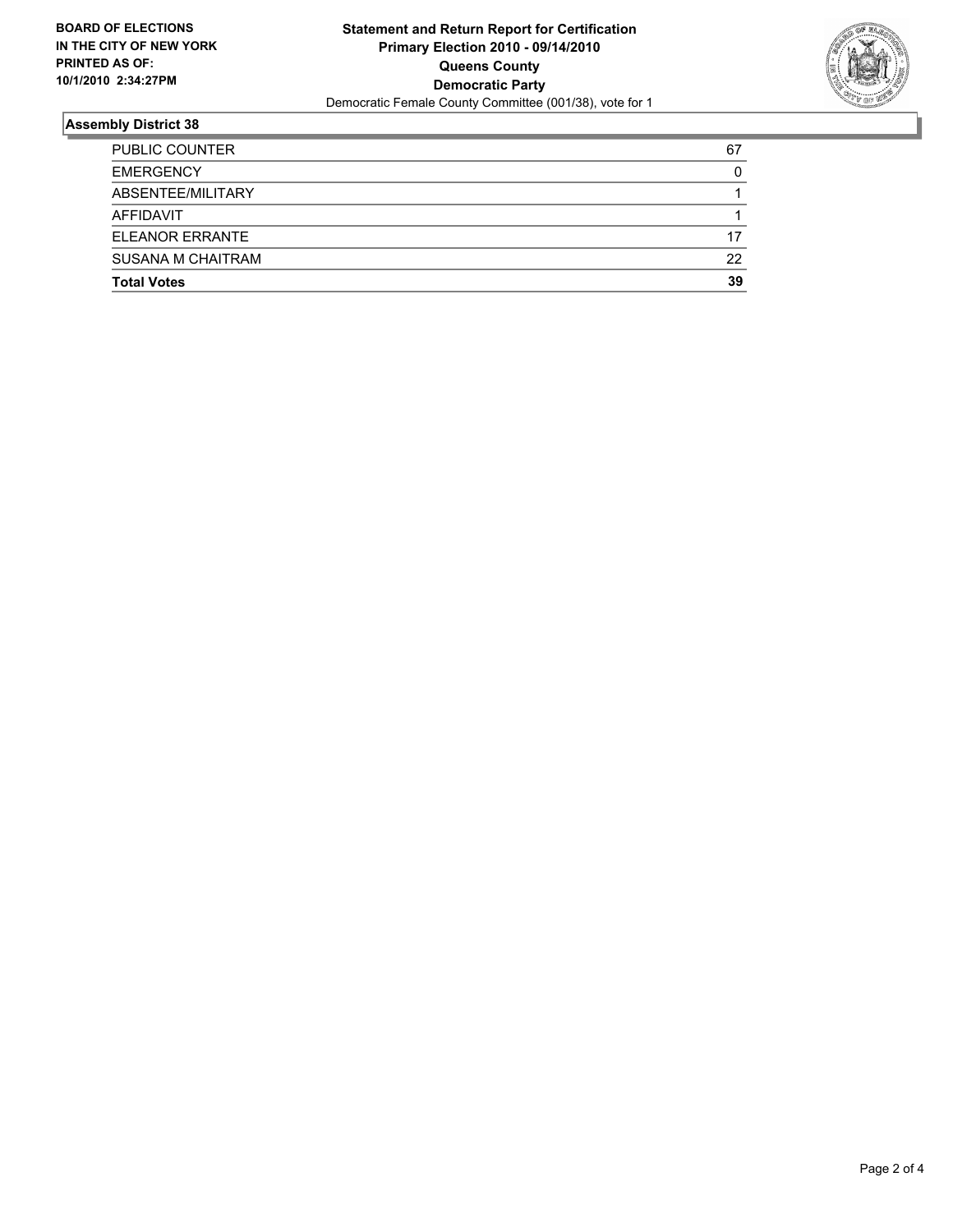#### **Statement and Return Report for Certification Primary Election 2010 - 09/14/2010 Queens County Democratic Party** Democratic Female County Committee (001/38), vote for 1

### **Total for Democratic Female County Committee (001/38) - Queens County**

| PUBLIC COUNTER           | 67 |
|--------------------------|----|
| <b>EMERGENCY</b>         | 0  |
| ABSENTEE/MILITARY        |    |
| AFFIDAVIT                |    |
| ELEANOR ERRANTE          | 17 |
| <b>SUSANA M CHAITRAM</b> | 22 |
| <b>Total Votes</b>       | 39 |

We certify this statement to be correct, and have caused the same to be attested by the signatures of the members of the board, or a majority thereof, on

Secretary **Chairman** 

Canvassing Board **Canvassing Board** Canvassing Board **Deputy Chief Clerk** 

Canvassing Board

Chief Clerk



Date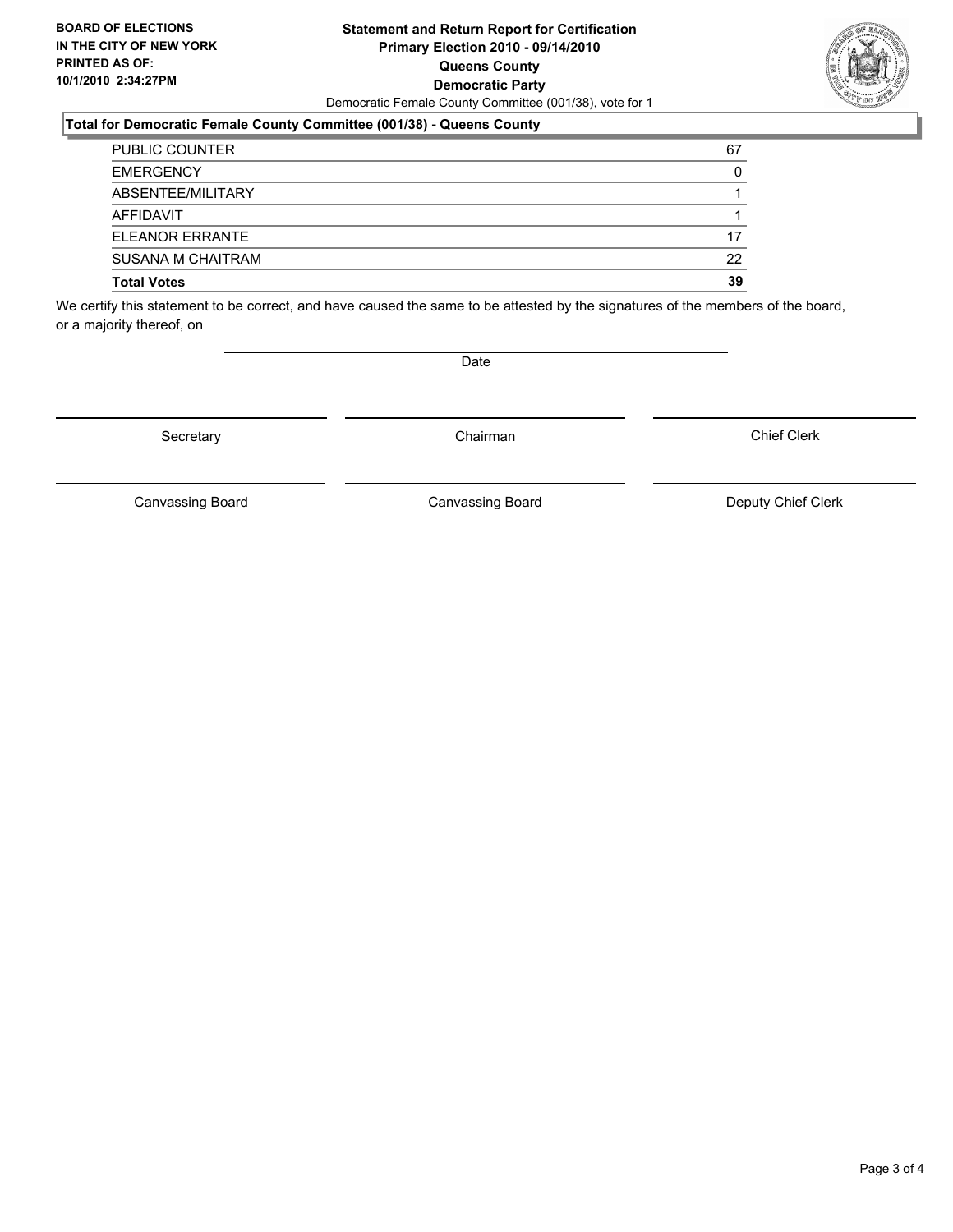**Statement and Return Report for Certification Primary Election 2010 - 09/14/2010 Queens County Democratic Party** Democratic Female County Committee (001/38), vote for 1

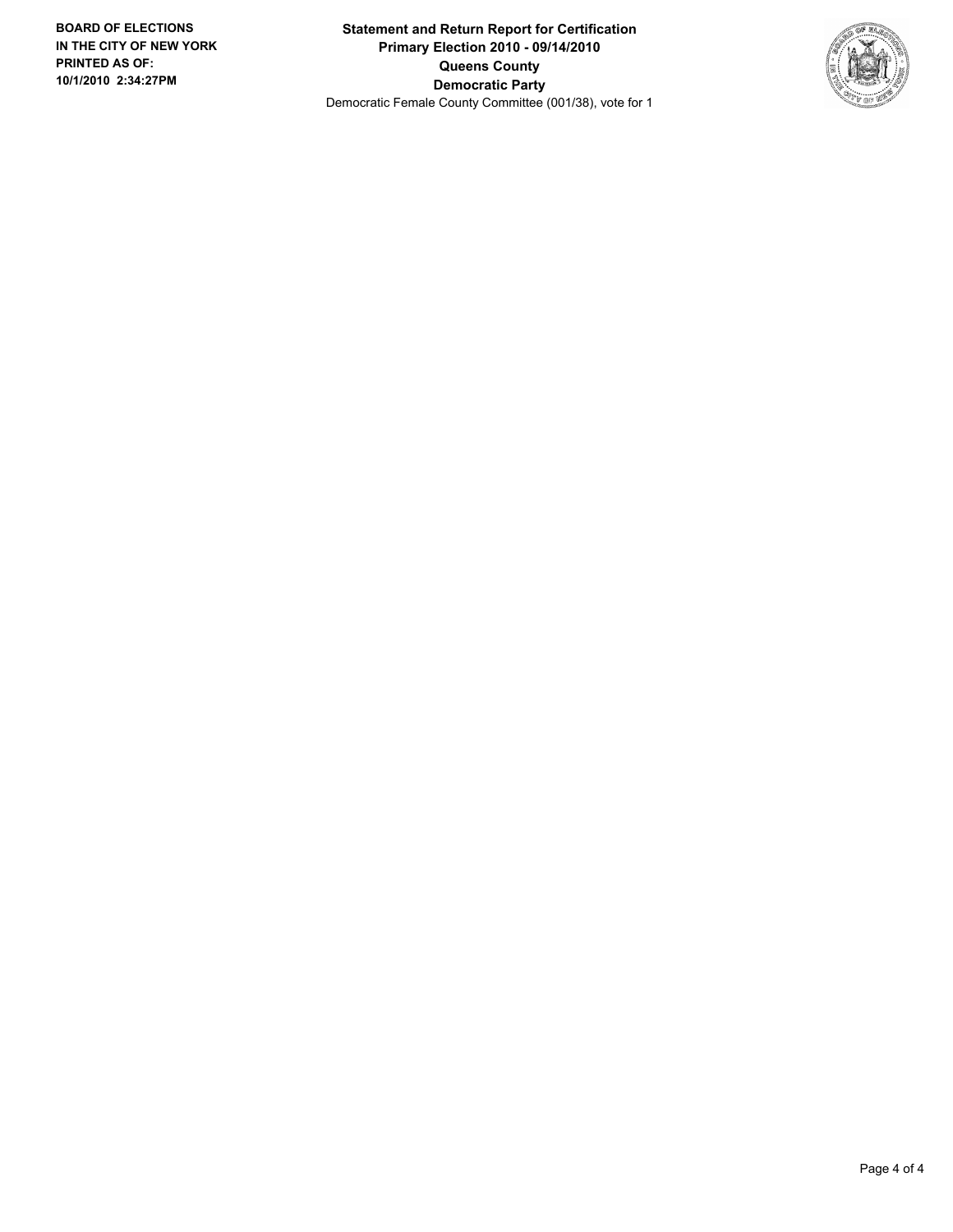

## **Primary Election 2010 - 09/14/2010 Queens County - Democratic Party**

Democratic Female County Committee 002/38 Vote for 1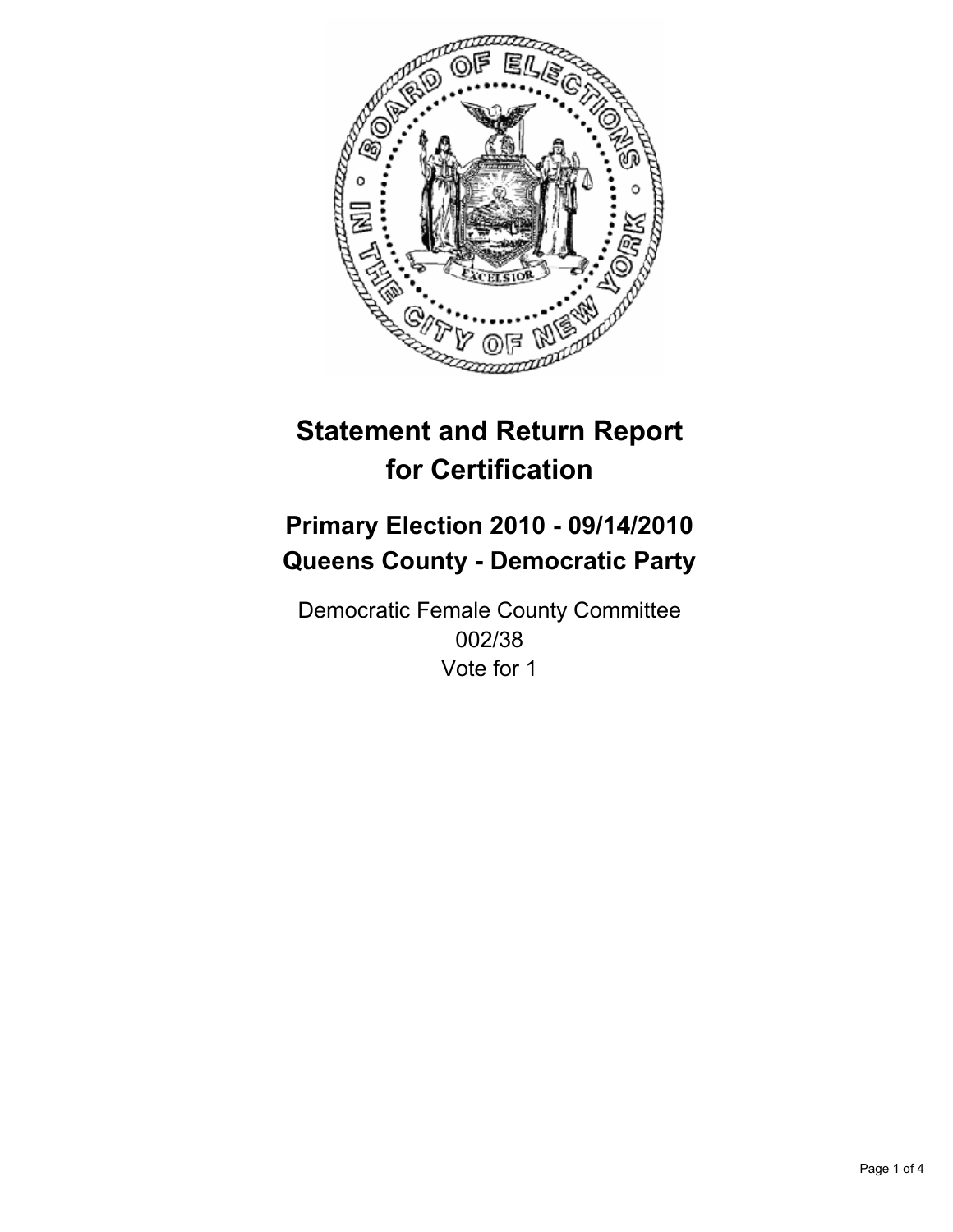

| <b>Total Votes</b>       | 13 |
|--------------------------|----|
| <b>DROPATTIE HARILAL</b> | 5  |
| <b>TARA BALDEO</b>       | 8  |
| AFFIDAVIT                | 0  |
| ABSENTEE/MILITARY        | 0  |
| <b>EMERGENCY</b>         | 0  |
| <b>PUBLIC COUNTER</b>    | 25 |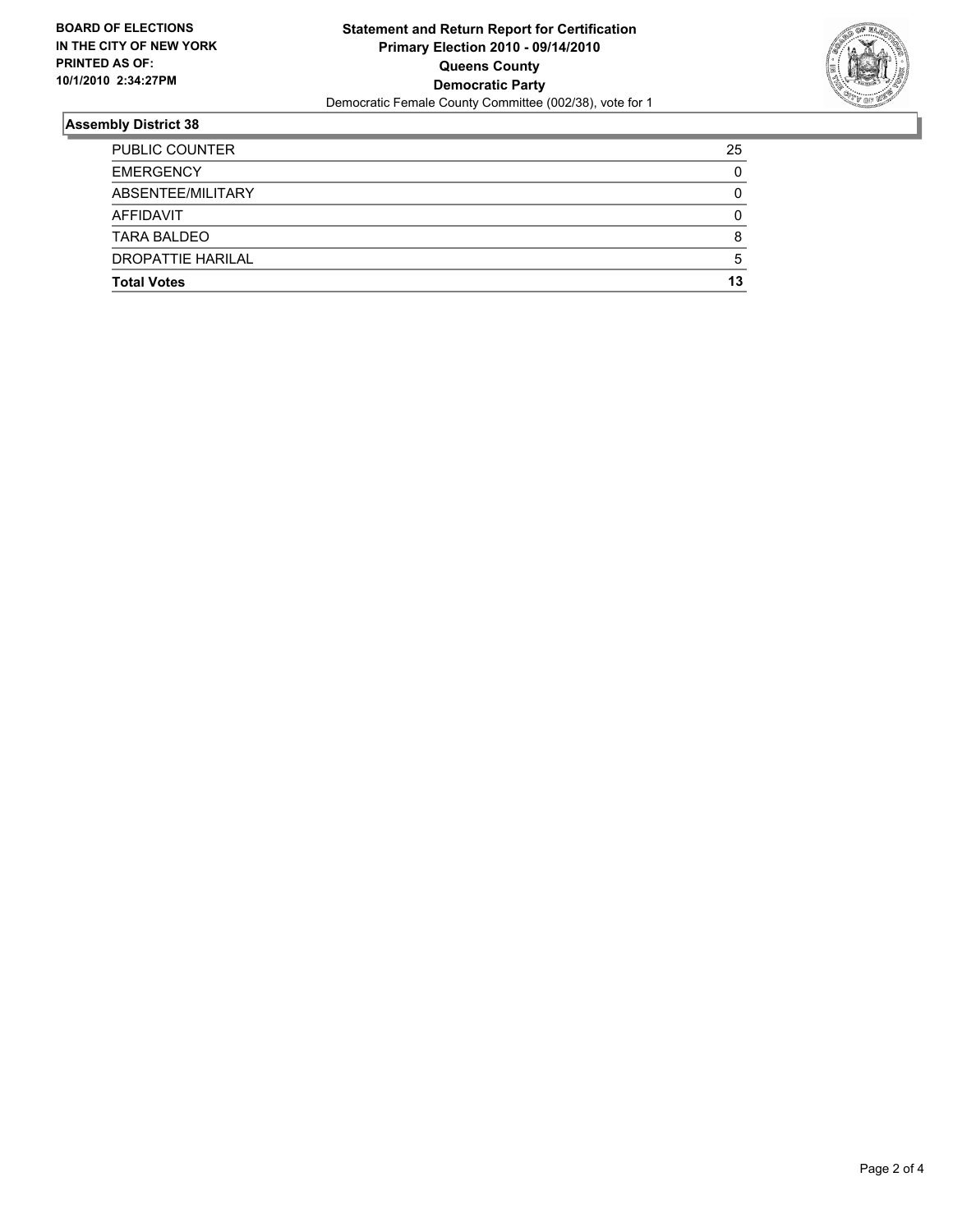#### **Statement and Return Report for Certification Primary Election 2010 - 09/14/2010 Queens County Democratic Party** Democratic Female County Committee (002/38), vote for 1

#### **Total for Democratic Female County Committee (002/38) - Queens County**

| <b>PUBLIC COUNTER</b> | 25 |
|-----------------------|----|
| <b>EMERGENCY</b>      | 0  |
| ABSENTEE/MILITARY     | 0  |
| AFFIDAVIT             | 0  |
| <b>TARA BALDEO</b>    | 8  |
| DROPATTIE HARILAL     | 5  |
| <b>Total Votes</b>    | 13 |

We certify this statement to be correct, and have caused the same to be attested by the signatures of the members of the board, or a majority thereof, on

Secretary **Chairman** 

Canvassing Board **Canvassing Board** Canvassing Board **Deputy Chief Clerk** 

Canvassing Board

Chief Clerk

Page 3 of 4



Date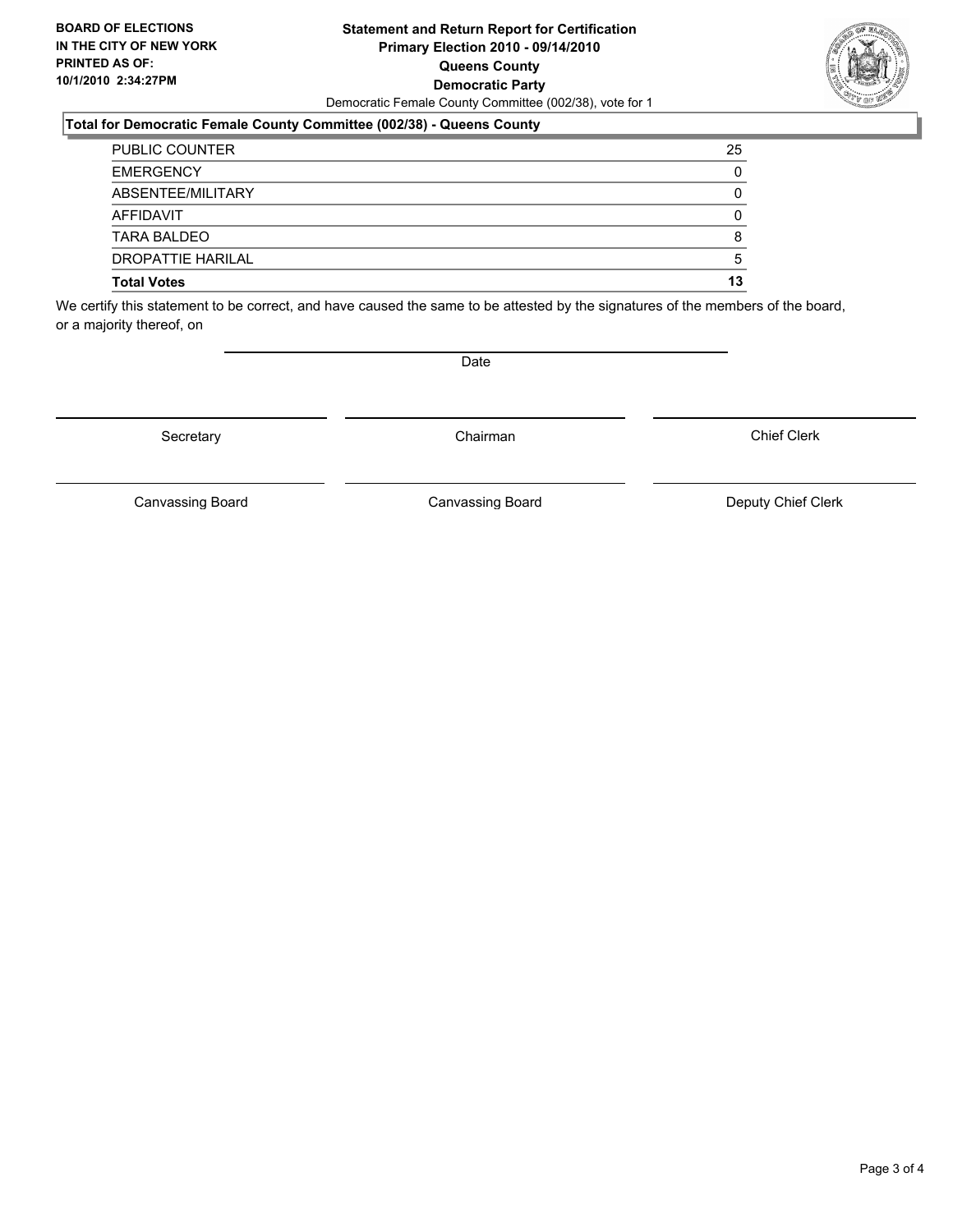**Statement and Return Report for Certification Primary Election 2010 - 09/14/2010 Queens County Democratic Party** Democratic Female County Committee (002/38), vote for 1

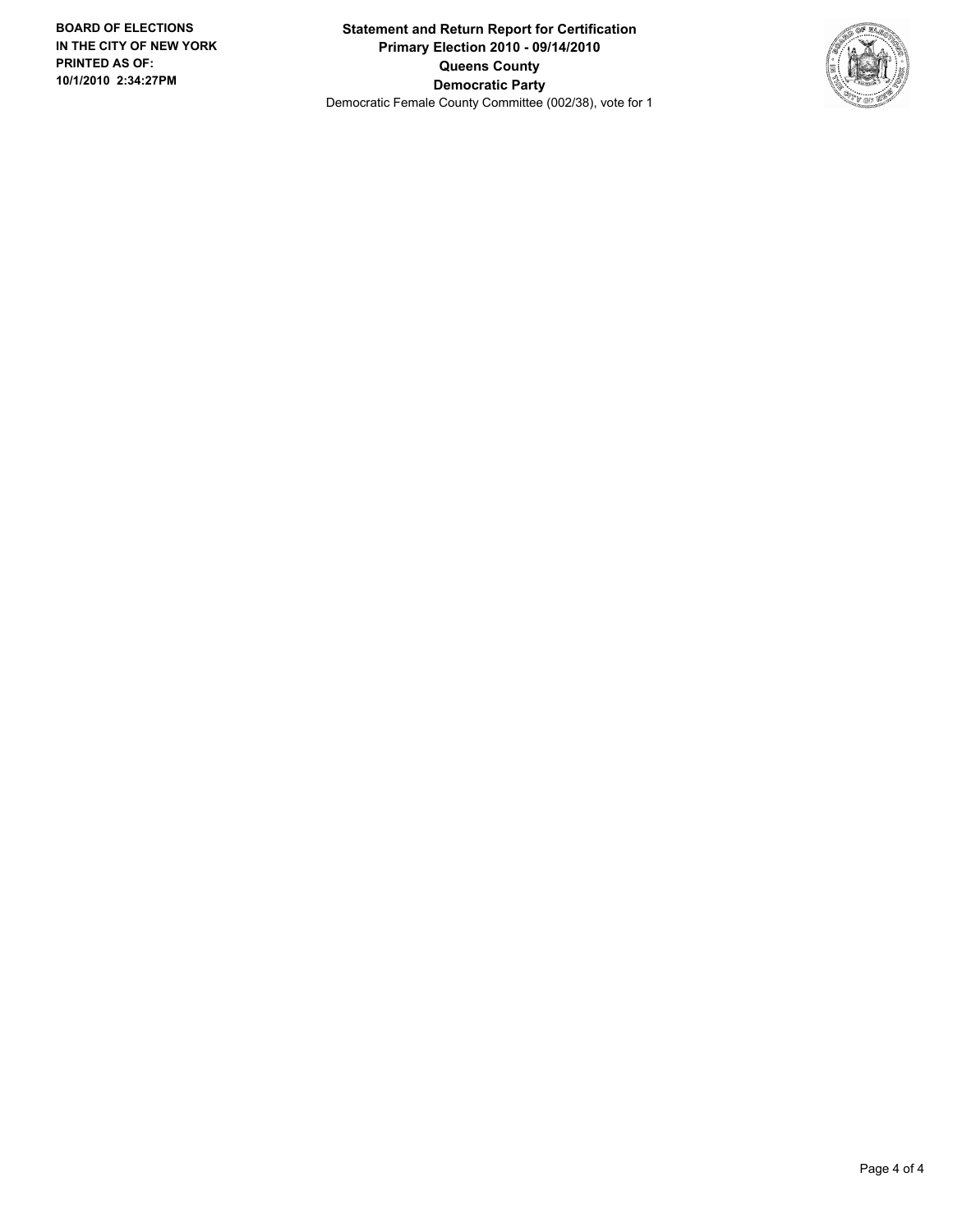

## **Primary Election 2010 - 09/14/2010 Queens County - Democratic Party**

Democratic Female County Committee 003/38 Vote for 1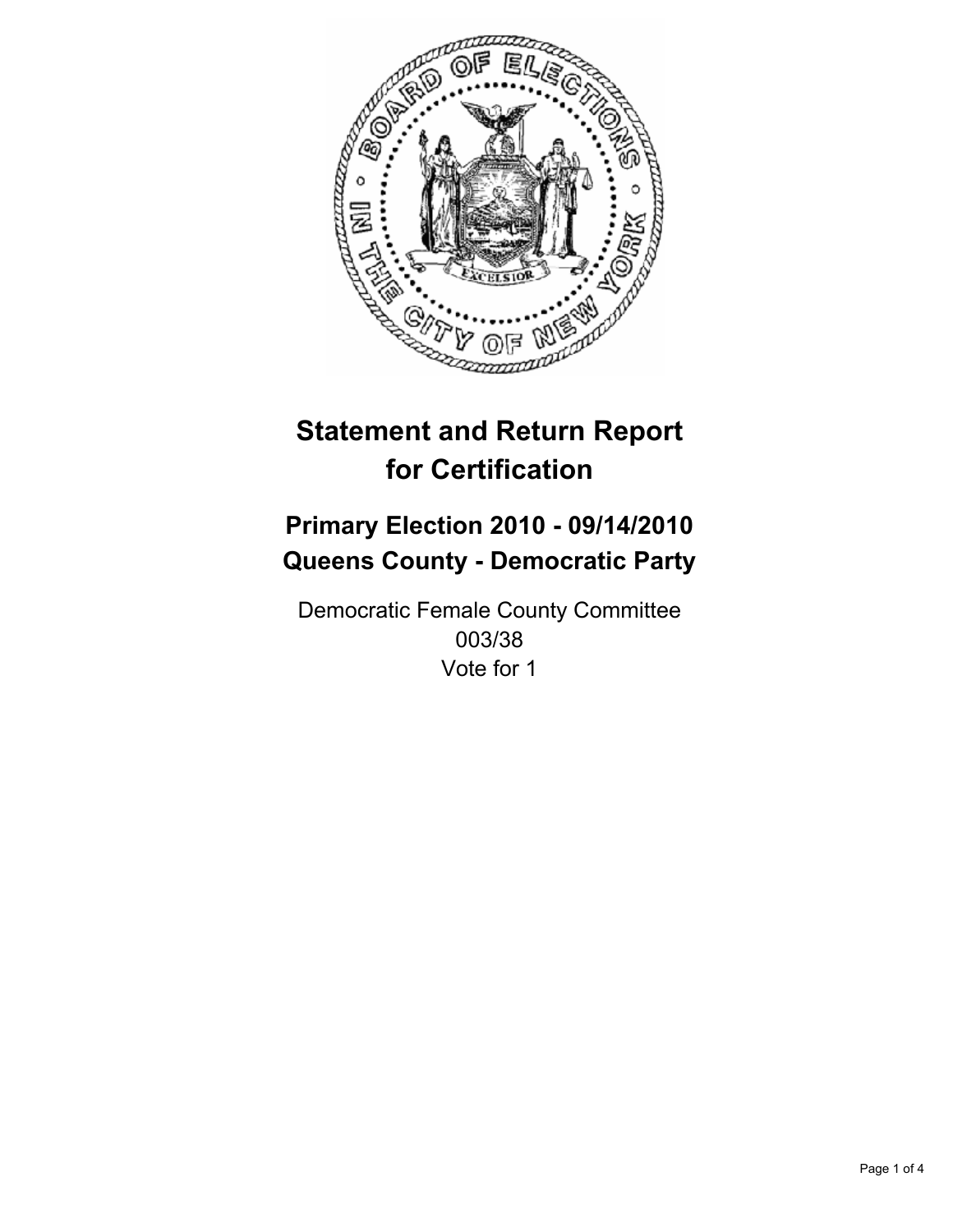

| <b>Total Votes</b>        | 15 |
|---------------------------|----|
| <b>SURUJNIE KEMRAJ</b>    | 5  |
| <b>JACQUELINE O'HAGAN</b> | 10 |
| AFFIDAVIT                 | 0  |
| ABSENTEE/MILITARY         | 0  |
| <b>EMERGENCY</b>          | 0  |
| <b>PUBLIC COUNTER</b>     | 37 |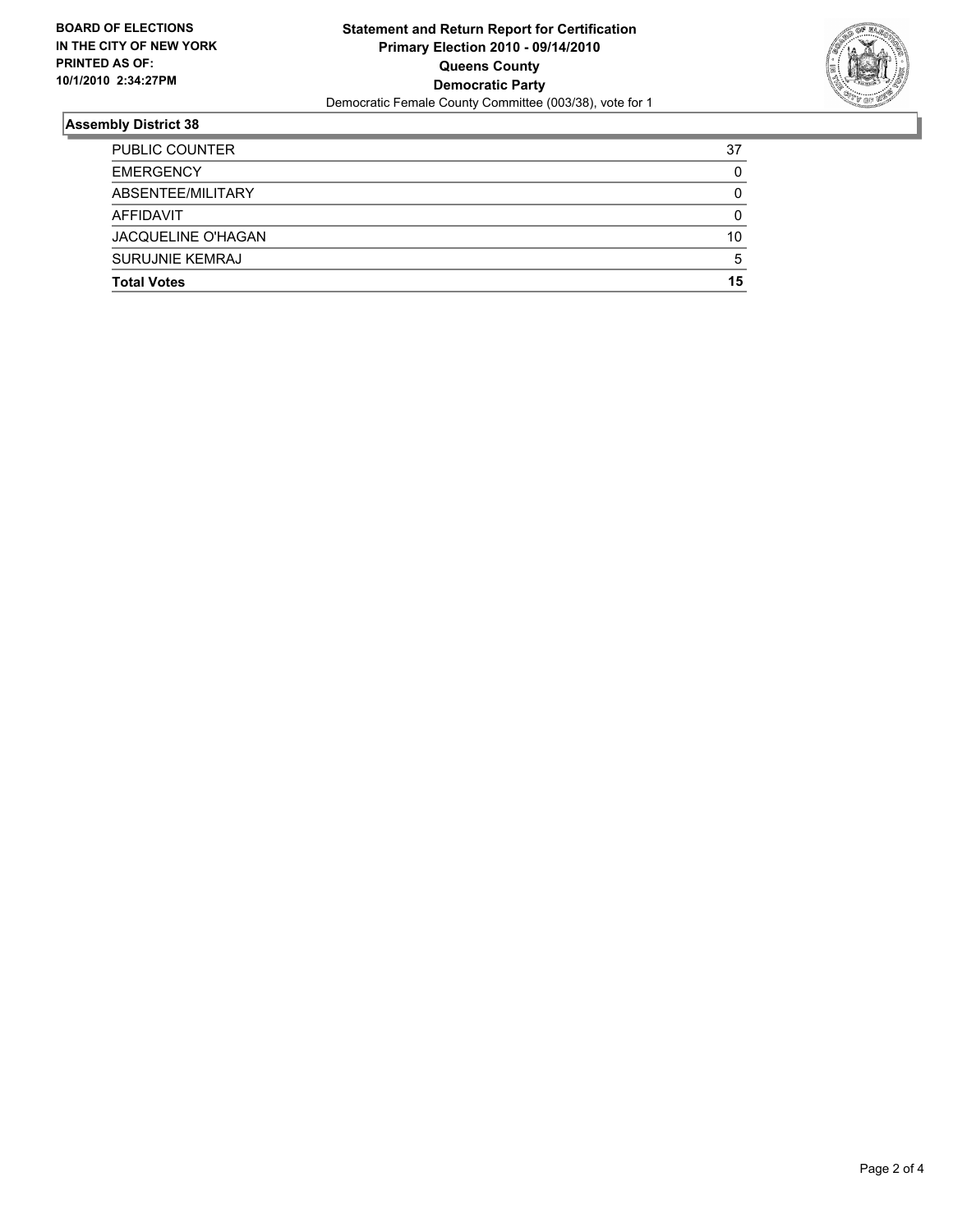#### **Statement and Return Report for Certification Primary Election 2010 - 09/14/2010 Queens County Democratic Party** Democratic Female County Committee (003/38), vote for 1

#### **Total for Democratic Female County Committee (003/38) - Queens County**

| <b>PUBLIC COUNTER</b>     | 37 |
|---------------------------|----|
| <b>EMERGENCY</b>          | 0  |
| ABSENTEE/MILITARY         | 0  |
| AFFIDAVIT                 | 0  |
| <b>JACQUELINE O'HAGAN</b> | 10 |
| <b>SURUJNIE KEMRAJ</b>    | 5  |
| <b>Total Votes</b>        | 15 |

We certify this statement to be correct, and have caused the same to be attested by the signatures of the members of the board, or a majority thereof, on

Secretary **Chairman** 

Date

Chief Clerk

Canvassing Board **Canvassing Board** Canvassing Board **Deputy Chief Clerk** 

Canvassing Board

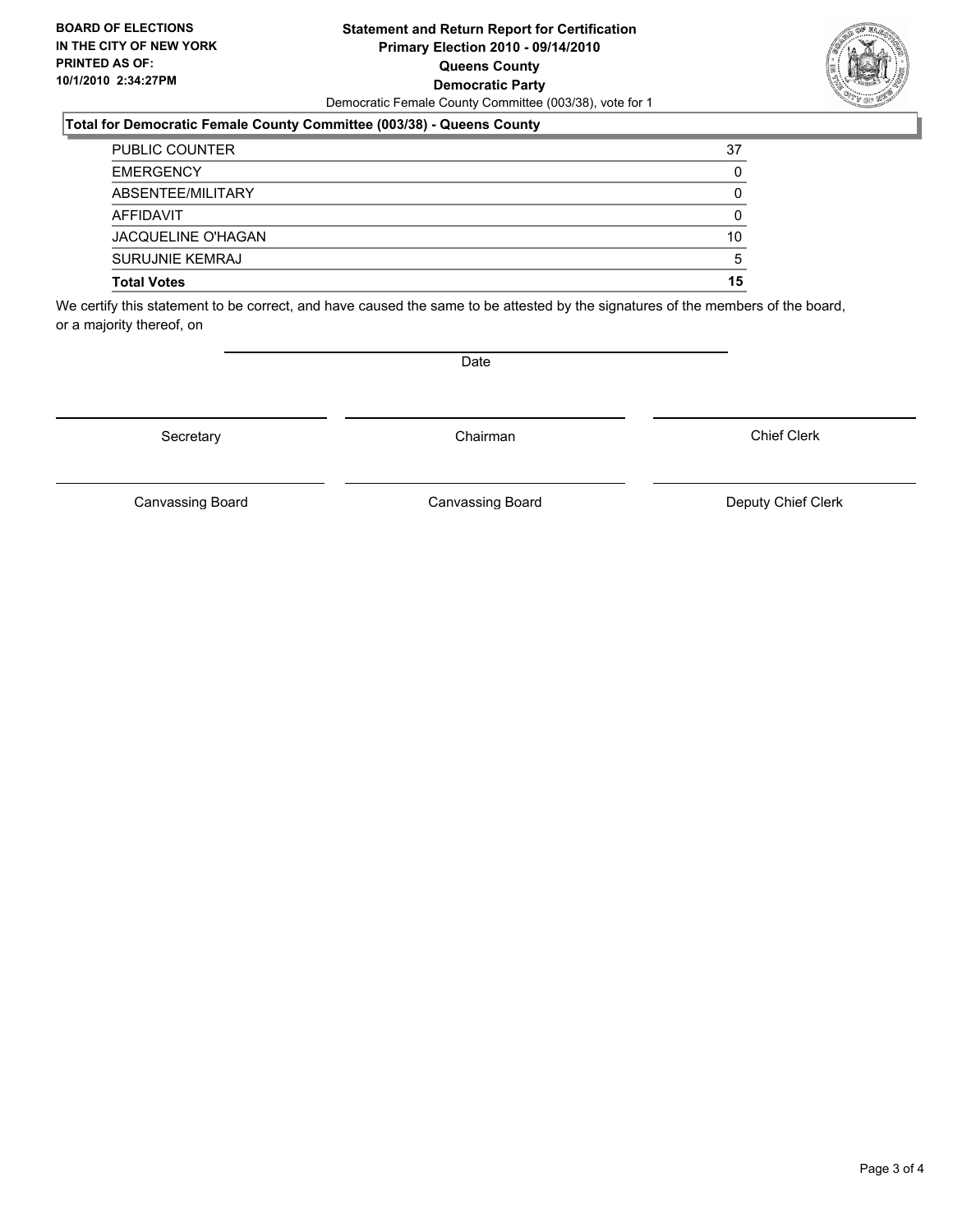**Statement and Return Report for Certification Primary Election 2010 - 09/14/2010 Queens County Democratic Party** Democratic Female County Committee (003/38), vote for 1

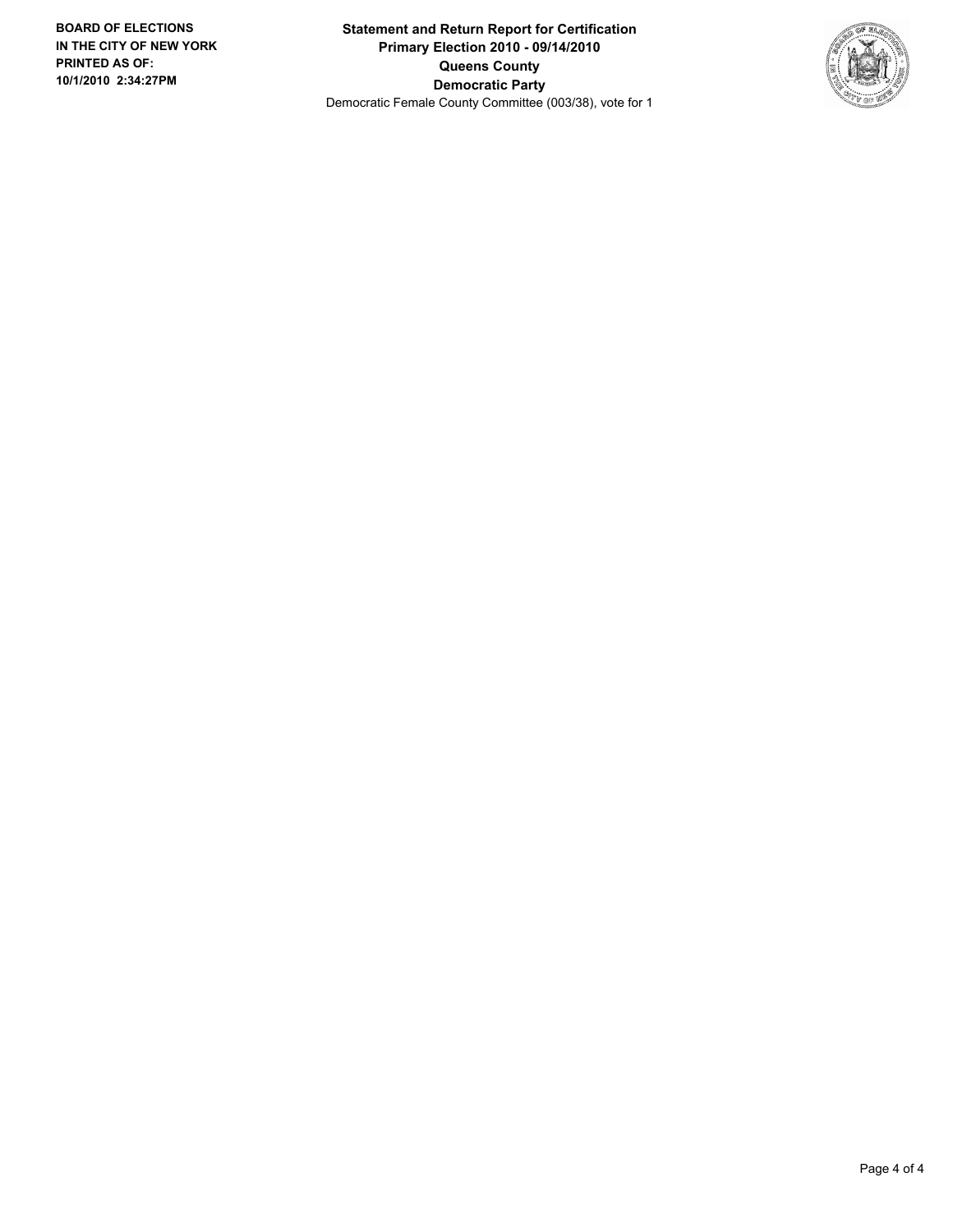

## **Primary Election 2010 - 09/14/2010 Queens County - Democratic Party**

Democratic Female County Committee 004/38 Vote for 1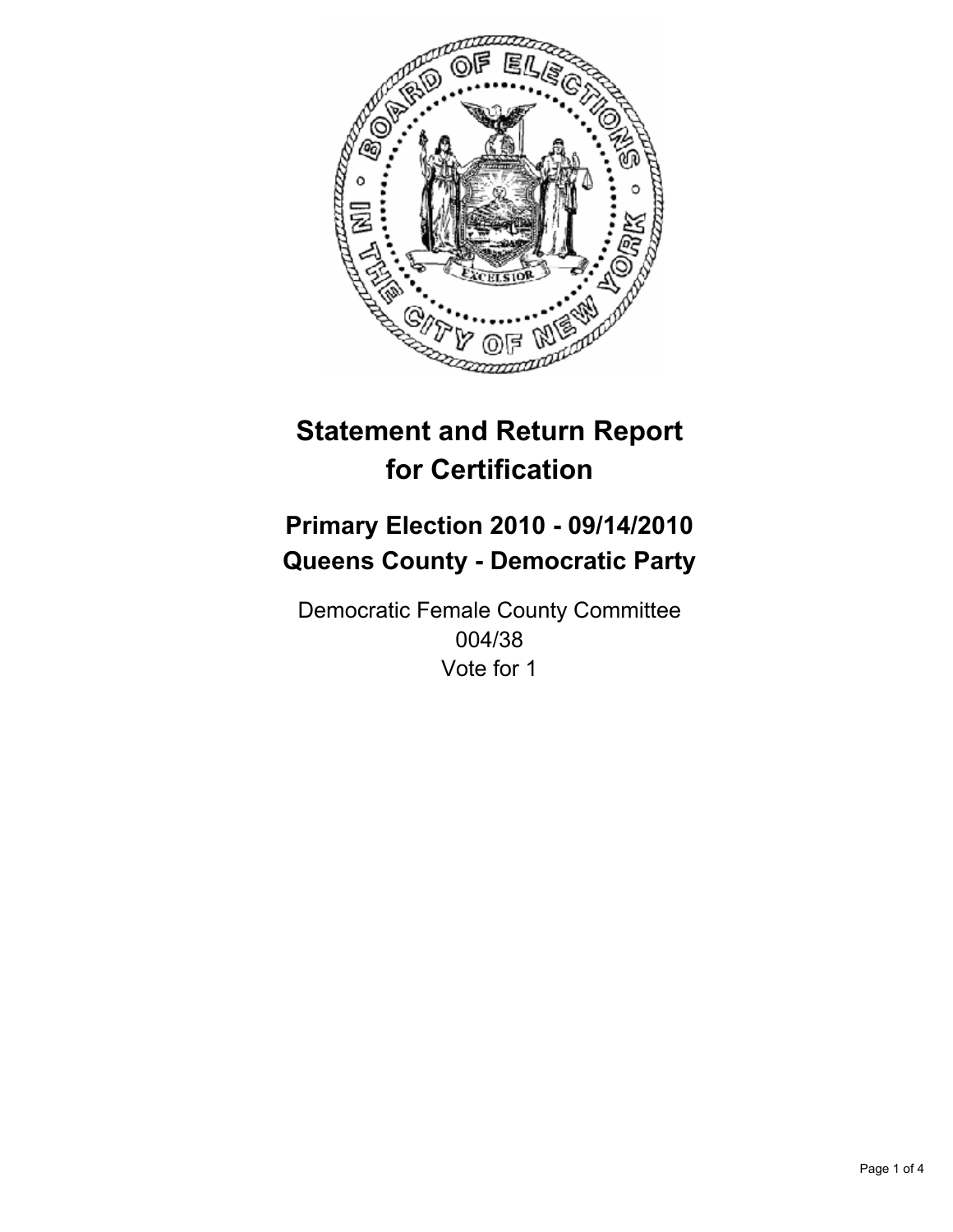

| <b>Total Votes</b>    | 33 |
|-----------------------|----|
| PRIYA D PERSAUD       | 21 |
| RAJKUMARI SEENAUTH    | 12 |
| AFFIDAVIT             | 0  |
| ABSENTEE/MILITARY     | 3  |
| <b>EMERGENCY</b>      | 0  |
| <b>PUBLIC COUNTER</b> | 51 |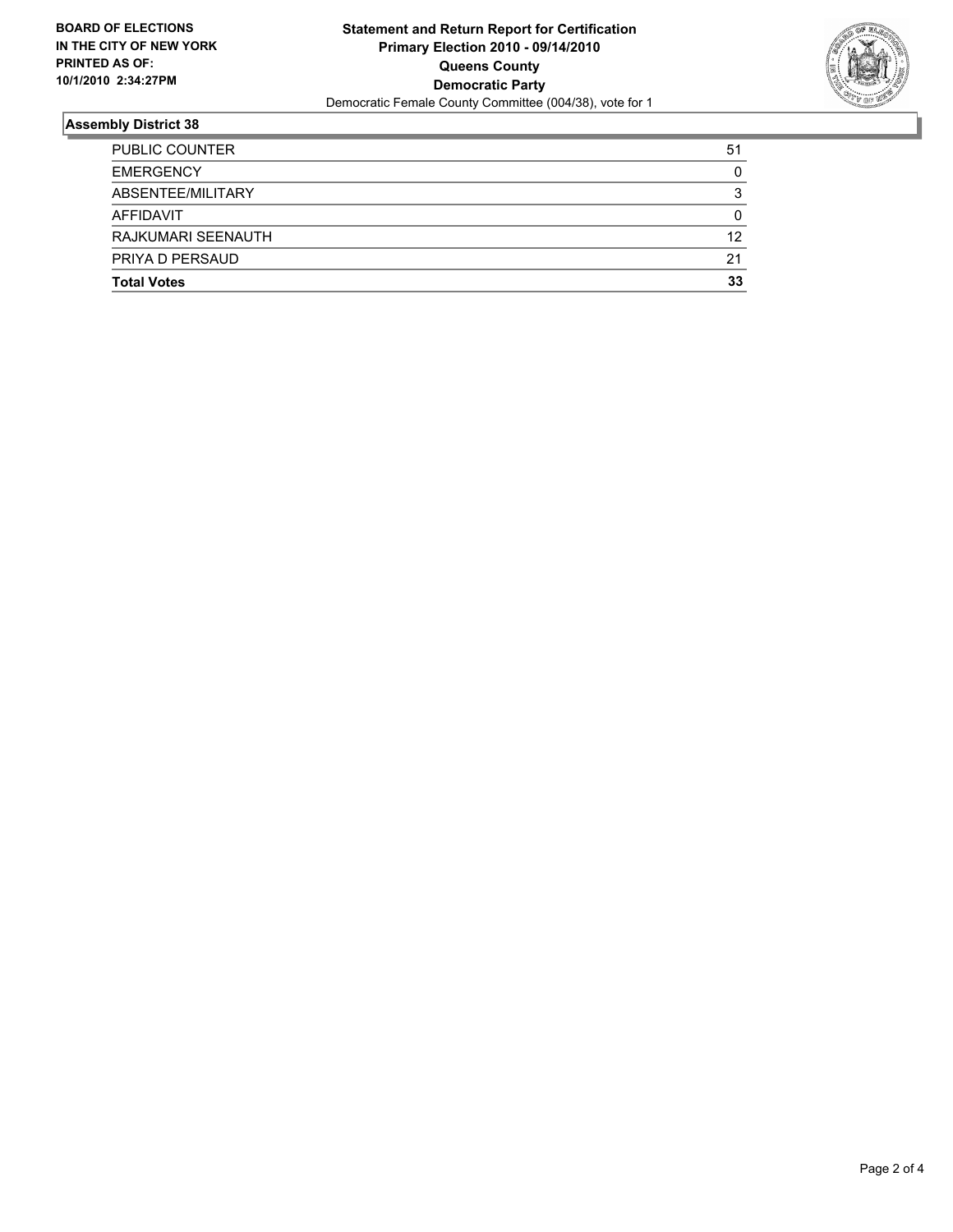#### **Statement and Return Report for Certification Primary Election 2010 - 09/14/2010 Queens County Democratic Party** Democratic Female County Committee (004/38), vote for 1

#### **Total for Democratic Female County Committee (004/38) - Queens County**

| <b>PUBLIC COUNTER</b> | 51 |
|-----------------------|----|
| <b>EMERGENCY</b>      | 0  |
| ABSENTEE/MILITARY     | 3  |
| AFFIDAVIT             | 0  |
| RAJKUMARI SEENAUTH    | 12 |
| PRIYA D PERSAUD       | 21 |
| <b>Total Votes</b>    | 33 |

We certify this statement to be correct, and have caused the same to be attested by the signatures of the members of the board, or a majority thereof, on

Secretary **Chairman** 

Canvassing Board

Canvassing Board **Canvassing Board** Canvassing Board **Deputy Chief Clerk** 

Chief Clerk

Page 3 of 4

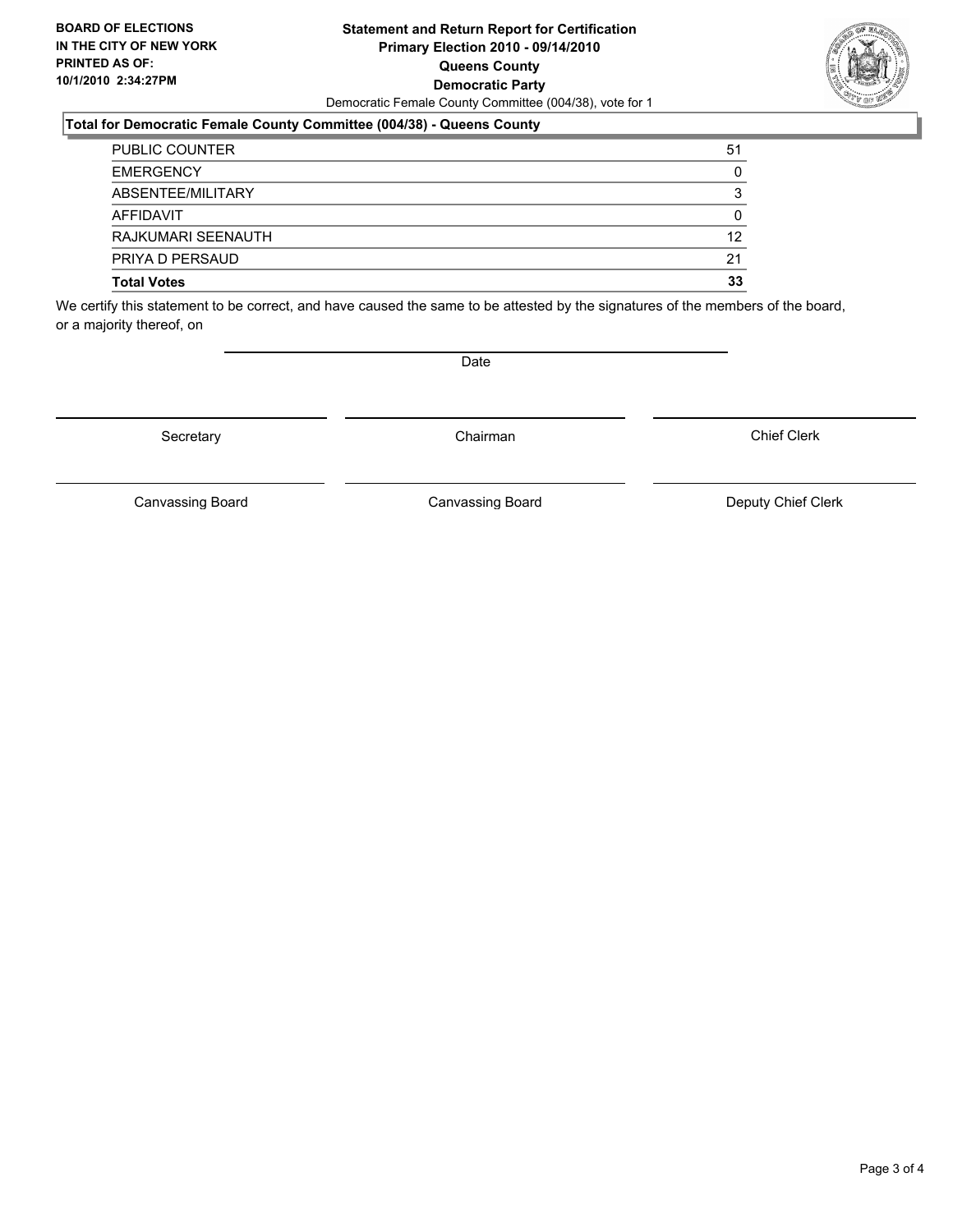**Statement and Return Report for Certification Primary Election 2010 - 09/14/2010 Queens County Democratic Party** Democratic Female County Committee (004/38), vote for 1

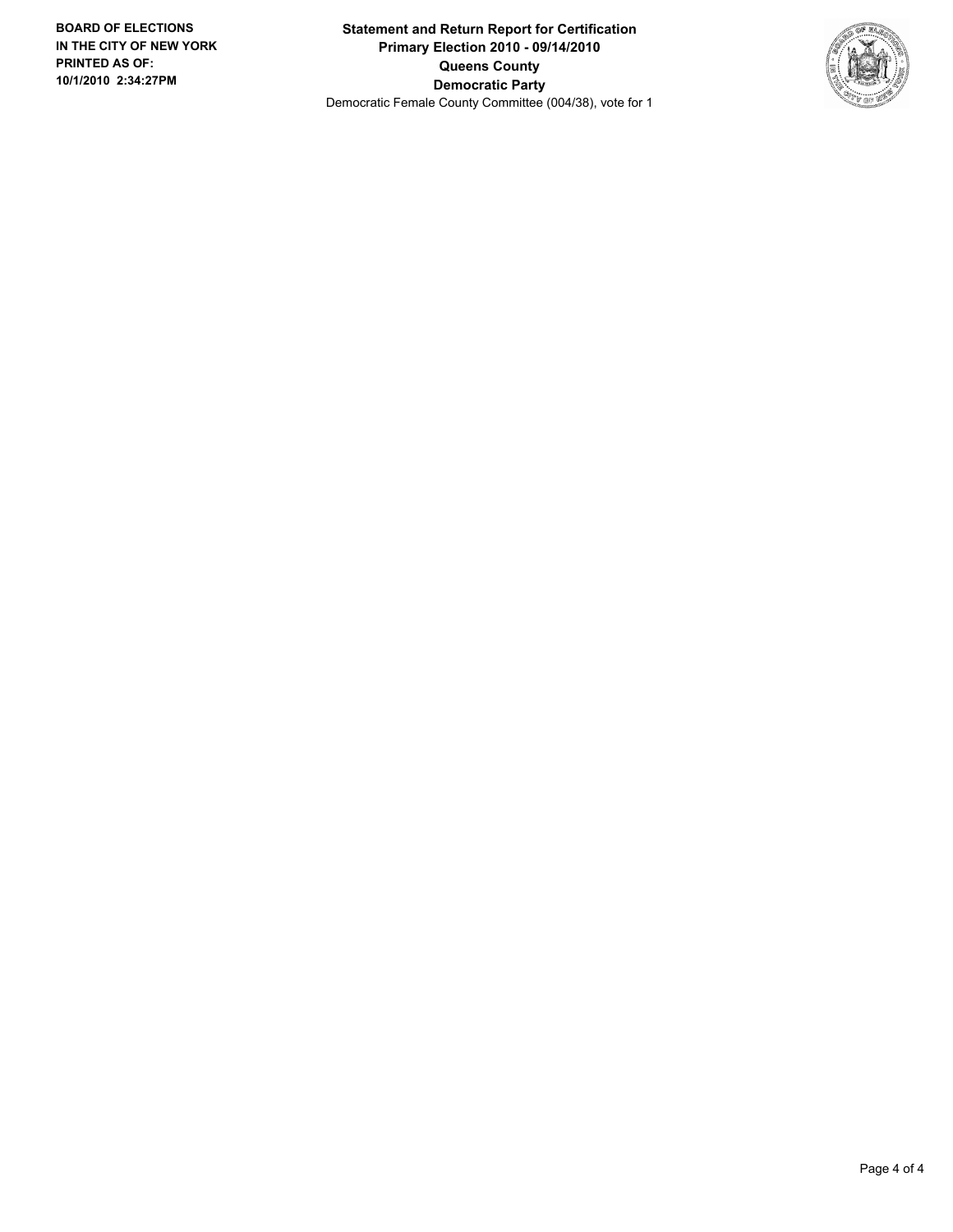

## **Primary Election 2010 - 09/14/2010 Queens County - Democratic Party**

Democratic Female County Committee 005/38 Vote for 1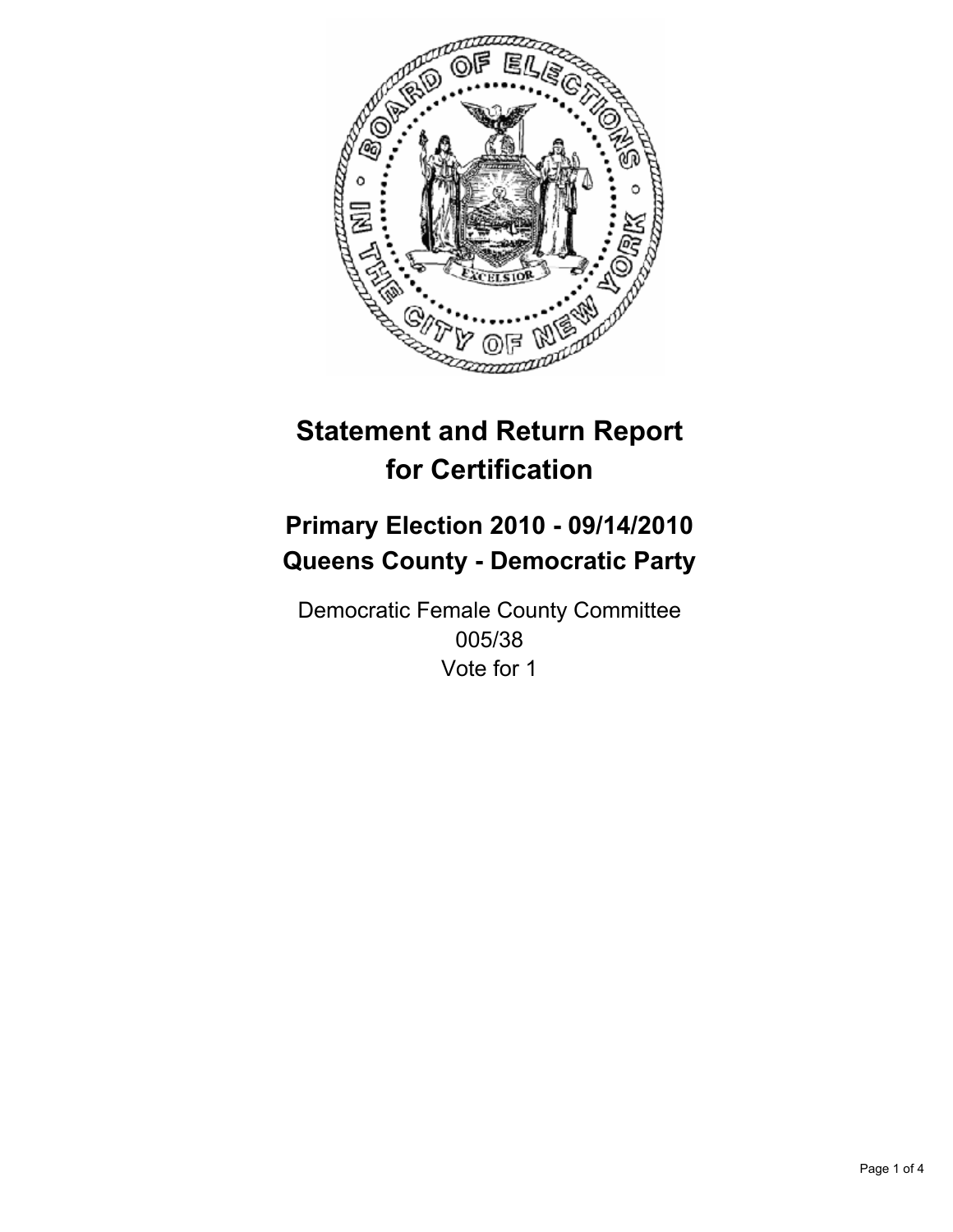

| <b>Total Votes</b>     | 28       |
|------------------------|----------|
| <b>DREW RAMPERSAUD</b> | 15       |
| NANCY BOSCH            | 13       |
| AFFIDAVIT              | $\Omega$ |
| ABSENTEE/MILITARY      | 0        |
| <b>EMERGENCY</b>       | 0        |
| <b>PUBLIC COUNTER</b>  | 49       |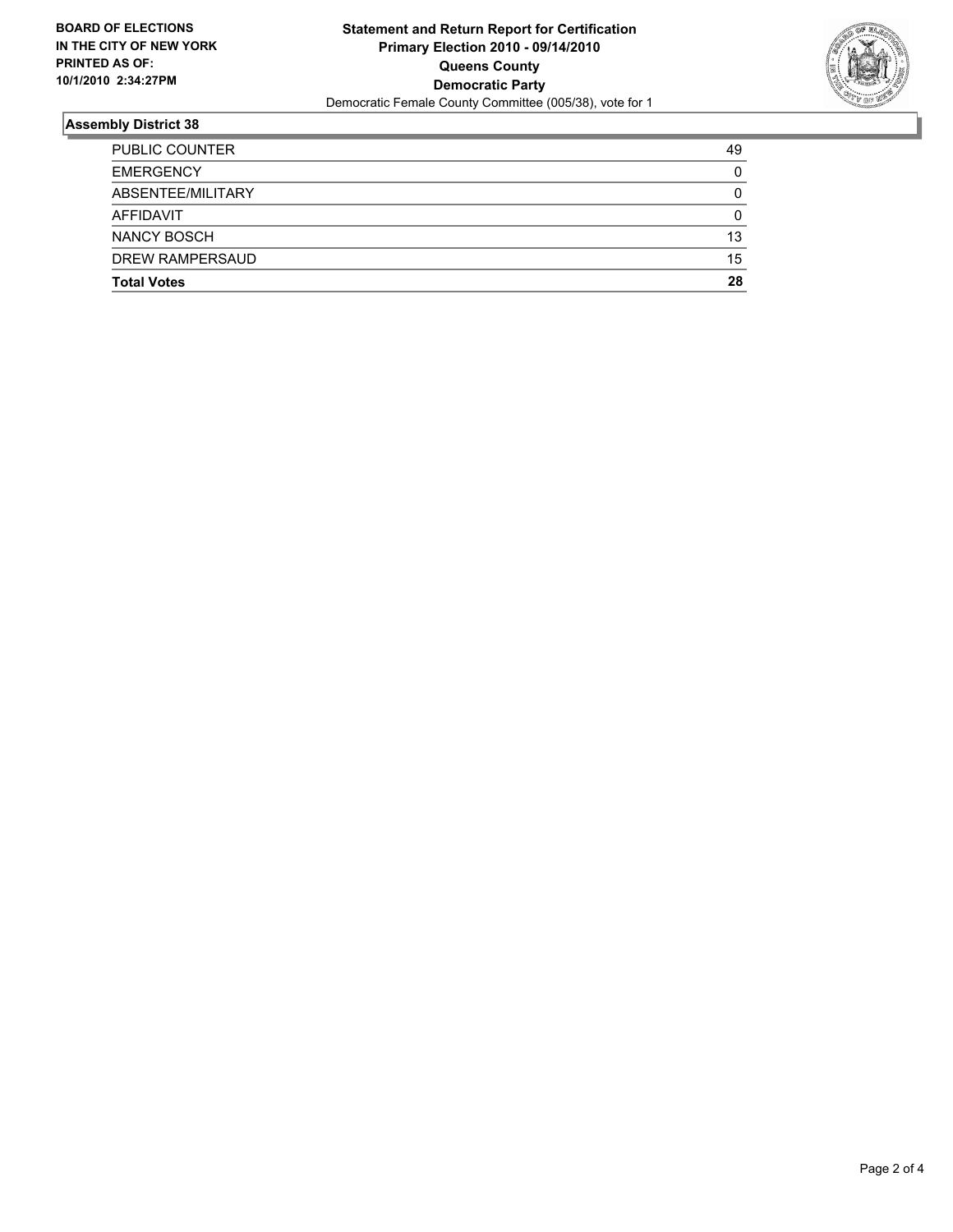#### **Statement and Return Report for Certification Primary Election 2010 - 09/14/2010 Queens County Democratic Party** Democratic Female County Committee (005/38), vote for 1

#### **Total for Democratic Female County Committee (005/38) - Queens County**

| <b>PUBLIC COUNTER</b> | 49 |
|-----------------------|----|
| <b>EMERGENCY</b>      | 0  |
| ABSENTEE/MILITARY     | 0  |
| AFFIDAVIT             | 0  |
| NANCY BOSCH           | 13 |
| DREW RAMPERSAUD       | 15 |
| <b>Total Votes</b>    | 28 |

We certify this statement to be correct, and have caused the same to be attested by the signatures of the members of the board, or a majority thereof, on

Secretary **Chairman** 

Canvassing Board

Canvassing Board **Canvassing Board** Canvassing Board **Deputy Chief Clerk** 

Chief Clerk

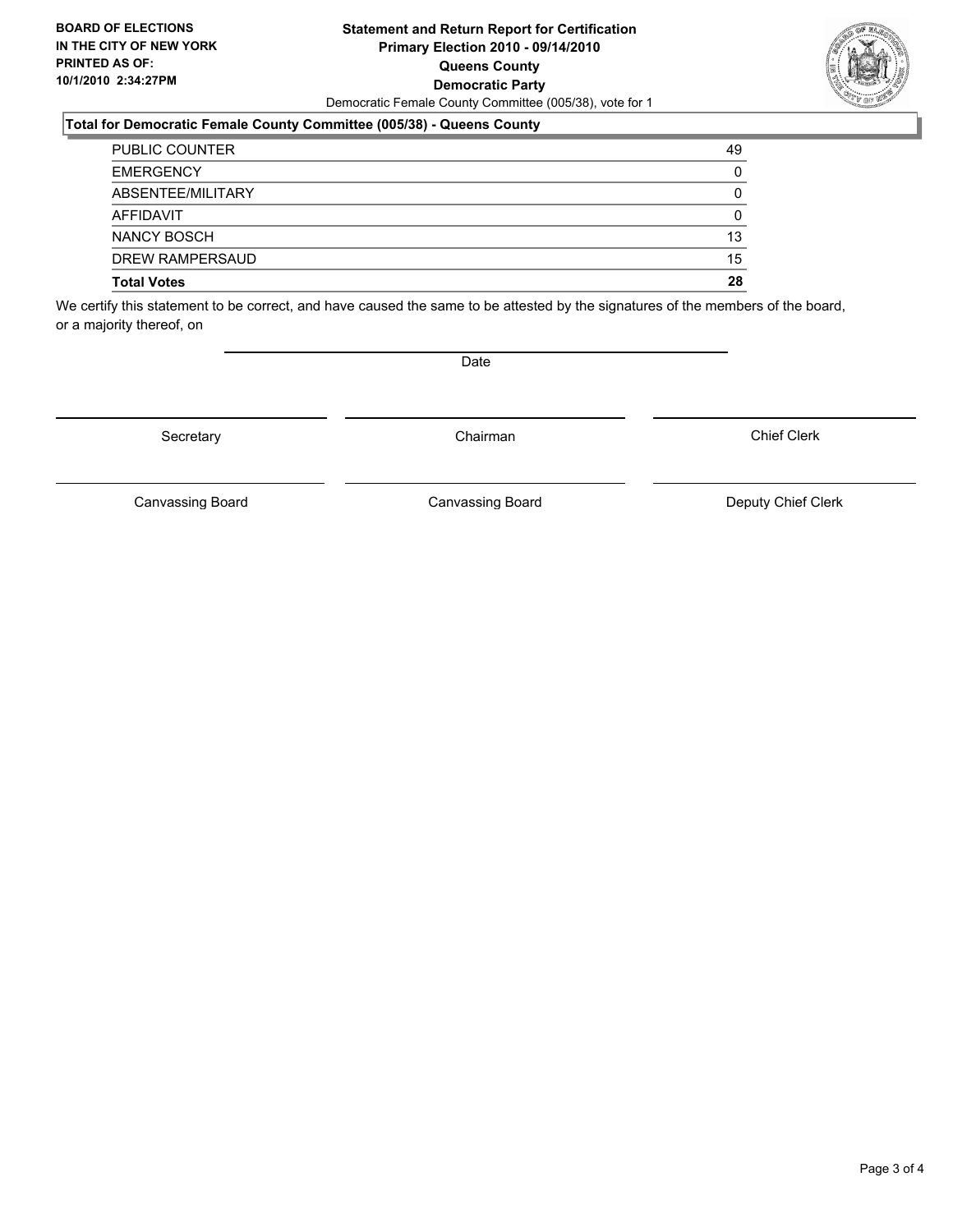**Statement and Return Report for Certification Primary Election 2010 - 09/14/2010 Queens County Democratic Party** Democratic Female County Committee (005/38), vote for 1

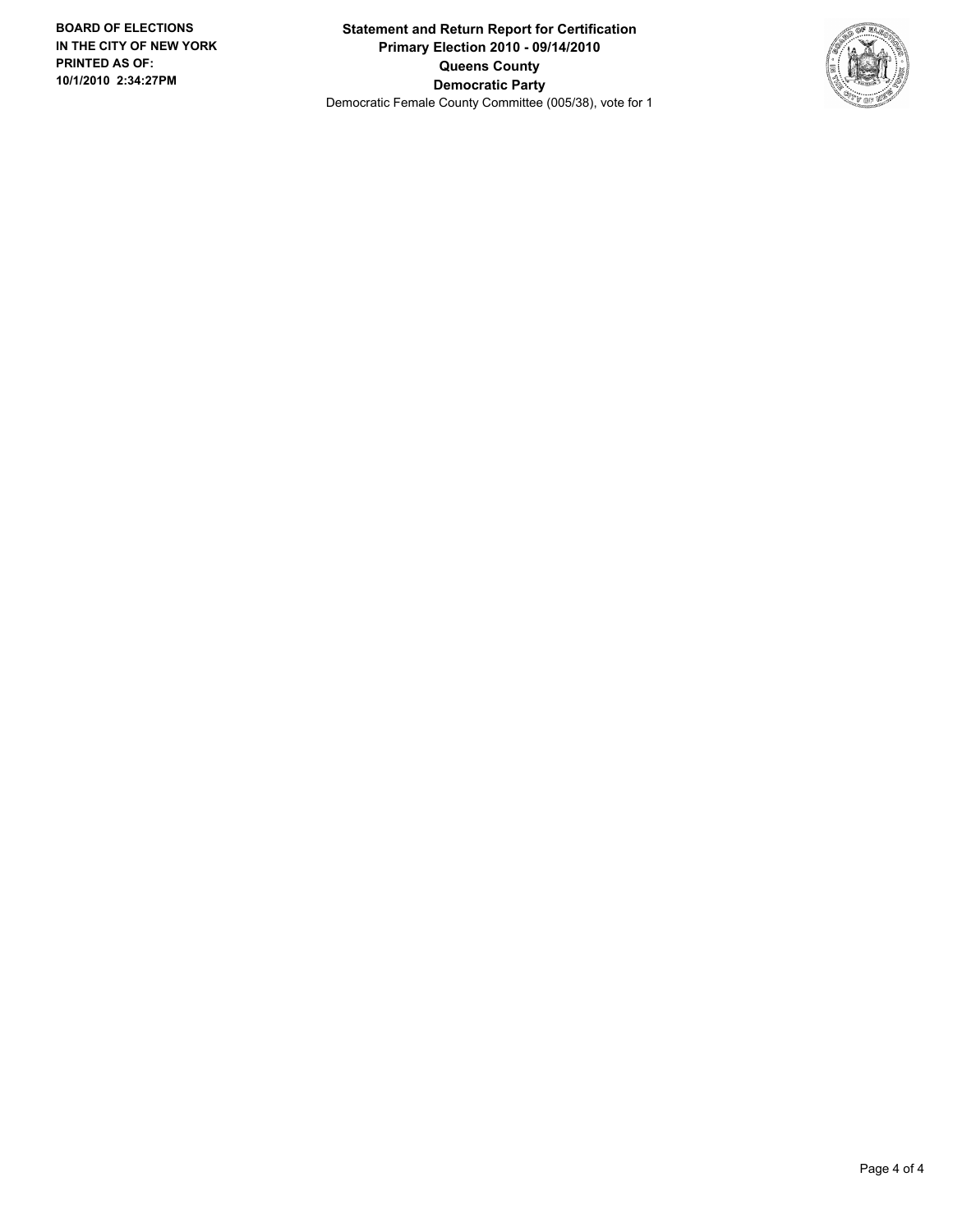

## **Primary Election 2010 - 09/14/2010 Queens County - Democratic Party**

Democratic Female County Committee 006/38 Vote for 1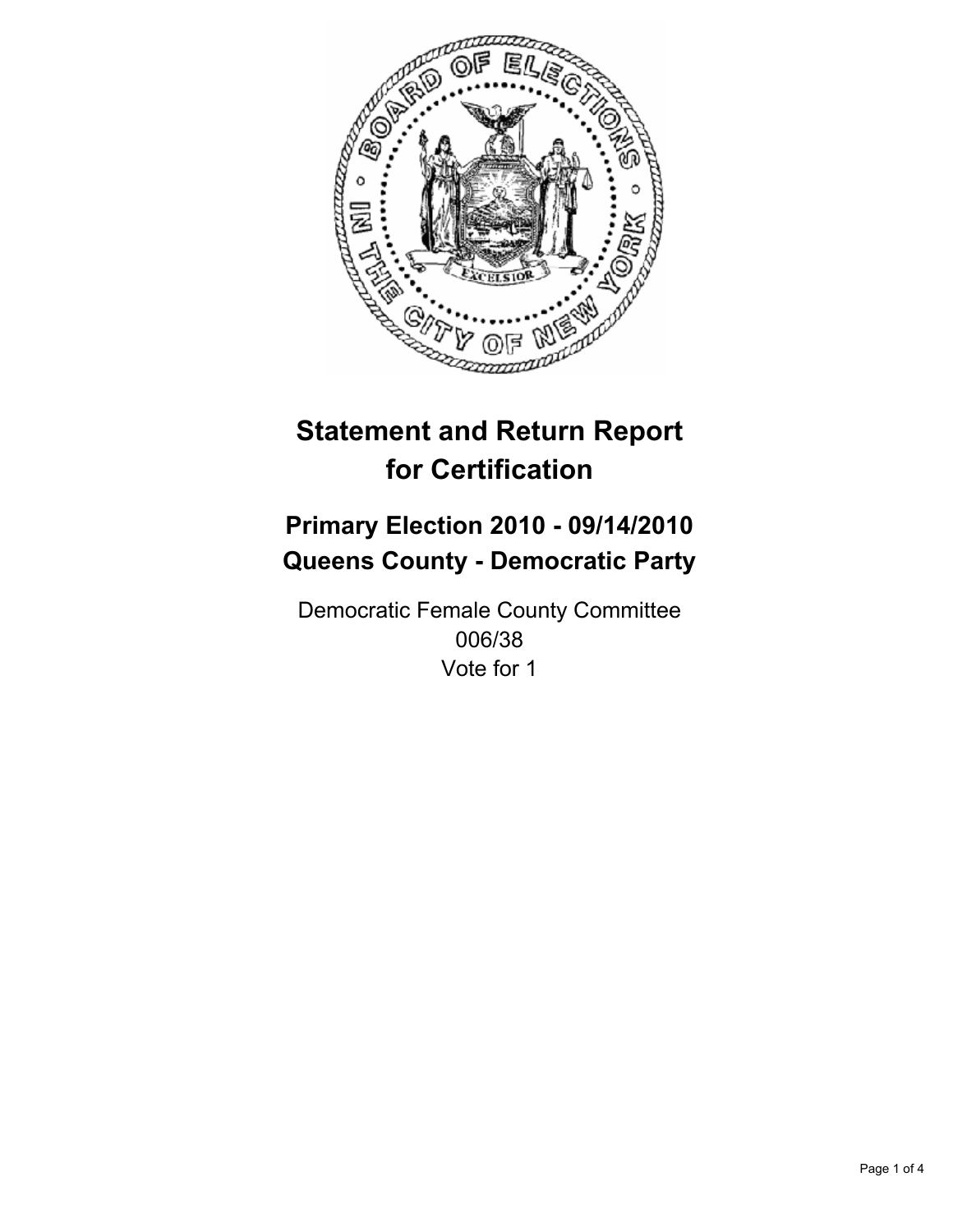

| <b>Total Votes</b>          | 18 |
|-----------------------------|----|
| <b>HEMWATTIE RAMNARAYAN</b> | 13 |
| <b>KHAIROON ULLAH</b>       | 5  |
| AFFIDAVIT                   | 0  |
| ABSENTEE/MILITARY           | 3  |
| <b>EMERGENCY</b>            | 0  |
| PUBLIC COUNTER              | 50 |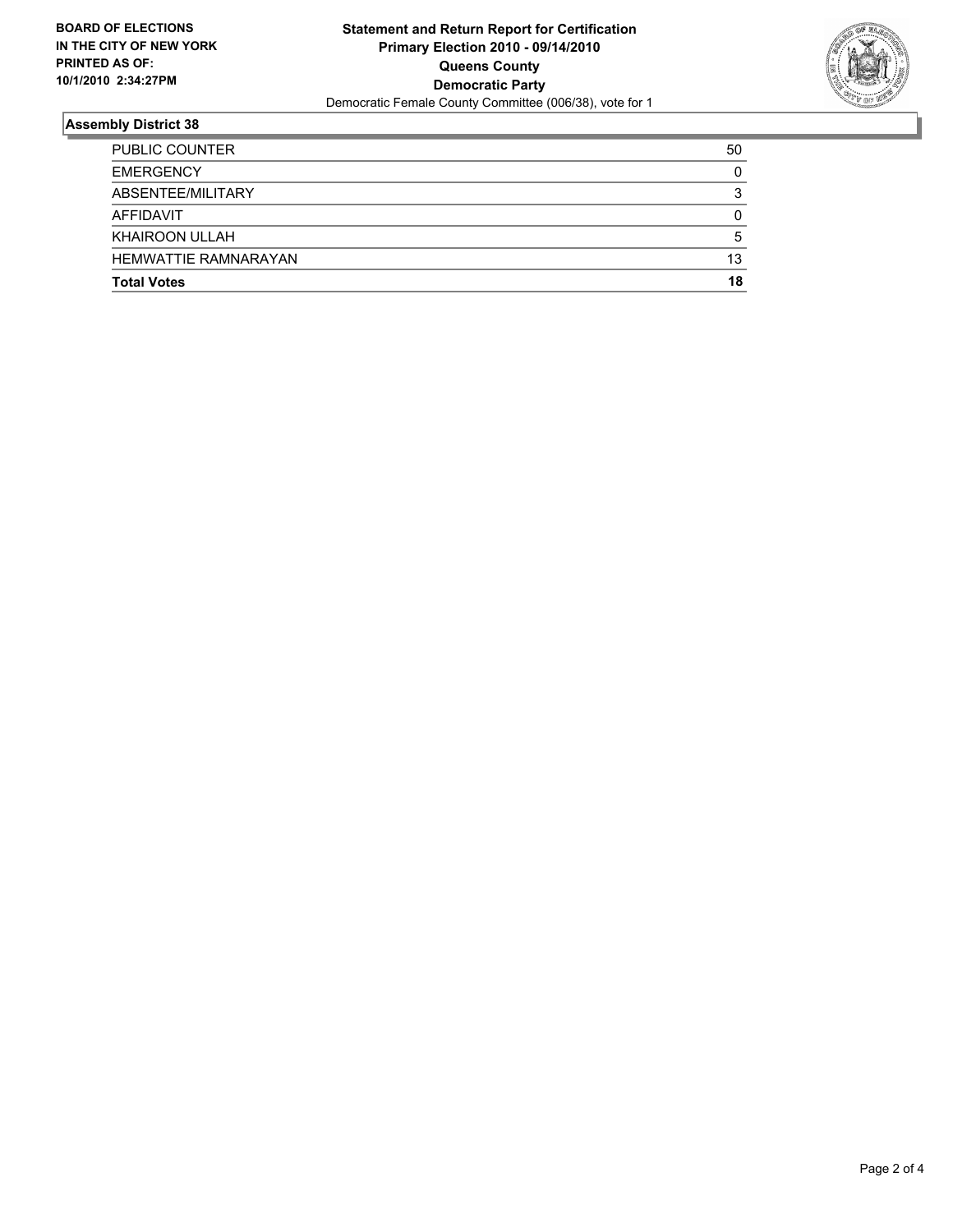#### **Statement and Return Report for Certification Primary Election 2010 - 09/14/2010 Queens County Democratic Party** Democratic Female County Committee (006/38), vote for 1

#### **Total for Democratic Female County Committee (006/38) - Queens County**

| <b>PUBLIC COUNTER</b>       | 50 |
|-----------------------------|----|
| <b>EMERGENCY</b>            | 0  |
| ABSENTEE/MILITARY           | 3  |
| AFFIDAVIT                   | 0  |
| <b>KHAIROON ULLAH</b>       | 5  |
| <b>HEMWATTIE RAMNARAYAN</b> | 13 |
| <b>Total Votes</b>          | 18 |

We certify this statement to be correct, and have caused the same to be attested by the signatures of the members of the board, or a majority thereof, on

Secretary **Chairman** 

Canvassing Board **Canvassing Board** Canvassing Board **Deputy Chief Clerk** 

Canvassing Board

Chief Clerk

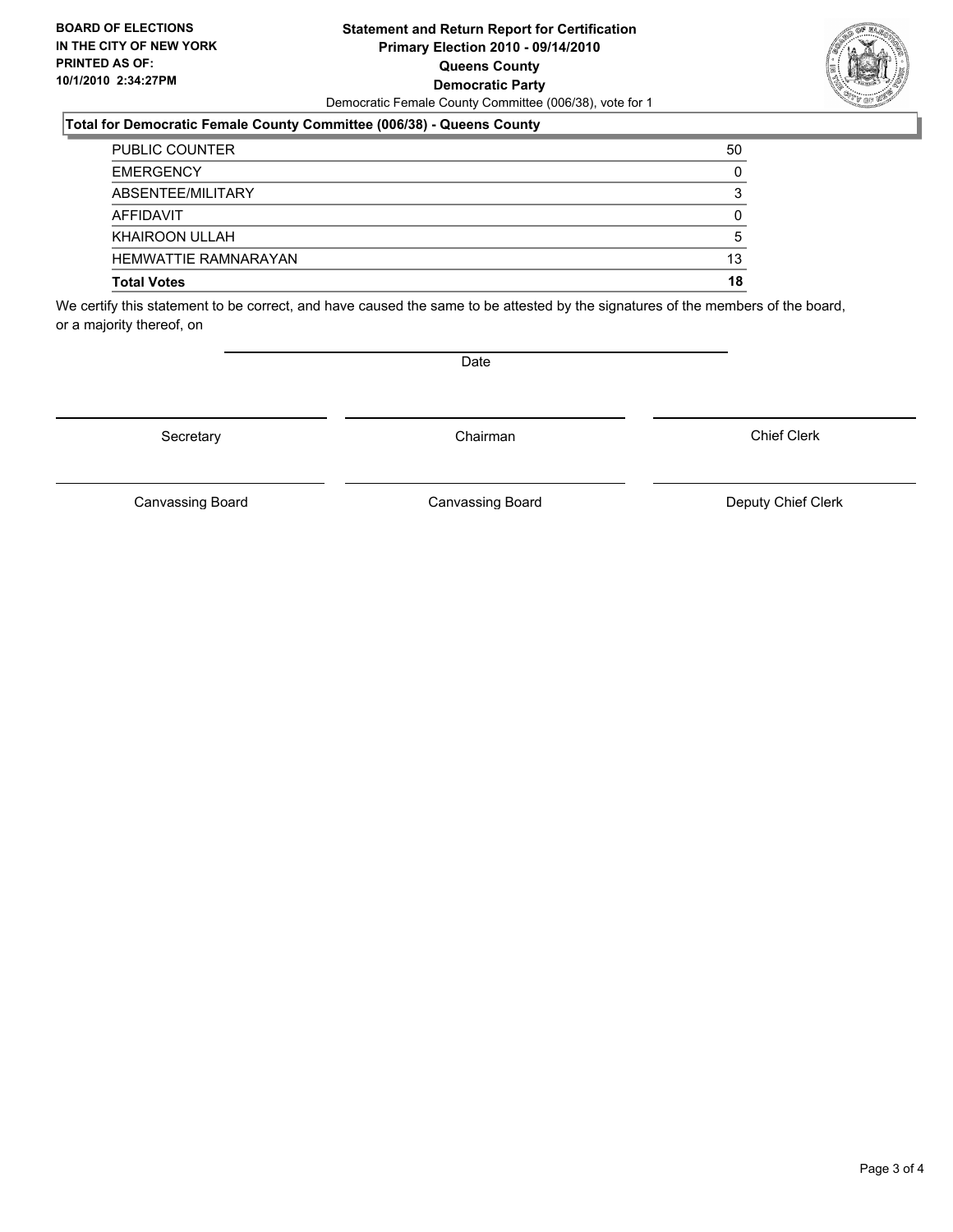**Statement and Return Report for Certification Primary Election 2010 - 09/14/2010 Queens County Democratic Party** Democratic Female County Committee (006/38), vote for 1

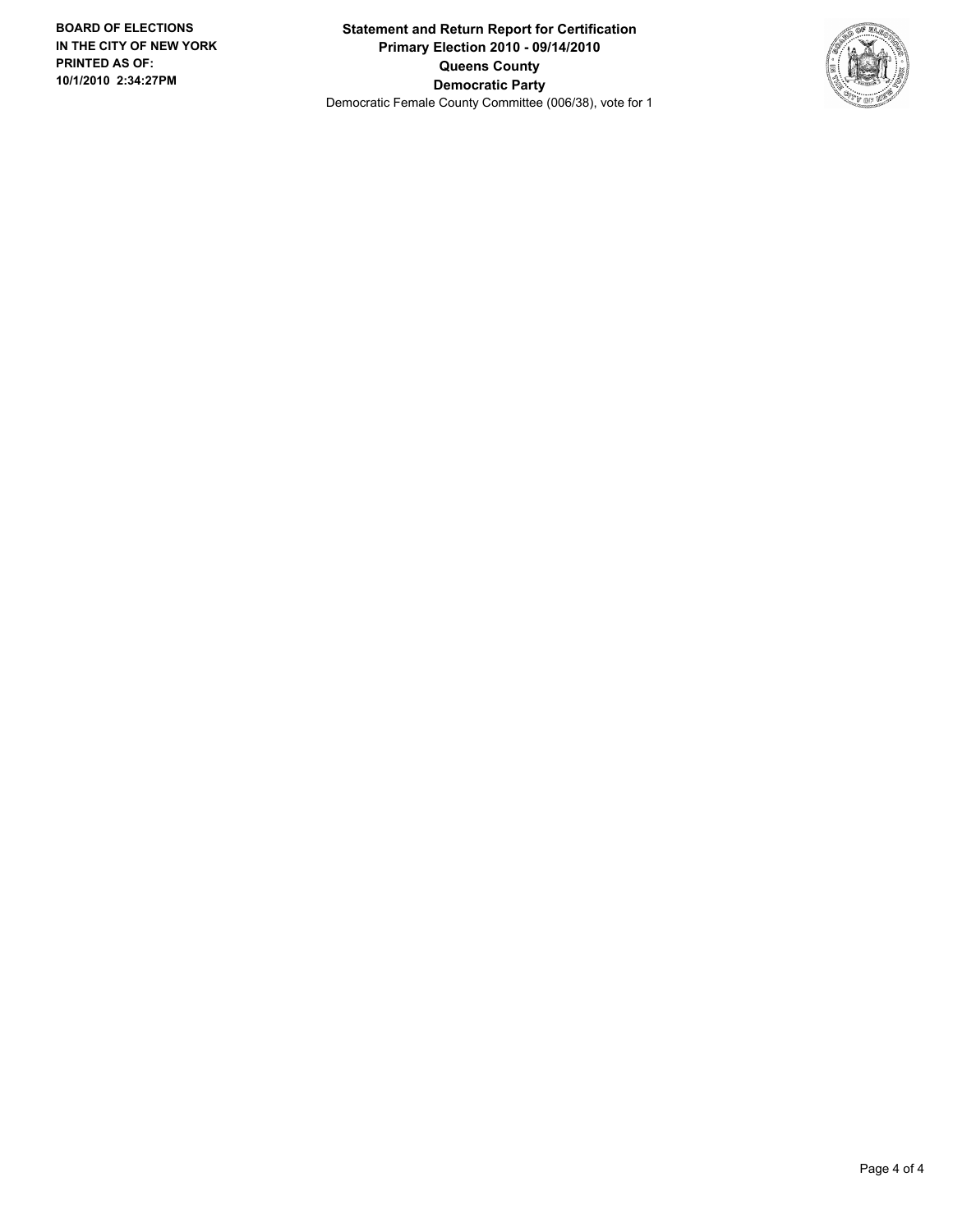

## **Primary Election 2010 - 09/14/2010 Queens County - Democratic Party**

Democratic Female County Committee 007/38 Vote for 1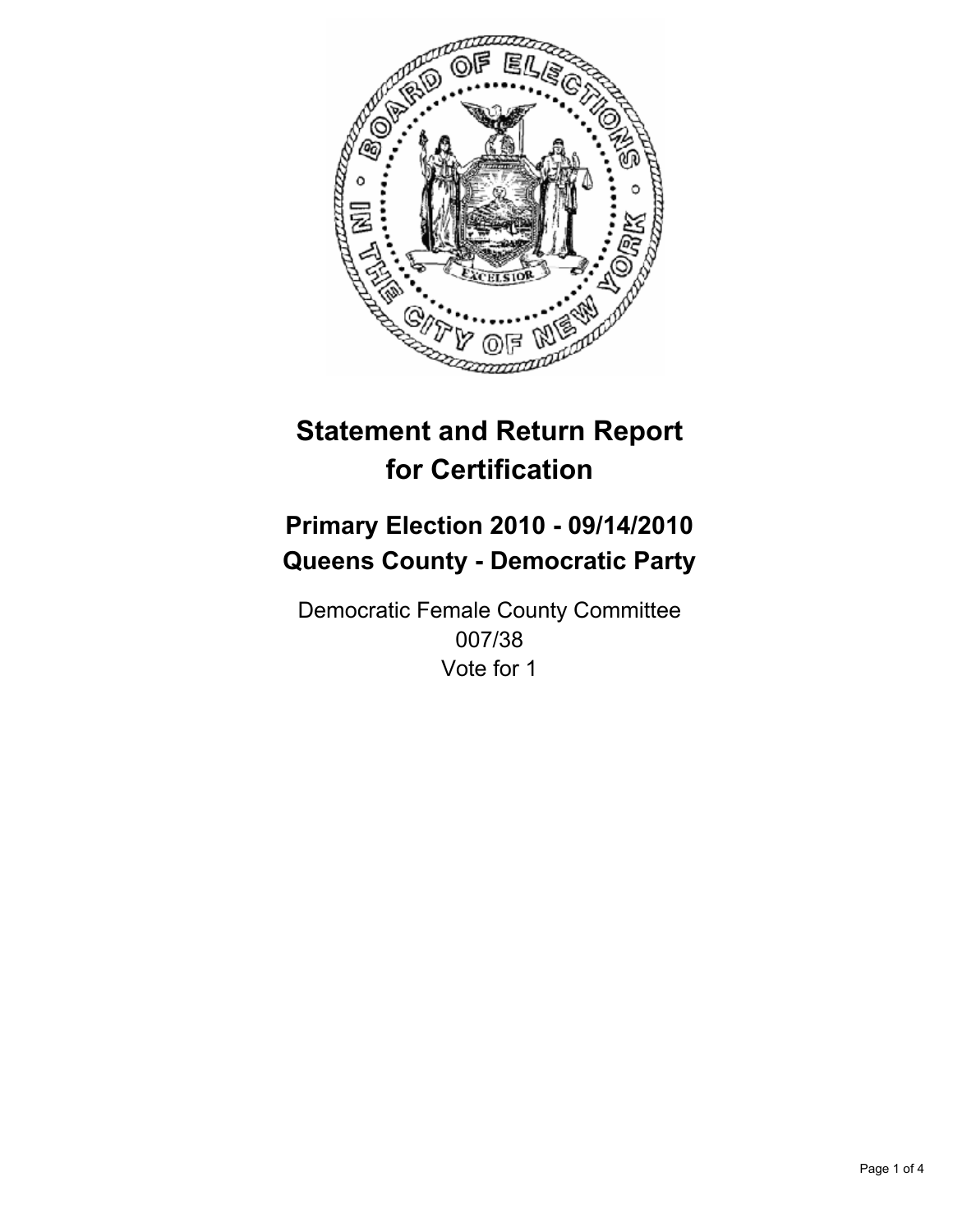

| <b>Total Votes</b>      | 17 |
|-------------------------|----|
| <b>CHRISTINA PETERS</b> | 6  |
| <b>SAVITRI PERSAUD</b>  | 11 |
| AFFIDAVIT               | 0  |
| ABSENTEE/MILITARY       |    |
| <b>EMERGENCY</b>        | 0  |
| <b>PUBLIC COUNTER</b>   | 29 |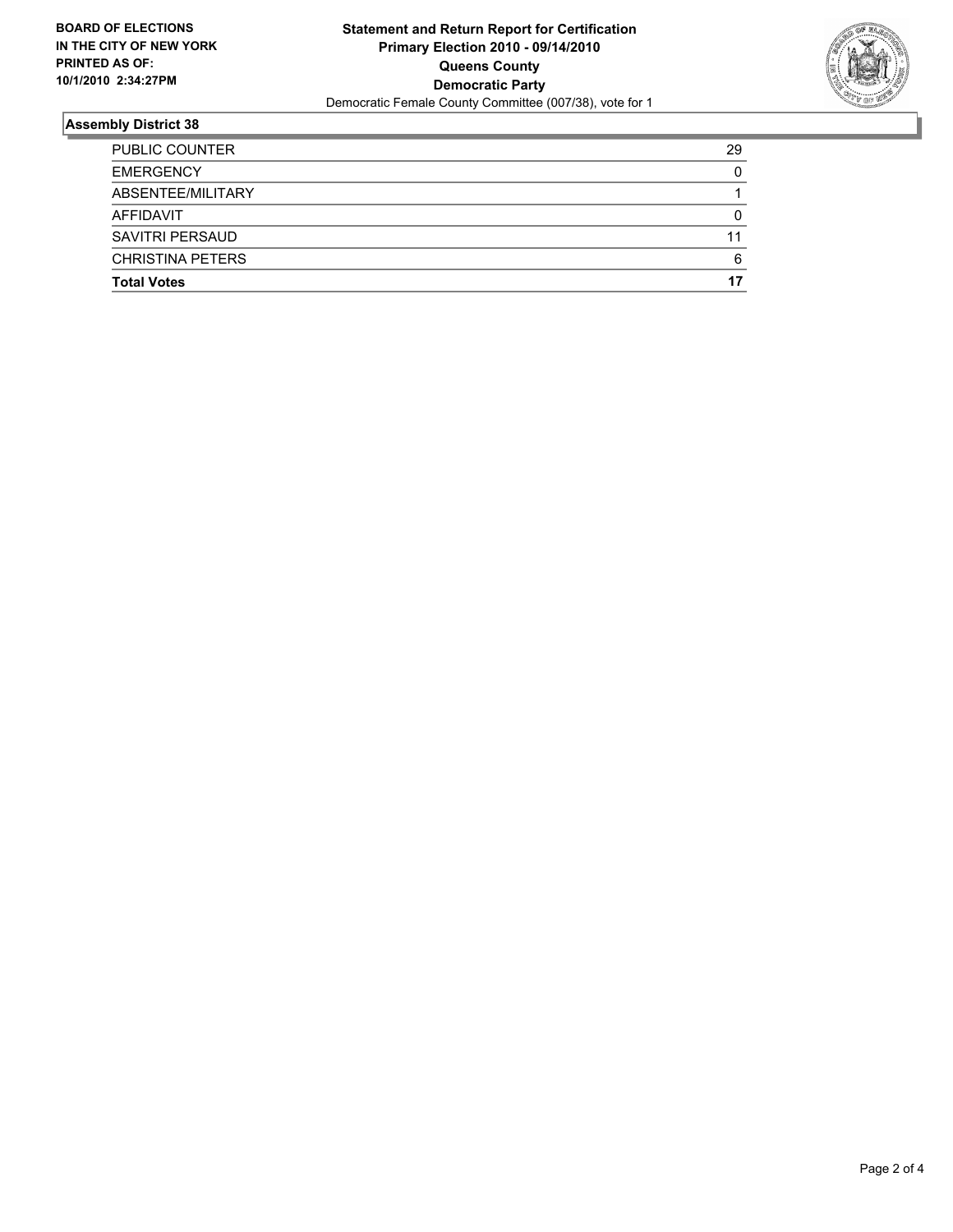#### **Statement and Return Report for Certification Primary Election 2010 - 09/14/2010 Queens County Democratic Party** Democratic Female County Committee (007/38), vote for 1

#### **Total for Democratic Female County Committee (007/38) - Queens County**

| <b>Total Votes</b>      | 17 |
|-------------------------|----|
| <b>CHRISTINA PETERS</b> | 6  |
| SAVITRI PERSAUD         | 11 |
| AFFIDAVIT               | 0  |
| ABSENTEE/MILITARY       |    |
| <b>EMERGENCY</b>        | 0  |
| <b>PUBLIC COUNTER</b>   | 29 |

We certify this statement to be correct, and have caused the same to be attested by the signatures of the members of the board, or a majority thereof, on

Secretary **Chairman** 

Canvassing Board **Canvassing Board** Canvassing Board **Deputy Chief Clerk** 

Canvassing Board

Chief Clerk

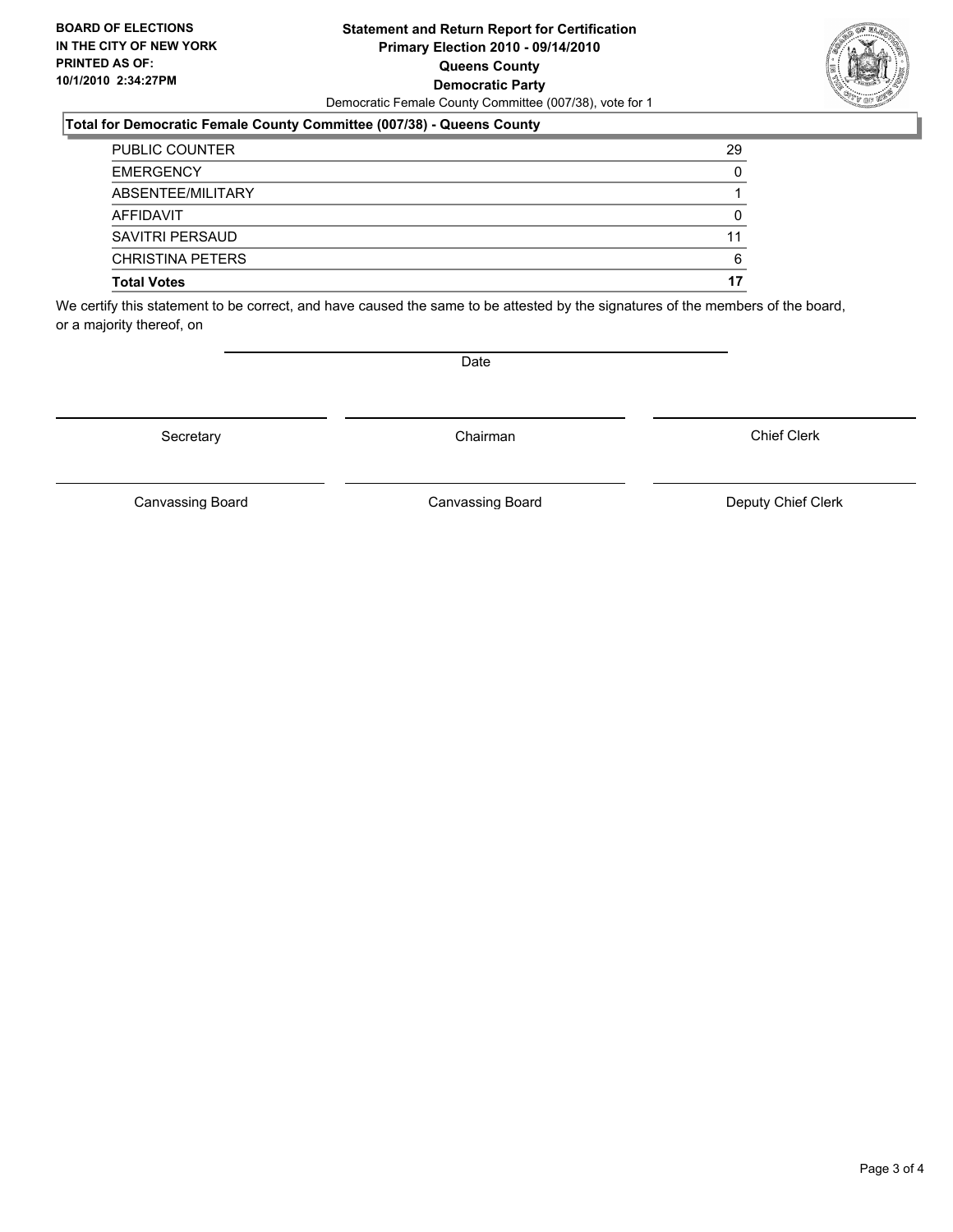**Statement and Return Report for Certification Primary Election 2010 - 09/14/2010 Queens County Democratic Party** Democratic Female County Committee (007/38), vote for 1

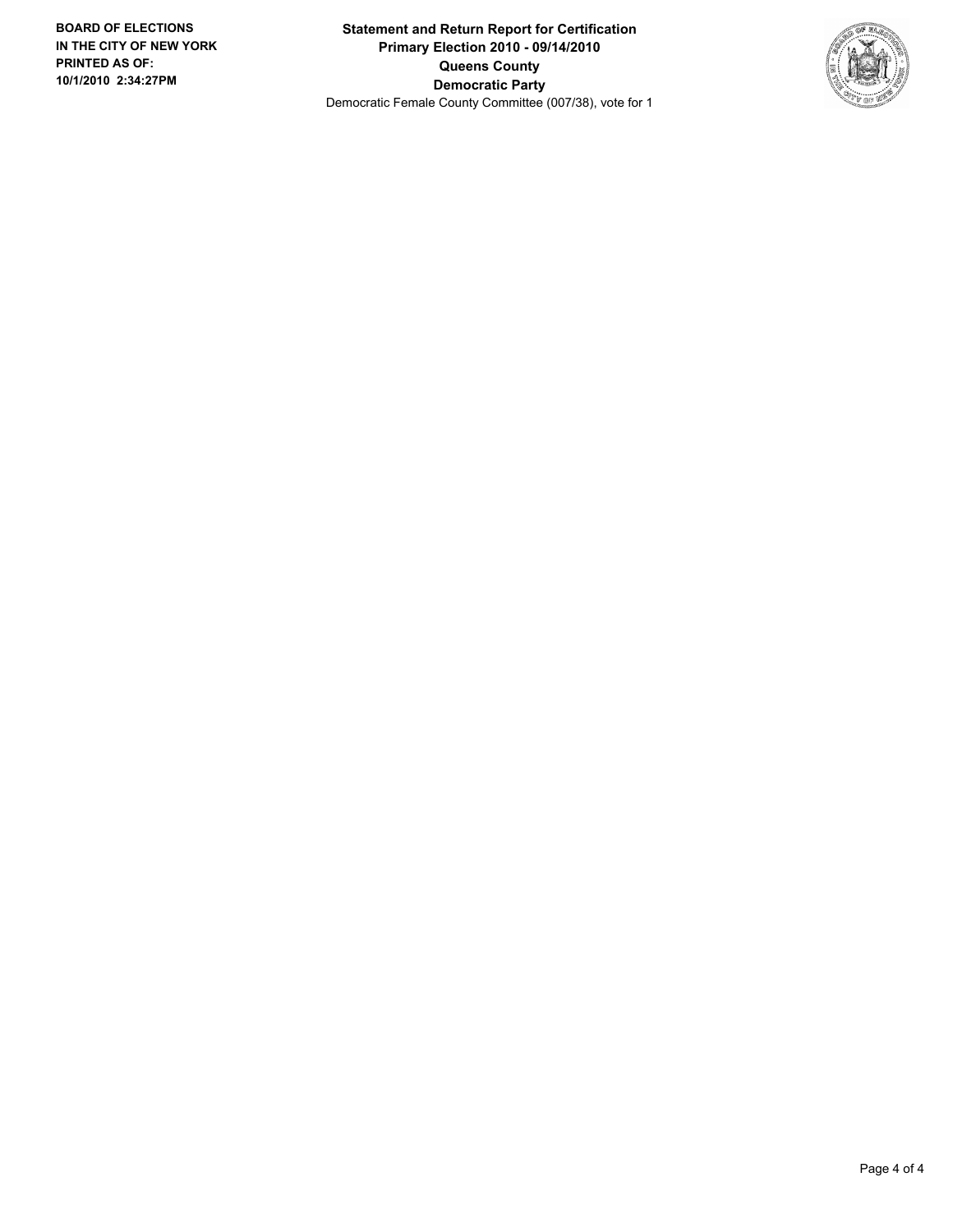

## **Primary Election 2010 - 09/14/2010 Queens County - Democratic Party**

Democratic Female County Committee 008/38 Vote for 1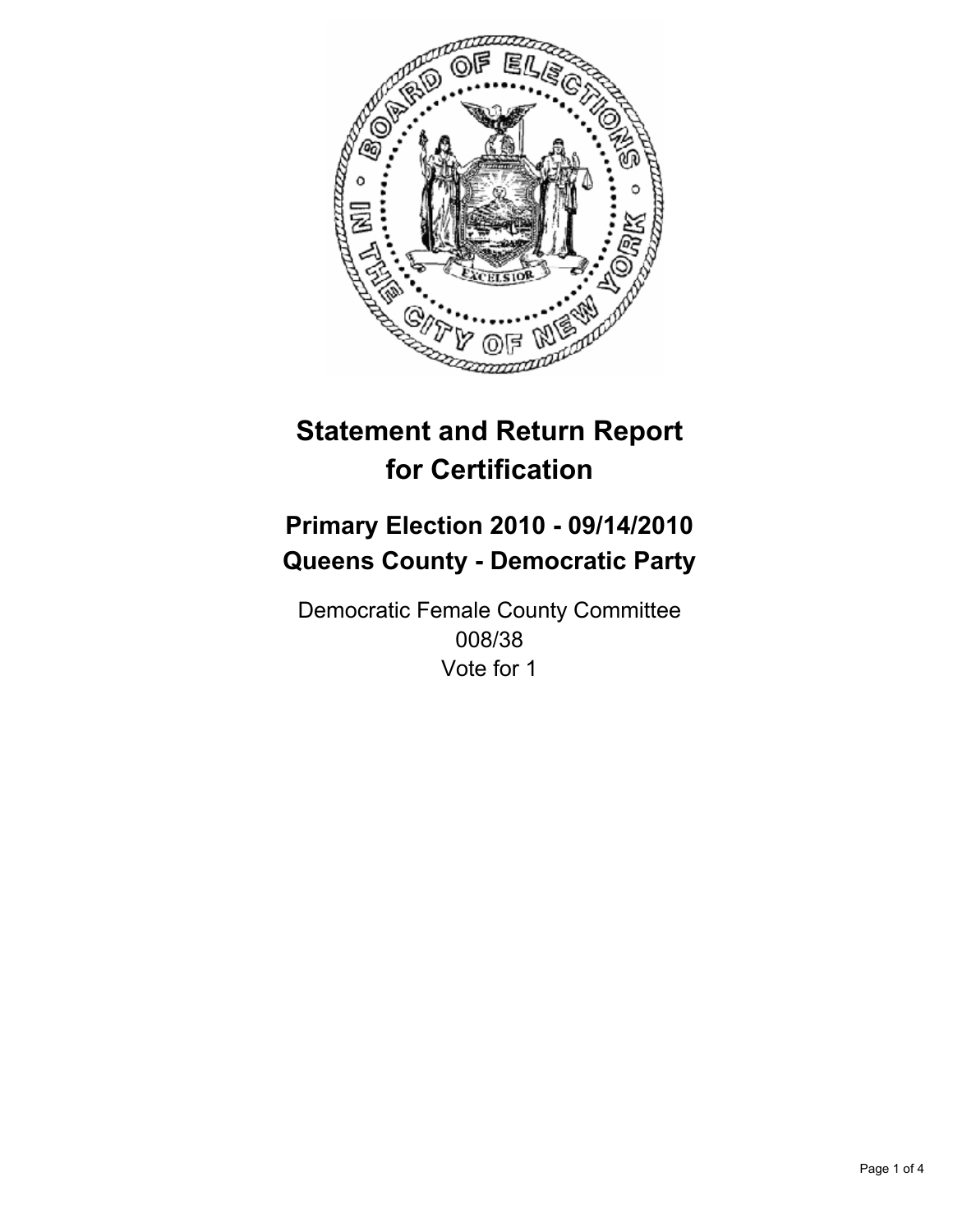

| <b>Total Votes</b>          | 10       |
|-----------------------------|----------|
| TARAMATIE SUKHNANDAN        | 2        |
| <b>CHANMATIE RAMPERSAUD</b> | 8        |
| AFFIDAVIT                   | $\Omega$ |
| ABSENTEE/MILITARY           | 0        |
| <b>EMERGENCY</b>            | 0        |
| <b>PUBLIC COUNTER</b>       | 30       |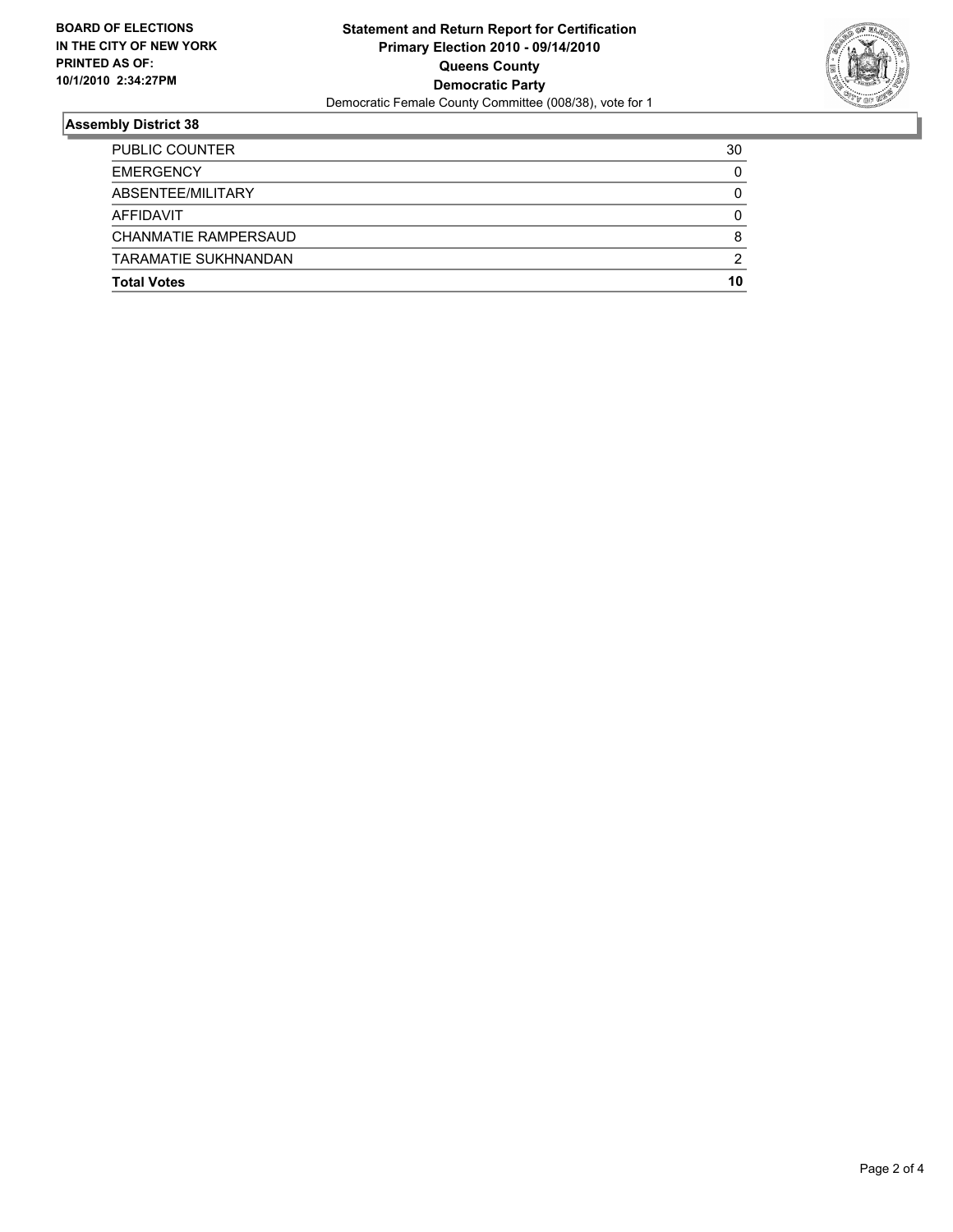#### **Statement and Return Report for Certification Primary Election 2010 - 09/14/2010 Queens County Democratic Party** Democratic Female County Committee (008/38), vote for 1

#### **Total for Democratic Female County Committee (008/38) - Queens County**

| AFFIDAVIT                   | 0  |
|-----------------------------|----|
| <b>CHANMATIE RAMPERSAUD</b> | 8  |
| <b>TARAMATIE SUKHNANDAN</b> | 2  |
| <b>Total Votes</b>          | 10 |

We certify this statement to be correct, and have caused the same to be attested by the signatures of the members of the board, or a majority thereof, on

Secretary **Chairman** 

Canvassing Board **Canvassing Board** Canvassing Board **Deputy Chief Clerk** 

Canvassing Board

Chief Clerk

Page 3 of 4

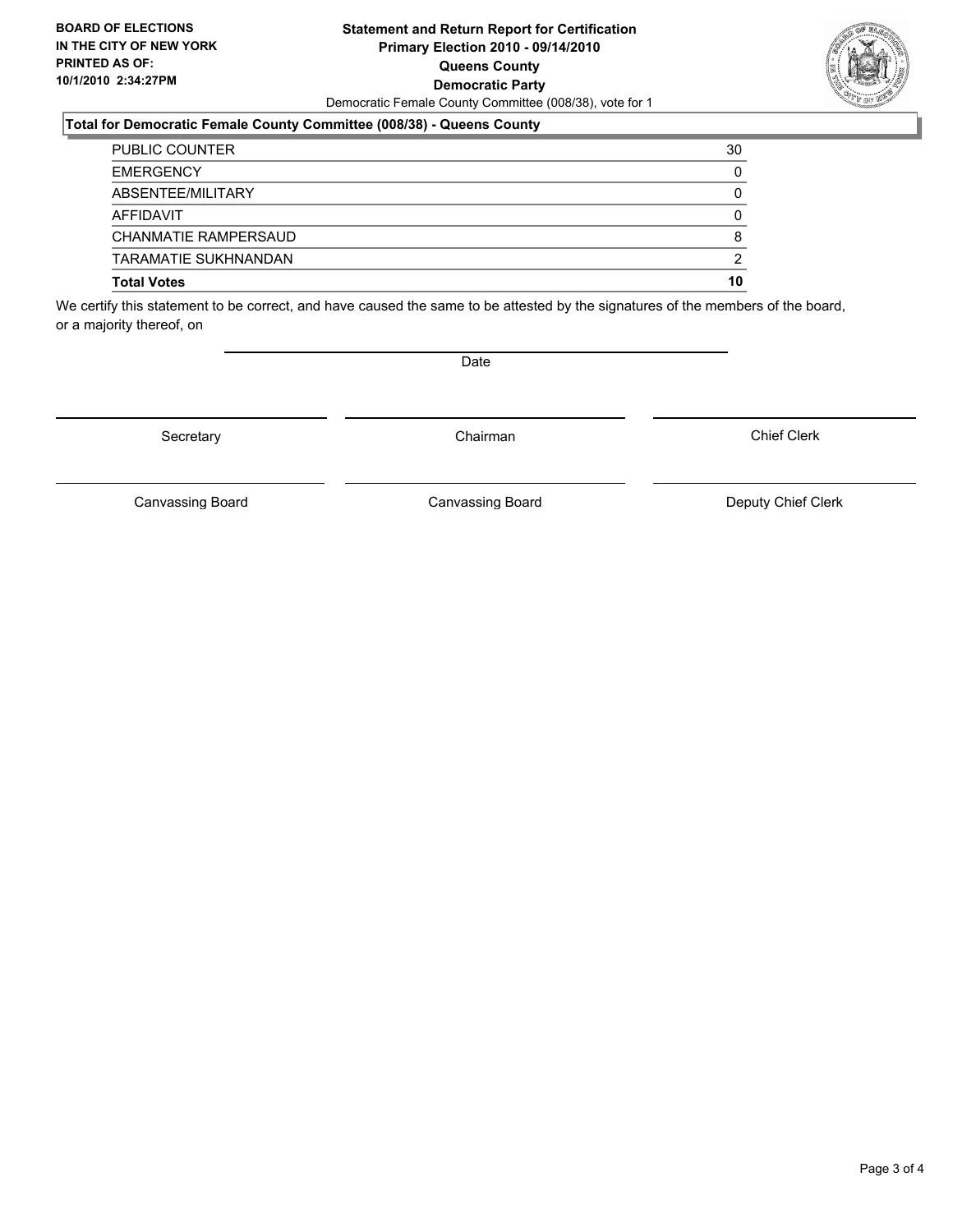**Statement and Return Report for Certification Primary Election 2010 - 09/14/2010 Queens County Democratic Party** Democratic Female County Committee (008/38), vote for 1

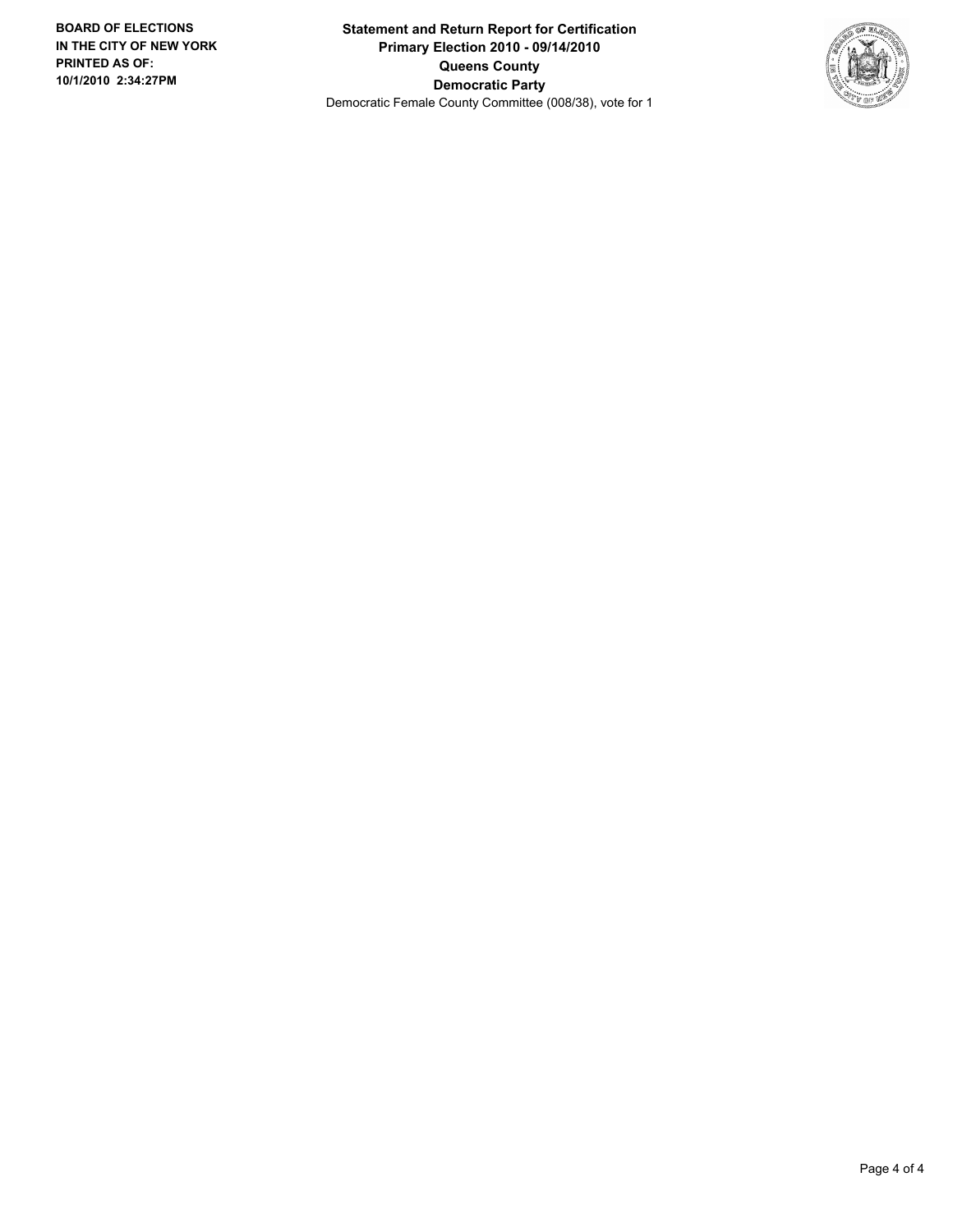

## **Primary Election 2010 - 09/14/2010 Queens County - Democratic Party**

Democratic Female County Committee 009/38 Vote for 1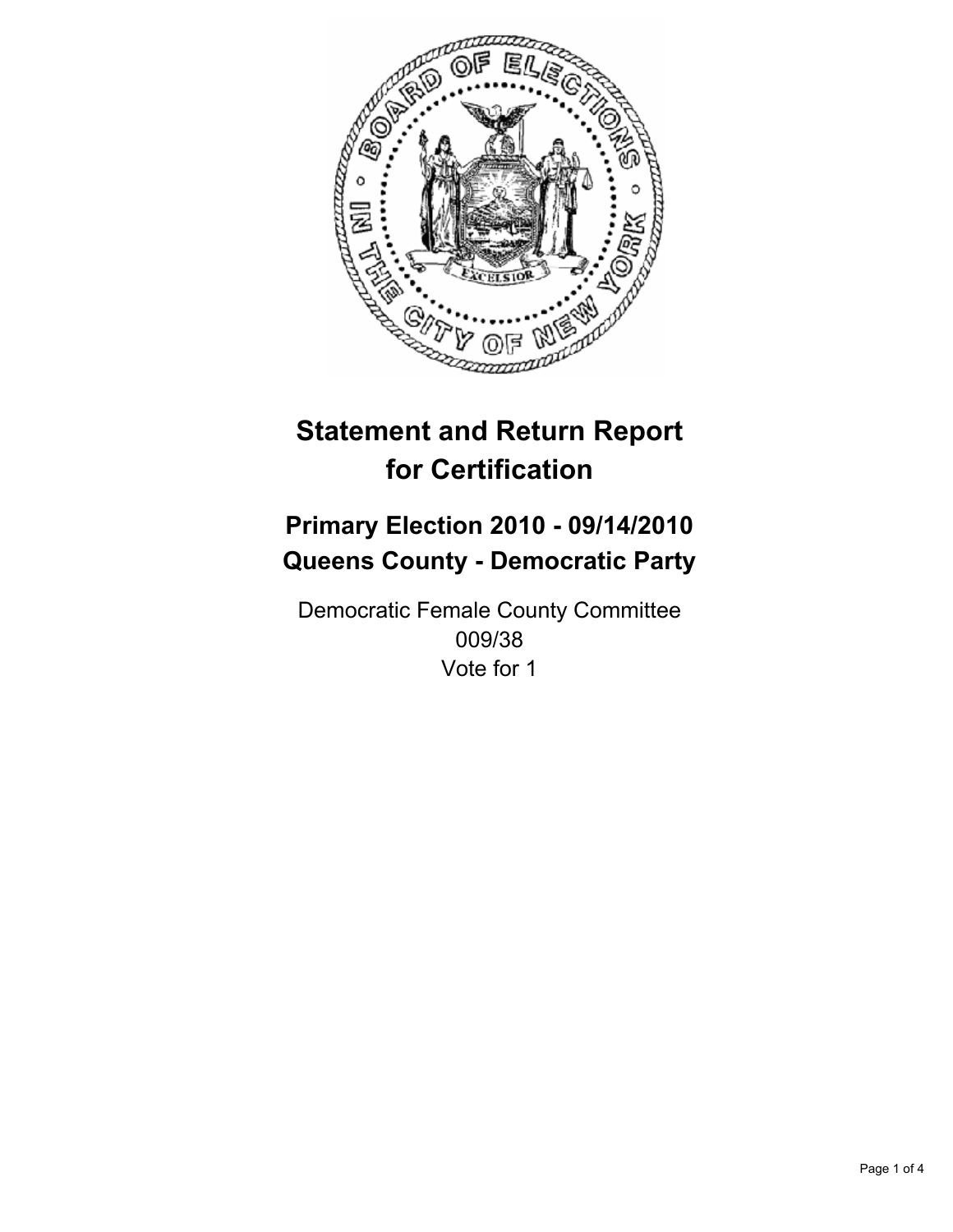

| <b>Total Votes</b>     | 17 |
|------------------------|----|
| <b>SEEMA CHOUDHARY</b> | 11 |
| <b>REGINA MANGAR</b>   | 6  |
| AFFIDAVIT              | 0  |
| ABSENTEE/MILITARY      | 0  |
| <b>EMERGENCY</b>       | 0  |
| <b>PUBLIC COUNTER</b>  | 29 |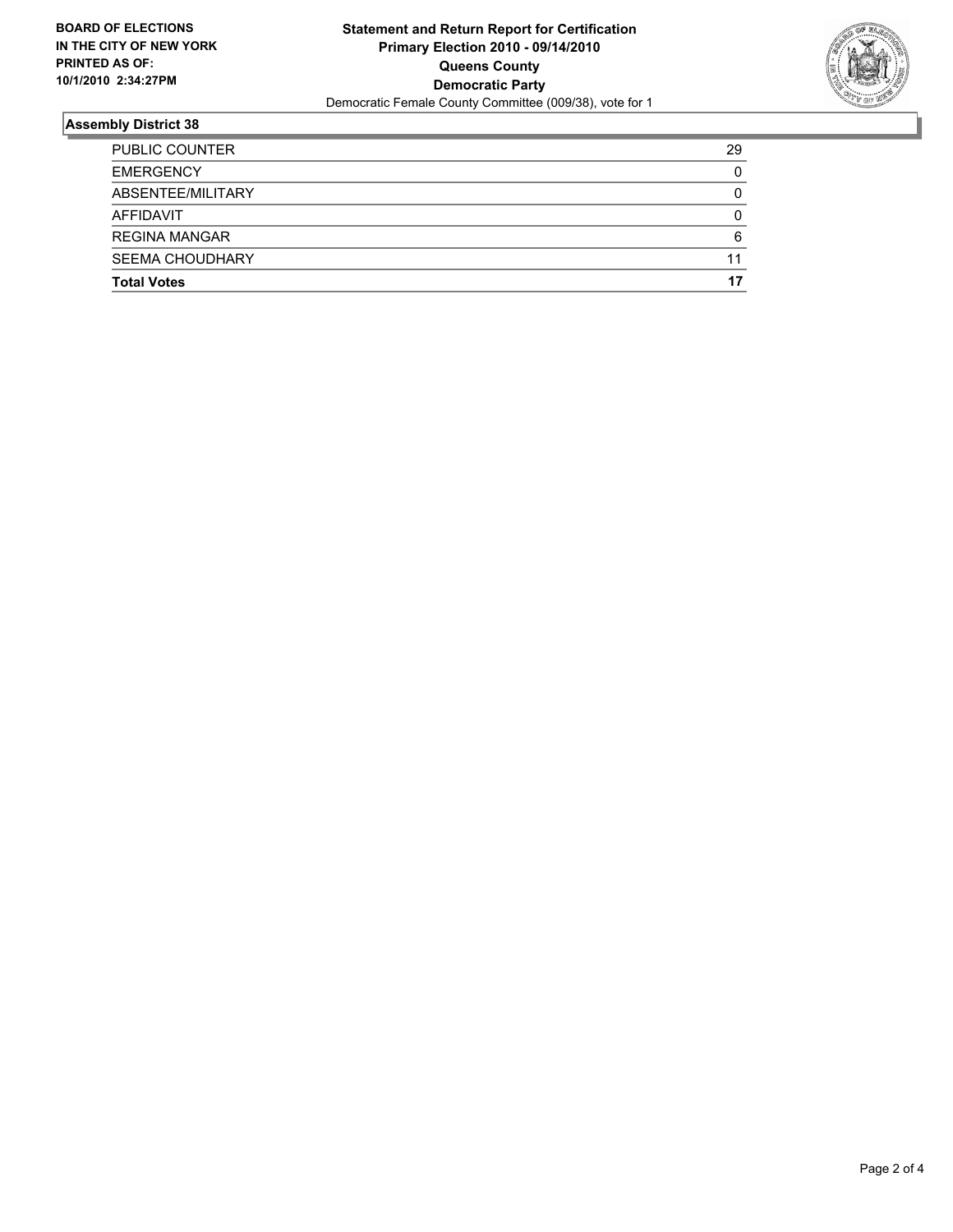#### **Statement and Return Report for Certification Primary Election 2010 - 09/14/2010 Queens County Democratic Party** Democratic Female County Committee (009/38), vote for 1

#### **Total for Democratic Female County Committee (009/38) - Queens County**

| <b>PUBLIC COUNTER</b>  | 29 |
|------------------------|----|
| <b>EMERGENCY</b>       | 0  |
| ABSENTEE/MILITARY      | 0  |
| AFFIDAVIT              | 0  |
| <b>REGINA MANGAR</b>   | 6  |
| <b>SEEMA CHOUDHARY</b> | 11 |
| <b>Total Votes</b>     | 17 |

We certify this statement to be correct, and have caused the same to be attested by the signatures of the members of the board, or a majority thereof, on

Secretary **Chairman** 

Canvassing Board

Canvassing Board **Canvassing Board** Canvassing Board **Deputy Chief Clerk** 

Chief Clerk

Page 3 of 4

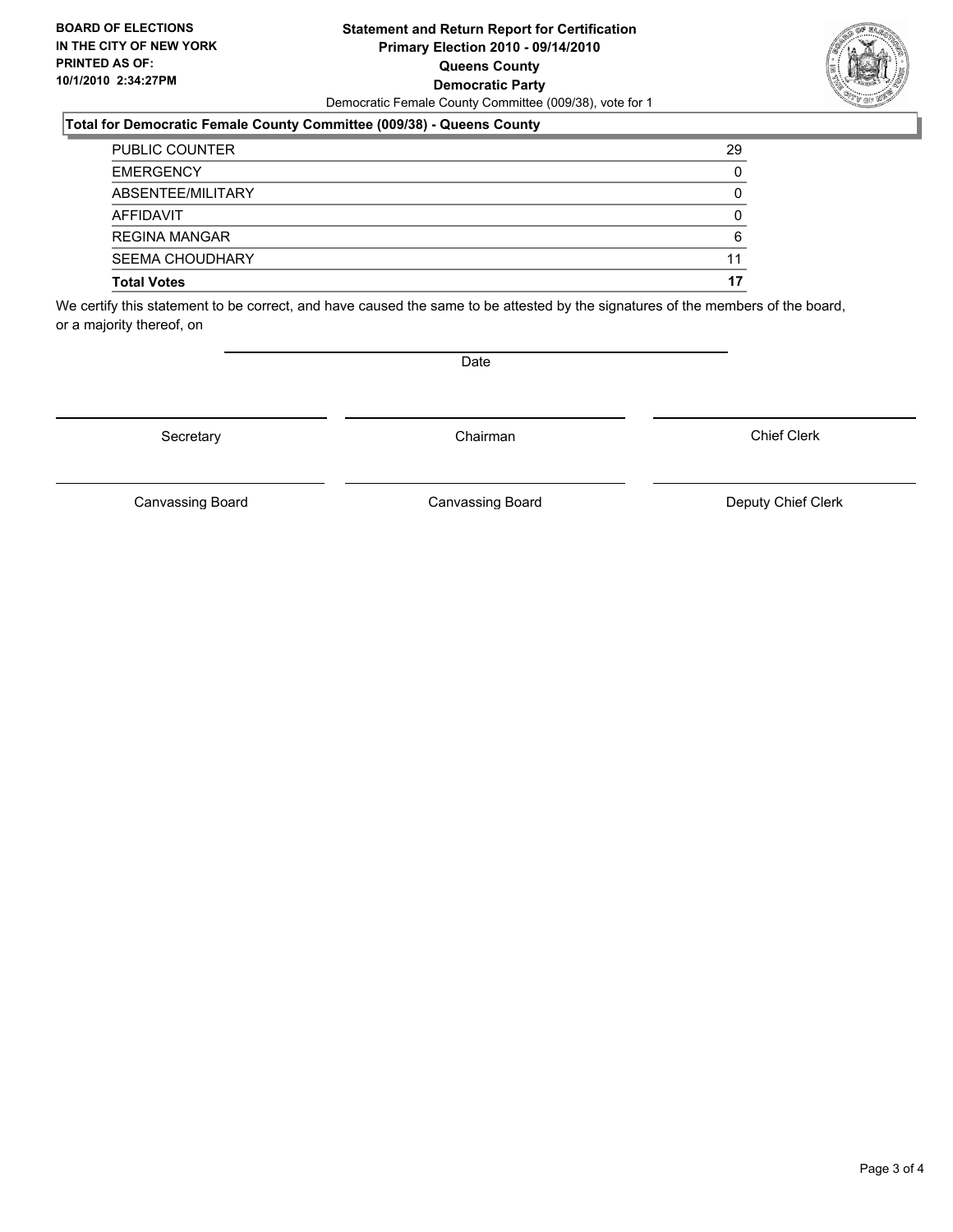**Statement and Return Report for Certification Primary Election 2010 - 09/14/2010 Queens County Democratic Party** Democratic Female County Committee (009/38), vote for 1

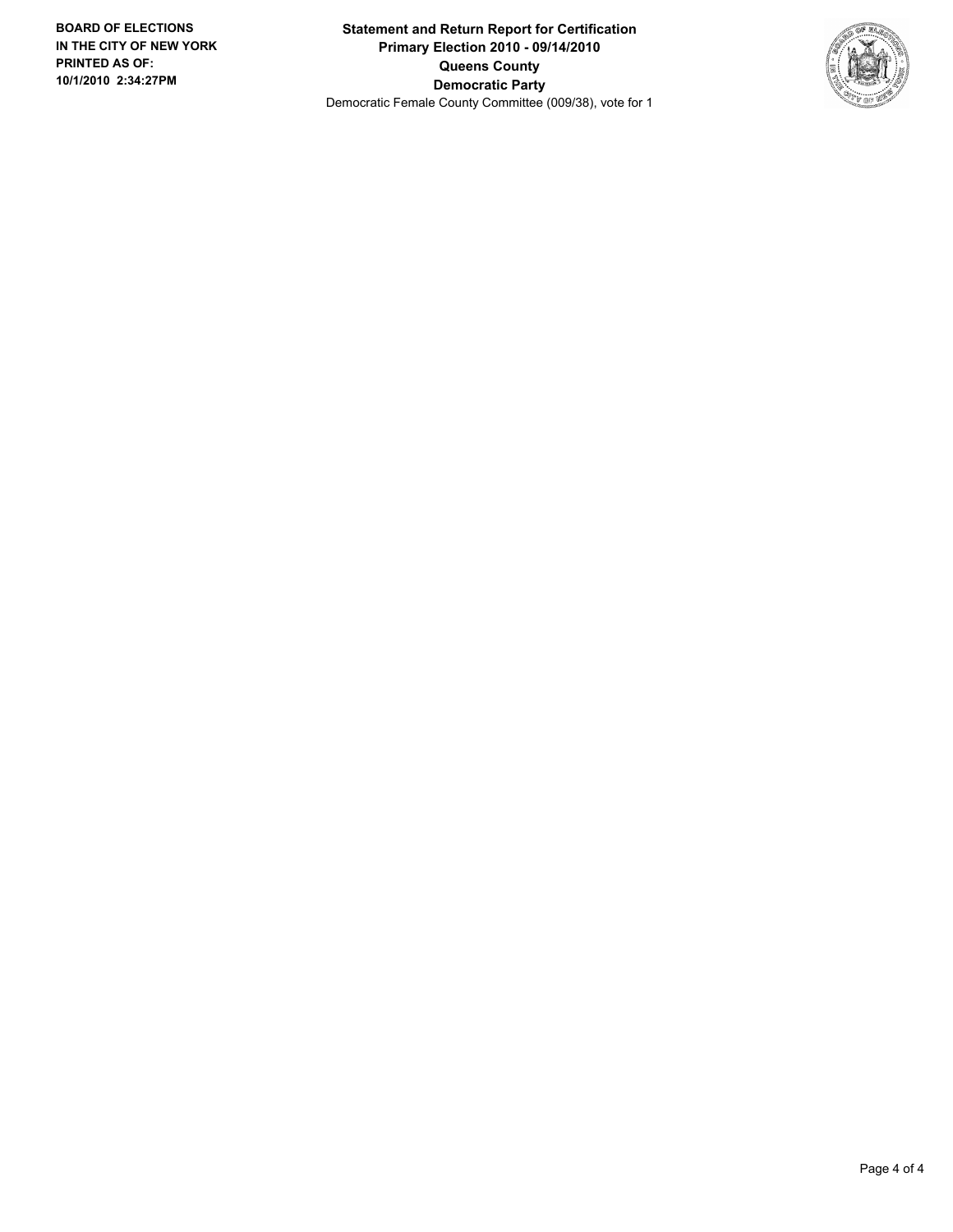

## **Primary Election 2010 - 09/14/2010 Queens County - Democratic Party**

Democratic Female County Committee 010/38 Vote for 1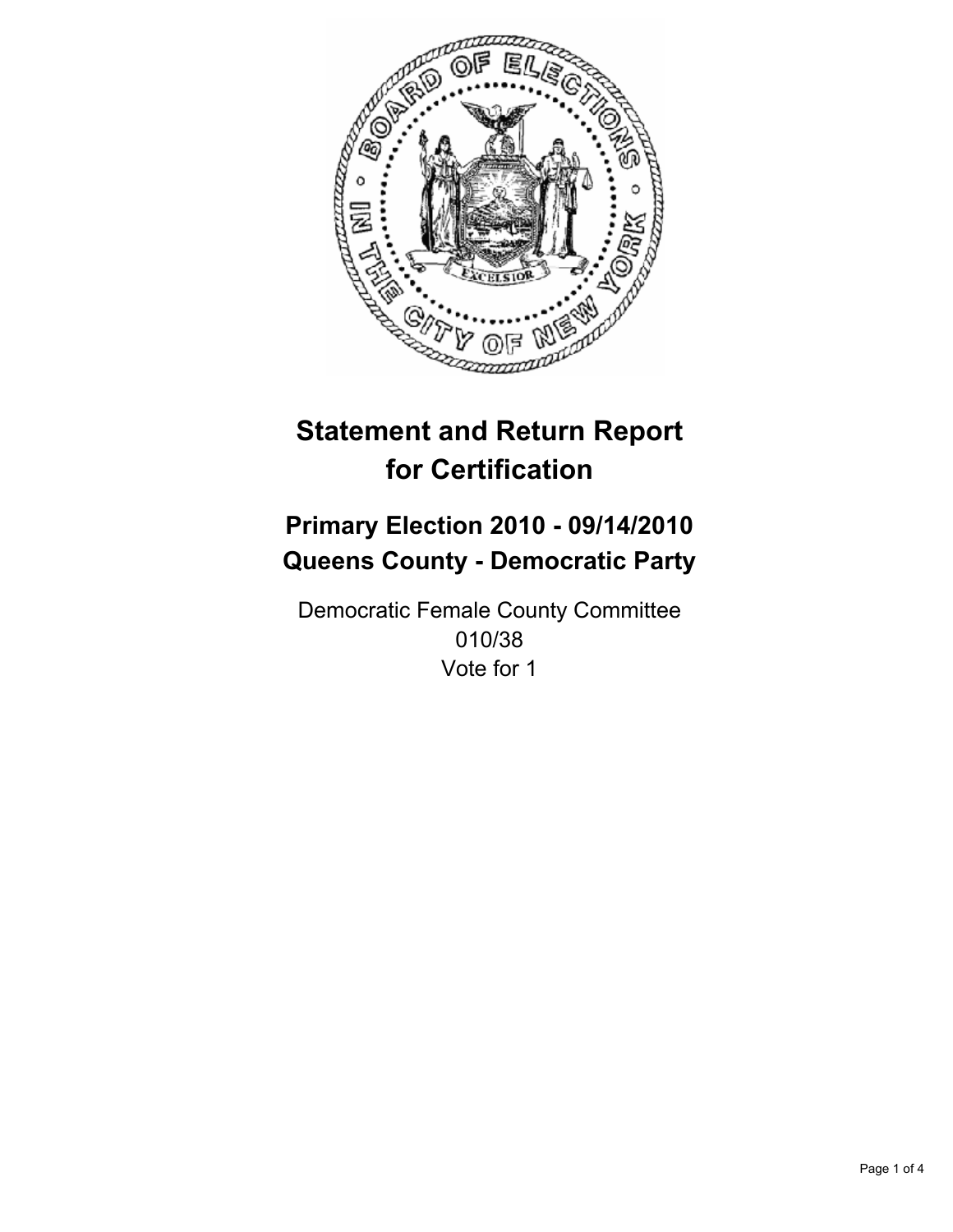

| <b>Total Votes</b>      | 14 |
|-------------------------|----|
| <b>TAJASREE NARAINE</b> | 9  |
| RAMPATY JAGDEO          | 5  |
| AFFIDAVIT               |    |
| ABSENTEE/MILITARY       | 0  |
| <b>EMERGENCY</b>        | 0  |
| <b>PUBLIC COUNTER</b>   | 25 |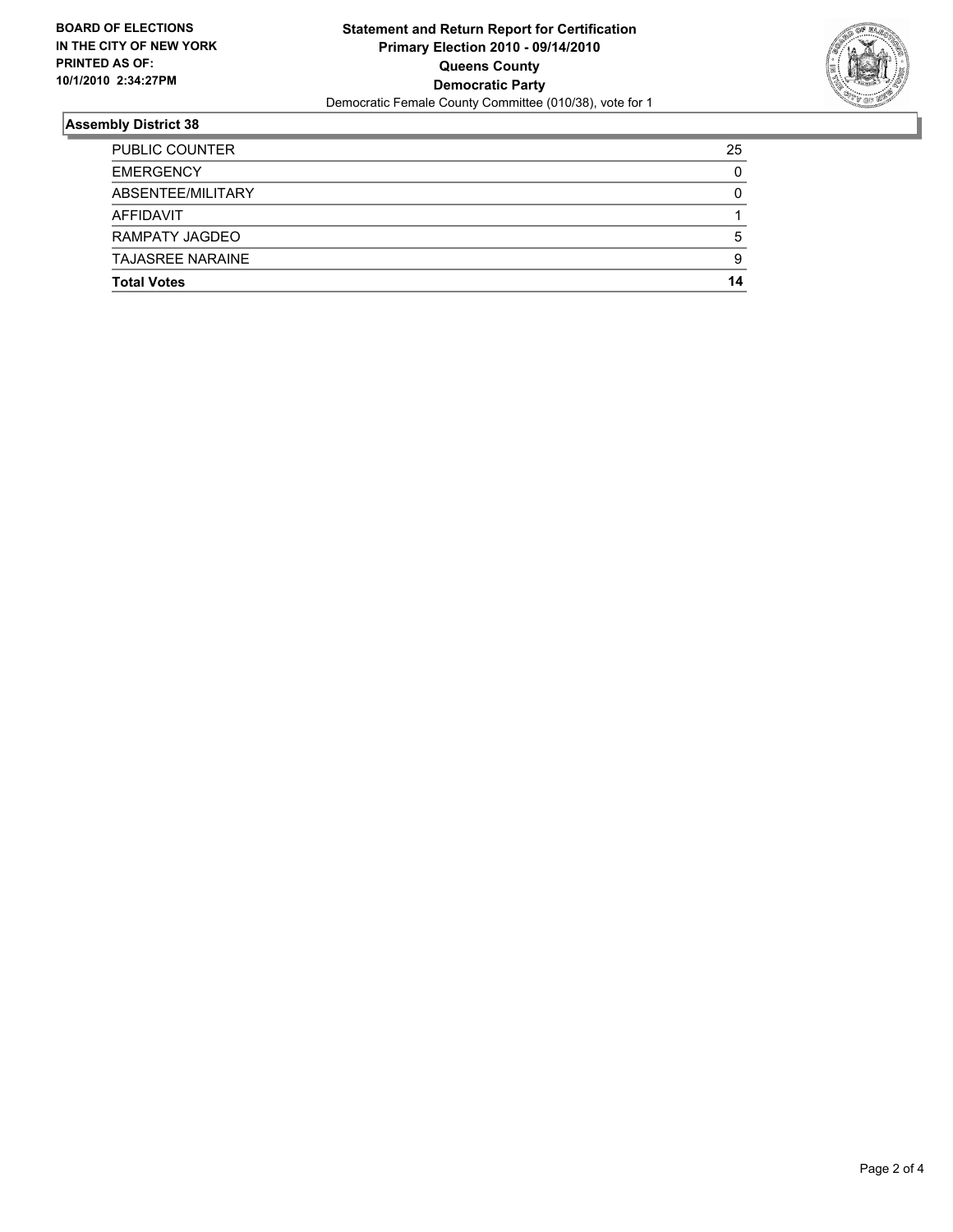#### **Statement and Return Report for Certification Primary Election 2010 - 09/14/2010 Queens County Democratic Party** Democratic Female County Committee (010/38), vote for 1

#### **Total for Democratic Female County Committee (010/38) - Queens County**

| <b>Total Votes</b>      | 14 |
|-------------------------|----|
| <b>TAJASREE NARAINE</b> | 9  |
| RAMPATY JAGDEO          | 5  |
| AFFIDAVIT               |    |
| ABSENTEE/MILITARY       | 0  |
| <b>EMERGENCY</b>        | 0  |
| PUBLIC COUNTER          | 25 |

We certify this statement to be correct, and have caused the same to be attested by the signatures of the members of the board, or a majority thereof, on

Secretary **Chairman** 

Canvassing Board

Canvassing Board **Canvassing Board** Canvassing Board **Deputy Chief Clerk** 

Chief Clerk

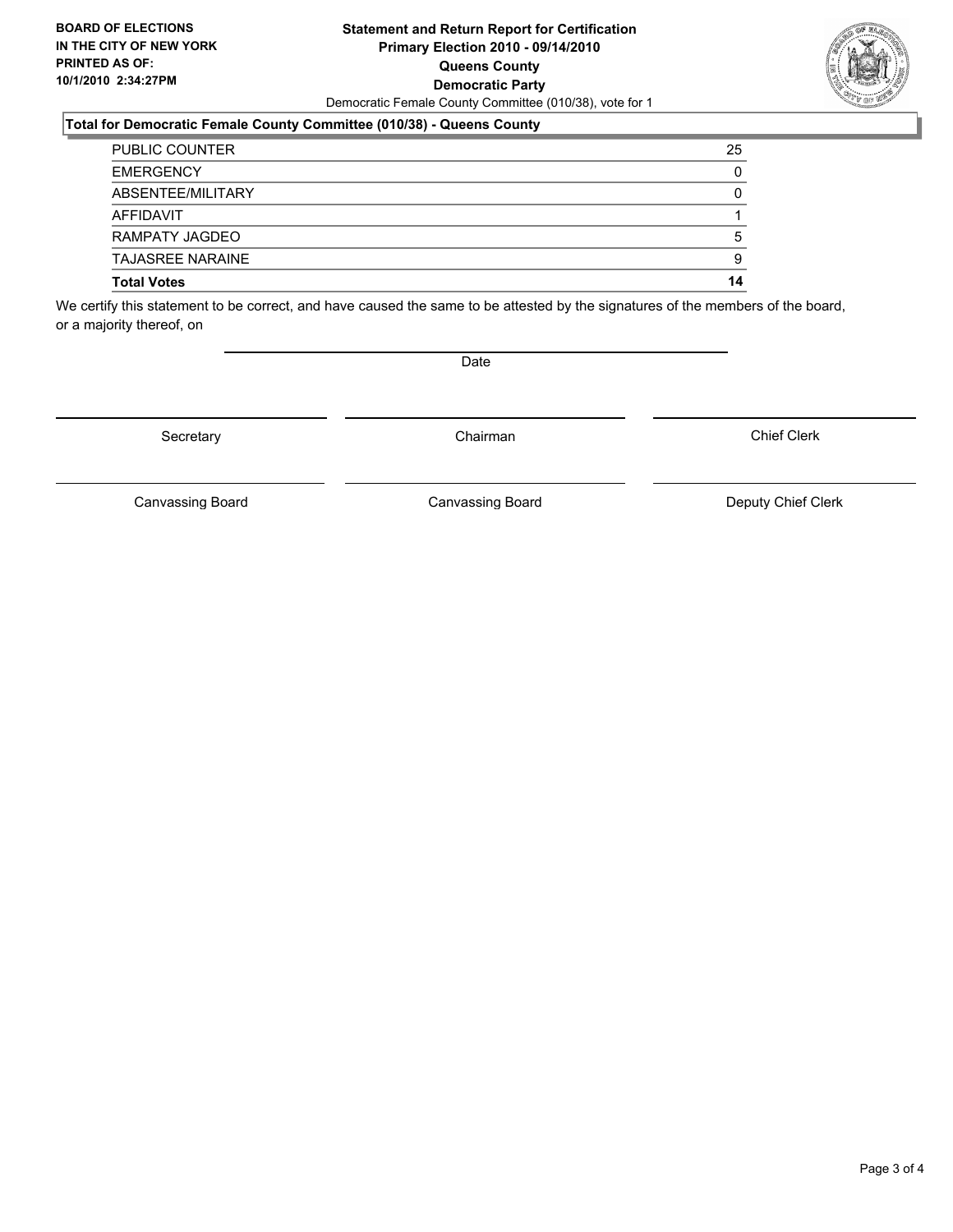**Statement and Return Report for Certification Primary Election 2010 - 09/14/2010 Queens County Democratic Party** Democratic Female County Committee (010/38), vote for 1

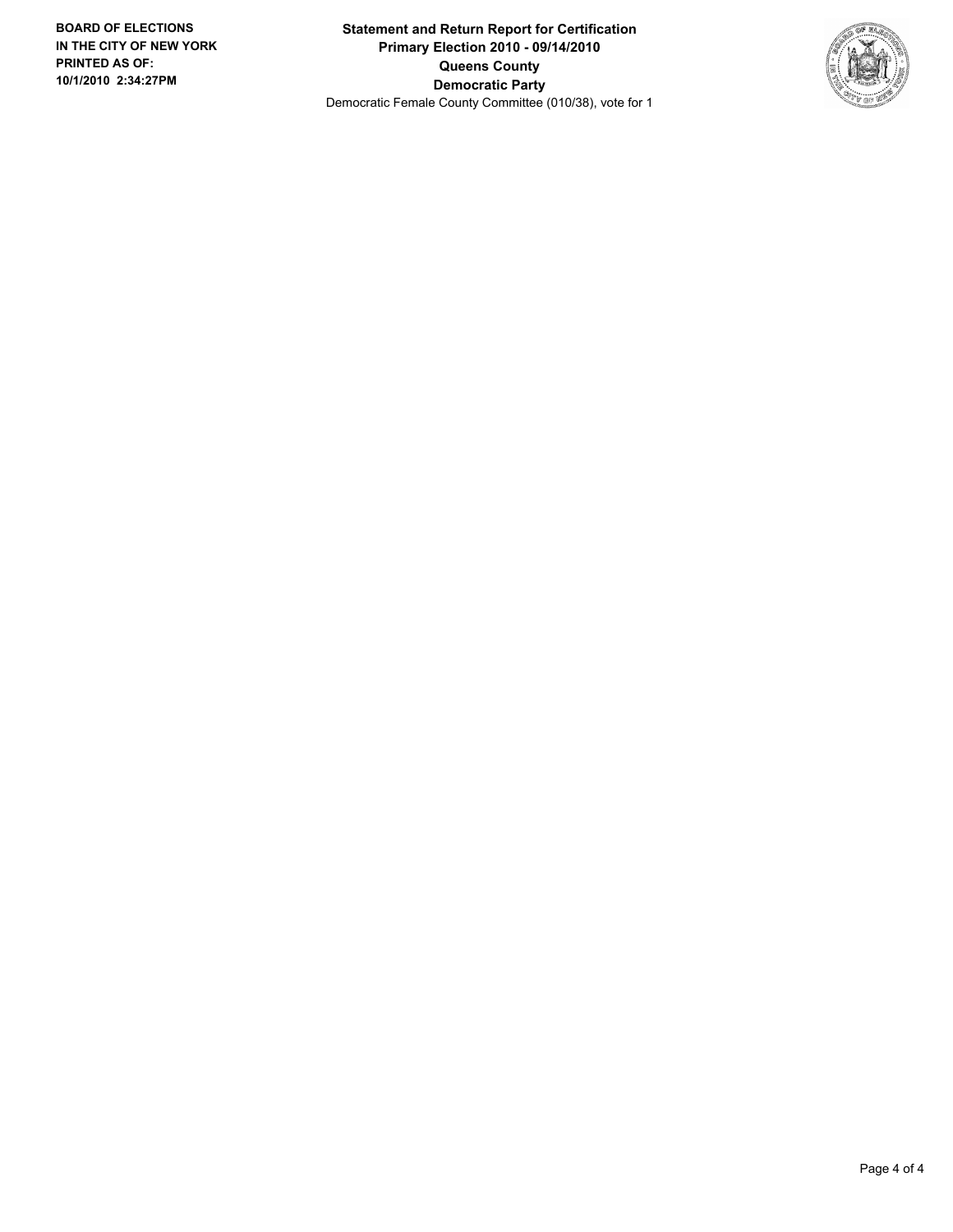

## **Primary Election 2010 - 09/14/2010 Queens County - Democratic Party**

Democratic Female County Committee 011/38 Vote for 1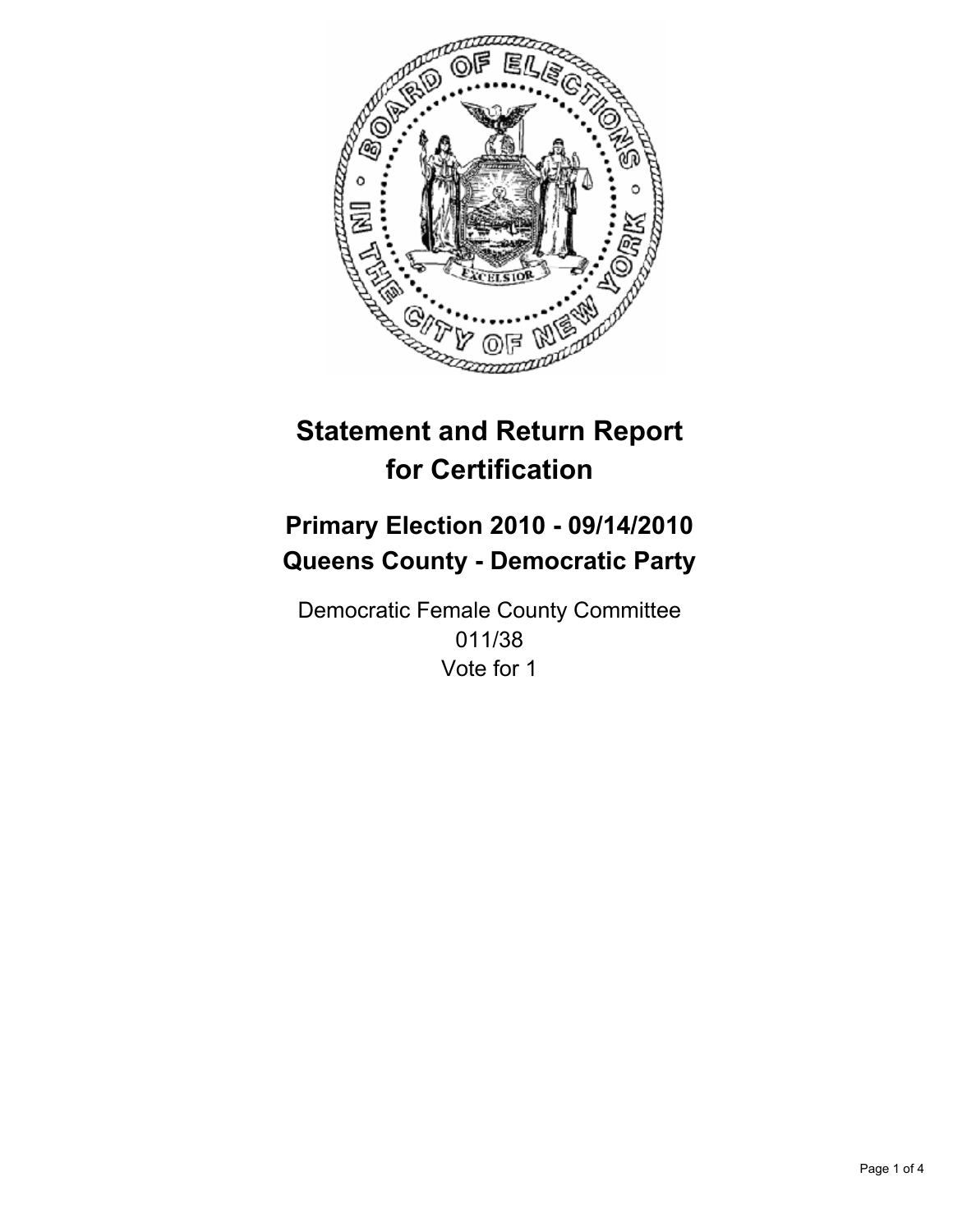

| <b>PUBLIC COUNTER</b>    | 33 |
|--------------------------|----|
| <b>EMERGENCY</b>         | 0  |
| ABSENTEE/MILITARY        | 0  |
| AFFIDAVIT                | 0  |
| <b>PARVEEN SEENAUTH</b>  | 12 |
| <b>BASMATTEE CHARRAN</b> | 9  |
| <b>Total Votes</b>       | 21 |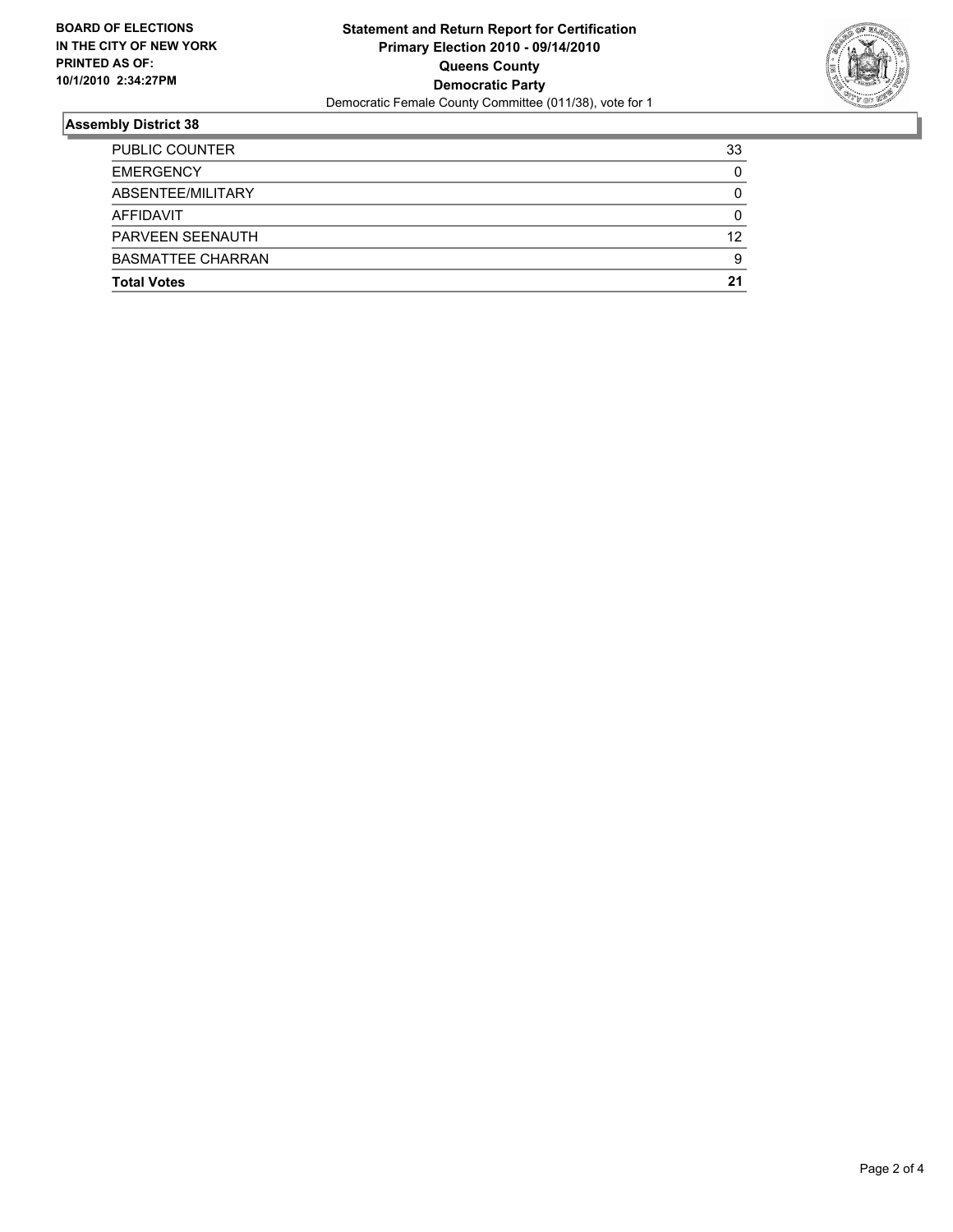#### **Statement and Return Report for Certification Primary Election 2010 - 09/14/2010 Queens County Democratic Party** Democratic Female County Committee (011/38), vote for 1

### **Total for Democratic Female County Committee (011/38) - Queens County**

| <b>PUBLIC COUNTER</b>    | 33       |
|--------------------------|----------|
| <b>EMERGENCY</b>         | 0        |
| ABSENTEE/MILITARY        | 0        |
| AFFIDAVIT                | $\Omega$ |
| <b>PARVEEN SEENAUTH</b>  | 12       |
| <b>BASMATTEE CHARRAN</b> | 9        |
| <b>Total Votes</b>       | 21       |

We certify this statement to be correct, and have caused the same to be attested by the signatures of the members of the board, or a majority thereof, on

Secretary **Chairman** 

Canvassing Board **Canvassing Board** Canvassing Board **Deputy Chief Clerk** 

Canvassing Board

Chief Clerk

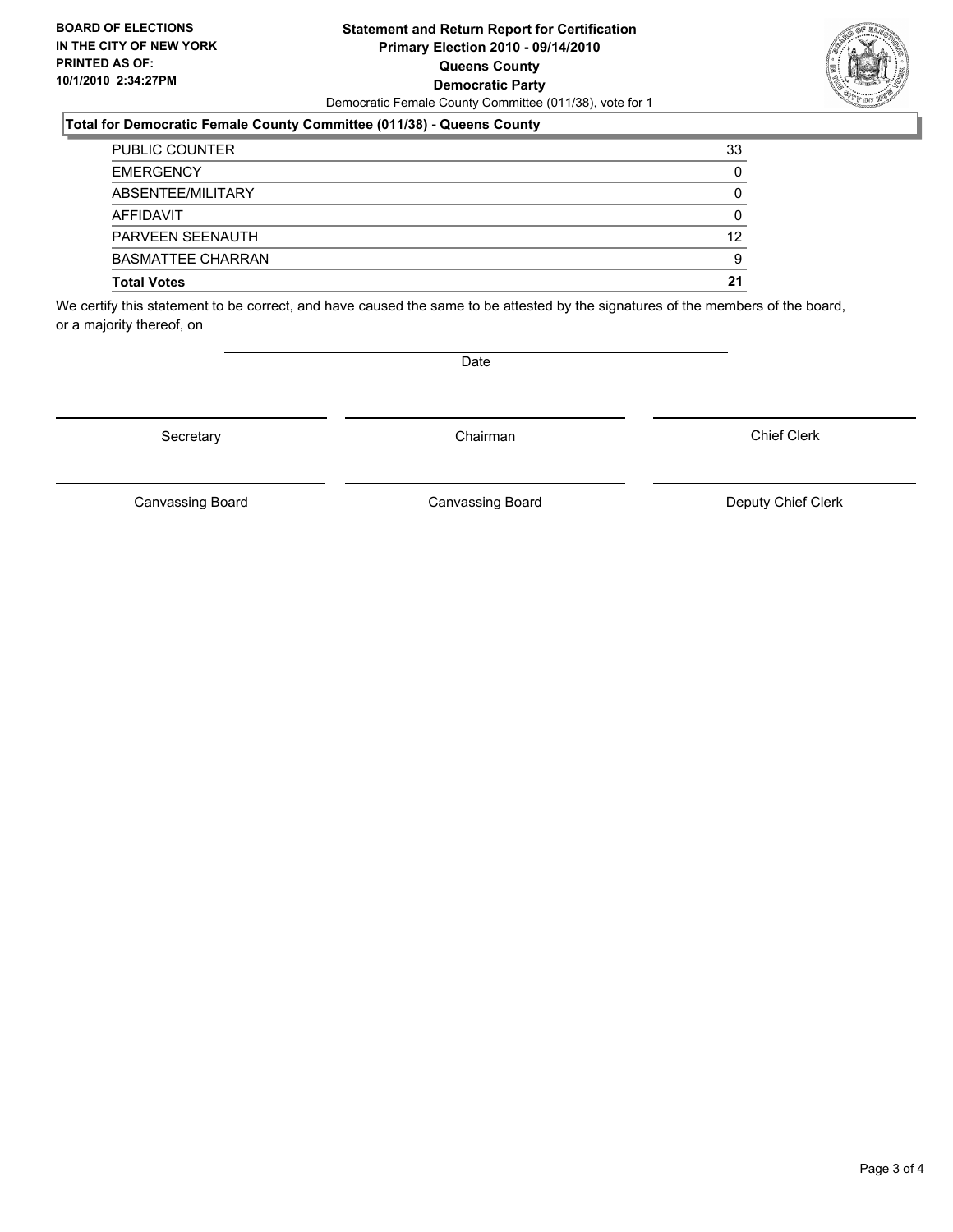**Statement and Return Report for Certification Primary Election 2010 - 09/14/2010 Queens County Democratic Party** Democratic Female County Committee (011/38), vote for 1

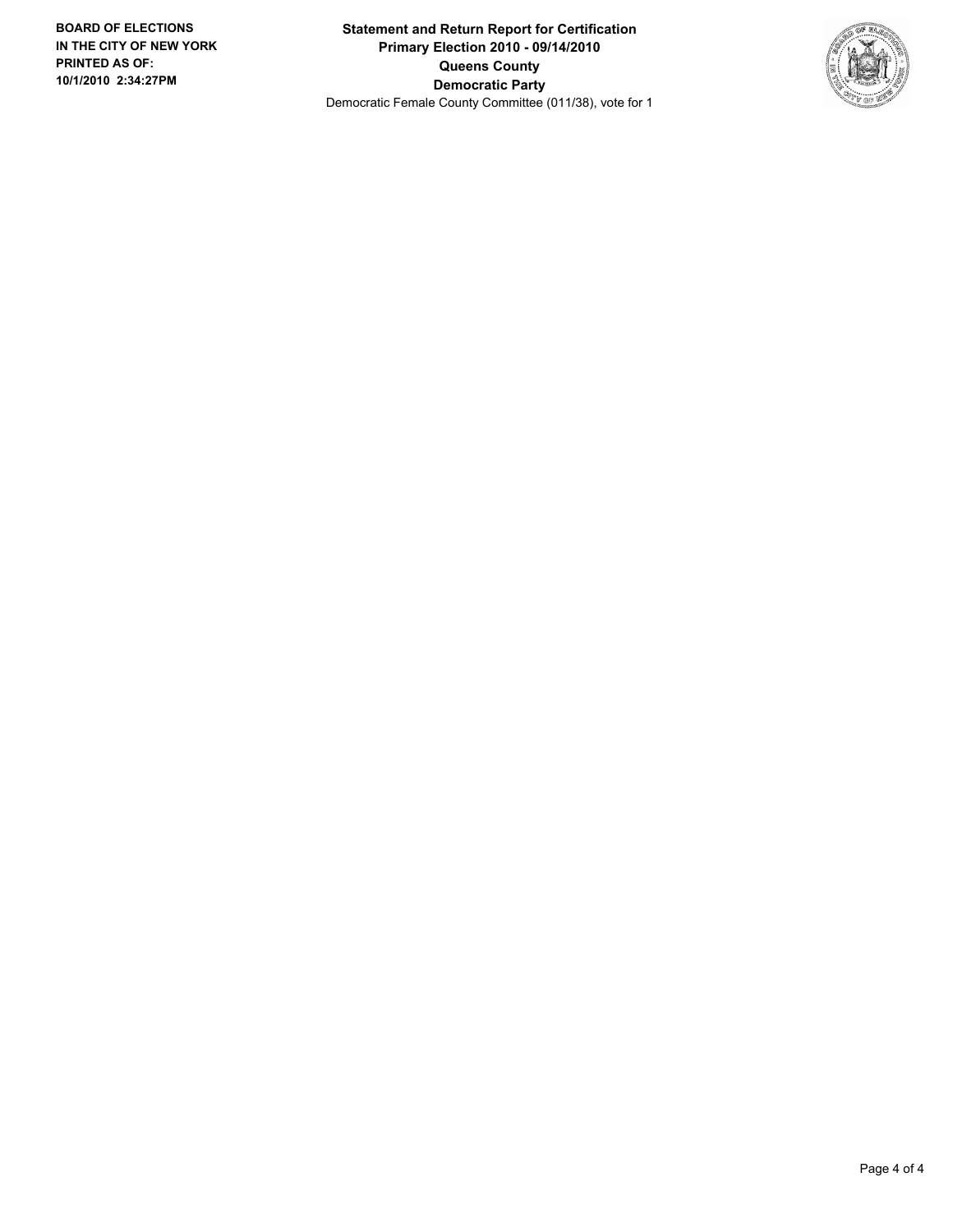

## **Primary Election 2010 - 09/14/2010 Queens County - Democratic Party**

Democratic Female County Committee 012/38 Vote for 1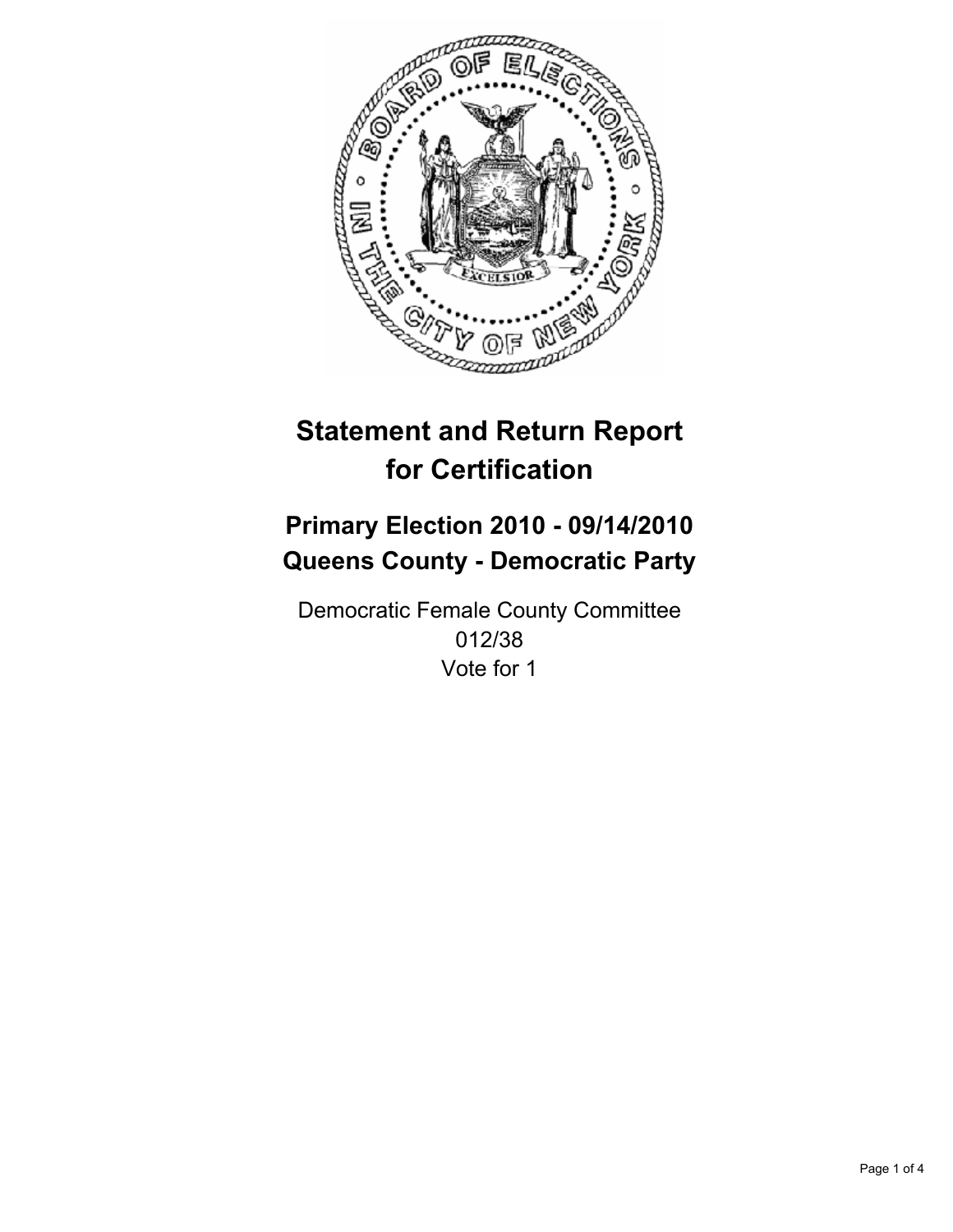

| <b>Total Votes</b>     | 15 |
|------------------------|----|
| <b>SHERRY MCKINNON</b> | 11 |
| POONADAI RAMPERSAUD    | 4  |
| AFFIDAVIT              |    |
| ABSENTEE/MILITARY      | 0  |
| <b>EMERGENCY</b>       | 0  |
| <b>PUBLIC COUNTER</b>  | 21 |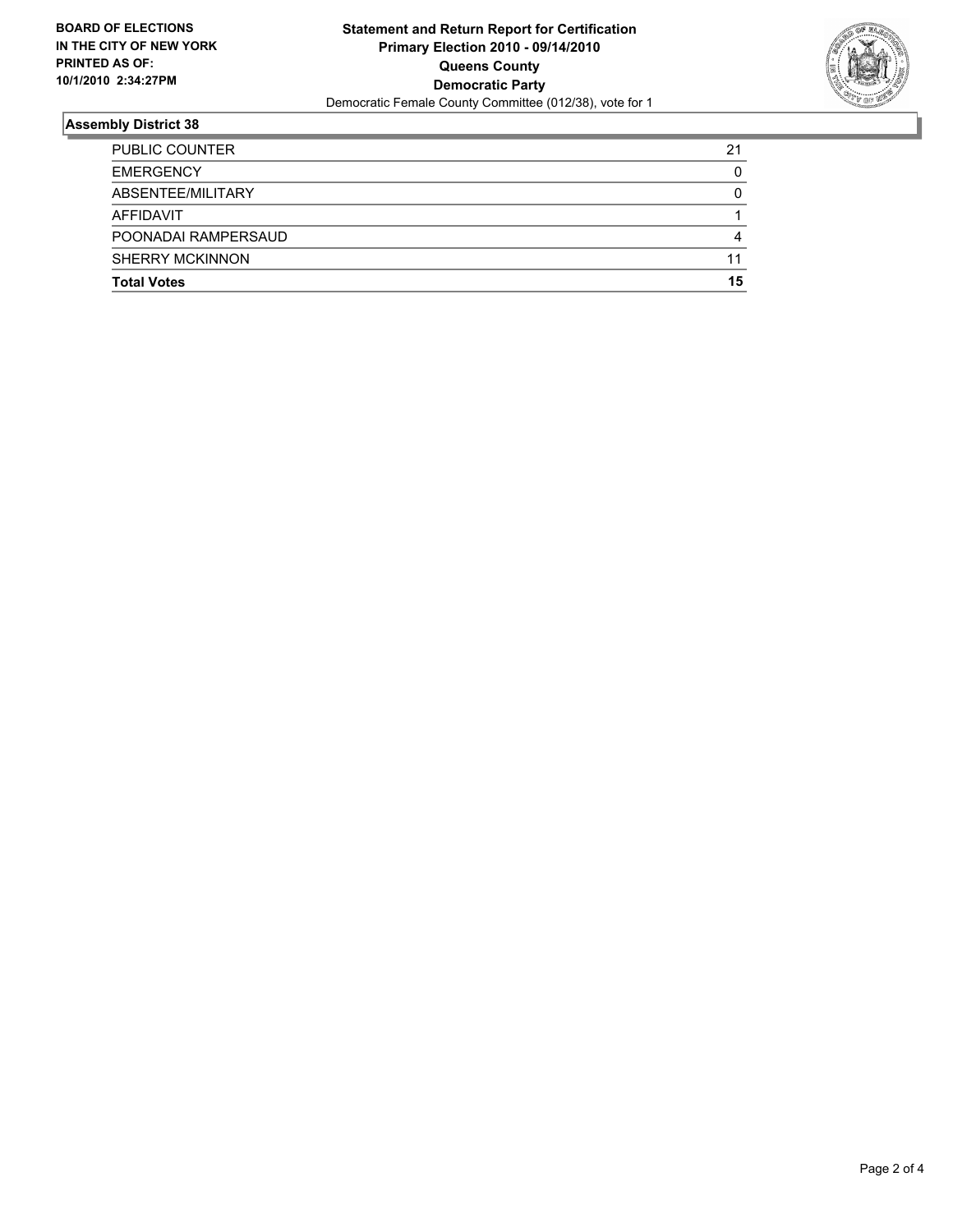#### **Statement and Return Report for Certification Primary Election 2010 - 09/14/2010 Queens County Democratic Party** Democratic Female County Committee (012/38), vote for 1

#### **Total for Democratic Female County Committee (012/38) - Queens County**

| <b>Total Votes</b>     | 15 |
|------------------------|----|
| <b>SHERRY MCKINNON</b> | 11 |
| POONADAI RAMPERSAUD    | 4  |
| AFFIDAVIT              |    |
| ABSENTEE/MILITARY      | 0  |
| <b>EMERGENCY</b>       | 0  |
| <b>PUBLIC COUNTER</b>  | 21 |

We certify this statement to be correct, and have caused the same to be attested by the signatures of the members of the board, or a majority thereof, on

Secretary **Chairman** 

Canvassing Board

Canvassing Board **Canvassing Board** Canvassing Board **Deputy Chief Clerk** 

Chief Clerk

Page 3 of 4

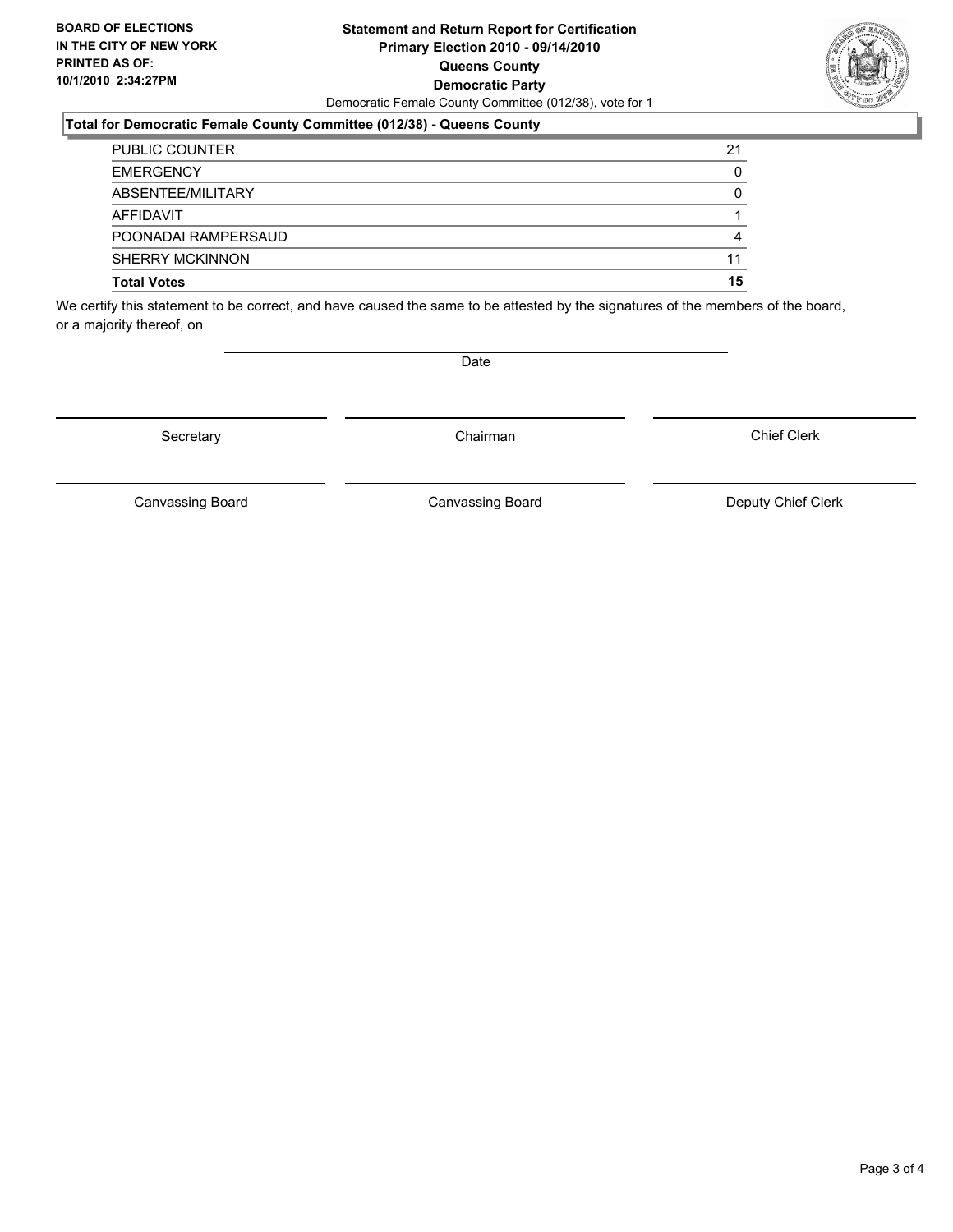**Statement and Return Report for Certification Primary Election 2010 - 09/14/2010 Queens County Democratic Party** Democratic Female County Committee (012/38), vote for 1

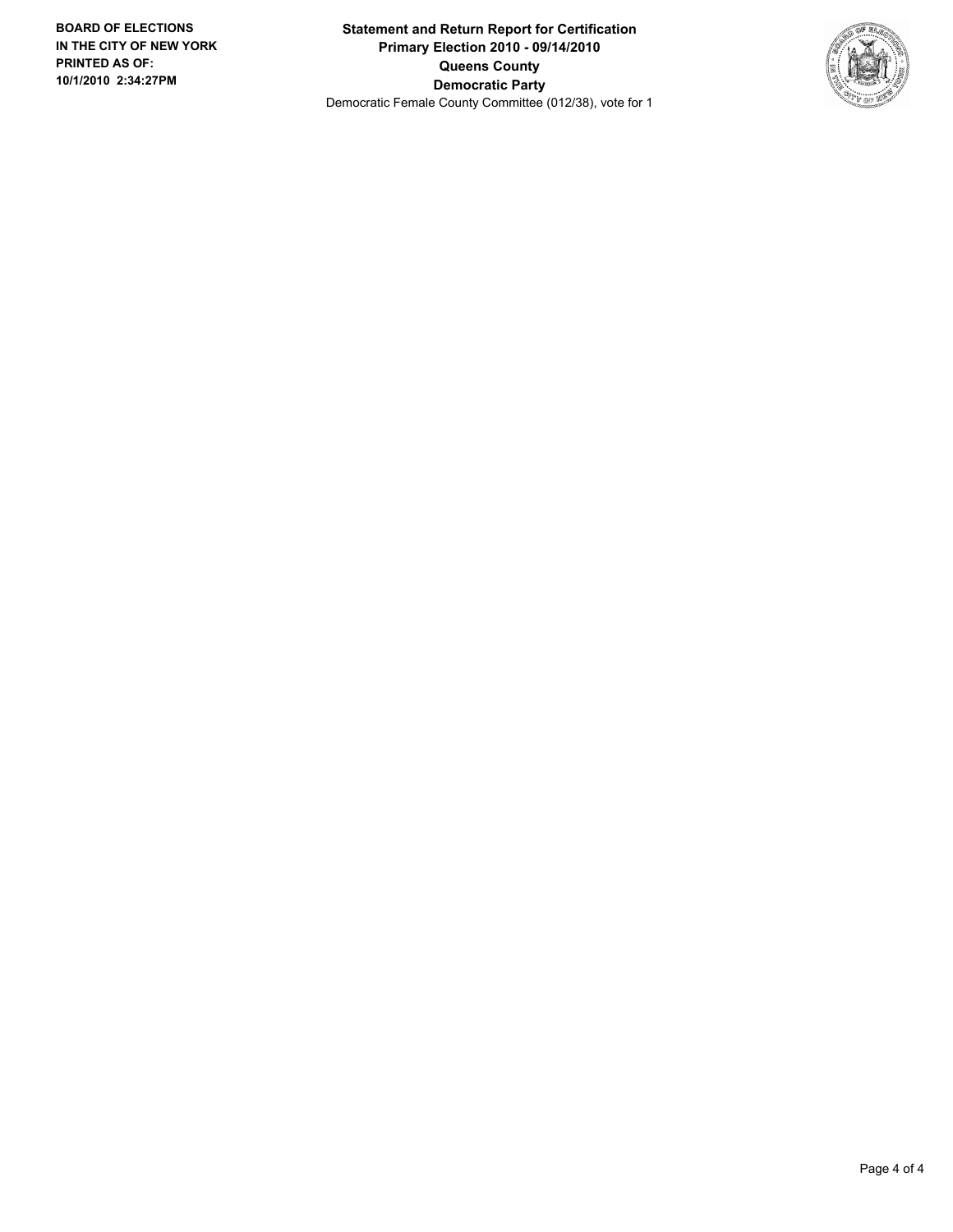

## **Primary Election 2010 - 09/14/2010 Queens County - Democratic Party**

Democratic Female County Committee 013/38 Vote for 1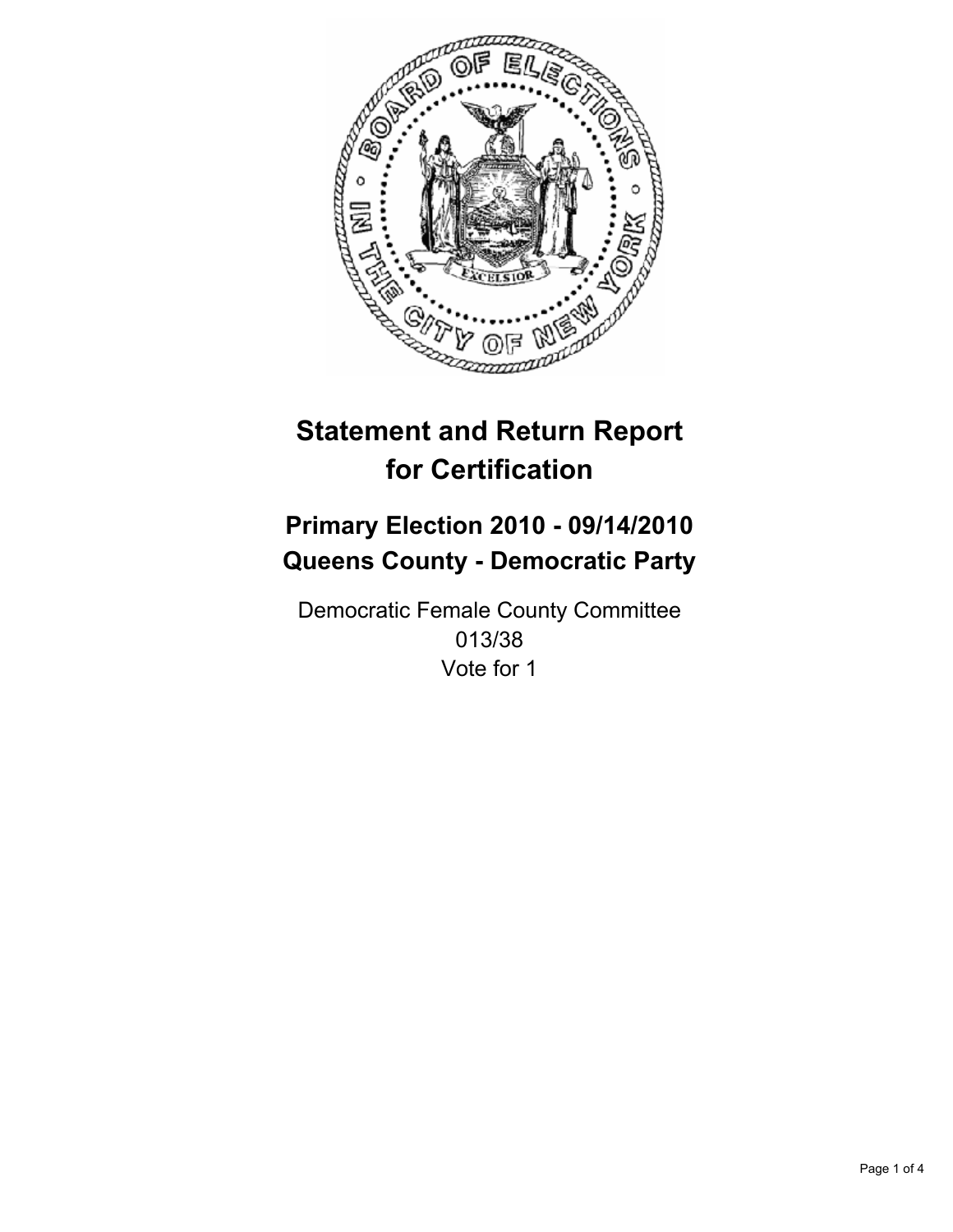

| <b>Total Votes</b>       | 16 |
|--------------------------|----|
| <b>HELEN SUBRYAN-OTT</b> | 5  |
| <b>MARIA THOMSON</b>     | 11 |
| AFFIDAVIT                | 0  |
| ABSENTEE/MILITARY        |    |
| <b>EMERGENCY</b>         | 0  |
| <b>PUBLIC COUNTER</b>    | 22 |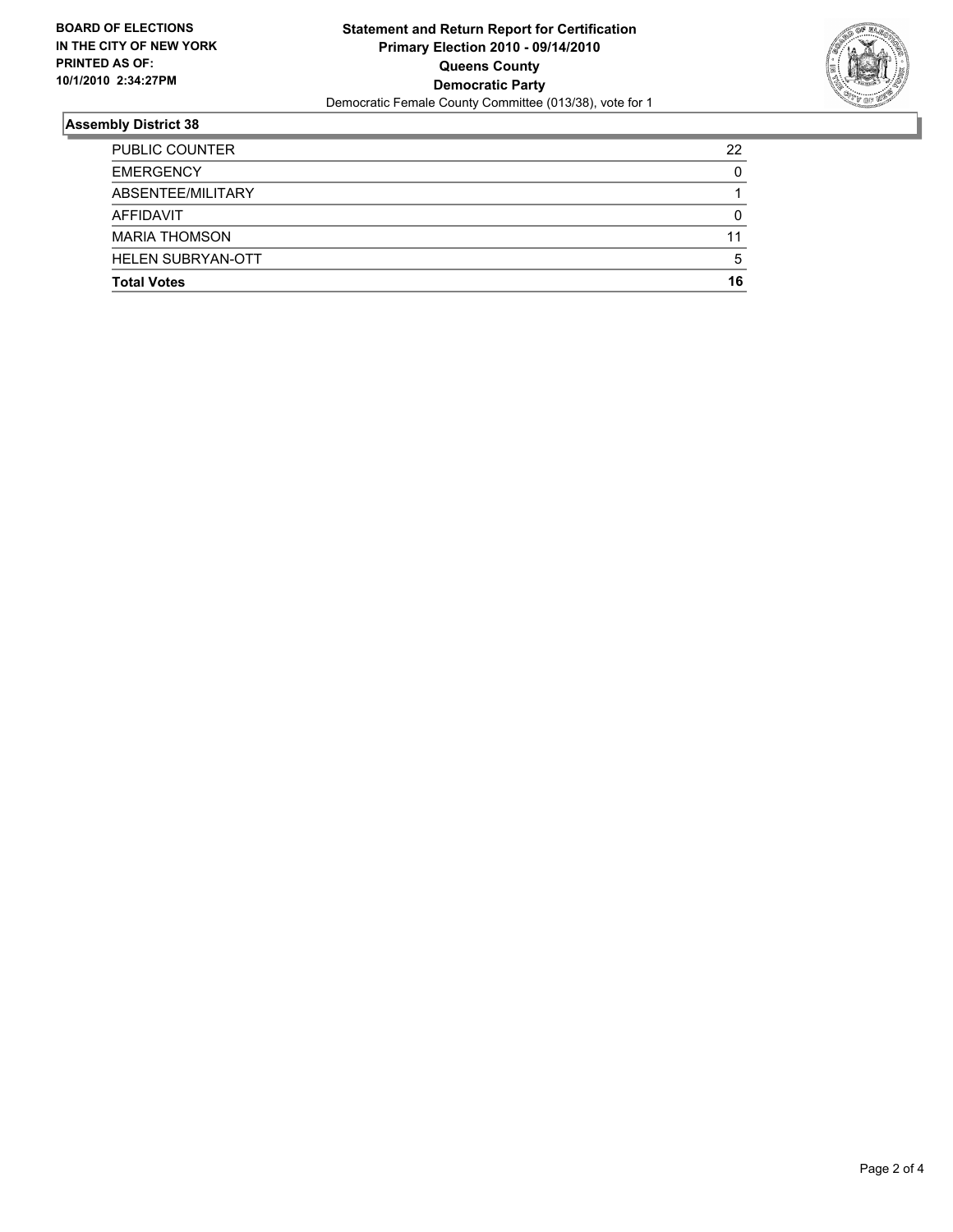#### **Statement and Return Report for Certification Primary Election 2010 - 09/14/2010 Queens County Democratic Party** Democratic Female County Committee (013/38), vote for 1

#### **Total for Democratic Female County Committee (013/38) - Queens County**

| <b>Total Votes</b>       | 16 |
|--------------------------|----|
| <b>HELEN SUBRYAN-OTT</b> | 5  |
| <b>MARIA THOMSON</b>     | 11 |
| AFFIDAVIT                | 0  |
| ABSENTEE/MILITARY        |    |
| <b>EMERGENCY</b>         | 0  |
| <b>PUBLIC COUNTER</b>    | 22 |

We certify this statement to be correct, and have caused the same to be attested by the signatures of the members of the board, or a majority thereof, on

Secretary **Chairman** 

Canvassing Board

Canvassing Board **Canvassing Board** Canvassing Board **Deputy Chief Clerk** 

Chief Clerk

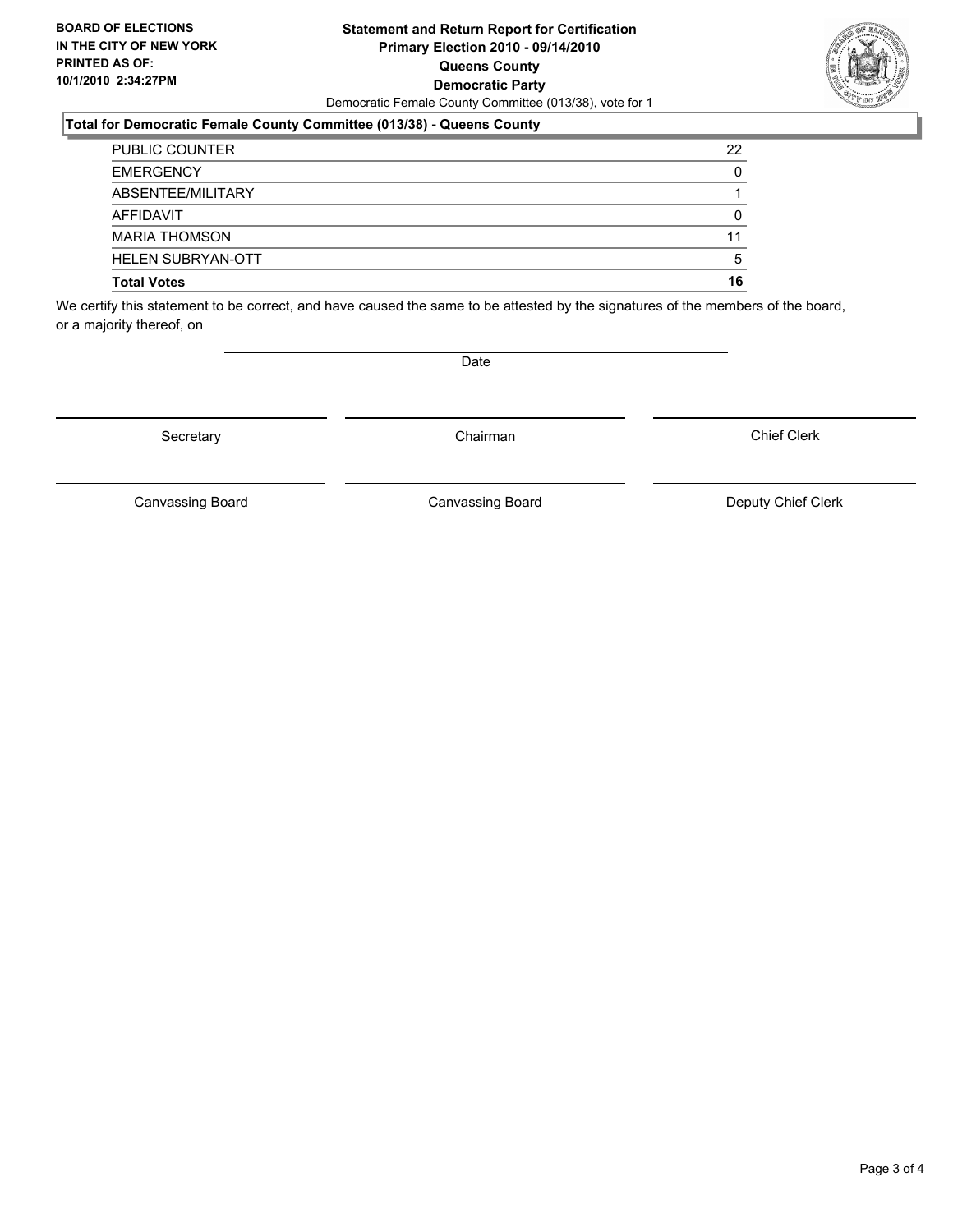**Statement and Return Report for Certification Primary Election 2010 - 09/14/2010 Queens County Democratic Party** Democratic Female County Committee (013/38), vote for 1

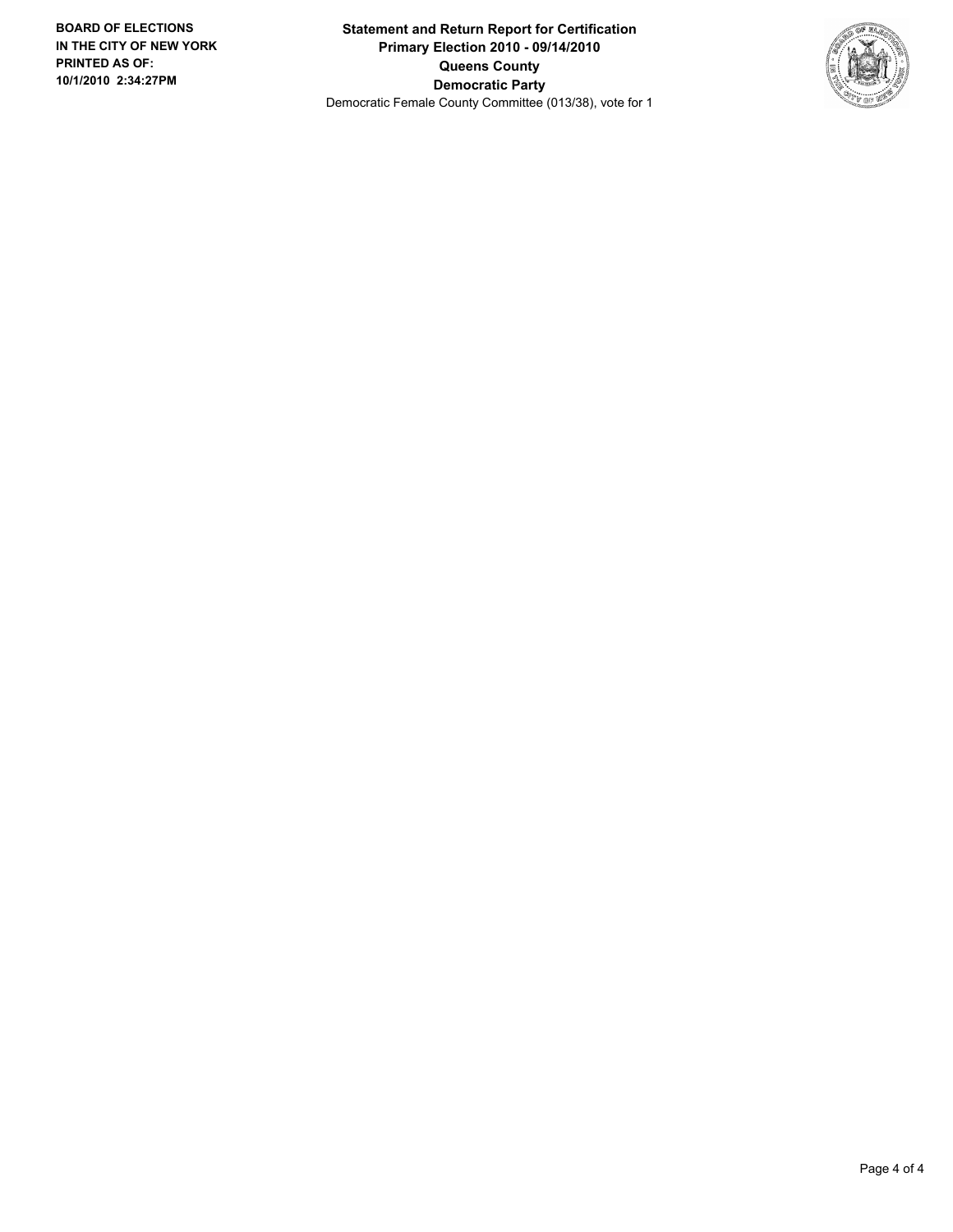

## **Primary Election 2010 - 09/14/2010 Queens County - Democratic Party**

Democratic Female County Committee 014/38 Vote for 1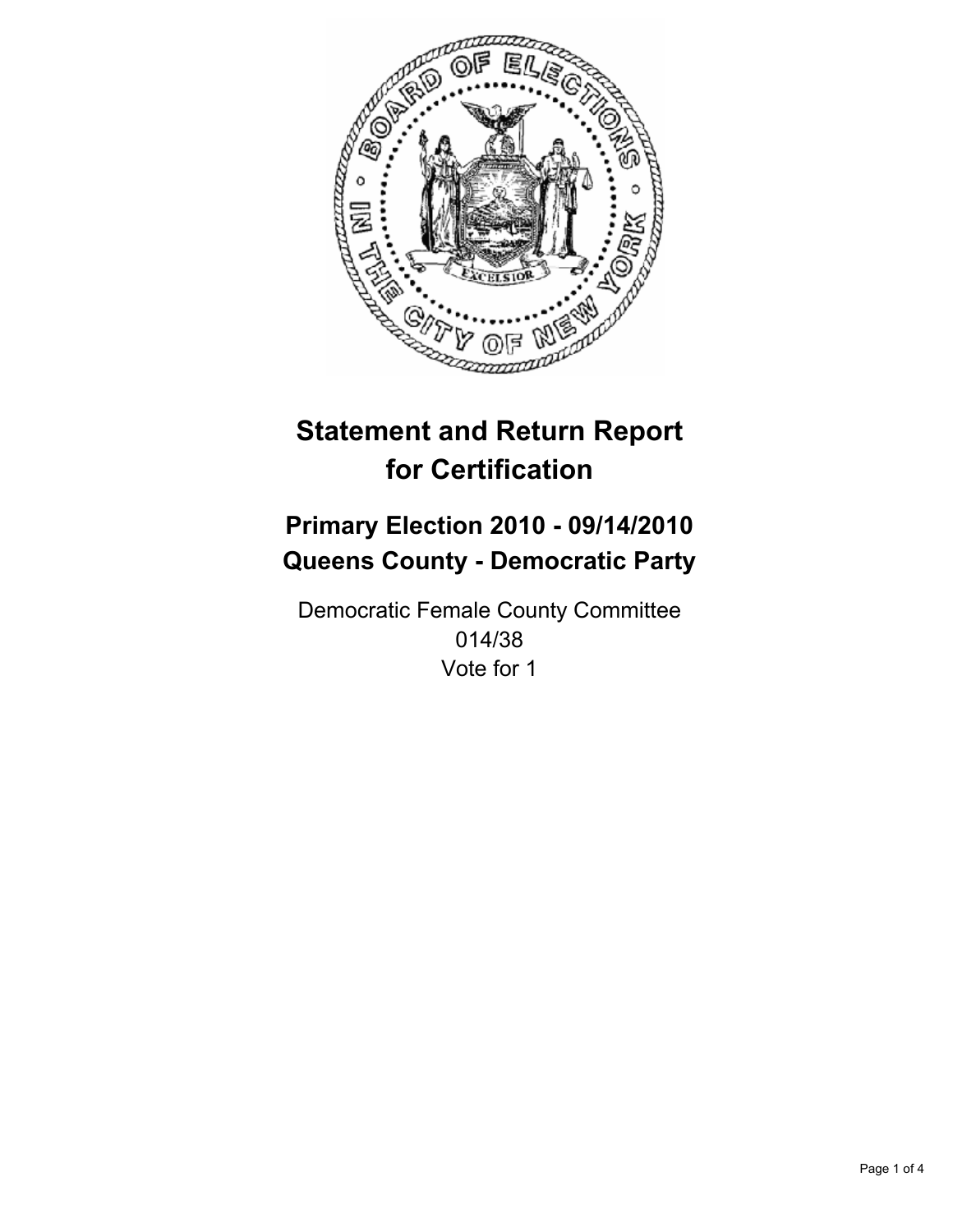

| <b>Total Votes</b>    | 4  |
|-----------------------|----|
| RAJWINDER KAUR BHANGU | 0  |
| <b>GARGY SINGH</b>    | 4  |
| AFFIDAVIT             | 0  |
| ABSENTEE/MILITARY     | 0  |
| <b>EMERGENCY</b>      | 0  |
| <b>PUBLIC COUNTER</b> | 17 |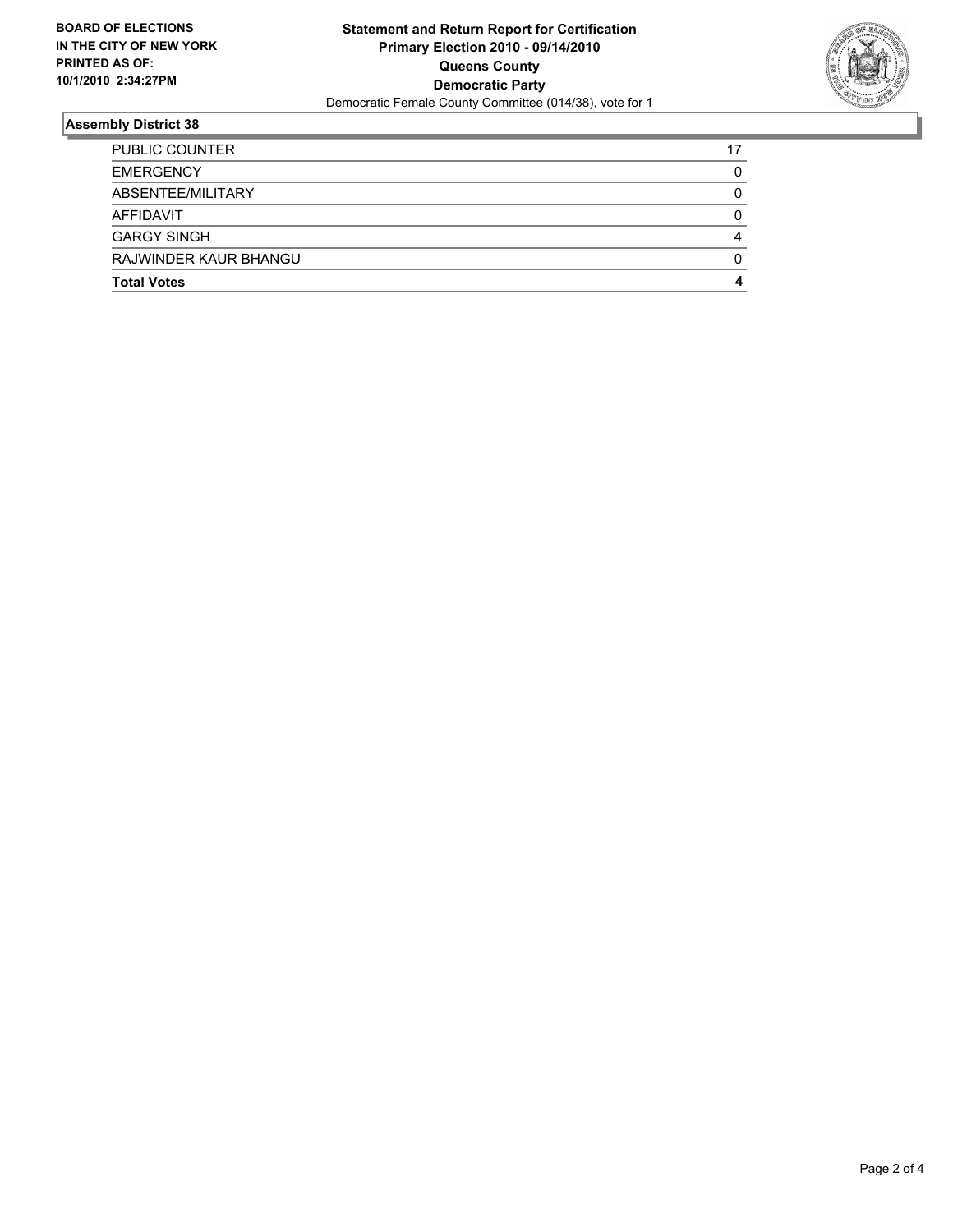#### **Statement and Return Report for Certification Primary Election 2010 - 09/14/2010 Queens County Democratic Party** Democratic Female County Committee (014/38), vote for 1

#### **Total for Democratic Female County Committee (014/38) - Queens County**

| <b>Total Votes</b>    | 4  |
|-----------------------|----|
| RAJWINDER KAUR BHANGU | 0  |
| <b>GARGY SINGH</b>    | 4  |
| AFFIDAVIT             | 0  |
| ABSENTEE/MILITARY     | 0  |
| <b>EMERGENCY</b>      | 0  |
| <b>PUBLIC COUNTER</b> | 17 |

We certify this statement to be correct, and have caused the same to be attested by the signatures of the members of the board, or a majority thereof, on

Secretary **Chairman** 

Canvassing Board **Canvassing Board** Canvassing Board **Deputy Chief Clerk** 

Canvassing Board

Chief Clerk

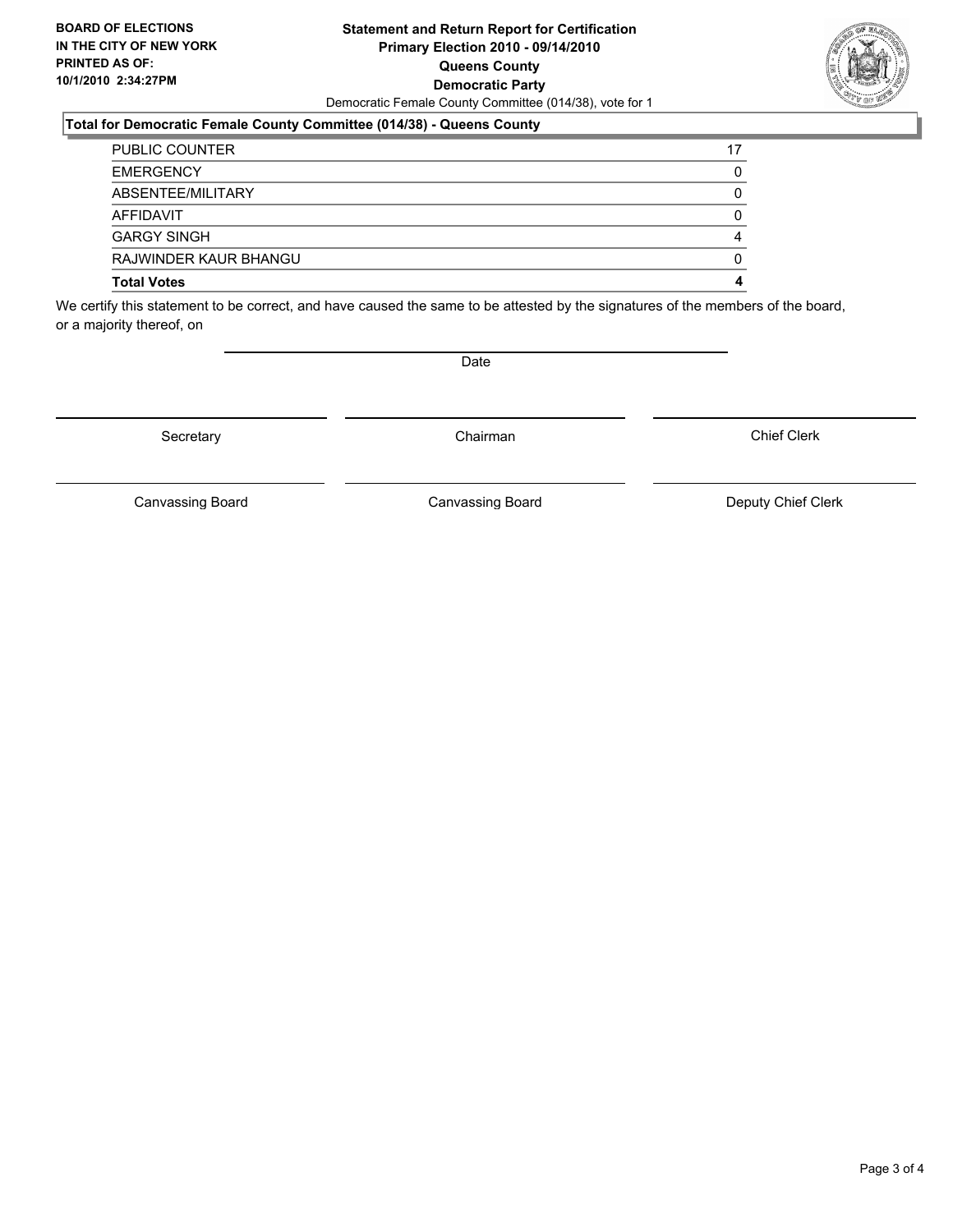**Statement and Return Report for Certification Primary Election 2010 - 09/14/2010 Queens County Democratic Party** Democratic Female County Committee (014/38), vote for 1

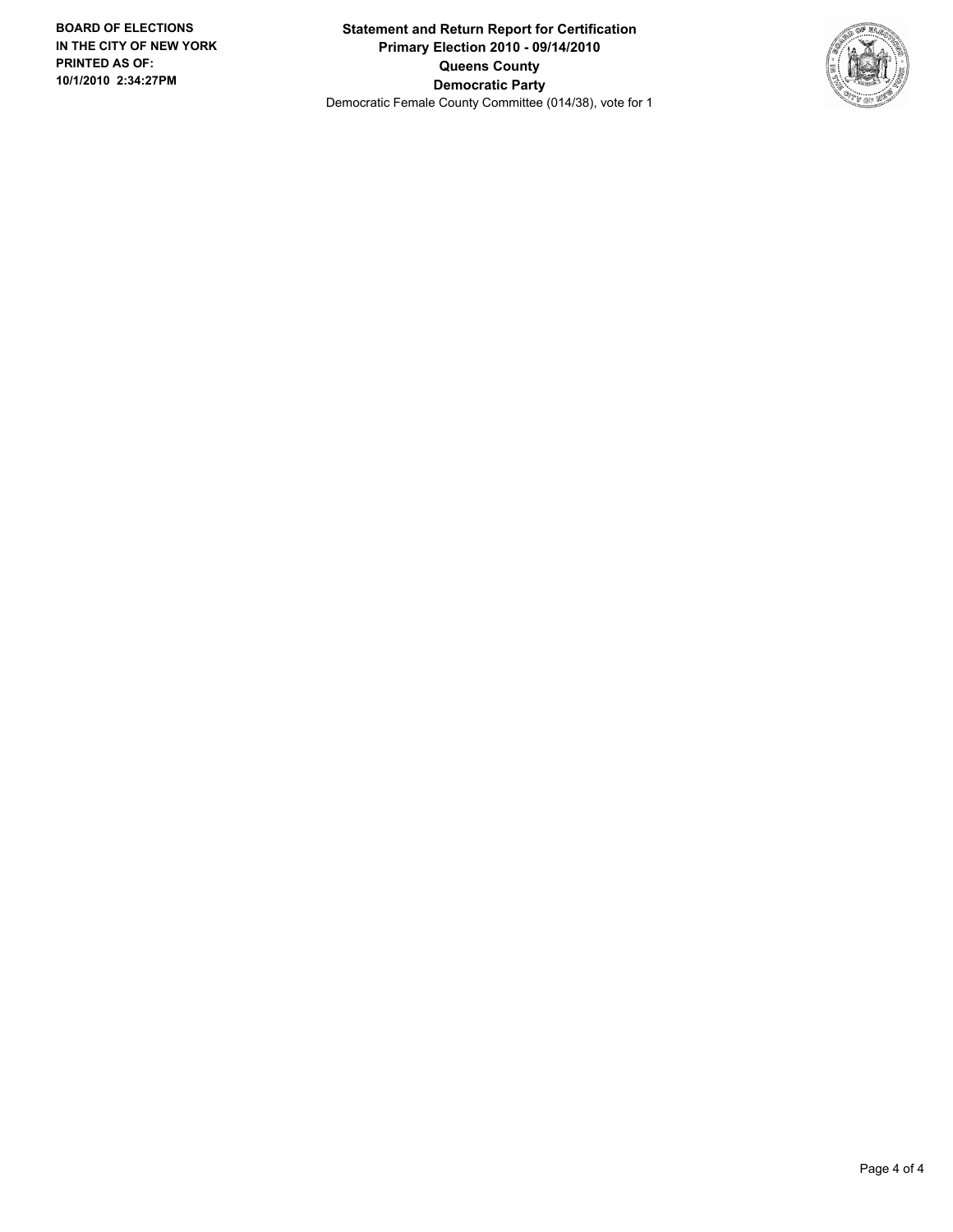

## **Primary Election 2010 - 09/14/2010 Queens County - Democratic Party**

Democratic Female County Committee 015/38 Vote for 1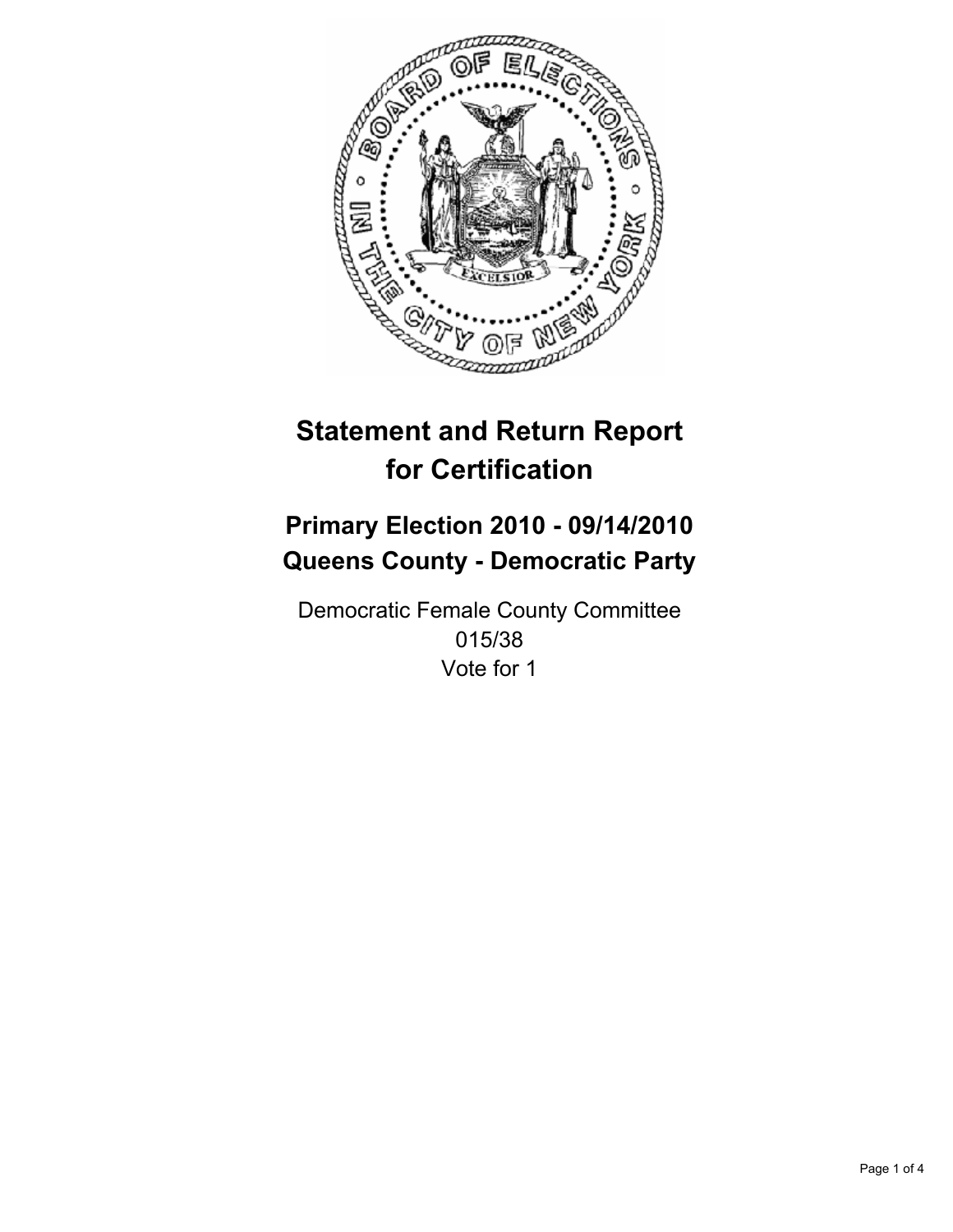

| <b>Total Votes</b>    | 13 |
|-----------------------|----|
| ANGELA M BHOWAL       | 10 |
| ZABIDA RAMKUMAR       | 3  |
| AFFIDAVIT             | 0  |
| ABSENTEE/MILITARY     | 0  |
| <b>EMERGENCY</b>      | 0  |
| <b>PUBLIC COUNTER</b> | 40 |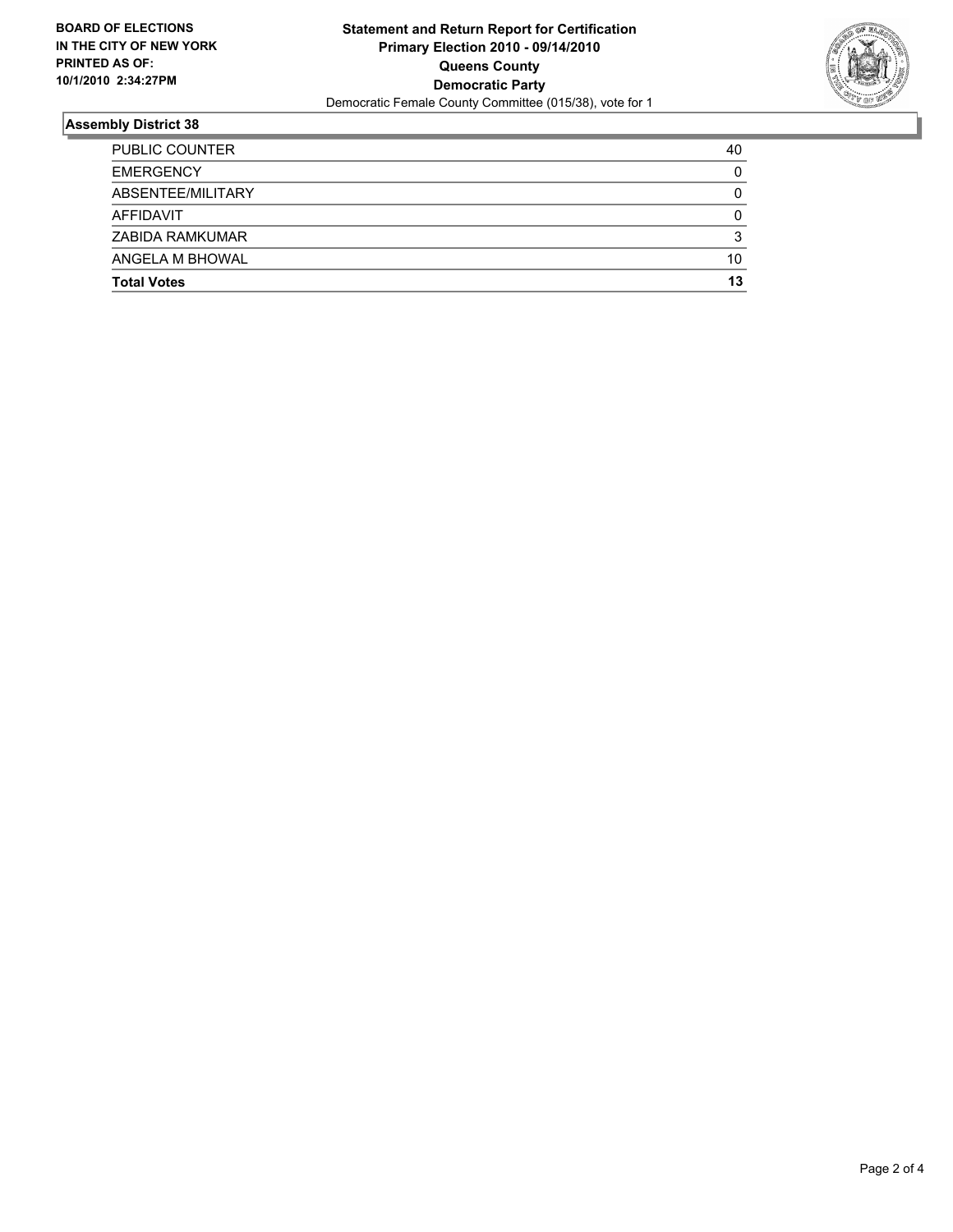#### **Statement and Return Report for Certification Primary Election 2010 - 09/14/2010 Queens County Democratic Party** Democratic Female County Committee (015/38), vote for 1

#### **Total for Democratic Female County Committee (015/38) - Queens County**

| <b>Total Votes</b>    | 13 |
|-----------------------|----|
| ANGELA M BHOWAL       | 10 |
| ZABIDA RAMKUMAR       | 3  |
| AFFIDAVIT             | 0  |
| ABSENTEE/MILITARY     | 0  |
| <b>EMERGENCY</b>      | 0  |
| <b>PUBLIC COUNTER</b> | 40 |

We certify this statement to be correct, and have caused the same to be attested by the signatures of the members of the board, or a majority thereof, on

Secretary **Chairman** 

Canvassing Board **Canvassing Board** Canvassing Board **Deputy Chief Clerk** 

Canvassing Board

Chief Clerk

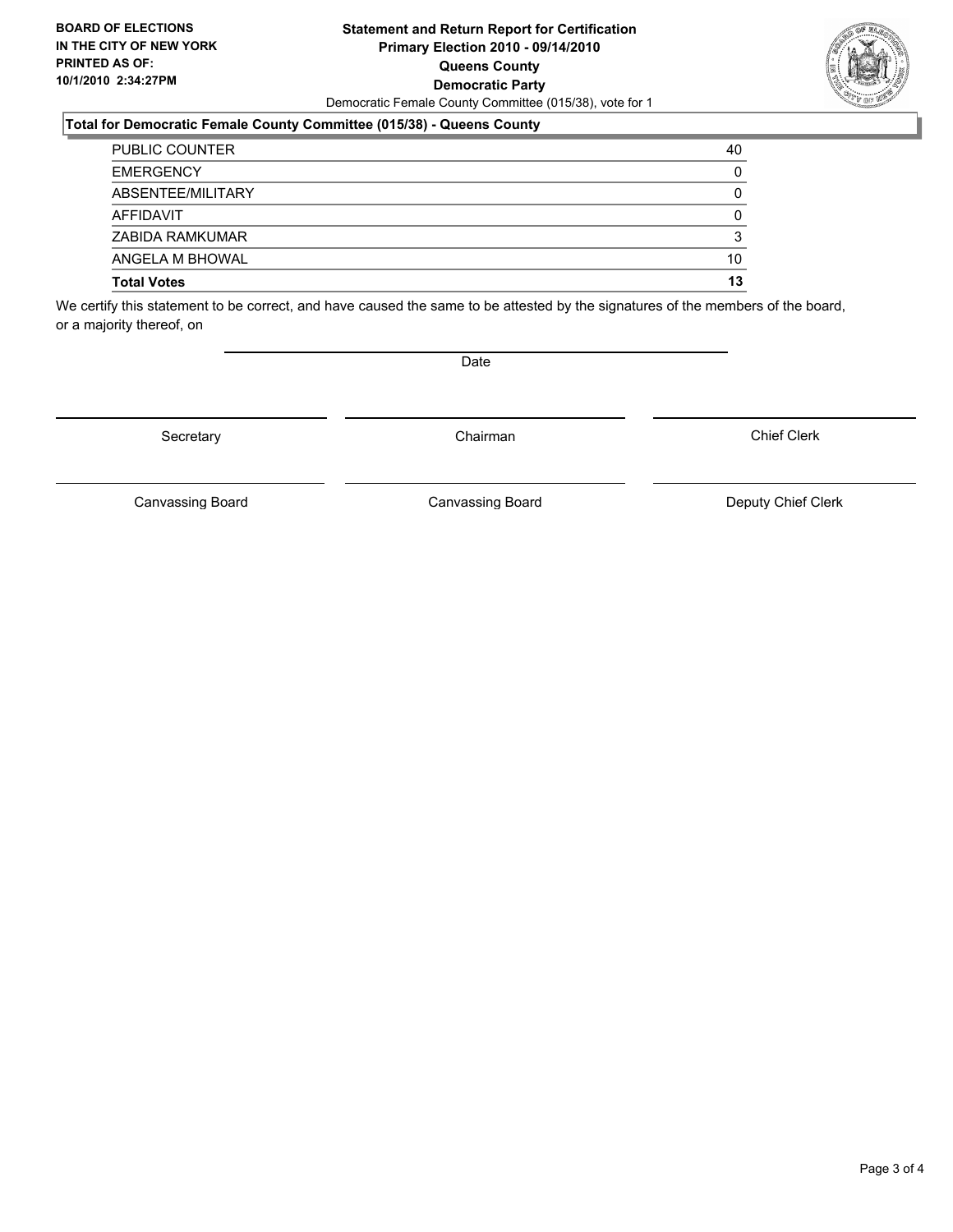**Statement and Return Report for Certification Primary Election 2010 - 09/14/2010 Queens County Democratic Party** Democratic Female County Committee (015/38), vote for 1

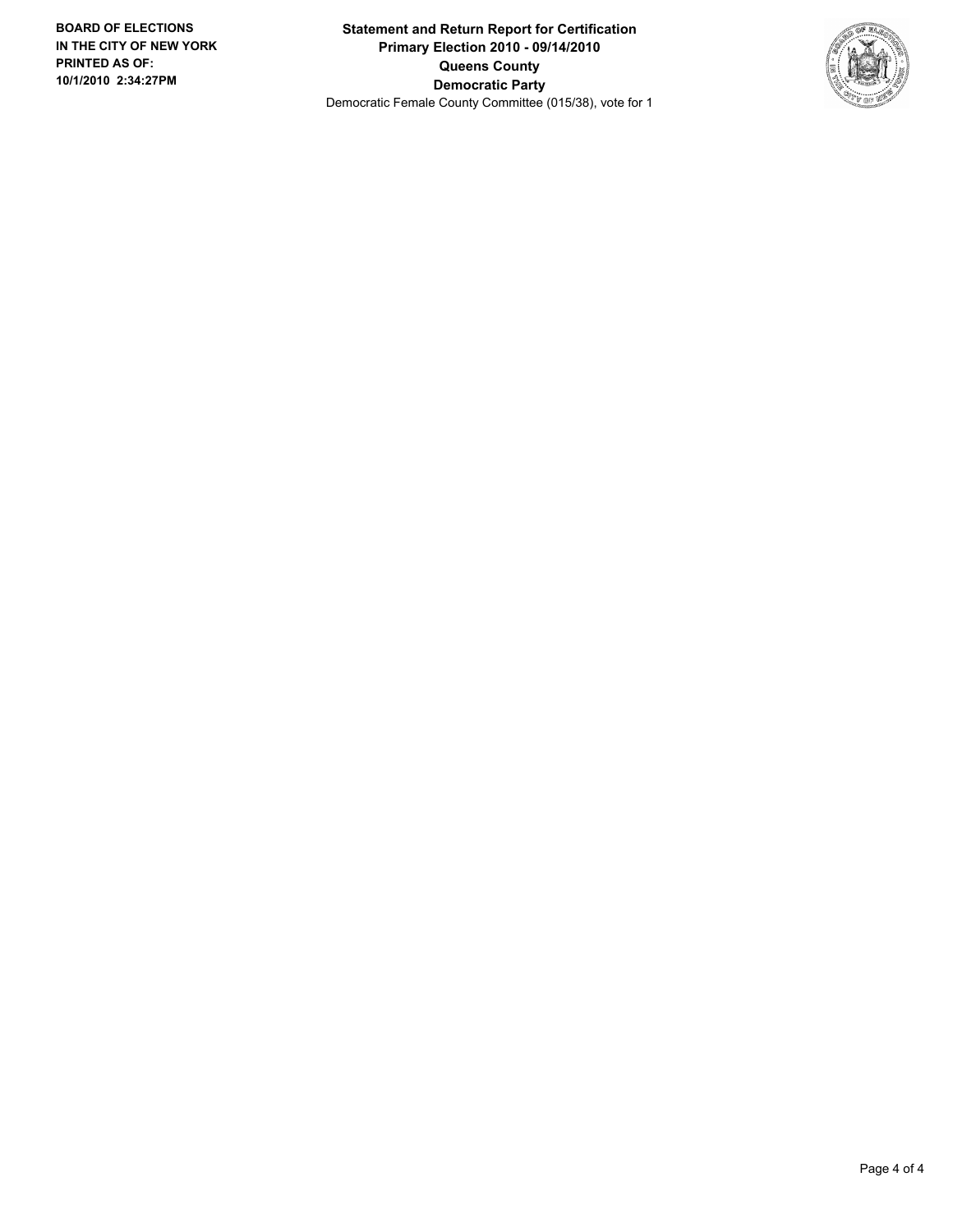

## **Primary Election 2010 - 09/14/2010 Queens County - Democratic Party**

Democratic Female County Committee 016/38 Vote for 1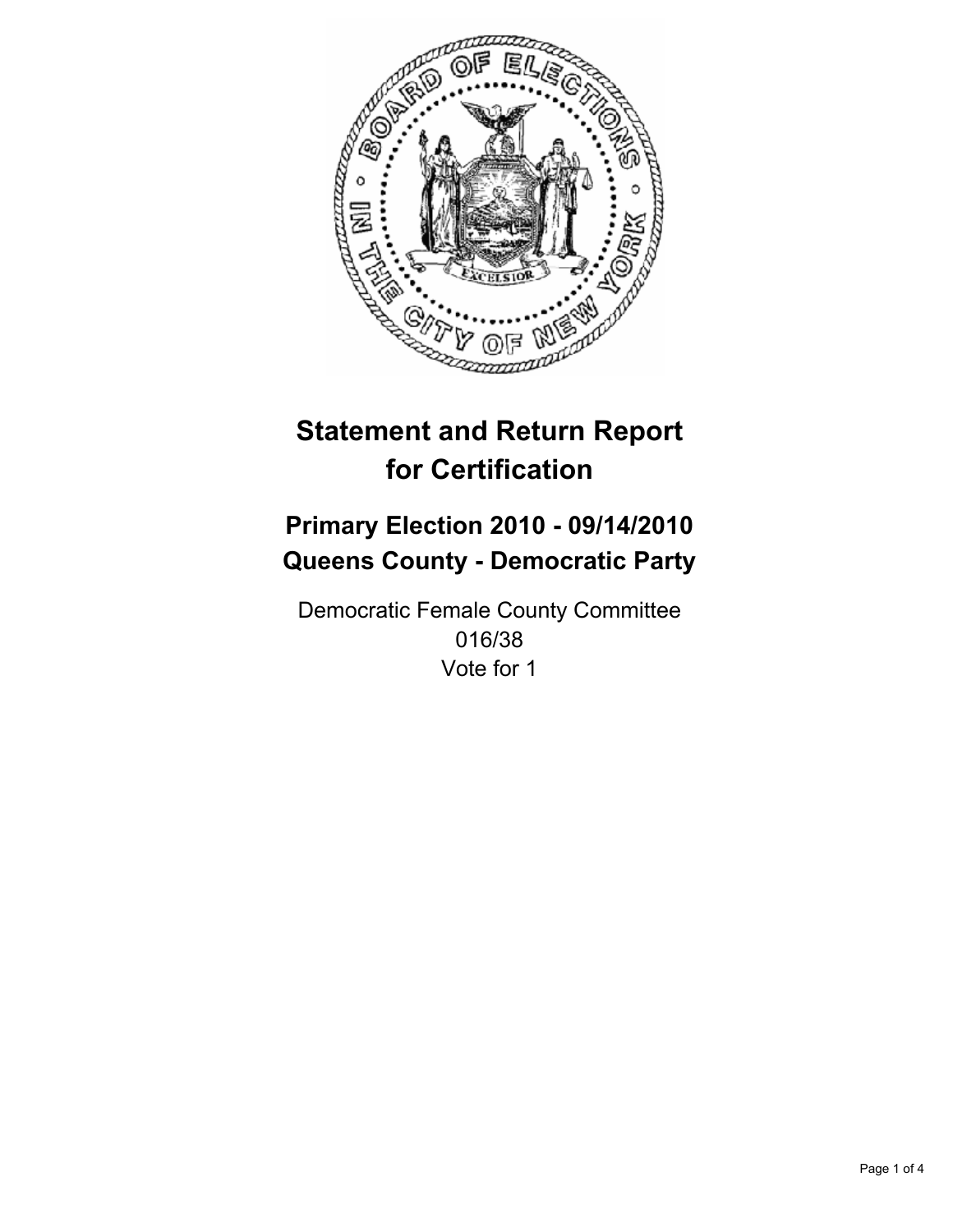

| <b>Total Votes</b>      | 14 |
|-------------------------|----|
| DHANMATTIE HARRIPERSAUD | 11 |
| <b>ROHINI RAMKUMAR</b>  | 3  |
| AFFIDAVIT               | 3  |
| ABSENTEE/MILITARY       |    |
| <b>EMERGENCY</b>        | 0  |
| <b>PUBLIC COUNTER</b>   | 29 |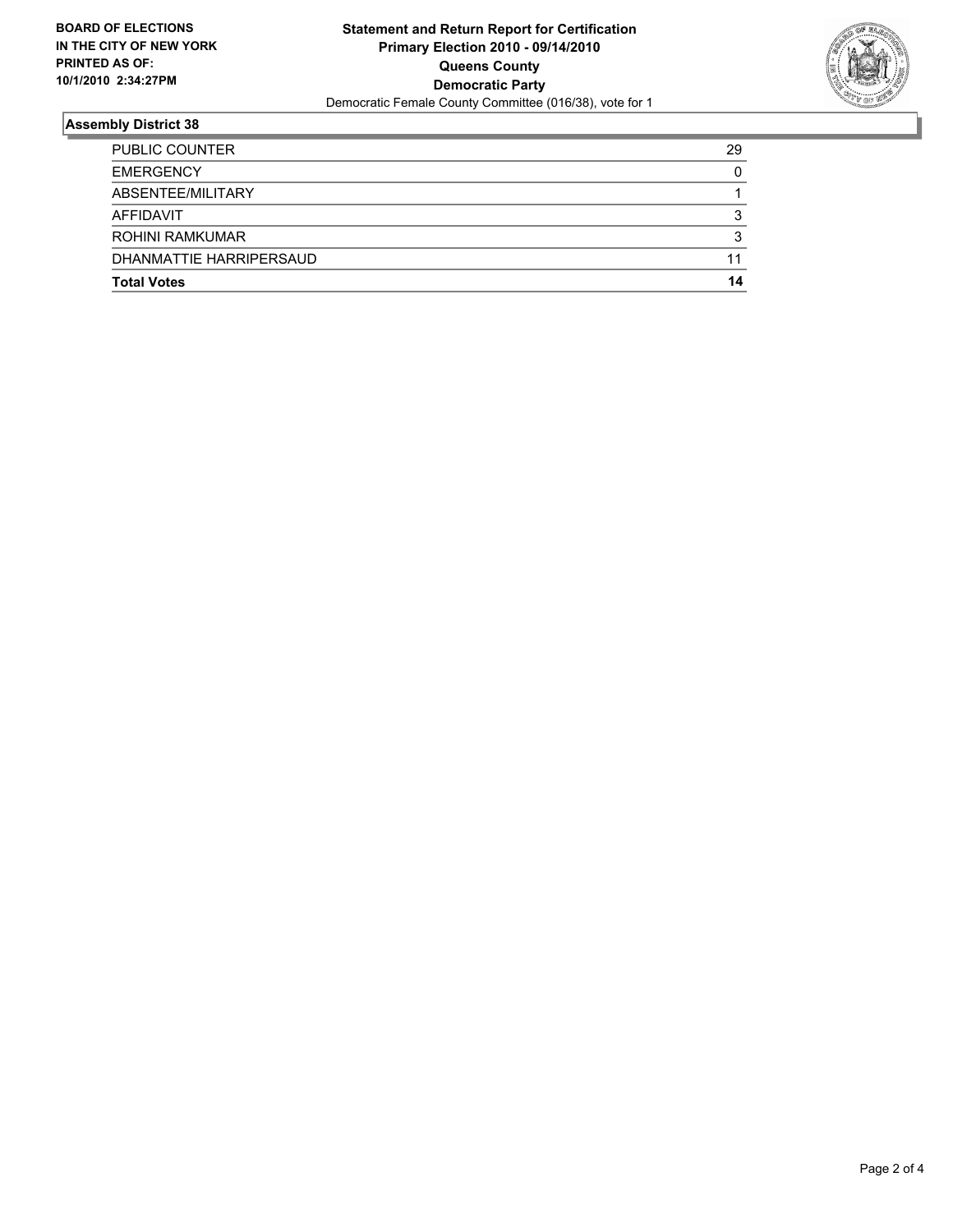#### **Statement and Return Report for Certification Primary Election 2010 - 09/14/2010 Queens County Democratic Party** Democratic Female County Committee (016/38), vote for 1

#### **Total for Democratic Female County Committee (016/38) - Queens County**

| <b>Total Votes</b>      | 14 |
|-------------------------|----|
| DHANMATTIE HARRIPERSAUD | 11 |
| <b>ROHINI RAMKUMAR</b>  | 3  |
| AFFIDAVIT               | 3  |
| ABSENTEE/MILITARY       |    |
| <b>EMERGENCY</b>        | 0  |
| <b>PUBLIC COUNTER</b>   | 29 |

We certify this statement to be correct, and have caused the same to be attested by the signatures of the members of the board, or a majority thereof, on

Secretary **Chairman** 

Canvassing Board **Canvassing Board** Canvassing Board **Deputy Chief Clerk** 

Canvassing Board

Chief Clerk

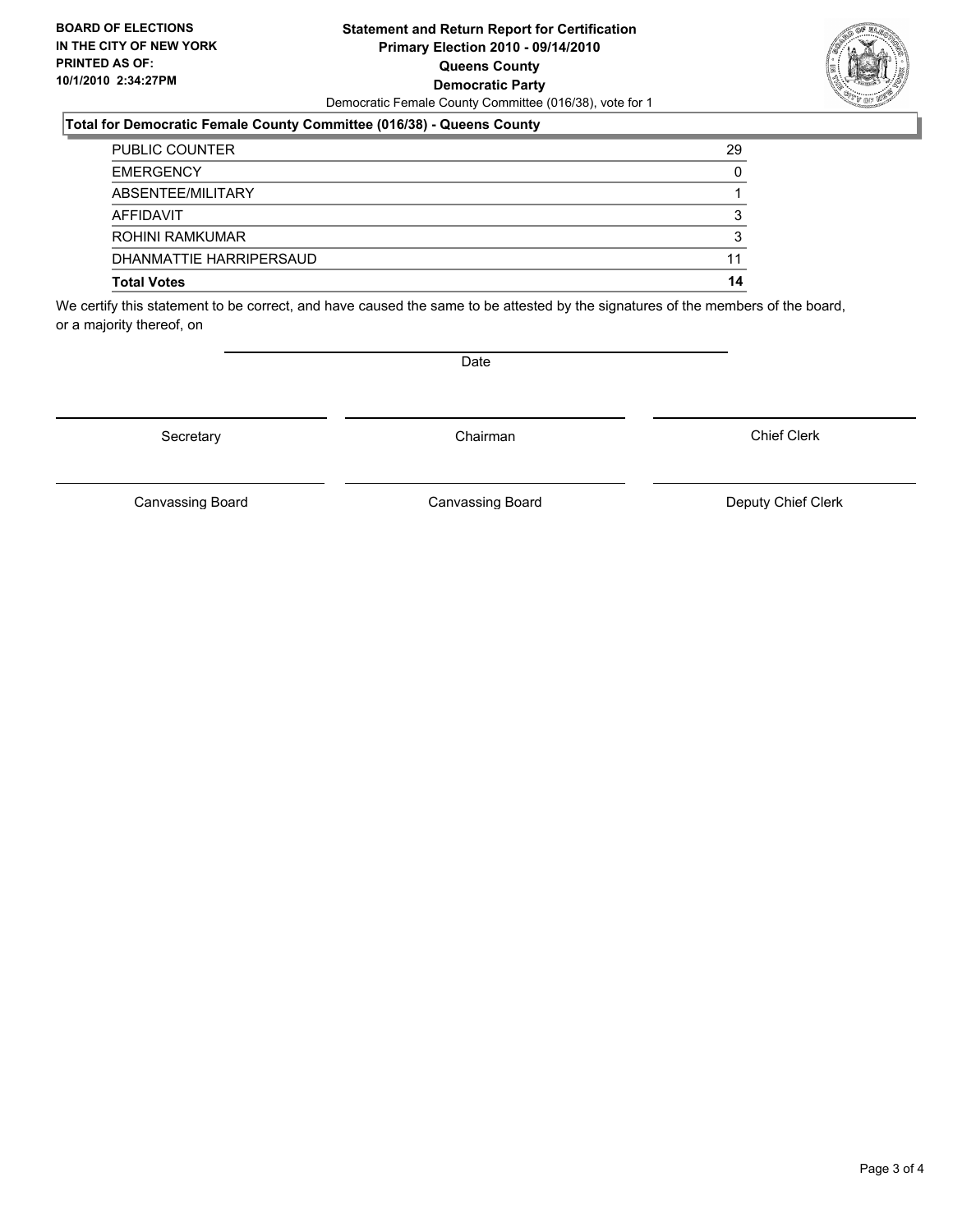**Statement and Return Report for Certification Primary Election 2010 - 09/14/2010 Queens County Democratic Party** Democratic Female County Committee (016/38), vote for 1

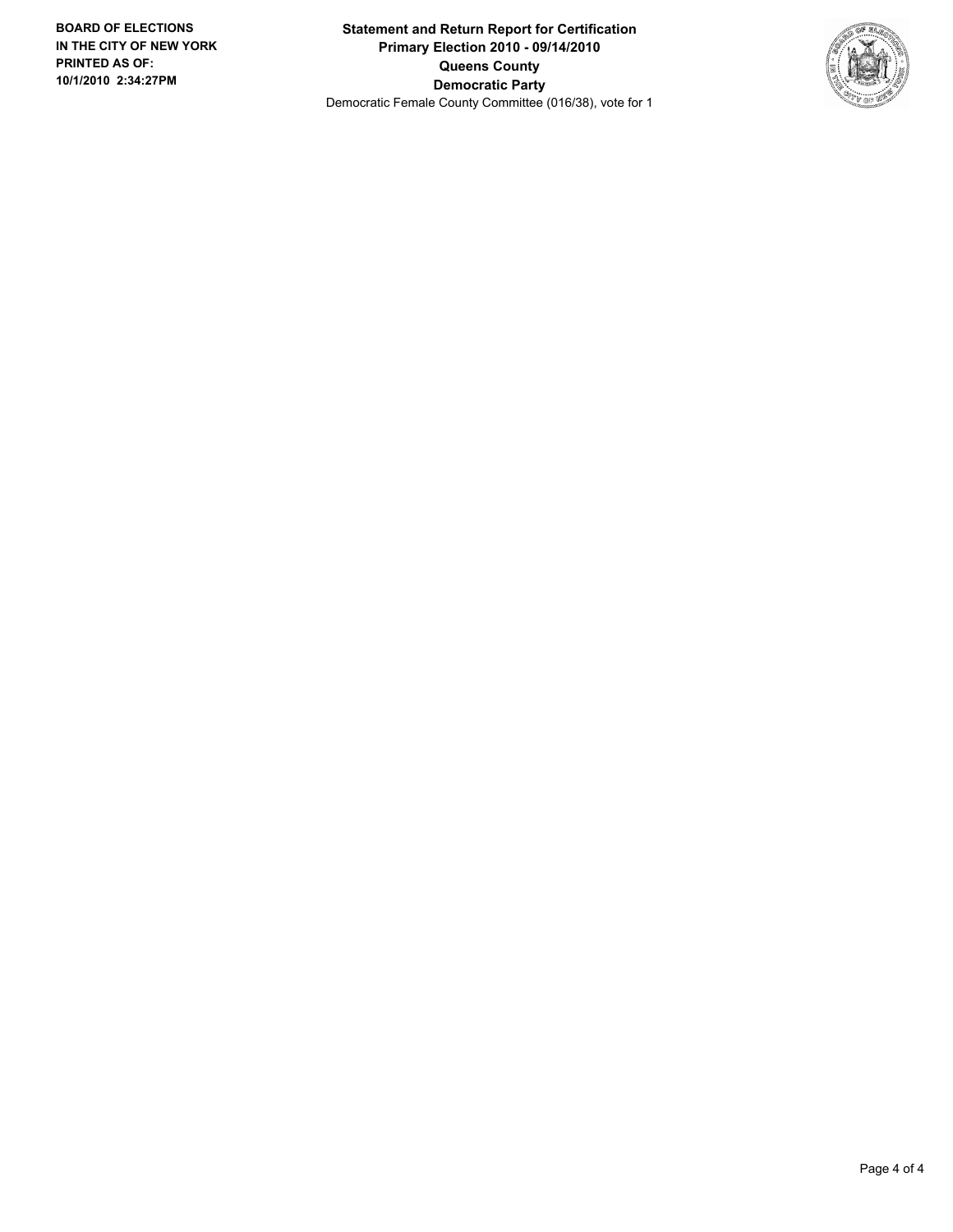

## **Primary Election 2010 - 09/14/2010 Queens County - Democratic Party**

Democratic Female County Committee 017/38 Vote for 1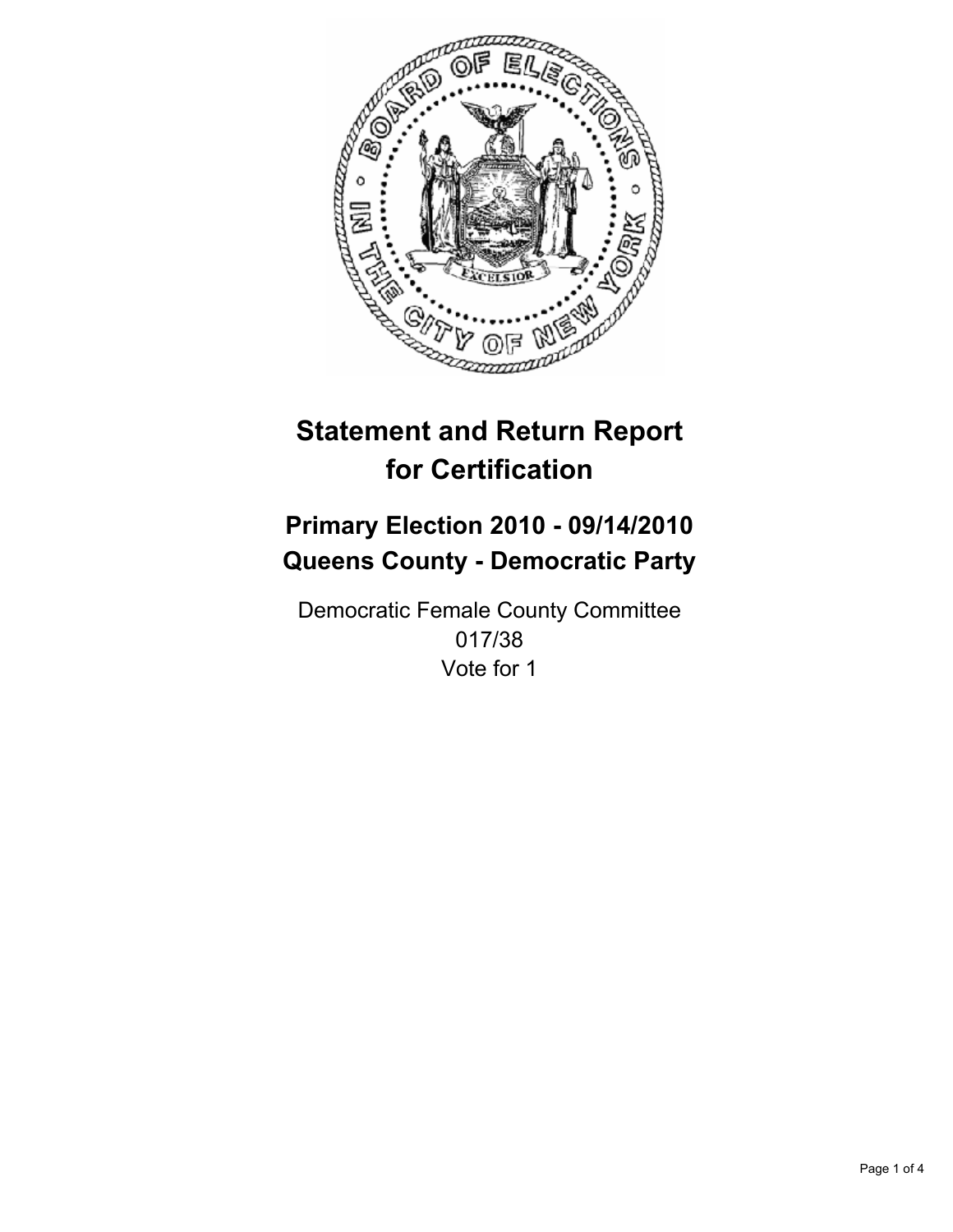

| <b>Total Votes</b>        | 14 |
|---------------------------|----|
| <b>BASANTI D SEWNAUTH</b> | 4  |
| CHANDRAWATIE MANGAR       | 10 |
| AFFIDAVIT                 | 0  |
| ABSENTEE/MILITARY         |    |
| <b>EMERGENCY</b>          | 0  |
| <b>PUBLIC COUNTER</b>     | 26 |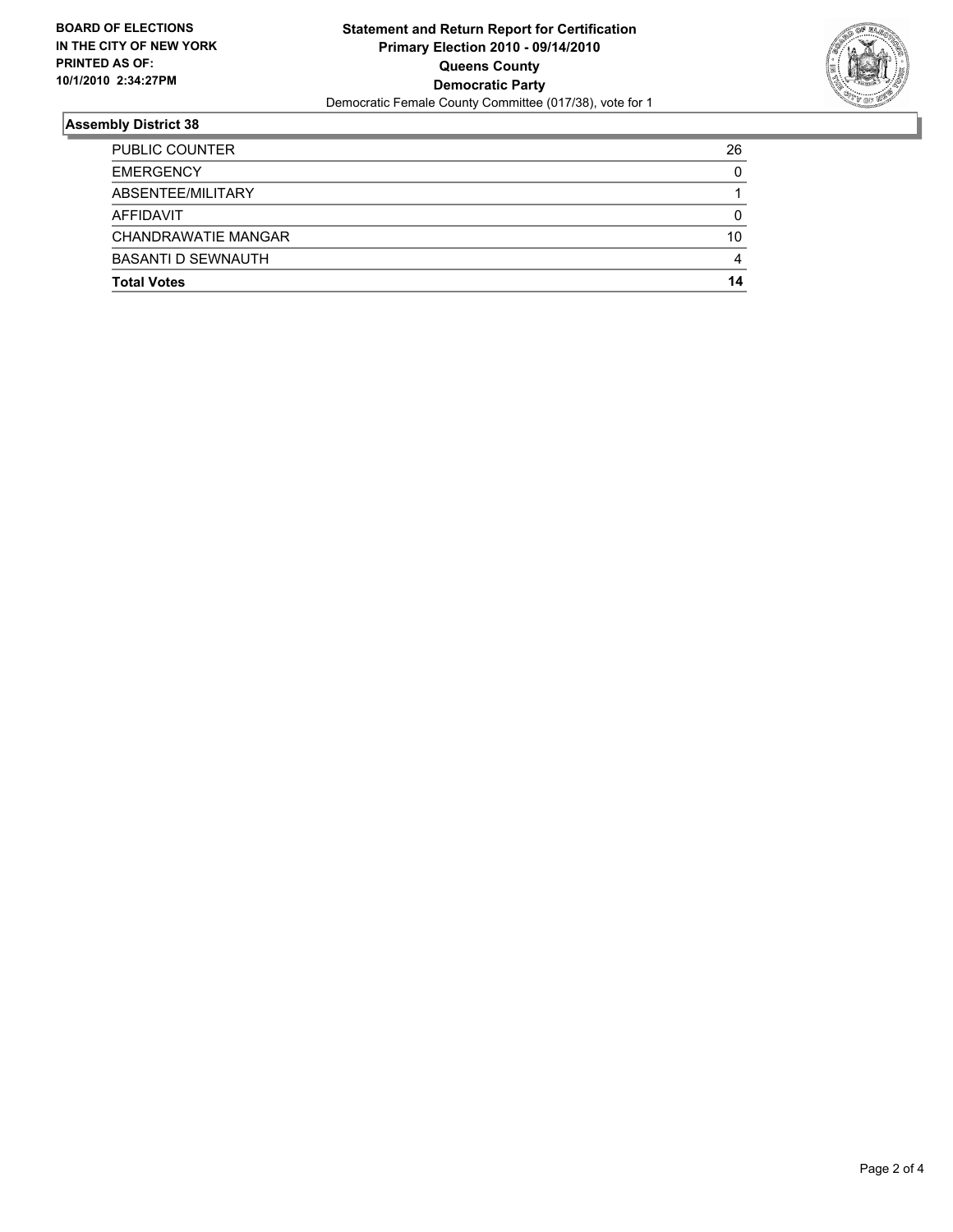#### **Statement and Return Report for Certification Primary Election 2010 - 09/14/2010 Queens County Democratic Party** Democratic Female County Committee (017/38), vote for 1

#### **Total for Democratic Female County Committee (017/38) - Queens County**

| <b>Total Votes</b>         | 14 |
|----------------------------|----|
| <b>BASANTI D SEWNAUTH</b>  | 4  |
| <b>CHANDRAWATIE MANGAR</b> | 10 |
| AFFIDAVIT                  | 0  |
| ABSENTEE/MILITARY          |    |
| <b>EMERGENCY</b>           | 0  |
| <b>PUBLIC COUNTER</b>      | 26 |

We certify this statement to be correct, and have caused the same to be attested by the signatures of the members of the board, or a majority thereof, on

Secretary **Chairman** 

Canvassing Board

Canvassing Board **Canvassing Board** Canvassing Board **Deputy Chief Clerk** 

Chief Clerk

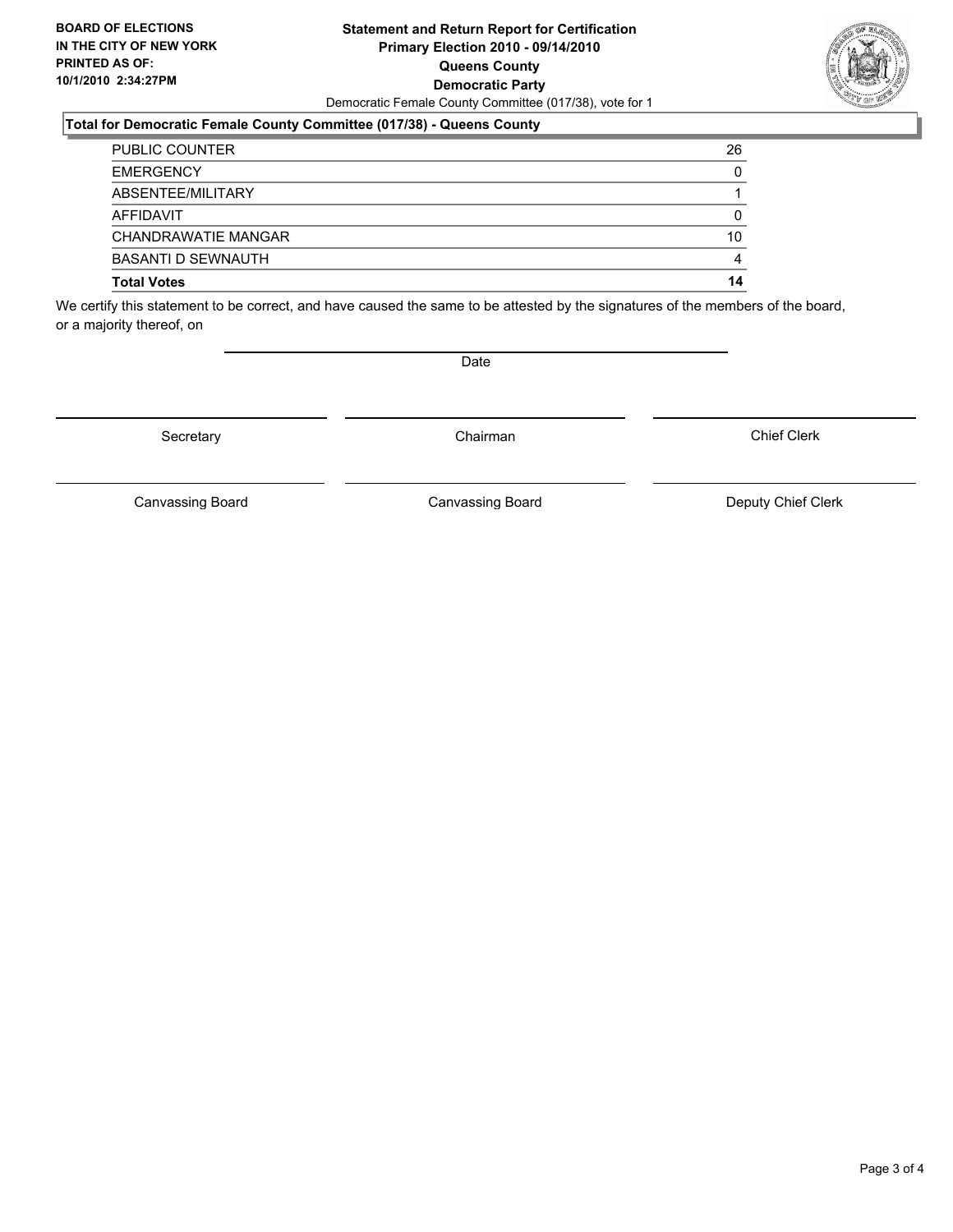**Statement and Return Report for Certification Primary Election 2010 - 09/14/2010 Queens County Democratic Party** Democratic Female County Committee (017/38), vote for 1

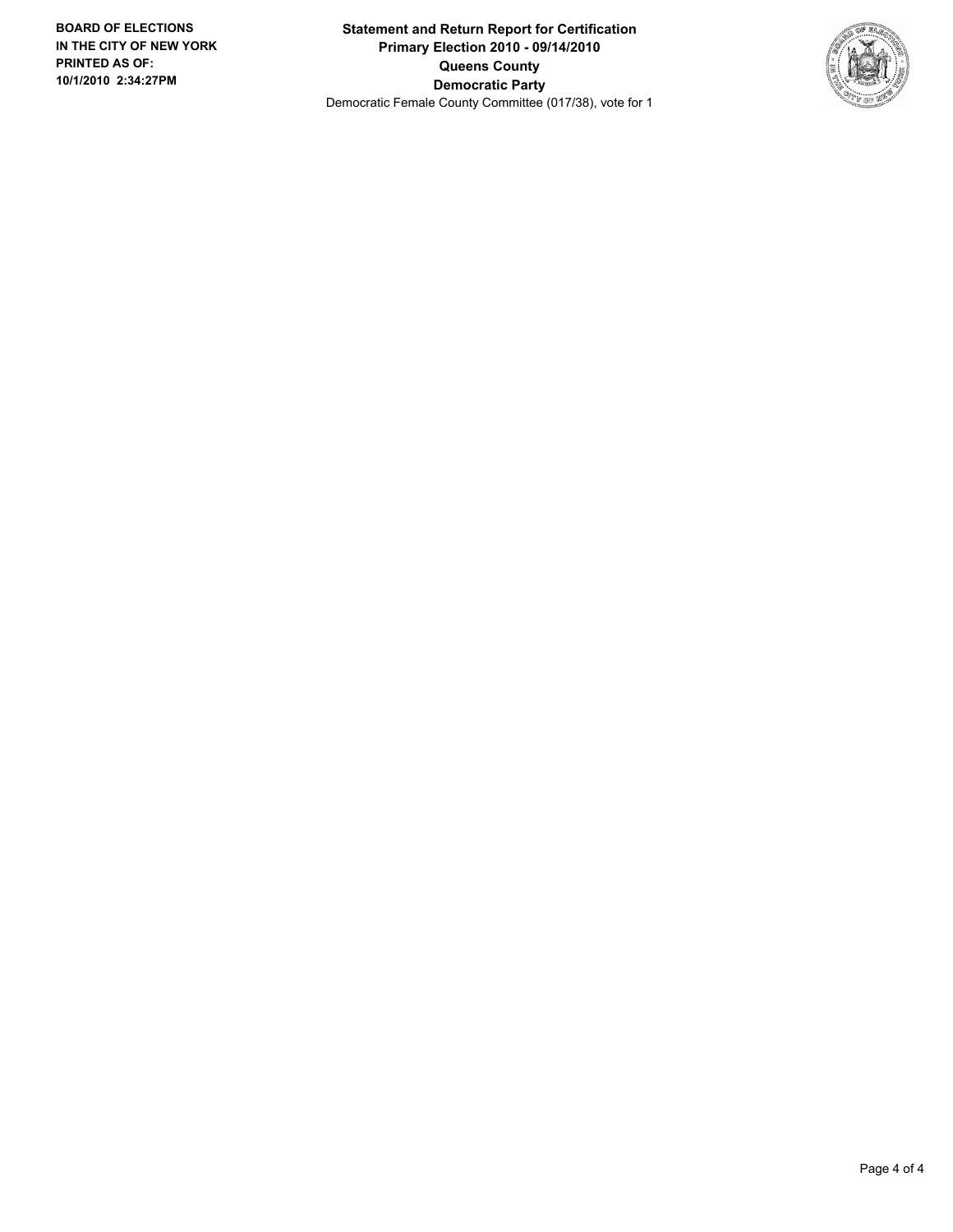

## **Primary Election 2010 - 09/14/2010 Queens County - Democratic Party**

Democratic Female County Committee 019/38 Vote for 1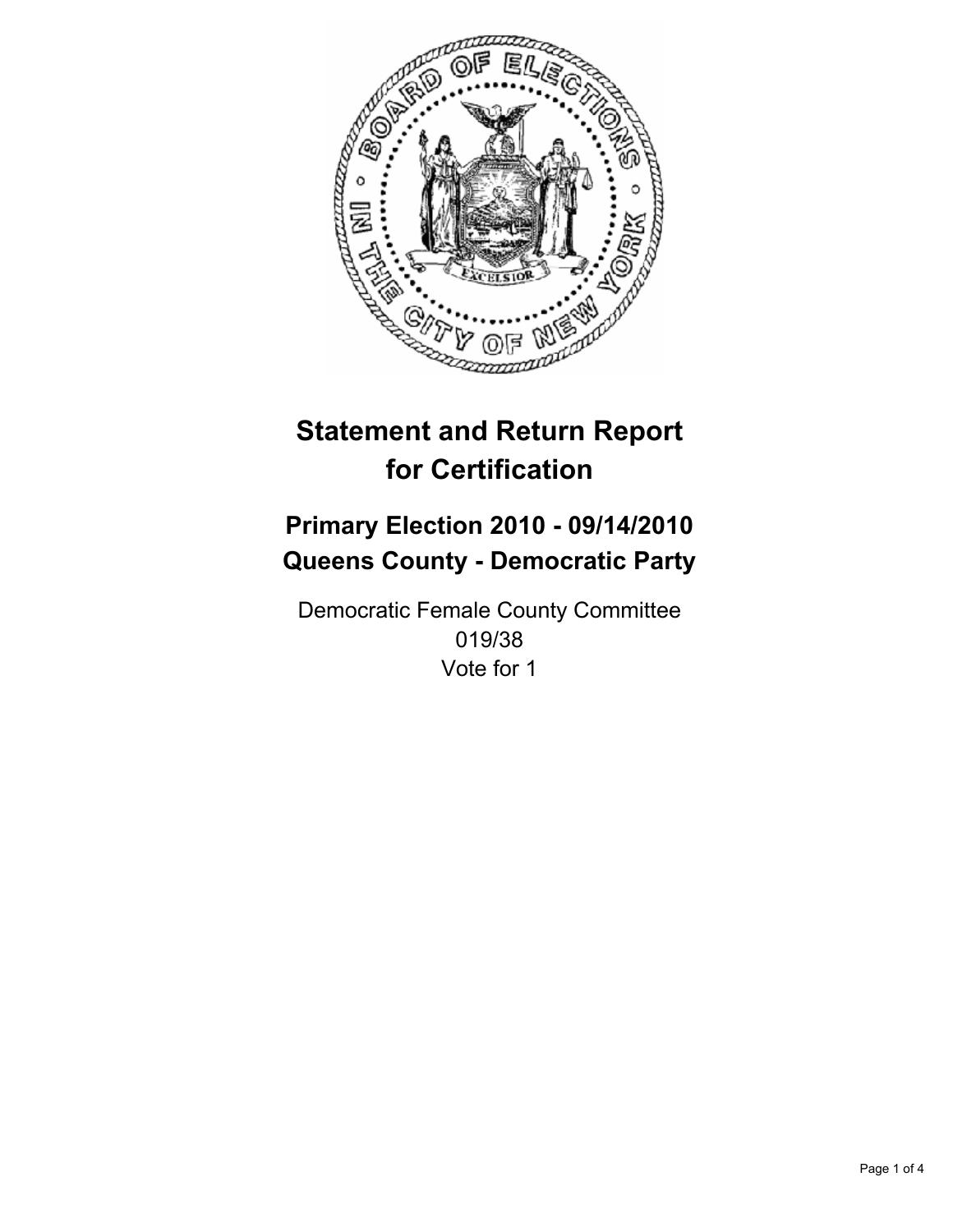

| <b>Total Votes</b>     | 23 |
|------------------------|----|
| <b>MARIA V OLIVERA</b> | 19 |
| POONAM D RAMPERSAUD    | 4  |
| AFFIDAVIT              | 0  |
| ABSENTEE/MILITARY      | 0  |
| <b>EMERGENCY</b>       | 0  |
| <b>PUBLIC COUNTER</b>  | 33 |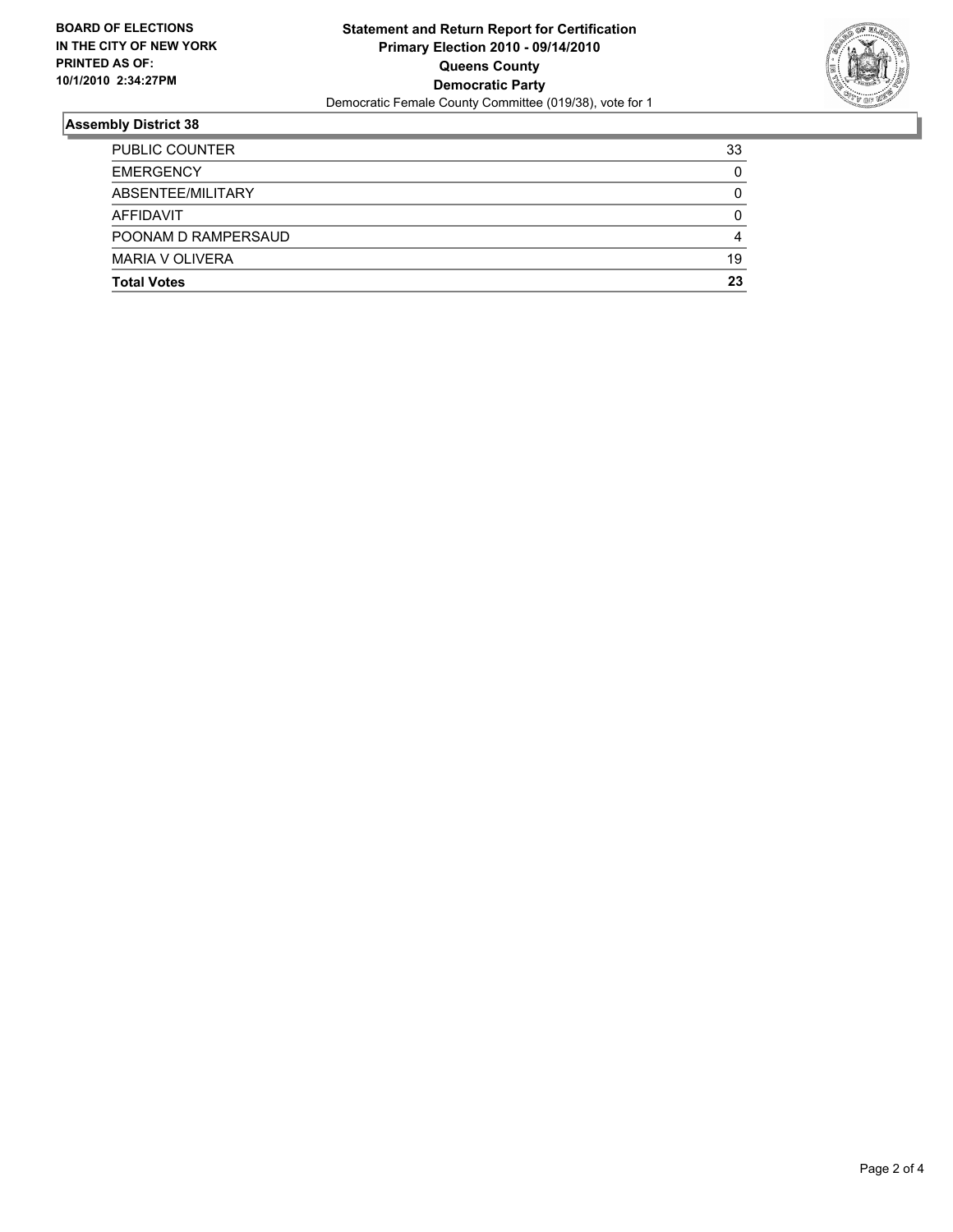#### **Statement and Return Report for Certification Primary Election 2010 - 09/14/2010 Queens County Democratic Party** Democratic Female County Committee (019/38), vote for 1

#### **Total for Democratic Female County Committee (019/38) - Queens County**

| <b>Total Votes</b>     | 23       |
|------------------------|----------|
| <b>MARIA V OLIVERA</b> | 19       |
| POONAM D RAMPERSAUD    | 4        |
| AFFIDAVIT              | $\Omega$ |
| ABSENTEE/MILITARY      | 0        |
| <b>EMERGENCY</b>       | 0        |
| <b>PUBLIC COUNTER</b>  | 33       |

We certify this statement to be correct, and have caused the same to be attested by the signatures of the members of the board, or a majority thereof, on

Secretary **Chairman** 

Canvassing Board

Canvassing Board **Canvassing Board** Canvassing Board **Deputy Chief Clerk** 

Chief Clerk

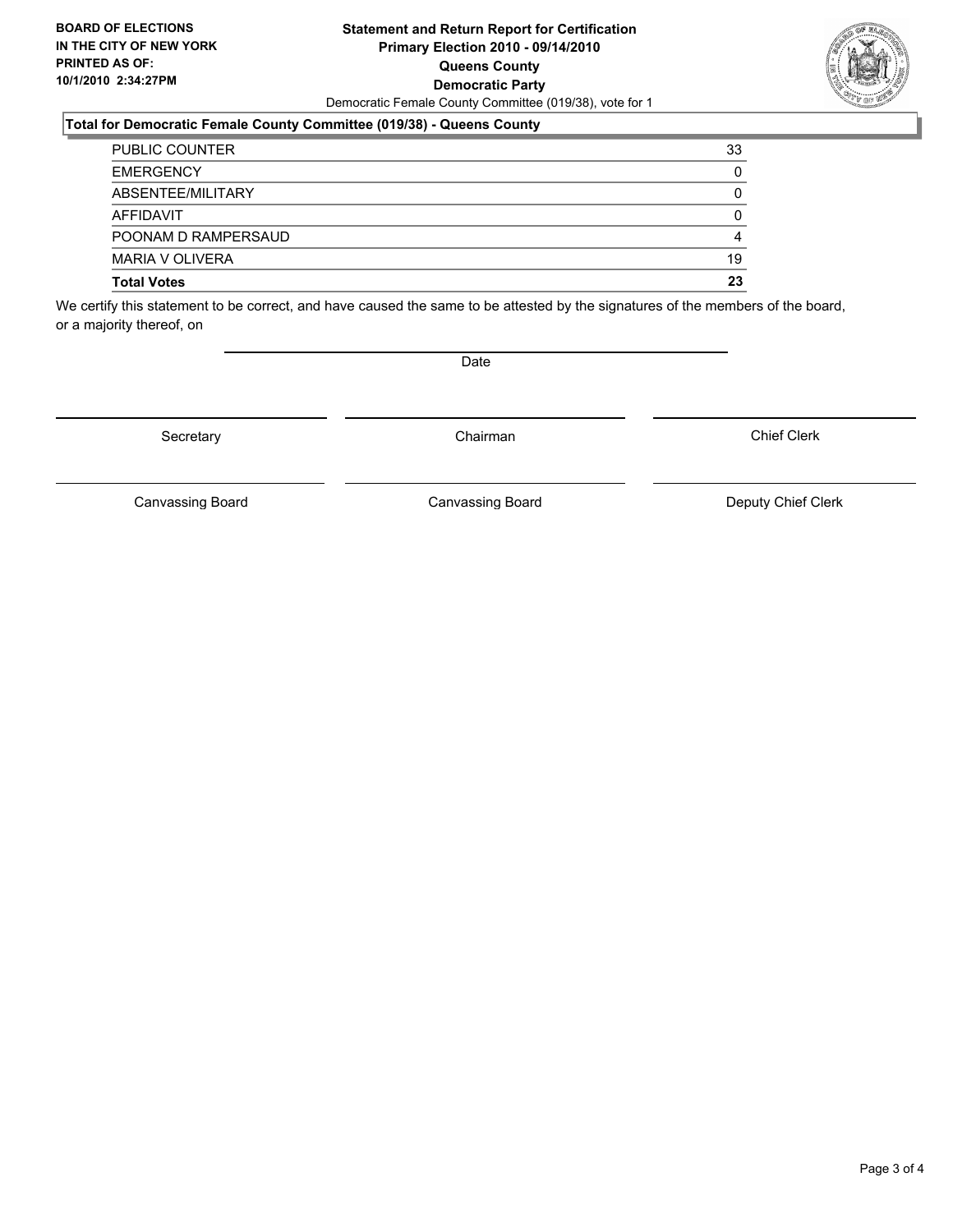**Statement and Return Report for Certification Primary Election 2010 - 09/14/2010 Queens County Democratic Party** Democratic Female County Committee (019/38), vote for 1

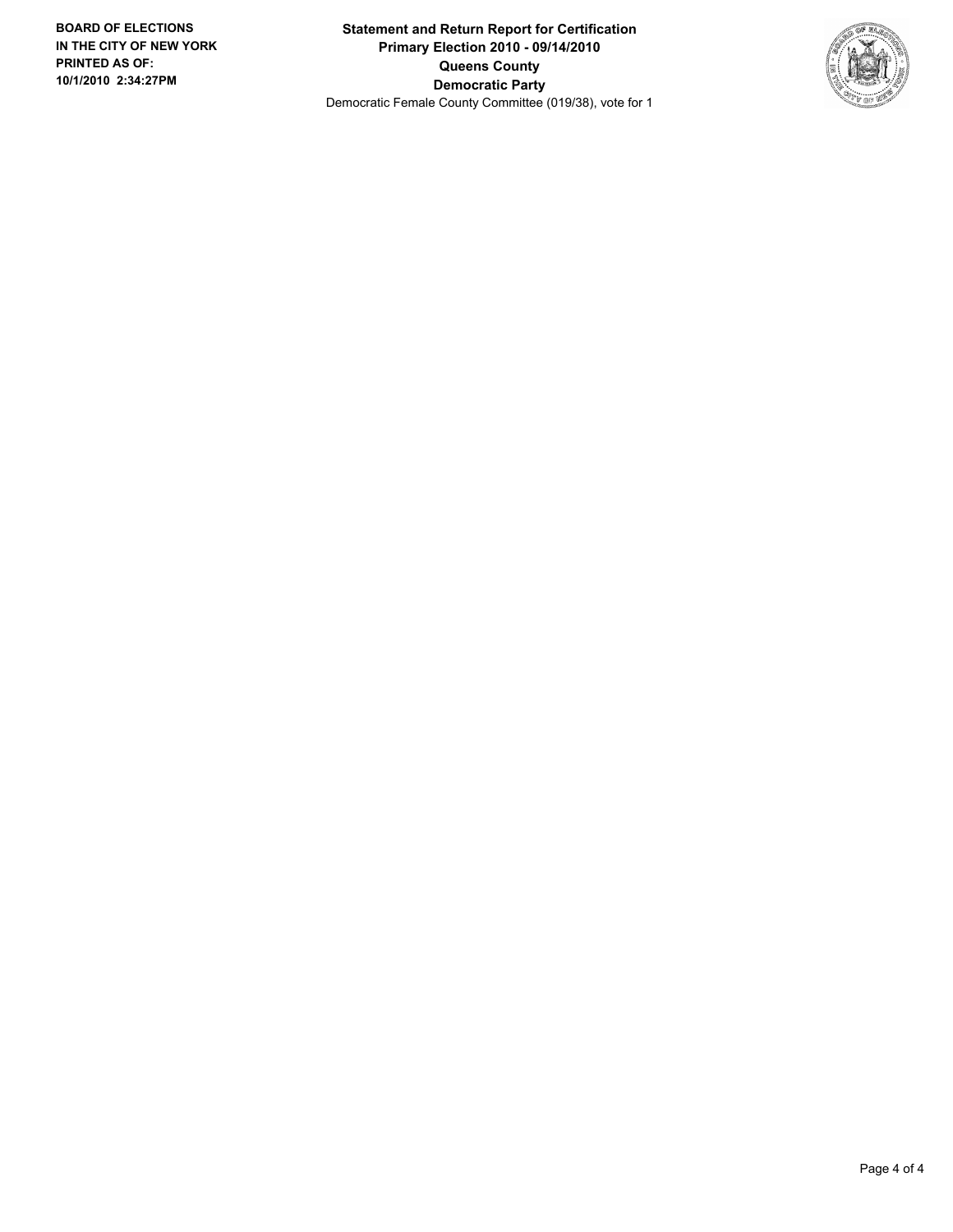

## **Primary Election 2010 - 09/14/2010 Queens County - Democratic Party**

Democratic Female County Committee 020/38 Vote for 1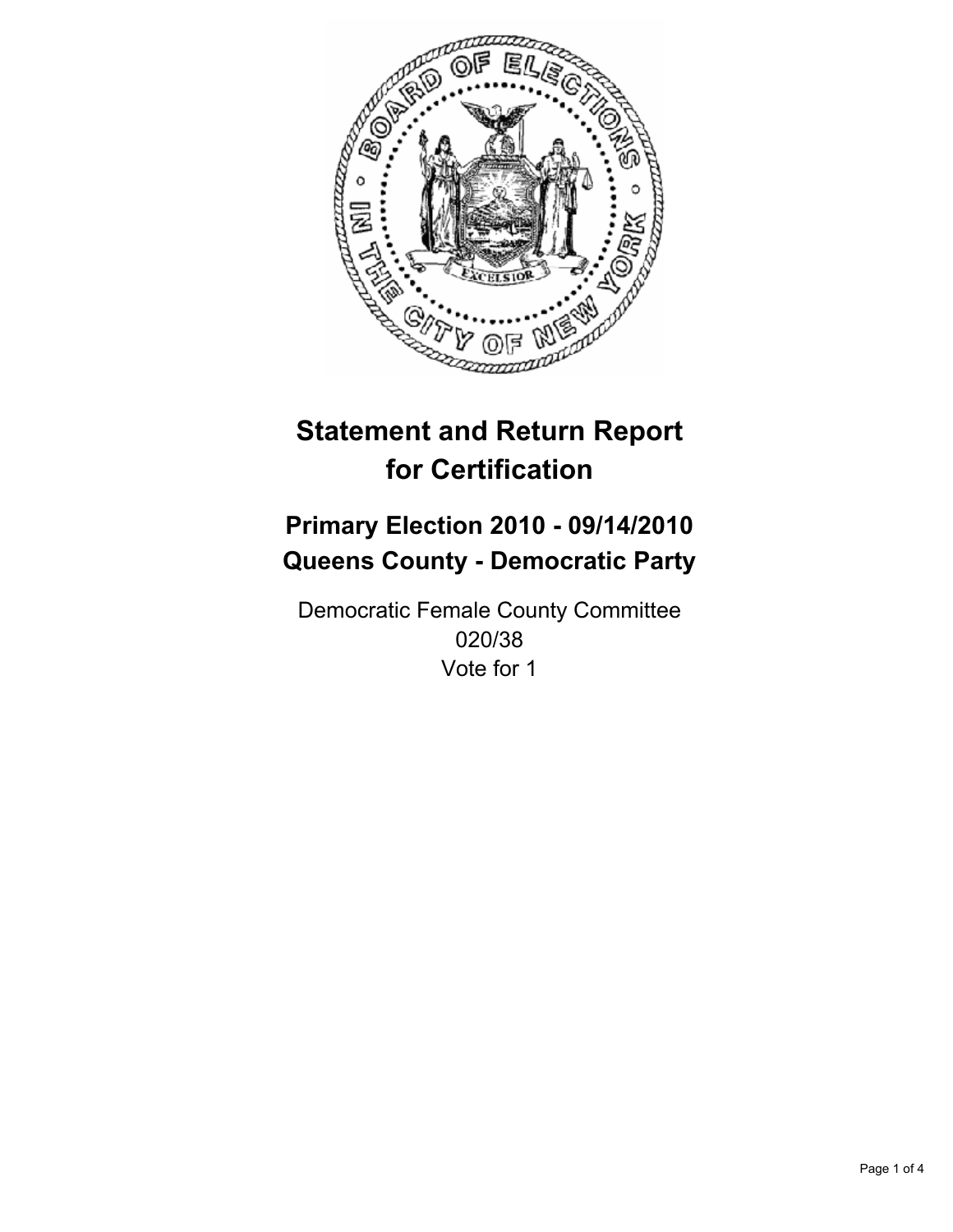

| <b>DIANNE S MANGAR</b><br>TARAMATTI GANPAT | 8<br>2 |
|--------------------------------------------|--------|
|                                            |        |
| AFFIDAVIT                                  | 0      |
| ABSENTEE/MILITARY                          |        |
| <b>EMERGENCY</b>                           | 0      |
| <b>PUBLIC COUNTER</b>                      | 17     |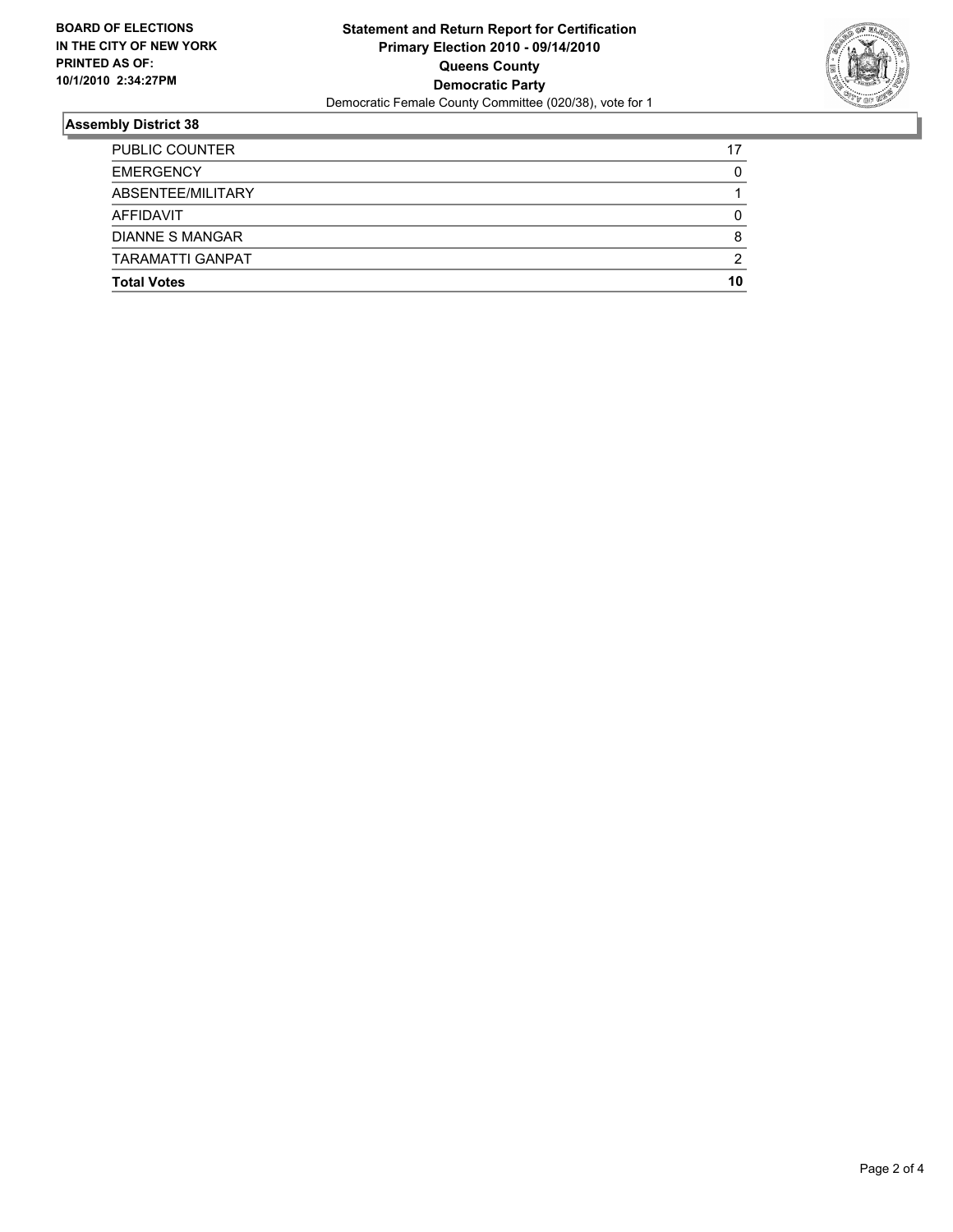#### **Statement and Return Report for Certification Primary Election 2010 - 09/14/2010 Queens County Democratic Party** Democratic Female County Committee (020/38), vote for 1

#### **Total for Democratic Female County Committee (020/38) - Queens County**

| <b>PUBLIC COUNTER</b>   | 17 |
|-------------------------|----|
| <b>EMERGENCY</b>        | 0  |
| ABSENTEE/MILITARY       |    |
| AFFIDAVIT               | 0  |
| <b>DIANNE S MANGAR</b>  | 8  |
| <b>TARAMATTI GANPAT</b> | 2  |
| <b>Total Votes</b>      | 10 |

We certify this statement to be correct, and have caused the same to be attested by the signatures of the members of the board, or a majority thereof, on

Secretary **Chairman** 

Canvassing Board **Canvassing Board** Canvassing Board **Deputy Chief Clerk** 

Canvassing Board

Chief Clerk

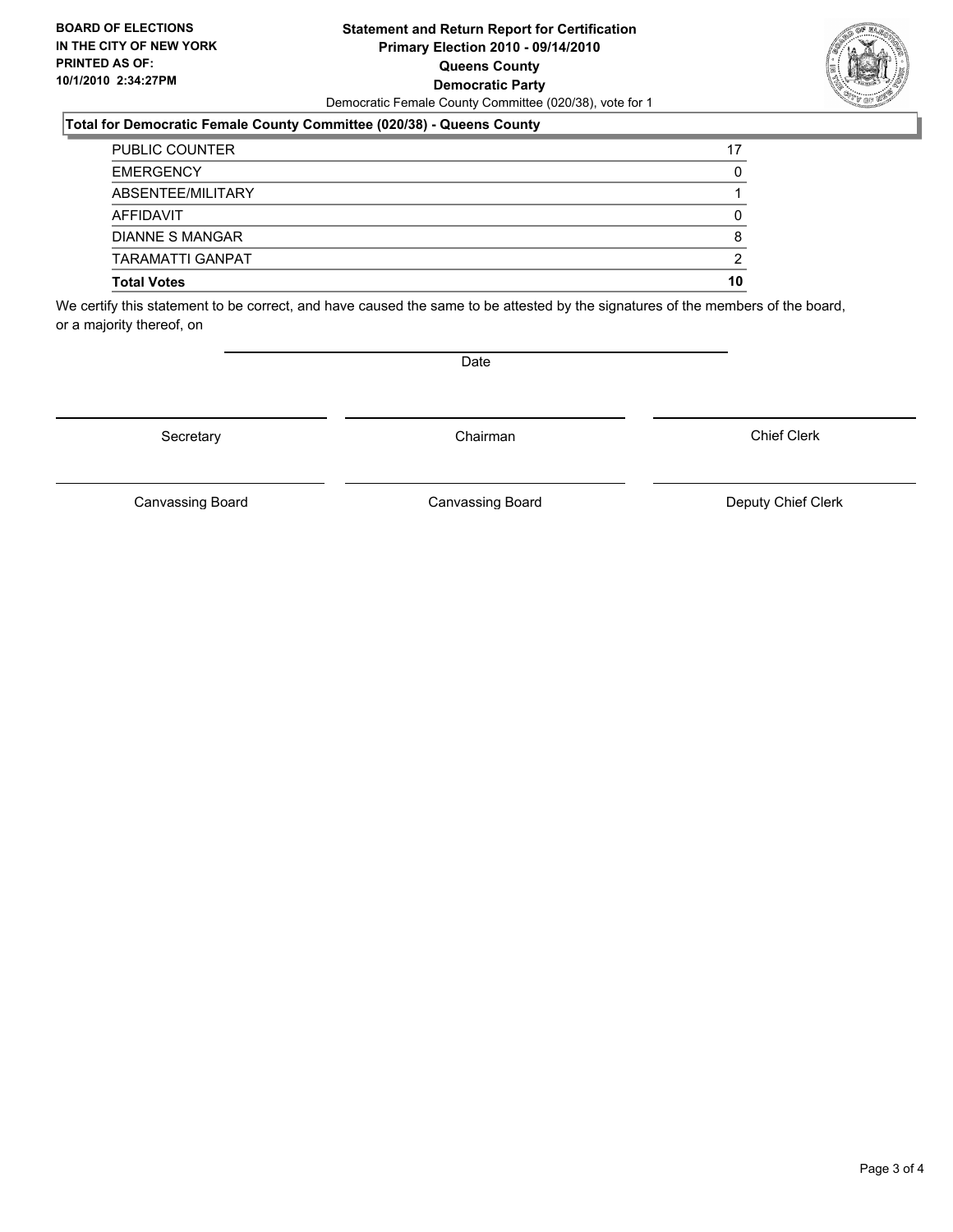**Statement and Return Report for Certification Primary Election 2010 - 09/14/2010 Queens County Democratic Party** Democratic Female County Committee (020/38), vote for 1

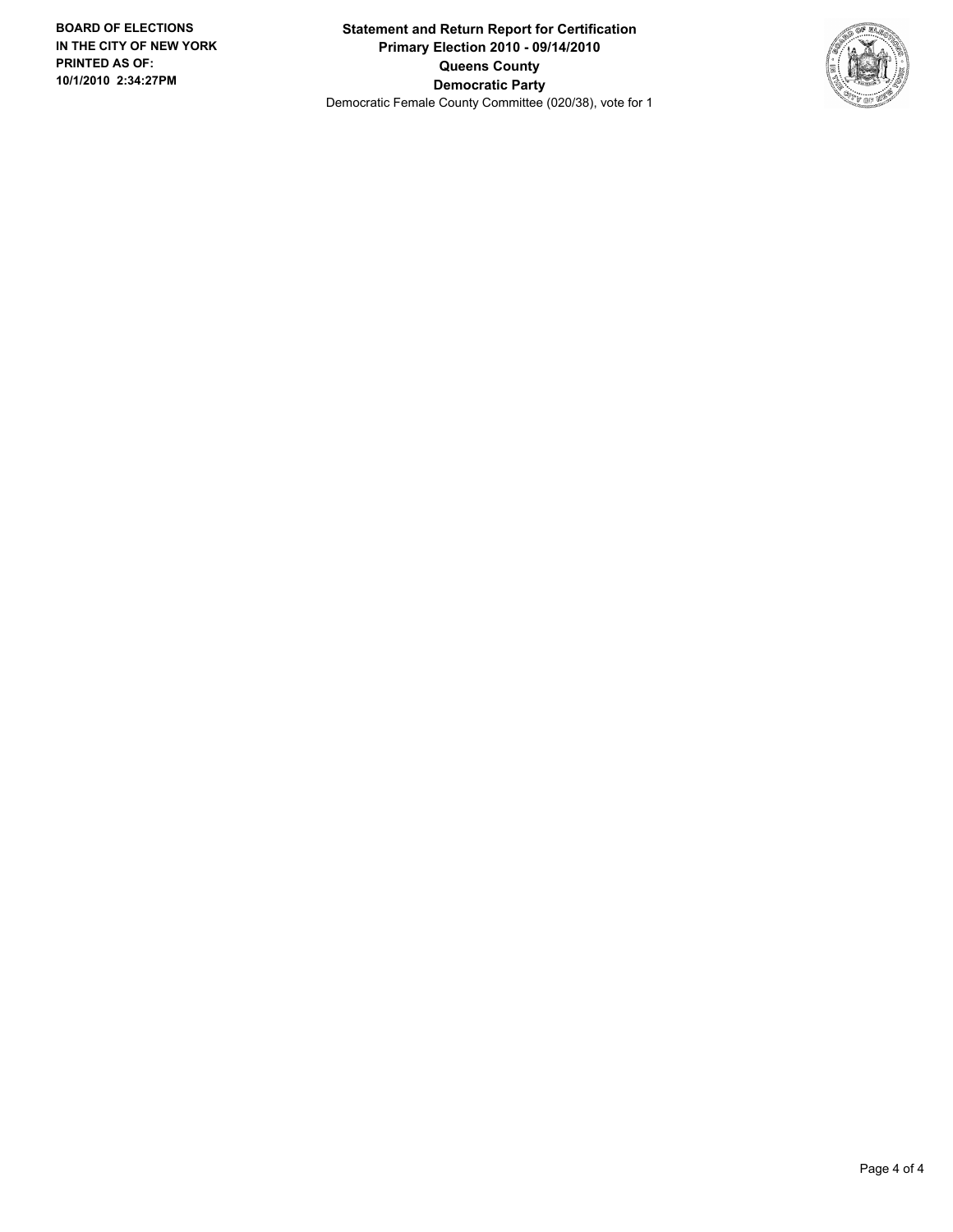

## **Primary Election 2010 - 09/14/2010 Queens County - Democratic Party**

Democratic Female County Committee 021/38 Vote for 1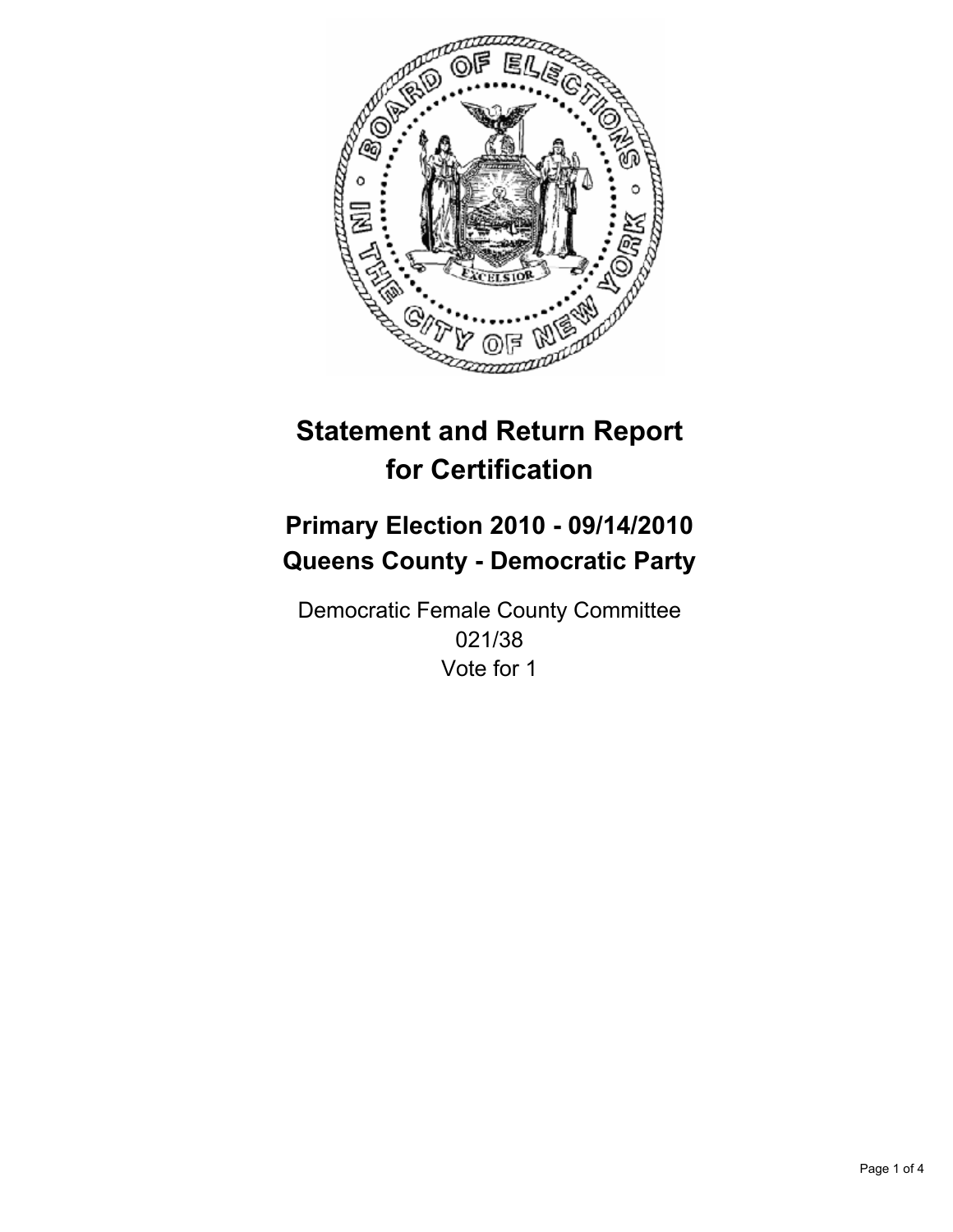

| <b>Total Votes</b>    | 18 |
|-----------------------|----|
| RAHIMOON CHAITRAM     | 4  |
| ABHA B ROY            | 14 |
| AFFIDAVIT             | 0  |
| ABSENTEE/MILITARY     | 0  |
| <b>EMERGENCY</b>      | 0  |
| <b>PUBLIC COUNTER</b> | 35 |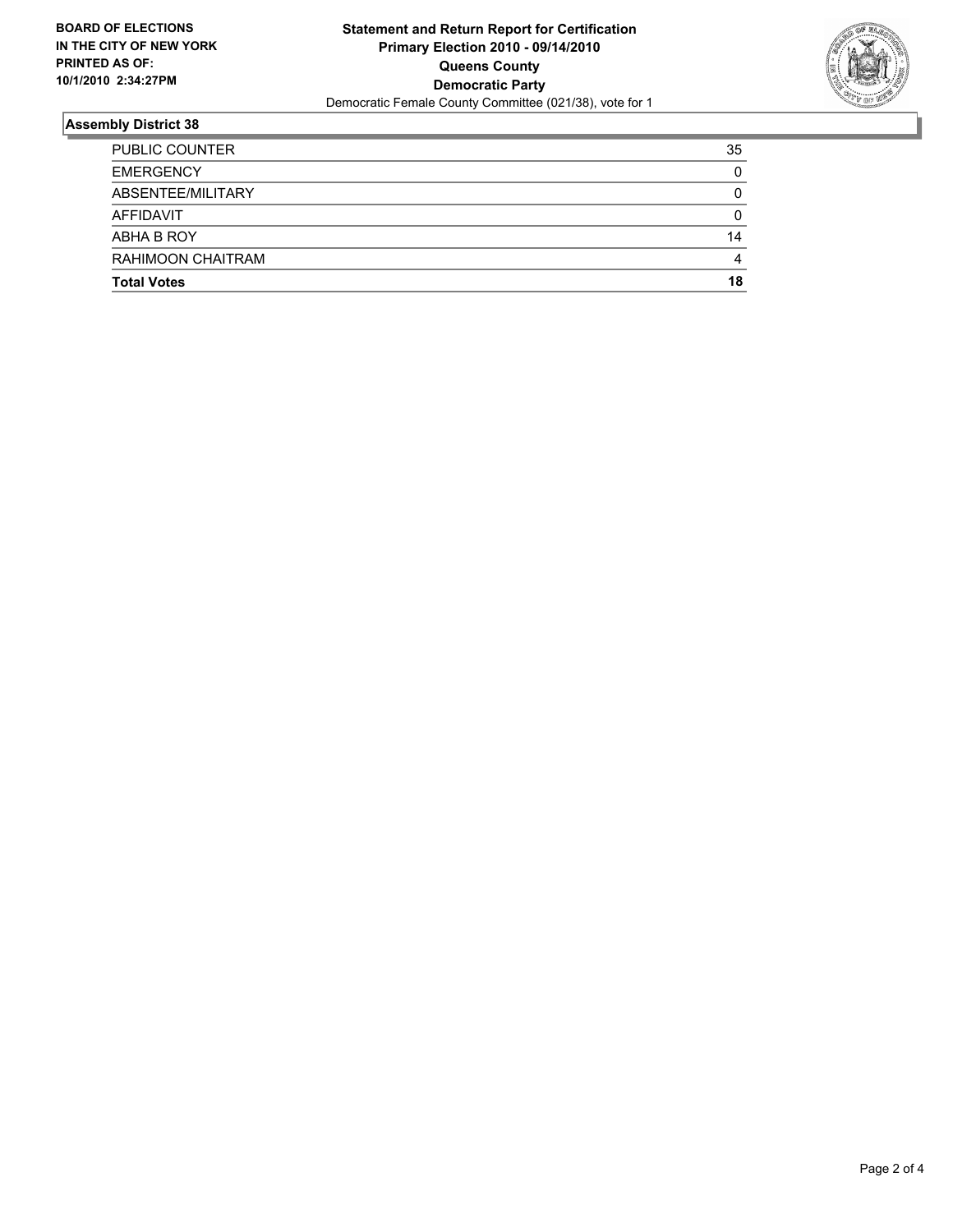#### **Statement and Return Report for Certification Primary Election 2010 - 09/14/2010 Queens County Democratic Party** Democratic Female County Committee (021/38), vote for 1

#### **Total for Democratic Female County Committee (021/38) - Queens County**

| <b>Total Votes</b>    | 18 |
|-----------------------|----|
| RAHIMOON CHAITRAM     | 4  |
| ABHA B ROY            | 14 |
| AFFIDAVIT             | 0  |
| ABSENTEE/MILITARY     | 0  |
| <b>EMERGENCY</b>      | 0  |
| <b>PUBLIC COUNTER</b> | 35 |

We certify this statement to be correct, and have caused the same to be attested by the signatures of the members of the board, or a majority thereof, on

Secretary **Chairman** 

Date

Canvassing Board

Canvassing Board **Canvassing Board** Canvassing Board **Deputy Chief Clerk** 

Chief Clerk

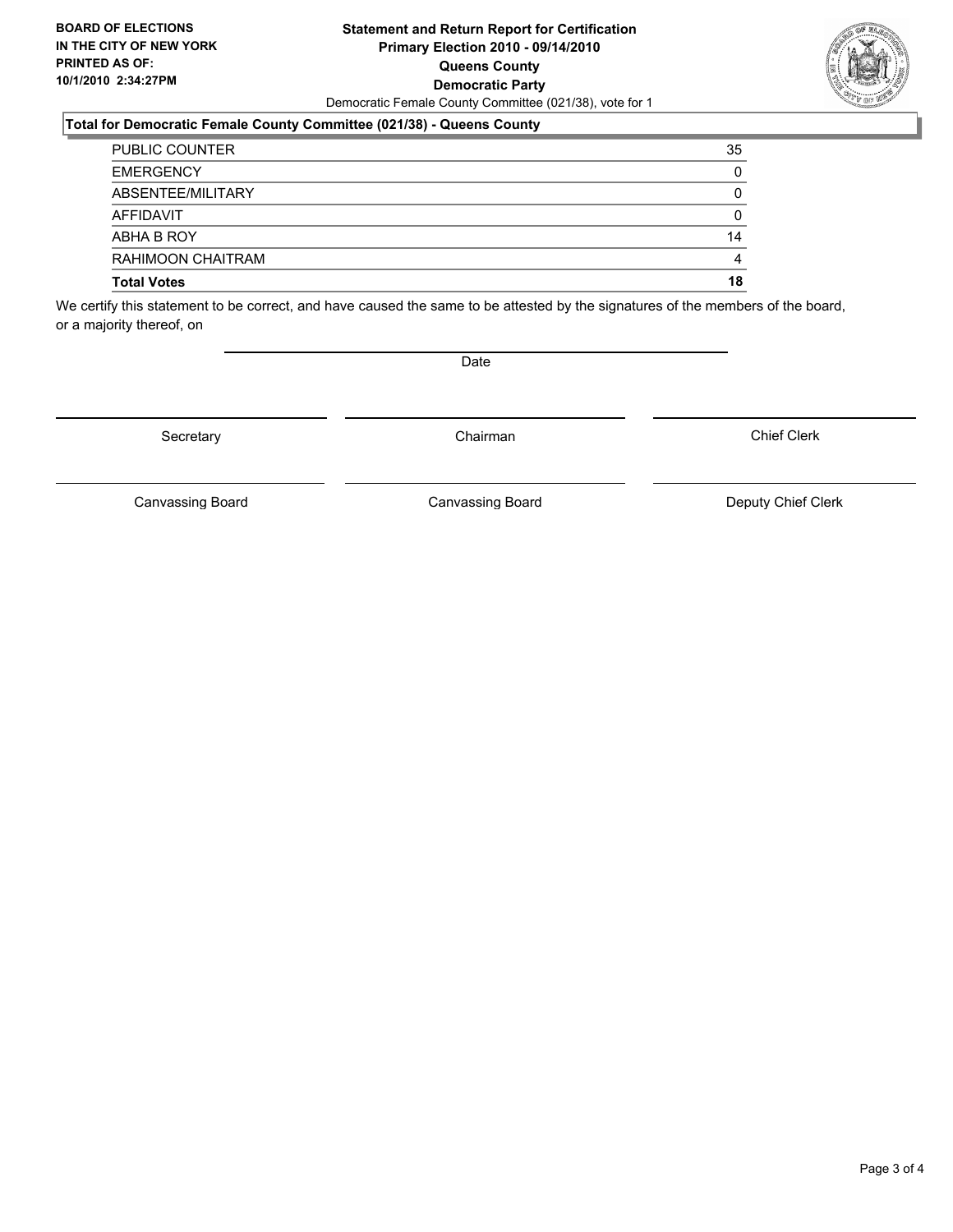**Statement and Return Report for Certification Primary Election 2010 - 09/14/2010 Queens County Democratic Party** Democratic Female County Committee (021/38), vote for 1

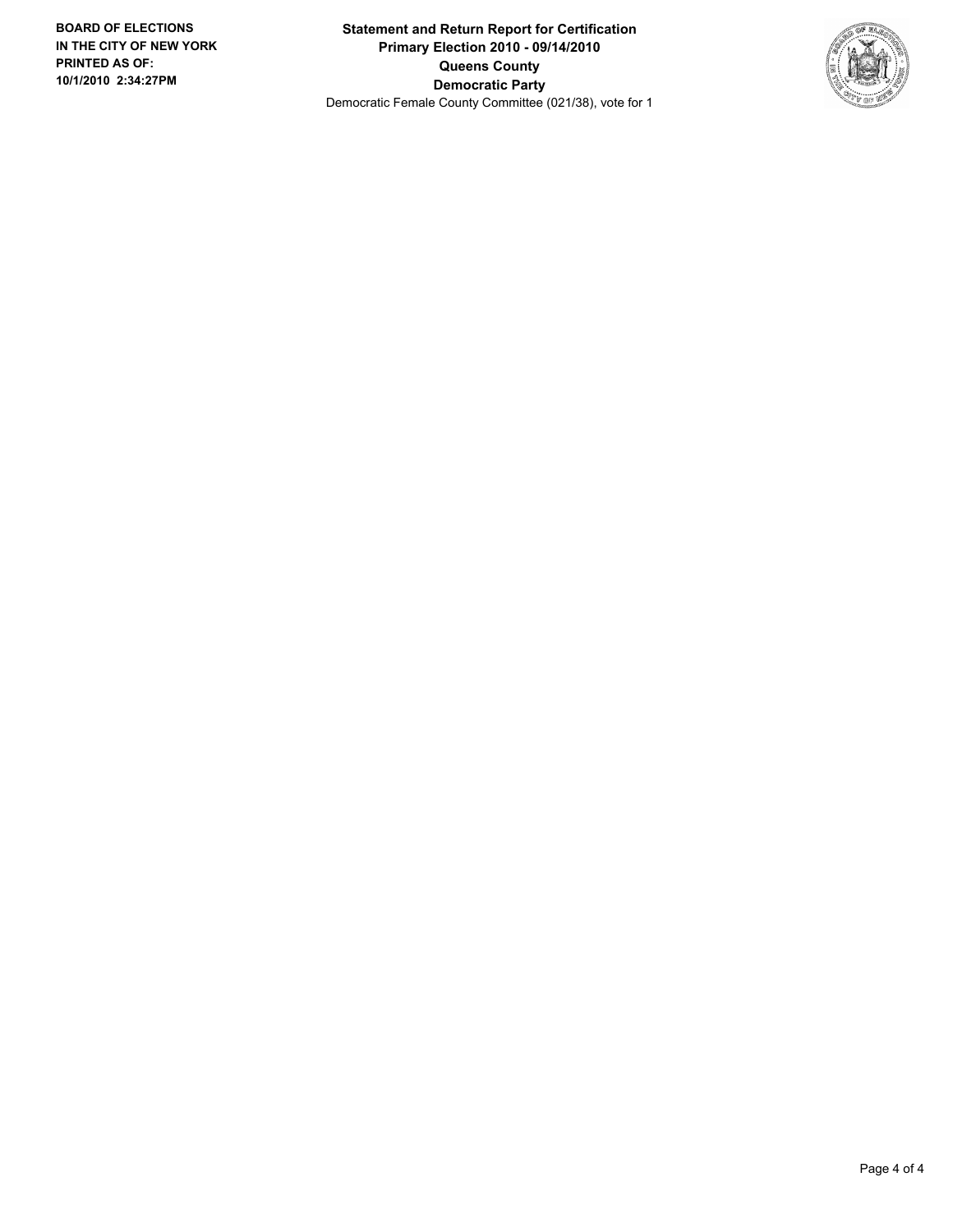

## **Primary Election 2010 - 09/14/2010 Queens County - Democratic Party**

Democratic Female County Committee 022/38 Vote for 1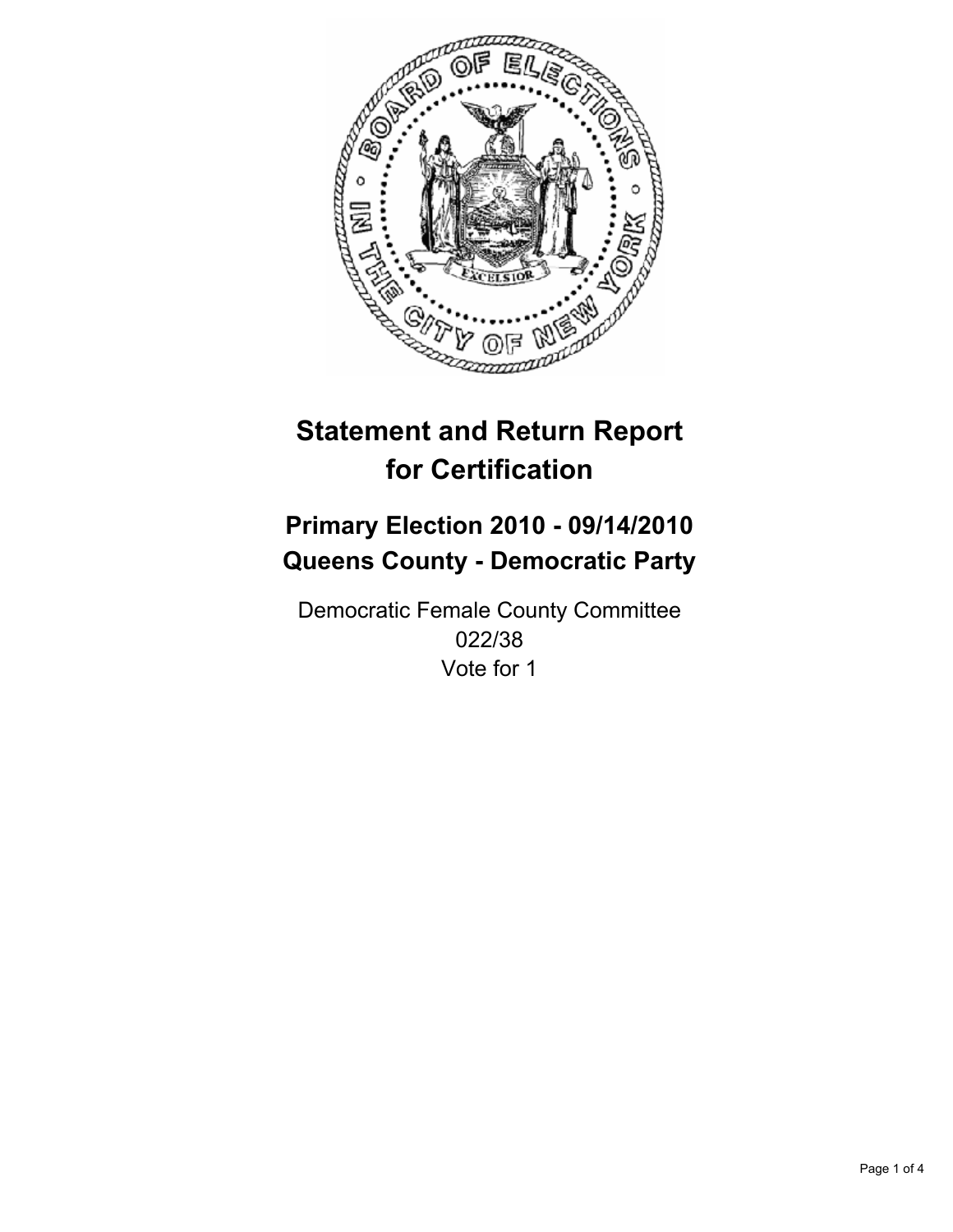

| <b>Total Votes</b>         | 14 |
|----------------------------|----|
| ZAKERA AHMED               | 5  |
| <b>GANIESHA GOOLCHARAN</b> | 9  |
| AFFIDAVIT                  | 0  |
| ABSENTEE/MILITARY          | 0  |
| <b>EMERGENCY</b>           | 0  |
| <b>PUBLIC COUNTER</b>      | 37 |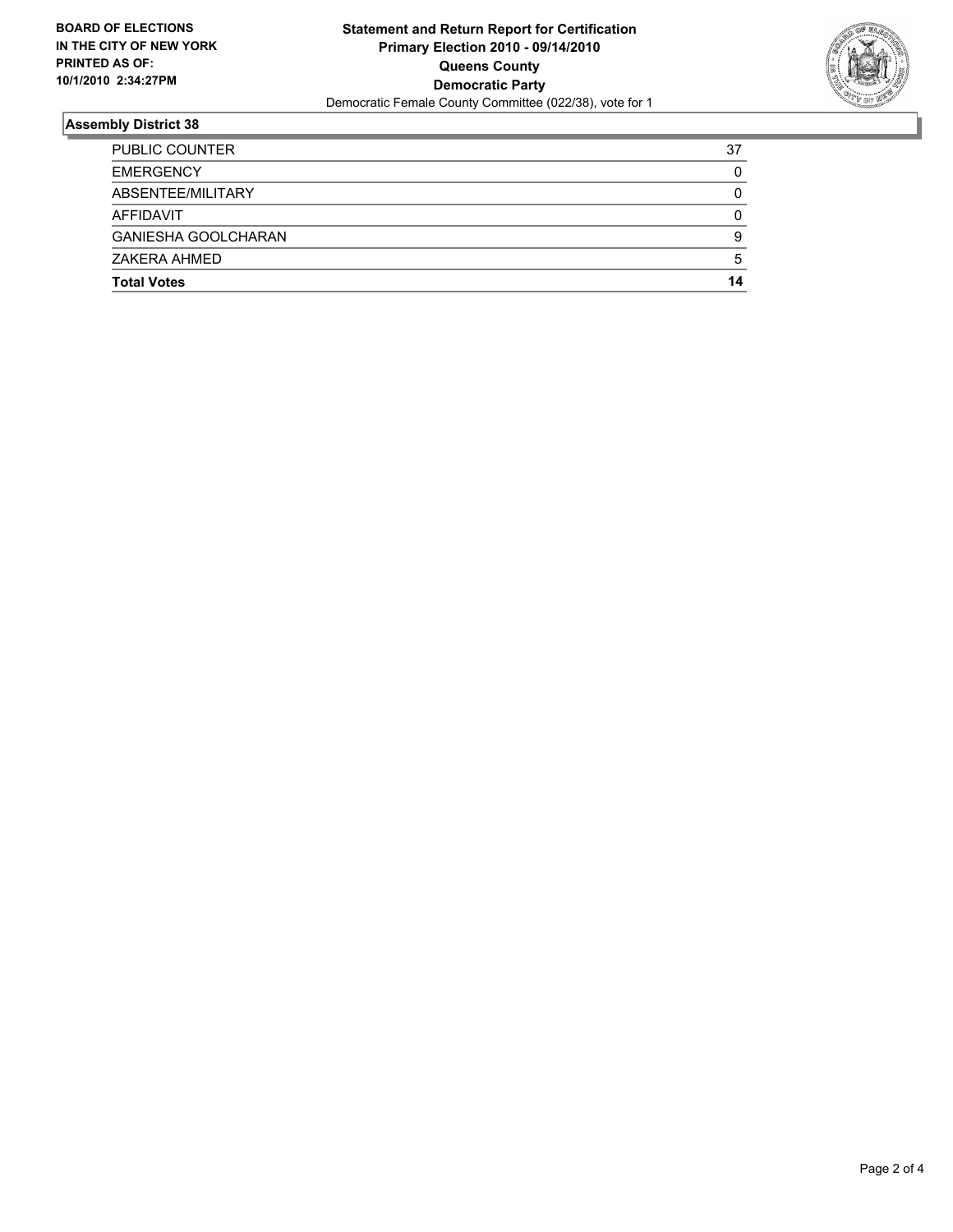#### **Statement and Return Report for Certification Primary Election 2010 - 09/14/2010 Queens County Democratic Party** Democratic Female County Committee (022/38), vote for 1

#### **Total for Democratic Female County Committee (022/38) - Queens County**

| <b>PUBLIC COUNTER</b>      | 37 |
|----------------------------|----|
| <b>EMERGENCY</b>           | 0  |
| ABSENTEE/MILITARY          | 0  |
| AFFIDAVIT                  | 0  |
| <b>GANIESHA GOOLCHARAN</b> | 9  |
| ZAKERA AHMED               | 5  |
| <b>Total Votes</b>         | 14 |

We certify this statement to be correct, and have caused the same to be attested by the signatures of the members of the board, or a majority thereof, on

Secretary **Chairman** 

Canvassing Board

Canvassing Board **Canvassing Board** Canvassing Board **Deputy Chief Clerk** 

Chief Clerk

Page 3 of 4



Date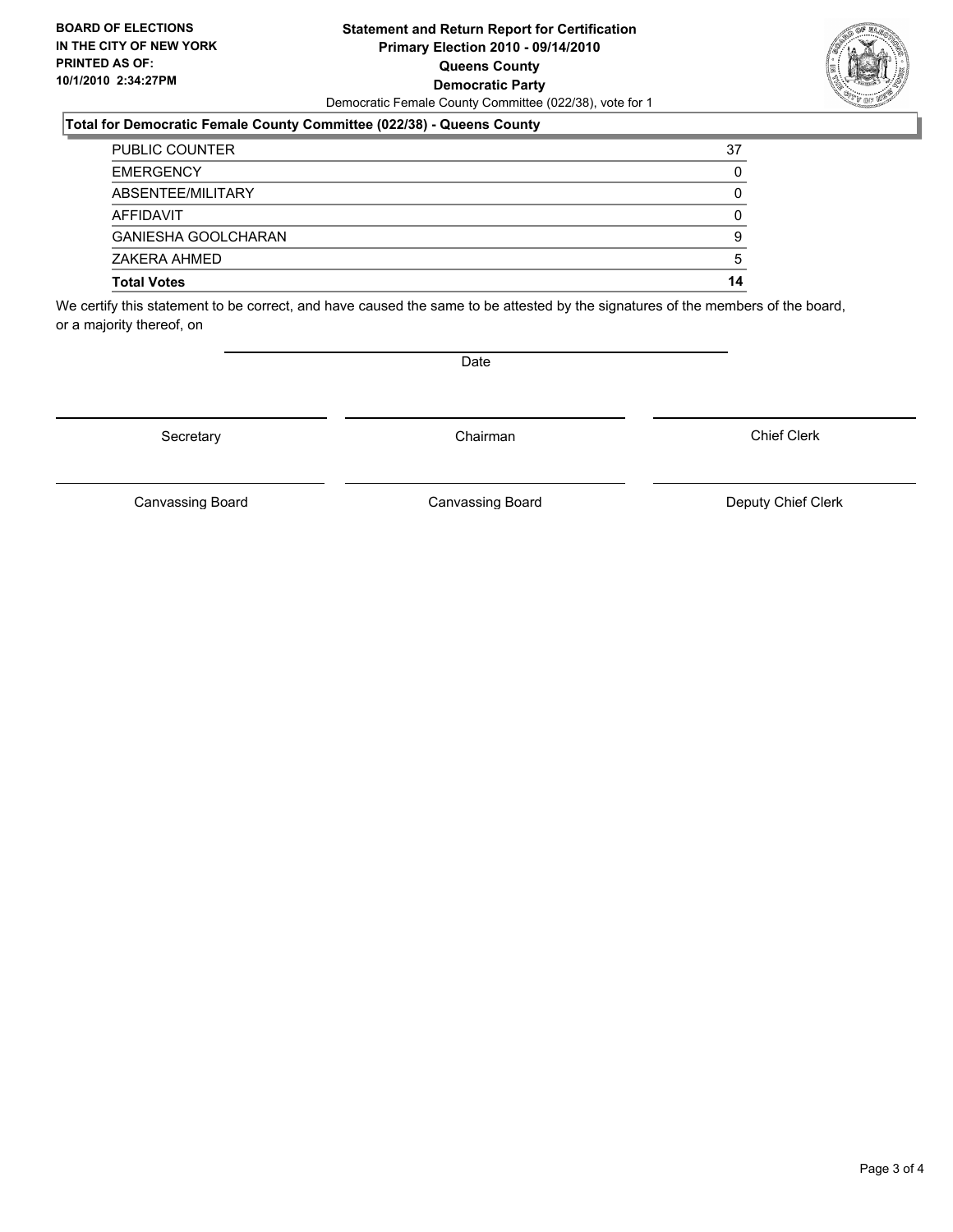**Statement and Return Report for Certification Primary Election 2010 - 09/14/2010 Queens County Democratic Party** Democratic Female County Committee (022/38), vote for 1

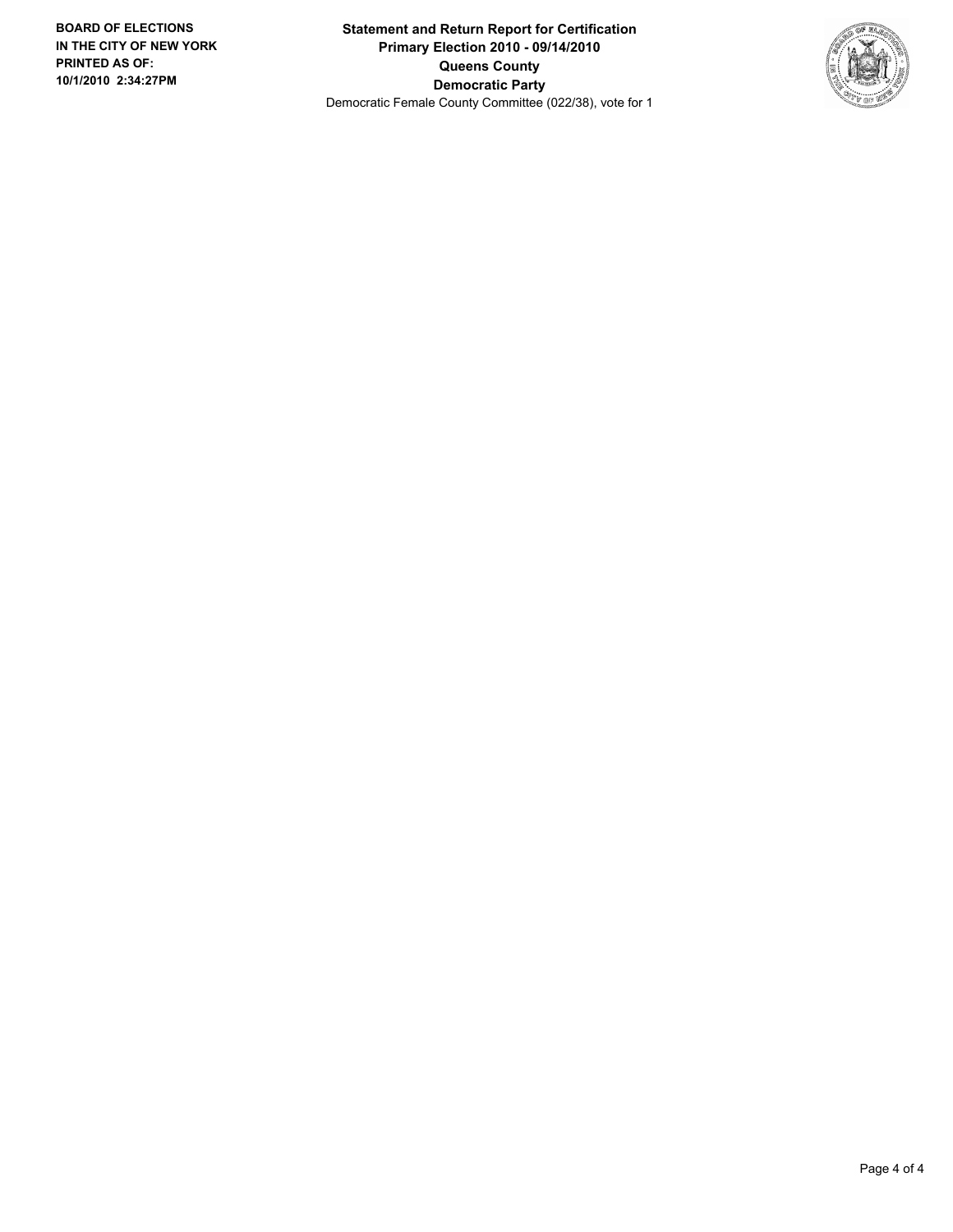

## **Primary Election 2010 - 09/14/2010 Queens County - Democratic Party**

Democratic Female County Committee 023/38 Vote for 1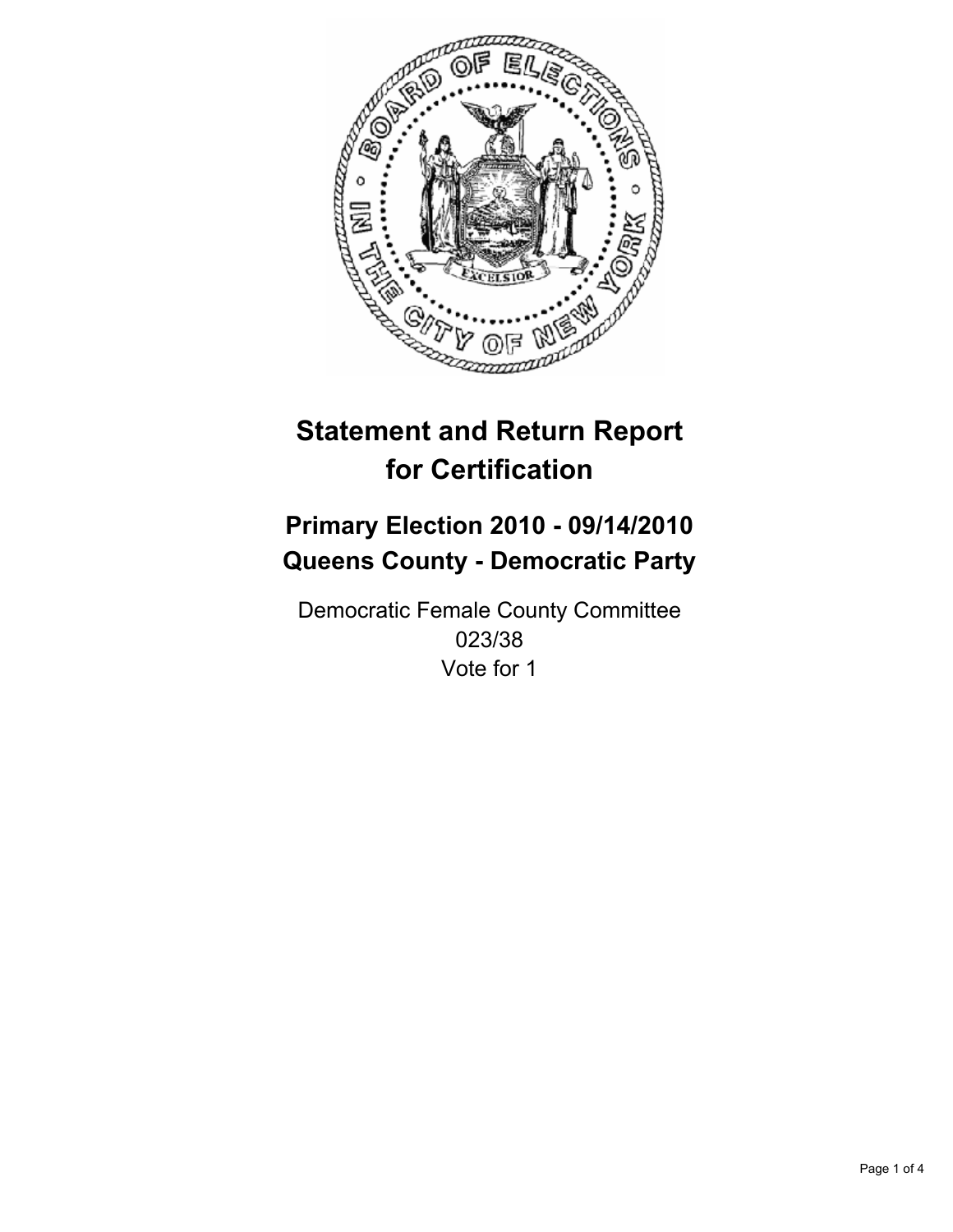

| <b>Total Votes</b>      | 17 |
|-------------------------|----|
| SUSAN CHAMPA (WRITE-IN) |    |
| RIA C DOLABAILLE        | 10 |
| <b>BASMATEE CHARRAN</b> | 6  |
| <b>AFFIDAVIT</b>        |    |
| ABSENTEE/MILITARY       |    |
| <b>EMERGENCY</b>        | 0  |
| <b>PUBLIC COUNTER</b>   | 34 |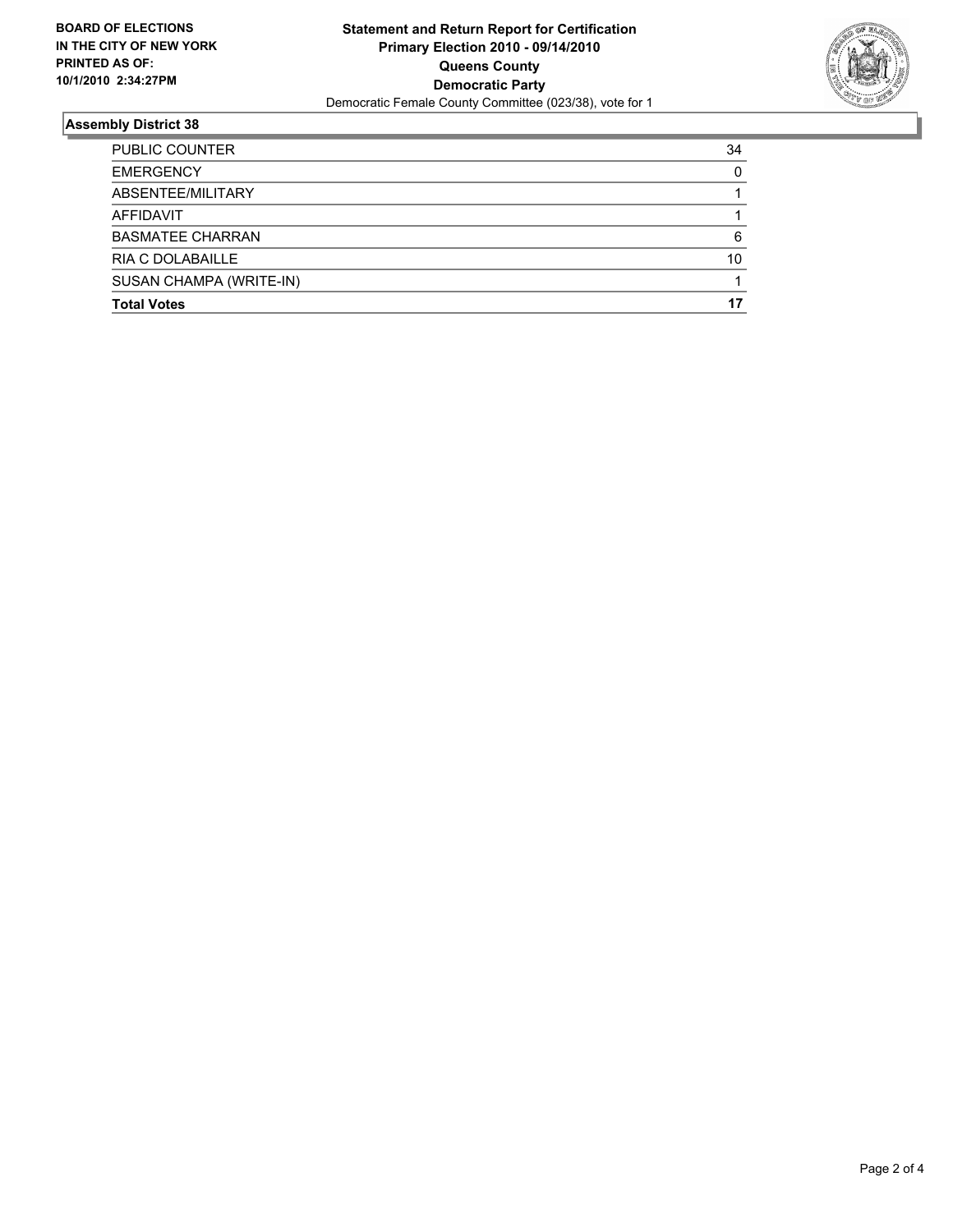#### **Statement and Return Report for Certification Primary Election 2010 - 09/14/2010 Queens County Democratic Party** Democratic Female County Committee (023/38), vote for 1

#### **Total for Democratic Female County Committee (023/38) - Queens County**

| <b>Total Votes</b>      | 17 |
|-------------------------|----|
| SUSAN CHAMPA (WRITE-IN) |    |
| <b>RIA C DOLABAILLE</b> | 10 |
| <b>BASMATEE CHARRAN</b> | 6  |
| <b>AFFIDAVIT</b>        |    |
| ABSENTEE/MILITARY       |    |
| <b>EMERGENCY</b>        | 0  |
| PUBLIC COUNTER          | 34 |

We certify this statement to be correct, and have caused the same to be attested by the signatures of the members of the board, or a majority thereof, on

Secretary **Chairman** 

**Date** 

Chief Clerk

Canvassing Board

Canvassing Board **Canvassing Board** Canvassing Board **Deputy Chief Clerk**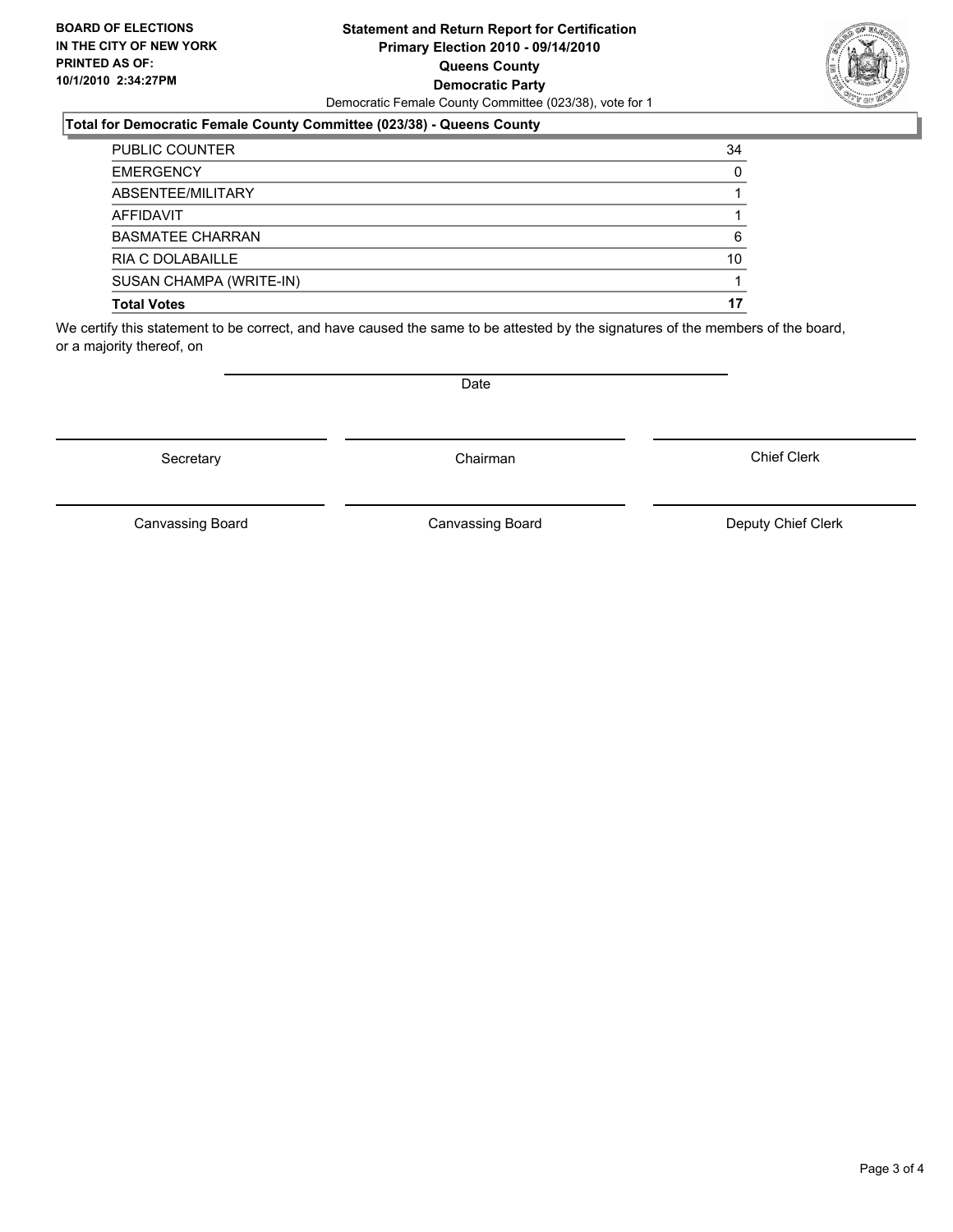**Statement and Return Report for Certification Primary Election 2010 - 09/14/2010 Queens County Democratic Party** Democratic Female County Committee (023/38), vote for 1

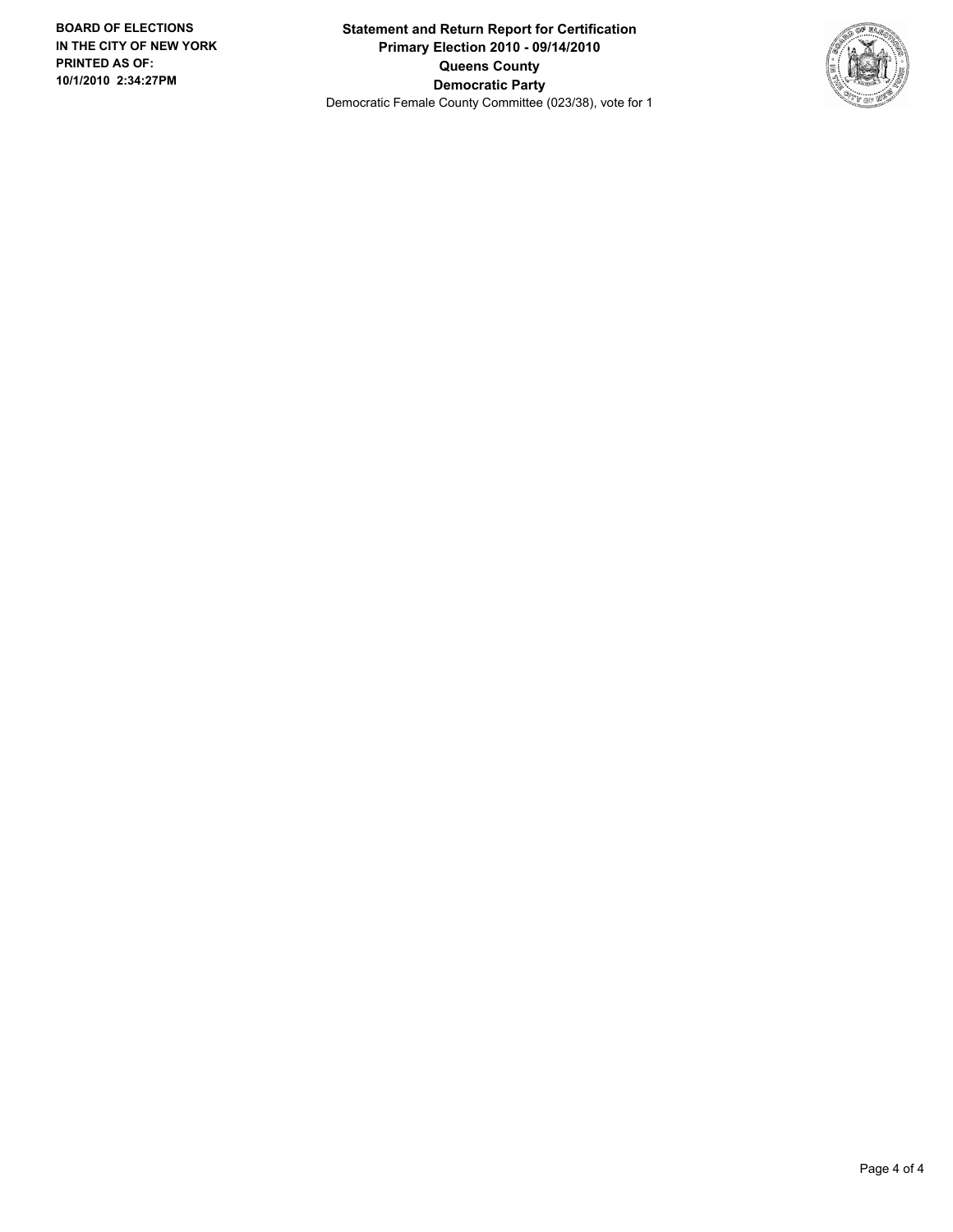

## **Primary Election 2010 - 09/14/2010 Queens County - Democratic Party**

Democratic Female County Committee 024/38 Vote for 1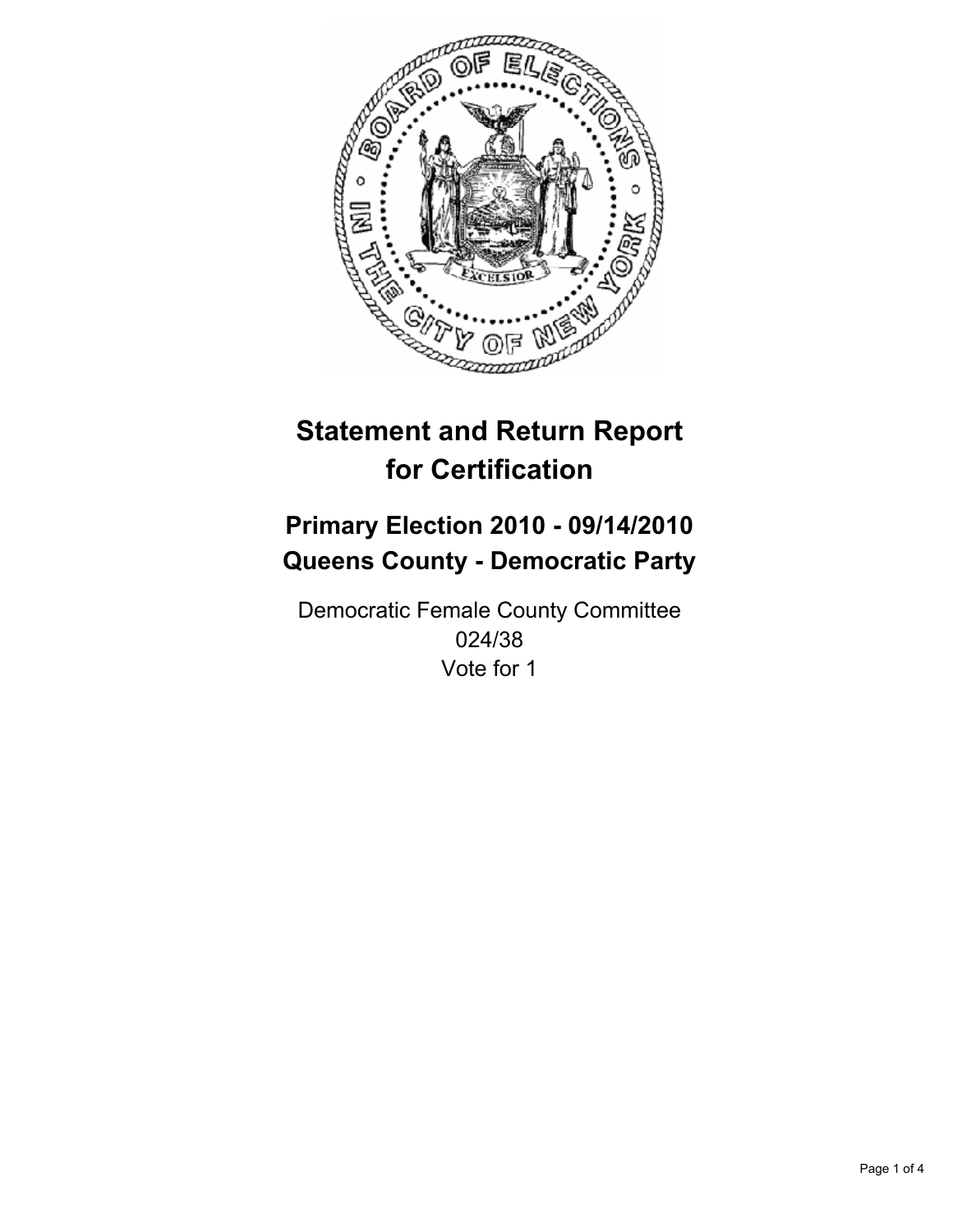

| <b>Total Votes</b>          | 9  |
|-----------------------------|----|
| <b>TEHANI M PERSAUD</b>     | 4  |
| <b>HEMWATTIE RAMNARAYAN</b> | 5  |
| AFFIDAVIT                   |    |
| ABSENTEE/MILITARY           | 0  |
| <b>EMERGENCY</b>            | 0  |
| <b>PUBLIC COUNTER</b>       | 24 |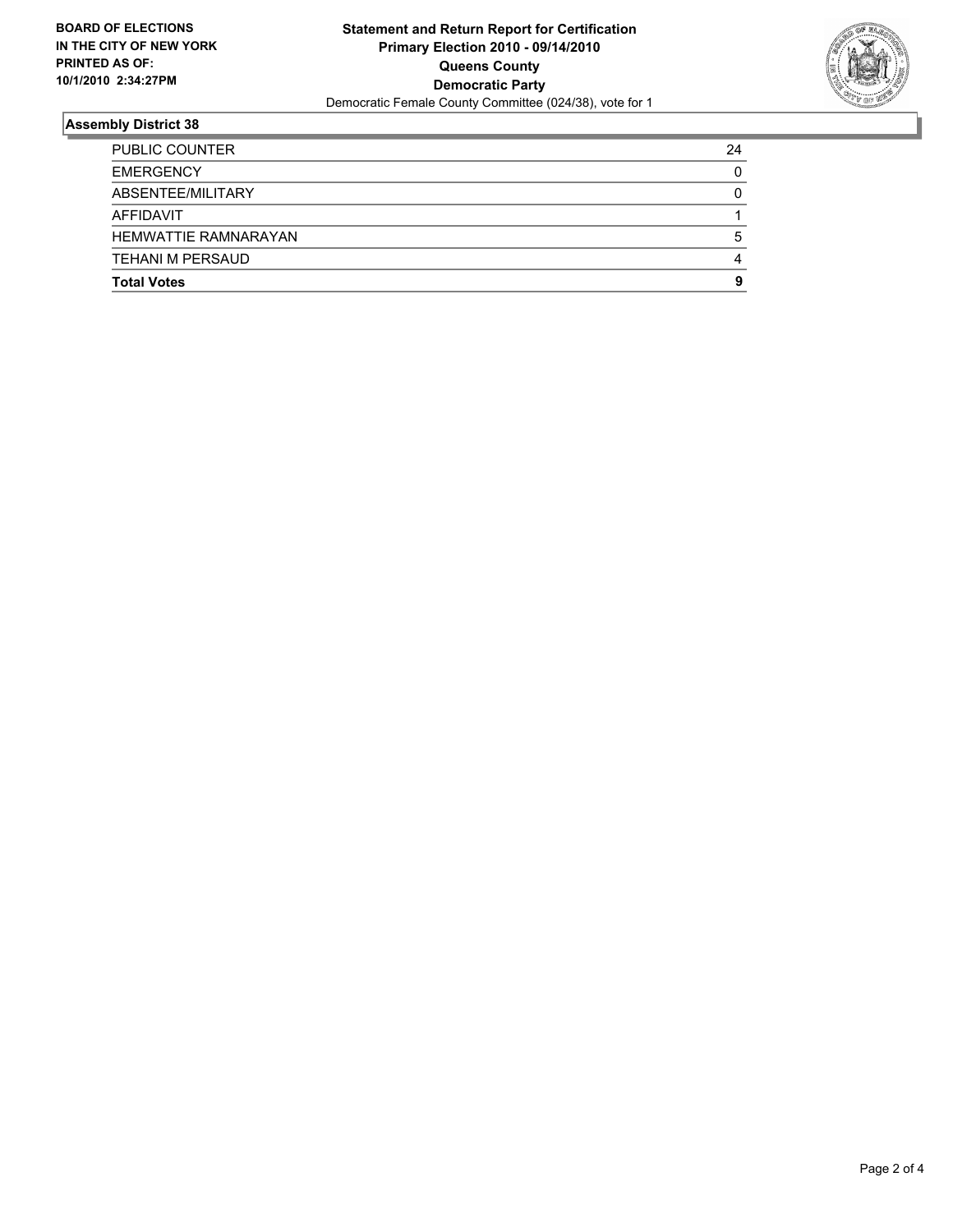#### **Statement and Return Report for Certification Primary Election 2010 - 09/14/2010 Queens County Democratic Party** Democratic Female County Committee (024/38), vote for 1

#### **Total for Democratic Female County Committee (024/38) - Queens County**

| <b>PUBLIC COUNTER</b>       | 24 |
|-----------------------------|----|
| <b>EMERGENCY</b>            | 0  |
| ABSENTEE/MILITARY           | 0  |
| AFFIDAVIT                   |    |
| <b>HEMWATTIE RAMNARAYAN</b> | 5  |
| <b>TEHANI M PERSAUD</b>     | 4  |
| <b>Total Votes</b>          | 9  |

We certify this statement to be correct, and have caused the same to be attested by the signatures of the members of the board, or a majority thereof, on

Secretary **Chairman** 

Canvassing Board **Canvassing Board** Canvassing Board **Deputy Chief Clerk** 

Canvassing Board

Chief Clerk

Page 3 of 4



Date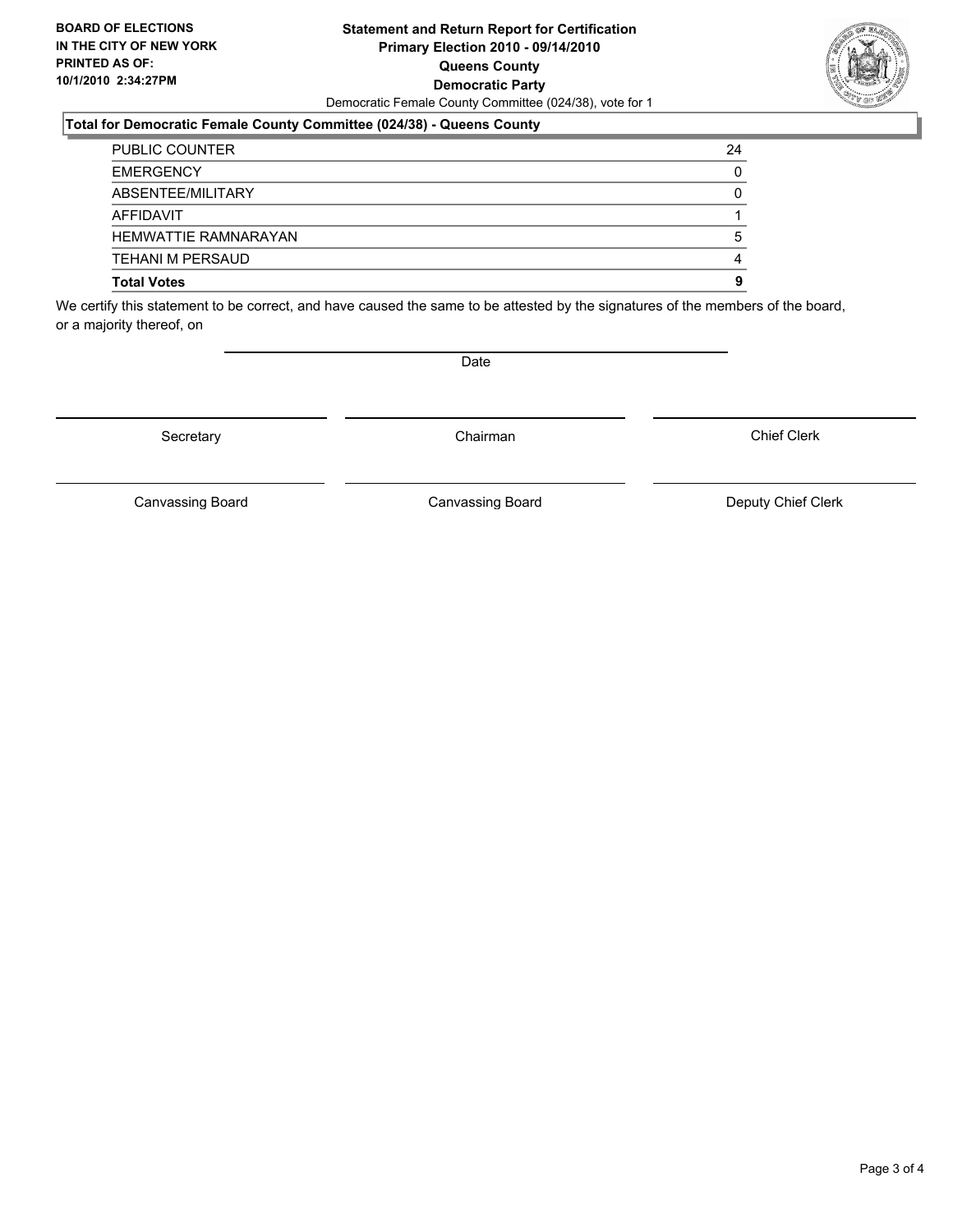**Statement and Return Report for Certification Primary Election 2010 - 09/14/2010 Queens County Democratic Party** Democratic Female County Committee (024/38), vote for 1

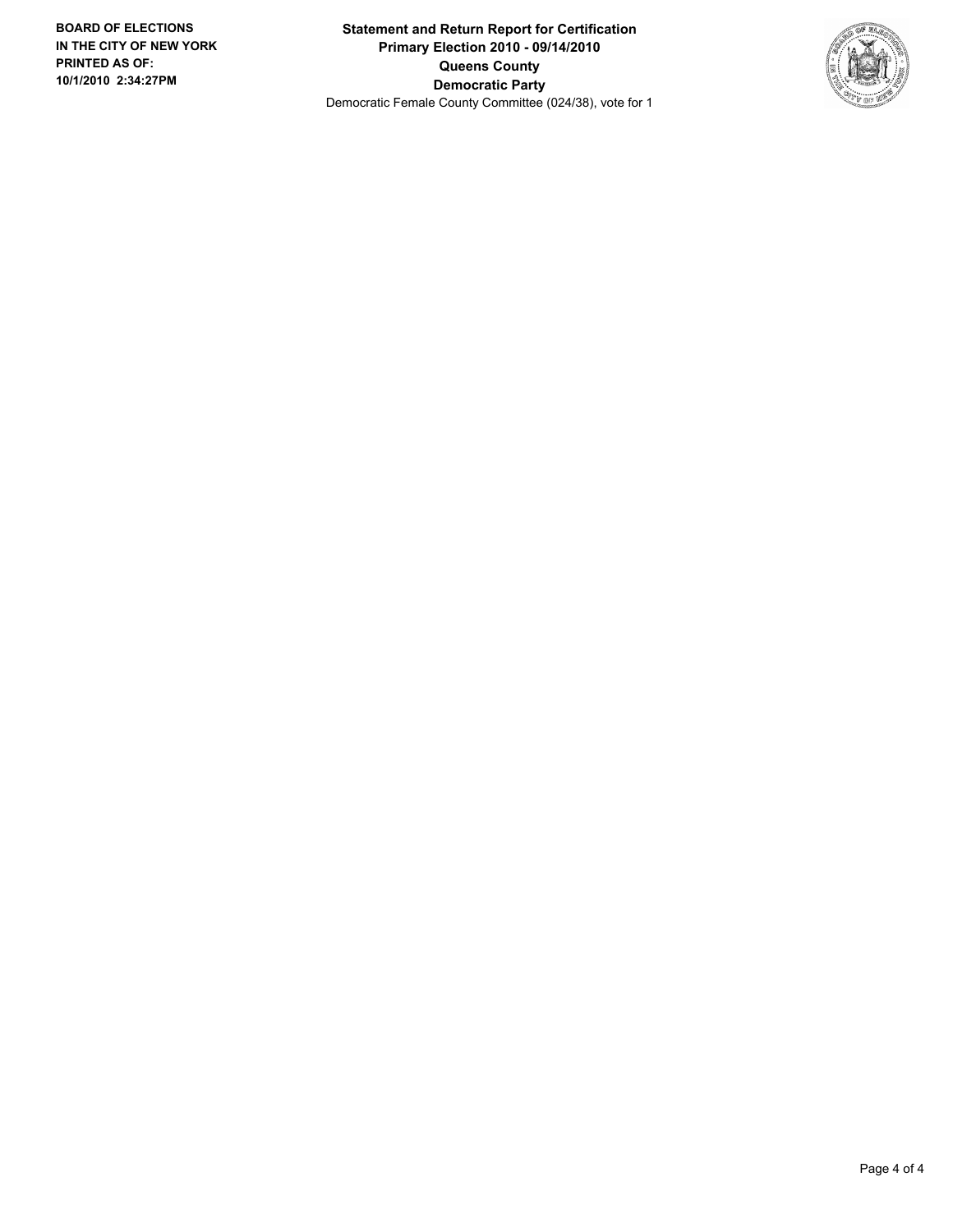

## **Primary Election 2010 - 09/14/2010 Queens County - Democratic Party**

Democratic Female County Committee 025/38 Vote for 1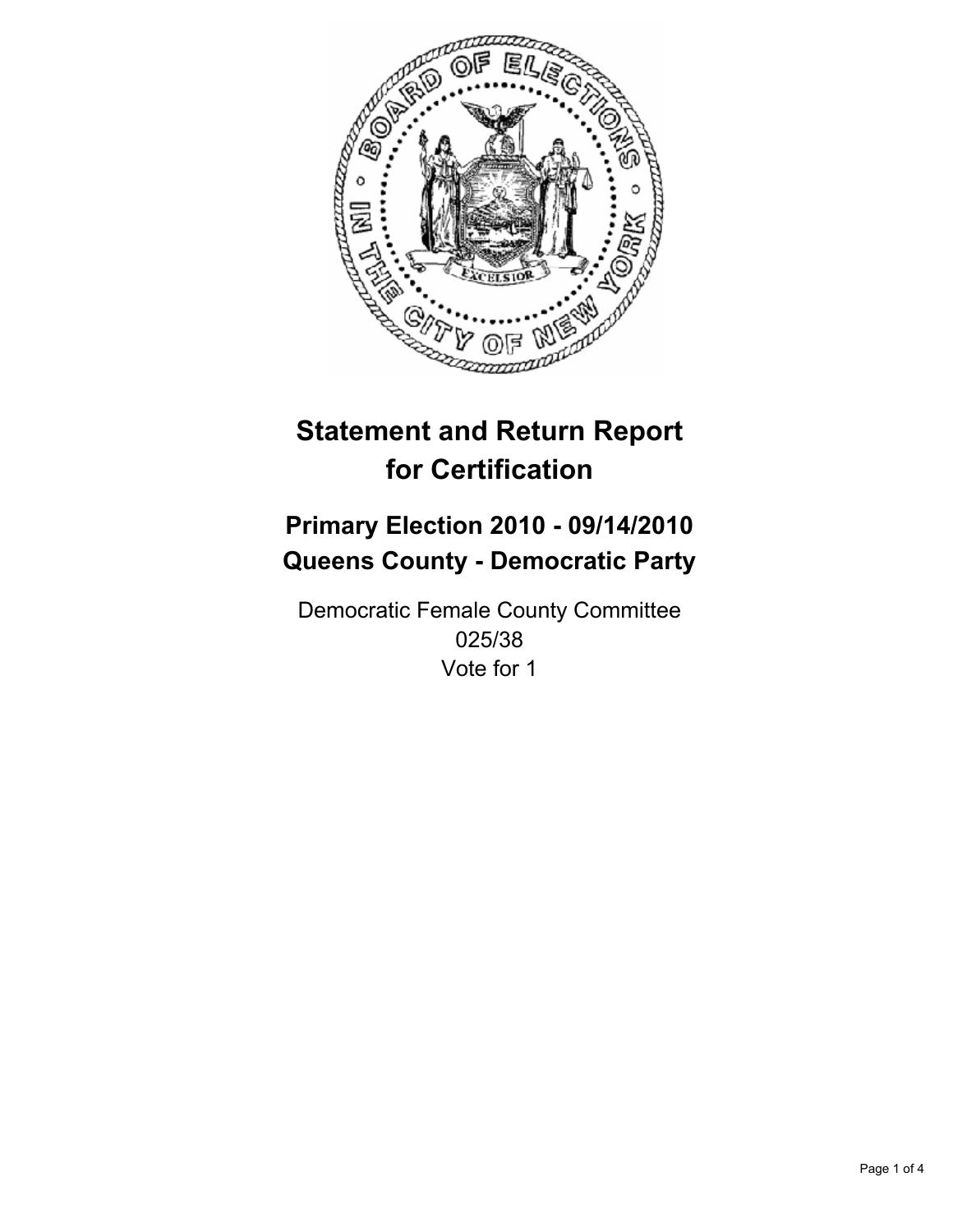

| <b>Total Votes</b>      | 23 |
|-------------------------|----|
| <b>JOAN S RAMPERSAD</b> | 10 |
| <b>JULIET SUKHAN</b>    | 13 |
| AFFIDAVIT               | 2  |
| ABSENTEE/MILITARY       |    |
| <b>EMERGENCY</b>        | 0  |
| <b>PUBLIC COUNTER</b>   | 50 |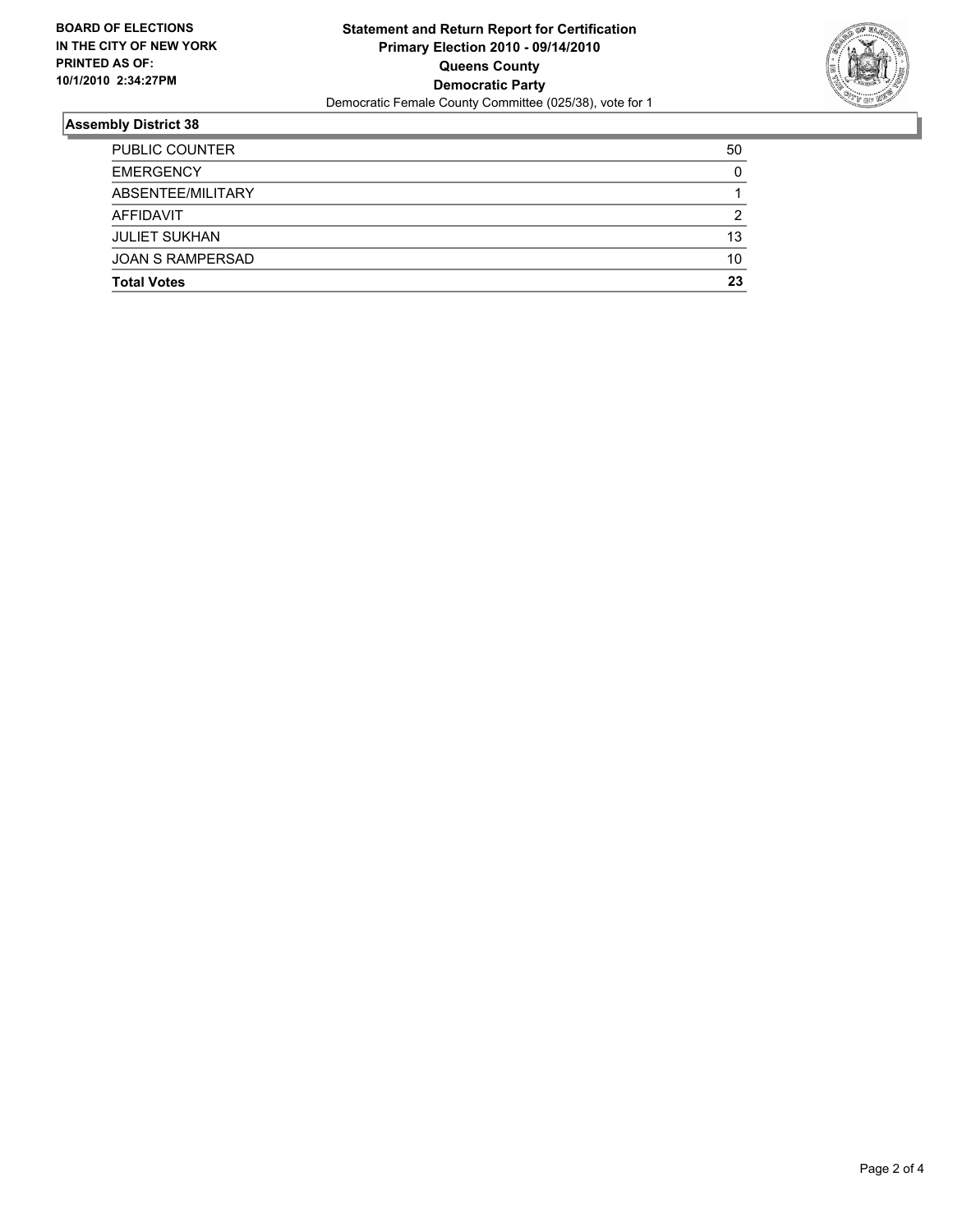#### **Statement and Return Report for Certification Primary Election 2010 - 09/14/2010 Queens County Democratic Party** Democratic Female County Committee (025/38), vote for 1

#### **Total for Democratic Female County Committee (025/38) - Queens County**

| <b>Total Votes</b>      | 23 |
|-------------------------|----|
| <b>JOAN S RAMPERSAD</b> | 10 |
| <b>JULIET SUKHAN</b>    | 13 |
| AFFIDAVIT               | 2  |
| ABSENTEE/MILITARY       |    |
| <b>EMERGENCY</b>        | 0  |
| <b>PUBLIC COUNTER</b>   | 50 |

We certify this statement to be correct, and have caused the same to be attested by the signatures of the members of the board, or a majority thereof, on

Secretary **Chairman** 

Canvassing Board **Canvassing Board** Canvassing Board **Deputy Chief Clerk** 

Canvassing Board

Chief Clerk



Date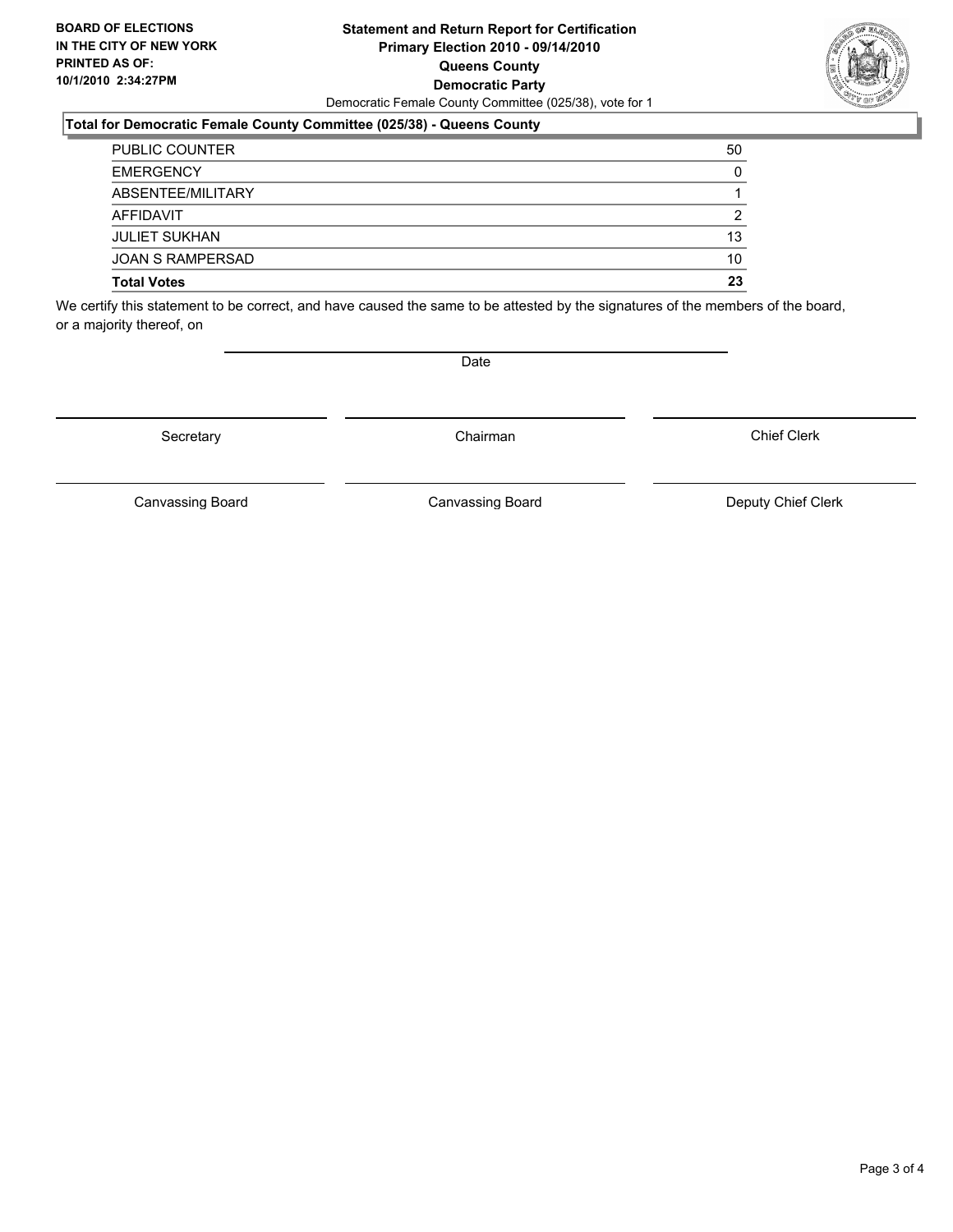**Statement and Return Report for Certification Primary Election 2010 - 09/14/2010 Queens County Democratic Party** Democratic Female County Committee (025/38), vote for 1

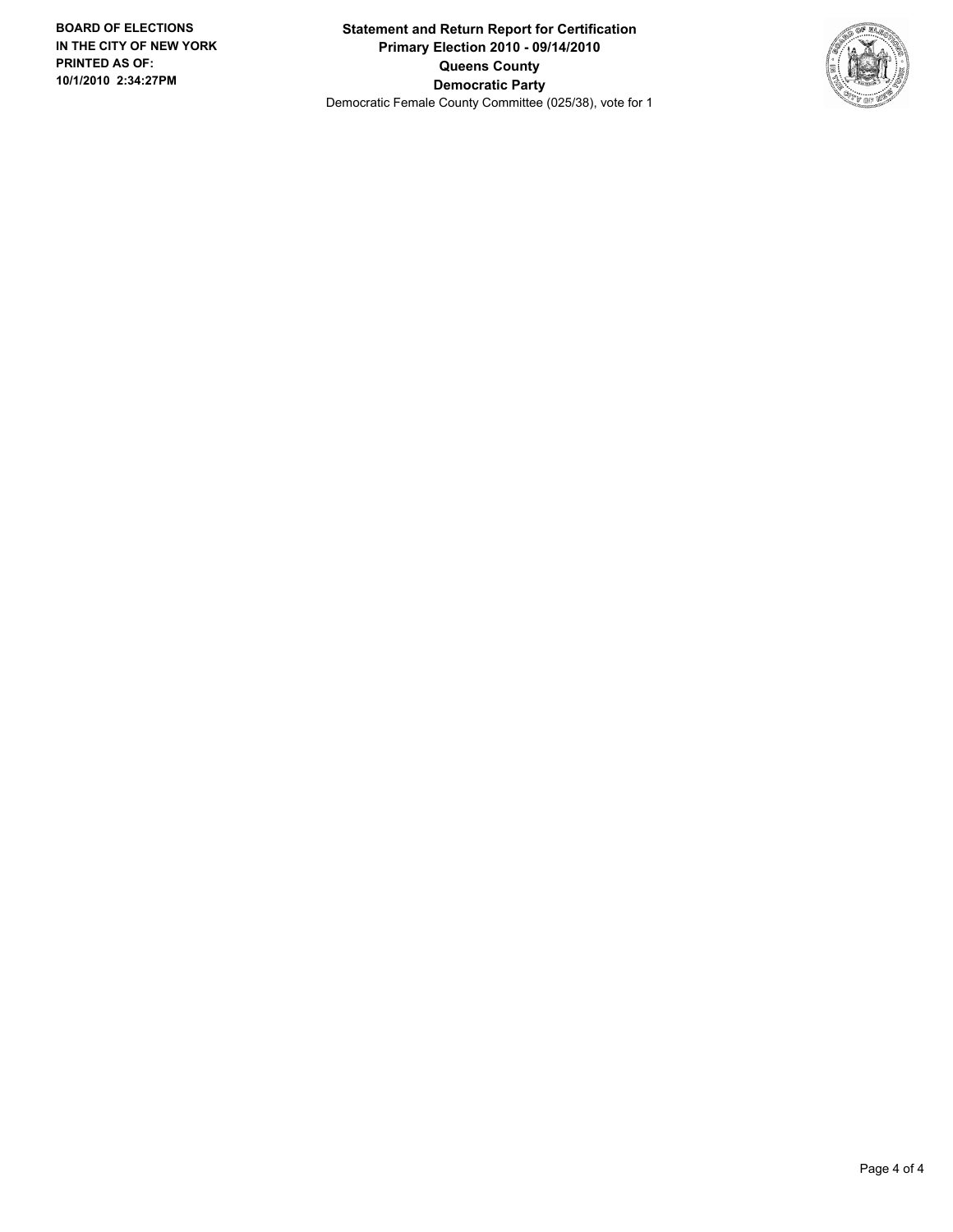

## **Primary Election 2010 - 09/14/2010 Queens County - Democratic Party**

Democratic Female County Committee 026/38 Vote for 1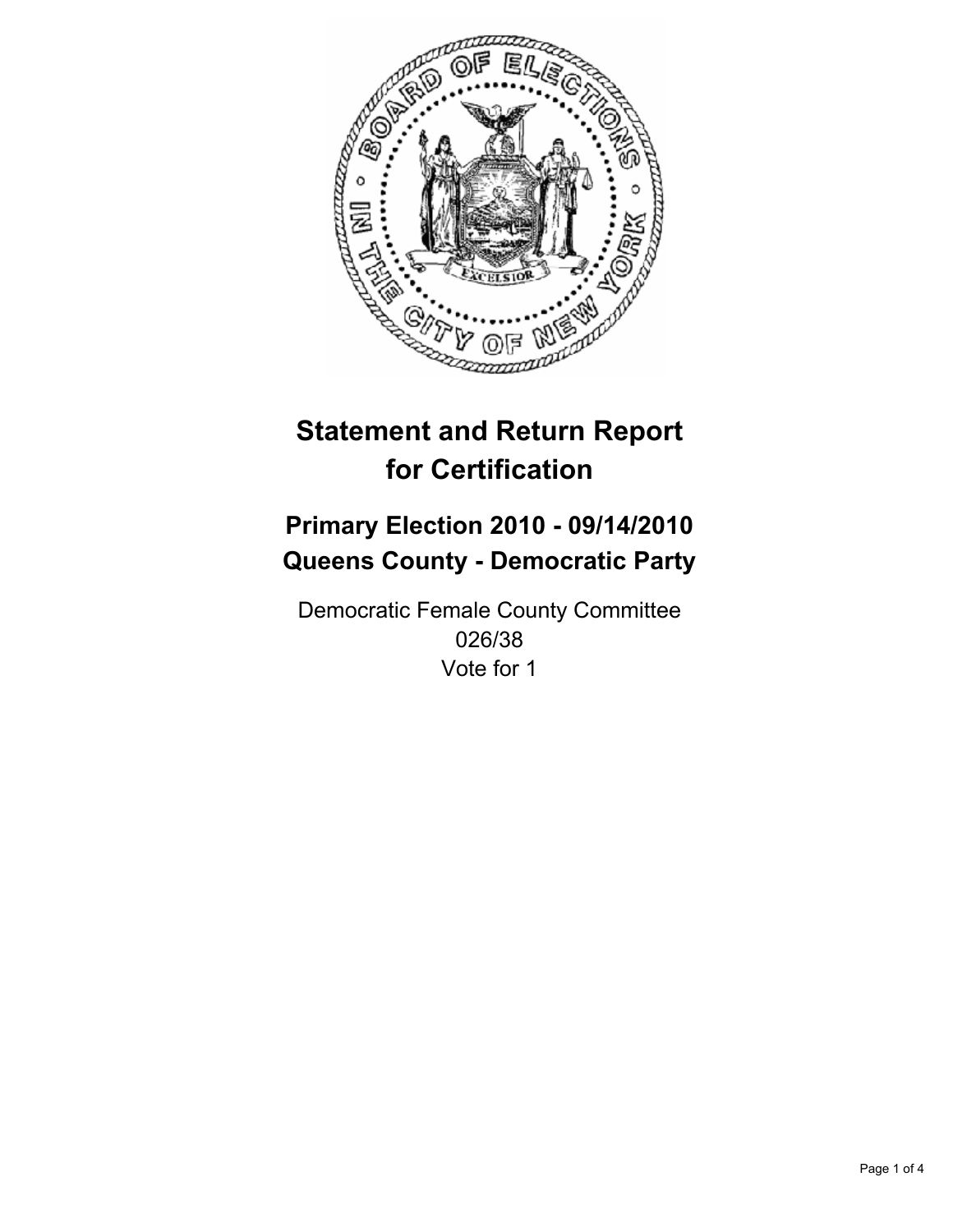

| <b>Total Votes</b>      | 20 |
|-------------------------|----|
| <b>RESHMEE RAMPHAUL</b> | 9  |
| <b>SURANLE MANGAL</b>   | 11 |
| AFFIDAVIT               |    |
| ABSENTEE/MILITARY       | 0  |
| <b>EMERGENCY</b>        | 0  |
| <b>PUBLIC COUNTER</b>   | 35 |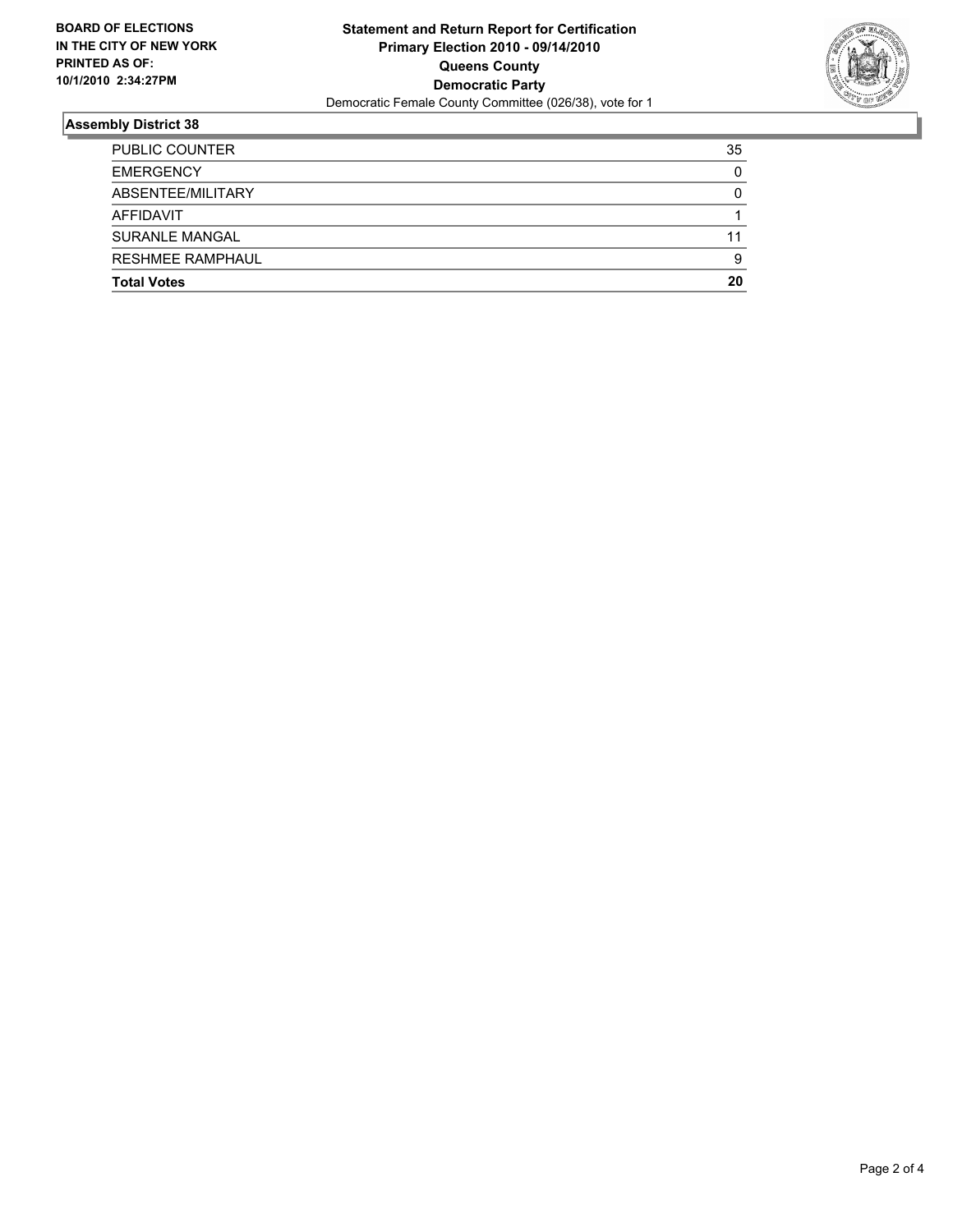#### **Statement and Return Report for Certification Primary Election 2010 - 09/14/2010 Queens County Democratic Party** Democratic Female County Committee (026/38), vote for 1

### **Total for Democratic Female County Committee (026/38) - Queens County**

| <b>PUBLIC COUNTER</b>   | 35 |
|-------------------------|----|
| <b>EMERGENCY</b>        | 0  |
| ABSENTEE/MILITARY       | 0  |
| AFFIDAVIT               |    |
| <b>SURANLE MANGAL</b>   | 11 |
| <b>RESHMEE RAMPHAUL</b> | 9  |
| <b>Total Votes</b>      | 20 |

We certify this statement to be correct, and have caused the same to be attested by the signatures of the members of the board, or a majority thereof, on

Secretary **Chairman** 

Canvassing Board

Canvassing Board **Canvassing Board** Canvassing Board **Deputy Chief Clerk** 

Chief Clerk



Date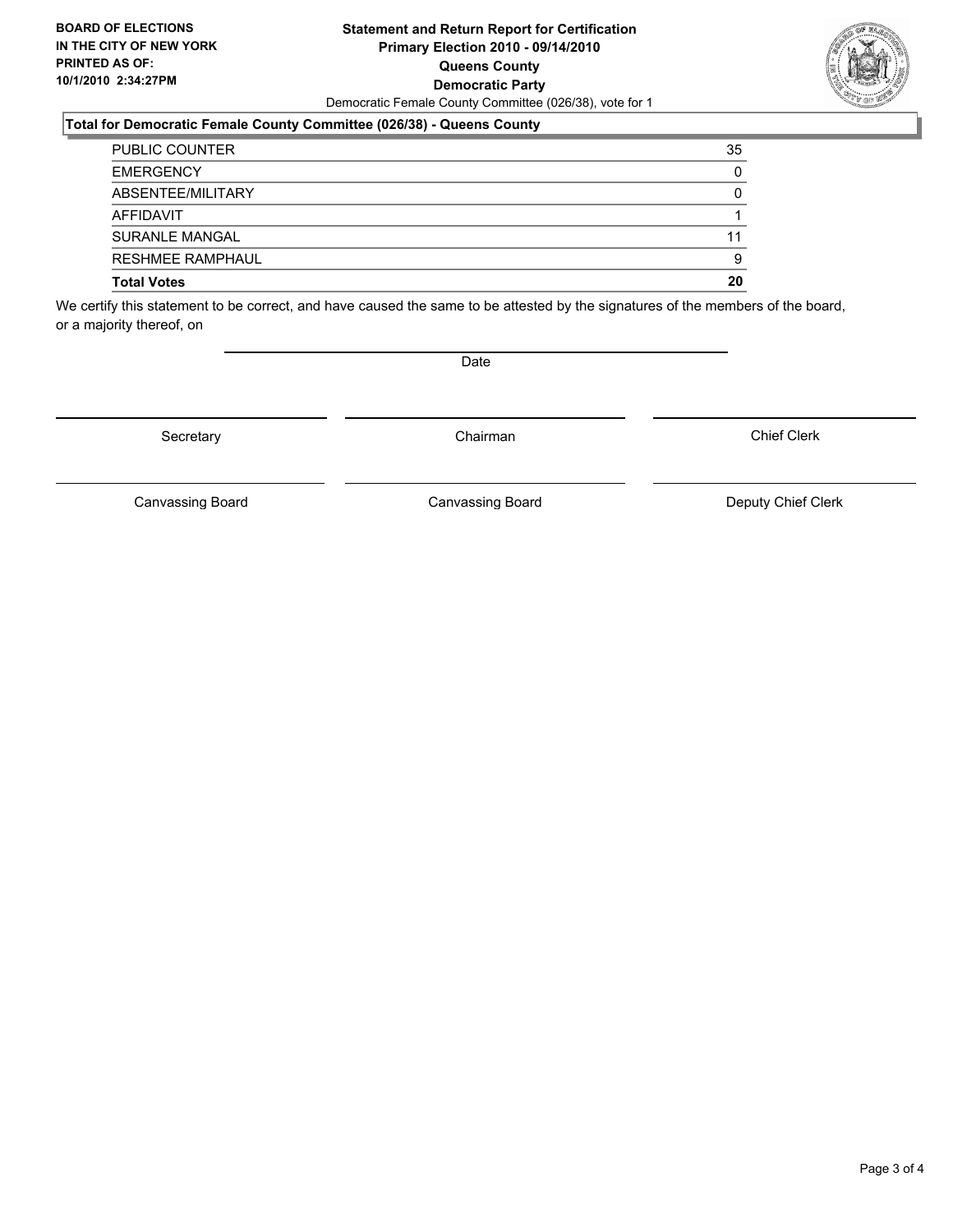**Statement and Return Report for Certification Primary Election 2010 - 09/14/2010 Queens County Democratic Party** Democratic Female County Committee (026/38), vote for 1

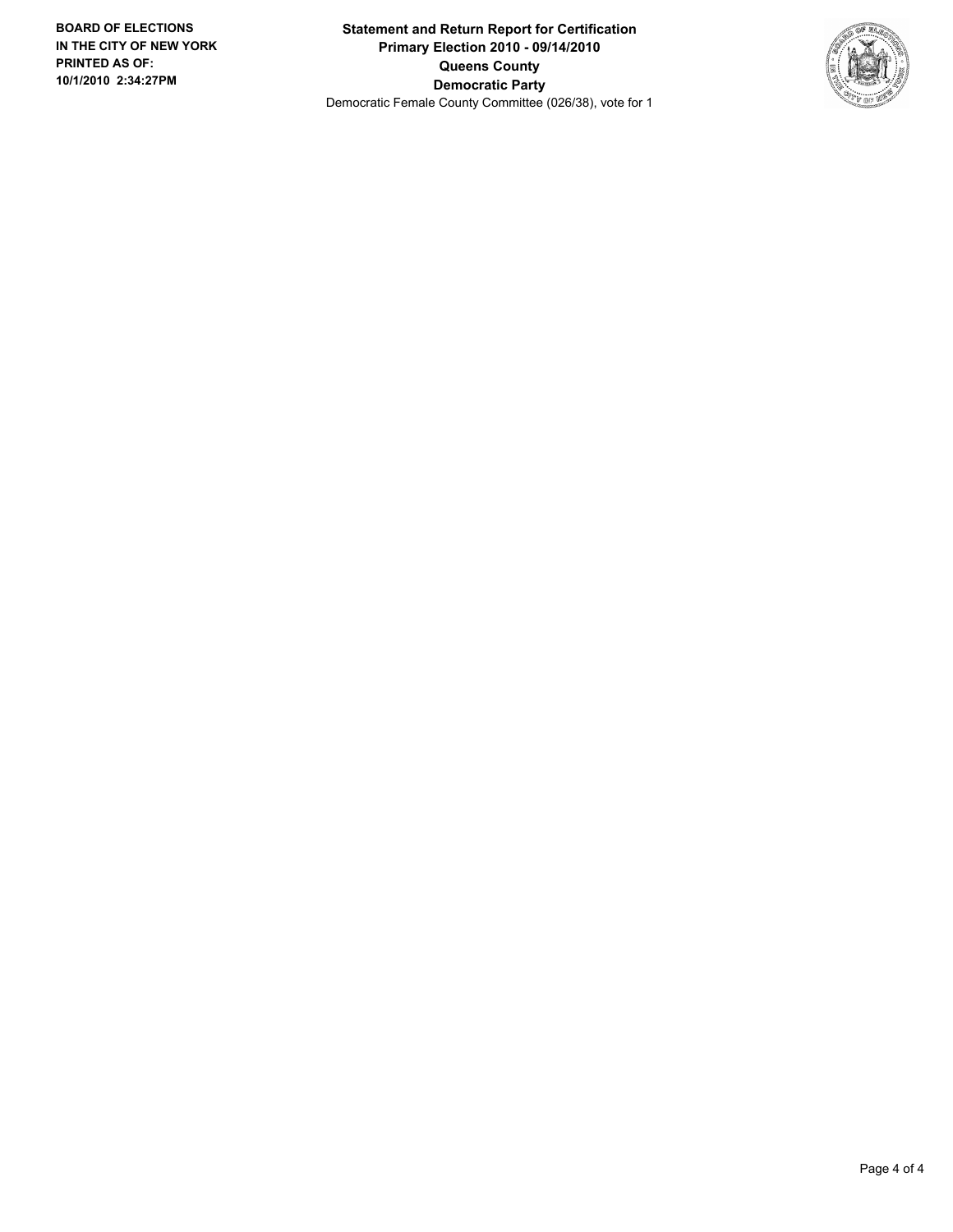

## **Primary Election 2010 - 09/14/2010 Queens County - Democratic Party**

Democratic Female County Committee 027/38 Vote for 1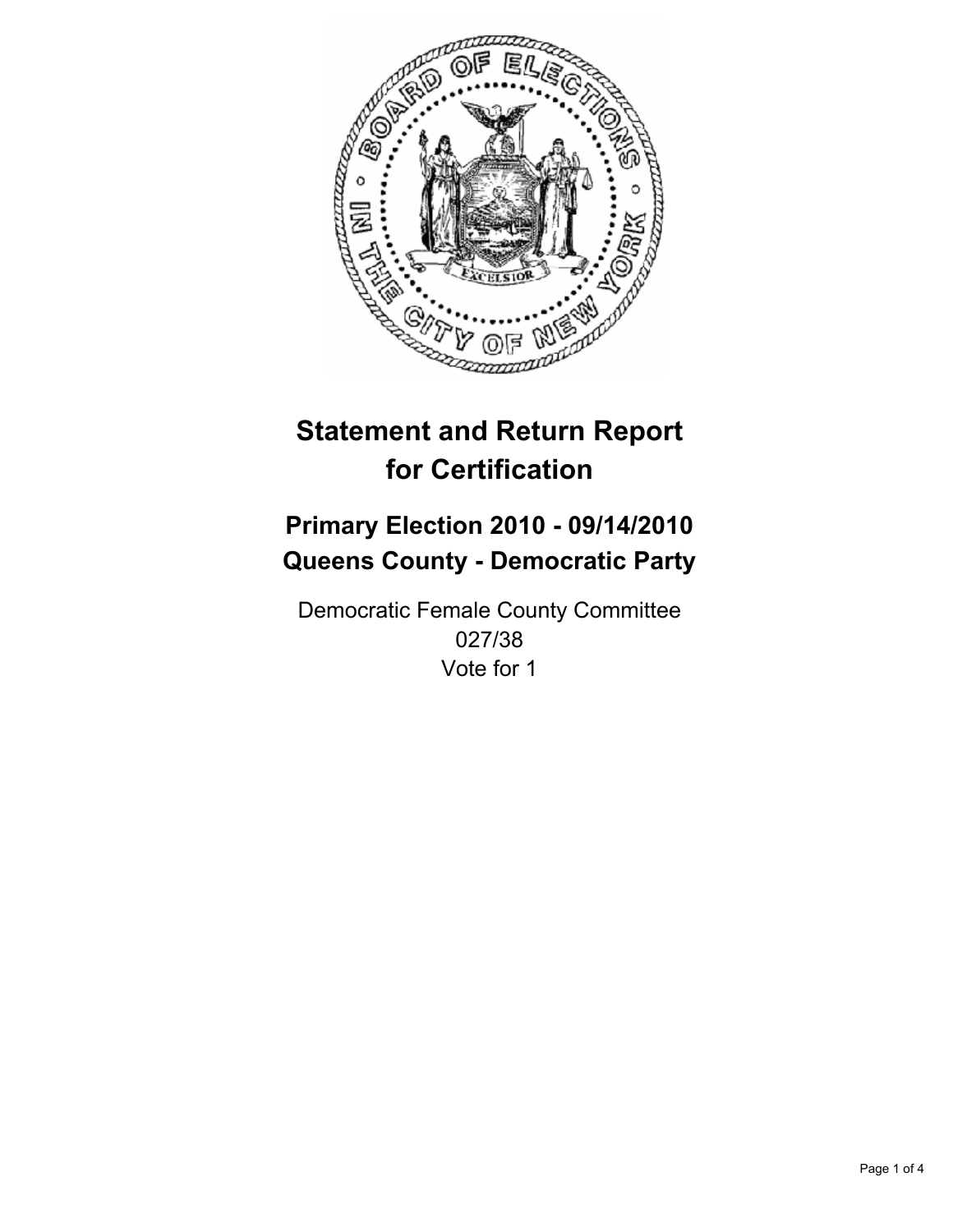

| <b>PUBLIC COUNTER</b>     | 39 |
|---------------------------|----|
| <b>EMERGENCY</b>          | 0  |
| ABSENTEE/MILITARY         |    |
| AFFIDAVIT                 | 0  |
| TERESA D GONZALEZ         | 18 |
| <b>MICHELLE NATIVIDAD</b> | 8  |
| <b>Total Votes</b>        | 26 |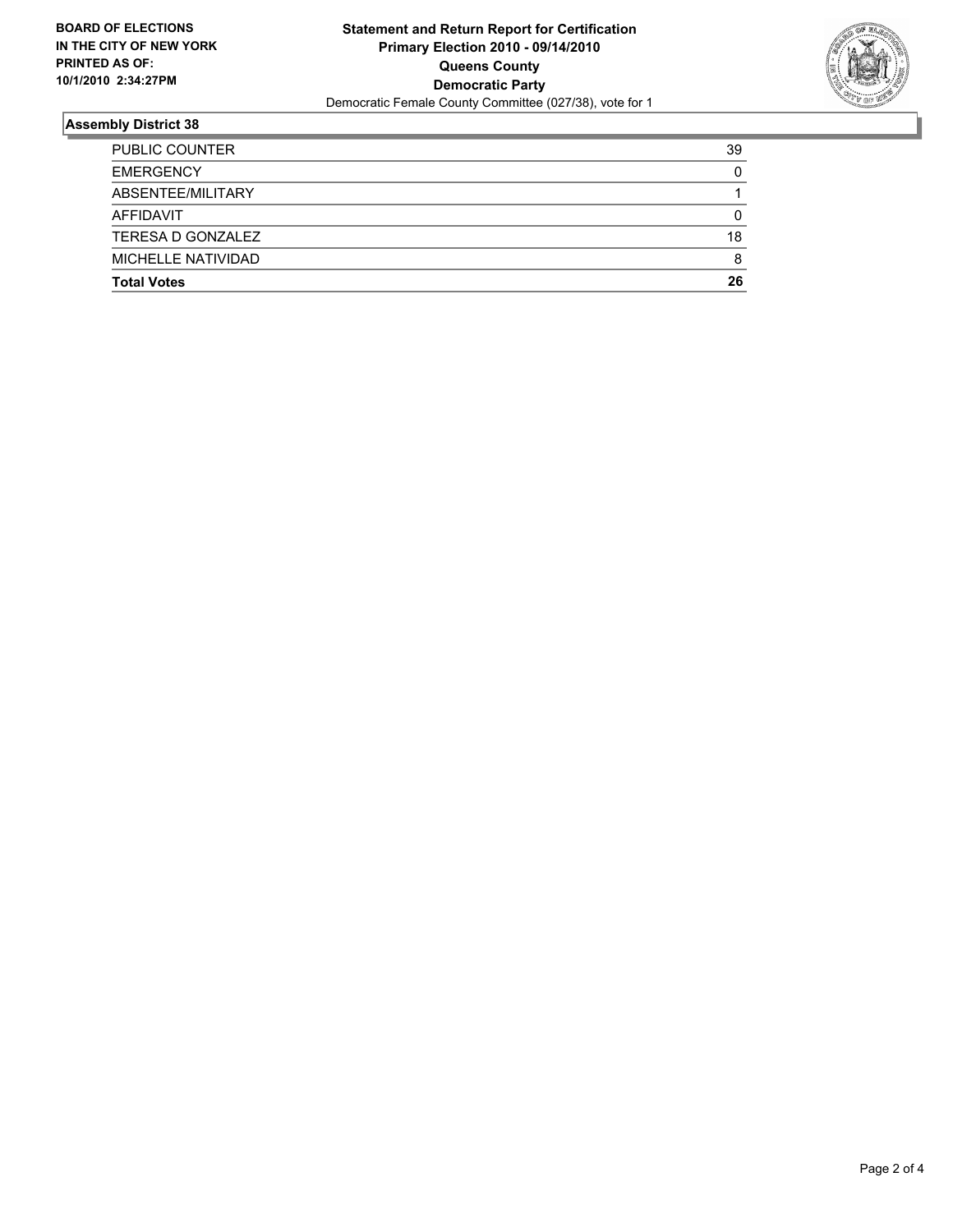#### **Statement and Return Report for Certification Primary Election 2010 - 09/14/2010 Queens County Democratic Party** Democratic Female County Committee (027/38), vote for 1

#### **Total for Democratic Female County Committee (027/38) - Queens County**

| <b>PUBLIC COUNTER</b> | 39 |
|-----------------------|----|
| <b>EMERGENCY</b>      | 0  |
| ABSENTEE/MILITARY     |    |
| AFFIDAVIT             | 0  |
| TERESA D GONZALEZ     | 18 |
| MICHELLE NATIVIDAD    | 8  |
| <b>Total Votes</b>    | 26 |

We certify this statement to be correct, and have caused the same to be attested by the signatures of the members of the board, or a majority thereof, on

Secretary **Chairman** 

Canvassing Board

Canvassing Board **Canvassing Board** Canvassing Board **Deputy Chief Clerk** 

Chief Clerk



Date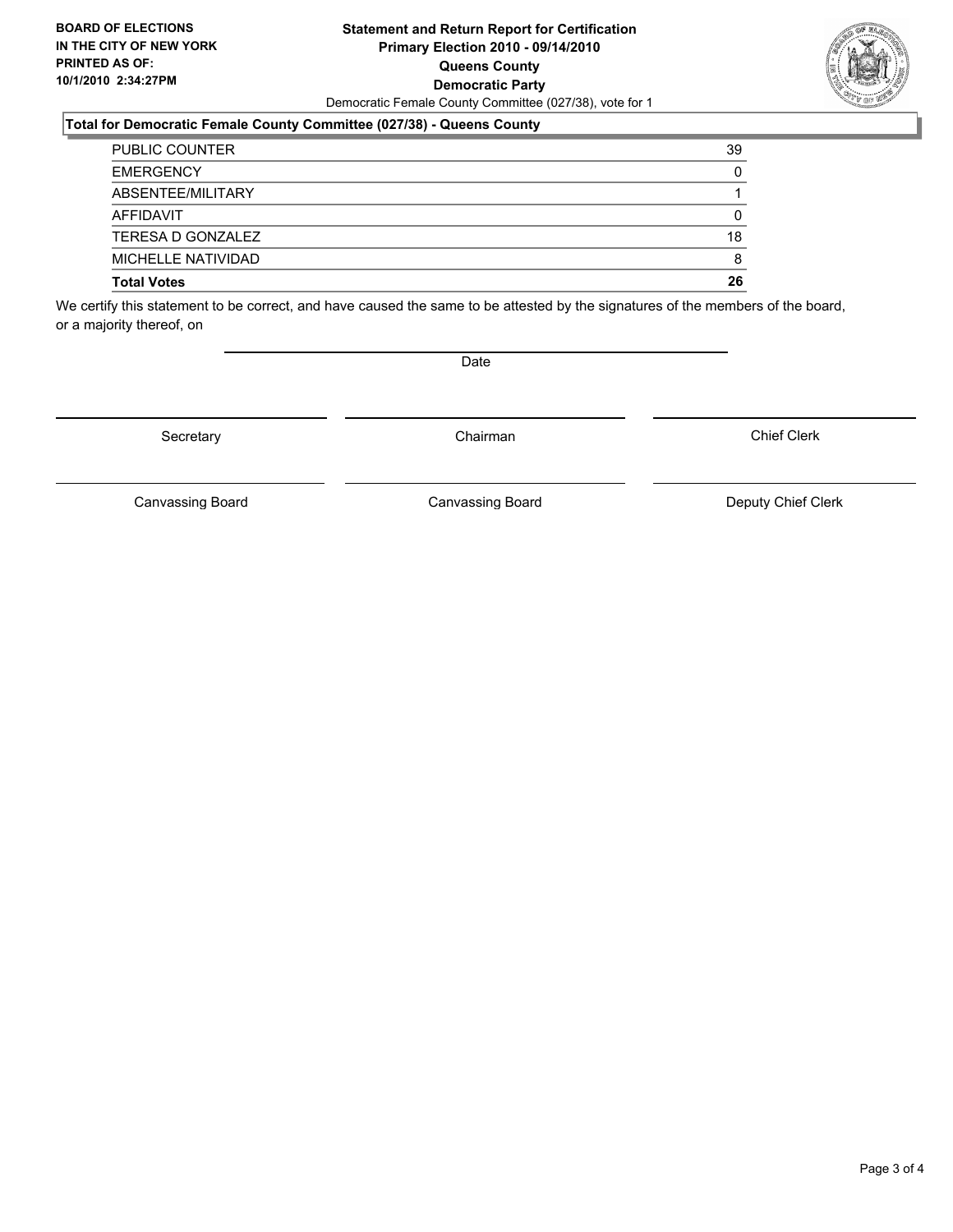**Statement and Return Report for Certification Primary Election 2010 - 09/14/2010 Queens County Democratic Party** Democratic Female County Committee (027/38), vote for 1

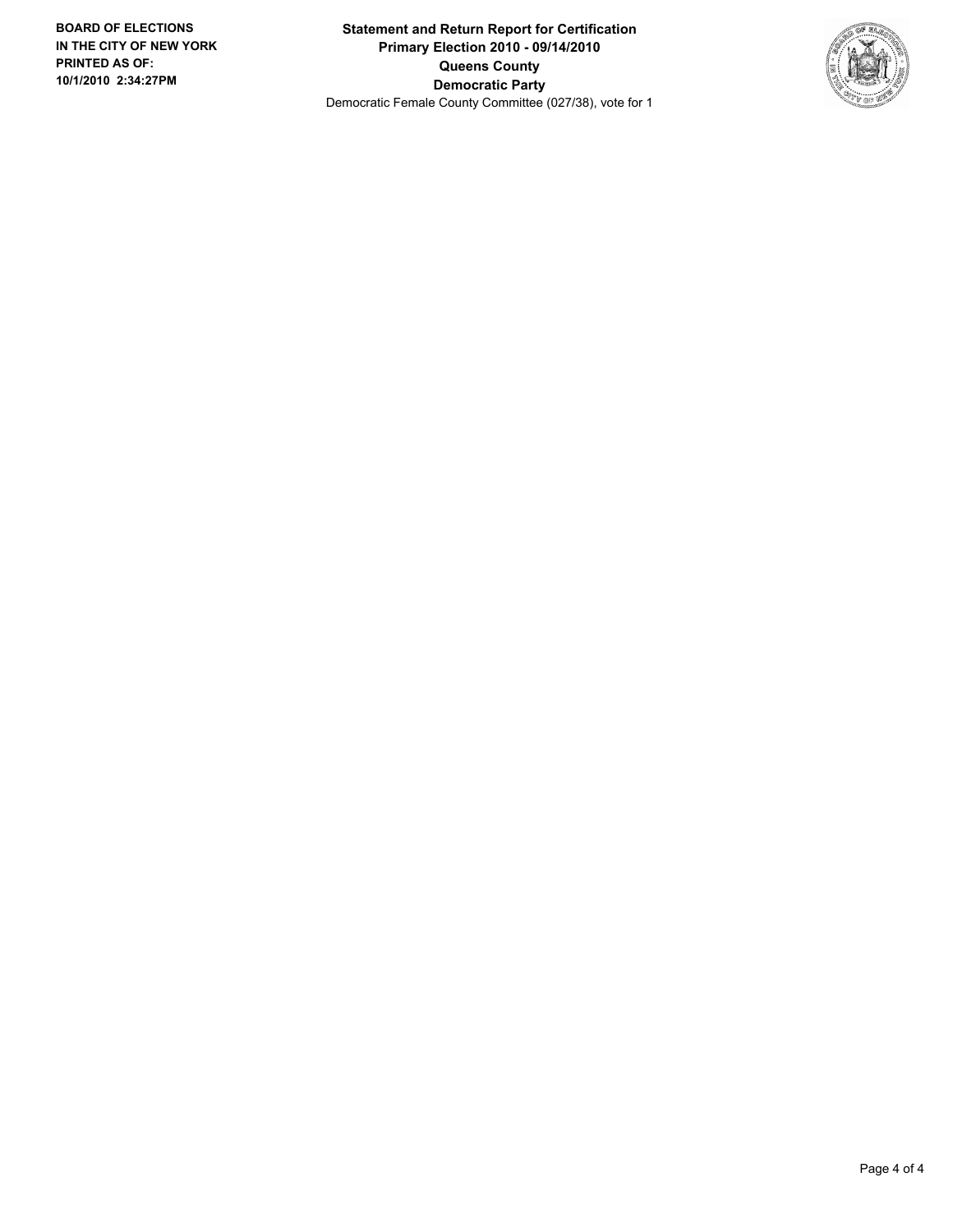

## **Primary Election 2010 - 09/14/2010 Queens County - Democratic Party**

Democratic Female County Committee 028/38 Vote for 2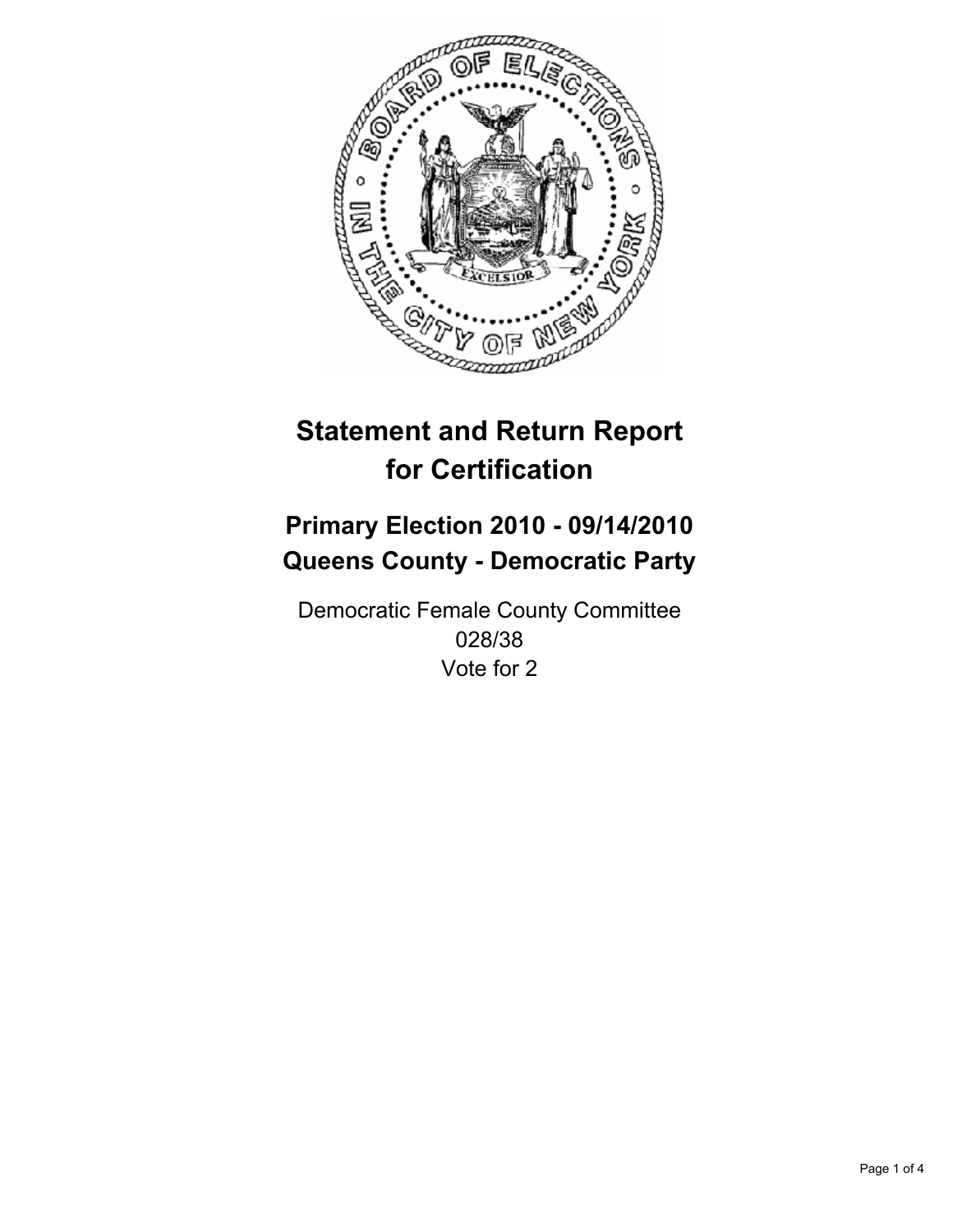

| <b>Total Votes</b>    | 68 |
|-----------------------|----|
| PATSY CHANILAL        | 26 |
| <b>AMEENA NASIR</b>   | 24 |
| <b>BIBI F ALI</b>     | 18 |
| <b>AFFIDAVIT</b>      | 0  |
| ABSENTEE/MILITARY     |    |
| <b>EMERGENCY</b>      | 0  |
| <b>PUBLIC COUNTER</b> | 58 |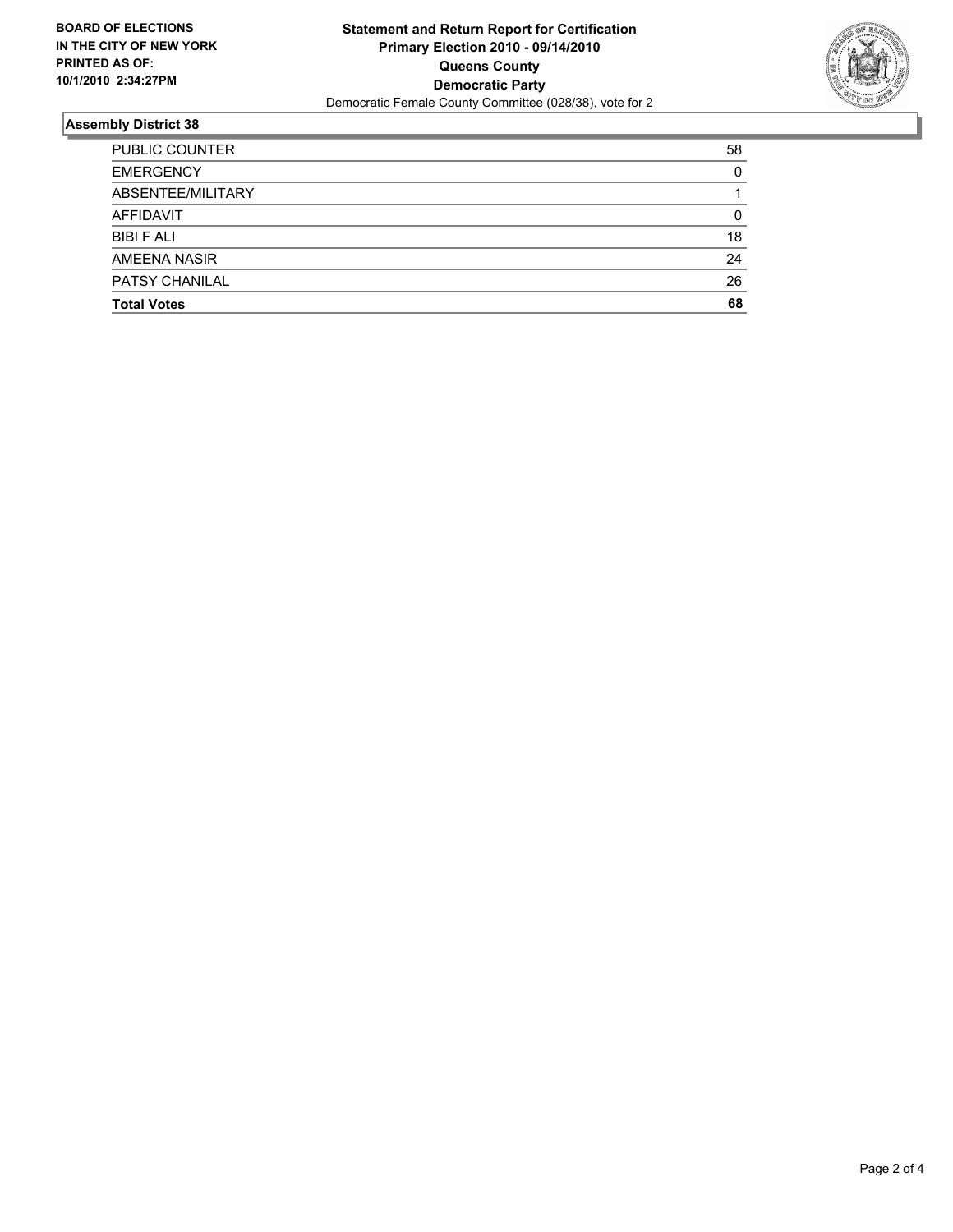#### **Statement and Return Report for Certification Primary Election 2010 - 09/14/2010 Queens County Democratic Party** Democratic Female County Committee (028/38), vote for 2

### **Total for Democratic Female County Committee (028/38) - Queens County**

| <b>PUBLIC COUNTER</b> | 58 |
|-----------------------|----|
| <b>EMERGENCY</b>      | 0  |
| ABSENTEE/MILITARY     |    |
| <b>AFFIDAVIT</b>      | 0  |
| <b>BIBI F ALI</b>     | 18 |
| AMEENA NASIR          | 24 |
| <b>PATSY CHANILAL</b> | 26 |
| <b>Total Votes</b>    | 68 |

We certify this statement to be correct, and have caused the same to be attested by the signatures of the members of the board, or a majority thereof, on

Secretary **Chairman** 

**Date** 

Canvassing Board **Canvassing Board** Canvassing Board **Deputy Chief Clerk** 

Chief Clerk

Canvassing Board

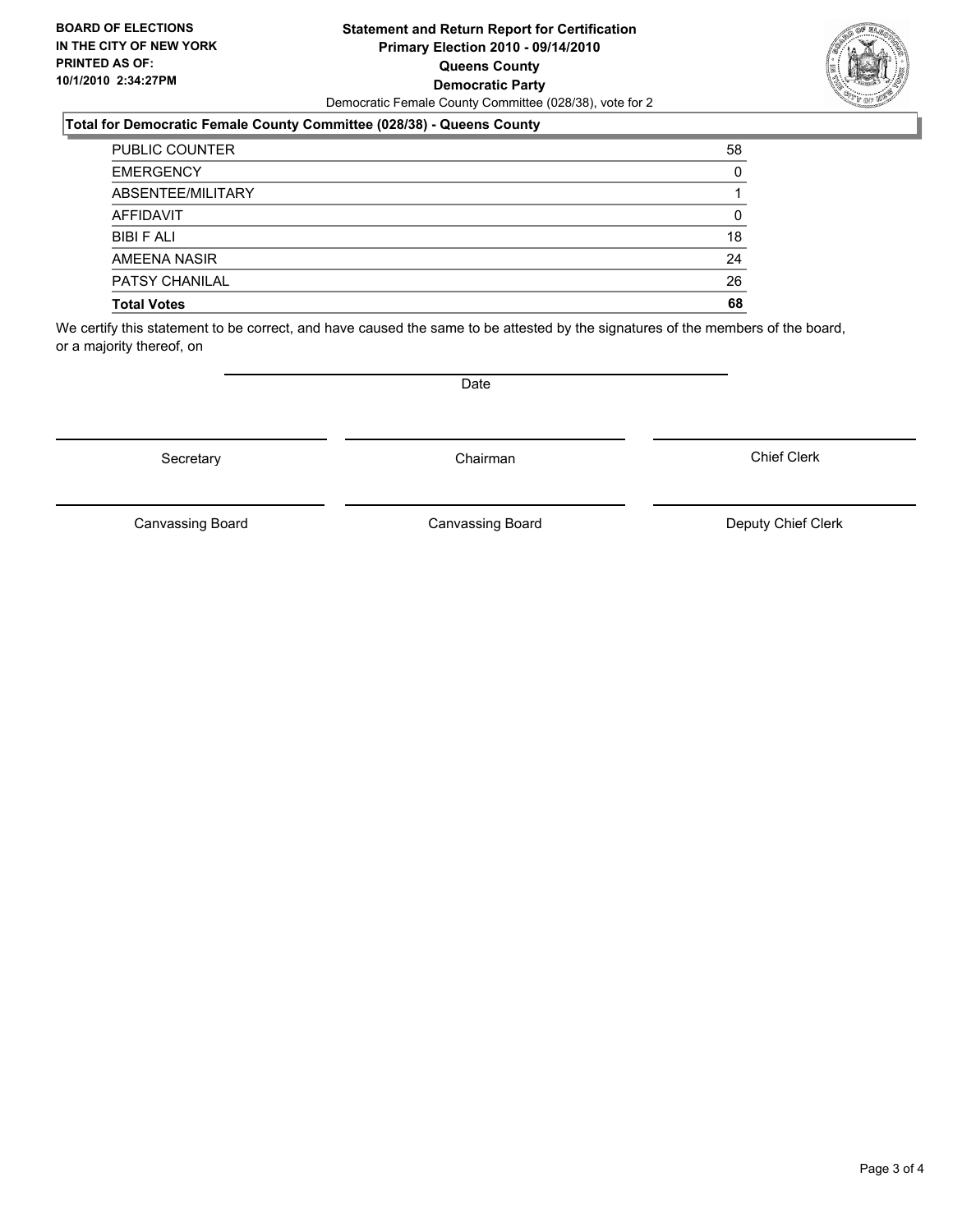**Statement and Return Report for Certification Primary Election 2010 - 09/14/2010 Queens County Democratic Party** Democratic Female County Committee (028/38), vote for 2

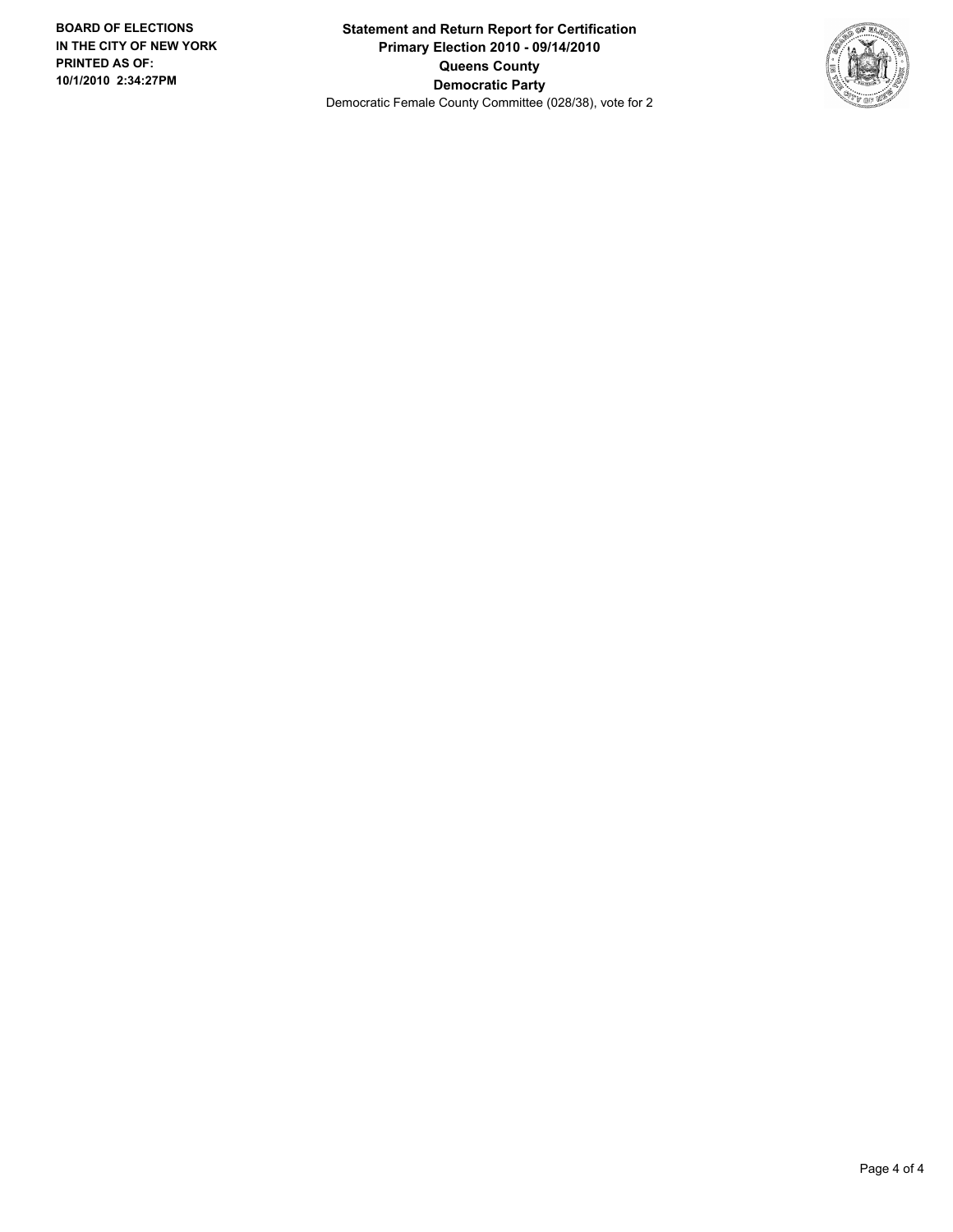

## **Primary Election 2010 - 09/14/2010 Queens County - Democratic Party**

Democratic Female County Committee 029/38 Vote for 2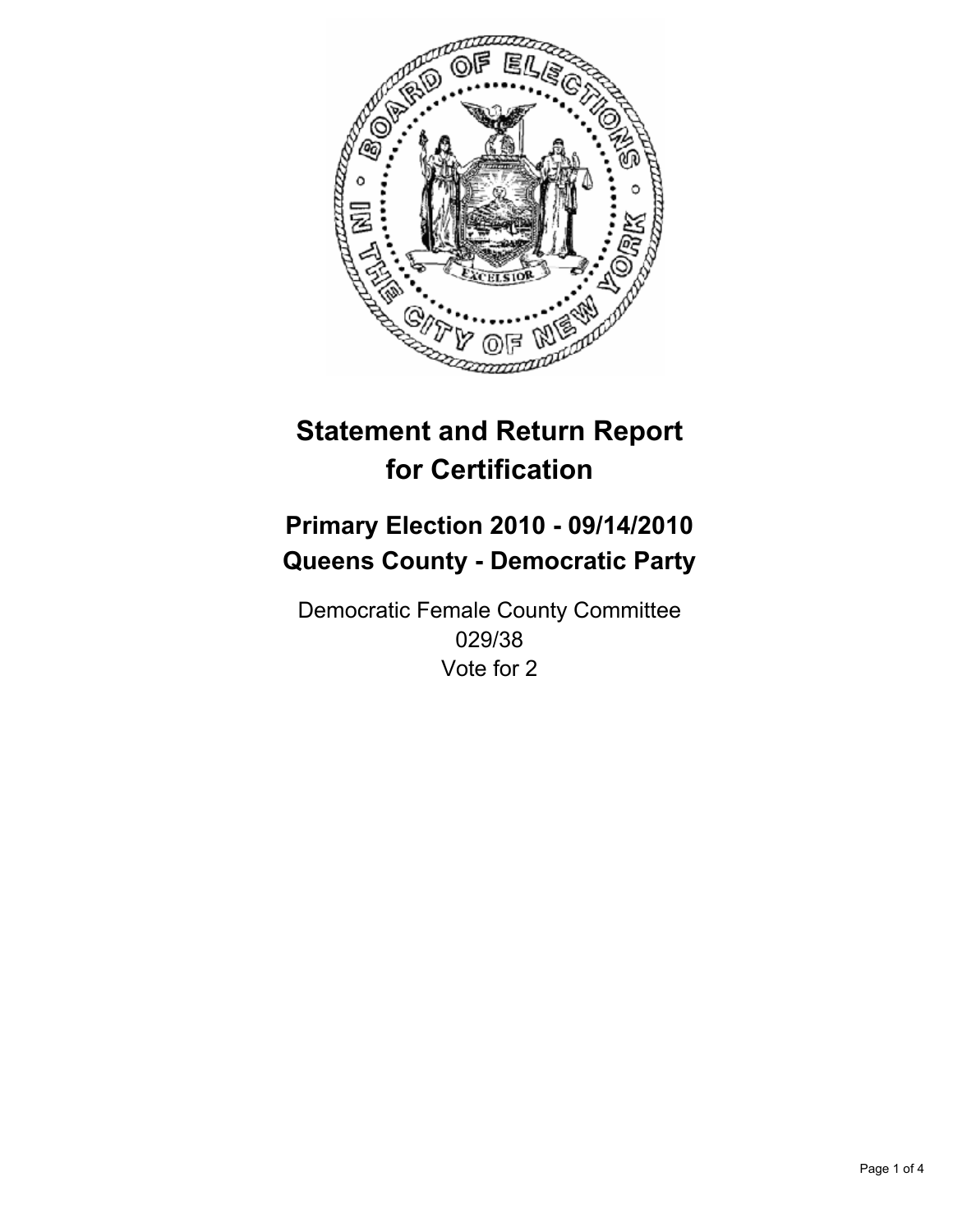

| <b>PUBLIC COUNTER</b>    | 75 |
|--------------------------|----|
| <b>EMERGENCY</b>         | 0  |
| ABSENTEE/MILITARY        | 3  |
| <b>AFFIDAVIT</b>         | 0  |
| <b>ISMAY SINGH</b>       | 17 |
| SHENELA HARINANDAN       | 24 |
| RAJMATEE SOOKLALL        | 8  |
| <b>BASMATIE SEWNAUTH</b> | 21 |
| <b>Total Votes</b>       | 70 |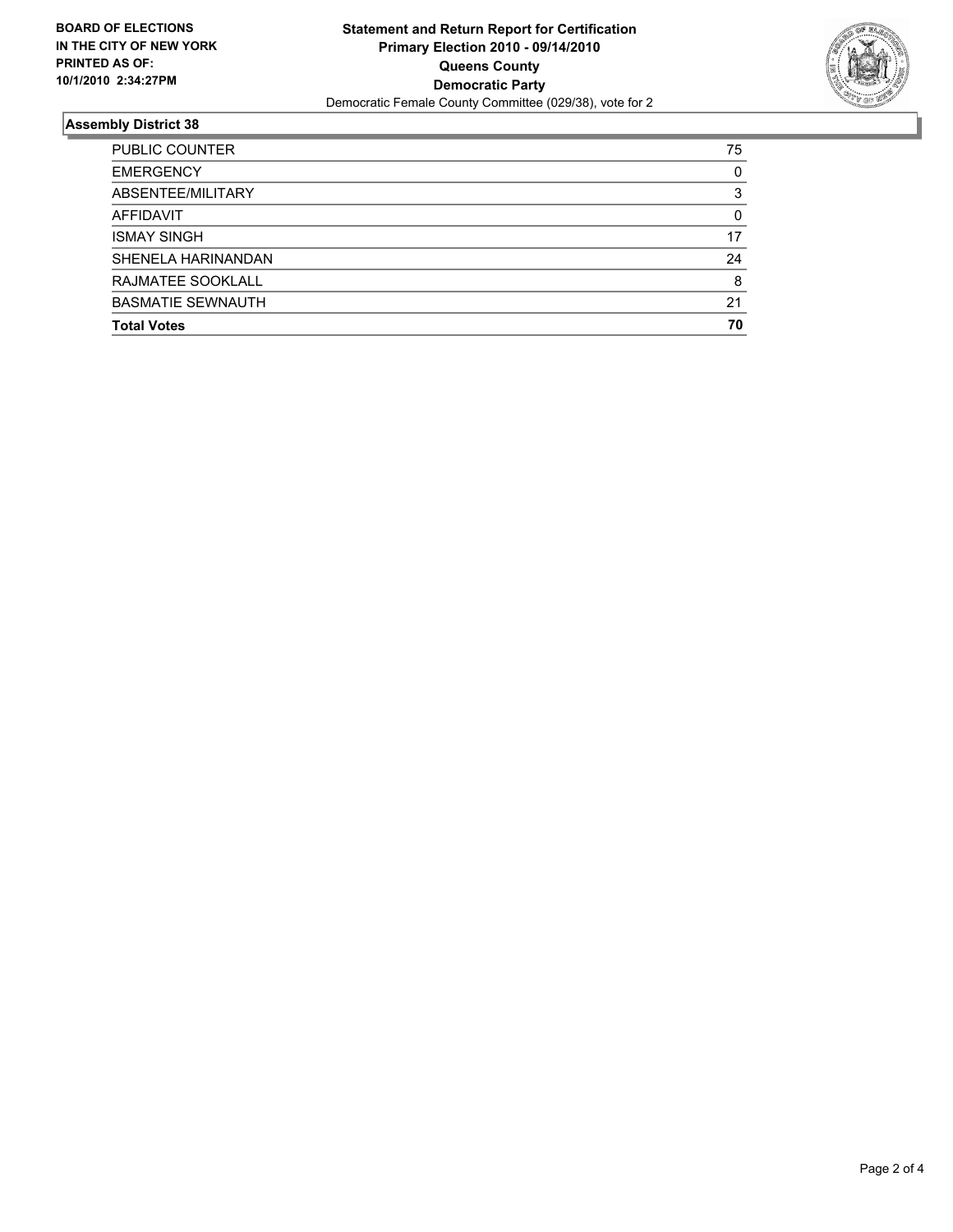#### **Statement and Return Report for Certification Primary Election 2010 - 09/14/2010 Queens County Democratic Party** Democratic Female County Committee (029/38), vote for 2

### **Total for Democratic Female County Committee (029/38) - Queens County**

| <b>PUBLIC COUNTER</b>    | 75 |
|--------------------------|----|
| <b>EMERGENCY</b>         | 0  |
| ABSENTEE/MILITARY        | 3  |
| <b>AFFIDAVIT</b>         | 0  |
| <b>ISMAY SINGH</b>       | 17 |
| SHENELA HARINANDAN       | 24 |
| RAJMATEE SOOKLALL        | 8  |
| <b>BASMATIE SEWNAUTH</b> | 21 |
| <b>Total Votes</b>       | 70 |

We certify this statement to be correct, and have caused the same to be attested by the signatures of the members of the board, or a majority thereof, on

Date

Canvassing Board

Canvassing Board **Canvassing Board** Canvassing Board **Deputy Chief Clerk** 

Chief Clerk



Secretary **Chairman**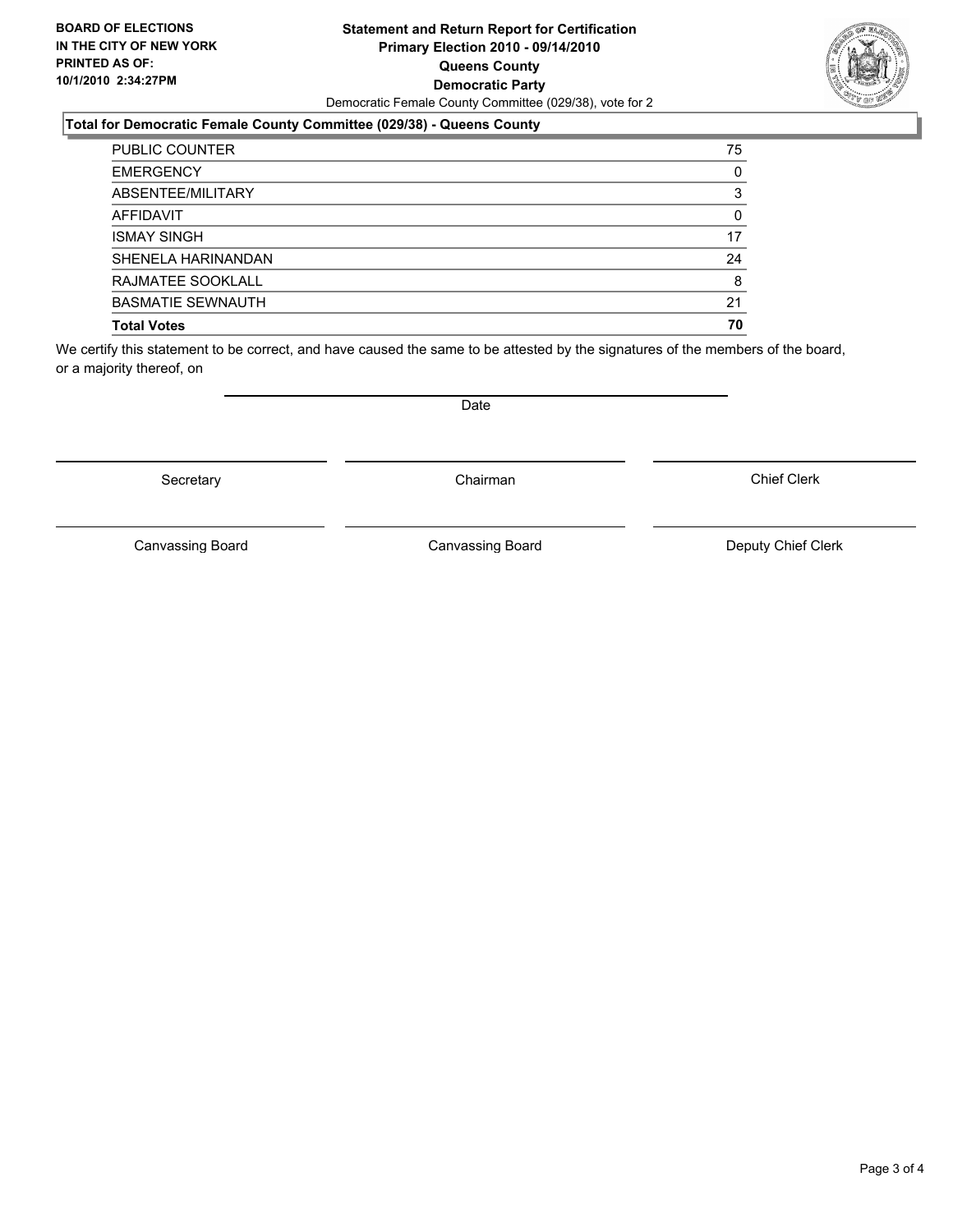**Statement and Return Report for Certification Primary Election 2010 - 09/14/2010 Queens County Democratic Party** Democratic Female County Committee (029/38), vote for 2

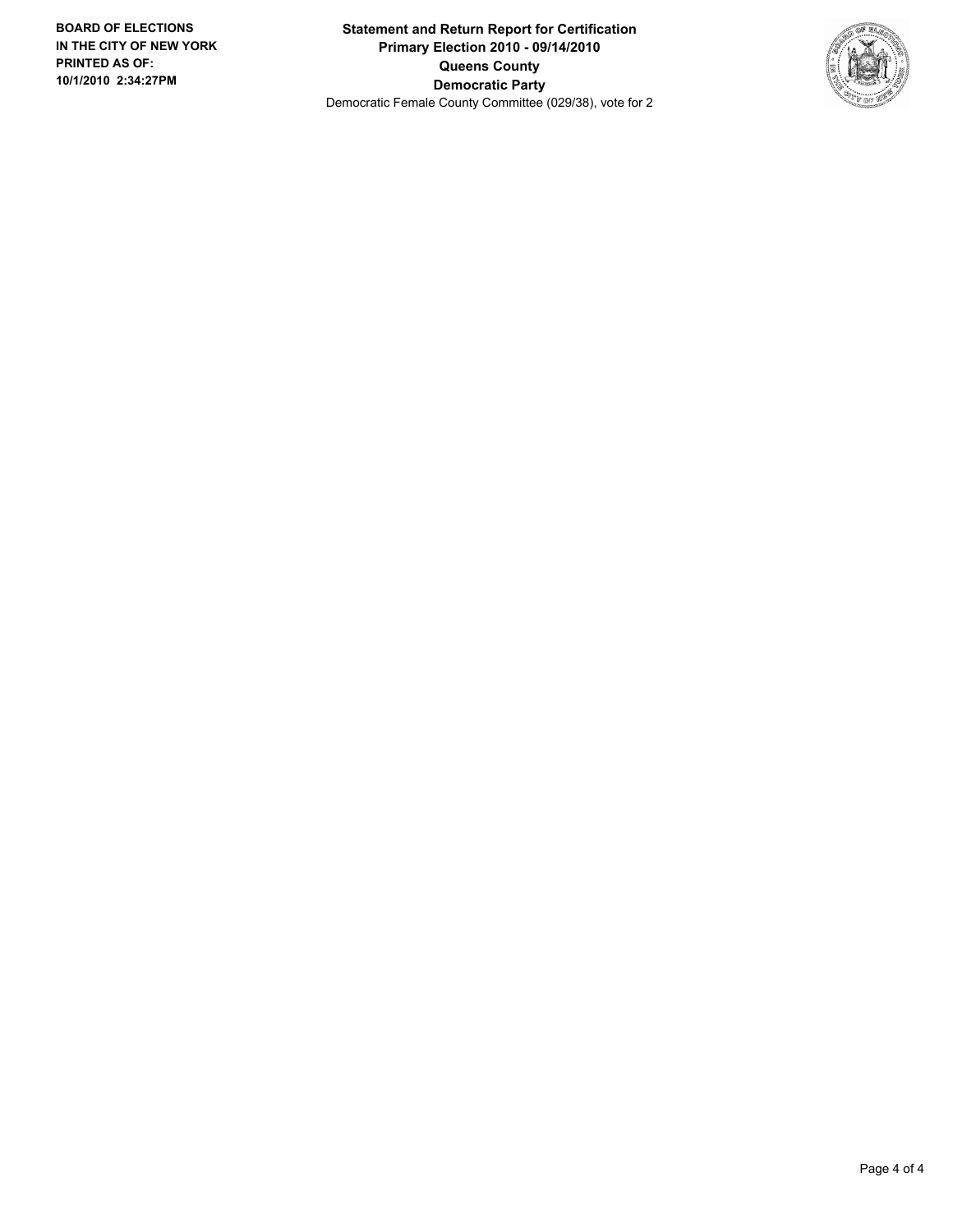

## **Primary Election 2010 - 09/14/2010 Queens County - Democratic Party**

Democratic Female County Committee 030/38 Vote for 1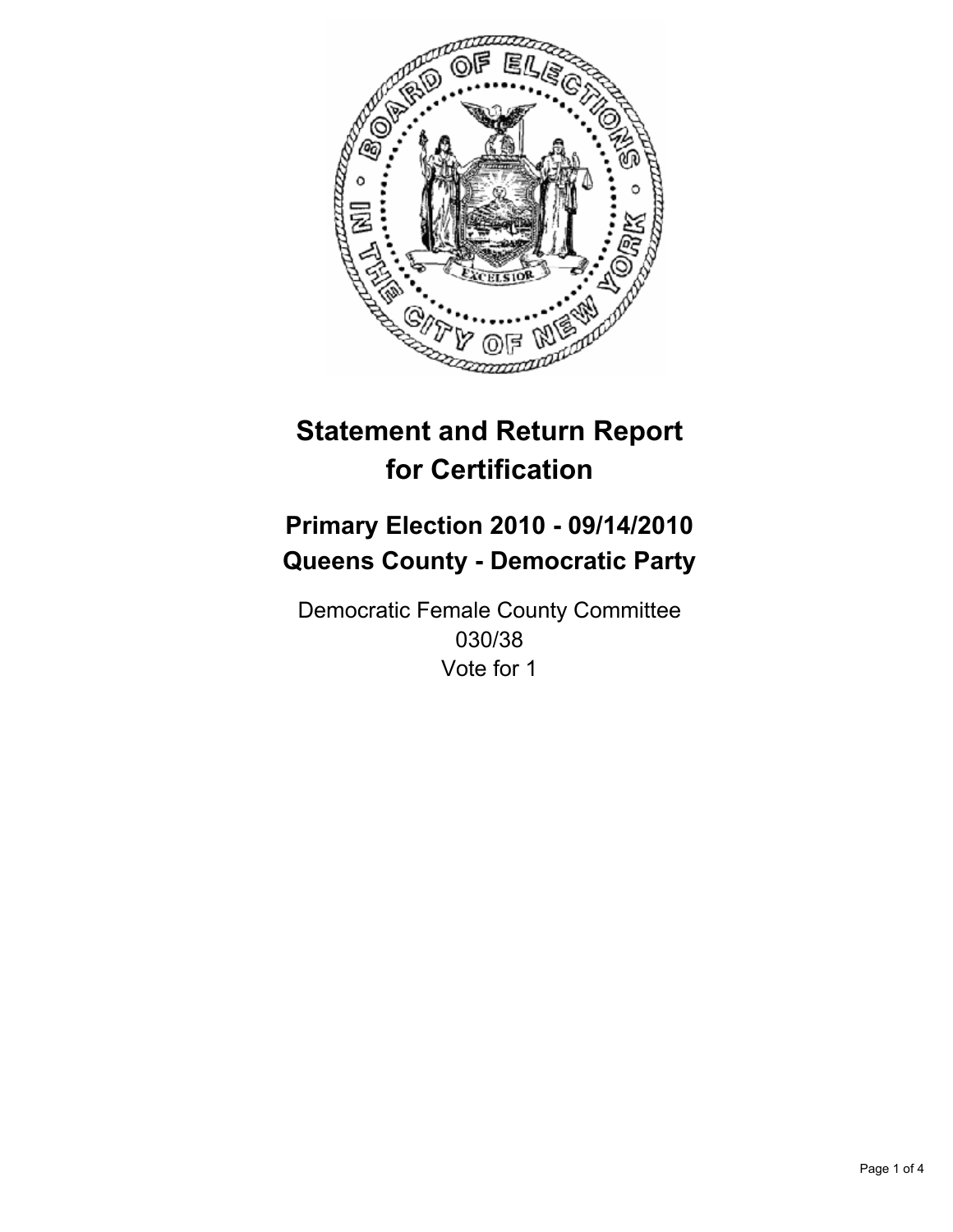

| <b>INDRANEE JAGNANDAN</b> | 2  |
|---------------------------|----|
| <b>MARIE MCLAUGHLIN</b>   | 25 |
| AFFIDAVIT                 | 0  |
| ABSENTEE/MILITARY         |    |
| <b>EMERGENCY</b>          | 0  |
| <b>PUBLIC COUNTER</b>     | 49 |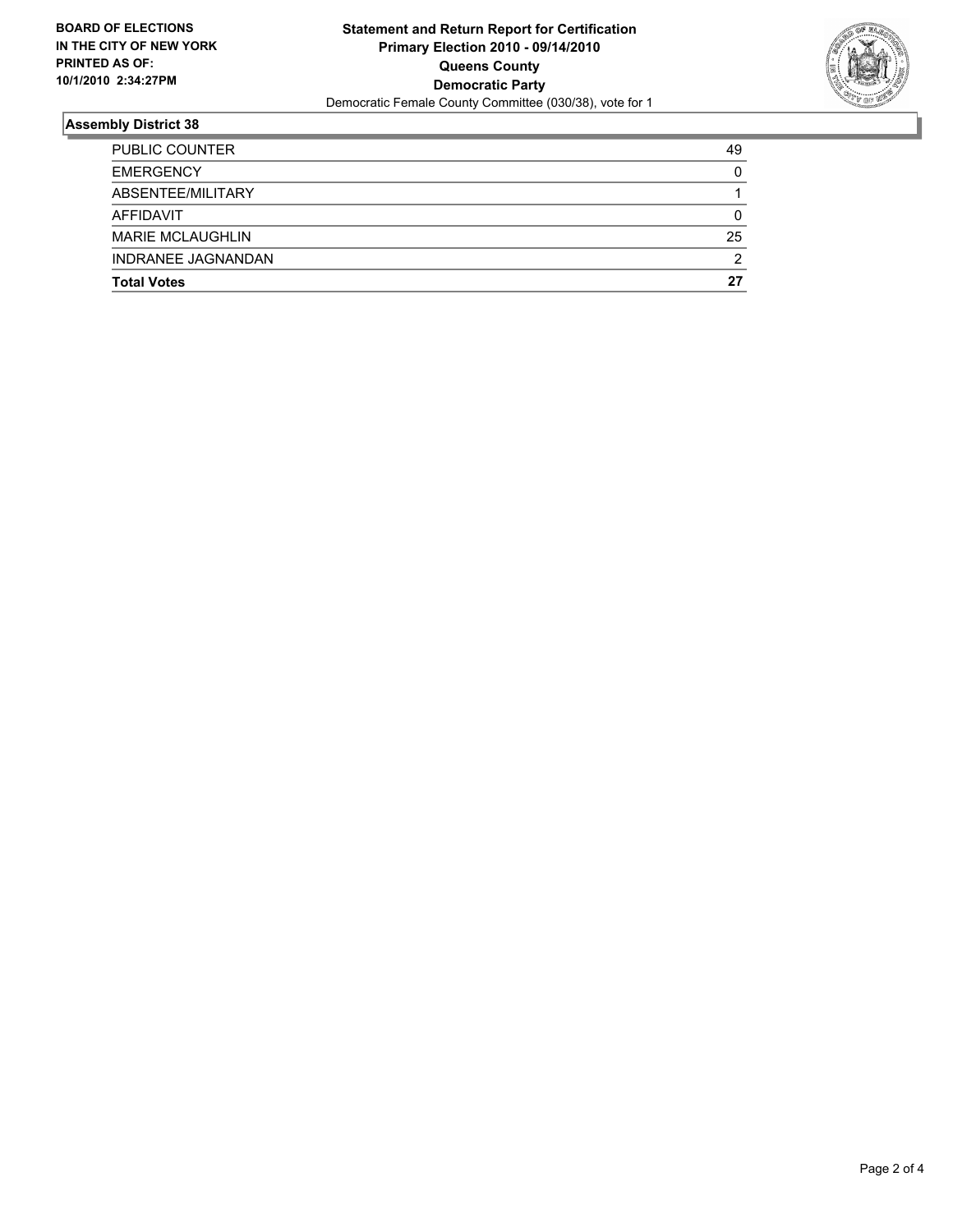#### **Statement and Return Report for Certification Primary Election 2010 - 09/14/2010 Queens County Democratic Party** Democratic Female County Committee (030/38), vote for 1

### **Total for Democratic Female County Committee (030/38) - Queens County**

| <b>PUBLIC COUNTER</b>     | 49 |
|---------------------------|----|
| <b>EMERGENCY</b>          | 0  |
| ABSENTEE/MILITARY         |    |
| AFFIDAVIT                 | 0  |
| <b>MARIE MCLAUGHLIN</b>   | 25 |
| <b>INDRANEE JAGNANDAN</b> | 2  |
| <b>Total Votes</b>        | 27 |

We certify this statement to be correct, and have caused the same to be attested by the signatures of the members of the board, or a majority thereof, on

Secretary **Chairman** 

Date

Canvassing Board **Canvassing Board** Canvassing Board **Deputy Chief Clerk** 

Canvassing Board

Chief Clerk

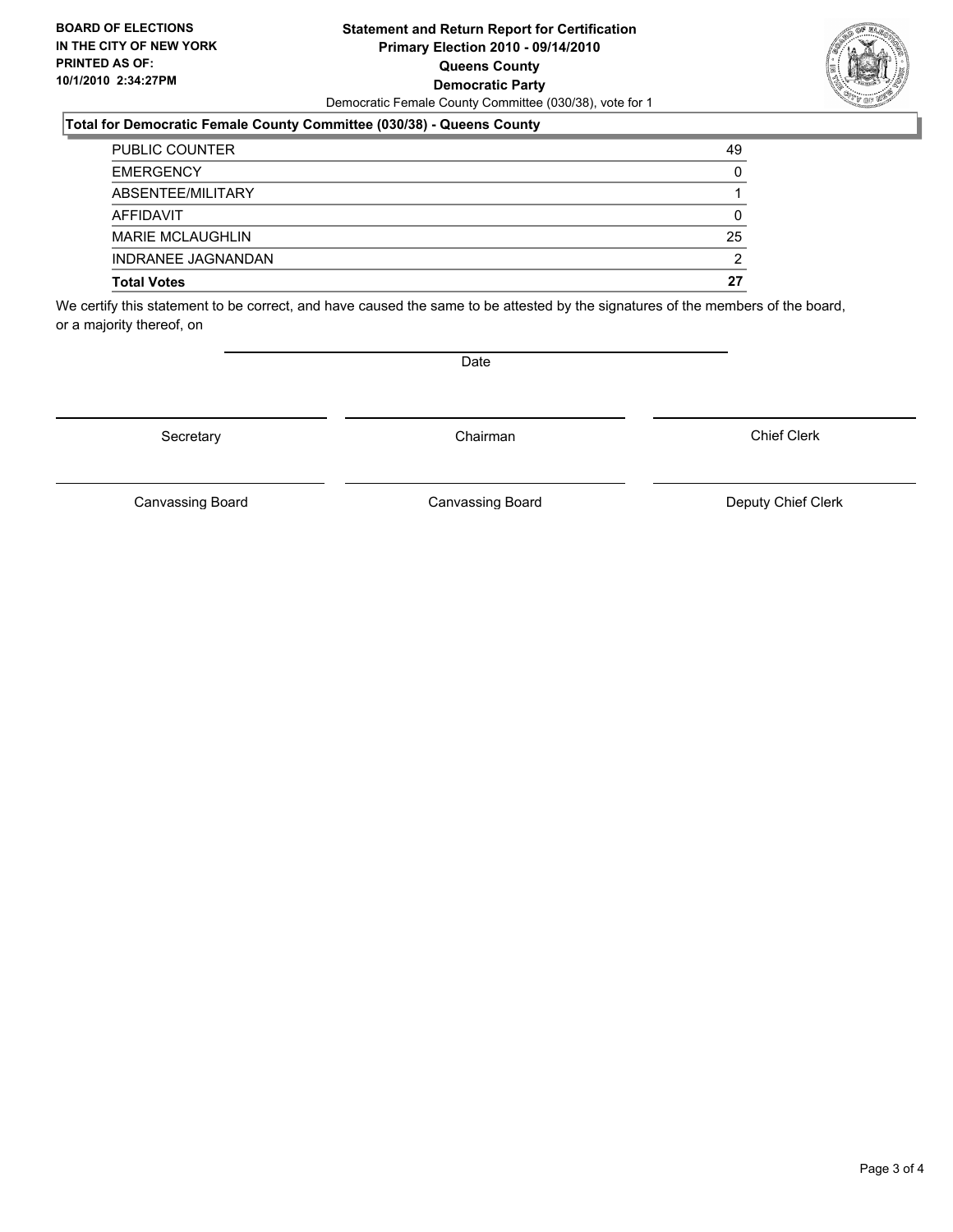**Statement and Return Report for Certification Primary Election 2010 - 09/14/2010 Queens County Democratic Party** Democratic Female County Committee (030/38), vote for 1

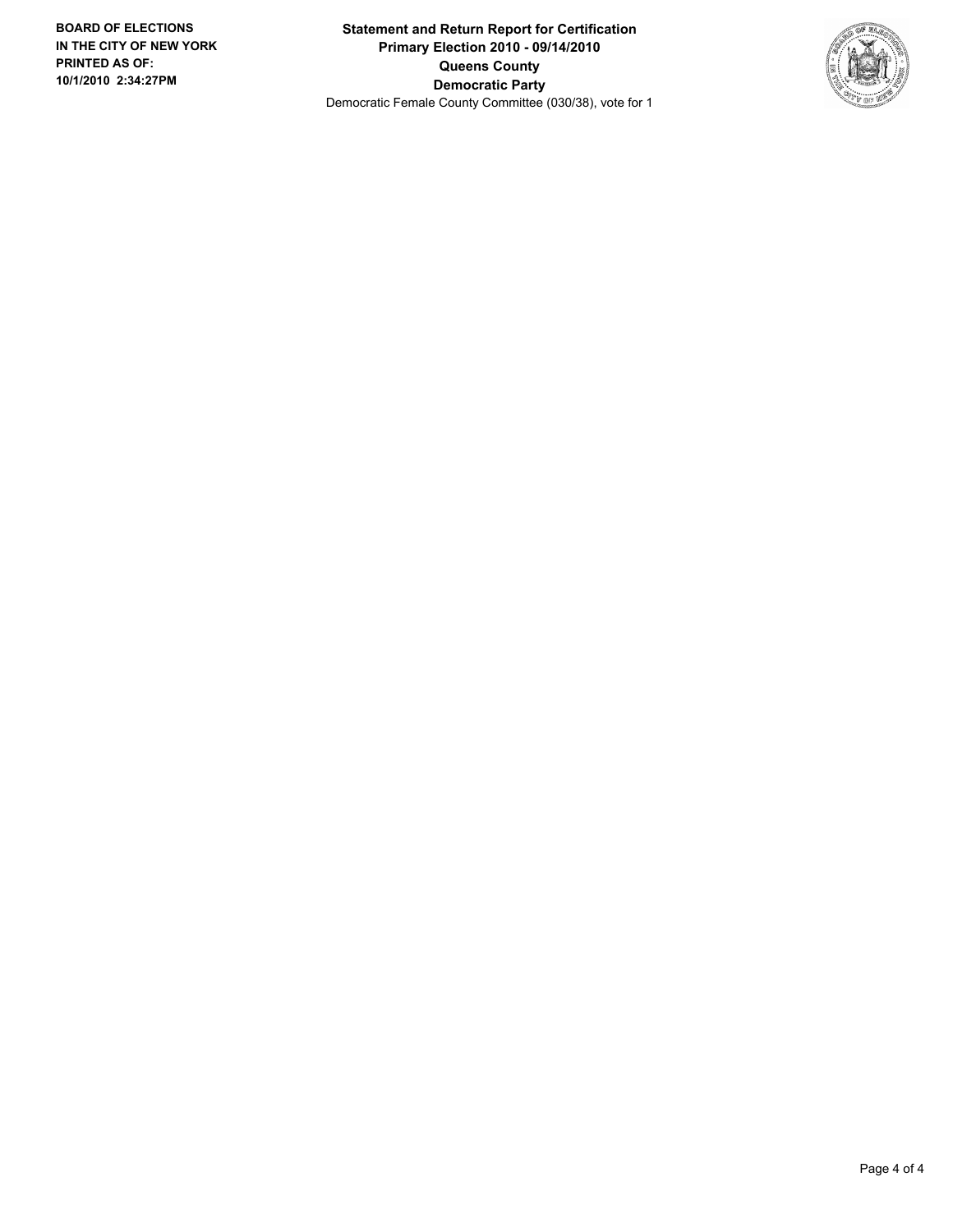

## **Primary Election 2010 - 09/14/2010 Queens County - Democratic Party**

Democratic Female County Committee 034/38 Vote for 1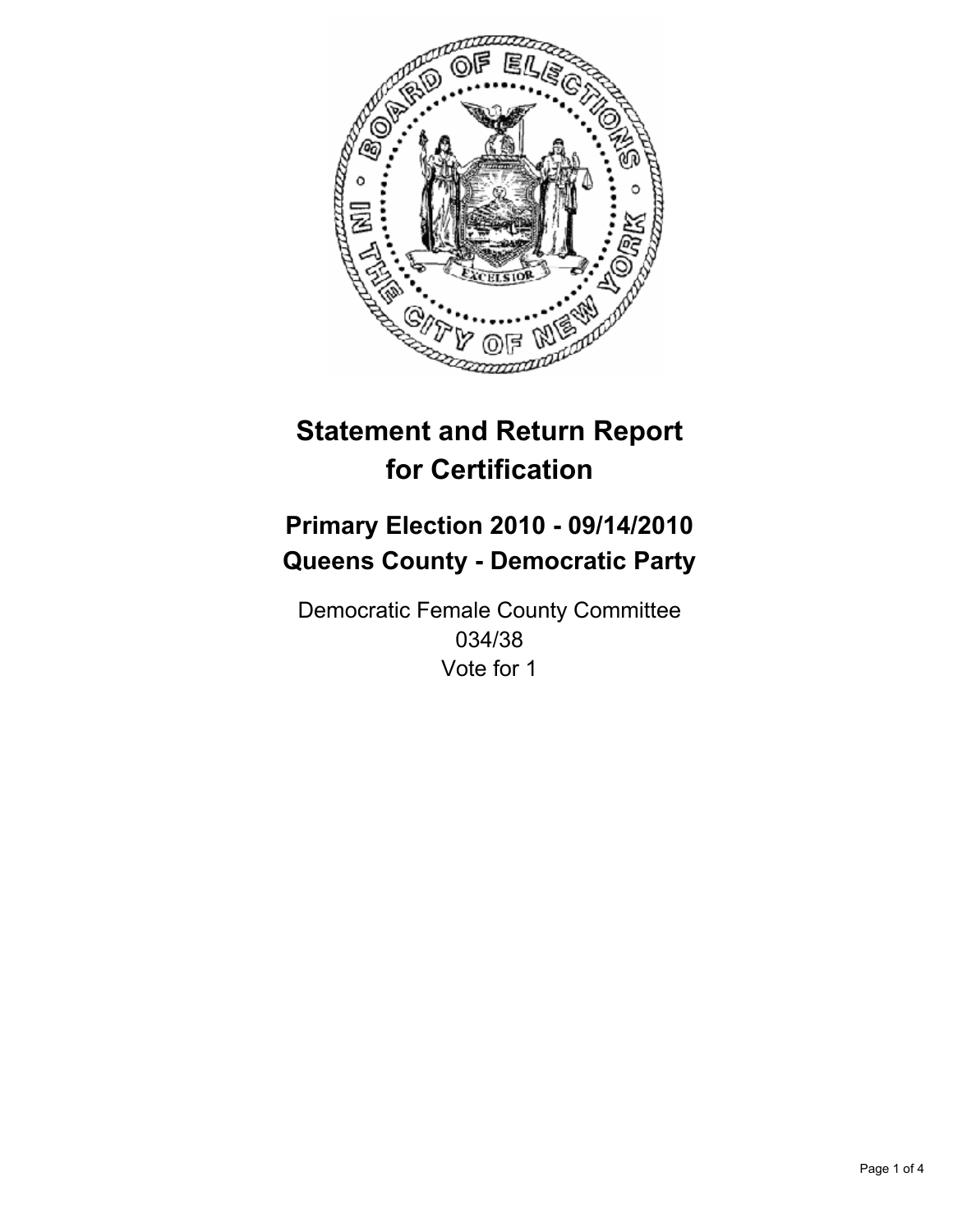

| <b>Total Votes</b>    |          |
|-----------------------|----------|
|                       | 22       |
| OMA DAVI SINGH        | 6        |
| EDNA JOHN             | 16       |
| AFFIDAVIT             | $\Omega$ |
| ABSENTEE/MILITARY     |          |
| <b>EMERGENCY</b>      | 0        |
| <b>PUBLIC COUNTER</b> | 39       |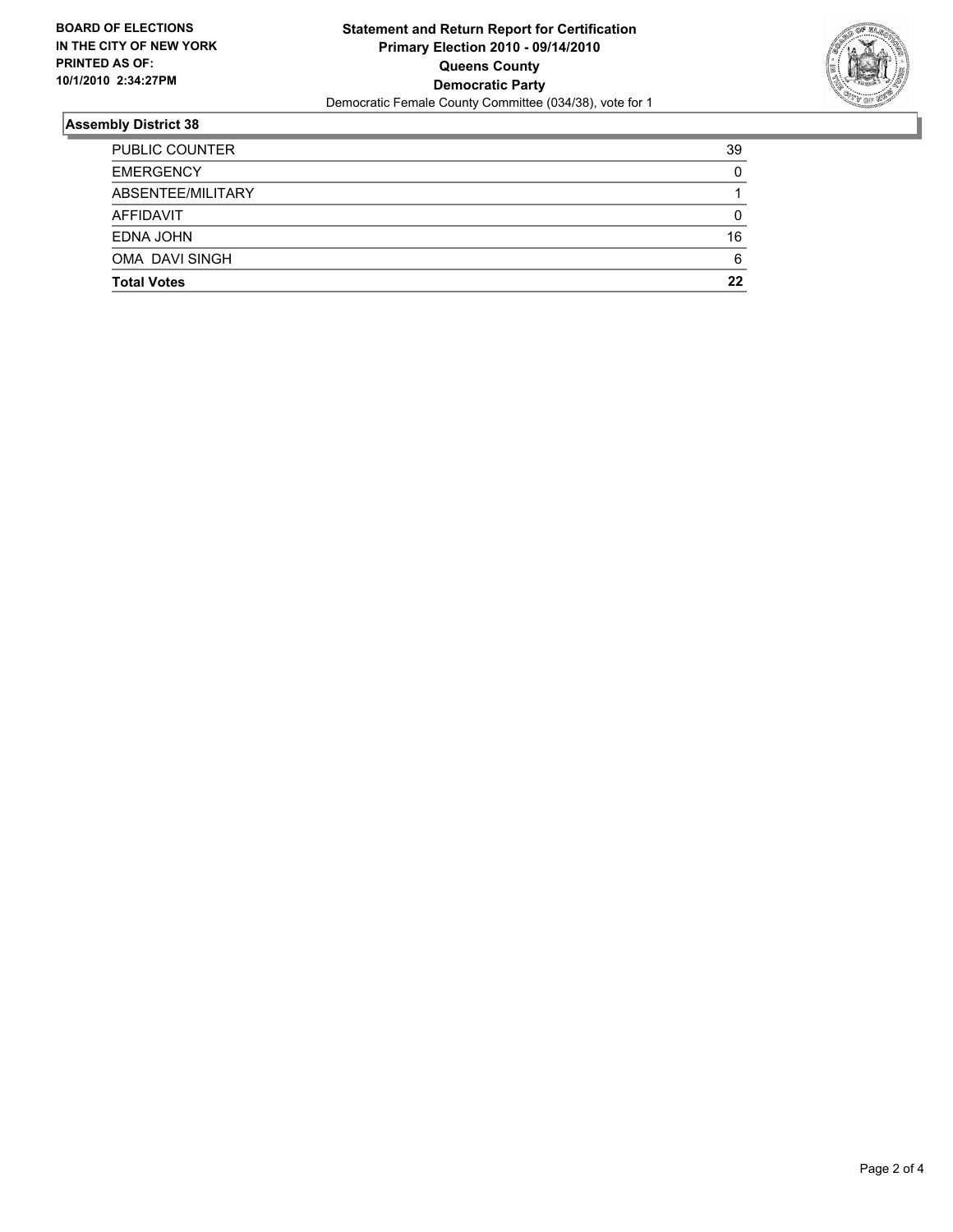#### **Statement and Return Report for Certification Primary Election 2010 - 09/14/2010 Queens County Democratic Party** Democratic Female County Committee (034/38), vote for 1

### **Total for Democratic Female County Committee (034/38) - Queens County**

| <b>Total Votes</b>    | 22 |
|-----------------------|----|
| OMA DAVI SINGH        | 6  |
| EDNA JOHN             | 16 |
| AFFIDAVIT             | 0  |
| ABSENTEE/MILITARY     |    |
| <b>EMERGENCY</b>      | 0  |
| <b>PUBLIC COUNTER</b> | 39 |

We certify this statement to be correct, and have caused the same to be attested by the signatures of the members of the board, or a majority thereof, on

Secretary **Chairman** 

Date

Chief Clerk

Canvassing Board **Canvassing Board** Canvassing Board **Deputy Chief Clerk** 

Canvassing Board

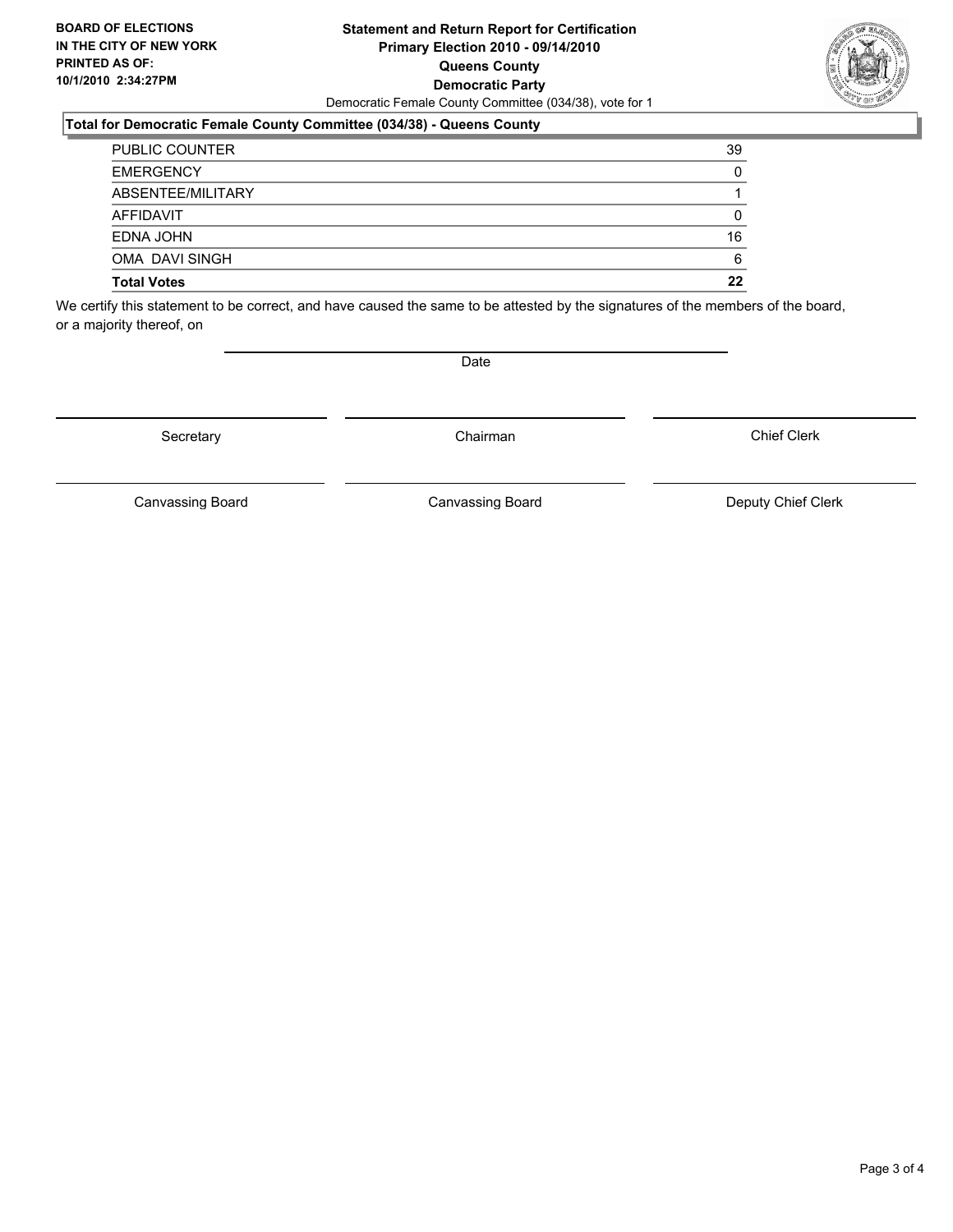**Statement and Return Report for Certification Primary Election 2010 - 09/14/2010 Queens County Democratic Party** Democratic Female County Committee (034/38), vote for 1

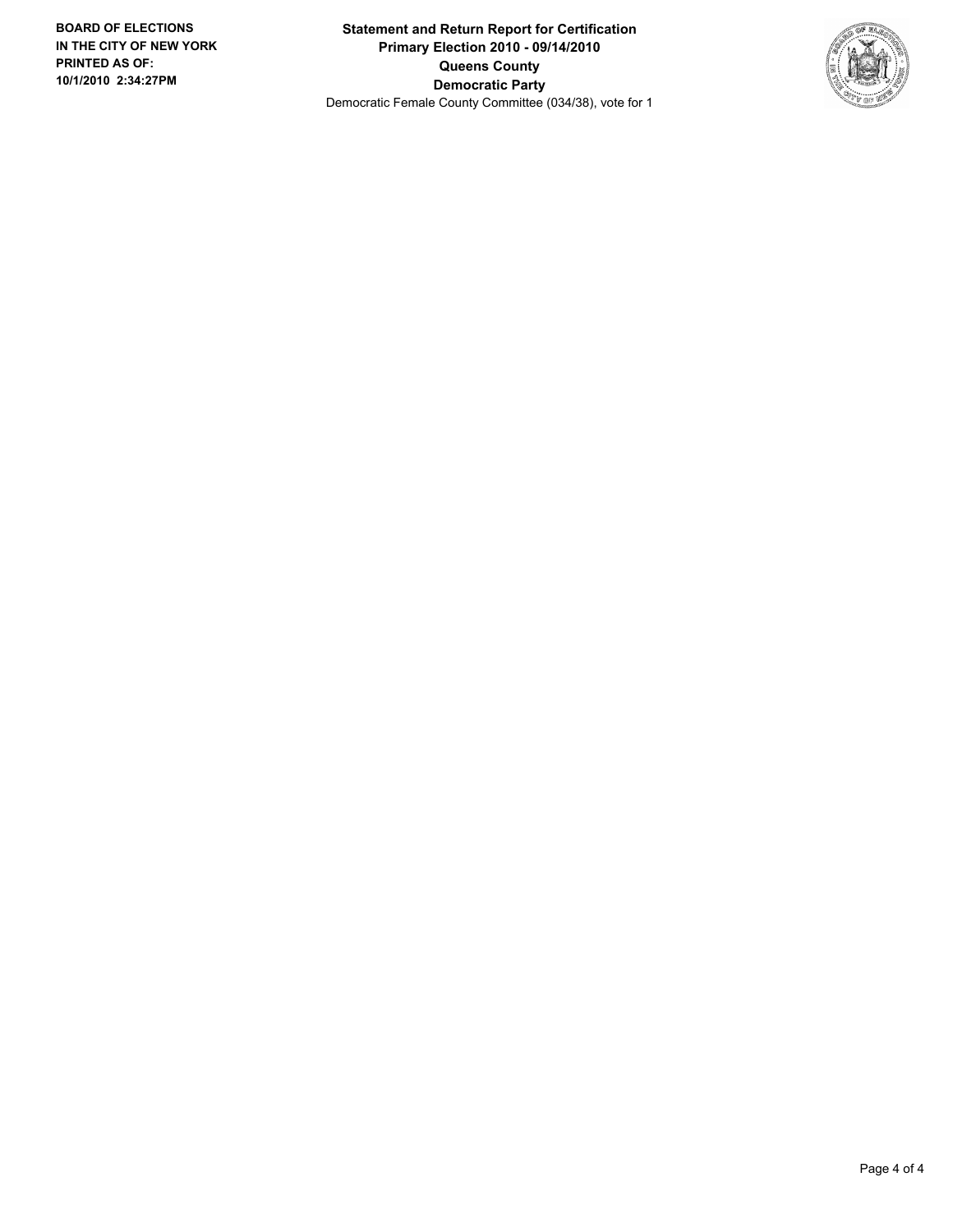

## **Primary Election 2010 - 09/14/2010 Queens County - Democratic Party**

Democratic Female County Committee 035/38 Vote for 1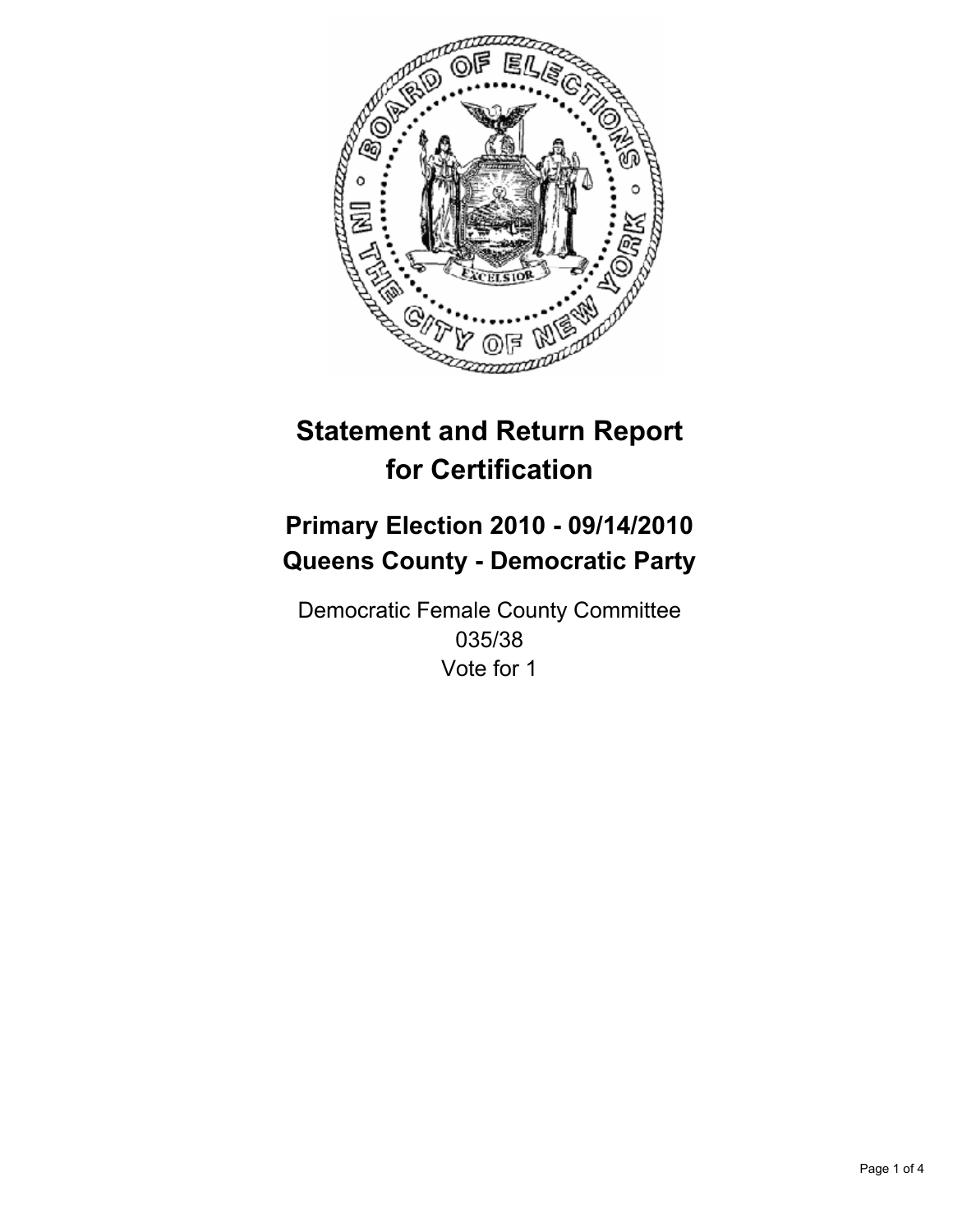

| <b>Total Votes</b>    | 14 |
|-----------------------|----|
| <b>JOYCE MANGAL</b>   | 9  |
| <b>NAIMOON BAKSH</b>  | 5  |
| AFFIDAVIT             | 0  |
| ABSENTEE/MILITARY     |    |
| <b>EMERGENCY</b>      | 0  |
| <b>PUBLIC COUNTER</b> | 28 |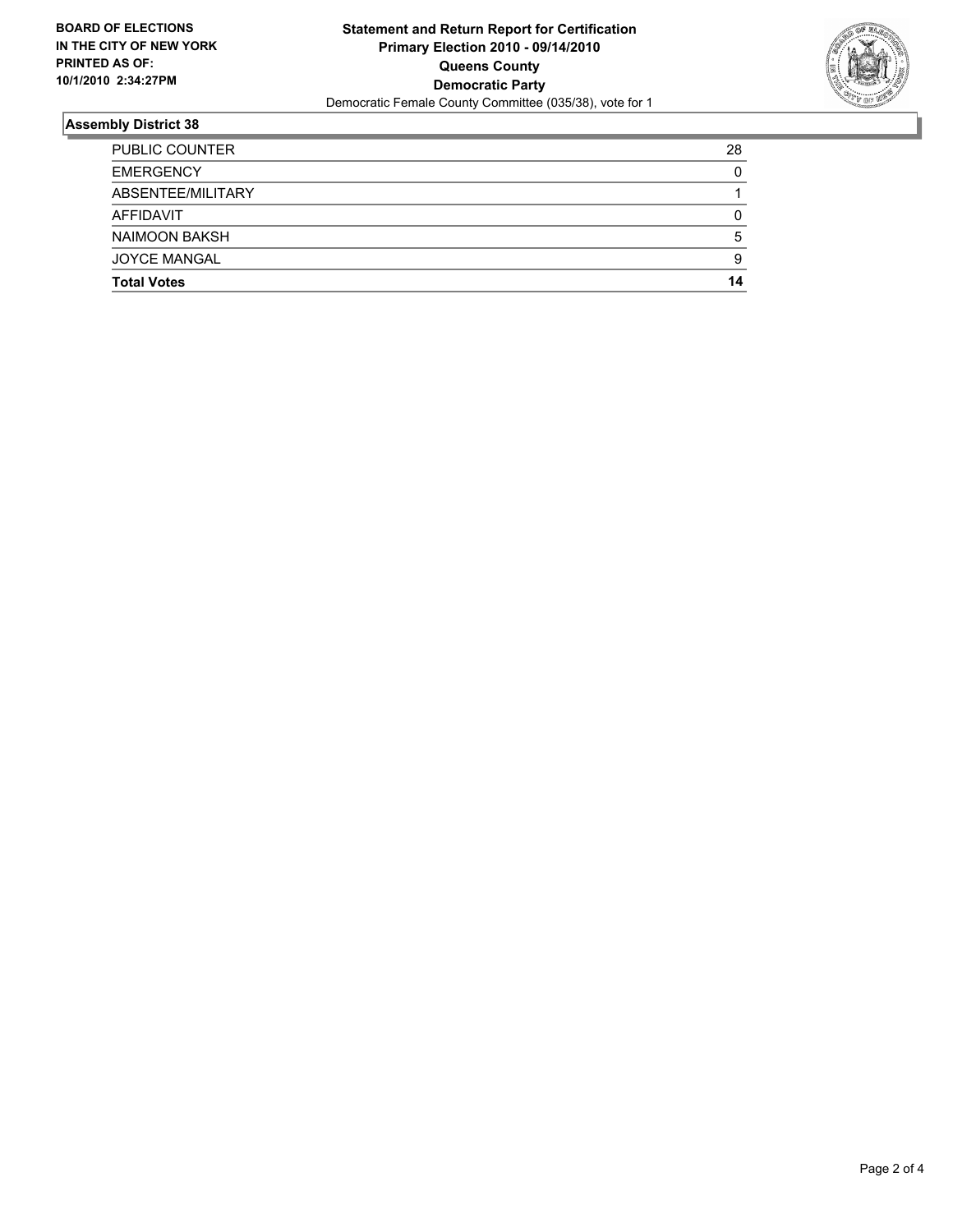#### **Statement and Return Report for Certification Primary Election 2010 - 09/14/2010 Queens County Democratic Party** Democratic Female County Committee (035/38), vote for 1

#### **Total for Democratic Female County Committee (035/38) - Queens County**

| <b>Total Votes</b>    | 14 |
|-----------------------|----|
| <b>JOYCE MANGAL</b>   | 9  |
| <b>NAIMOON BAKSH</b>  | 5  |
| AFFIDAVIT             | 0  |
| ABSENTEE/MILITARY     |    |
| <b>EMERGENCY</b>      | 0  |
| <b>PUBLIC COUNTER</b> | 28 |

We certify this statement to be correct, and have caused the same to be attested by the signatures of the members of the board, or a majority thereof, on

Secretary **Chairman** 

Canvassing Board

Canvassing Board **Canvassing Board** Canvassing Board **Deputy Chief Clerk** 

Chief Clerk

Page 3 of 4



Date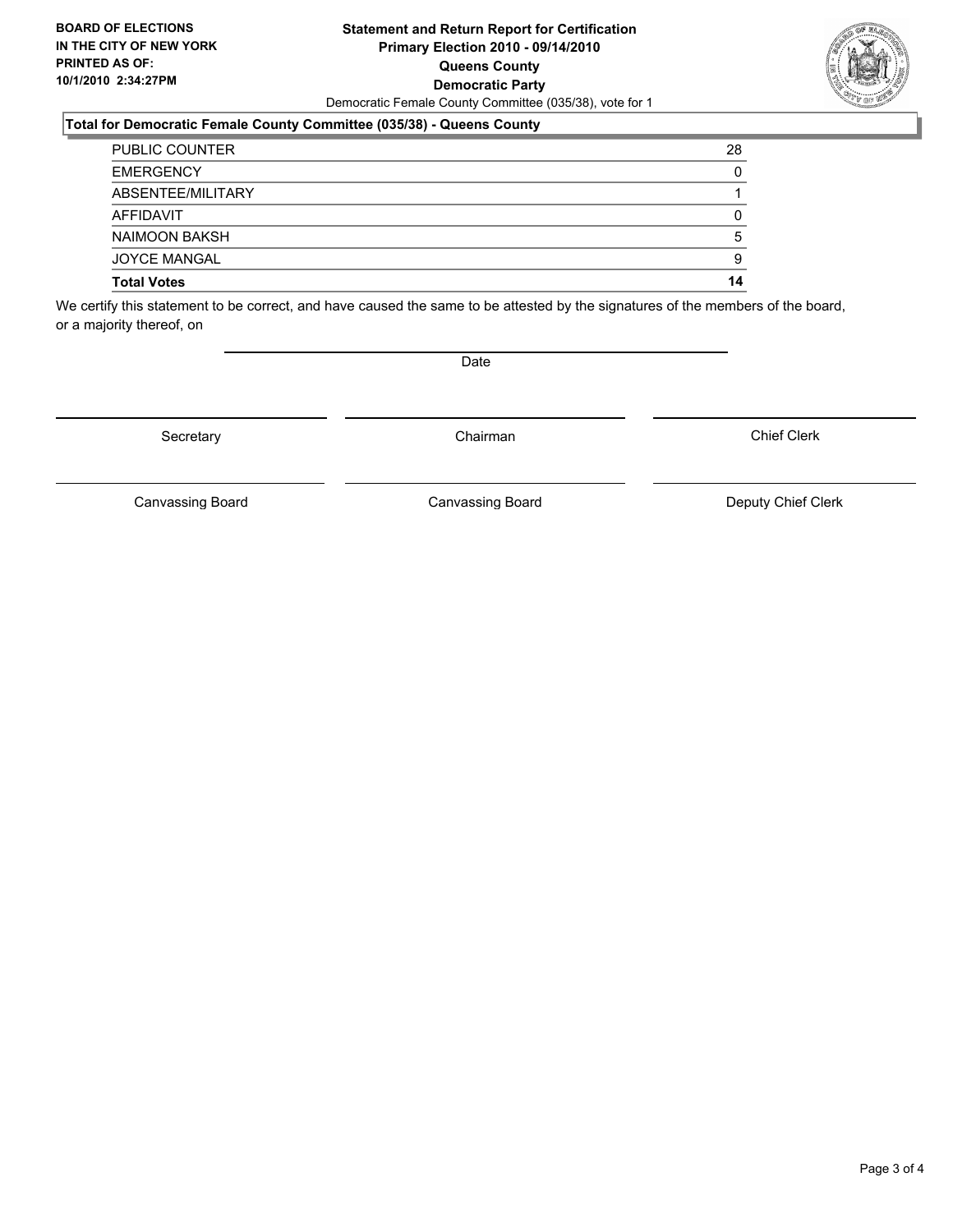**Statement and Return Report for Certification Primary Election 2010 - 09/14/2010 Queens County Democratic Party** Democratic Female County Committee (035/38), vote for 1

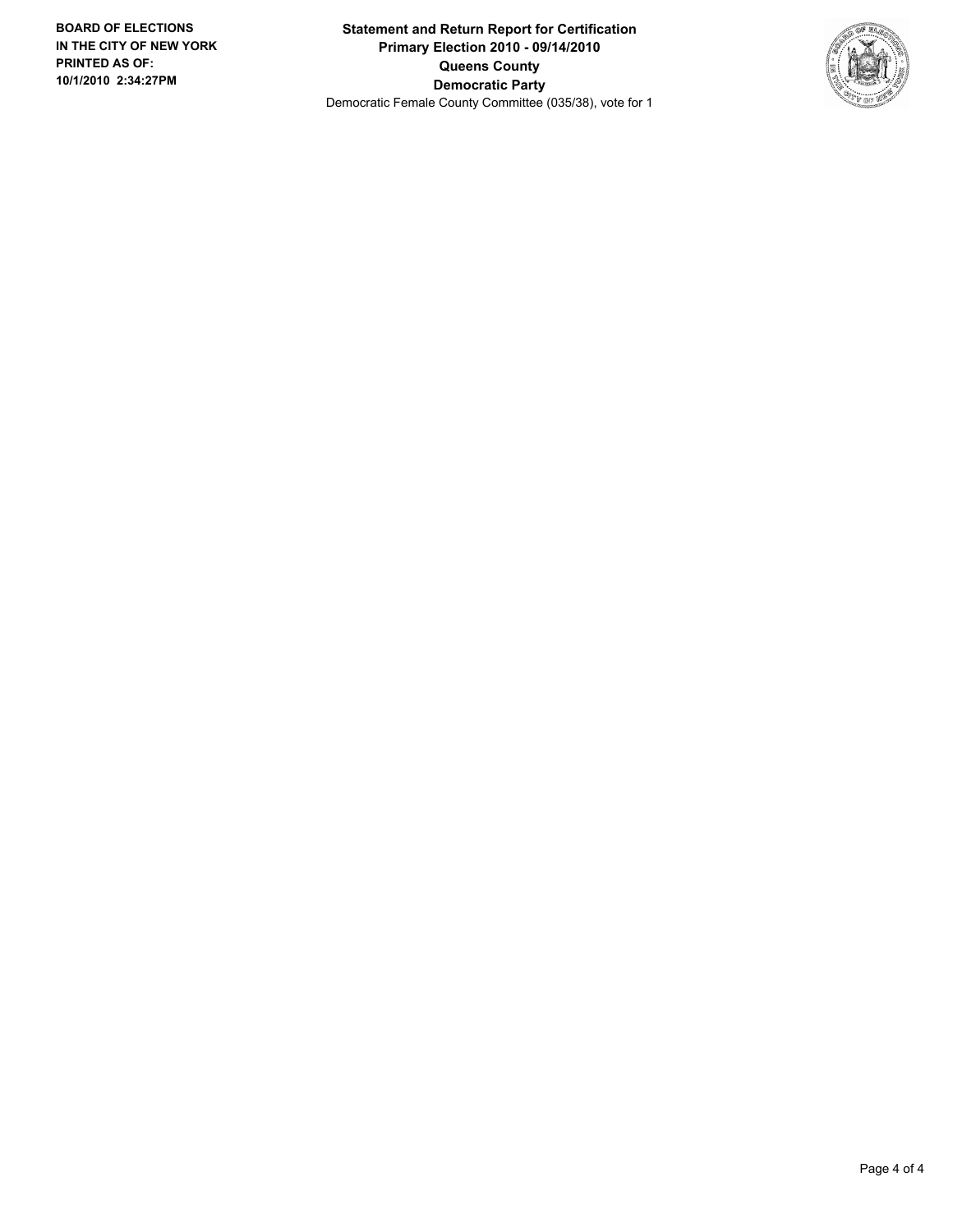

## **Primary Election 2010 - 09/14/2010 Queens County - Democratic Party**

Democratic Female County Committee 036/38 Vote for 1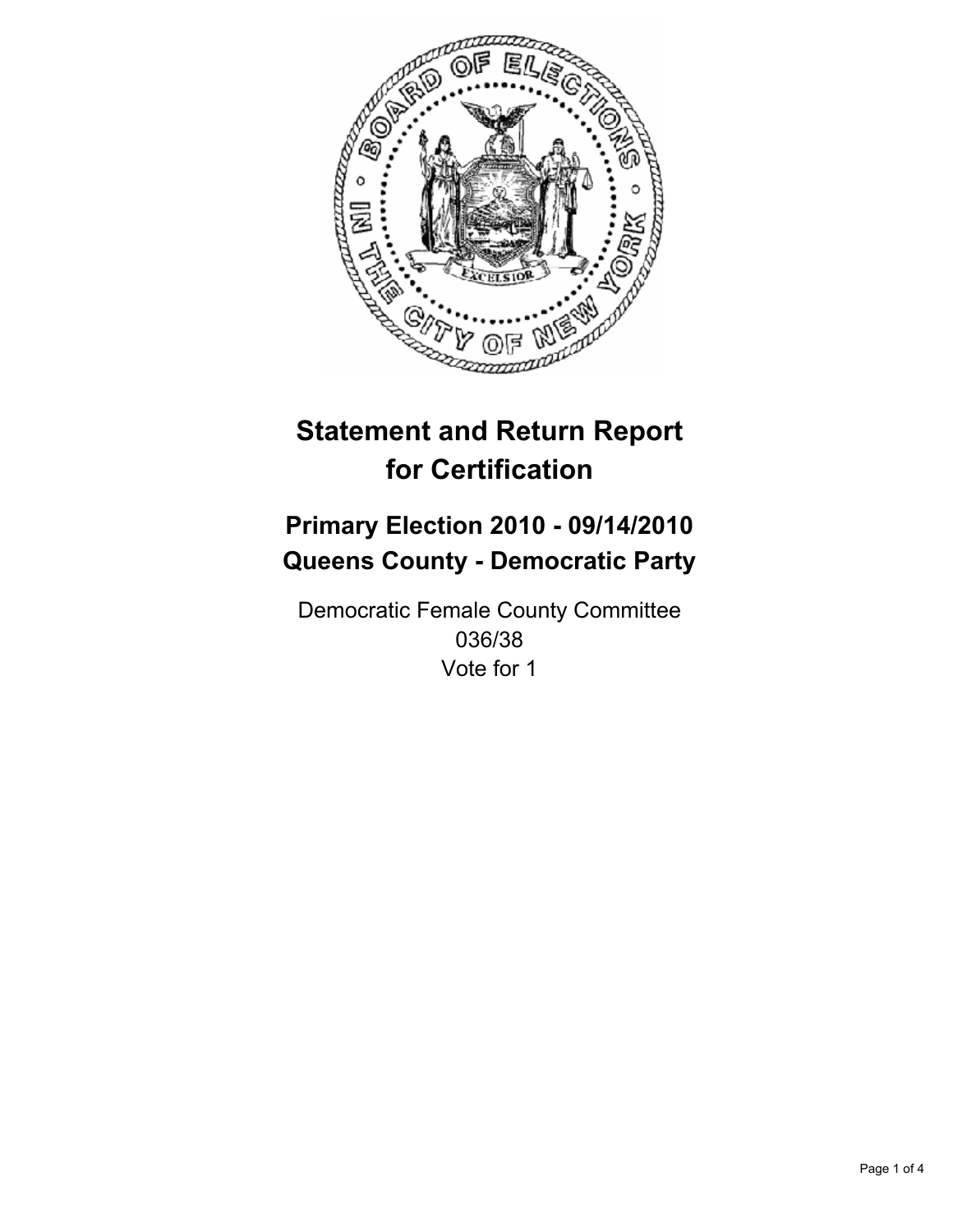

| <b>Total Votes</b>     | 19 |
|------------------------|----|
| <b>MAYIA CHOUDHARY</b> | 12 |
| ROSHINI LILIAH         |    |
| AFFIDAVIT              | 0  |
| ABSENTEE/MILITARY      | 0  |
| <b>EMERGENCY</b>       | 0  |
| <b>PUBLIC COUNTER</b>  | 35 |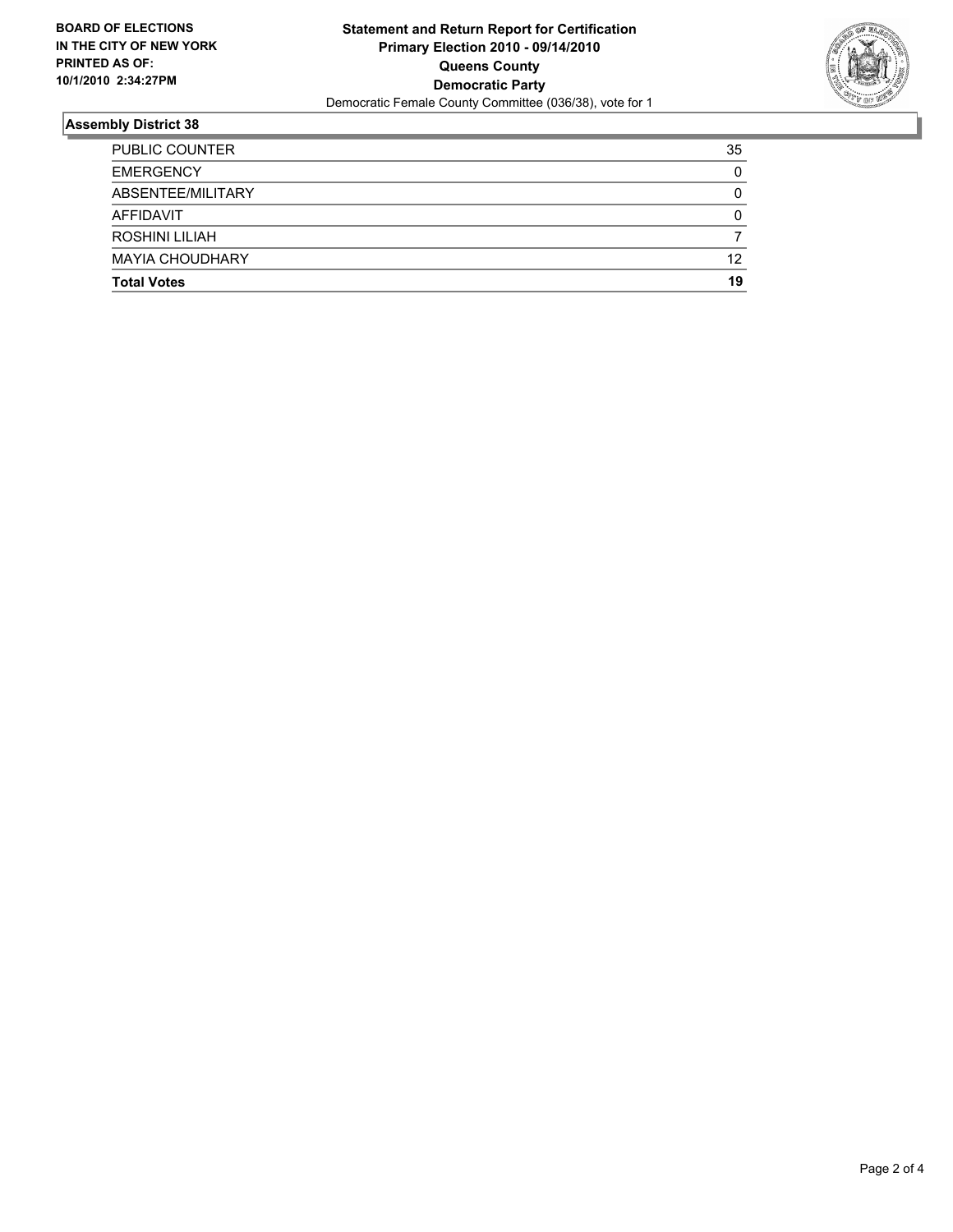#### **Statement and Return Report for Certification Primary Election 2010 - 09/14/2010 Queens County Democratic Party** Democratic Female County Committee (036/38), vote for 1

### **Total for Democratic Female County Committee (036/38) - Queens County**

| <b>Total Votes</b>     | 19 |
|------------------------|----|
| <b>MAYIA CHOUDHARY</b> | 12 |
| ROSHINI LILIAH         |    |
| AFFIDAVIT              | 0  |
| ABSENTEE/MILITARY      | 0  |
| <b>EMERGENCY</b>       | 0  |
| <b>PUBLIC COUNTER</b>  | 35 |

We certify this statement to be correct, and have caused the same to be attested by the signatures of the members of the board, or a majority thereof, on

Secretary **Chairman** 

Date

Canvassing Board

Canvassing Board **Canvassing Board** Canvassing Board **Deputy Chief Clerk** 

Chief Clerk

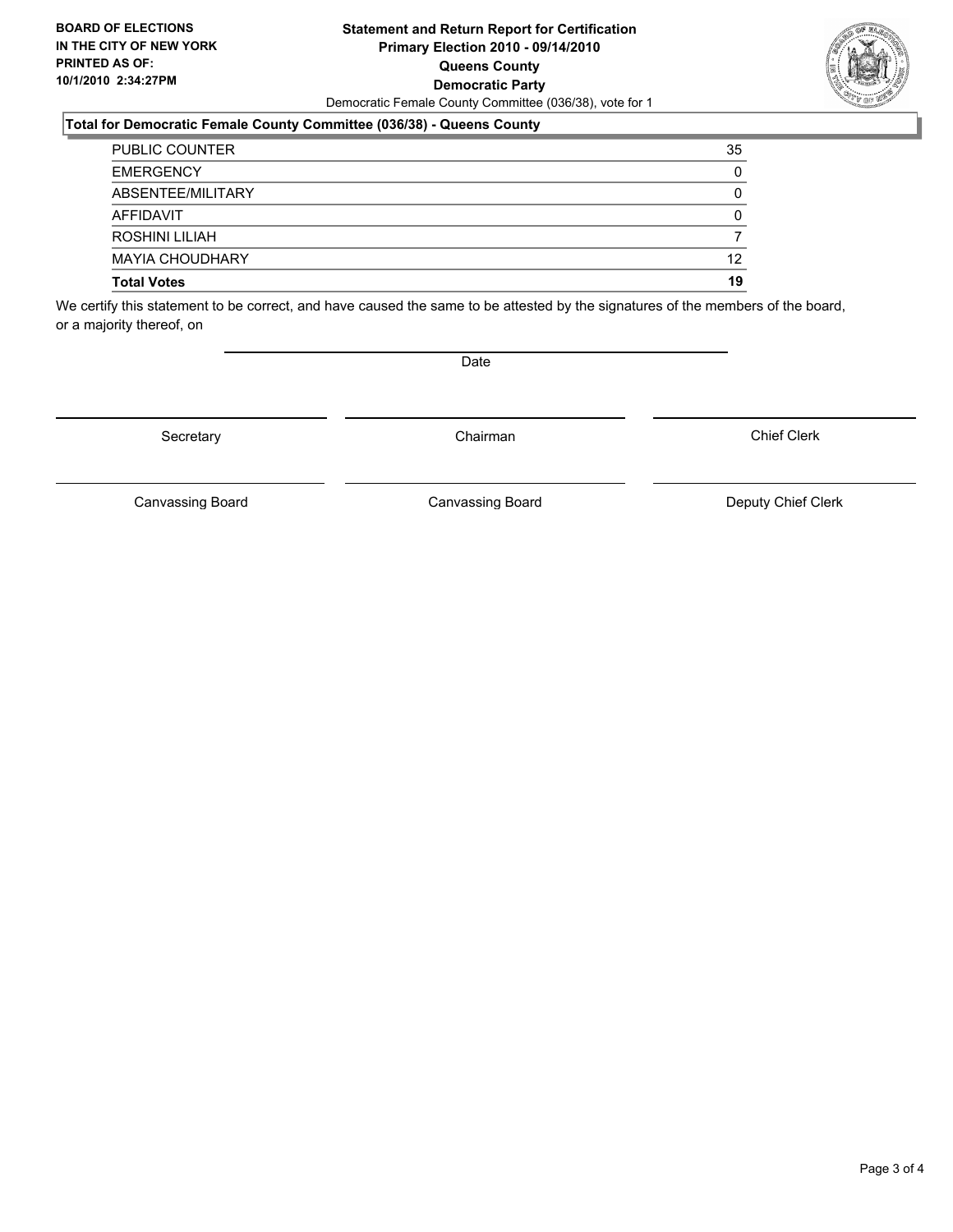**Statement and Return Report for Certification Primary Election 2010 - 09/14/2010 Queens County Democratic Party** Democratic Female County Committee (036/38), vote for 1

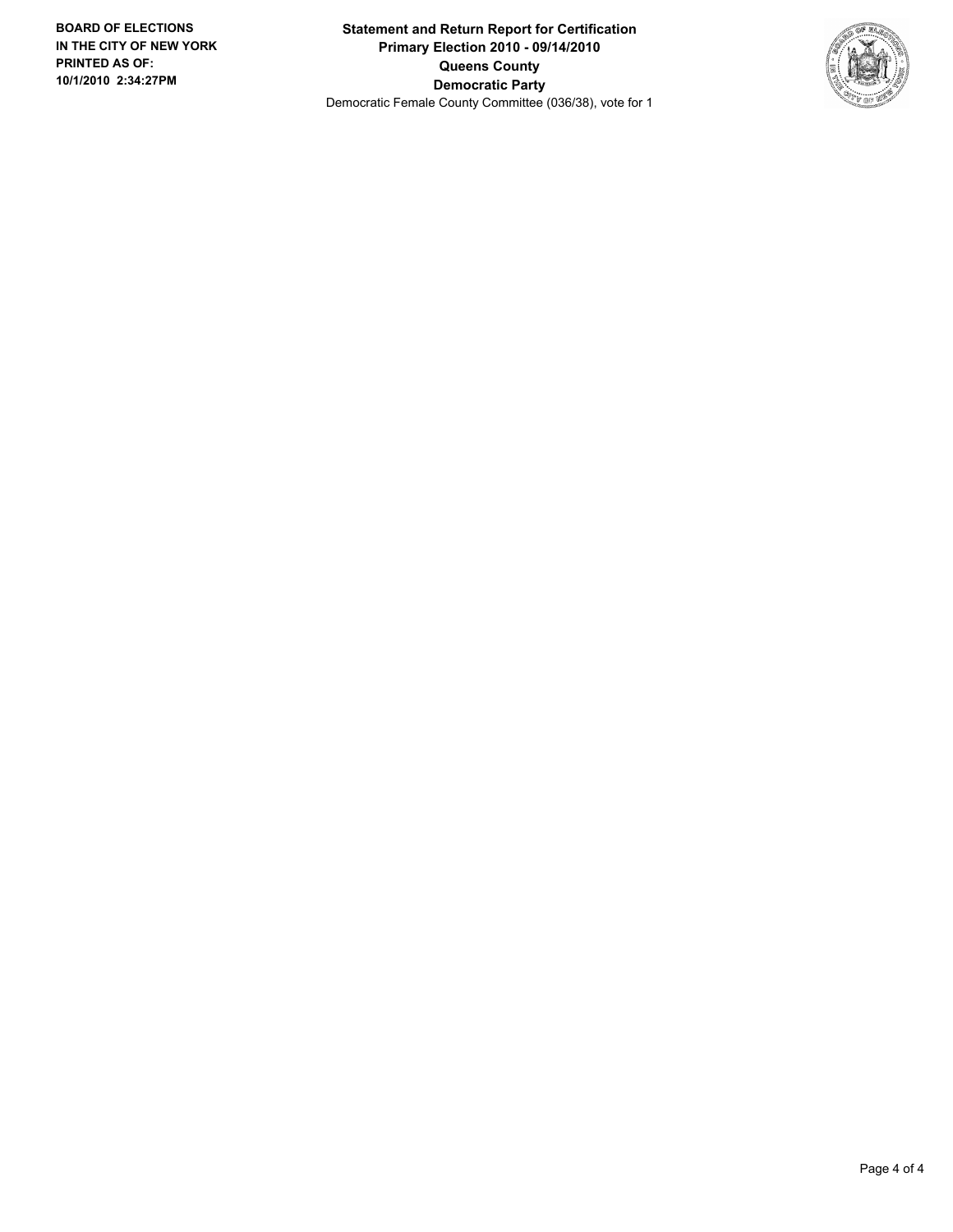

## **Primary Election 2010 - 09/14/2010 Queens County - Democratic Party**

Democratic Female County Committee 037/38 Vote for 1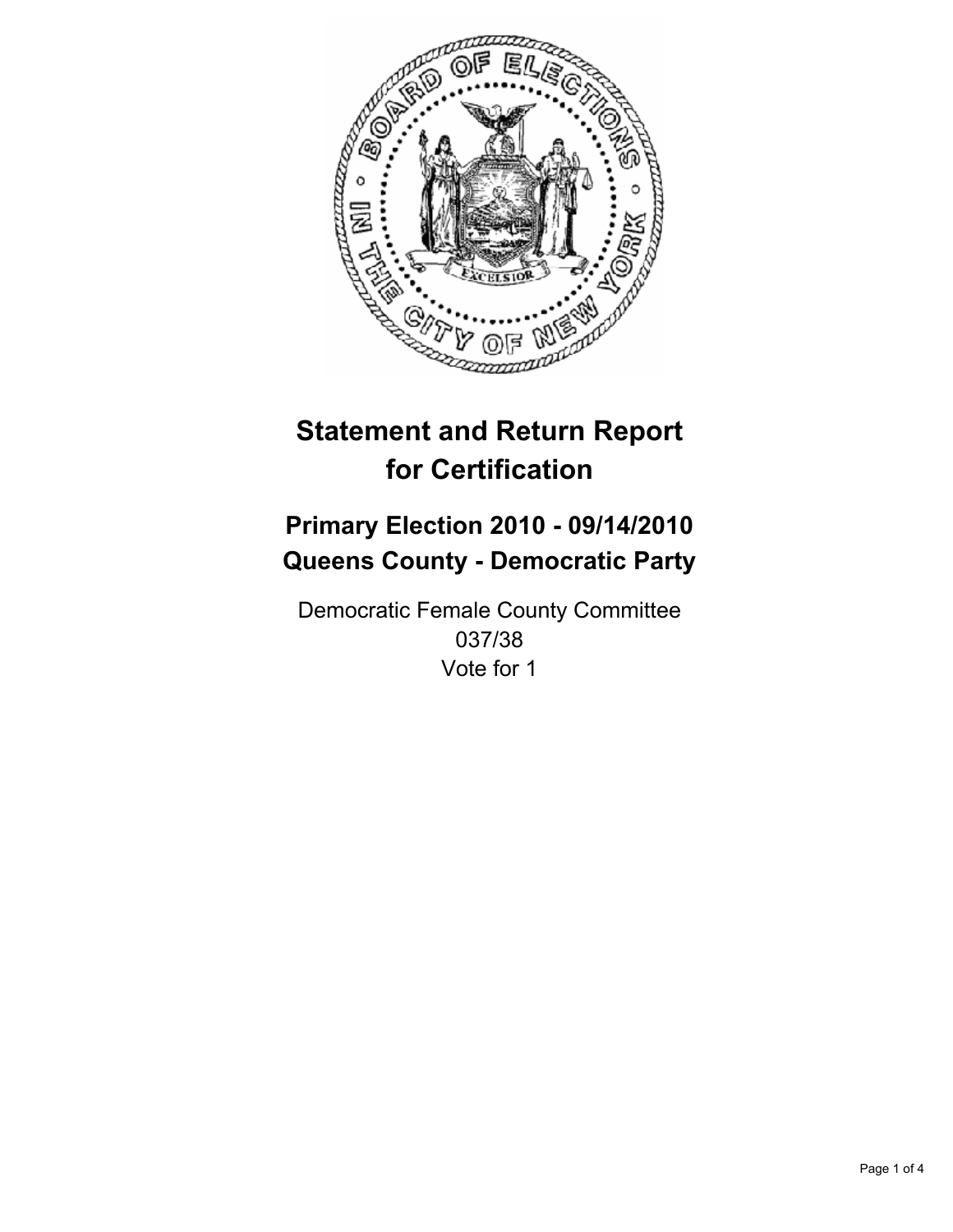

| <b>Total Votes</b>    | 45  |
|-----------------------|-----|
| LISA COMAIANNI        | 38  |
| SEERONIE ETWAROO      |     |
| AFFIDAVIT             | 0   |
| ABSENTEE/MILITARY     | 3   |
| <b>EMERGENCY</b>      | 0   |
| <b>PUBLIC COUNTER</b> | 102 |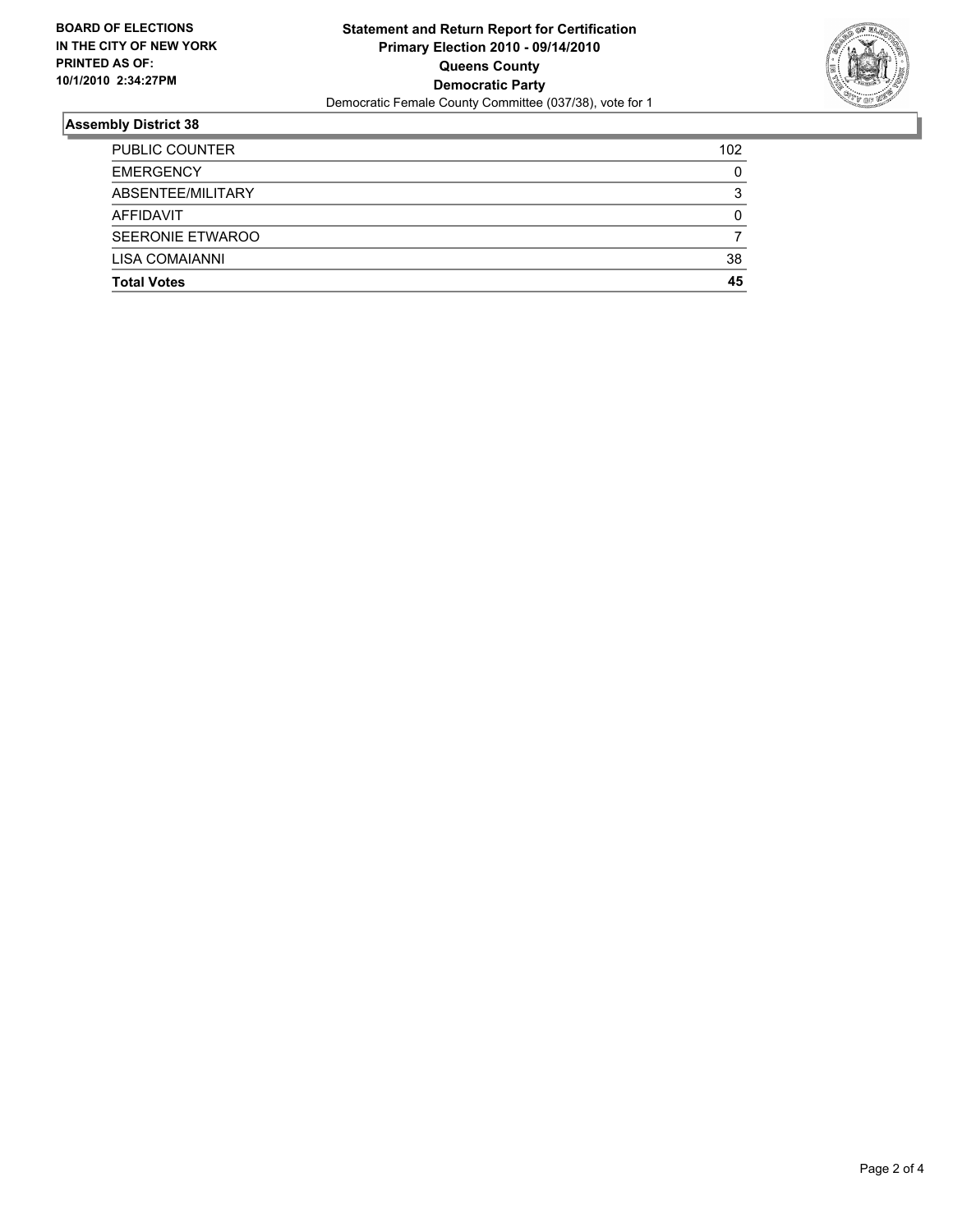#### **Statement and Return Report for Certification Primary Election 2010 - 09/14/2010 Queens County Democratic Party** Democratic Female County Committee (037/38), vote for 1

#### **Total for Democratic Female County Committee (037/38) - Queens County**

| <b>PUBLIC COUNTER</b> | 102 |
|-----------------------|-----|
| <b>EMERGENCY</b>      | 0   |
| ABSENTEE/MILITARY     | 3   |
| AFFIDAVIT             | 0   |
| SEERONIE ETWAROO      |     |
| LISA COMAIANNI        | 38  |
| <b>Total Votes</b>    | 45  |

We certify this statement to be correct, and have caused the same to be attested by the signatures of the members of the board, or a majority thereof, on

Secretary **Chairman** 

Canvassing Board

Canvassing Board **Canvassing Board** Canvassing Board **Deputy Chief Clerk** 

Chief Clerk



Date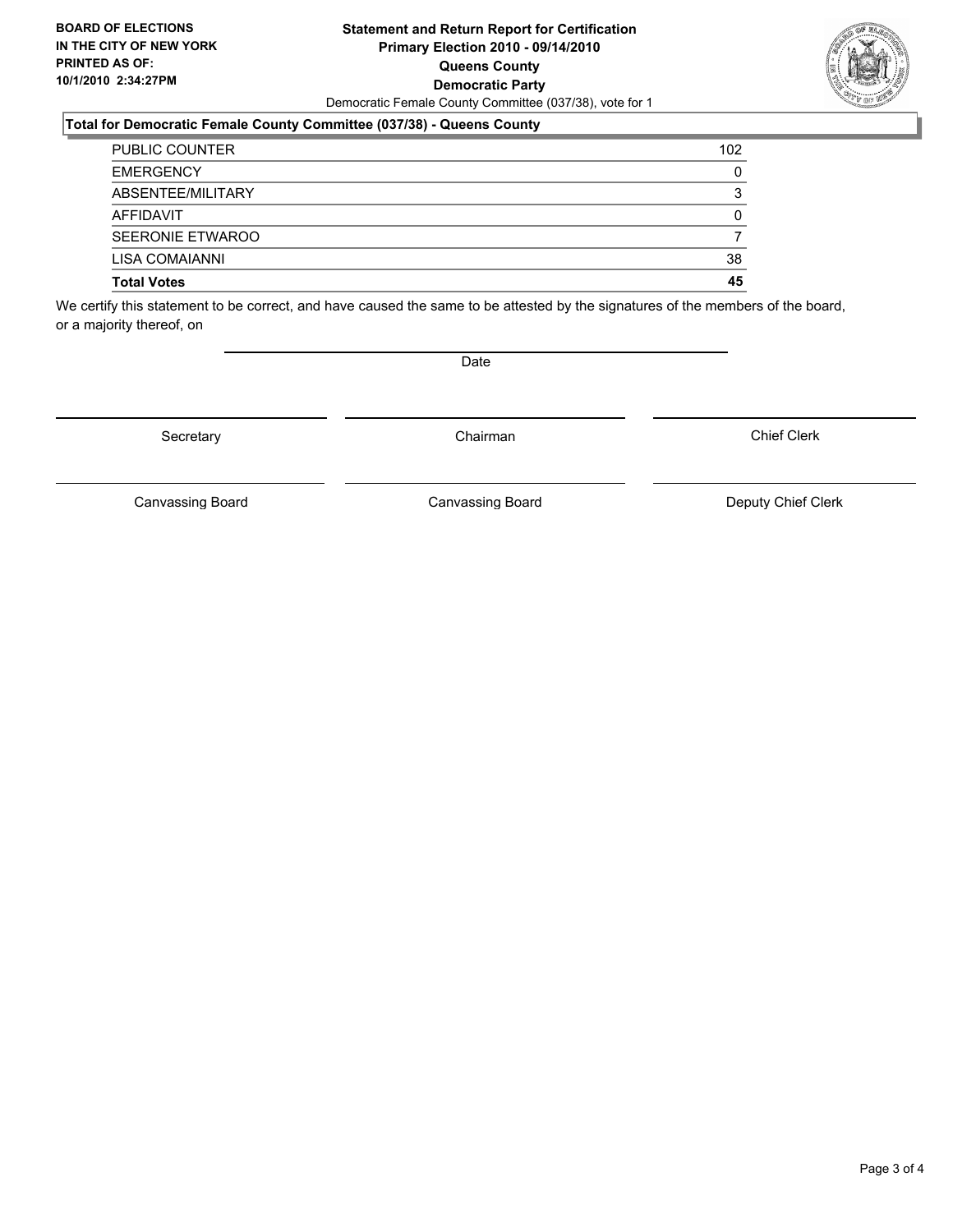**Statement and Return Report for Certification Primary Election 2010 - 09/14/2010 Queens County Democratic Party** Democratic Female County Committee (037/38), vote for 1

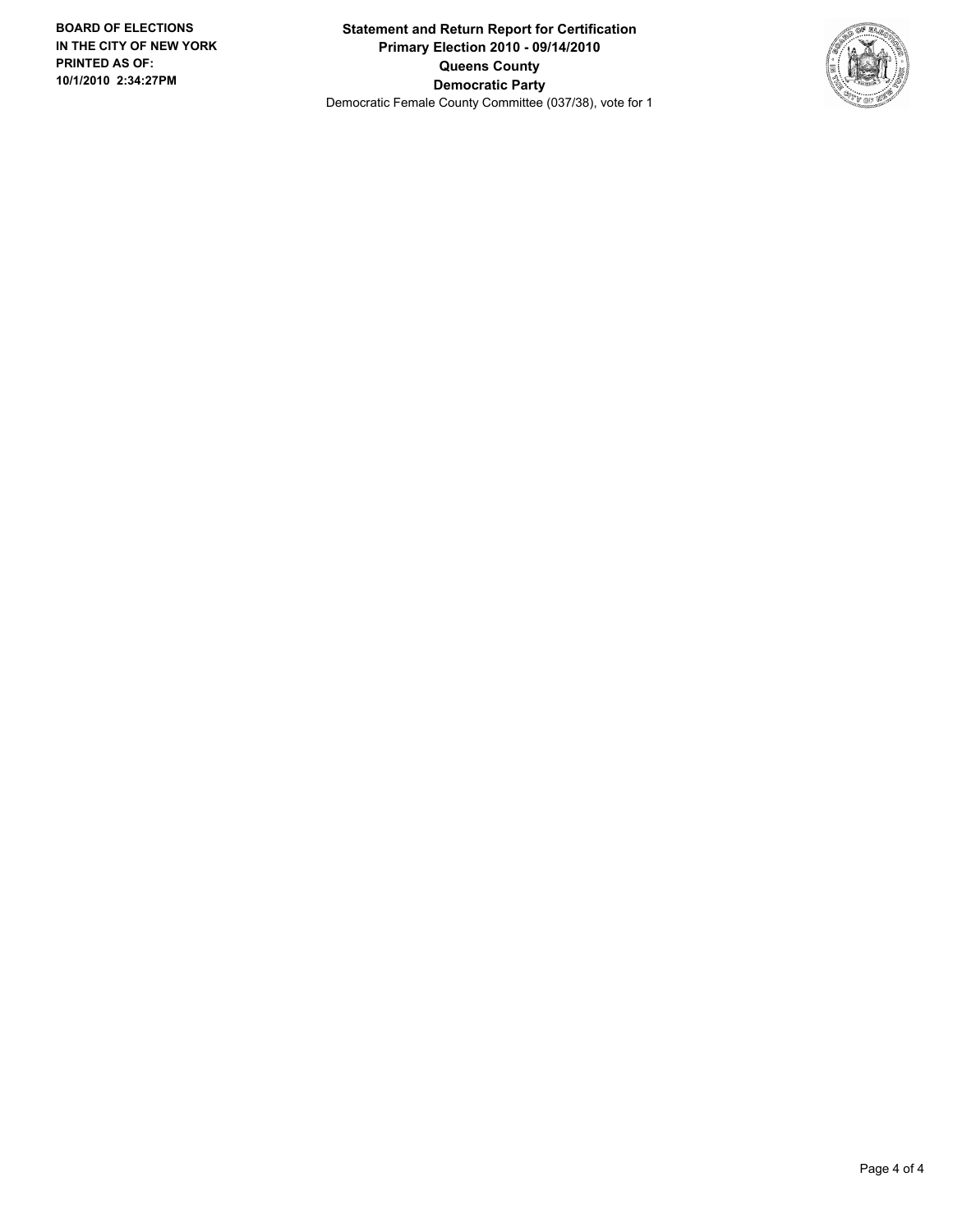

## **Primary Election 2010 - 09/14/2010 Queens County - Democratic Party**

Democratic Female County Committee 038/38 Vote for 2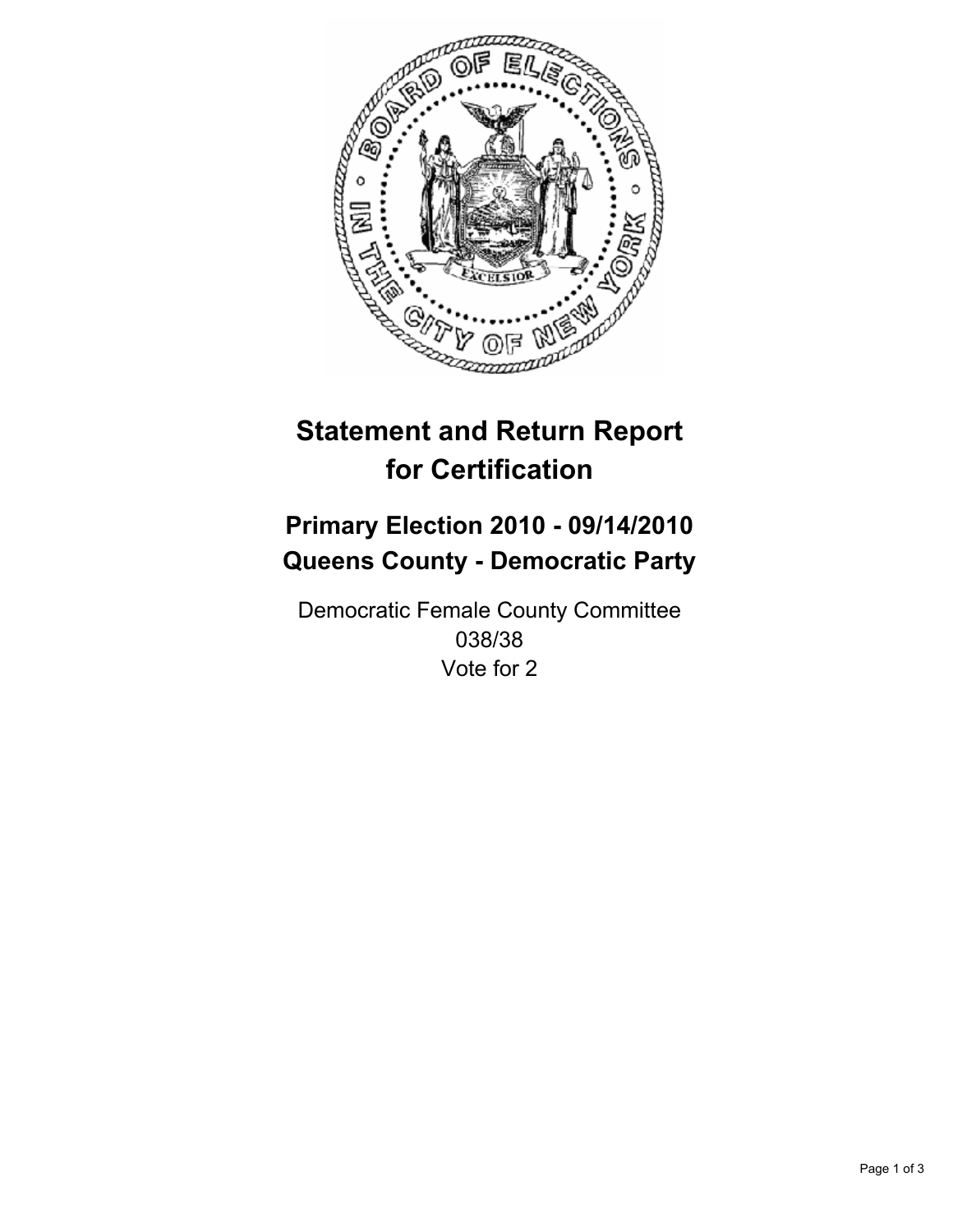

| <b>PUBLIC COUNTER</b>     | 154 |
|---------------------------|-----|
| <b>EMERGENCY</b>          | 0   |
| ABSENTEE/MILITARY         | 3   |
| AFFIDAVIT                 | 0   |
| SOOKHRAJI DWARKE          | 24  |
| ALICE I KISSHORE-SINGH    | 31  |
| <b>CHRISTINE DESIMONE</b> | 36  |
| SARA M MAGGIO             | 46  |
| <b>Total Votes</b>        | 137 |